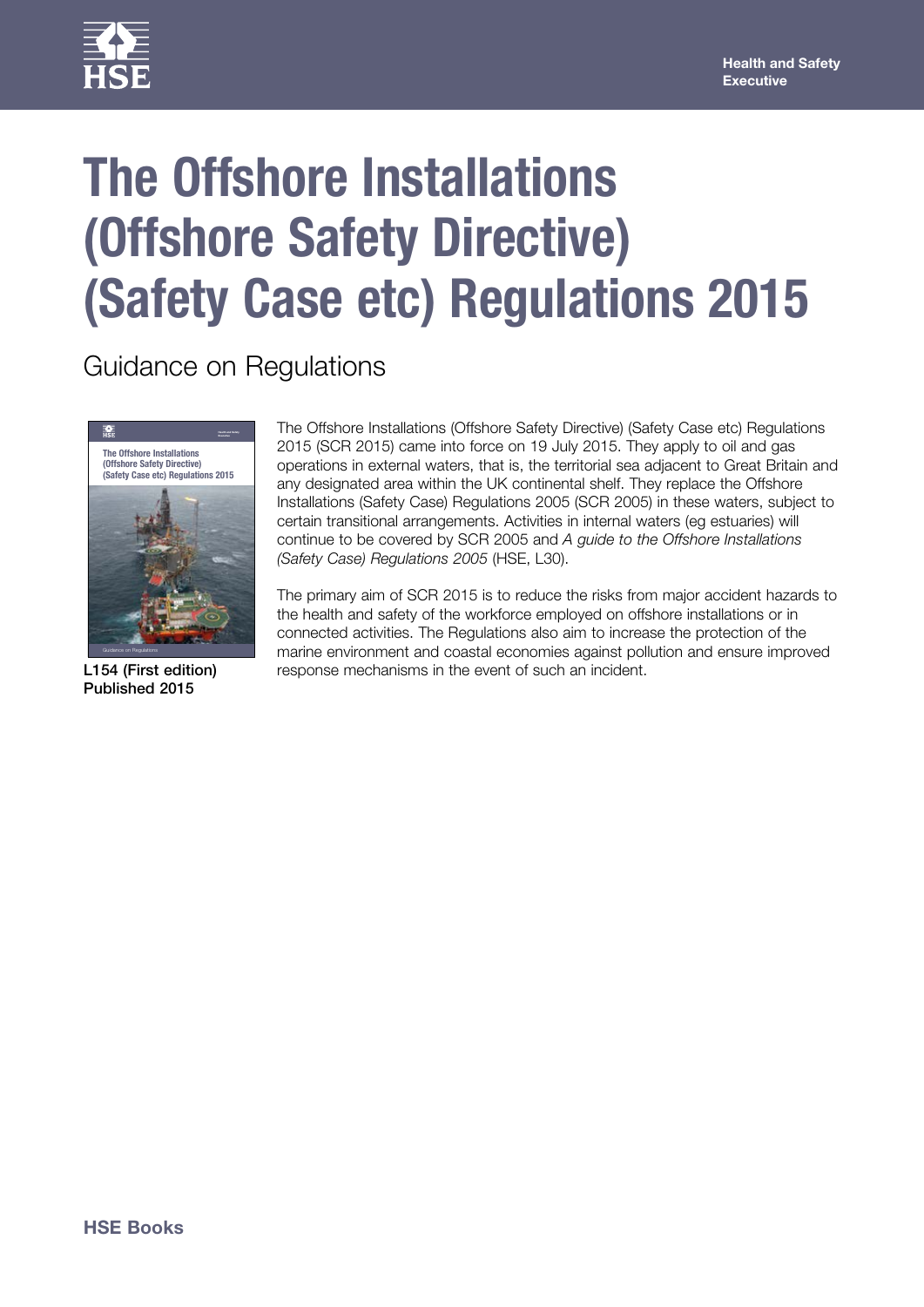*© Crown copyright 2015*

First published 2015

ISBN 978 0 7176 6325 5

You may reuse this information (excluding logos) free of charge in any format or medium, under the terms of the Open Government Licence. To view the licence visit www.nationalarchives.gov.uk/doc/open-government-licence/, write to the Information Policy Team, The National Archives, Kew, London TW9 4DU, or email psi@nationalarchives.gsi.gov.uk.

Some images and illustrations may not be owned by the Crown so cannot be reproduced without permission of the copyright owner. Enquiries should be sent to copyright@hse.gsi.gov.uk.

#### **Guidance**

This guidance is issued by the Health and Safety Executive. Following the guidance is not compulsory, unless specifically stated, and you are free to take other action. But if you do follow the guidance you will normally be doing enough to comply with the law. Health and safety inspectors seek to secure compliance with the law and may refer to this guidance.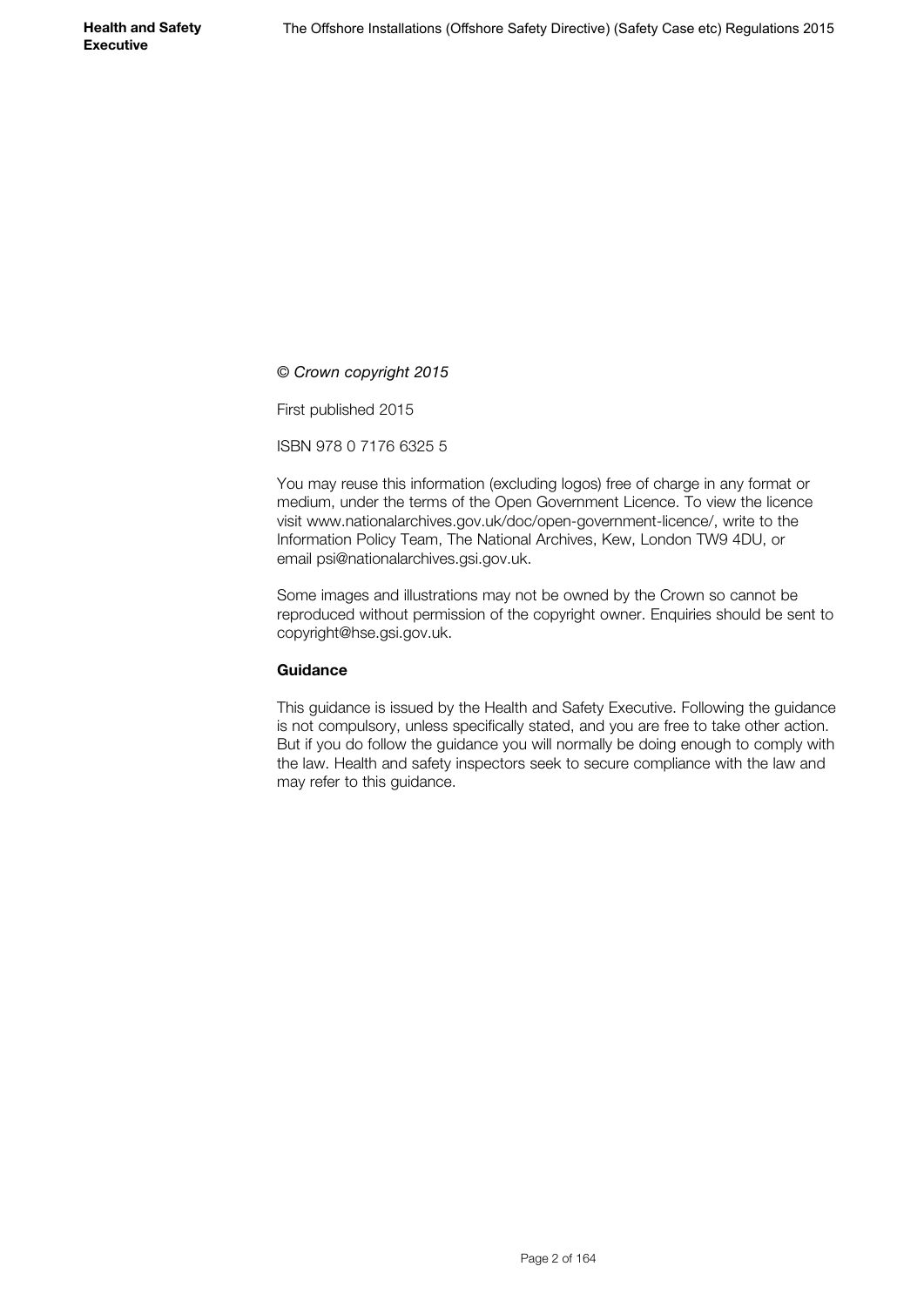# **Contents**

| <b>Introduction</b>    | 5                                                                                            |
|------------------------|----------------------------------------------------------------------------------------------|
| <b>The Regulations</b> | 16                                                                                           |
| <b>Regulation 1</b>    | <b>Citation and commencement</b><br>16                                                       |
| <b>Regulation 2</b>    | <b>Interpretation</b><br>16                                                                  |
| <b>Regulation 3</b>    | <b>Communication and storage of information by</b><br>electronic means<br>27                 |
| <b>Regulation 4</b>    | <b>Application and extent</b><br>28                                                          |
| <b>Regulation 5</b>    | <b>Duties of licensee</b><br>28                                                              |
| <b>Regulation 6</b>    | <b>Capacity of operator to meet requirements</b><br>29                                       |
| <b>Regulation 7</b>    | Corporate major accident prevention policy<br>30                                             |
| <b>Regulation 8</b>    | Safety and environmental management system<br>32                                             |
| <b>Regulation 9</b>    | <b>Establishment of verification scheme</b><br>34                                            |
| <b>Regulation 10</b>   | Other provisions as to verification schemes<br>37                                            |
| <b>Regulation 11</b>   | <b>Establishment of well examination scheme</b><br>39                                        |
| <b>Regulation 12</b>   | Other provisions as to well examination schemes<br>41                                        |
| <b>Regulation 13</b>   | Description of verification scheme and well<br>examination scheme<br>42                      |
| <b>Regulation 14</b>   | <b>Defence</b><br>43                                                                         |
| <b>Regulation 15</b>   | Design and relocation notifications for production<br>installation<br>44                     |
| <b>Regulation 16</b>   | 48<br>Management and control of major accident hazards                                       |
| <b>Regulation 17</b>   | Safety case for production installation<br>51                                                |
| <b>Regulation 18</b>   | Safety case for non-production installation<br>53                                            |
| <b>Regulation 19</b>   | Design notification and safety case for non-production<br>installation to be converted<br>54 |
| <b>Regulation 20</b>   | Safety case for dismantling fixed installation<br>56                                         |
| <b>Regulation 21</b>   | <b>Notification of well operations</b><br>58                                                 |
| <b>Regulation 22</b>   | <b>Notification of combined operations</b><br>62                                             |
| <b>Regulation 23</b>   | <b>Review of safety case</b><br>63                                                           |
| <b>Regulation 24</b>   | <b>Revision of safety case</b><br>65                                                         |
| <b>Regulation 25</b>   | Power of competent authority in relation to safety cases<br>and related documents<br>67      |
| <b>Regulation 26</b>   | Power of the competent authority to prohibit<br>operations<br>69                             |
| <b>Regulation 27</b>   | <b>Keeping of documents</b><br>70                                                            |
| <b>Regulation 28</b>   | Duty to conform with safety case and notifications<br>of operation<br>72                     |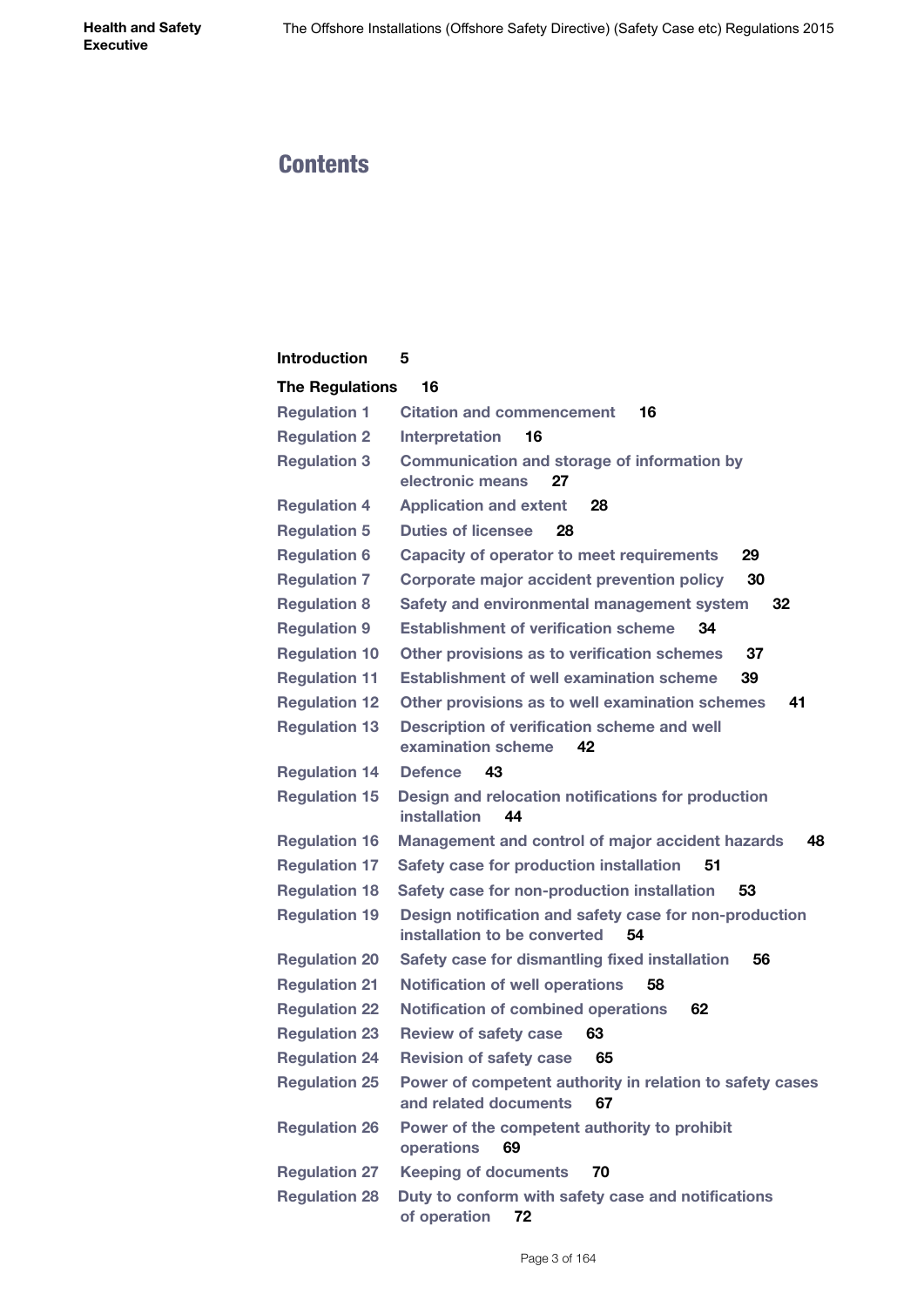| <b>Regulation 29</b>          | Duty to control risk<br>73                                                                                                                                  |
|-------------------------------|-------------------------------------------------------------------------------------------------------------------------------------------------------------|
| <b>Regulation 30</b>          | Internal emergency response<br>74                                                                                                                           |
| <b>Regulation 31</b>          | <b>Communication of national arrangements for confidential</b><br>reporting of safety concerns etc<br>78                                                    |
| <b>Regulation 32</b>          | Standards and guidance on best practice<br>78                                                                                                               |
| <b>Regulation 33</b>          | Notification of major accident etc<br>79                                                                                                                    |
| <b>Regulation 34</b>          | Information on operations conducted outside of the<br><b>European Union</b><br>80                                                                           |
| <b>Regulation 35</b>          | <b>Exemptions</b><br>81                                                                                                                                     |
| <b>Regulation 36</b>          | <b>Enforcement</b><br>82                                                                                                                                    |
| <b>Regulation 37</b>          | <b>Appeals</b><br>84                                                                                                                                        |
| <b>Regulation 38</b>          | <b>Amendments and revocations</b><br>85                                                                                                                     |
| <b>Regulation 39</b>          | <b>Transitional provisions and savings</b><br>86                                                                                                            |
| <b>Regulation 40</b>          | <b>Penalties</b><br>86                                                                                                                                      |
| <b>Regulation 41</b>          | <b>Review</b><br>86                                                                                                                                         |
|                               |                                                                                                                                                             |
| <b>Schedules and guidance</b> | 87                                                                                                                                                          |
| <b>Schedule 1</b>             | Particulars to be addressed in a corporate major accident<br>prevention policy<br>87                                                                        |
| <b>Schedule 2</b>             | Matters in accordance with which the corporate major<br>accident prevention policy and safety and environmental<br>management system must be prepared<br>89 |
| <b>Schedule 3</b>             | Particulars to be addressed in a safety and environmental<br>management system<br>90                                                                        |
| <b>Schedule 4</b>             | Matters to be provided for in a verification scheme and a<br>well examination scheme<br>93                                                                  |
| <b>Schedule 5</b>             | Particulars to be included in a design notification or a<br>relocation notification for a production installation<br>98                                     |
| <b>Schedule 6</b>             | Particulars to be included in a safety case for the<br>operation of a production installation<br>101                                                        |
| <b>Schedule 7</b>             | Particulars to be included in a safety case for a non-<br>production installation<br>109                                                                    |
| <b>Schedule 8</b>             | Particulars to be included in a current safety case in<br>respect of the dismantling of a fixed installation<br>115                                         |
| <b>Schedule 9</b>             | Particulars to be included in a notification of well<br>operations<br>118                                                                                   |
| <b>Schedule 10</b>            | Particulars to be included in a notification of combined<br>124<br>operations                                                                               |
| <b>Schedule 11</b>            | Matters to be considered in preparing and revising<br>standards and guidance on best practice in relation to the<br>control of major hazards<br>126         |
| <b>Schedule 12</b>            | <b>Appeals</b><br>126                                                                                                                                       |
| <b>Schedule 13</b>            | <b>Amendments and revocations</b><br>130                                                                                                                    |
| Schedule 14                   | <b>Transitional provisions and savings</b><br>151                                                                                                           |
| <b>References</b>             | 161                                                                                                                                                         |
| <b>Further information</b>    | 164                                                                                                                                                         |
|                               |                                                                                                                                                             |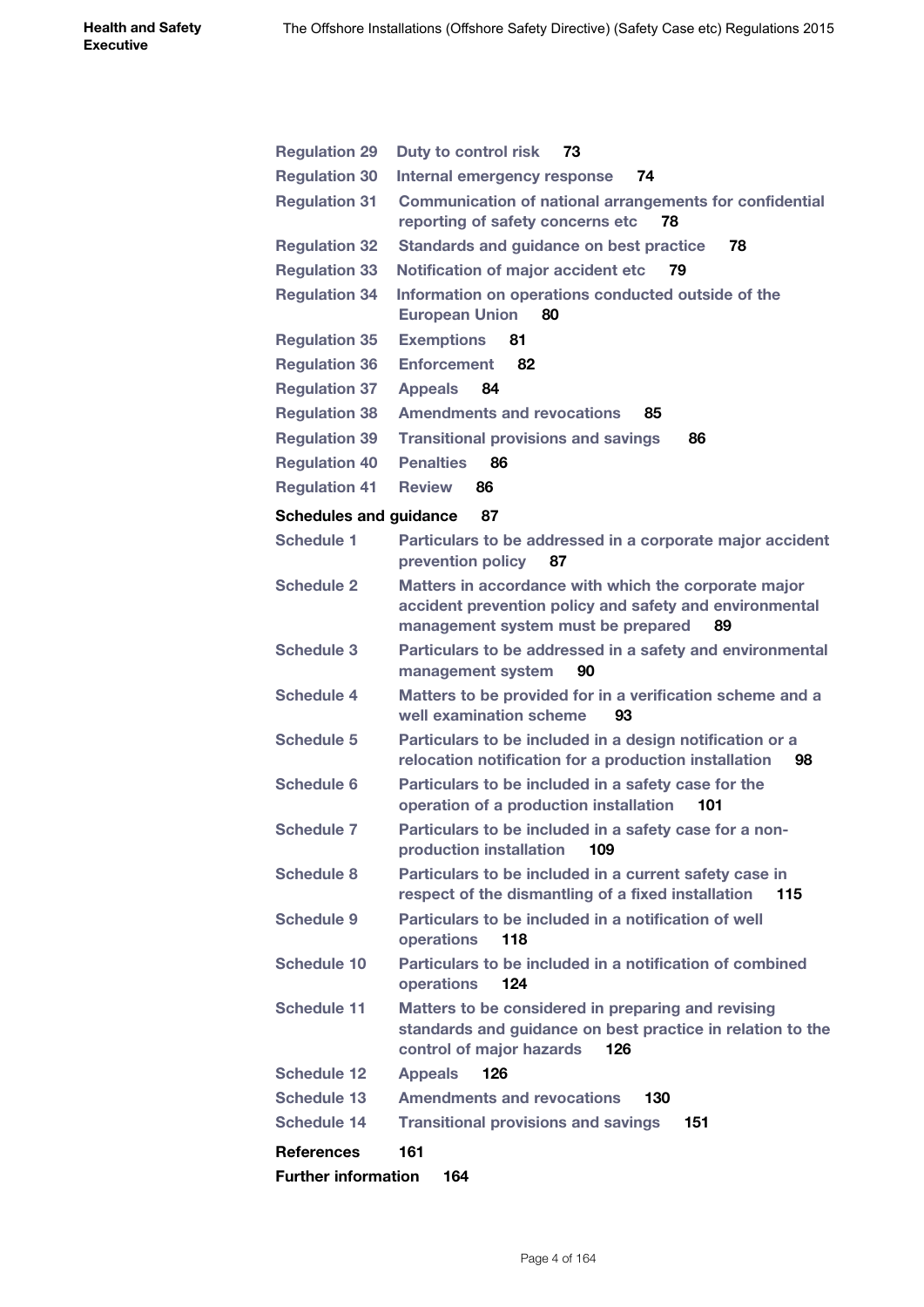# <span id="page-4-0"></span>Introduction

1 The Offshore Installations (Offshore Safety Directive) (Safety Case etc) Regulations 2015 (SCR 2015) came into force on 19 July 2015. They apply to oil and gas operations in external waters, that is, the territorial sea adjacent to Great Britain and any designated area within the United Kingdom continental shelf (UKCS). They replace the Offshore Installations (Safety Case) Regulations 2005 (SCR 2005) in these waters, subject to certain transitional arrangements. Activities in internal waters (eg estuaries) will continue to be covered by SCR 2005 and HSE publication *A guide to the Offshore Installations (Safety Case) Regulations 2005*. 1

2 The primary aim of SCR 2015 is to reduce the risks from major accident hazards to the health and safety of the workforce employed on offshore installations or in connected activities. The Regulations also aim to increase the protection of the marine environment and coastal economies against pollution and ensure improved response mechanisms in the event of such an incident.

3 SCR 2015 builds on the central recommendation of Lord Cullen's report on the public inquiry into the Piper Alpha disaster. This was that the operator or owner of every offshore installation should be required to prepare a safety case and submit it to the regulator for acceptance. This safety case now incorporates the additional requirements of the Directive 2013/30/EU on the safety of offshore oil and gas operations and amending Directive 2004/35/EC.2 The Regulations also implement aspects of Directive 92/91/EEC<sup>3</sup> concerning the minimum requirements for improving the safety and health protection of workers in the mineral-extracting industries through drilling.

4 Safety cases under SCR 2015 are submitted to the competent authority for assessment. The competent authority comprises the Health and Safety Executive (HSE) and the Department of Energy and Climate Change (DECC) working in partnership: this is called the Offshore Safety Directive Regulator (OSDR).

### **Requirements to submit safety cases and notifications for installations**

5 Safety cases under SCR 2015 are required for all installations operating, or to be operated, in external waters. It is an offence to operate an installation in external waters without a safety case that has been accepted by the competent authority. Different requirements apply to installations used for producing oil and gas compared to those used for other purposes, such as drilling, exploration or providing accommodation. The duty to submit safety cases and notifications is generally placed on a single dutyholder in respect of each type of installation, namely the operator of a production installation and the owner of a non-production installation.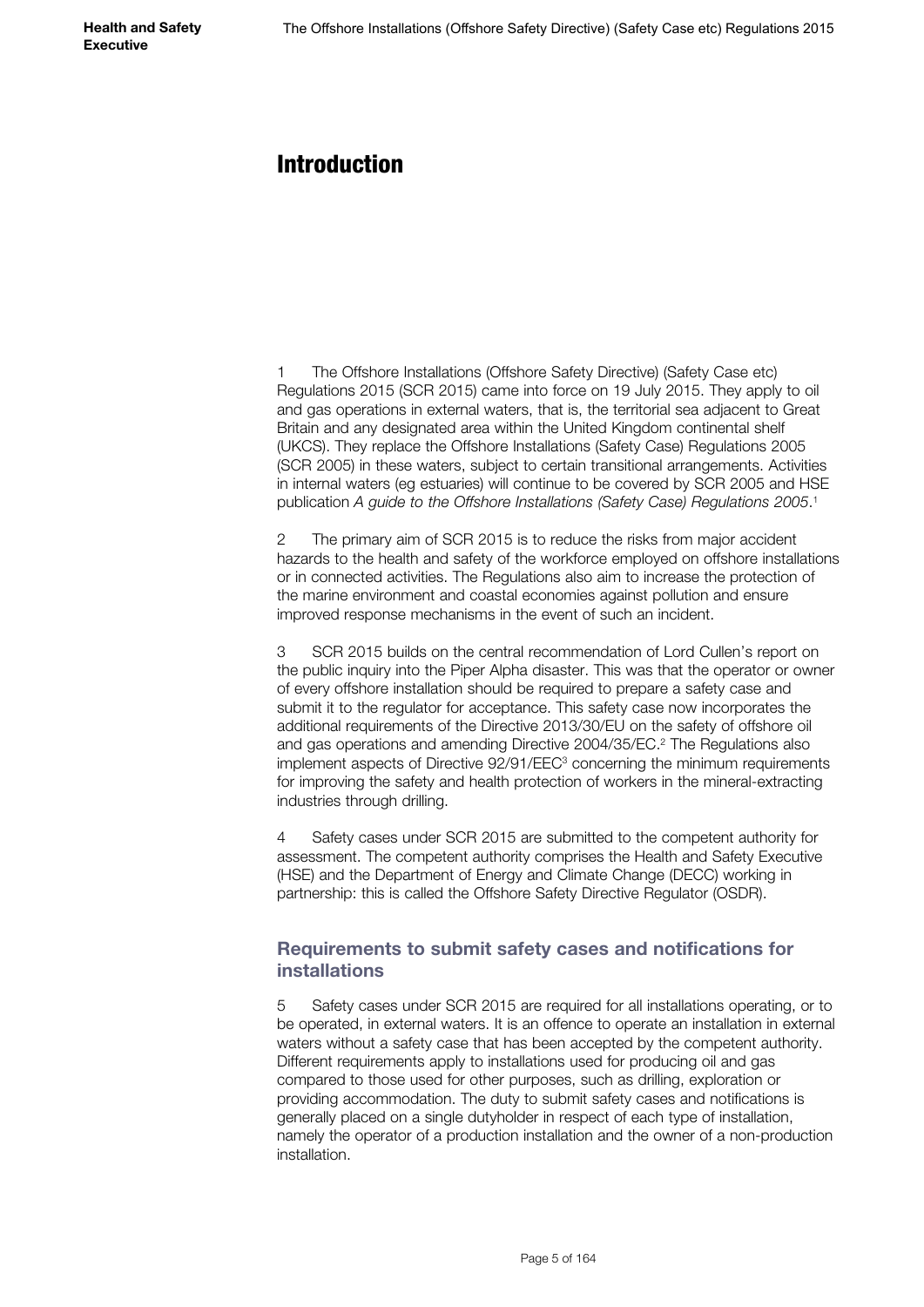6 For new production installations to be established offshore, operators must send a notification to the competent authority at the early design stage. A notification under SCR 2015 is also required if a production installation is to be moved to a new location in external waters or if a non-production installation is to be converted to a production installation. The notification must be followed by submission of a safety case, for the competent authority's acceptance, before the installation can be operated. If a production installation moving to a new location in external waters already has an accepted safety case, the operator must submit a revision of the safety case to the competent authority for acceptance. A revision to the safety case must be submitted to and accepted by the competent authority before a fixed installation is dismantled. Where revisions to the safety case result in a material change, these must also be submitted to the competent authority for assessment and acceptance prior to the changes taking effect.

7 For non-production installations, the owner must submit a safety case for the competent authority's acceptance before moving the installation in external waters for the purpose of operating it there. If a non-production installation is to be converted to a production installation, the owner must send a design notification and the operator must submit a revision of the safety case for the competent authority's acceptance.

8 Further notifications are required when installations engage in combined operations, to cover the specific features of such operations. The combined operations notification complements the existing safety cases by (among other things) identifying any new or changed hazards arising from the combined operation, and describing how the installations' management systems will be co-ordinated to manage and control major accident hazards. When a production installation is involved in such a combined operation, it must be the operator who submits the notification. In all other circumstances, the notification would be submitted by the owner.

## **Purpose of a safety case**

9 A safety case is a document that gives confidence to operators, owners, workers and the competent authority that the dutyholder has the ability and means to manage and control major accident hazards effectively. It provides an extra level of regulatory control in addition to regulations such as the Offshore Installations (Prevention of Fire and Explosion, and Emergency Response) Regulations 1995 (PFEER)4 and the Offshore Installations and Wells (Design and Construction, etc) Regulations 1996 (DCR),<sup>5</sup> justified by the major accident potential of the offshore activities within scope.

10 SCR 2015 does not set standards for the control of major accident risks. These are set by PFEER, DCR, the Merchant Shipping (Oil Pollution Preparedness, Response and Co-operation Convention) Regulations 1998 (OPRC),<sup>6</sup> and other regulations, as well as by the Health and Safety at Work etc Act 1974 (the HSW Act).<sup>7</sup> A safety case demonstrates that the dutyholder has arrangements in place which, if implemented, are capable of achieving compliance with these legal objectives. This is what the competent authority will look for when making a decision on whether or not to accept a safety case. The safety case provides a comprehensive core document that can be used as a check by both the dutyholder and the competent authority that the accepted risk control measures, verification arrangements and safety and environmental management system (SEMS) are in place and operate as they should.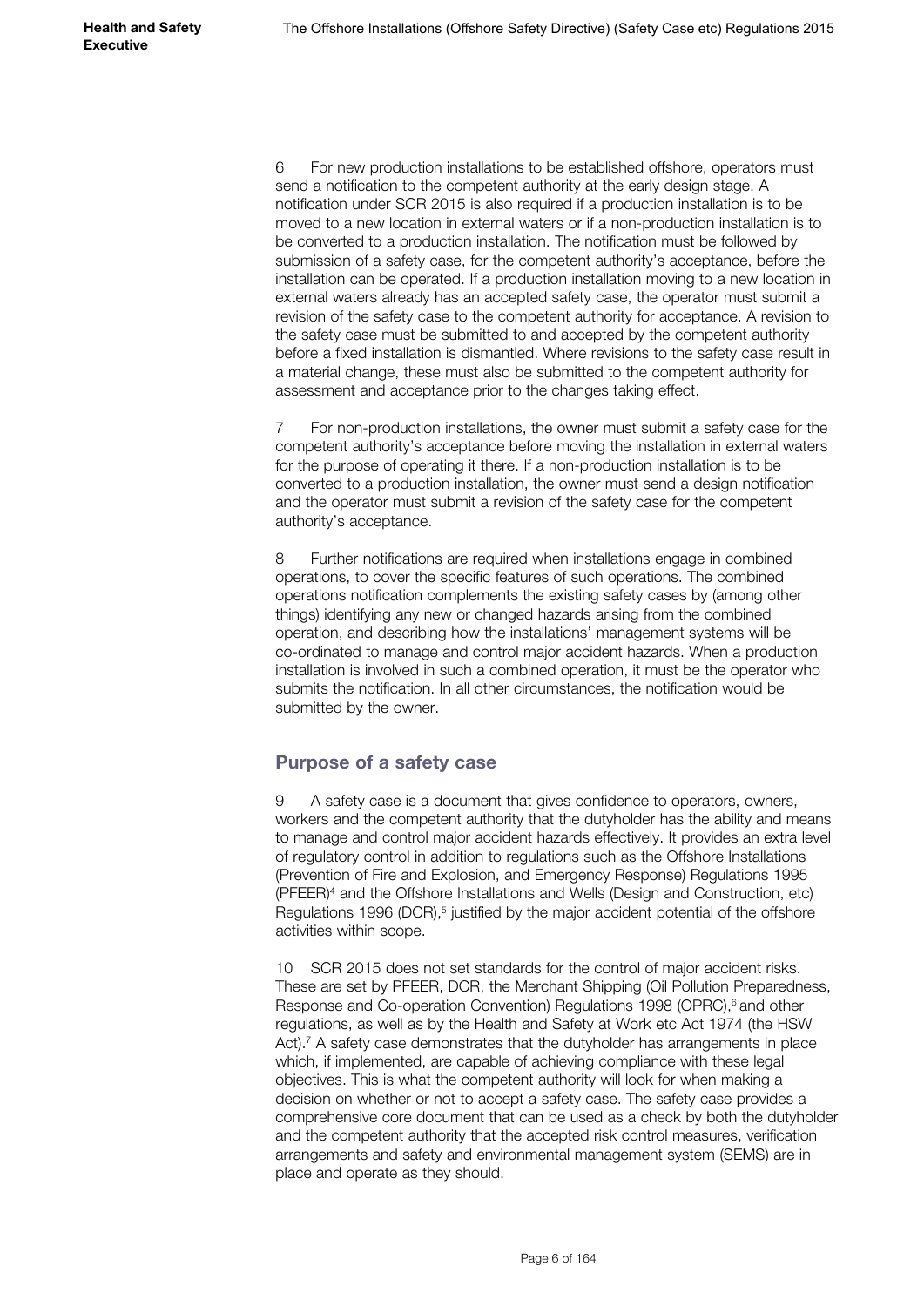### **Acceptance of safety cases**

11 The competent authority's acceptance is required for all safety cases and material changes to safety cases. Acceptance is not defined in SCR 2015, but it requires satisfaction with the dutyholder's approach to identifying and meeting health, safety and environmental needs. The competent authority 'accepts' the validity of the described approach as being capable, if implemented as described, of achieving the necessary degree of risk control. The competent authority does not confirm the outcomes of that approach. This is in line with Lord Cullen's original concept of the safety case.

12 The competent authority will accept a safety case or a revision under SCR 2015 when dutyholders demonstrate and describe specified matters to the competent authority's satisfaction. Acceptance will be based on the competent authority's judgement that the arrangements and measures described in the safety case, taken as a whole, are **likely** to achieve compliance if implemented as described. To give acceptance the competent authority does not need to be satisfied that compliance **will** be achieved. This confirmation will be made by postacceptance programmes of inspection and enforcement, based on the accepted safety case. Acceptance does not guarantee that the major accident hazard risks to health, safety and the environment will be effectively managed or controlled.

13 In making an acceptance decision, the competent authority will take a considered view on which elements of a particular safety case should be examined in greater depth and which should not. The key criterion will be whether a safety case contains sufficient information to enable the competent authority to make a decision on acceptance. This decision will be based on both safety and environmental information and environmental assessment will be underpinned by information presented to satisfy the requirements of OPRC and the Offshore Petroleum Production and Pipelines (Assessment of Environmental Effects) Regulations 1999 (as amended)<sup>8</sup> (see section on Relationship with other regulations). This provides flexibility in the assessment process. The competent authority's assessment framework diagrams and guidance for offshore safety cases set out the competent authority's approach to assessing safety cases and give an insight as to how and why decisions are reached. The safety case assessment procedures and guidance promote proper and consistent assessment of safety cases by the competent authority and are available on the competent authority's website: www.hse.gov.uk/osdr/.

14 The competent authority will work with dutyholders to ensure safety case submissions are acceptable. However, if the competent authority is unable to accept a safety case, SCR 2015 provides the dutyholder with a right of appeal to the Secretary of State.

15 Following acceptance, the dutyholder must ensure that the installation is operated in conformity with the SEMS, the verification scheme and other arrangements described in the safety case. The competent authority also has the power to prohibit activities should it determine the contents of the safety case (or combined operations notifications or well notifications) are no longer sufficient to demonstrate the adequate management and control of major accident hazards.

### **Reviews and revisions of safety cases**

16 Safety cases are intended to be 'living' documents, kept up to date and revised as necessary during the operational life of the installation. The dutyholder must revise an accepted safety case whenever appropriate to ensure the case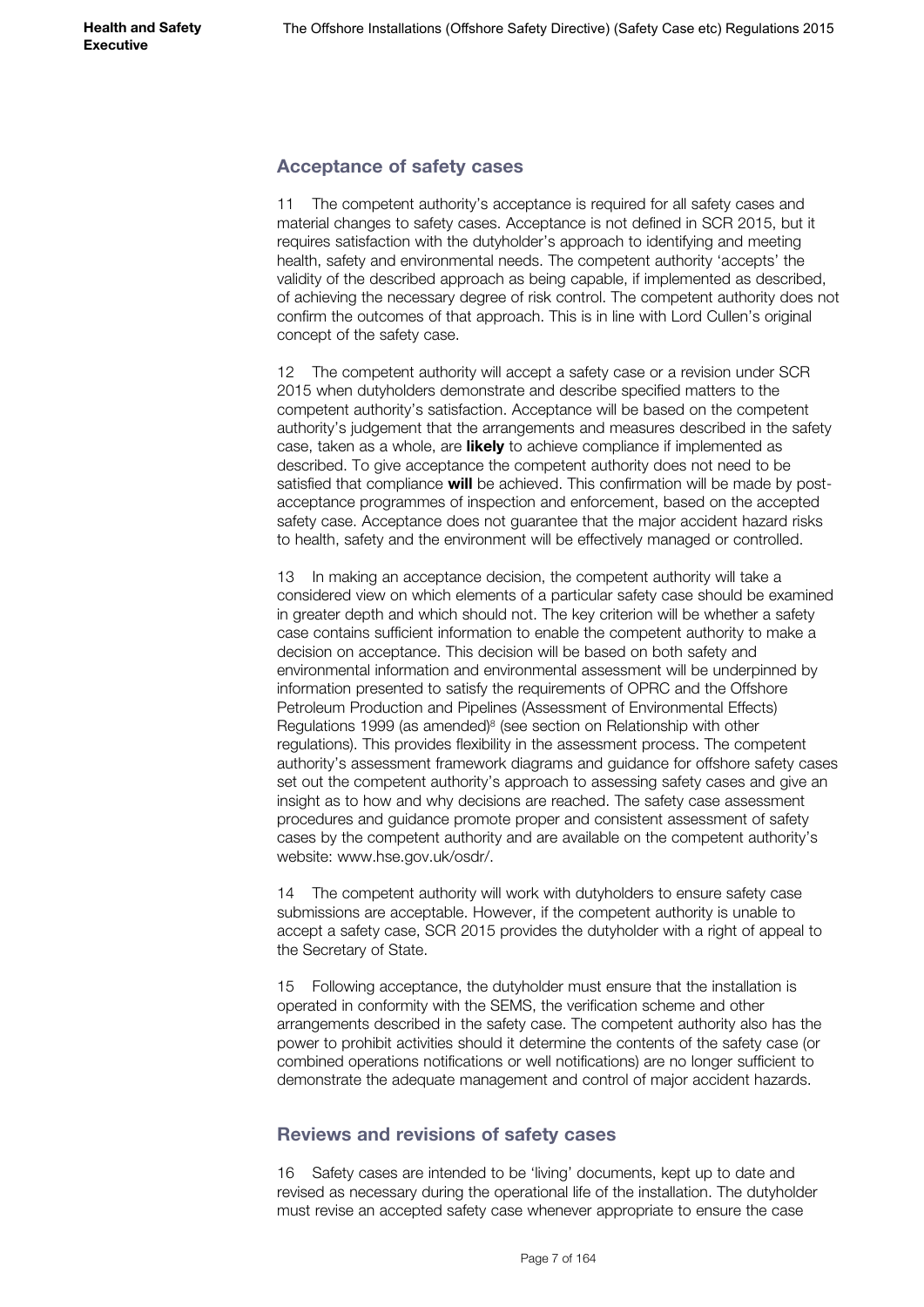remains current and reflects operational reality on the installation. Revisions that make a material change to the safety case must be submitted to the competent authority for acceptance. A material change is likely to be one that changes the basis on which the original safety case was accepted. In addition, the dutyholder must carry out a thorough review of the current safety case at least every five years or as directed by the competent authority. The competent authority has general powers to inspect the conduct of such reviews and to look at current safety cases at any time, supplemented by powers under regulation 25 to look at a developing safety case and related documents.

17 Once given, the competent authority's acceptance of a safety case may last as long as the installation to which it applies. The competent authority can prevent material changes taking effect by not accepting the safety case revision describing them. If the competent authority considers material changes must be made, it may direct a revision of a safety case to be submitted for assessment. In the event that a directed revision is unacceptable, the competent authority may suspend an existing accepted safety case, subject to a right of appeal to the Secretary of State. Should the competent authority at any time determine that the contents of the safety case are insufficient, it may prohibit operations.

## **Notifications**

18 Notifications, whether of design, relocation, combined operations or well operations, do not require the competent authority's acceptance. The competent authority has three months in which to comment on design and relocation notifications received. The main aim of notifications, particularly at the early design stage, is to encourage a constructive dialogue between dutyholders and the competent authority. This will help to progress the subsequent development of safety cases and inform the competent authority's inspection plans.

19 SCR 2015 requires the well operator to send prior written notice of well operations from an installation or vessel. Well notifications supplement existing safety cases by providing well-specific information that is not likely to be contained in a safety case. Combined operations notifications supplement existing safety cases by providing information specific to the combined operations.

20 The competent authority may also request further information in relation to a notification, which must be provided by the operator. If the information notified under a well notification or combined operations notification gives cause for concern, competent authority inspectors can object to the content of the notification, and under such circumstances operations should not commence. The competent authority also has the power to prohibit activities should it determine the contents of combined operations notifications or well notifications are no longer sufficient to demonstrate the adequate management and control of major accident hazards.

## **Safety cases and verification**

21 Regulations 9 and 10 and the associated guidance are concerned with the verification of the installation's safety and environmental-critical elements (SECEs). Verification is a vital method of assuring the continued efficient safe operation of the installation.

22 The overall objective of the verification scheme is to establish a system of independent and competent scrutiny of SECEs throughout the life cycle of an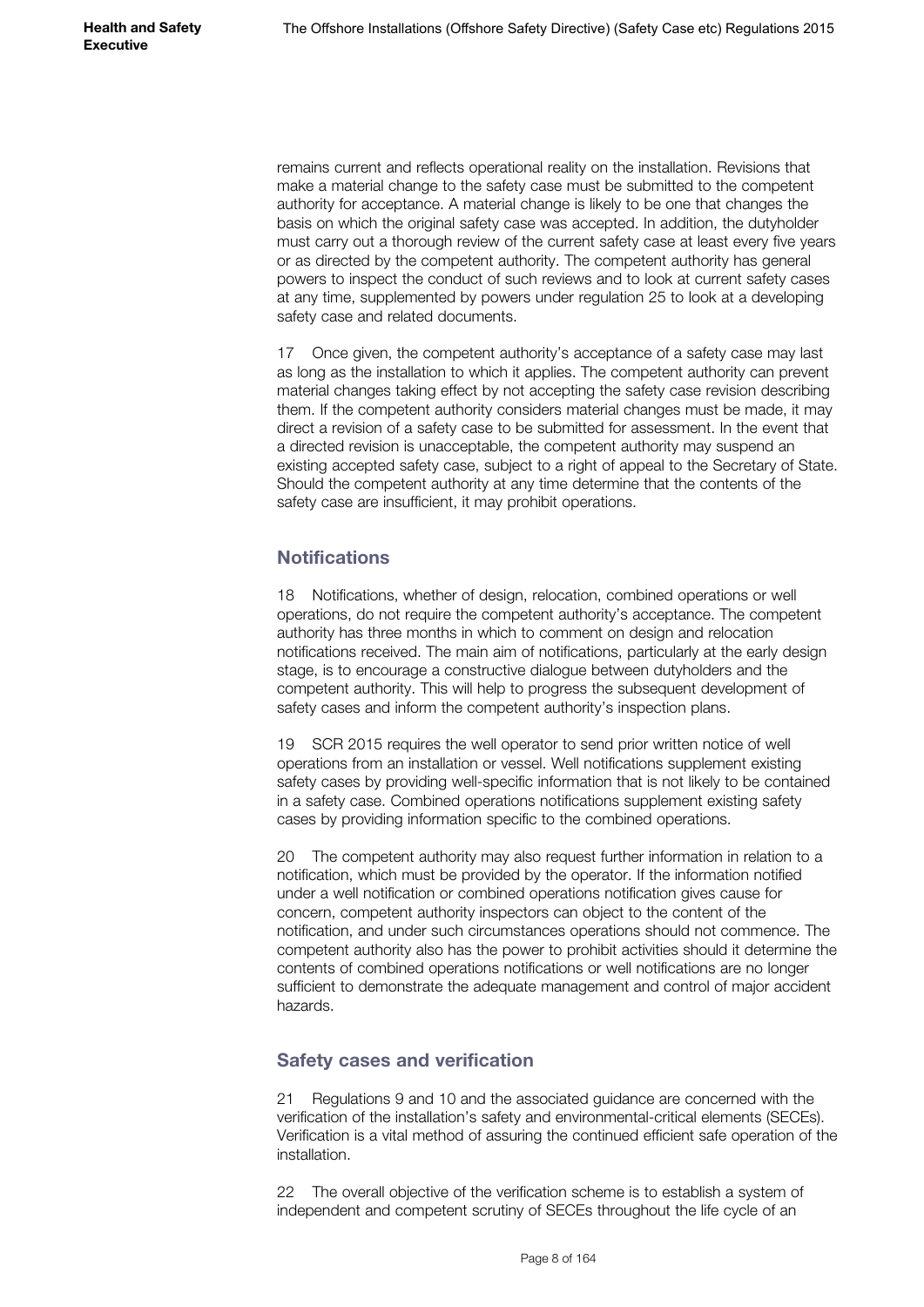installation and to obtain assurance that satisfactory standards will be achieved and maintained. Apart from helping to provide evidence of an operator's compliance with legal obligations such as those arising from DCR and PFEER, the verification scheme will also contribute to a dutyholder's demonstration of the safety and environmental standards required elsewhere in these Regulations. A description of the verification scheme will be required as part of the safety case submission. The verification requirements apply to new and existing installations, both production and non-production, including those that have been designed and built abroad for use in external waters.

### **Safety cases and well examination**

23 The safety case must include particulars of plant and arrangements for the control of operations on a well. These safety case requirements are supported by regulations 11 and 12, and Part 2 of Schedule 4 to SCR 2015, which require the well operator to make, and put into effect, arrangements for the examination of a well by a well examiner to ensure that the well is properly designed, constructed and maintained. The well examination scheme will both support the dutyholder's safety case and contribute towards meeting the well operator's duty to ensure the safety of a well throughout its life. Work done to meet the requirements of the well examination scheme may also contribute to the installation's verification arrangements, and vice versa. The dutyholder must ensure that the well examination scheme contributes to the safety case demonstration even where the dutyholder and the well operator are different corporate entities.

## **The safety case regime and pipelines**

24 SCR 2015 does not require safety cases for offshore pipelines. However, the Regulations do require the installation safety case to address all risks arising from pipelines connected to the installation and any other pipelines with the potential to cause a major accident on the installation. In addition, the definition of 'installation' in the Regulations, which refers to regulation 3 of Offshore Installations and Pipeline Works (Management and Administration) Regulations 1995 (MAR),<sup>9</sup> deems any part of a pipeline connected to the installation and associated apparatus or works that are located within 500 metres of the installation to be part of the installation. Things which may be controlled from or which may affect the installation can be considered together with the installation as a single unit for the purposes of the safety case, MAR and PFEER. This is appropriate when considering the safety of people on the installation or risks to the environment from the possible consequences of a pipeline failure. However, the safety case also must apply more widely and take account of the presence of any equipment beyond 500 metres, such as sub-sea isolation valves and pipeline pressure control devices, on which the safety of the installation or the emergency response following a major accident may depend.

25 Separate requirements for pipelines are set out in the Pipelines Safety Regulations 1996 (PSR).10 PSR lays down duties on pipeline operators relating to the design, construction, operation, maintenance and decommissioning of pipelines. These requirements are necessary to ensure the integrity and safe operation of pipeline systems as a whole, not just at the interface with installations. Regulation 19 of PSR requires an installation operator to co-operate with a pipeline operator to ensure compliance with Schedule 3 of PSR in respect of emergency shutdown valves.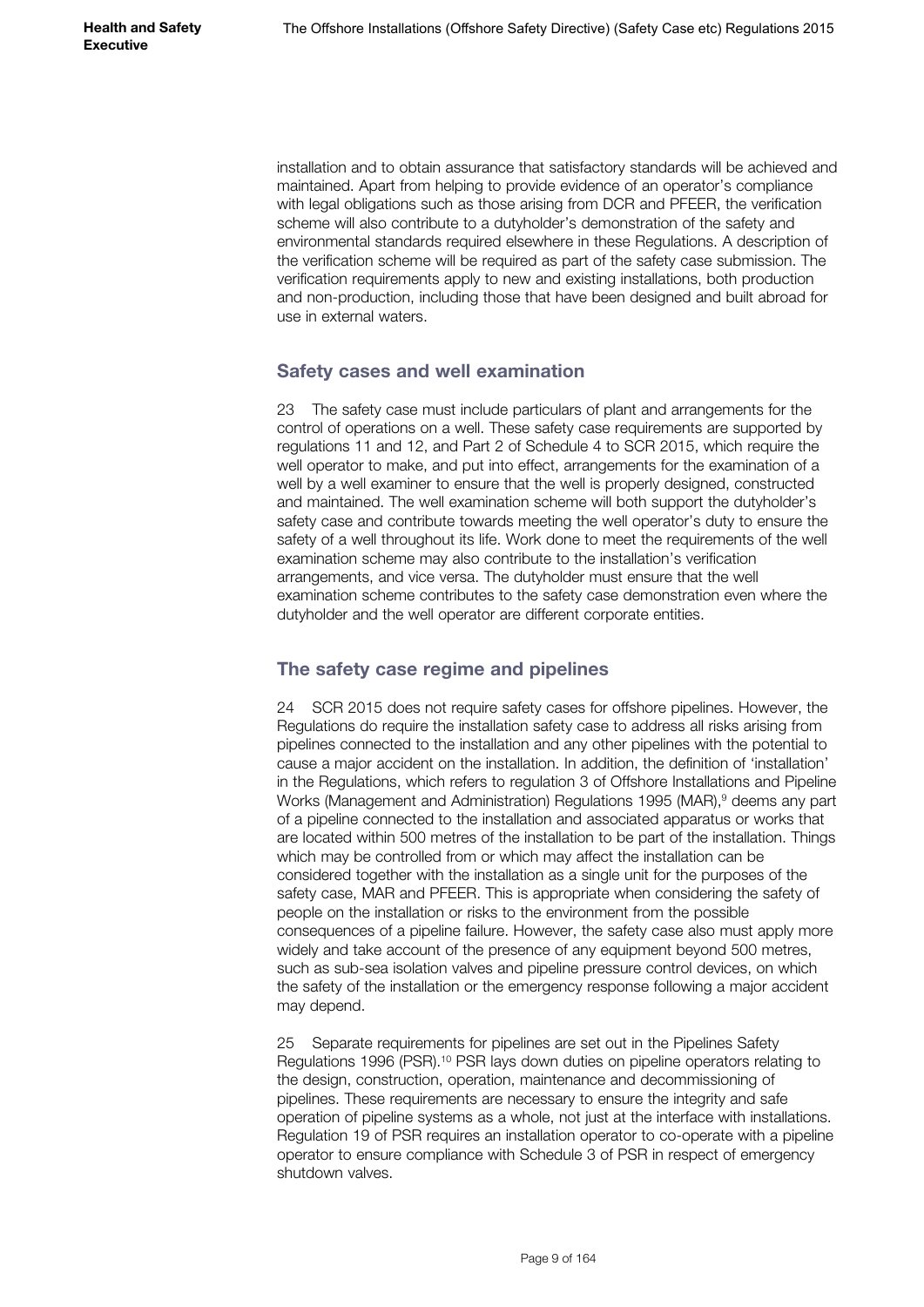26 However, the two sets of regulations do not place a dual burden on operators. For example, work done to comply with the requirement to identify SECEs of a pipeline at the interface with an installation for safety case purposes could be referenced in the documentation required for major accident hazard pipelines under PSR. Conversely, the installation safety case can refer to relevant material in the major accident prevention document (MAPD) prepared under PSR. Work does not have to be done twice.

27 Taken together, SCR 2015, PFEER, MAR and PSR establish a framework of interrelated duties to address the installation/pipeline interface. For example, Schedule 6 of SCR 2015 requires details of pipelines with the potential to cause a major accident and descriptions of arrangements to comply with provisions of PSR, including a summary of the MAPD. Pipeline operators are among those required by regulation 8 of MAR to co-operate with installation dutyholders to enable the latter to comply with health, safety and environmental law, including SCR 2015.

### **Workforce involvement**

28 Regulation 23 of the Offshore Installations (Safety Representatives and Safety Committees) Regulations 1989 (OSRSCR)11 places a duty on the installation operator or owner to consult safety representatives appointed under those Regulations on the preparation, review and revision of a safety case for the installation in question. This is without prejudice to the general duty in regulation 23(b) to consult safety representatives with a view to making and maintaining health and safety arrangements.

29 Although there is no legislative provision for environmental representatives, dutyholders may choose to appoint environmental representatives and co-opt them onto safety committees.

30 A safety case prepared or revised under SCR 2015 must contain a summary of the worker involvement in the preparation of the safety case and how any safety representatives for that installation were consulted with regard to the revision, review or preparation of the safety case. This includes existing safety cases revised under the transitional arrangements.

31 Consultation must be a genuine attempt to seek the views and contributions of workforce representatives. Dutyholders are not obliged to accept any proposals made, but they must consider them properly. The safety case should show how this was done. Guidance supporting Schedule 6 and Schedule 7 gives a more detailed account of what is required.

32 Regulation 18 of OSRSCR entitles safety representatives to see and be supplied with copies of documents that are required by law to be kept on the installation. Regulation 27 of SCR 2015 requires several documents to be kept on the installation (including the current safety case, notifications and audit reports) and be accessible to safety representatives. Under regulation 22(1)(g) of OSRSCR a statutory safety committee has the function to consider such documents.

- 33 Regulation 18A of OSRSCR gives safety representatives the further right to:
- (a) see the complete safety case;
- (b) be supplied with a summary of its key features, including necessary remedial work and the timescales for such work;
- (c) be supplied with copies of extracts of the safety case where this is necessary and reasonable for the purpose of performing their functions under OSRSCR.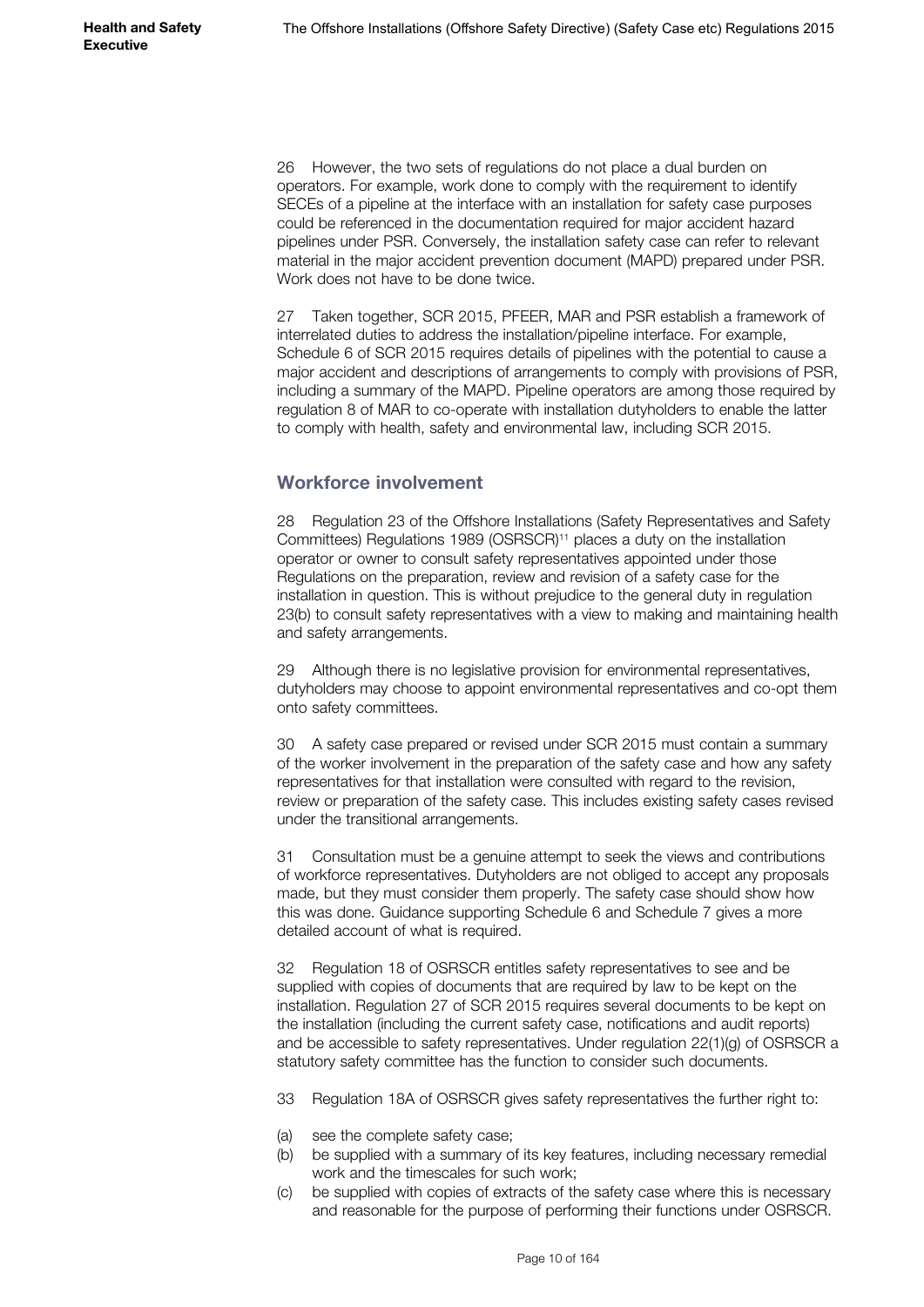34 Further information is contained in HSE publication *A guide to the Offshore*  Installations (Safety Representatives and Safety Committees) Regulations 1989.<sup>12</sup>

### **Relationship with other regulations**

35 SCR 2015 is key to the management and control of offshore health, safety and environmental major accident hazards. The Regulations require dutyholders to demonstrate their ability to comply with the objectives set by other health, safety and environmental legislation applying to the management and control of offshore major accident hazards. This includes the relevant parts of offshore-specific regulations, namely MAR, PFEER, DCR and DECC's OPRC regulations.

36 MAR covers such matters as the appointment of installation managers, the use of permit-to-work systems, communication arrangements, helideck operations, records of persons on board and the collection of meteorological and oceanographic information. The organisation and arrangements to meet these requirements will form part of the dutyholder's management system for the purposes of the demonstration required in the safety case under regulation 16(1)(a) of SCR 2015.

37 PFEER requires measures to prevent fires and explosions on offshore installations, to protect people from the effects of any which do occur and to secure effective emergency response. The organisation and arrangements to meet these requirements will form part of the dutyholder's emergency response arrangements and will also be part of the management system for the purposes of the safety case demonstration under regulation 16(1)(a) of SCR 2015.

38 In addition, the results of the PFEER regulation 5 assessment will contribute to the demonstration required by 16(1)(c) and (d) of SCR 2015. This requires the dutyholder to show that major accident hazards have been identified, their risks have been evaluated and action has been taken to comply with the relevant statutory provisions (defined in SCR 2015). Schedules 6, 7 and 8 require descriptions of the arrangements to comply with PFEER regulation 4(1), the general duty to protect people from fire and explosion, and to secure emergency response.

39 The Offshore Petroleum Production and Pipe-lines (Assessment of Environmental Effects) Regulations 1999 (as amended)13 implement Directive 2011/92/EU<sup>14</sup> on the assessment of the effects of certain public and private projects on the environment and Directive 2003/35/EC15 providing for public participation in respect of the drawing up of certain plans and programmes relating to the environment. These Regulations require the operator to undertake an environmental impact assessment for relevant activities and to present the conclusions in an environmental submission. SCR 2015 requires confirmation that the likelihood of a major environmental incident has been identified and its environmental consequence assessed.

40 OPRC requires production installation operators, non-production installation owners and well operators to have an approved Oil Pollution Emergency Plan (OPEP) for, respectively, their offshore installations and their well operations. The OPEP is part of the description of the internal emergency response arrangements which is to be included within a safety case. In practice the OPEP will continue to be submitted to DECC for assessment, but a short description and appropriate link should be included in the description of the internal emergency response arrangements contained within the safety case.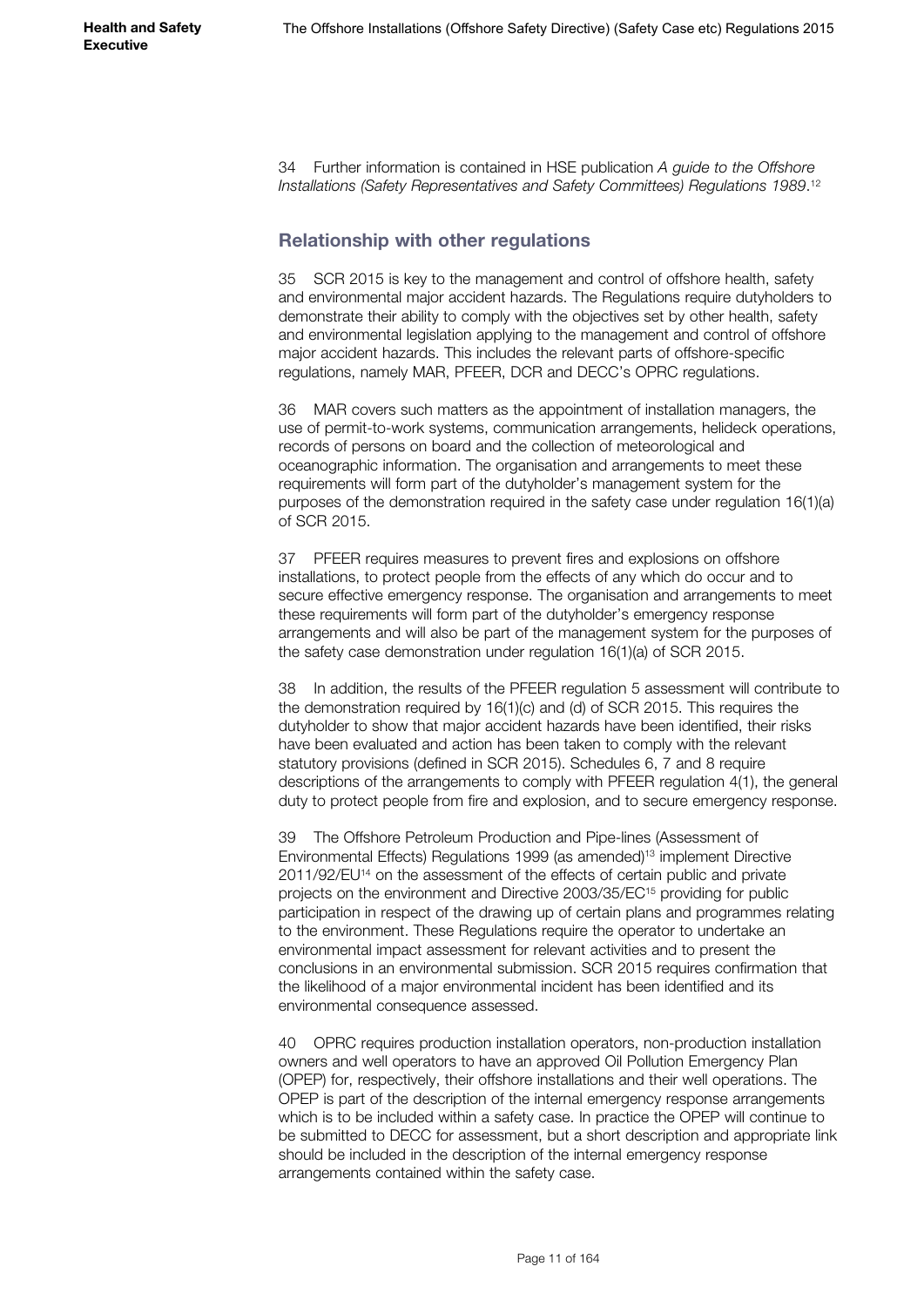41 SCR 2015 includes requirements for safeguarding the integrity of an installation throughout its life cycle, from design and construction, through operation and maintenance, to decommissioning and dismantling. SCR 2015 verification provisions require consideration of hazards at the design stage to encourage hazard elimination at source or, where this is not feasible, to ensure that risks are reduced to the lowest reasonably practicable level.

42 Compliance with DCR will contribute to compliance with SCR 2015. For example, DCR does not allow dutyholders to operate an installation unless the appropriate operational limits and the environmental conditions in which the installation may safely operate have been recorded. These records, which must be kept up to date, will contribute to the documentation needed for the safety case. Schedules 5 to 7 of SCR 2015 require descriptions of the arrangements to comply with provisions of DCR.

43 OSRSCR is also relevant. These Regulations specify ways in which safety representatives and committees are to be informed and consulted about safety cases and related matters, including preparing, reviewing or revising safety cases. See the previous section on Workforce involvement.

44 In addition, the general provisions of the HSW Act and associated regulations, such as the Management of Health and Safety at Work Regulations 1999 (MHSWR)16 and the Provision and Use of Work Equipment Regulations 1998 (PUWER),17 apply to all offshore employers, including those who are also dutyholders under SCR 2015 and the other offshore-specific regulations.

45 Further guidance on these interfaces is included in the following HSE publications and in the remaining paragraphs of this introduction:

- (a) *A guide to the Offshore Installations and Pipeline Works (Management and Administration) Regulations 1995. Guidance on Regulations;* 18
- (b) *Offshore Installations (Prevention of Fire and Explosion, and Emergency Response) Regulations 1995. Approved Code of Practice and guidance;*<sup>19</sup>
- (c) *A guide to the integrity, workplace environment and miscellaneous aspects of the Offshore Installations and Wells (Design and Construction, etc) Regulations 1996. Guidance on Regulations*; 20
- (d) *A guide to the well aspects of the Offshore Installations and Wells (Design and Construction etc) Regulations 1996. Guidance on Regulations;*<sup>21</sup>
- (e) *Managing for health and safety;*<sup>22</sup>
- (f) *A guide to the Pipelines Safety Regulations 1996. Guidance on Regulations*. 23

### **Charging for competent authority activities under the safety case regime**

46 Competent authority assessment of safety cases and associated activities are chargeable activities. HSE cost recovers for relevant activities under the Health and Safety and Nuclear (Fees) Regulations 2015.24

## **Disclosure of information**

47 The Freedom of Information Act 2000, the Data Protection Act 1998 and the Environmental Information Regulations 200425 create a right of access to official information and amongst other things place a duty on HSE and DECC, as public authorities, to publish information in accordance with a publication scheme. These access-to-information regimes enable any person to obtain information from public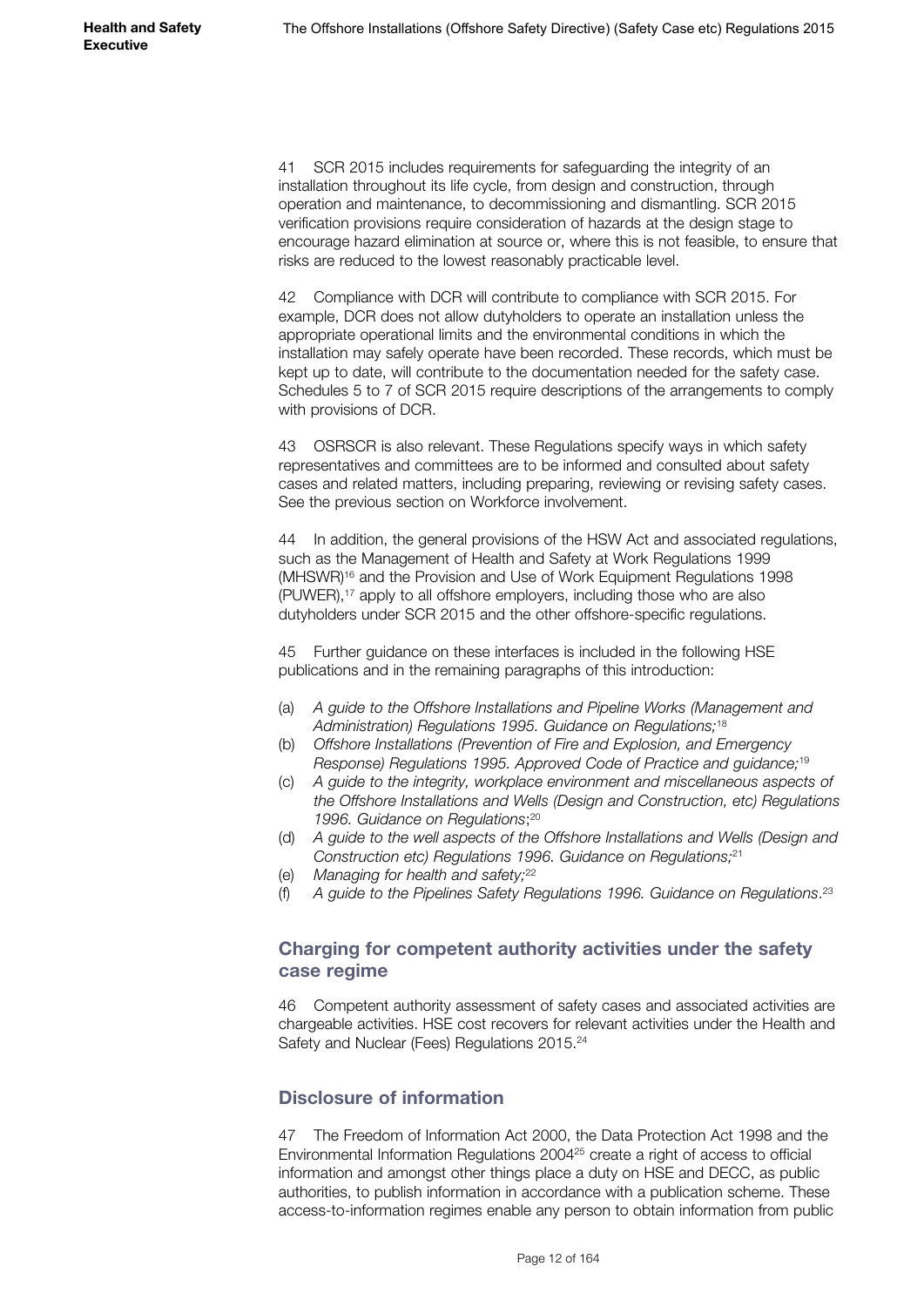authorities, including information obtained from other parties such as dutyholders, subject to certain exemptions.

### **Main changes between SCR 2005 and SCR 2015**

#### *Competent authority*

48 Directive 2013/30/EU on safety of offshore oil and gas operations and amending Directive 2004/35/EC requires the establishment of an offshore competent authority. In respect of SCR 2015 the competent authority in Great Britain is HSE and DECC working in partnership to deliver the necessary functions, with each party concentrating on their areas of expertise. This competent authority is governed via a Memorandum of Understanding between DECC and HSE, and is similar to the existing Control of Major Accident Hazards Regulations (COMAH) model used for the regulation of onshore major hazard installations. The competent authority is governed by a senior oversight board which will agree implementation arrangements, set the strategic direction and agree decisions for the competent authority.

#### *Apply only in external waters*

49 SCR 2015 applies to oil and gas operations in external waters: the territorial sea adjacent to Great Britain and any area designated within the continental shelf. They replace SCR 2005 in these waters, subject to certain transitional arrangements. Activities in internal waters (eg estuaries) will continue to be covered by SCR 2005.

#### *Definitions*

50 A number of new definitions have been included (eg oil and gas operations), or existing definitions updated (eg major accident and production installation), to implement Directive 2013/30/EU on safety of offshore oil and gas operations and amending Directive 2004/35/EC.

51 The definitions of licensee, operator (in relation to a production installation) and well operator now refer to the definitions outlined in the Offshore Petroleum Licensing (Offshore Safety Directive) Regulations 2015 (OPLR).26

#### *Integration of safety and environmental protection*

52 The scope of SCR 2015 is greater than SCR 2005, as SCR 2015 covers the management and control of environmental major accident hazards. This means that environmental protection issues need to be addressed in corporate major accident prevention policies (CMAPP), SEMS, verification schemes, emergency response arrangements and demonstrations related to the management and control of major accident hazards. There are also additional requirements to provide information on environmental issues within the safety case and notifications sent to the competent authority.

#### *Corporate major accident prevention policy*

53 Every dutyholder and well operator must now have a CMAPP. This should provide a high-level overview of how the management and control of major accident hazards will be implemented throughout an organisation (see regulation 7).

#### *Safety and environmental management system*

54 Every dutyholder and well operator must have a documented SEMS in operation within its organisation which is integrated with its overall management system (see regulation 8).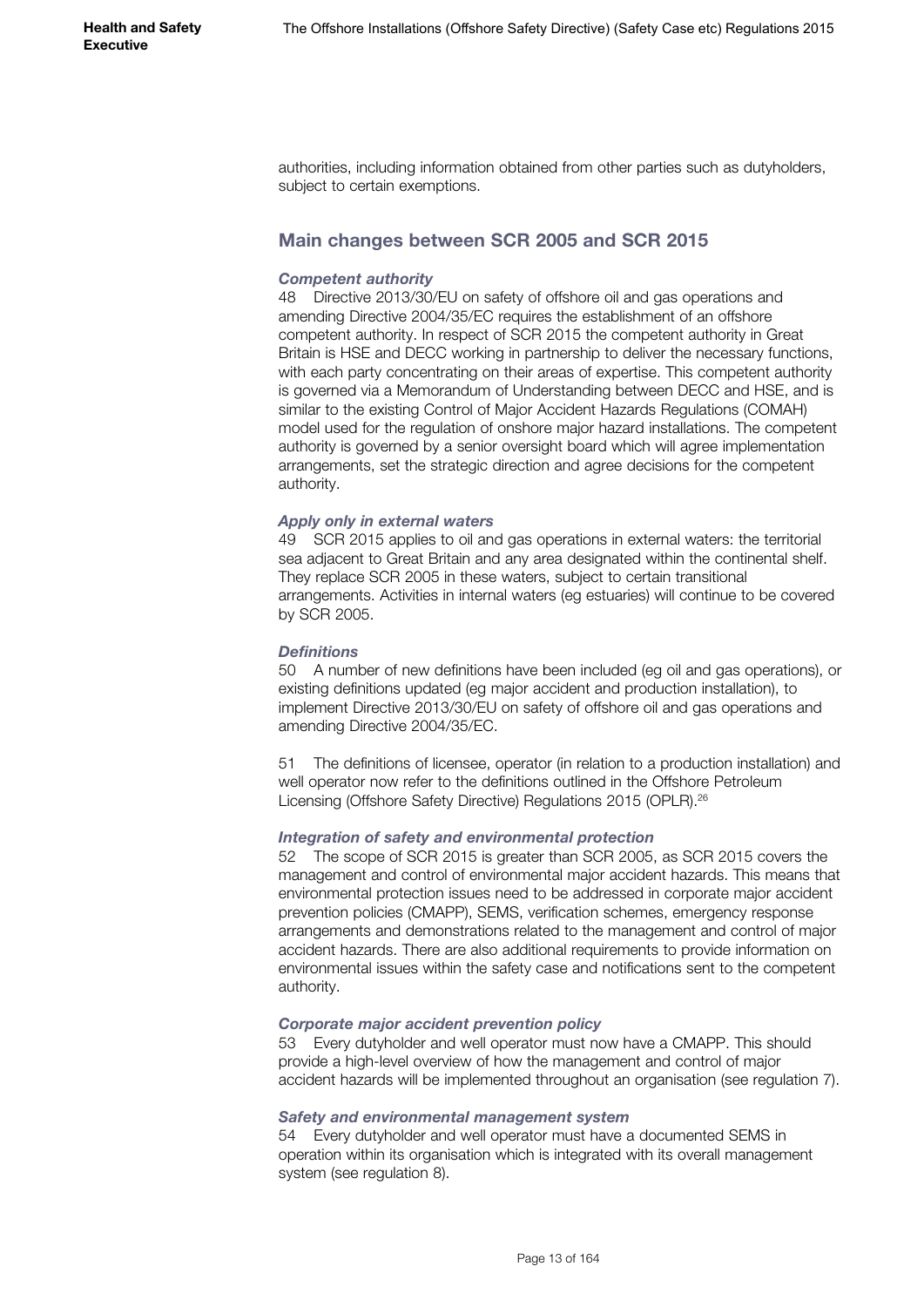55 The arrangements within the SEMS must include arrangements for determining and implementing the CMAPP and address various matters relevant to the management and control of major hazards set out in Schedules 2 and 3. An adequate description of the SEMS must be included in the dutyholder's safety case (see Schedules 6(5) and 7(5)), and for well operators, in a well notification, if appropriate (see Schedule 9(16)).

#### *Verification*

56 The SCR 2015 verification scheme requirements have been extended to cover environmental, as well as safety-critical elements. The verification requirements in SCR 2015 have also been updated to accommodate new duties (eg relating to the competence of verifiers and the sharing of information between verifiers and dutyholders). See regulations 9, 10 and 13 for further detail.

#### *Well examination*

57 Well examination requirements for wells in external waters have been revoked from DCR, updated to accommodate new principles and duties (eg relating to the competence of well examiners and the transference of information from well examiners to well operators), and placed in SCR 2015 (see regulations 11–13).

#### *Internal emergency response arrangements*

58 Certain duties under PFEER are now designated 'internal emergency response duties'. A description of these duties together with the OPEP produced under OPRC 1998 deliver the description of the internal emergency response arrangements (see regulations 2(10) and 30 of SCR 2015). This description must be included in the safety case.

#### *Well notification*

59 A statement must now be included in a well notification, made after considering reports by the well examiner, that the risk management relating to well design and its barriers to loss of control are suitable for all anticipated conditions and circumstances. Well notifications, or a material change to a well notification, must also be accompanied by the relevant report of the well examiner (see regulation 21).

#### *Other changes*

- 60 There are a number of additional changes within SCR 2015. These include:
- (a) a requirement for the competent authority to inform the licensing authority (which is defined in OPLR) where it determines that an operator of a production installation or well operator no longer has the capacity to meet the requirements of the relevant statutory provisions (as defined in regulation 2(1)), (see regulation 6 of SCR 2015);
- (b) a power for the competent authority to prohibit operations where measures for preventing or limiting the consequences of a major accident proposed in a safety case, in a notification of well operations or a notification of combined operations are insufficient (regulation 26);
- (c) a specific requirement for plans stated in a notification of well operations or a notification of combined operations to be followed (regulation 28);
- (d) a requirement for a dutyholder and well operator to take suitable measures to reduce risk, including where necessary suspending operations where an activity carried out significantly increases the risk of a major accident (regulation 29(1) and (2)), and to report to the competent authority when such measures have been taken (regulation 29(3));
- (e) requirements for dutyholders to perform certain duties under PFEER (the duties are set out in regulation 30(14) of SCR 2015) consistently with the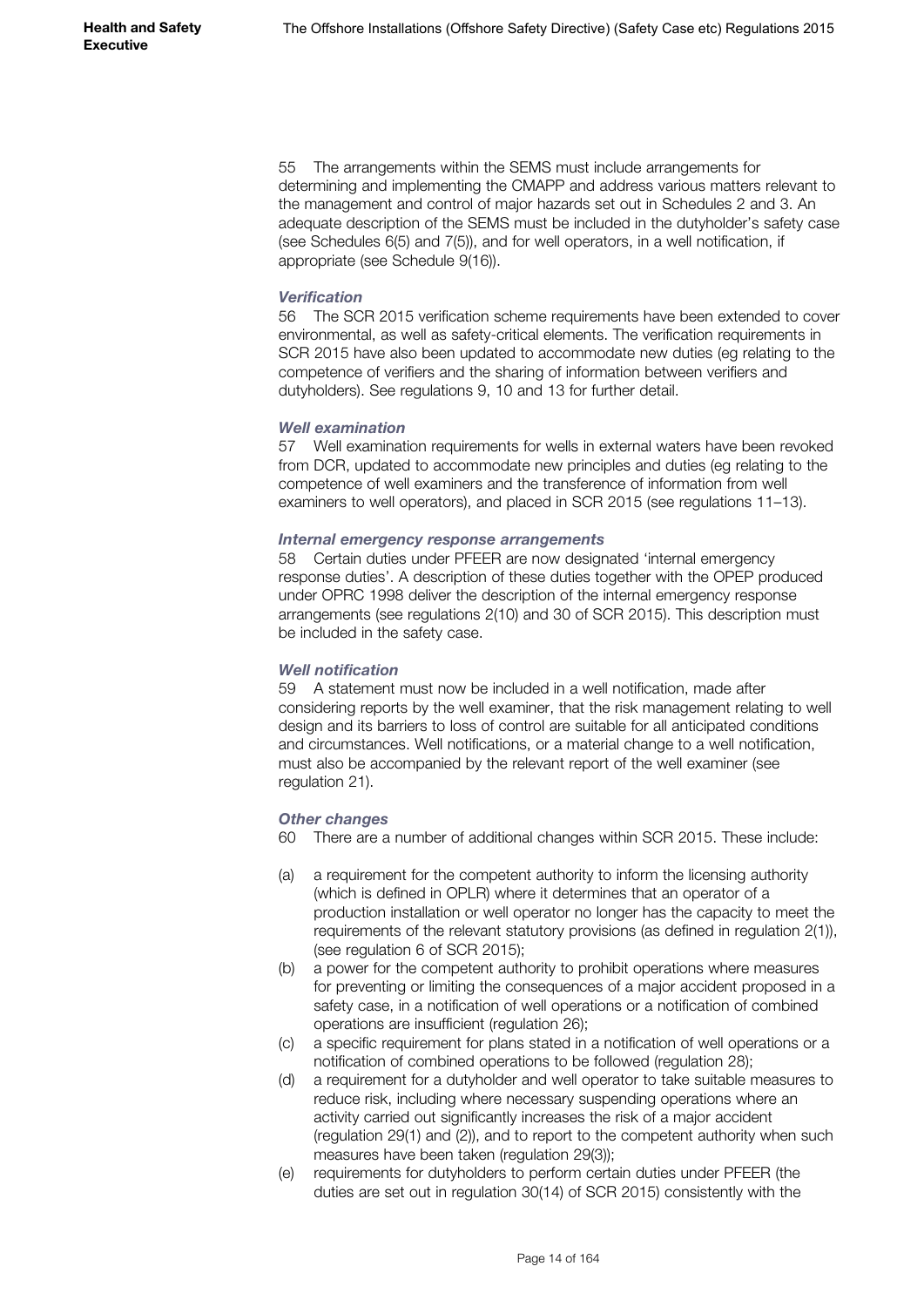external emergency response plan (as defined in regulation 30(13)) and taking into account the risk assessment undertaken during the preparation of the safety case (regulation 30(1));

- (f) requirements for dutyholders and well operators to communicate to their employees, contractors and contractors' employees the arrangements for confidential reporting of safety and environmental concerns (regulation 31);
- (g) requirements for dutyholders and well operators to co-operate with the competent authority in developing, preparing and revising standards and guidance on major accident prevention (regulation 32);
- (h) a requirement for the dutyholder or well operator to notify the competent authority of any major accident or situations where there is an immediate risk of such an accident (regulation 33);
- (i) a requirement for UK-registered companies acting as licensees or operators to provide the competent authority, when requested to do so, with information about accidents outside the European Union in which they or their subsidiaries are involved (regulation 34).

# **Guidance on the Regulations and schedules**

61 The remaining sections of this publication include an explanation of individual regulations and schedules.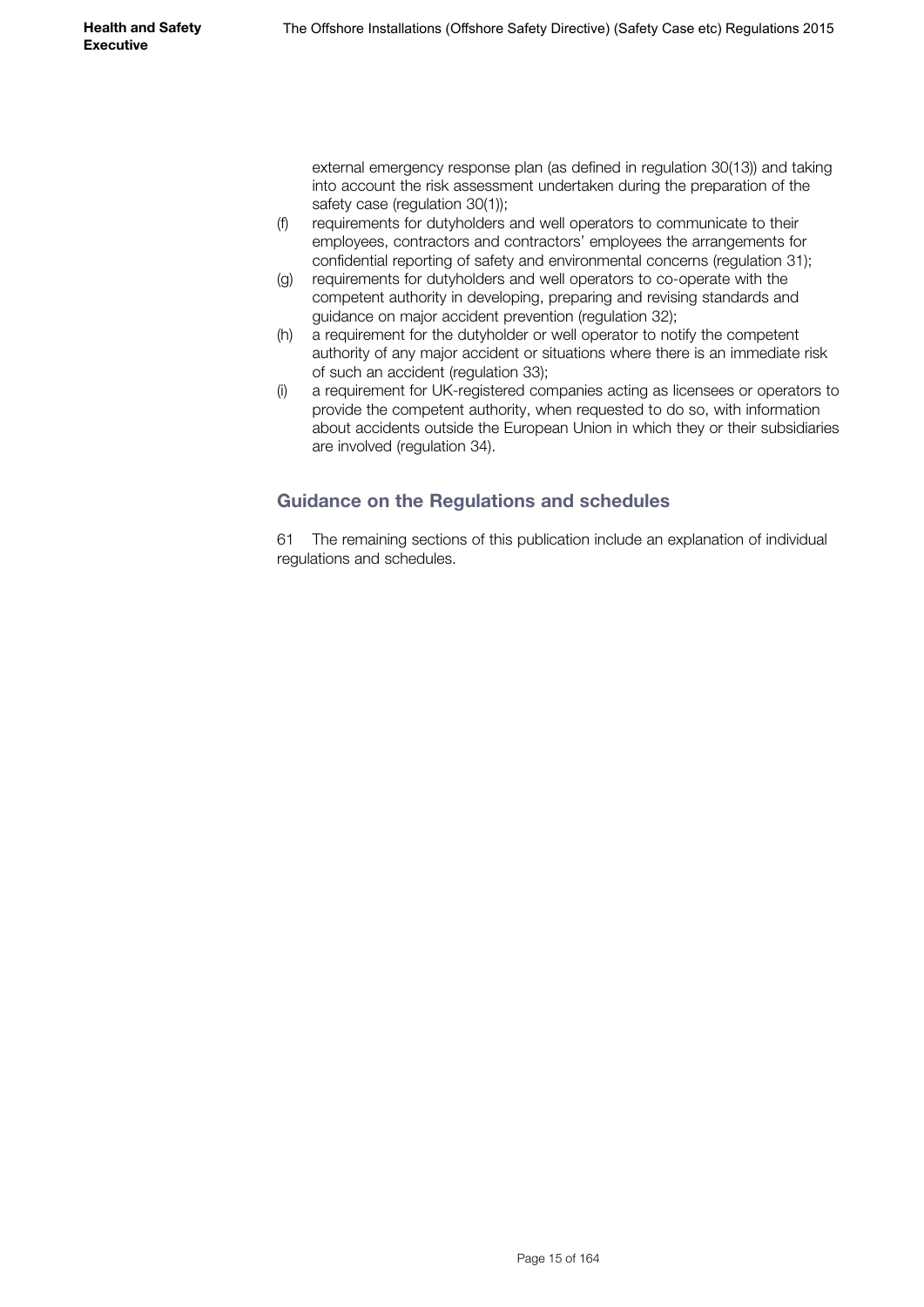# <span id="page-15-0"></span>The Regulations

# Regulation 1 Citation and commencement

**Regulation 1**

*These Regulations may be cited as the Offshore Installations (Offshore Safety Directive) (Safety Case etc.) Regulations 2015 and come into force on 19th July 2015.*

# Regulation 2 Interpretation

| <b>Guidance</b><br>$\overline{2}$   | Regulation 2 defines certain words and phrases in SCR 2015. Many of these<br>62<br>definitions are essential to understanding the requirements of the Regulations and<br>should be referred to when considering individual regulations. In addition, 'plant'<br>has the meaning given in section 53 of the HSW Act (ie it includes any machinery,<br>equipment or appliance).                                                                                                                                                                                                                                                                                        |
|-------------------------------------|----------------------------------------------------------------------------------------------------------------------------------------------------------------------------------------------------------------------------------------------------------------------------------------------------------------------------------------------------------------------------------------------------------------------------------------------------------------------------------------------------------------------------------------------------------------------------------------------------------------------------------------------------------------------|
| <b>Regulation</b><br>$\overline{2}$ | In these Regulations -<br>(1)                                                                                                                                                                                                                                                                                                                                                                                                                                                                                                                                                                                                                                        |
|                                     | "the 1974 Act" means the Health and Safety at Work etc. Act 1974;                                                                                                                                                                                                                                                                                                                                                                                                                                                                                                                                                                                                    |
|                                     | "the 1995 Act" means the Merchant Shipping Act 1995;                                                                                                                                                                                                                                                                                                                                                                                                                                                                                                                                                                                                                 |
|                                     | "competent authority" means the Executive and the Secretary of State acting jointly;                                                                                                                                                                                                                                                                                                                                                                                                                                                                                                                                                                                 |
| <b>Guidance</b><br>$\overline{2}$   | 63 For the purposes of SCR 2015, the competent authority in the UK is HSE and<br>DECC working in partnership to deliver the necessary functions, with each party<br>concentrating on their area of expertise. This competent authority is governed via a<br>Memorandum of Understanding between DECC and HSE and a senior oversight<br>board which will agree on implementation arrangements, set the strategic direction<br>and agree decisions for the competent authority. The competent authority will be<br>called the Offshore Safety Directive Regulator. Further information on the competent<br>authority is provided on its website: www.hse.gov.uk/osdr/. |
| <b>Regulation</b><br>$\overline{2}$ | "corporate major accident prevention policy" has the meaning given in<br>regulation 7(2);                                                                                                                                                                                                                                                                                                                                                                                                                                                                                                                                                                            |
| <b>Guidance</b><br>$\overline{2}$   | The CMAPP establishes the dutyholder's overall aims and arrangements for<br>64<br>managing and controlling major accident hazards and how those aims are to be<br>achieved and arrangements put into effect by the officers of the dutyholder (see<br>regulation 7).                                                                                                                                                                                                                                                                                                                                                                                                 |
| <b>Regulation</b><br>$\overline{2}$ | "current safety case" means a safety case in respect of an installation which has<br>been accepted by the competent authority pursuant to these Regulations and<br>includes any revision to it which -                                                                                                                                                                                                                                                                                                                                                                                                                                                               |
|                                     | may take effect without the acceptance of the competent authority; or<br>(a)<br>has been accepted by the competent authority;<br>(b)                                                                                                                                                                                                                                                                                                                                                                                                                                                                                                                                 |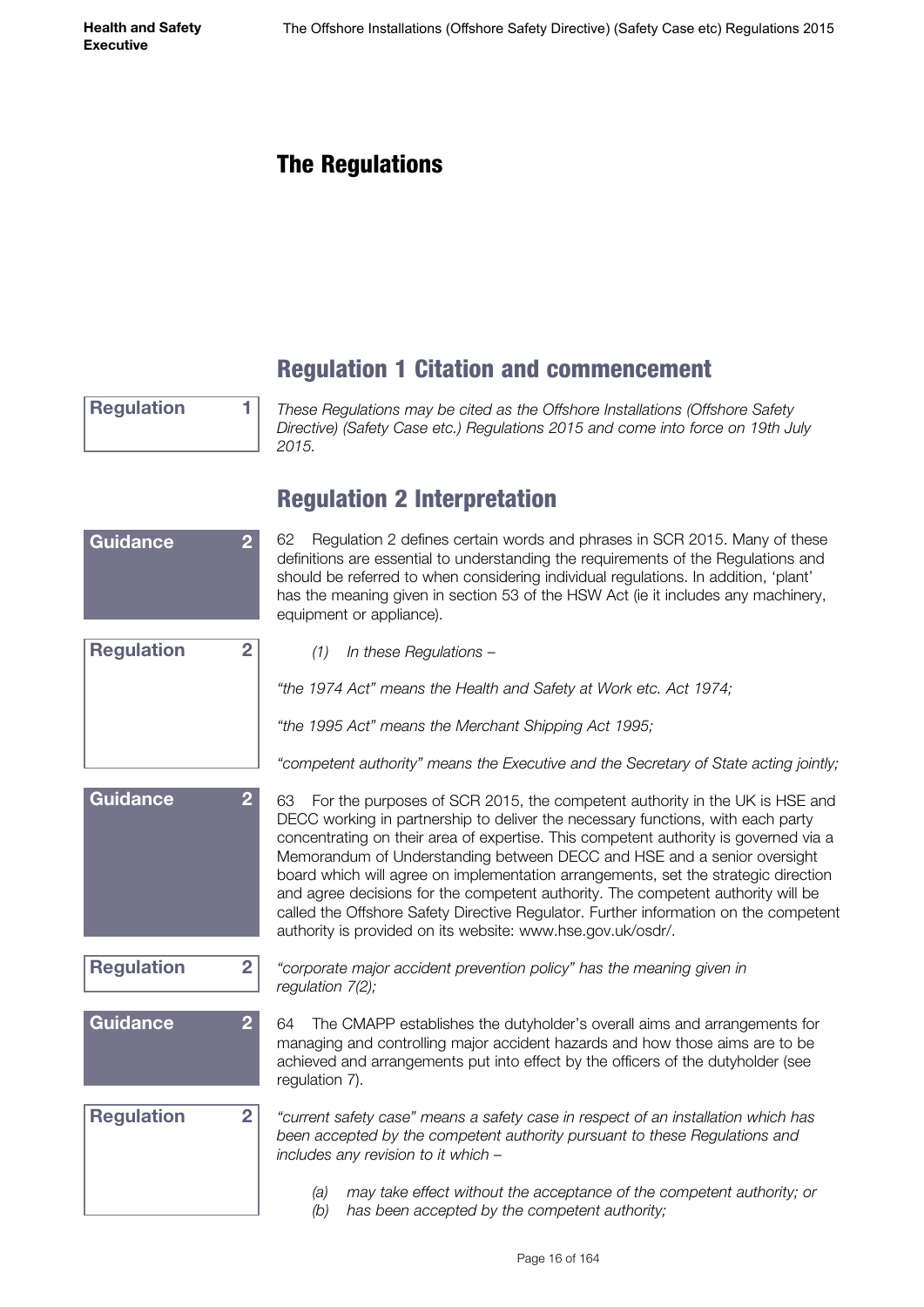| <b>Guidance</b>   | $\overline{2}$<br>65<br>This definition means that each installation will have one current safety case<br>throughout its life, which will be kept up to date and revised as necessary. The<br>current safety case includes any revisions made to the accepted safety case,<br>whether or not those revisions have to be accepted by the competent authority.<br>Regulation 28 of SCR 2015 requires a dutyholder to ensure that the procedures<br>and arrangements described in the current safety case are followed. |
|-------------------|----------------------------------------------------------------------------------------------------------------------------------------------------------------------------------------------------------------------------------------------------------------------------------------------------------------------------------------------------------------------------------------------------------------------------------------------------------------------------------------------------------------------|
| <b>Regulation</b> | $\overline{2}$<br>"Directive 92/91/EEC" means Council Directive 92/91/EEC concerning the minimum<br>requirements for improving the safety and health protection of workers in the<br>mineral-extracting industries through drilling;                                                                                                                                                                                                                                                                                 |
|                   | "Directive 2013/30/EU" means Directive 2013/30/EU of the European Parliament<br>and of the Council on safety of offshore oil and gas operations and amending<br>Directive 2004/35/EC;                                                                                                                                                                                                                                                                                                                                |
|                   | "dismantling" means the dismantling or removal of the main and secondary<br>structure of a fixed installation at the place at which it was operated, and<br>"dismantled" is to be construed accordingly;                                                                                                                                                                                                                                                                                                             |
| <b>Guidance</b>   | $\overline{2}$<br>66<br>This definition is for the purposes of regulation 20. It focuses on the final<br>operations to remove a fixed installation.                                                                                                                                                                                                                                                                                                                                                                  |
| <b>Regulation</b> | $\overline{2}$<br>"diving bell" means a compression chamber which is capable of being manned and<br>is used or designed for use under the surface of water in supporting human life,<br>being a chamber in which any occupant is or may be subject to a pressure of more<br>than 300 millibars above atmospheric pressure during normal operations;                                                                                                                                                                  |
|                   | "duty holder" means -                                                                                                                                                                                                                                                                                                                                                                                                                                                                                                |
|                   | in relation to a production installation, the operator; and<br>(a)<br>in relation to a non-production installation, the owner;<br>(b)                                                                                                                                                                                                                                                                                                                                                                                |
| <b>Guidance</b>   | $\overline{2}$<br>The expression 'dutyholder' is used in these Regulations to refer to the person<br>67<br>(whether the owner or the operator of an installation) on whom duties are placed by<br>SCR 2015 in respect of installations, particularly to prepare the safety case. It does<br>not mean that these are the only people with duties under health and safety law.                                                                                                                                         |
| <b>Regulation</b> | $\overline{2}$<br>"the Executive" means the Health and Safety Executive;                                                                                                                                                                                                                                                                                                                                                                                                                                             |
|                   | "external waters" means -                                                                                                                                                                                                                                                                                                                                                                                                                                                                                            |
|                   | the territorial sea adjacent to Great Britain; and<br>(a)<br>any area designated by order under section 1(7) of the Continental Shelf<br>(b)<br>Act 1964;                                                                                                                                                                                                                                                                                                                                                            |
| <b>Guidance</b>   | $\overline{2}$<br>This defines the waters within which SCR 2015 applies. These include the<br>68<br>territorial sea adjacent to Great Britain and designated areas within the UKCS. The<br>Regulations do not apply to coastal waters within the UK (these are covered by<br>SCR 2005), coastal waters within Northern Ireland or the Isle of Man, or to the<br>territorial sea adjacent to Northern Ireland or the Isle of Man, where separate but<br>similar regulations apply.                                    |
| <b>Regulation</b> | $\overline{2}$<br>"field development plan" means the support document for development and<br>production consents to be submitted to the Department of Energy and Climate<br>Change pursuant to the Guidance on the Content of Offshore Oil and Gas Field<br>Development Plans, as published on the Department of Energy and Climate<br>Change's website, as revised or reissued from time to time;                                                                                                                   |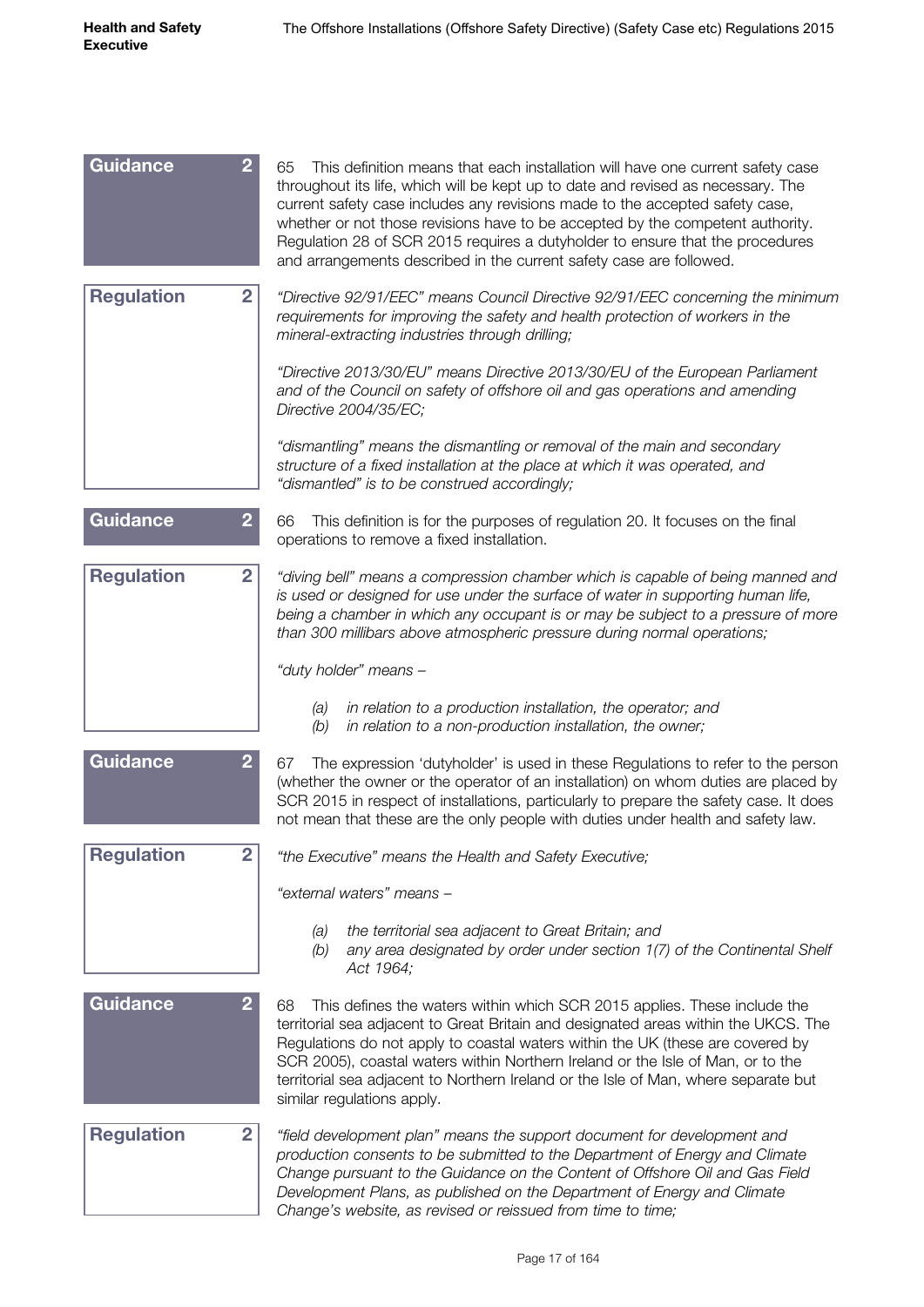| <b>Guidance</b><br>$\overline{2}$   | From 1 April 2015, the Oil and Gas Authority (OGA) became responsible for<br>69<br>offshore oil and gas licensing. Field development plans are now submitted to OGA.                                                                                                                                                                                                                                                                                                                                                                                                                                                                      |
|-------------------------------------|-------------------------------------------------------------------------------------------------------------------------------------------------------------------------------------------------------------------------------------------------------------------------------------------------------------------------------------------------------------------------------------------------------------------------------------------------------------------------------------------------------------------------------------------------------------------------------------------------------------------------------------------|
| <b>Regulation</b><br>$\overline{2}$ | "fixed installation" means an installation which cannot be moved from place to<br>place without major dismantling or modification, whether or not it has its own<br>motive power;                                                                                                                                                                                                                                                                                                                                                                                                                                                         |
| <b>Guidance</b><br>$\overline{2}$   | 70<br>This definition is for the purposes of regulation 20 on dismantling. Floating<br>production platforms do not fall within this definition.                                                                                                                                                                                                                                                                                                                                                                                                                                                                                           |
| <b>Regulation</b><br>$\overline{2}$ | "installation" means an offshore installation within the meaning of regulation 3 of the<br>Management Regulations;                                                                                                                                                                                                                                                                                                                                                                                                                                                                                                                        |
| <b>Guidance</b><br>$\overline{2}$   | The definition of 'installation' for the purpose of these Regulations is as set out<br>71<br>in regulation 3 of MAR. The definition is also that used for the purposes of PFEER<br>and, with some variations, DCR.                                                                                                                                                                                                                                                                                                                                                                                                                        |
|                                     | An offshore installation is defined in regulation 3(1) of MAR as a structure used<br>72<br>for any one of a number of activities related to the exploitation of oil and gas<br>resources in 'relevant waters', meaning tidal waters and parts of the sea in or<br>adjacent to Great Britain, the territorial sea itself and any designated area of the<br>continental shelf. The activities covered are:                                                                                                                                                                                                                                  |
|                                     | exploring for, or exploiting, mineral resources by means of a well;<br>(a)<br>the offshore storage of gas and the recovery of stored gas;<br>(b)<br>the conveyance of anything by means of a pipe;<br>$\left( c\right)$<br>activities involving mechanically entering the pressure containment boundary<br>(d)<br>of a well;<br>the provision of accommodation for workers on offshore installations where<br>(e)<br>this activity is the primary purpose for which the structure is being used.                                                                                                                                          |
|                                     | The amendments to the definition of offshore installation in the Health and<br>73<br>Safety at Work etc Act 1974 (Application outside Great Britain) Order 2013<br>(AOGBO), <sup>27</sup> to clarify what is and is not an offshore installation, have been included<br>within the definition of offshore installation within MAR to ensure consistency (see<br>paragraph 10 of Schedule 13). This means that a vessel which undertakes activities<br>involving mechanically entering the pressure containment boundary of a well, is<br>now classed as an offshore installation.                                                         |
|                                     | An offshore installation used for the offshore storage and recovery of stored<br>74<br>gas is not operated for the purposes of SCR 2015 (see regulation 2(3)).                                                                                                                                                                                                                                                                                                                                                                                                                                                                            |
| <b>Regulation</b><br>$\overline{2}$ | "licensee" means an offshore licensee as defined in regulation 2(1) of the Offshore<br>Petroleum Licensing (Offshore Safety Directive) Regulations 2015;                                                                                                                                                                                                                                                                                                                                                                                                                                                                                  |
|                                     | "major accident" means -                                                                                                                                                                                                                                                                                                                                                                                                                                                                                                                                                                                                                  |
|                                     | (a)<br>an event involving a fire, explosion, loss of well control or the release of a<br>dangerous substance causing, or with a significant potential to cause,<br>death or serious personal injury to persons on the installation or engaged<br>in an activity on or in connection with it;<br>(b)<br>an event involving major damage to the structure of the installation or<br>plant affixed to it or any loss in the stability of the installation causing, or<br>with a significant potential to cause, death or serious personal injury to<br>persons on the installation or engaged in an activity on or in connection<br>with it; |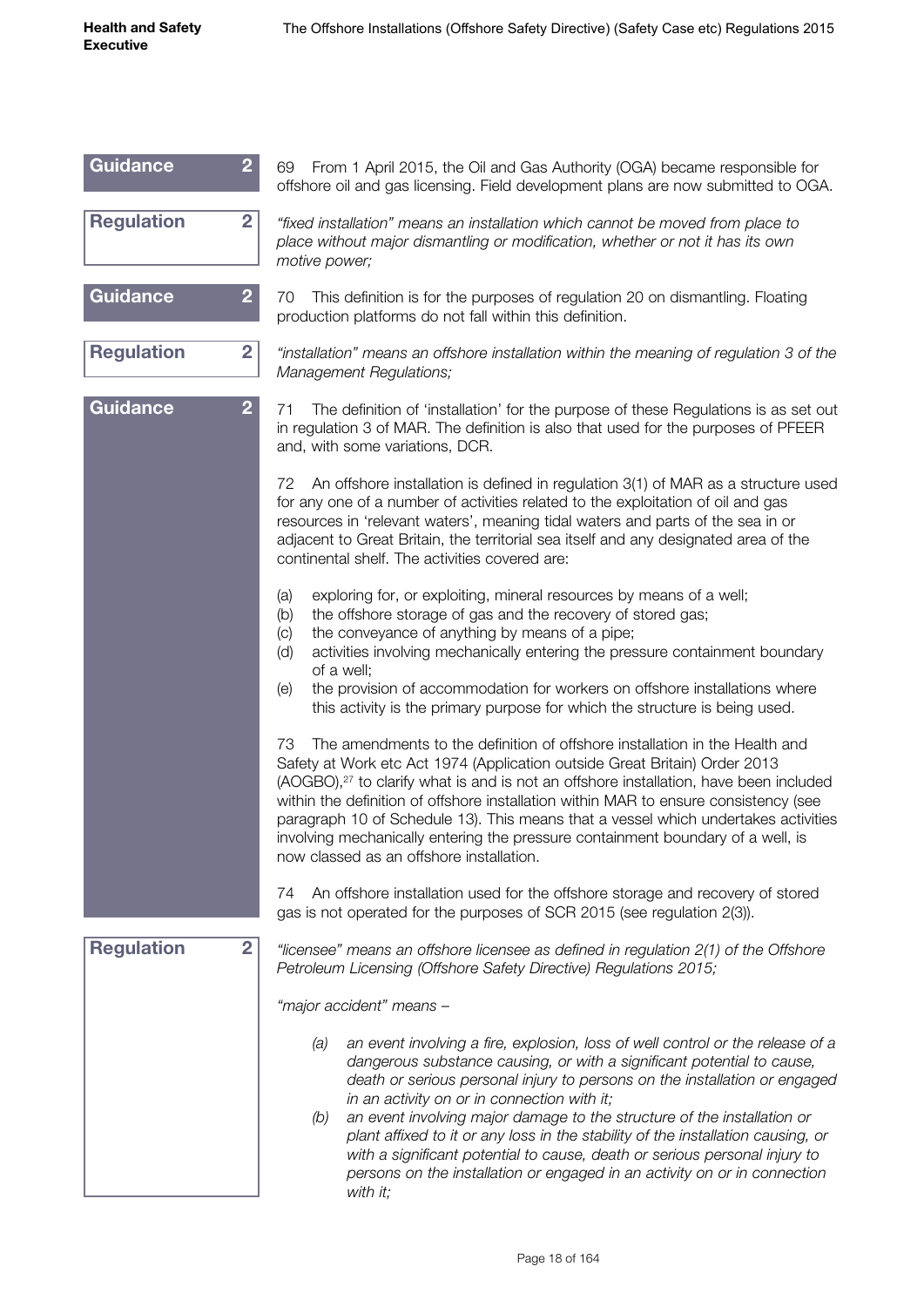| <b>Regulation</b><br>$\overline{2}$ | the failure of life support systems for diving operations in connection with<br>(C)<br>the installation, the detachment of a diving bell used for such operations<br>or the trapping of a diver in a diving bell or other subsea chamber used<br>for such operations;<br>any other event arising from a work activity involving death or serious<br>(d)<br>personal injury to five or more persons on the installation or engaged in<br>an activity on or in connection with it; or<br>any major environmental incident resulting from any event referred to in<br>(e)<br>paragraph (a), (b) or (d), |
|-------------------------------------|------------------------------------------------------------------------------------------------------------------------------------------------------------------------------------------------------------------------------------------------------------------------------------------------------------------------------------------------------------------------------------------------------------------------------------------------------------------------------------------------------------------------------------------------------------------------------------------------------|
|                                     | and for the purposes of determining whether an event constitutes a major accident<br>under paragraph (a), (b) or (e), an installation that is normally unattended is to be<br>treated as if it were attended;                                                                                                                                                                                                                                                                                                                                                                                        |
| $\overline{2}$<br><b>Guidance</b>   | The definition of 'major accident' lists types of events involving, or with the<br>75<br>potential for serious injury or loss of life. The definition only includes major<br>environmental incidents resulting from these events. Preventing major accidents is<br>the primary aim of SCR 2015. A key requirement in regulation 16 is for dutyholders<br>to demonstrate in their safety cases that:                                                                                                                                                                                                  |
|                                     | all hazards with the potential to cause a major accident as defined have been<br>(a)<br>identified;<br>the risks have been evaluated;<br>(b)<br>measures have been, or will be, taken to control those risks so as to ensure<br>(c)<br>compliance with the relevant statutory provisions.                                                                                                                                                                                                                                                                                                            |
|                                     | Also, the identification of major accident hazards forms the basis for<br>76<br>determining the SECEs to be covered by the installation's verification scheme.                                                                                                                                                                                                                                                                                                                                                                                                                                       |
|                                     | Reference to the loss of well control in part (a) means loss of well control such<br>77<br>that the well continues to flow in an uncontrolled manner with release of well fluids<br>to atmosphere, either directly or indirectly, at flow rates with the potential to cause<br>death or serious personal injury.                                                                                                                                                                                                                                                                                     |
|                                     | Regarding part (b) of the definition, events likely to involve major damage to<br>78<br>the structure of the installation include, for example:                                                                                                                                                                                                                                                                                                                                                                                                                                                      |
|                                     | vessel impact (support vessels, mobile installations, through traffic etc);<br>(a)<br>dropped loads or dropped objects;<br>(b)<br>well-related events including shallow gas blowouts and activities on sub-sea<br>(c)<br>wells;<br>severe environmental events.<br>(d)                                                                                                                                                                                                                                                                                                                               |
|                                     | Accidents that occur in the vicinity of an installation while posing no risk to the<br>79<br>installation, for example a collision between two supply ships or a helicopter crash<br>into the sea, are outside the scope of SCR 2015.                                                                                                                                                                                                                                                                                                                                                                |
|                                     | Part (d) of the definition contains a numerical criterion that does not apply to<br>80<br>the other categories of major accident. This numerical criterion is to exclude lower<br>consequence hazards that, while potentially serious for the individuals concerned,<br>are unlikely to lead to the type of escalating incident for which the full rigour of the<br>safety case regime would be appropriate.                                                                                                                                                                                         |
| <b>Regulation</b><br>$\overline{2}$ | "major environmental incident" means an incident which results, or is likely to result,<br>in significant adverse effects on the environment in accordance with Directive<br>2004/35/EC of the European Parliament and of the Council on environmental                                                                                                                                                                                                                                                                                                                                               |

*liability with regard to the prevention and remedying of environmental damage;*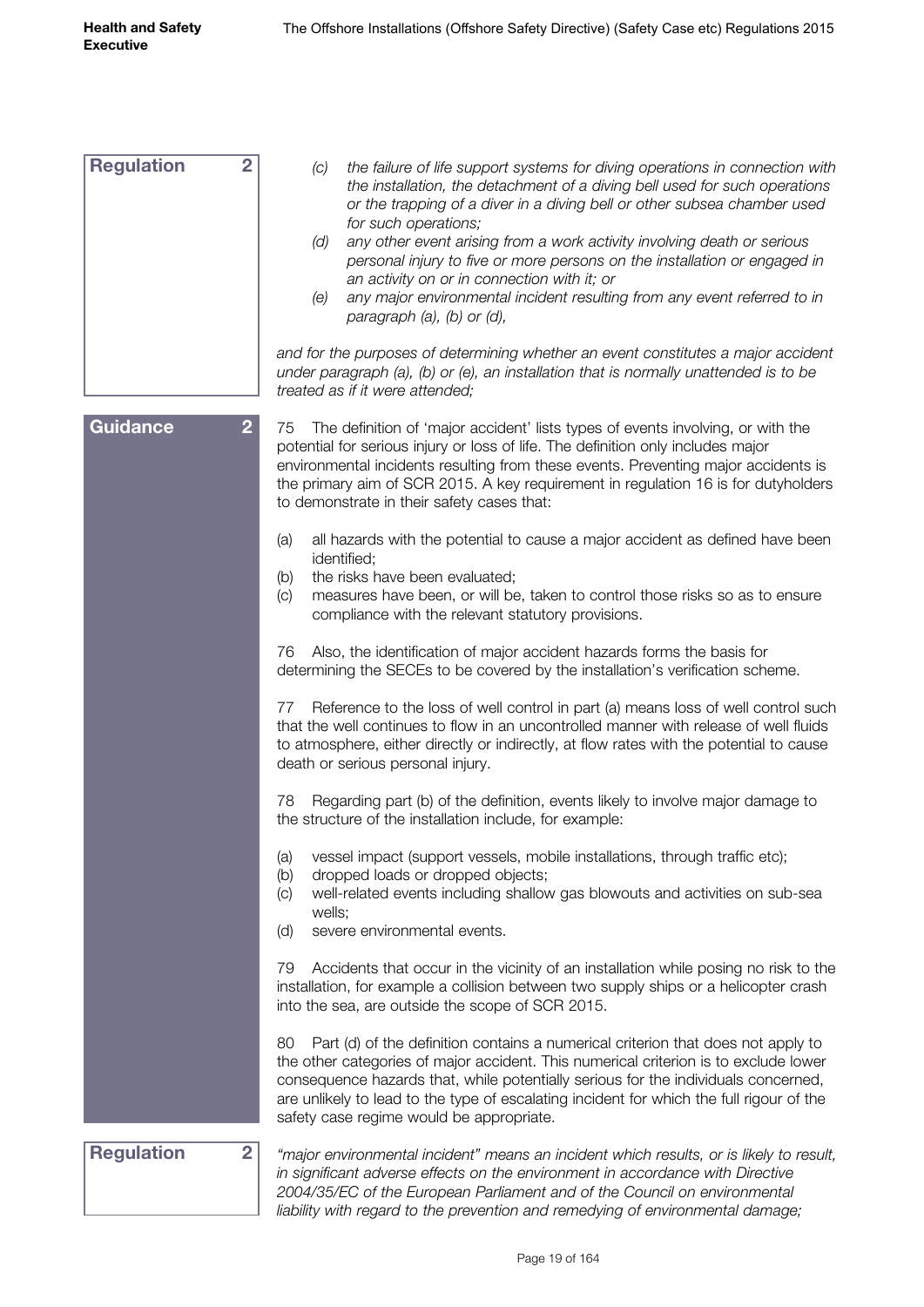| Guidance          | $\overline{2}$ | The environmental aspect of the definition of major accident, appearing in<br>81<br>sub-paragraph (e) of that definition, is dependent on there first having been an<br>event of the kind referred to in paragraphs (a), (b) or (d) of that definition, which<br>focus on threats to the health and safety of persons. An example would be a major<br>environmental incident resulting from an explosion which had a significant potential<br>to cause death or serious personal injury.                                                                             |
|-------------------|----------------|----------------------------------------------------------------------------------------------------------------------------------------------------------------------------------------------------------------------------------------------------------------------------------------------------------------------------------------------------------------------------------------------------------------------------------------------------------------------------------------------------------------------------------------------------------------------|
| <b>Regulation</b> | $\overline{2}$ | "management system" means the organisation and arrangements established by a<br>person for managing that person's undertaking;                                                                                                                                                                                                                                                                                                                                                                                                                                       |
|                   |                | "the Management Regulations" means the Offshore Installations and Pipeline Works<br>(Management and Administration) Regulations 1995;                                                                                                                                                                                                                                                                                                                                                                                                                                |
|                   |                | "non-production installation" means an installation other than a production<br>installation;                                                                                                                                                                                                                                                                                                                                                                                                                                                                         |
| <b>Guidance</b>   | $\overline{2}$ | Non-production installations include mobile drilling units (MODUs), flotels and<br>82<br>other offshore installations that do not fall into the definition of a production<br>installation. Non-production installations are required to have safety cases under<br>regulation 18. The dutyholder for a non-production installation is the 'owner' as<br>defined.                                                                                                                                                                                                    |
| <b>Regulation</b> | $\overline{2}$ | "notified" except in regulations 29 and 33, means notified in writing, and related<br>expressions are to be construed accordingly;                                                                                                                                                                                                                                                                                                                                                                                                                                   |
|                   |                | "offshore oil and gas operations" means all activities associated with an installation<br>relating to exploration and production of petroleum, including the design, planning,<br>construction, operation and decommissioning of the installation, but excluding the<br>conveyance of petroleum from one coast to another;                                                                                                                                                                                                                                           |
|                   |                | "operator" means, in relation to a production installation, an "installation operator"<br>as defined in regulation 2(1) of the Offshore Petroleum Licensing (Offshore Safety<br>Directive) Regulations 2015;                                                                                                                                                                                                                                                                                                                                                         |
|                   |                | "owner" means the person who controls or is entitled to control the operation of a<br>non-production installation;                                                                                                                                                                                                                                                                                                                                                                                                                                                   |
| <b>Guidance</b>   | $\overline{2}$ | The owner of a non-production installation is also a main dutyholder under<br>83<br>SCR 2015. The owner is the person who contracts with the licensee/field operator<br>to use the installation for oil and gas-related activity and is in direct operational<br>control of that activity. This may not be the owner in the ordinary financial sense.<br>The term does not refer to the operator (who contracts with the owner) or to the<br>installation manager, who is appointed by the owner.                                                                    |
|                   |                | The operator may exercise some degree of control over operations through<br>84<br>the contract. If so, the owner retains the primary legal responsibility for the safety of<br>the installation and the operator has a duty to co-operate with the owner under<br>regulation 8 of MAR to enable the owner to carry out this responsibility. If the<br>operator exercises so much control as to take over operational control of the<br>installation, the operator will become the owner for the purposes of SCR 2015 and<br>of other offshore health and safety law. |
| <b>Regulation</b> | $\overline{2}$ | "petroleum" includes any mineral oil or relative hydrocarbon and natural gas,<br>whether or not existing in its natural condition in strata, but does not include coal or<br>bituminous shales or other stratified deposits from which oil can be extracted by<br>destructive distillation;                                                                                                                                                                                                                                                                          |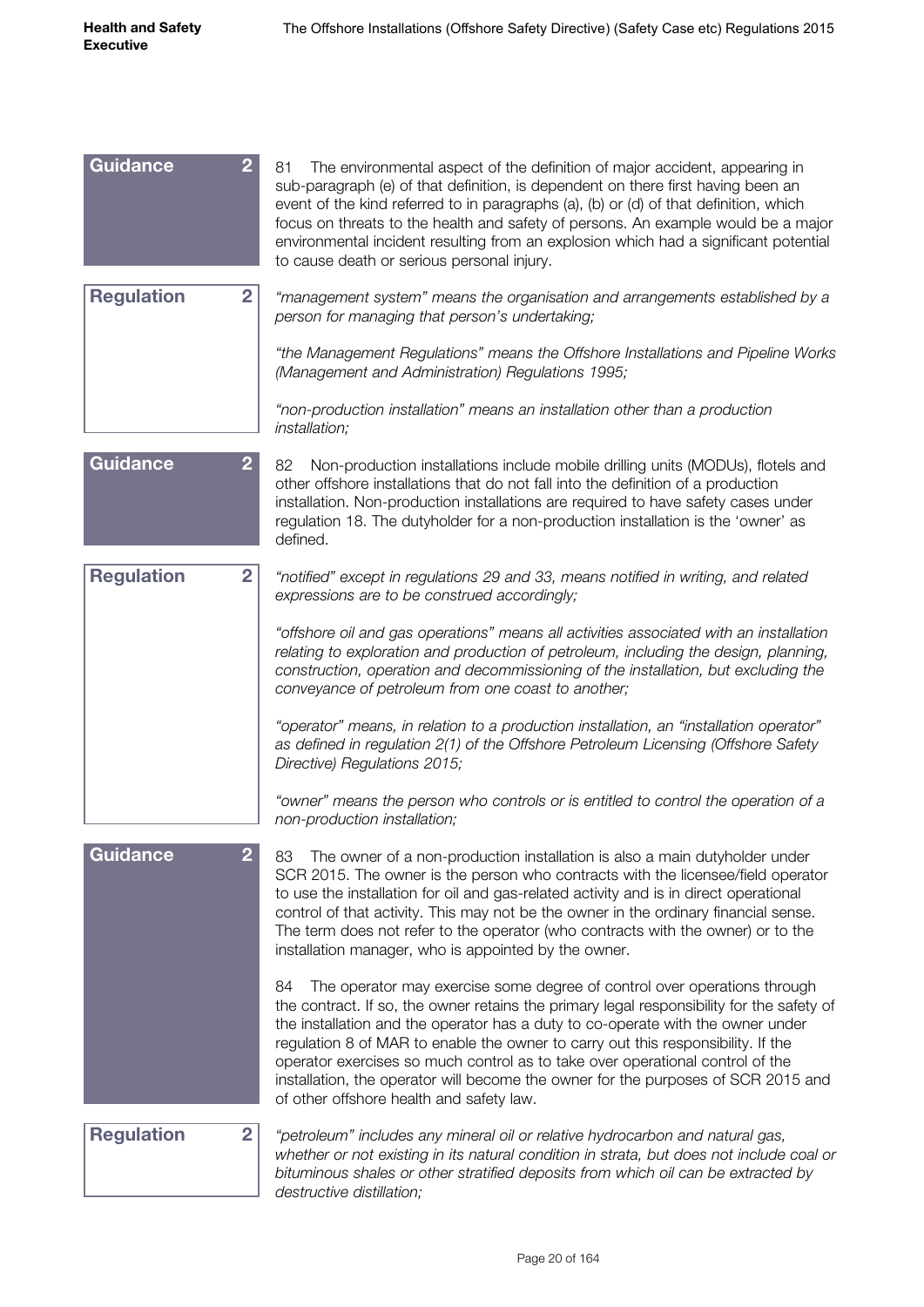| <b>Regulation</b><br>$\overline{2}$ | "the PFEER Regulations" means the Offshore Installations (Prevention of Fire and<br>Explosion, and Emergency Response) Regulations 1995;                                                                                                                                                                                                                                                                                                                                                                                                                                                                                                                                                                  |
|-------------------------------------|-----------------------------------------------------------------------------------------------------------------------------------------------------------------------------------------------------------------------------------------------------------------------------------------------------------------------------------------------------------------------------------------------------------------------------------------------------------------------------------------------------------------------------------------------------------------------------------------------------------------------------------------------------------------------------------------------------------|
|                                     | "pipeline" has the meaning given in regulation 3 of the Pipelines Safety Regulations<br>1996;                                                                                                                                                                                                                                                                                                                                                                                                                                                                                                                                                                                                             |
|                                     | "production installation" means an installation which -                                                                                                                                                                                                                                                                                                                                                                                                                                                                                                                                                                                                                                                   |
|                                     | extracts petroleum from beneath the seabed by means of a well; or<br>(a)<br>is used for the conveyance of petroleum by means of a pipe,<br>(b)                                                                                                                                                                                                                                                                                                                                                                                                                                                                                                                                                            |
|                                     | $and -$                                                                                                                                                                                                                                                                                                                                                                                                                                                                                                                                                                                                                                                                                                   |
|                                     | includes a -<br>(a)<br>non-production installation converted for use as a production<br>(i)<br>installation for so long as it is so converted;<br>production installation which has ceased production for so long as<br>(ii)<br>it is not converted to a non-production installation; and<br>production installation which has not come into use; and<br>(iii)<br>does not include an installation which, for a period of no more than 90<br>(b)<br>days, extracts petroleum from beneath the seabed for the purposes of<br>well testing;                                                                                                                                                                 |
| Guidance<br>$\overline{2}$          | 85<br>Production installations are generally distinguished from non-production<br>installations for the purposes of SCR 2015 because of the greater complexity of<br>operations involving the extraction and processing of oil or gas. The dutyholder is<br>the 'operator' as defined. Production installations may be fixed or floating. They<br>must have design notifications under regulation 15 and safety cases under<br>regulation 17.                                                                                                                                                                                                                                                             |
|                                     | Production installations include those converted from non-production<br>86<br>installations, whether the conversion is permanent or temporary. Existing<br>conversions are subject to regulations 15 and 17. New or proposed conversions<br>are subject to regulation 19.                                                                                                                                                                                                                                                                                                                                                                                                                                 |
|                                     | Where the primary purpose of the installation activity is clearly production, for<br>87<br>example for use in an early production scheme, the installation will probably be a<br>production installation. A proposed activity may be outside the installation's original<br>design specification and may require modifications that would change significantly<br>the risk basis for the original safety case. If so, the competent authority would aim<br>to discuss the proposals fully with the owner or operator in advance of the<br>submission. This is to clarify matters such as the duration of the proposed work<br>and the basis of the risk assessment to establish which regulation applies. |
|                                     | The status of floating storage units (FSUs) under SCR 2015 will be determined<br>88<br>by the competent authority, based on a case-by-case judgement and considering<br>the nature of intended operation and use of the proposed installation. For example,<br>if it extracts petroleum or is used for the conveyance of petroleum by means of a<br>pipe, that assessment must determine that the installation in question is a<br>production installation.                                                                                                                                                                                                                                               |
|                                     | Conventional well-testing, including associated short-term production work, is<br>89<br>part of the normal activity of a non-production installation. Thus well testing for no<br>more than 90 days at a time does not make an installation a production installation.                                                                                                                                                                                                                                                                                                                                                                                                                                    |
| <b>Regulation</b><br>$\overline{2}$ | "relevant statutory provisions" means the relevant statutory provisions (as defined in<br>section 53(1) of the 1974 Act) which apply to or in relation to offshore oil and gas                                                                                                                                                                                                                                                                                                                                                                                                                                                                                                                            |

Page 21 of 164

*operations;*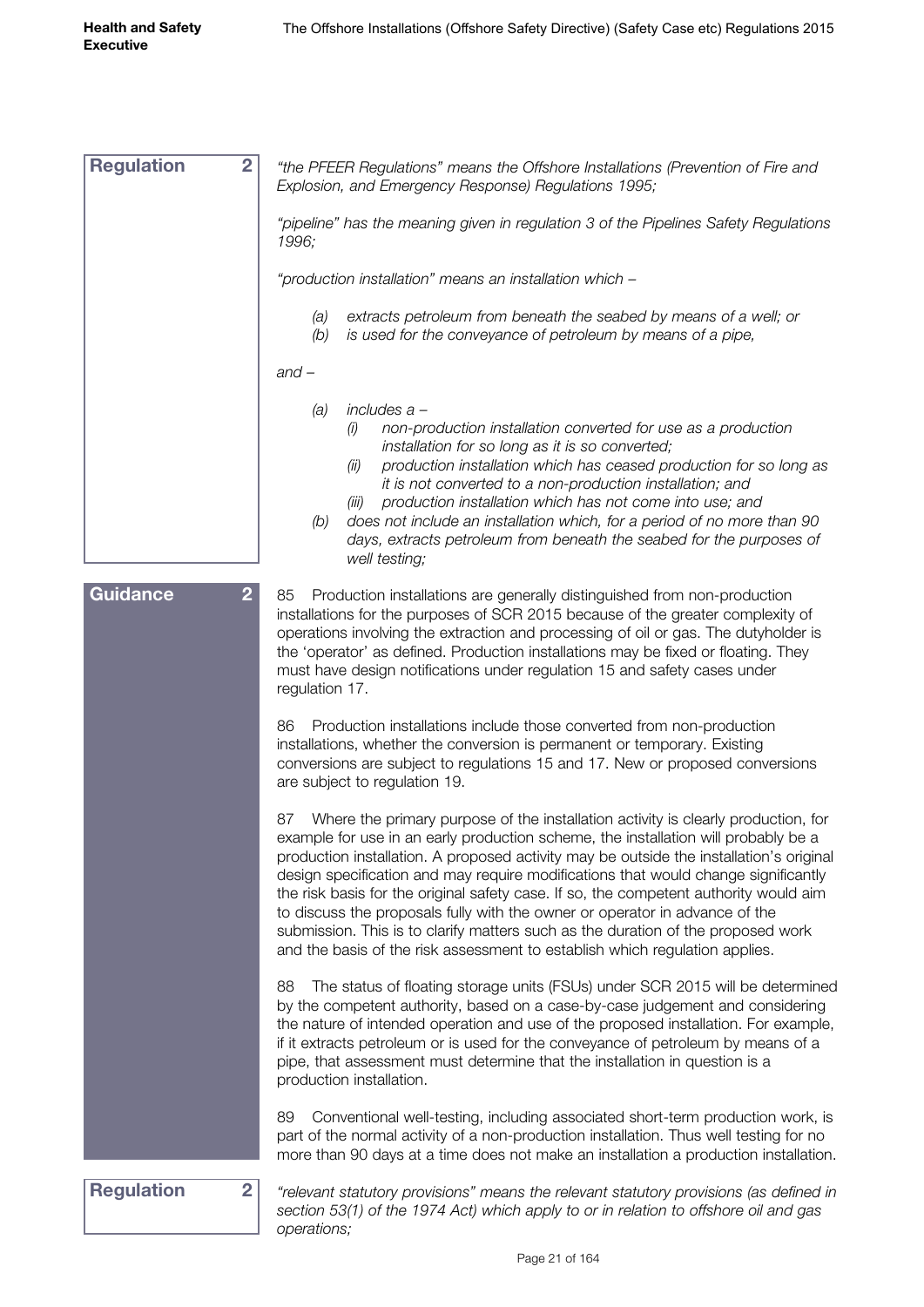| Guidance<br>$\overline{2}$          | 90<br>The expression 'relevant statutory provisions' is used in the HSW Act to mean<br>Part I of that Act, the health and safety regulations made under it, and the existing<br>statutory provisions defined in it. The relevant statutory provisions that apply to, or<br>in relation to, offshore installations or connected activities (the ones the definition is<br>concerned with) include:                                                                                                                                                                                                                                                                                                                                                          |
|-------------------------------------|------------------------------------------------------------------------------------------------------------------------------------------------------------------------------------------------------------------------------------------------------------------------------------------------------------------------------------------------------------------------------------------------------------------------------------------------------------------------------------------------------------------------------------------------------------------------------------------------------------------------------------------------------------------------------------------------------------------------------------------------------------|
|                                     | Part 1 of the HSW Act;<br>(a)<br>regulations made under the Act which contain a provision applying them<br>(b)<br>offshore, including MHSWR, MAR, PFEER, DCR, PSR and PUWER;<br>remaining provisions of older offshore-specific health and safety legislation,<br>(C)<br>such as OSRSCR and the provisions on safety zones under the Petroleum Act<br>1987.28                                                                                                                                                                                                                                                                                                                                                                                              |
|                                     | The expression 'relevant statutory provisions' is used in SCR 2015, primarily in<br>91<br>regulation 16, regarding the demonstrations to be contained in a safety case. It is<br>also used in regulation 5 setting out the duties of licensees and in Schedules 5, 9<br>and 10 specifying the contents of notifications.                                                                                                                                                                                                                                                                                                                                                                                                                                   |
| <b>Regulation</b><br>$\overline{2}$ | "safety and environmental-critical elements" means such parts of an installation and<br>such of its plant (including computer programmes), or any part of those -                                                                                                                                                                                                                                                                                                                                                                                                                                                                                                                                                                                          |
|                                     | the failure of which could cause or contribute substantially to a major<br>(a)<br>accident; or<br>a purpose of which is to prevent, or limit the effect of, a major accident;<br>(b)                                                                                                                                                                                                                                                                                                                                                                                                                                                                                                                                                                       |
| $\overline{2}$<br>Guidance          | 92<br>The term 'safety and environmental-critical elements' is an important<br>component of the provisions relating to verification schemes - see regulation 9. Any<br>structure, plant, equipment, system (including computer software) or component<br>part whose failure could cause or contribute substantially to a major accident is<br>safety and environmentally critical, as is any which is intended to prevent or limit the<br>effect of a major accident. Identifying an item as safety and environmentally critical<br>should follow from identifying major accident hazards as required by regulation 16.<br>The meaning of 'major accident' set out in this regulation will be helpful. SECEs are<br>also referred to in Schedules 6 and 7. |
|                                     | A systematic approach is necessary to identify those systems that constitute<br>93<br>SECEs. Within such systems many individual components may be SECEs, but<br>others may not. The term 'contribute substantially to a major accident' is intended<br>to include those parts whose failure would not directly initiate a major accident, but<br>would make a significant contribution to a chain of events that could result in or<br>aggravate a major accident. Typically, these elements will include items of<br>emergency equipment and software that are required to, and must, work only in<br>emergencies and other unplanned abnormal situations.                                                                                               |
|                                     | Some pipeline equipment, such as sub-sea isolation valves and pipeline<br>94<br>pressure control devices (eg sub-sea high-integrity pressure protection systems<br>(HIPPS)) can be considered safety and environmentally critical in terms of major<br>accident potential, but fall outside the definition as they are located remote from the<br>installation. The safety case needs to take into account the presence of such<br>equipment, which can sometimes be located more than 500 metres from the<br>installation, and on which the safety of the installation may depend. The safety case<br>should take account of pipeline control or isolation equipment located on<br>interconnected installations.                                          |
|                                     | Identification of SECEs should include consideration of systems for the<br>95<br>detection, control and mitigation of major accidents. Items improving reliability by<br>providing redundancy or diversity should also be considered. Although many items                                                                                                                                                                                                                                                                                                                                                                                                                                                                                                  |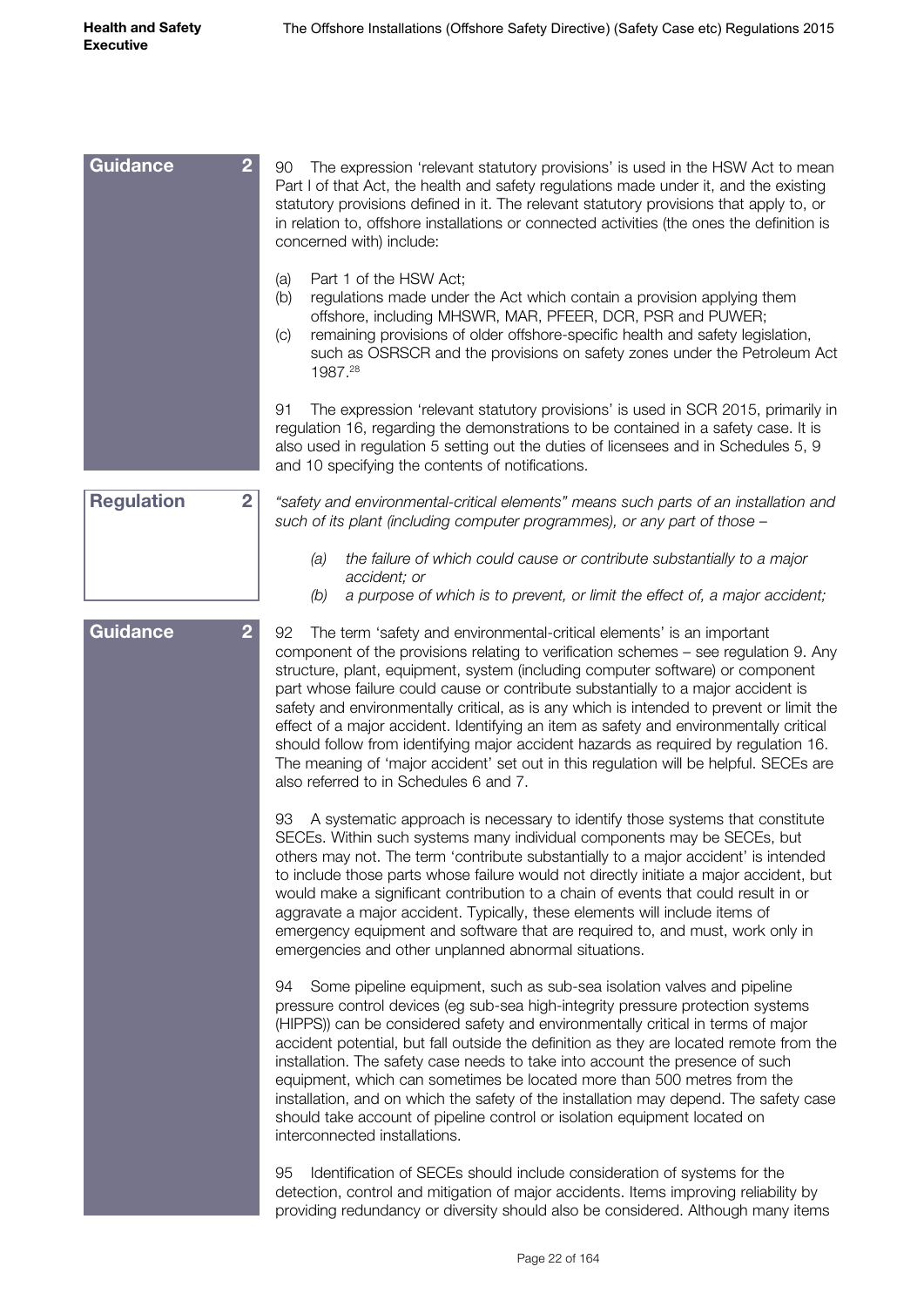| Guidance          | $\overline{2}$ | will be safety and environmentally critical on every installation, there will be some<br>variation because of the specific circumstances of design and operation of the<br>installation. The list of SECEs on an installation will vary over time. For example,<br>some will be introduced for limited duration activities such as combined operations.                                                                          |
|-------------------|----------------|----------------------------------------------------------------------------------------------------------------------------------------------------------------------------------------------------------------------------------------------------------------------------------------------------------------------------------------------------------------------------------------------------------------------------------|
| <b>Regulation</b> | $\overline{2}$ | "specified plant" means the plant for an installation which is provided -                                                                                                                                                                                                                                                                                                                                                        |
|                   |                | in compliance with regulations $11(1)(a)$ , 13, 15 and 16 of the PFEER<br>(a)                                                                                                                                                                                                                                                                                                                                                    |
|                   |                | Regulations;<br>as required to be provided by regulation 10 of the PFEER Regulations as<br>(b)<br>$means -$<br>for detecting fire; or<br>(i)<br>for detecting and recording accumulations of flammable gases; and<br>(ii)<br>pursuant to the measures required by regulation 12 of the PFEER<br>(C)<br>Regulations to combat fire and explosion,                                                                                 |
|                   |                | $except for -$                                                                                                                                                                                                                                                                                                                                                                                                                   |
|                   |                | plant which is part of the safety and environmental-critical elements for<br>(a)<br>that installation; and<br>aircraft or equipment to which regulation 18 of the PFEER Regulations<br>(b)                                                                                                                                                                                                                                       |
| <b>Guidance</b>   | $\overline{2}$ | applies.<br>The specified plant, provided to comply with PFEER, is another component of<br>96<br>the provisions relating to verification schemes. Plant includes any machinery,<br>equipment or appliance. More information can be found under regulation 19 of<br>PFEER and the supporting guidance.                                                                                                                            |
| <b>Regulation</b> | $\overline{2}$ | "tripartite consultation" means a formal arrangement to enable dialogue and<br>cooperation between the competent authority, duty holders and workers'<br>representatives;                                                                                                                                                                                                                                                        |
|                   |                | "verification scheme" has the meaning given in regulation 9(1);                                                                                                                                                                                                                                                                                                                                                                  |
|                   |                | "vessel" includes a hovercraft and any floating structure which is capable of being<br>manned;                                                                                                                                                                                                                                                                                                                                   |
|                   |                | "verifier" means an independent and competent person (as defined in paragraph<br>(6)) who performs functions in relation to a verification scheme;                                                                                                                                                                                                                                                                               |
|                   |                | "well" means -                                                                                                                                                                                                                                                                                                                                                                                                                   |
|                   |                | a well made by drilling; and<br>(a)<br>(b)<br>a borehole drilled with a view to the extraction of petroleum through it or<br>another well, and includes any device on it for containing the pressure in<br>it;                                                                                                                                                                                                                   |
| <b>Guidance</b>   | 2              | This definition applies to all wells in external waters, whether or not they are<br>97<br>connected to an installation or vessel. Sub-paragraph (b) of the definition includes<br>injection and monitoring wells.                                                                                                                                                                                                                |
|                   |                | Any equipment that is vital to controlling the pressure within the well is<br>98<br>covered by this definition. This would include down-hole pressure-containing<br>equipment and the pressure-containing equipment on top of the well such as<br>blowout preventers or christmas trees, but excludes well control equipment<br>downstream that can be isolated from the well by valves. Examples of where the<br>well ends are: |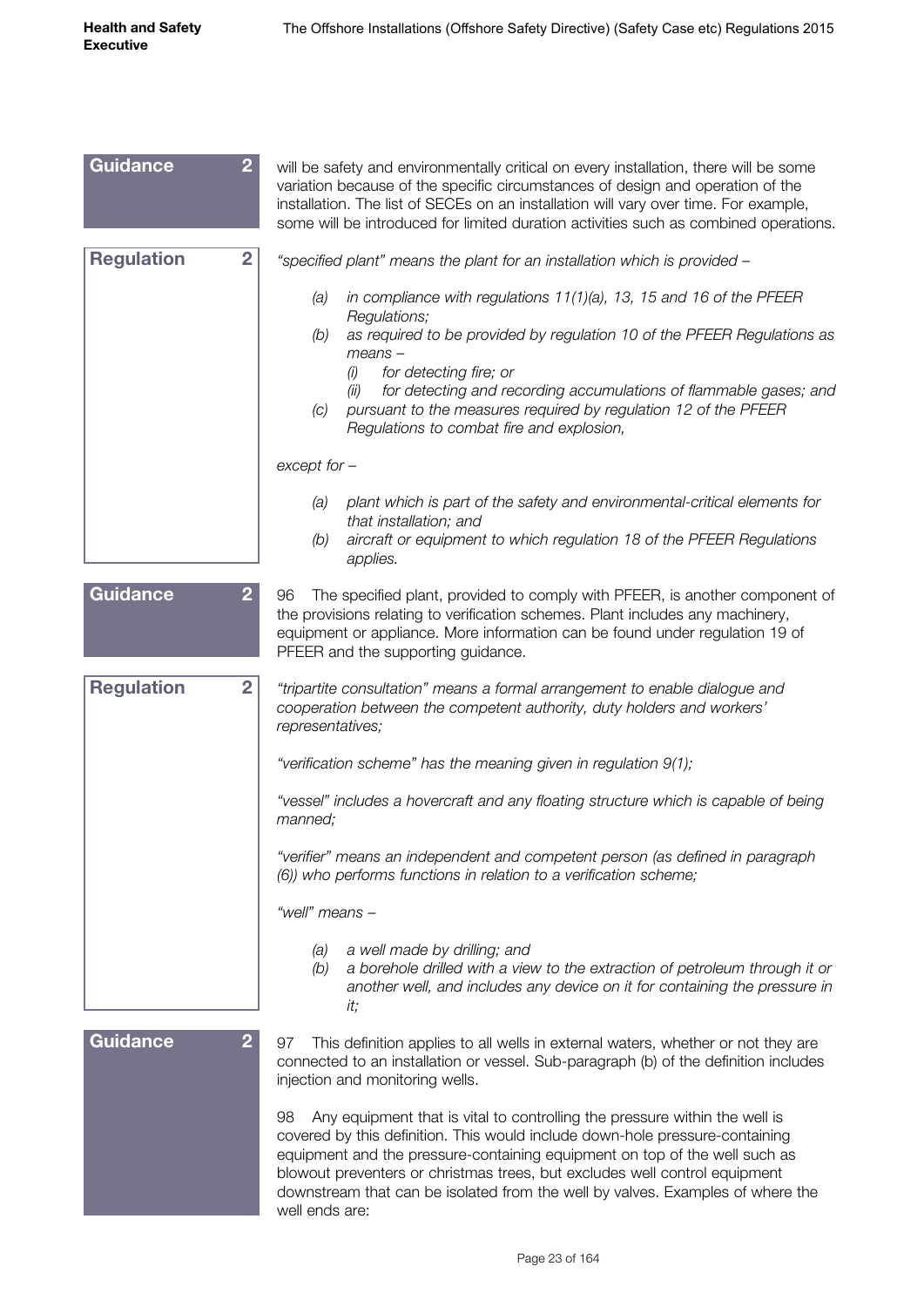| Guidance          | 2              | above the top blowout preventer, in the blowout preventer stack and outside<br>(a)<br>the choke and kill valves;                                                                                                                                                                                                                                                                                                                                                                                                                                                                                        |
|-------------------|----------------|---------------------------------------------------------------------------------------------------------------------------------------------------------------------------------------------------------------------------------------------------------------------------------------------------------------------------------------------------------------------------------------------------------------------------------------------------------------------------------------------------------------------------------------------------------------------------------------------------------|
|                   |                | downstream of the swab and production wing valves of a christmas tree;<br>(b)<br>at the top of the stuffing box of a wireline blowout preventer.<br>(c)                                                                                                                                                                                                                                                                                                                                                                                                                                                 |
| <b>Regulation</b> | $\overline{2}$ | "well examination scheme" has the meaning given in regulation 11(1);                                                                                                                                                                                                                                                                                                                                                                                                                                                                                                                                    |
|                   |                |                                                                                                                                                                                                                                                                                                                                                                                                                                                                                                                                                                                                         |
|                   |                | "well examiner" means an independent and competent person (as defined in<br>paragraph (6)) who performs functions in relation to a well examination scheme;                                                                                                                                                                                                                                                                                                                                                                                                                                             |
|                   |                | "well operation" means -                                                                                                                                                                                                                                                                                                                                                                                                                                                                                                                                                                                |
|                   |                | the drilling of a well, including the recommencement of drilling after a well<br>(a)<br>has been completed, suspended or abandoned by plugging at the<br>seabed; and                                                                                                                                                                                                                                                                                                                                                                                                                                    |
|                   |                | (b)<br>any operation in relation to a well which may result in an accidental<br>release of fluids from that well which could give rise to the risk of a major<br>accident; and                                                                                                                                                                                                                                                                                                                                                                                                                          |
| <b>Guidance</b>   | $\overline{2}$ | This definition is needed primarily for regulation 21, which requires the<br>99<br>notification of well operations. It also relates to the particulars of well operations<br>required by Schedule 9. Such operations include all activities carried out on a well<br>throughout its life cycle, such as drilling, completion, workover and well intervention.                                                                                                                                                                                                                                           |
| <b>Regulation</b> | $\overline{2}$ | "well operator", in relation to a well or a proposed well, has the meaning given in<br>regulation 2(1) of the Offshore Petroleum Licensing (Offshore Safety Directive)<br>Regulations 2015.                                                                                                                                                                                                                                                                                                                                                                                                             |
| <b>Guidance</b>   | $\overline{2}$ | 100 This definition defines a well operator by reference to the definition given in<br>OPLR, which states that the well operator is a person appointed in accordance with<br>regulation 5 or 6 of those Regulations to conduct the planning or execution of well<br>operations. In practice, this is most likely to be a person proposed by the offshore<br>licensee to conduct offshore petroleum operations where there has been no<br>objection to the appointment by the licensing authority. It may also be a person<br>appointed by the licensing authority itself in the absence of an operator. |
|                   |                | 101 The licensee is usually a consortium of oil companies, granted a licence by the<br>licensing authority (currently the Oil and Gas Authority), and they usually appoint<br>from among themselves the well operator. They may also choose to appoint an<br>outside contractor. In either case, the appointed well operator will have all control of<br>the organisation and supervision of well operations. A contractor appointed as a<br>well operator would have to be provided with all the information necessary to<br>discharge the duty of well operator.                                      |
|                   |                | 102 The well operator will often be the same person as the operator under the<br>licence to search and bore for and get petroleum. In many cases, the well operator<br>will also be the operator of a production installation to which the well is connected.                                                                                                                                                                                                                                                                                                                                           |
| <b>Regulation</b> | $\overline{2}$ | Any reference in these Regulations to a design notification, a relocation<br>(2)<br>notification, a safety case, a notification of combined operations or well operations<br>or a corporate major accident prevention policy is a reference to a document<br>containing the particulars specified in the Schedule referred to in the provision<br>pursuant to which it is prepared and, for a safety case, regulation 16.                                                                                                                                                                               |
| <b>Guidance</b>   | $\overline{2}$ | 103 Regulation 2(2) means that a safety case will not be considered for<br>acceptance unless it contains all the particulars specified in regulation 16 and the<br>relevant schedules. Similarly, requirements to notify various activities will not be                                                                                                                                                                                                                                                                                                                                                 |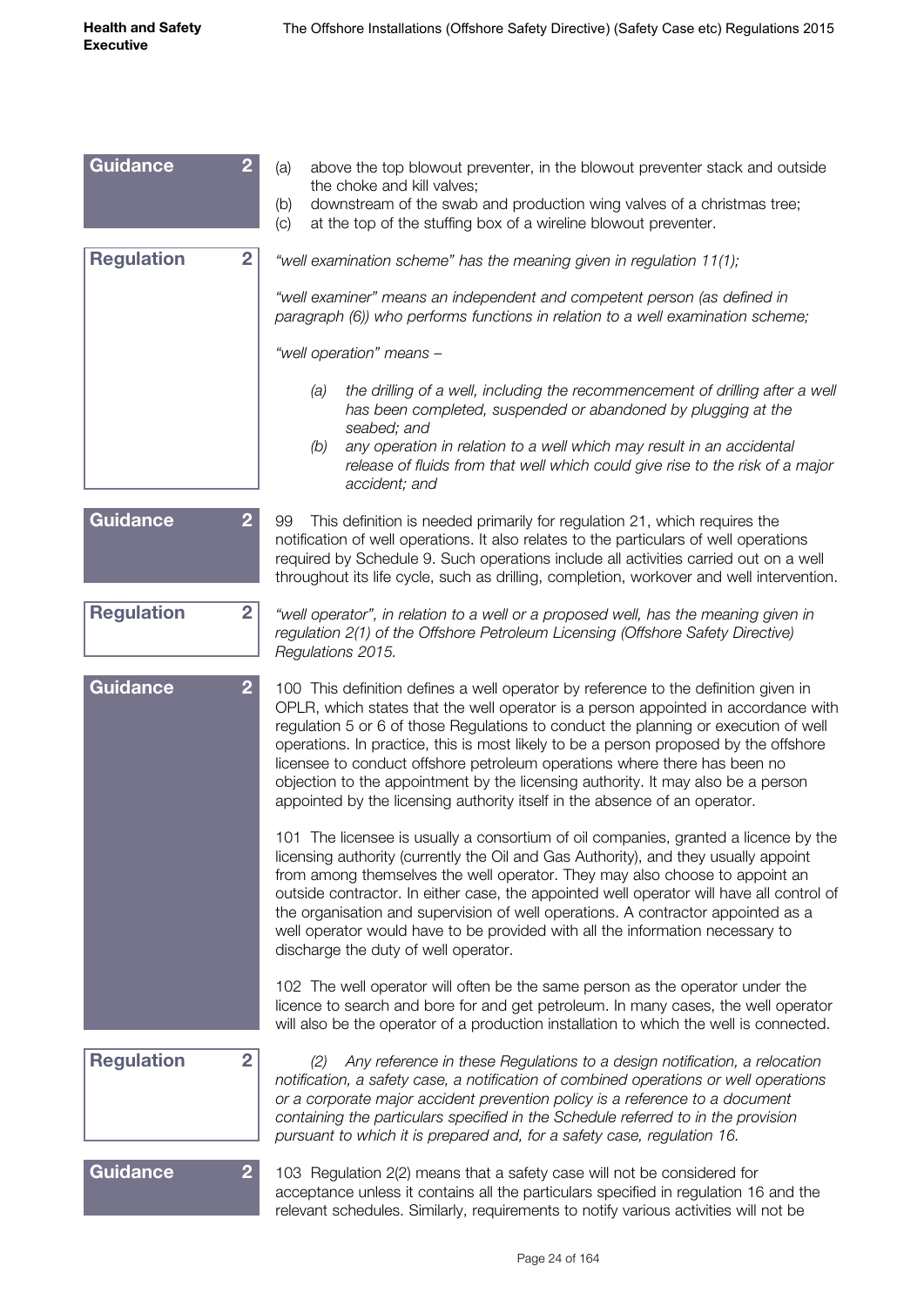| $\overline{2}$<br>Guidance          | satisfied unless notifications contain all the particulars required by the relevant<br>schedule. This is qualified by the recognition that some information may be limited<br>at the time of submission, for example the extent to which management systems<br>may demonstrate compliance with regulation 16. In practice, the competent<br>authority will not reject a safety case or a notification merely because it lacks some<br>necessary detail through oversight, so long as the missing detail is supplied<br>promptly to complete the safety case document. The competent authority may<br>begin to assess an incomplete safety case, but will not make an acceptance<br>decision until the submission is complete. |
|-------------------------------------|-------------------------------------------------------------------------------------------------------------------------------------------------------------------------------------------------------------------------------------------------------------------------------------------------------------------------------------------------------------------------------------------------------------------------------------------------------------------------------------------------------------------------------------------------------------------------------------------------------------------------------------------------------------------------------------------------------------------------------|
|                                     | 104 The extent to which particulars supplied contain sufficient detail or a<br>sufficiently convincing argument to satisfy the competent authority is a matter for<br>the competent authority's judgement.                                                                                                                                                                                                                                                                                                                                                                                                                                                                                                                    |
|                                     | 105 There is some overlap between the particulars required by different provisions.<br>For example, each schedule requires descriptions of particular hazards or control<br>measures. However, full details must still be provided to meet the requirements in<br>regulation 16 to identify hazards and to manage and control major accident<br>hazards.                                                                                                                                                                                                                                                                                                                                                                      |
|                                     | 106 Guidance on the preparation of a safety case and notifications is contained in<br>regulations 15-22.                                                                                                                                                                                                                                                                                                                                                                                                                                                                                                                                                                                                                      |
| <b>Regulation</b><br>$\overline{2}$ | (3) For the purposes of these Regulations an installation is operated if it is<br>used for any of the purposes described in sub-paragraphs (a), (c), (ca) and (d) of<br>regulation 3(1) of the Management Regulations.                                                                                                                                                                                                                                                                                                                                                                                                                                                                                                        |
| Guidance<br>$\overline{2}$          | 107 This paragraph relates to the definition of an offshore installation in regulation<br>3 of MAR. The purposes described in regulation 3(1) of MAR are summarised in this<br>guidance. For the purposes of SCR 2015, 'operating' excludes gas storage and<br>recovery, which is not an activity associated with oil and gas operations.                                                                                                                                                                                                                                                                                                                                                                                     |
| <b>Regulation</b><br>$\overline{2}$ | For the purposes of these Regulations, an installation (other than a<br>(4)<br>production installation, the operation of which has not commenced), is engaged in<br>a combined operation with another installation or installations where -                                                                                                                                                                                                                                                                                                                                                                                                                                                                                   |
|                                     | an activity carried out from, by means of or on the installation is carried<br>(a)<br>out for a purpose relating to another installation or installations; and<br>the activity could materially affect the risk to $-$<br>(b)<br>the health or safety of persons on either installation or on any of the<br>(i)<br>installations; or<br>the environment,<br>(ii)                                                                                                                                                                                                                                                                                                                                                              |
|                                     | and the expression "combined operation" is to be construed accordingly.                                                                                                                                                                                                                                                                                                                                                                                                                                                                                                                                                                                                                                                       |
| <b>Guidance</b><br>$\overline{2}$   | 108 This definition determines whether a notification should be sent under<br>regulation 22, containing the particulars specified in Schedule 10. Regulation 22<br>requires a combined operations notification when two or more installations (each<br>with a current safety case) interact causing a risk as described. The definition is<br>also relevant to the generic coverage of combined operations in Schedules 6 and 7.                                                                                                                                                                                                                                                                                              |
| <b>Regulation</b><br>$\overline{2}$ | For the purposes of paragraph (4) and regulations 17(1) and 19(7), the<br>(5)<br>operation of a production installation commences from the earlier of -                                                                                                                                                                                                                                                                                                                                                                                                                                                                                                                                                                       |
|                                     | the commencement of the first well drilling operation from the installation<br>(a)<br>which may involve the release of petroleum from beneath the seabed; or<br>the bringing onto the installation of petroleum for the first time through a<br>(b)<br>pipeline or well.                                                                                                                                                                                                                                                                                                                                                                                                                                                      |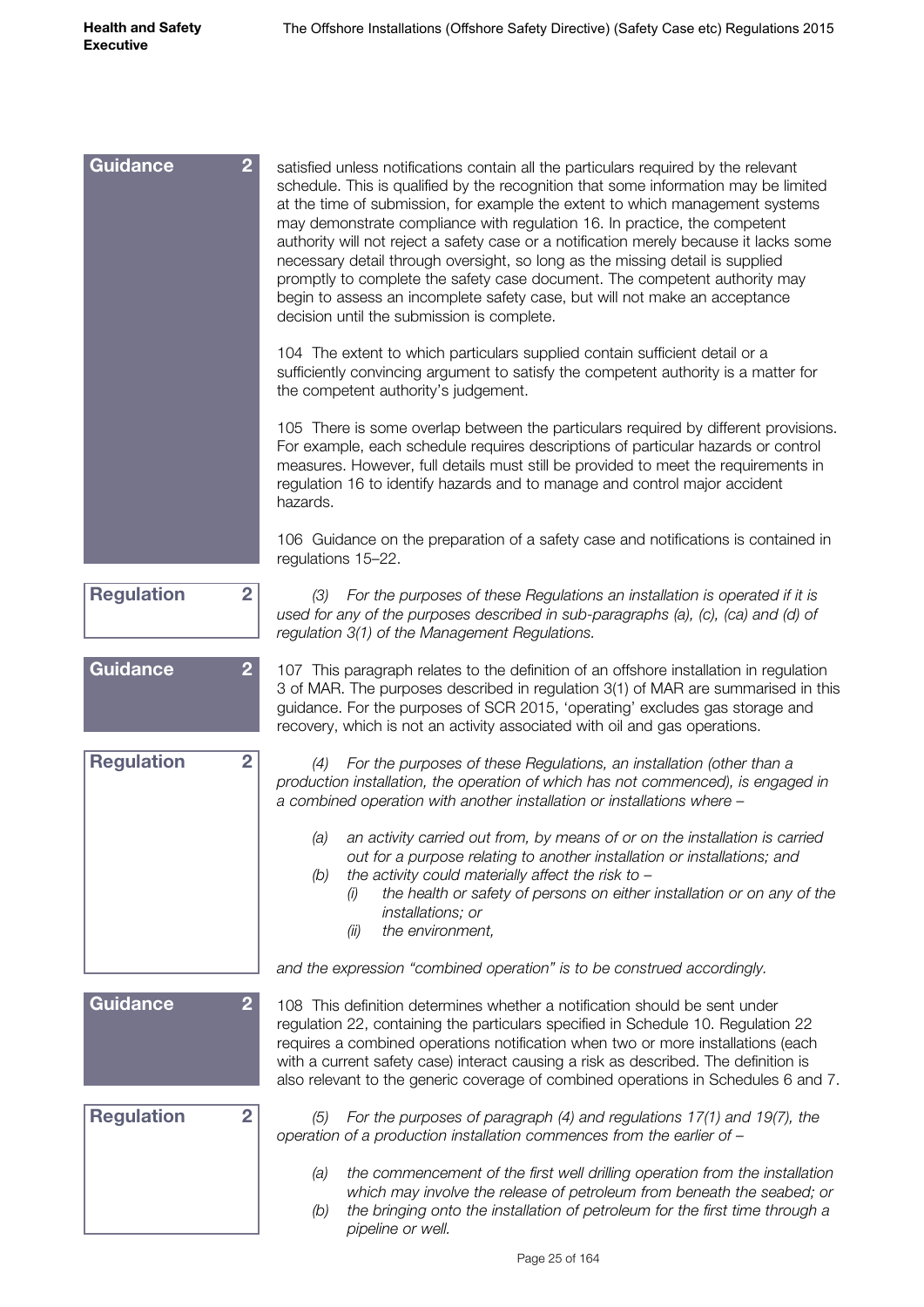| $\overline{2}$<br><b>Regulation</b> | In these Regulations "independent and competent person" means a<br>(6)<br>person who -                                                                                                                                                                                                                                                                                                                                                                                                                                                                                                       |
|-------------------------------------|----------------------------------------------------------------------------------------------------------------------------------------------------------------------------------------------------------------------------------------------------------------------------------------------------------------------------------------------------------------------------------------------------------------------------------------------------------------------------------------------------------------------------------------------------------------------------------------------|
|                                     | is independent; and<br>(a)<br>(b)<br>is competent, including where that person is a body of persons, having<br>suitable personnel.                                                                                                                                                                                                                                                                                                                                                                                                                                                           |
|                                     | For the purposes of paragraph (6)(a) and (9), a person is to be regarded<br>(7)<br>as independent only where -                                                                                                                                                                                                                                                                                                                                                                                                                                                                               |
|                                     | the person's function will not involve the consideration by that person of<br>(a)<br>an aspect of something liable to be examined under regulation 9 or 11<br>for which that person bears or has borne responsibility or where that<br>person's objectivity may be compromised; and<br>the person is sufficiently independent of a management system which<br>(b)<br>has, or has had, any responsibility for any aspect of something liable to<br>be examined by the person under regulation 9 or 11 so as to ensure<br>objectivity in carrying out the person's functions under the scheme. |
|                                     | For the purposes of paragraph (6)(b), a person is not to be regarded as<br>(8)<br>competent unless, in particular, the person has such reasonable technical<br>competence as is sufficient for the person to carry out the functions of an<br>independent and competent person under these Regulations, under a verification<br>scheme or, as the case may be, a well examination scheme.                                                                                                                                                                                                    |
|                                     | For the purposes of paragraph (6)(b) "suitable personnel" means<br>(9)<br>personnel in adequate numbers who are suitably qualified and experienced and<br>who are independent.                                                                                                                                                                                                                                                                                                                                                                                                               |
|                                     | (10) For the purposes of these Regulations a "description of the internal<br>emergency response arrangements" means, in relation to an installation, a<br>description of the manner of performance of the internal emergency response<br>duties (as defined in regulation 30(14)) in relation to that installation, together with<br>the oil pollution emergency plan produced pursuant to regulation 4(3)(a) and (c) of,<br>and Schedule 2 to, the Merchant Shipping (Oil Pollution Preparedness, Response<br>and Co-operation Convention) Regulations 1998.                                |
|                                     | (11) Where a duty holder is succeeded by a new duty holder, anything done<br>in compliance with these Regulations by the duty holder in relation to an installation<br>is, for the purposes of these Regulations, to be treated as having been done by the<br>new duty holder.                                                                                                                                                                                                                                                                                                               |
| $\overline{2}$<br><b>Guidance</b>   | 109 Paragraph 11 allows work carried out by a previous dutyholder to contribute<br>towards compliance by the new dutyholder. If there is an accepted safety case, the<br>installation can continue to be operated in accordance with the arrangements set<br>out in that safety case without immediate resubmission.                                                                                                                                                                                                                                                                         |
|                                     | 110 A change of dutyholder would normally be expected to trigger a review of the<br>safety case under regulation 23. As this change would be accompanied by a new<br>CMAPP, and perhaps changes to the management system or other aspects of the<br>safety case, submission of a revision to the safety case under regulation 24(2)<br>would be required.                                                                                                                                                                                                                                    |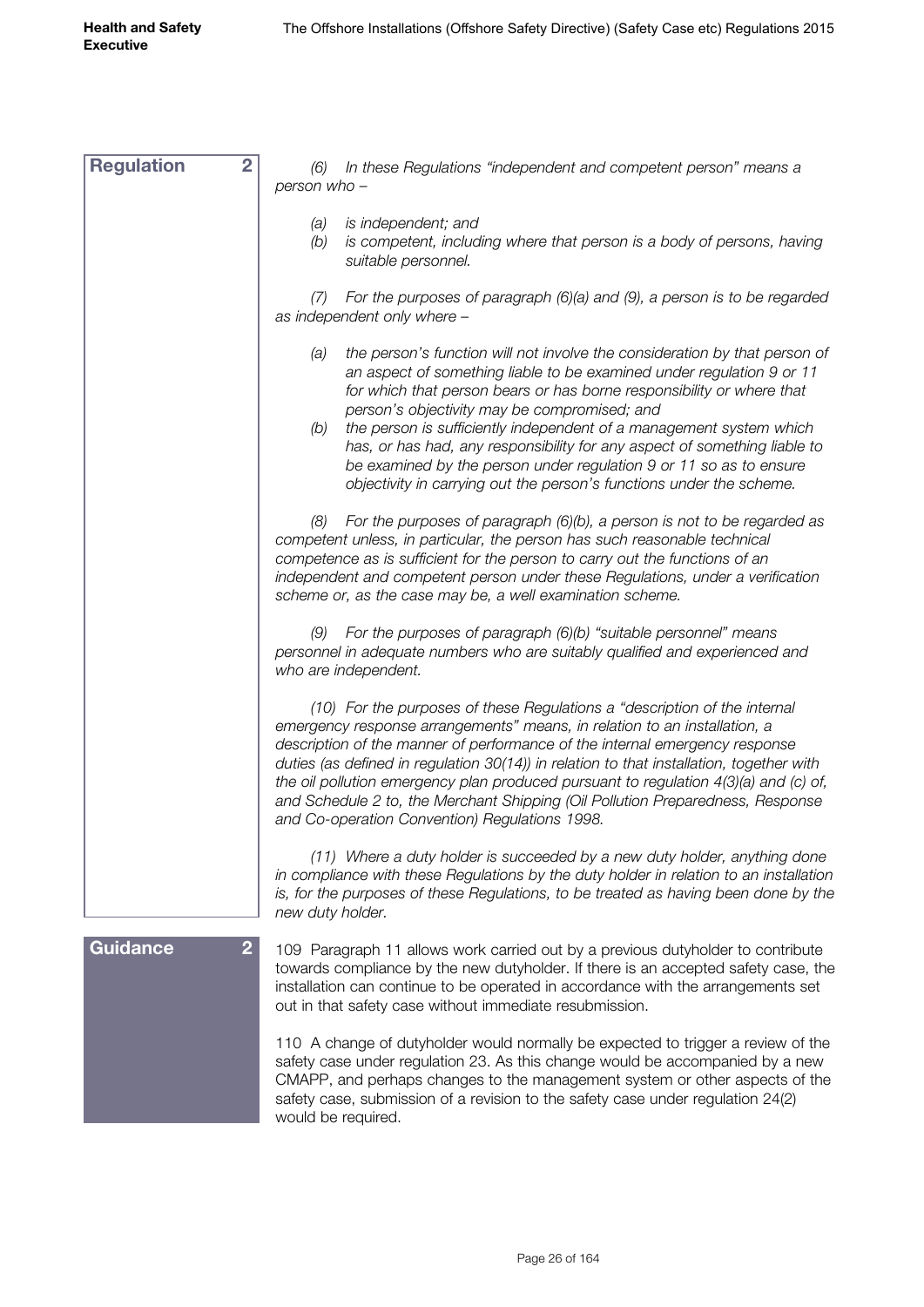# Regulation 3 Communication and storage of information by electronic means

<span id="page-26-0"></span>

| <b>Regulation</b> | 3<br>(1) Except as provided in paragraph (5), where these Regulations require or<br>allow a person to communicate information to another, whether in writing or<br>otherwise, that person may communicate such information by electronic means.                                                                                                                                                                                                      |
|-------------------|------------------------------------------------------------------------------------------------------------------------------------------------------------------------------------------------------------------------------------------------------------------------------------------------------------------------------------------------------------------------------------------------------------------------------------------------------|
|                   | Information communicated by electronic means is not to be treated as<br>(2)<br>having been received by the recipient for the purposes of these Regulations unless<br>the recipient $-$                                                                                                                                                                                                                                                               |
|                   | has agreed to receive that information by electronic means by providing<br>(a)<br>the sender with an address to which that information may be sent;<br>is able to read and print that information; and<br>(b)<br>is able to store that information in a form with which the sender cannot<br>(C)<br>interfere.                                                                                                                                       |
|                   | In the absence of a clear indication to the contrary, information<br>(3)<br>communicated by electronic means in accordance with, and for the purposes of,<br>these Regulations is deemed -                                                                                                                                                                                                                                                           |
|                   | to be accurately dated and timed;<br>(a)<br>to have been sent by the person from whom it purports to originate;<br>(b)<br>not to have been tampered with or otherwise modified; and<br>(C)<br>where relevant, to be intended to have legal effect.<br>(d)                                                                                                                                                                                            |
|                   | Where these Regulations require any person to record, note or store<br>(4)<br>information, it may be recorded, noted or stored on film or by electronic means if it -                                                                                                                                                                                                                                                                                |
|                   | can be reproduced (in the case of information recorded, noted or stored<br>(a)<br>on film, at the place at which it is recorded, noted or stored) as a written<br>copy; and                                                                                                                                                                                                                                                                          |
|                   | is reasonably secure from loss or unauthorised interference.<br>(b)                                                                                                                                                                                                                                                                                                                                                                                  |
|                   | (5)<br>This regulation does not apply to regulation 14(2).                                                                                                                                                                                                                                                                                                                                                                                           |
| Guidance          | 3<br>111 This regulation allows the submission and storage of safety cases and related<br>documents such as notifications in electronic formats. In practice, it can be difficult<br>to assess an electronic safety case, and the competent authority must be able to<br>adequately assess safety cases within the relevant timescale. Any delays caused by<br>the format of the safety case may result in a delay in giving an acceptance decision, |

which will delay the implementation of modifications or the commencement of new production. Supply of documents is therefore subject to several conditions to ensure reliability, including prior agreement from the recipient. The regulation also applies to the keeping of documents under regulation 27.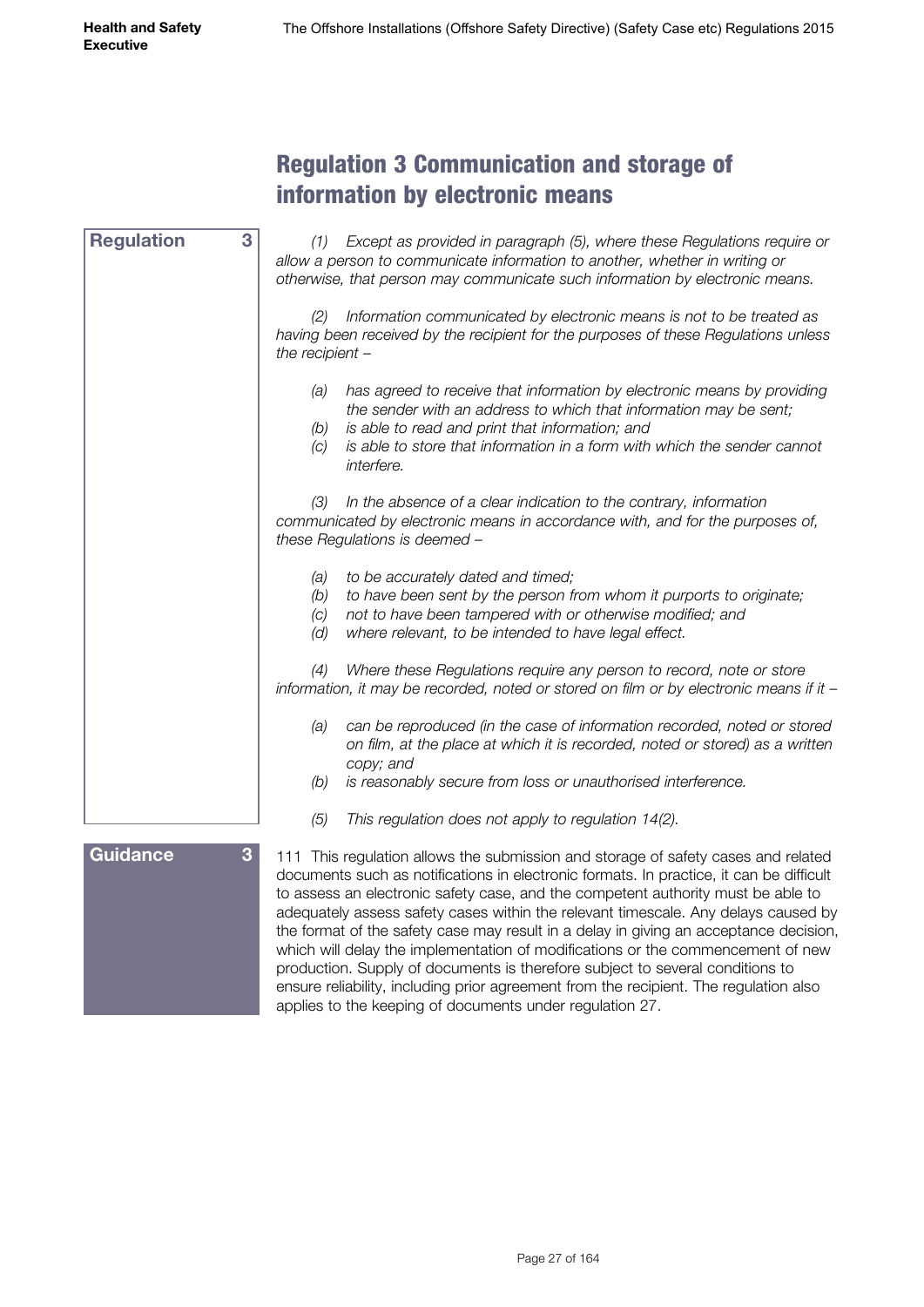<span id="page-27-0"></span>

| <b>Regulation</b> | 4 |
|-------------------|---|
|                   |   |
|                   |   |
|                   |   |
|                   |   |
|                   |   |
|                   |   |

# Regulation 4 Application and extent

- *(1) Subject to paragraph (2), these Regulations apply –*
- *(a) in Great Britain; and*
- *(b) outside Great Britain as sections 1 to 59 and 80 to 82 of the 1974 Act apply by virtue of articles 4(1) and (2), 5 and 6 of the Health and Safety at Work etc. Act 1974 (Application outside Great Britain) Order 2013.*
- *(2) These Regulations do not apply –*
- *(a) to wells to which the Borehole Sites and Operations Regulations 1995 apply;*
- *(b) in any case where the Offshore Installations (Safety Case) Regulations 2005 apply.*
- *(3) These Regulations do not extend to Northern Ireland.*

112 SCR 2015 applies to all offshore oil and gas installations within external waters, as defined in regulation 2(1), and to all activities in connection with such installations as defined in Article 4 of AOGBO. The definition of 'installation' includes parts of a pipeline connected to the installation and associated apparatus or works that are within 500 metres of the installation. Regulation 21 on the notification of well operations applies to all offshore wells in external waters. **Guidance 4**

# Regulation 5 Duties of licensee

| <b>Regulation</b> | 5 |
|-------------------|---|
|                   |   |
|                   |   |
|                   |   |
|                   |   |

**Guidance 5**

- *(1) The licensee must –*
- *(a) ensure that any operator appointed by the licensee is capable of satisfactorily carrying out the functions and discharging the duties of the operator under the relevant statutory provisions; and*
- *(b) take all reasonable steps to ensure that any operator appointed by or in respect of the licensee carries out the functions and discharges the duties of the operator under the relevant statutory provisions.*

*(2)* In paragraph (1) a reference to an operator includes a reference to a well *operator.*

113 The licensee appoints the operator, as defined in regulation 2(1). This is a key decision for the safety of the installation and needs to be made in full awareness of its consequences for health, safety and the environment. The operator is one of the main dutyholders under SCR 2015 and related regulations. Therefore, it is vital the operator can undertake the task competently. The appointed operator must be capable of satisfactorily carrying out the duties under the relevant statutory provisions. These are defined under regulation 2(1) and cover all the operator's responsibilities under health, safety and applicable environmental law (eg environmental requirements within SCR 2015).

114 Being capable includes having the technical and managerial ability to do the job, as well as being adequately resourced, both financially and in having sufficient numbers of competent staff. This mirrors the duty on the operator to appoint a competent and adequately resourced installation manager under regulation 6 of MAR. An important factor is the degree of delegation given to the operator, for example any limits on authority to spend money or to make decisions to introduce necessary changes on the installation.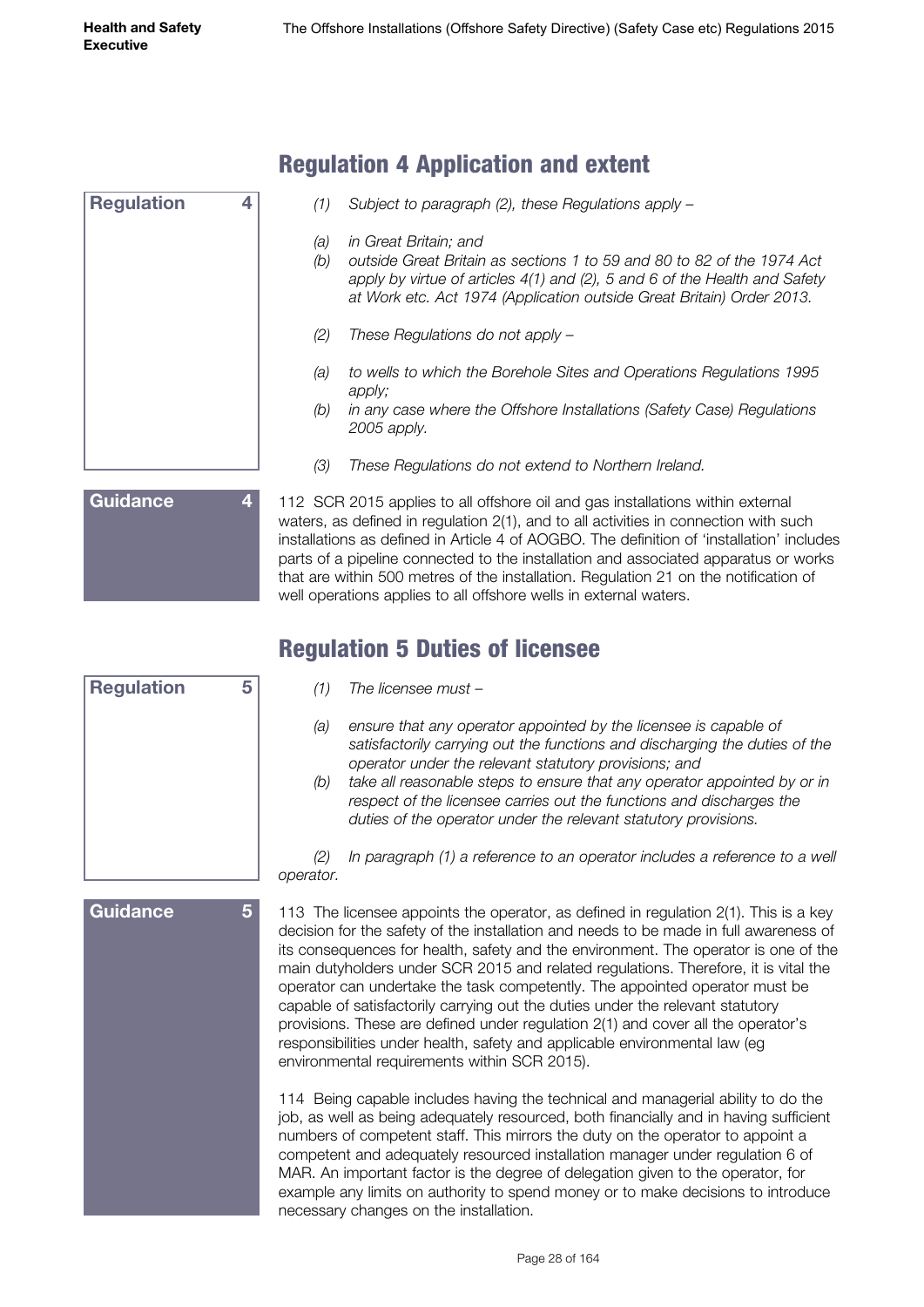<span id="page-28-0"></span>

| <b>Guidance</b><br>5 | 115 Selecting the right person as the operator is the key to complying with<br>regulation 5. However, licensees should still monitor and satisfy themselves that the<br>person they have appointed as the operator is carrying out the functions correctly<br>in practice. What is reasonable for this purpose will depend on the level of<br>capability and resources available to the appointee and their track record in<br>operating installations. |
|----------------------|---------------------------------------------------------------------------------------------------------------------------------------------------------------------------------------------------------------------------------------------------------------------------------------------------------------------------------------------------------------------------------------------------------------------------------------------------------|
|                      | 116 These duties fall jointly on all the partners in any licence. Even if they are not<br>all active in pursuing the goals of a licence, they will need to agree and put in place<br>a management system to ensure these duties are discharged.                                                                                                                                                                                                         |

# Regulation 6 Capacity of operator to meet requirements

| 6 |
|---|
|   |
|   |
|   |
|   |
|   |

*(1) Where the competent authority determines that an operator no longer has the capacity to meet the requirements of the relevant statutory provisions, it must immediately inform the licensing authority (within the meaning given in regulation 2(1) of the Offshore Petroleum Licensing (Offshore Safety Directive) Regulations 2015).*

*(2) In paragraph (1) the reference to an operator includes a reference to a well operator.*

117 This regulation relates to regulation 5, and forms part of a mechanism in conjunction with OPLR to ensure that only operators with the capacity to fulfil the requirements of the relevant statutory provisions conduct operations. The relevant statutory provisions are defined in regulation 2. In determining whether an operator has the necessary capacity, the competent authority will consider whether the operator has the technical and managerial ability to do the job, as well as being adequately resourced, both financially and in having sufficient numbers of competent staff. Other factors may also be relevant, such as having sufficient authority to fulfil health, safety and environmental responsibilities.

118 Should the competent authority come to the conclusion that an operator no longer has the capacity to meet the requirements of the relevant statutory provisions it will notify the licensing authority of this fact in writing. The competent authority will immediately send a letter to the licensing authority providing reasons for the opinion.

119 OPLR effectively provides that, where the licensing authority is informed of the determination that an operator no longer has the capacity to meet the requirements of the relevant statutory provisions, it must terminate the appointment of the operator by notice in writing.

120 A determination by the competent authority of a lack of capacity of the operator may be appealed under regulation 37(1)(b). There is no suspension of the decision pending final determination (see regulation 37(3)). A determination of lack of capacity may be made by the competent authority in relation to an operator or a well operator.

121 If an operator's appointment is terminated by the licensing authority, the duty to submit the safety case and other related duties will revert to the licensee. Licensees are also bound by the general duty of co-operation under regulation 8 of MAR.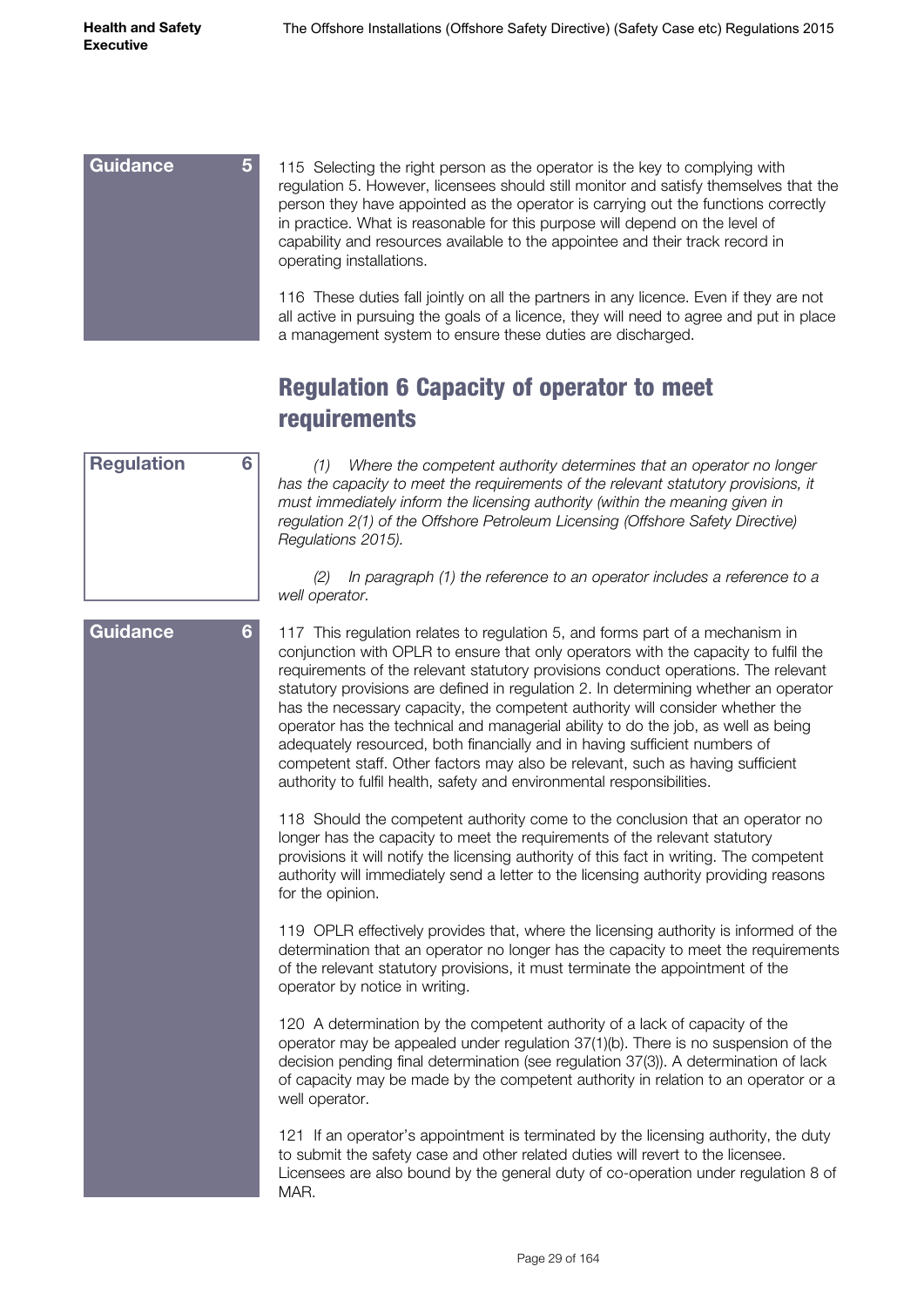# Regulation 7 Corporate major accident prevention policy

<span id="page-29-0"></span>*(1) This regulation applies only to a duty holder which is a body corporate or unincorporate. (2) The duty holder must prepare in writing a policy (referred to in these Regulations as the "corporate major accident prevention policy") which – (a) establishes the overall aims and arrangements for controlling the risk of a major accident and how those aims are to be achieved and those arrangements put into effect by the officers of the duty holder; (b) covers the duty holder's installations – (i) in external waters; and (ii) outside the European Union. (3) The corporate major accident prevention policy must address at least the particulars set out in Schedule 1 and must be prepared in accordance with the matters set out Schedule 2. (4) The corporate major accident prevention policy may in addition outline the commitment of the duty holder to mechanisms for effective tripartite consultation. (5) An operator, in preparing a corporate major accident prevention policy, must take account of the operator's primary responsibility for, among other things, the control of risks of a major accident that are a result of the operator's operations and for continuously improving control of those risks so as to ensure a high level of protection at all times. (6) A duty holder must – (a) implement the corporate major accident prevention policy throughout its offshore oil and gas operations; and (b) set up appropriate monitoring arrangements to assure effectiveness of the policy. (7) In this regulation and Schedule 1, "officer of the duty holder" in relation to – (a) a body corporate, other than a limited liability partnership, means a director or secretary; (b) a limited liability partnership, means a member; (c) a partnership or a limited partnership, means a partner of that partnership or limited partnership; and (d) a body unincorporate (other than a partnership or limited partnership), means a member of the body. (8) In paragraph (7)(a) "director" has the meaning given in section 250 of the Companies Act 2006. (9) In this regulation (but not this paragraph) a reference to a duty holder or operator includes a reference to a well operator.* **Regulation 7**

*(10) Paragraph (2)(b) does not apply to a well operator.*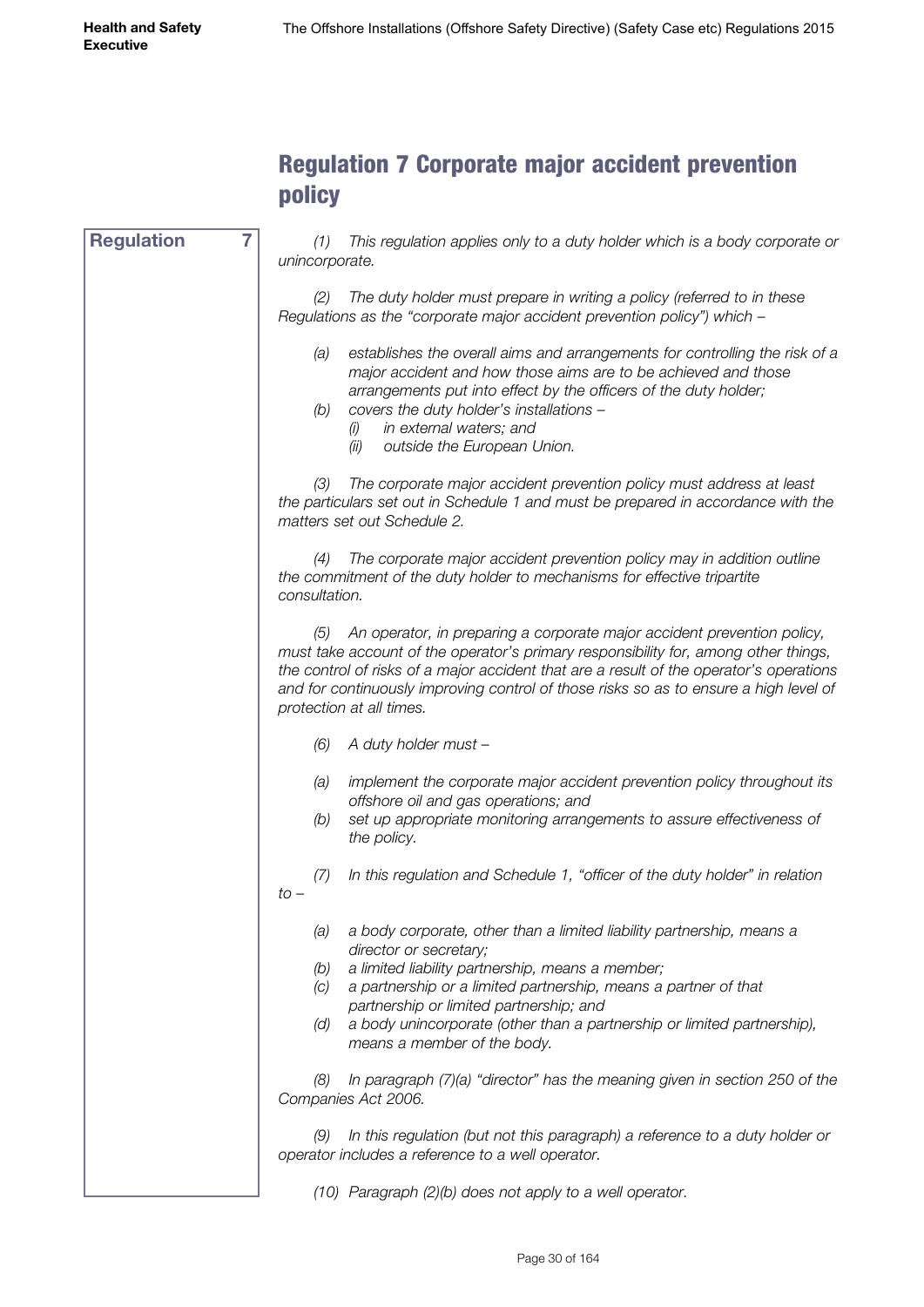| <b>Guidance</b> | 122 The CMAPP must be included as part of the safety case submission. Although<br>policies may already exist which provide some of the required information it is likely<br>these will need to be updated to meet the specific requirements of this regulation.<br>The full document should be included with the safety case submission.                                                                                                                                                                                                                                                                                                                                                                                                                                                     |
|-----------------|----------------------------------------------------------------------------------------------------------------------------------------------------------------------------------------------------------------------------------------------------------------------------------------------------------------------------------------------------------------------------------------------------------------------------------------------------------------------------------------------------------------------------------------------------------------------------------------------------------------------------------------------------------------------------------------------------------------------------------------------------------------------------------------------|
|                 | 123 The duty to prepare the CMAPP falls on the legal entity that is the dutyholder<br>and well operator, providing they are not an individual, as the requirement only falls<br>on a dutyholder and well operator that is a body corporate or unincorporate (ie is a<br>body of persons with or without separate legal identity). If part of a group corporate<br>structure, it is for the dutyholder and well operator to decide whether they submit a<br>UK company group or international group CMAPP. Either option will be acceptable<br>as long as it meets the requirements of this regulation and associated schedules.                                                                                                                                                              |
|                 | 124 Where appropriate, the CMAPP should also cover a dutyholder's and well<br>operator's operations outside the European Union and ensure that the principles<br>are aligned throughout international operations. The CMAPP should contain a short<br>statement to confirm this point.                                                                                                                                                                                                                                                                                                                                                                                                                                                                                                       |
|                 | 125 The CMAPP should provide a high-level overview of how the management<br>and control of major accident hazards will be implemented throughout an<br>organisation. It should explain how strong, informed leadership will influence the<br>safety and environmental culture at an operational level and demonstrate senior<br>management commitment to achieving a high standard of safety and environmental<br>management. This should include an overview of the command and control<br>structure of the organisation. Regulation 7(2) and Schedule 1 provide further detail<br>of what should be included within a CMAPP.                                                                                                                                                               |
|                 | 126 When preparing the CMAPP, due consideration should be given to the<br>arrangements for ensuring all hazards with the potential to cause a major accident<br>have been identified, major accident risks have been assessed and suitable control<br>measures put in place. The arrangements in the CMAPP must be prepared taking<br>account of the matters in Schedule 2, but these matters do not have to be<br>specifically mentioned in the document. The information in the CMAPP should be<br>kept at a high level. Schedule 2 contains examples of matters which help to create<br>the linkages between the CMAPP and SEMS. The explicit detail of the<br>arrangements should therefore be embedded in the SEMS and other relevant<br>sections of the safety case where appropriate. |
|                 | 127 The CMAPP may outline the dutyholder's and well operator's commitment to<br>management and workforce participation in effective tripartite consultation,<br>including how this will be achieved. One method of achieving this is through<br>participation in appropriate advisory committees or similar industry tripartite forums.                                                                                                                                                                                                                                                                                                                                                                                                                                                      |
|                 | 128 The dutyholder and well operator must set up a system for monitoring the<br>CMAPP to ensure both the CMAPP and SEMS continue to remain effective and set<br>the corporate values and goals. Where circumstances change and the content of<br>the CMAPP is no longer relevant, adequate arrangements should be in place to<br>ensure timely revisions can be made. Equally, where the principles of the CMAPP<br>change these should be addressed in the SEMS to ensure the CMAPP continues<br>to be implemented by the SEMS.                                                                                                                                                                                                                                                             |
|                 | 129 The CMAPP should also provide an understanding of the role of auditing and<br>review within the organisation and how this will assist in preventing the occurrence<br>of a major accident. The purpose of the CMAPP is not to detail an audit strategy or<br>programme but instead to outline its place within the SEMS and how this influences<br>the corporate safety culture.                                                                                                                                                                                                                                                                                                                                                                                                         |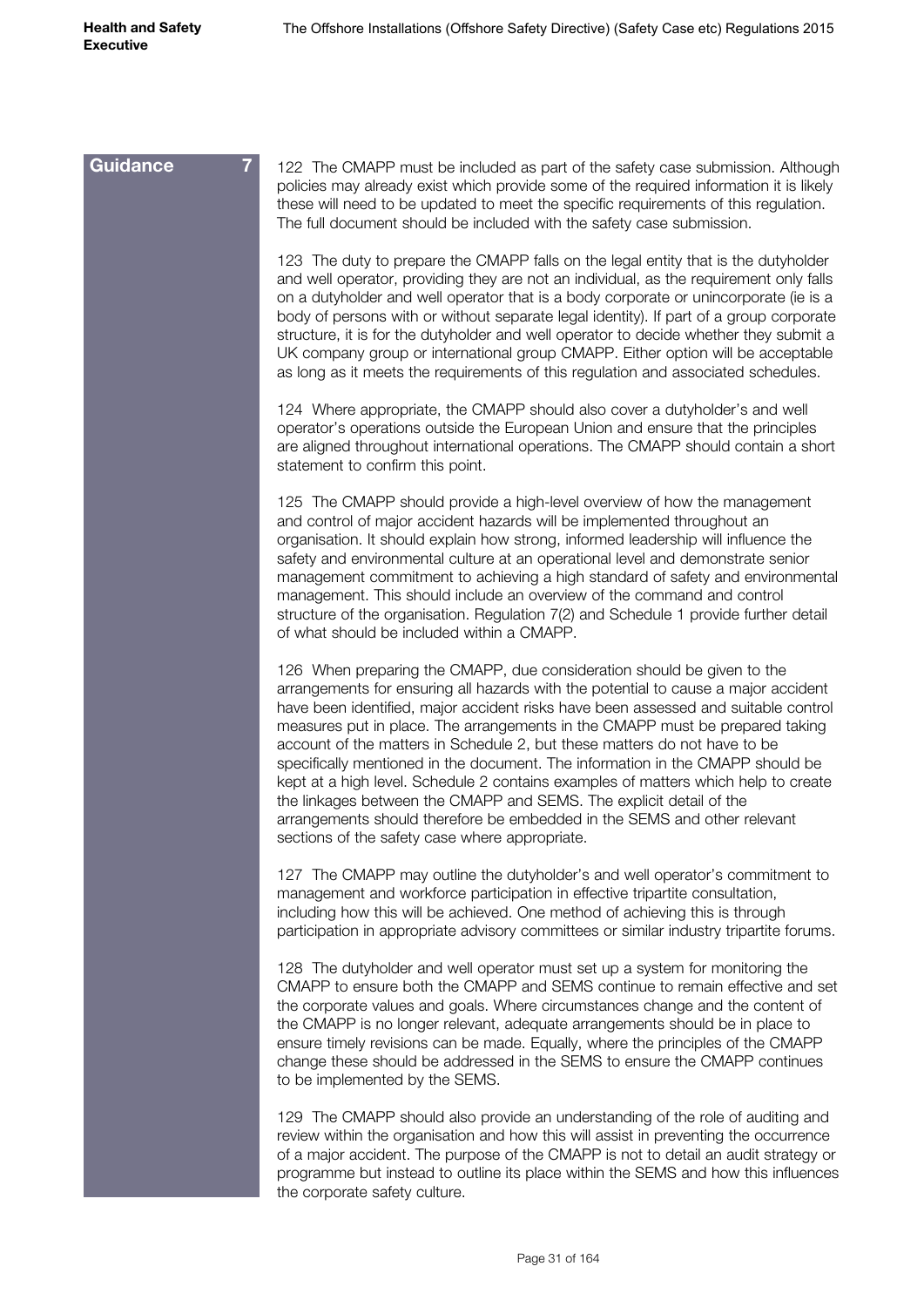# <span id="page-31-0"></span>**Guidance 7**

130 For well operators, the CMAPP should be submitted with the first well notification and only resubmitted in the event of a content change or request from the competent authority.

# Regulation 8 Safety and environmental management system

| <b>Regulation</b><br>8 | The duty holder must prepare a document setting out its safety and<br>(1)<br>environmental management system.                                                                                                                                                                                                                              |
|------------------------|--------------------------------------------------------------------------------------------------------------------------------------------------------------------------------------------------------------------------------------------------------------------------------------------------------------------------------------------|
|                        | In the case of a body corporate or unincorporate, the safety and<br>(2)<br>environmental management system must include the organisational structure,<br>responsibilities, practices, procedures, processes and resources for determining<br>and implementing the corporate major accident prevention policy.                              |
|                        | The safety and environmental management system is to be integrated<br>(3)<br>with the overall management system of the duty holder.                                                                                                                                                                                                        |
|                        | The safety and environmental management system must address the<br>(4)<br>particulars in Schedule 3 and must be prepared in accordance with the matters set<br>out in Schedule 2.                                                                                                                                                          |
|                        | The document setting out the safety and environmental management<br>(5)<br>system must include a description of -                                                                                                                                                                                                                          |
|                        | the organisational arrangements for the control of major hazards;<br>(a)<br>the arrangements for preparing and submitting documents under the<br>(b)<br>relevant statutory provisions; and<br>the verification scheme (which description must comply with regulation<br>(C)<br>$13(1)$ ).                                                  |
|                        | (6)<br>This regulation applies to a well operator -                                                                                                                                                                                                                                                                                        |
|                        | as if the reference to the duty holder in paragraph (1) were a reference to<br>(a)<br>a well operator; and<br>(b)<br>as if the reference to the description of the verification scheme in<br>paragraph (5)(c) were a reference to the description of the well<br>examination scheme (which description must comply with regulation 13(2)). |
| Guidance<br>8          | 131 All dutyholders and well operators are required to have a SEMS. Dutyholders<br>and well operators must ensure they have a documented SEMS in operation within<br>the organisation.                                                                                                                                                     |
|                        | 132 The arrangements within the SEMS need to address all aspects of the<br>organisation's health, safety and environmental arrangements and should be<br>sufficient to manage and control risks associated with major accident hazards.                                                                                                    |
|                        | 133 As a minimum, the documented SEMS must address matters such as<br>organisational structure, responsibilities, practices, procedures, processes and<br>resources for determining the content of the CMAPP and the arrangements for<br>implementing it, in particular the contents of Schedules 2 and 3.                                 |
|                        | 134 Management of health, safety and the environment must be recognised as a<br>fundamental part of an organisation's overall management arrangements. Whether<br>the company operates a separate or integrated SEMS, the document must clearly                                                                                            |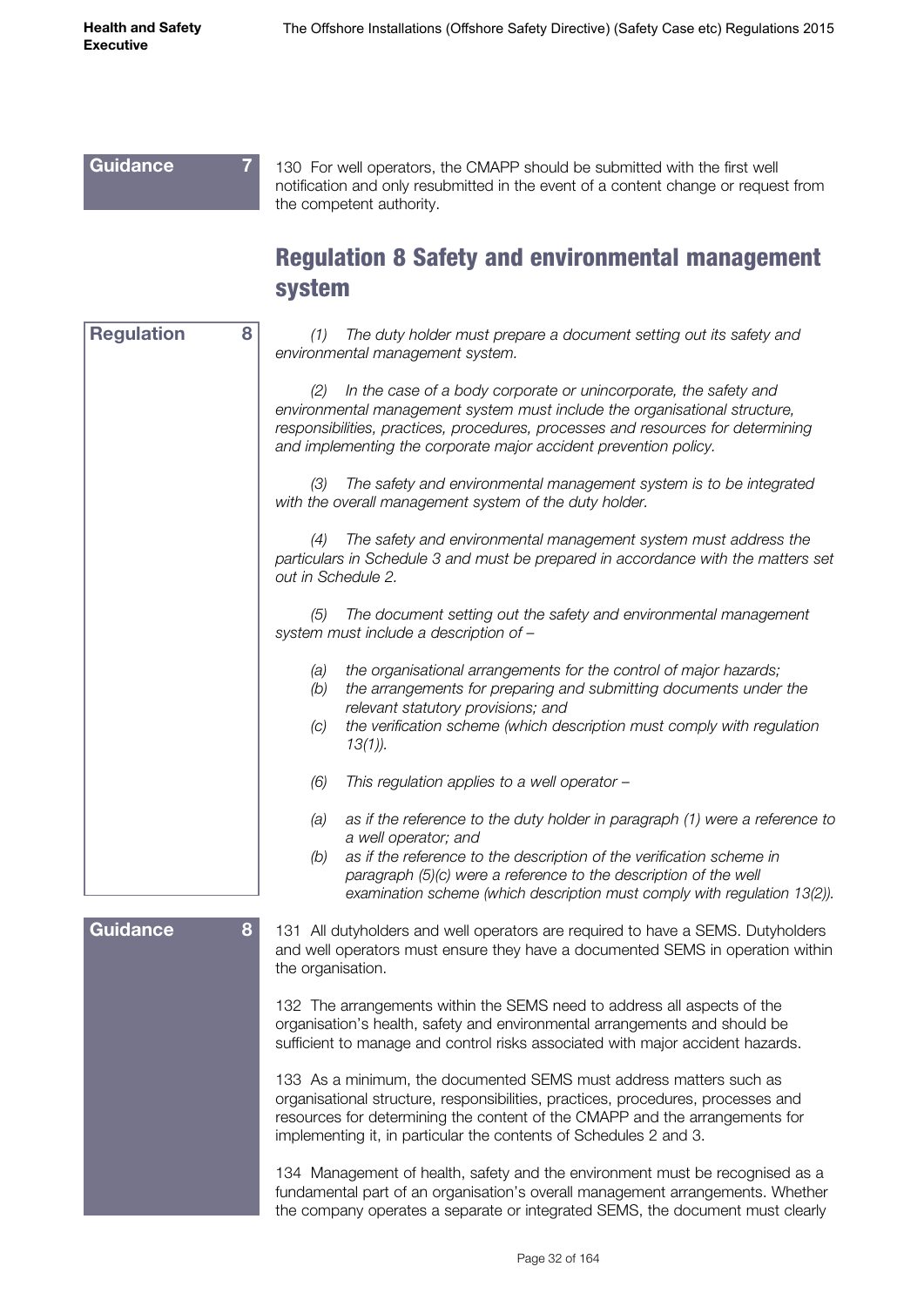| <b>Guidance</b><br>8 | describe the contents of these systems, how they work together and how they<br>integrate into the overall management system. Operators should satisfy themselves<br>that the arrangements are both sufficient and in line with the legal requirement.                                                                                                                                                                                                                                                  |
|----------------------|--------------------------------------------------------------------------------------------------------------------------------------------------------------------------------------------------------------------------------------------------------------------------------------------------------------------------------------------------------------------------------------------------------------------------------------------------------------------------------------------------------|
|                      | 135 The SEMS document should detail the arrangements for the identification and<br>evaluation of major hazards and the measures in place to adequately control them.<br>This should include reference to the role of the PFEER regulation 5 assessment and<br>assessments and demonstrations under other relevant statutory provisions.                                                                                                                                                                |
|                      | 136 Where appropriate, the SEMS should detail formal arrangements for<br>co-operation with other parties who may hold information relevant to the<br>management of major accident hazards. In practice, this will include robust systems<br>for working with relevant parties including operators, owners or well operators to<br>ensure that information relevant to the identification or management of a major<br>accident (eg well-specific data) is obtained and any appropriate action is taken. |
|                      | 137 The SEMS document should detail arrangements for the preparation and<br>submission of documentation associated with any applicable statutory provisions.<br>This should include details of the means to identify new requirements as they may<br>arise, such as from the introduction of new legislation.                                                                                                                                                                                          |
|                      | 138 All dutyholders are required to have a verification scheme, and only well<br>operators are required to have a well examination scheme.                                                                                                                                                                                                                                                                                                                                                             |
|                      | 139 For dutyholders, the SEMS should include a description of the installation's<br>verification scheme, demonstrating that the requirements of regulations 9, 10 and<br>13 have been met and that Part 1 of Schedule 4 has been addressed.                                                                                                                                                                                                                                                            |
|                      | 140 For well operators, the SEMS should include a description of the well<br>operator's well examination scheme(s). The description of the well examination<br>scheme in the well operator's SEMS should demonstrate that the requirements of<br>regulations 11, 12 and 13 have been met and that Part 2 of Schedule 4 has been<br>addressed.                                                                                                                                                          |
|                      | 141 Where there are wells connected to an installation, and the installation<br>dutyholder is also a well operator, the production installation operator's SEMS<br>could include the description of the well examination scheme. Note there may be<br>two or more well operators' wells connected to an installation.                                                                                                                                                                                  |
|                      | 142 An adequate description of the SEMS must be included within the safety<br>case. This description should demonstrate that the requirements of SCR 2015, in<br>particular regulation 8 and Schedules 2 and 3, have been met. The well operator's<br>description of their SEMS should be submitted with the first well notification and<br>only resubmitted in the event of a content change or request from the competent<br>authority.                                                              |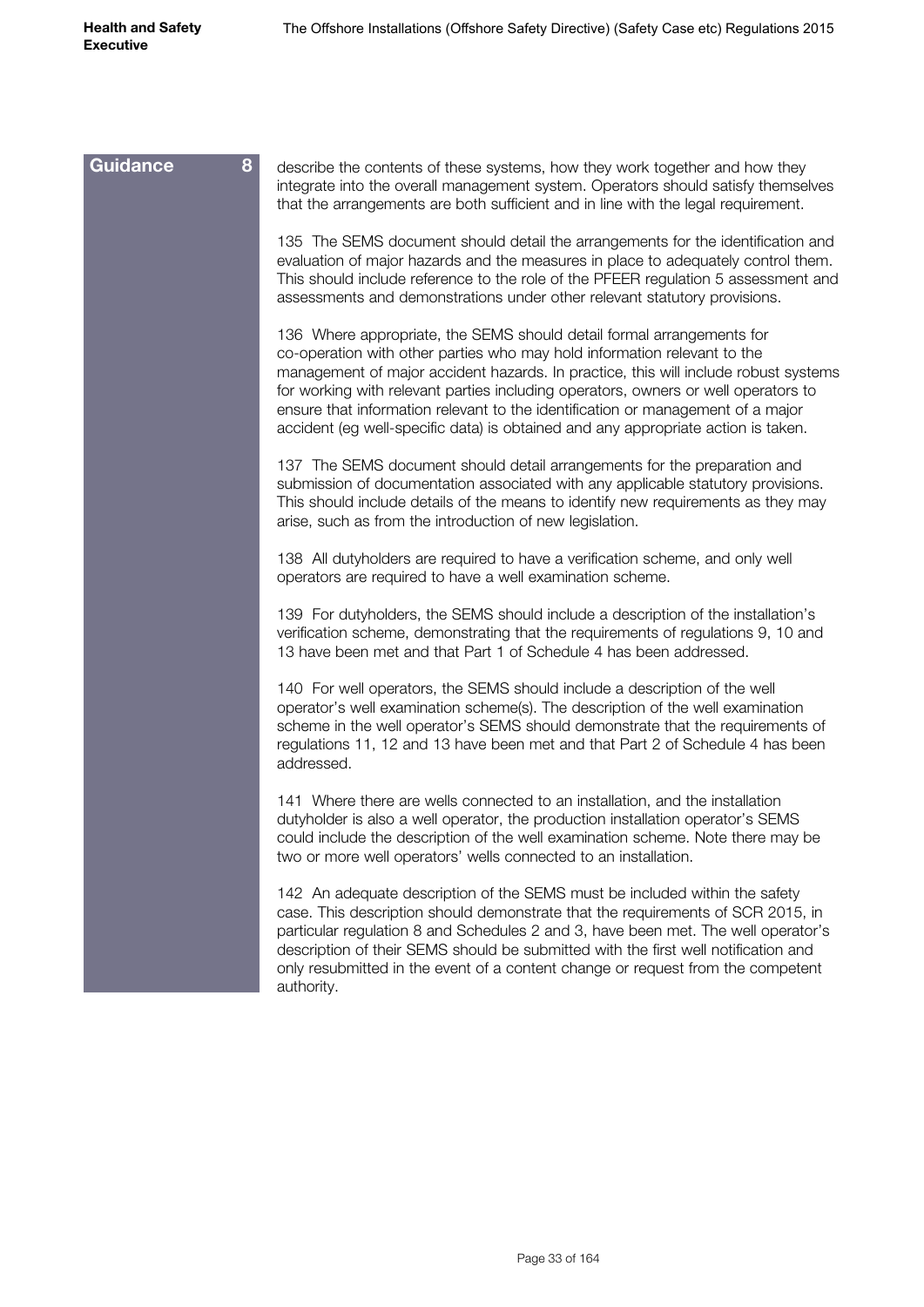# Regulation 9 Establishment of verification scheme

<span id="page-33-0"></span>

| <b>Regulation</b><br>9            | (1)        | The duty holder must establish a scheme (a "verification scheme") for                                                                                                  |
|-----------------------------------|------------|------------------------------------------------------------------------------------------------------------------------------------------------------------------------|
|                                   |            | ensuring, by the means described in paragraph (2), that the safety and<br>environmental-critical elements and the specified plant -                                    |
|                                   |            |                                                                                                                                                                        |
|                                   | (a)<br>(b) | are or, where they remain to be provided, will be suitable; and<br>where they have been provided, remain in good repair and condition.                                 |
|                                   | (2)        | The means are $-$                                                                                                                                                      |
|                                   | (a)        | examination, including testing where appropriate, of the safety and<br>environmental-critical elements and the specified plant by a verifier;                          |
|                                   | (b)        | examination of any design, specification, certificate, CE marking or other<br>document, marking or standard relating to those elements or that plant<br>by a verifier; |
|                                   | (C)        | examination by a verifier of work in progress;                                                                                                                         |
|                                   | (d)        | the creation of reports by a verifier on $-$<br>the examination and testing carried out;<br>(i)                                                                        |
|                                   |            | the findings; and<br>(ii)<br>(iii)<br>any remedial action recommended;                                                                                                 |
|                                   | (e)        | the taking of appropriate action by the duty holder following a report;                                                                                                |
|                                   | (f)        | the making of a note of action taken by the duty holder following a<br>report;                                                                                         |
|                                   | (g)        | the reporting by a verifier to the duty holder of any instances of non-                                                                                                |
|                                   |            | compliance of the duty holder with the standards of the scheme;                                                                                                        |
|                                   | (h)        | the taking of other such steps as may be provided for pursuant to<br>regulation 10 and Part 1 of Schedule 4; and                                                       |
|                                   | (i)        | the taking of any steps incidental to the means described in sub-<br>paragraphs (a) to $(g)$ .                                                                         |
|                                   | (3)        | The duty holder must ensure that -                                                                                                                                     |
|                                   | (a)        | the verification scheme is drawn up by or in consultation with the verifier<br>and recorded in writing; and                                                            |
|                                   | (b)        | a note is made of any reservation expressed by the verifier as to the<br>content of the scheme in the course of drawing it up.                                         |
|                                   | (4)        | The duty holder must -                                                                                                                                                 |
|                                   | (a)        | produce a written record of the safety and environmental-critical<br>elements and the specified plant;                                                                 |
|                                   | (b)        | invite comment on the record by a verifier; and                                                                                                                        |
|                                   | (C)        | make a note of any reservation expressed by a verifier as to the contents<br>of the record.                                                                            |
|                                   | (5)        | The duties in paragraphs $(1)$ , $(3)$ and $(4)$ must be completed –                                                                                                   |
|                                   | (a)        | in the case of a production installation, before completion of its design;<br>and                                                                                      |
|                                   | (b)        | in the case of a non-production installation, before it is moved into<br>external waters with a view to its being operated there.                                      |
| <b>Guidance</b><br>9 <sup>°</sup> |            | 143 Regulations 9 and 10 require a dutyholder to establish, put into effect and                                                                                        |

maintain a verification scheme.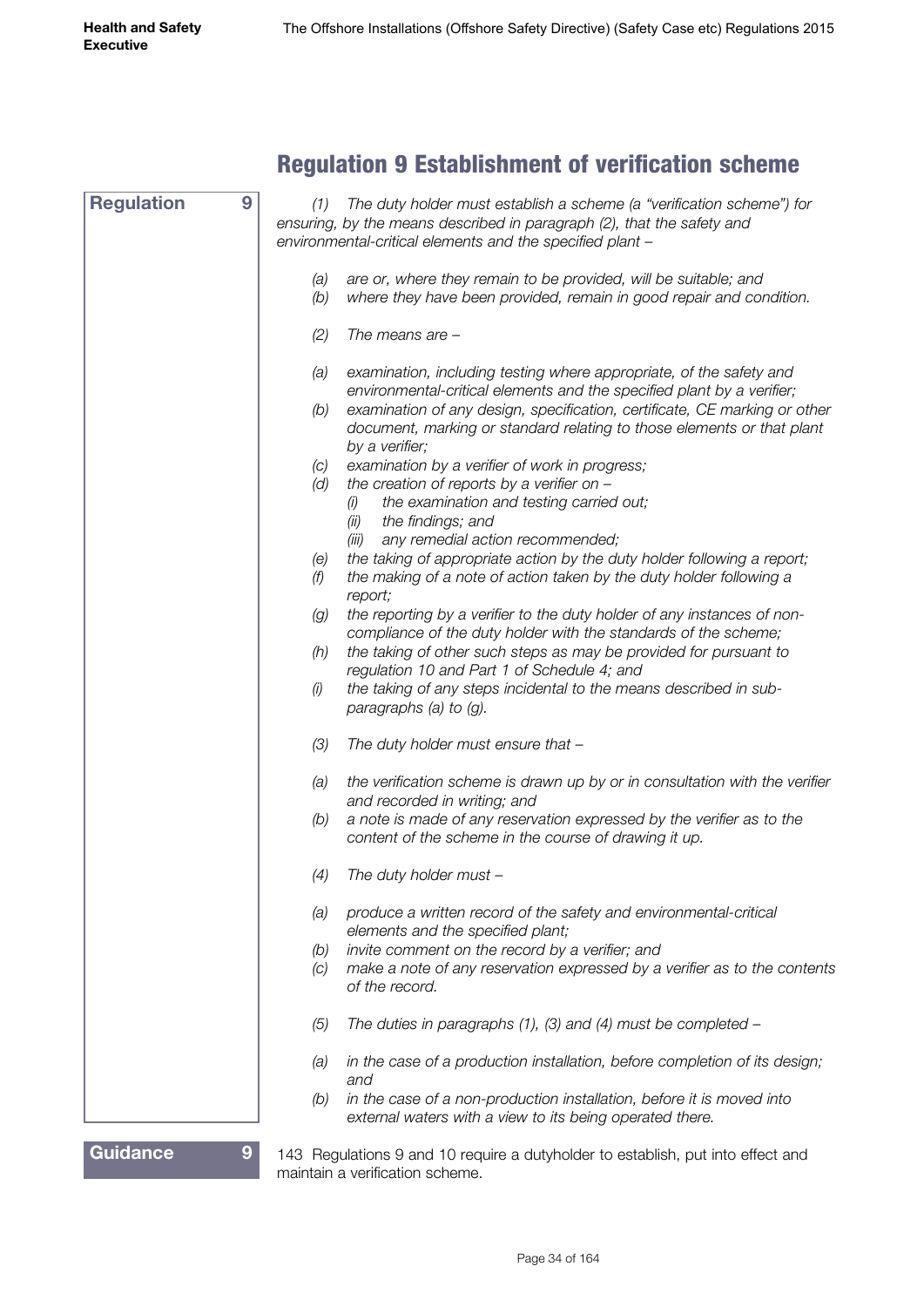| <b>Guidance</b><br>9 <sup>°</sup> | 144 Determination of the scope of the verification scheme, including the nature<br>and frequency of activities within the scheme, is wholly the responsibility of the<br>dutyholder. The verification scheme is drawn up by, or in consultation with, the<br>verifier and the agreed scope should then be incorporated into the content of the<br>scheme. The verifier should be given the opportunity to comment on the content of<br>the scheme and a record made of any reservations expressed.                                                                                                                                                                                                                                                                                                                                                                                                                              |
|-----------------------------------|---------------------------------------------------------------------------------------------------------------------------------------------------------------------------------------------------------------------------------------------------------------------------------------------------------------------------------------------------------------------------------------------------------------------------------------------------------------------------------------------------------------------------------------------------------------------------------------------------------------------------------------------------------------------------------------------------------------------------------------------------------------------------------------------------------------------------------------------------------------------------------------------------------------------------------|
|                                   | 145 Production and non-production installations are required to establish their<br>schemes at different stages. For a new production installation, a verification scheme<br>must be established and put in place before the completion of design work. A<br>summary of the scheme must be included in the design notification (see regulation<br>15 and Schedule 5). The scheme applies to the installation throughout its life until it<br>is dismantled.                                                                                                                                                                                                                                                                                                                                                                                                                                                                      |
|                                   | 146 For a non-production installation, the verification requirements take effect<br>when it enters external waters to undertake oil and gas operations. However,<br>dutyholders must be able to demonstrate the adequacy of verification schemes in<br>all respects, including matters relating to design, construction and the installation's<br>history, before the installation enters external waters. Class and flag state surveys<br>may support, but do not in themselves fulfil, the terms of a verification scheme. The<br>requirement for the verification scheme ends when the installation leaves external<br>waters, though the requirement will apply again if and when it returns.                                                                                                                                                                                                                               |
|                                   | 147 Any installation intended for use in external waters should be designed and<br>constructed with these legal requirements in mind. Dutyholders are strongly<br>recommended to obtain sufficiently detailed records of the installation's design and<br>construction. Dutyholders acquiring existing or converted installations will find it<br>helpful to seek similar records.                                                                                                                                                                                                                                                                                                                                                                                                                                                                                                                                              |
|                                   | 148 The essential preliminary to developing an effective verification scheme is the<br>appropriate identification of the SECEs for the installation. SECEs are defined in<br>regulation 2(1). Work done to identify hazards in preparing the safety case will assist<br>this process (eg the safety case will describe a range of major accident hazard<br>scenarios which will help determine the suitability of the SECEs). As well as the<br>SECEs, the specified plant (as defined in regulation 2 to comply with PFEER) must<br>be identified for this purpose.                                                                                                                                                                                                                                                                                                                                                            |
|                                   | 149 In practice, it is likely that all safety-critical elements (SCEs) under SCR 2005<br>may be SECEs identified under SCR 2015.                                                                                                                                                                                                                                                                                                                                                                                                                                                                                                                                                                                                                                                                                                                                                                                                |
|                                   | 150 When assessing the major accident hazard scenarios, the potential for a major<br>environmental incident must be assessed. Where the potential for a major<br>environmental incident is identified, suitable measures should be selected to control<br>such risks to ensure that the relevant statutory provisions have been, or will be,<br>complied with. The demonstration required by regulation 16(1)(d) of SCR 2015<br>should include coverage of the environmental components of SECEs. When<br>considering suitability of SECEs to prevent or mitigate the potential for a major<br>environmental incident, the operator of a production installation must consider the<br>requirement in paragraph 20 of Schedule 6: to provide particulars in the safety case<br>on the maintenance of control systems to prevent damage to the installation and<br>the environment in the event that all personnel are evacuated. |
|                                   | 151 The responsibility for the list of SECEs rests with the dutyholder. A detailed<br>assessment by the verifier of the methodology used to identify the SECEs is not<br>required. However, the verifier is invited to comment on the list of SECEs using their<br>professional judgement, expertise and experience to provide independent comment<br>that the SECEs identified are suitable. Parts of wells are safety and environmentally                                                                                                                                                                                                                                                                                                                                                                                                                                                                                     |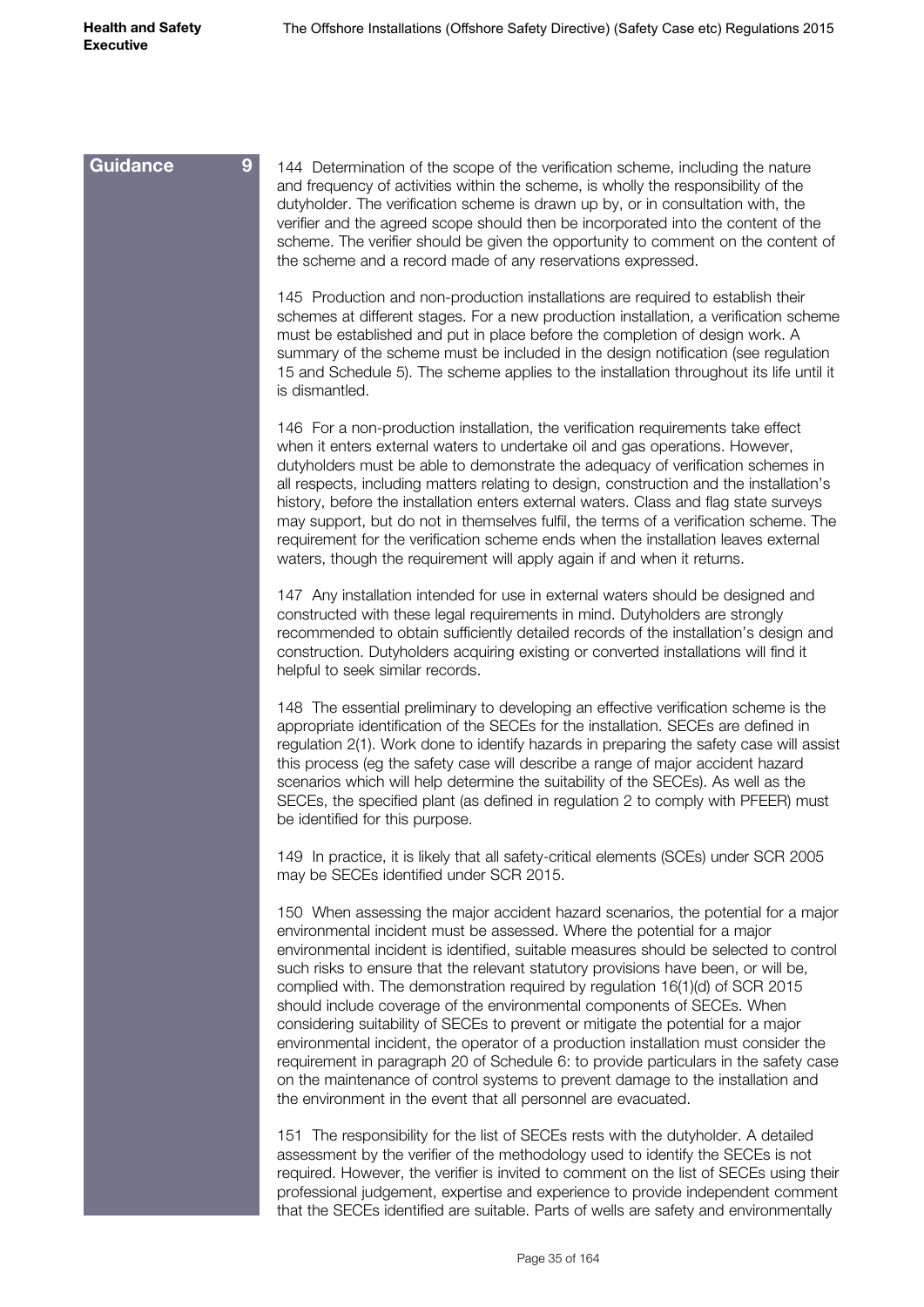| 9<br>Guidance | critical and will be covered by the verification scheme, but they could be covered by<br>the well examination scheme in regulation 11.                                                                                                                                                                                                                                                                                                                                                                                                                                                                                                                                                                                                                          |
|---------------|-----------------------------------------------------------------------------------------------------------------------------------------------------------------------------------------------------------------------------------------------------------------------------------------------------------------------------------------------------------------------------------------------------------------------------------------------------------------------------------------------------------------------------------------------------------------------------------------------------------------------------------------------------------------------------------------------------------------------------------------------------------------|
|               | 152 There should be means of demonstrating SECE suitability, state of repair and<br>condition based on their function, reliability and availability. One method of making<br>this demonstration may be through the use of performance standards.                                                                                                                                                                                                                                                                                                                                                                                                                                                                                                                |
|               | 153 The ability of the dutyholder to ensure the SECEs meet their performance<br>standards provides some assurance that they are suitable and remain in good<br>repair. By failing to meet either the performance or reliability aspects of a standard<br>the suitability, good condition and repair of SECEs may be harder to demonstrate.                                                                                                                                                                                                                                                                                                                                                                                                                      |
|               | 154 The verifiers have a number of means at their disposal when undertaking<br>activities within the agreed scope of the verification scheme, and the scheme must<br>provide for all means as required by regulation 9(2). Such means include the<br>examination of documentation/certification, physical testing of equipment,<br>witnessing of testing activities or review of associated maintenance records. In<br>some circumstances, it may also be appropriate for the verifier to examine work<br>during various stages of completion, including fabrication, construction and repair.<br>On occasion, verifiers may need to undertake incidental activities to fulfil the agreed<br>scope of the scheme. These are captured within regulation 9(2)(i). |
|               | 155 The verifier must produce a report clearly indicating the nature of the<br>examination/test completed, any findings and any remedial action recommended. It<br>is not sufficient to simply state 'pass' or 'fail' without providing adequate detail of<br>the verification activity undertaken and the reasons for the conclusions reached.                                                                                                                                                                                                                                                                                                                                                                                                                 |
|               | 156 The dutyholder must establish adequate arrangements to ensure that<br>verification reports reach the appropriate personnel. Any concerns and comments<br>raised by the verifier must be considered by a representative of the dutyholder with<br>an appropriate level of authority when determining the action required. The term<br>'findings' relates to the broad spectrum of comments made by the verifier and is<br>not restricted to higher level concerns only. Consideration of all comments raised<br>provides a holistic view of the condition of SECEs and associated plant. This<br>information should allow the dutyholder to determine any action to be taken.                                                                                |
|               | 157 A record of such findings and actions must be retained by the dutyholder at<br>the address notified to the competent authority until the expiration of six months<br>after the scheme, or a modification of the scheme, has ceased to be current.                                                                                                                                                                                                                                                                                                                                                                                                                                                                                                           |
|               | 158 On occasion the verifier may identify that the dutyholder is not fully compliant<br>with the terms of the scheme. This should be brought to the attention of the<br>appropriate level of management within the dutyholder's organisation, who have the<br>authority to ensure the matter is resolved and that compliance with the scheme is<br>re-established. The scheme itself must fully meet the requirements of Part 1 of<br>Schedule 4.                                                                                                                                                                                                                                                                                                               |
|               | 159 Equipment used by contractors may need to be included in verification<br>arrangements or, in the case of equipment associated with well operations, in well<br>examination arrangements. Identification of SECEs and the application of the<br>verification scheme to contractors' equipment, as appropriate, are a necessary part<br>of the management arrangements for managing contractors.                                                                                                                                                                                                                                                                                                                                                              |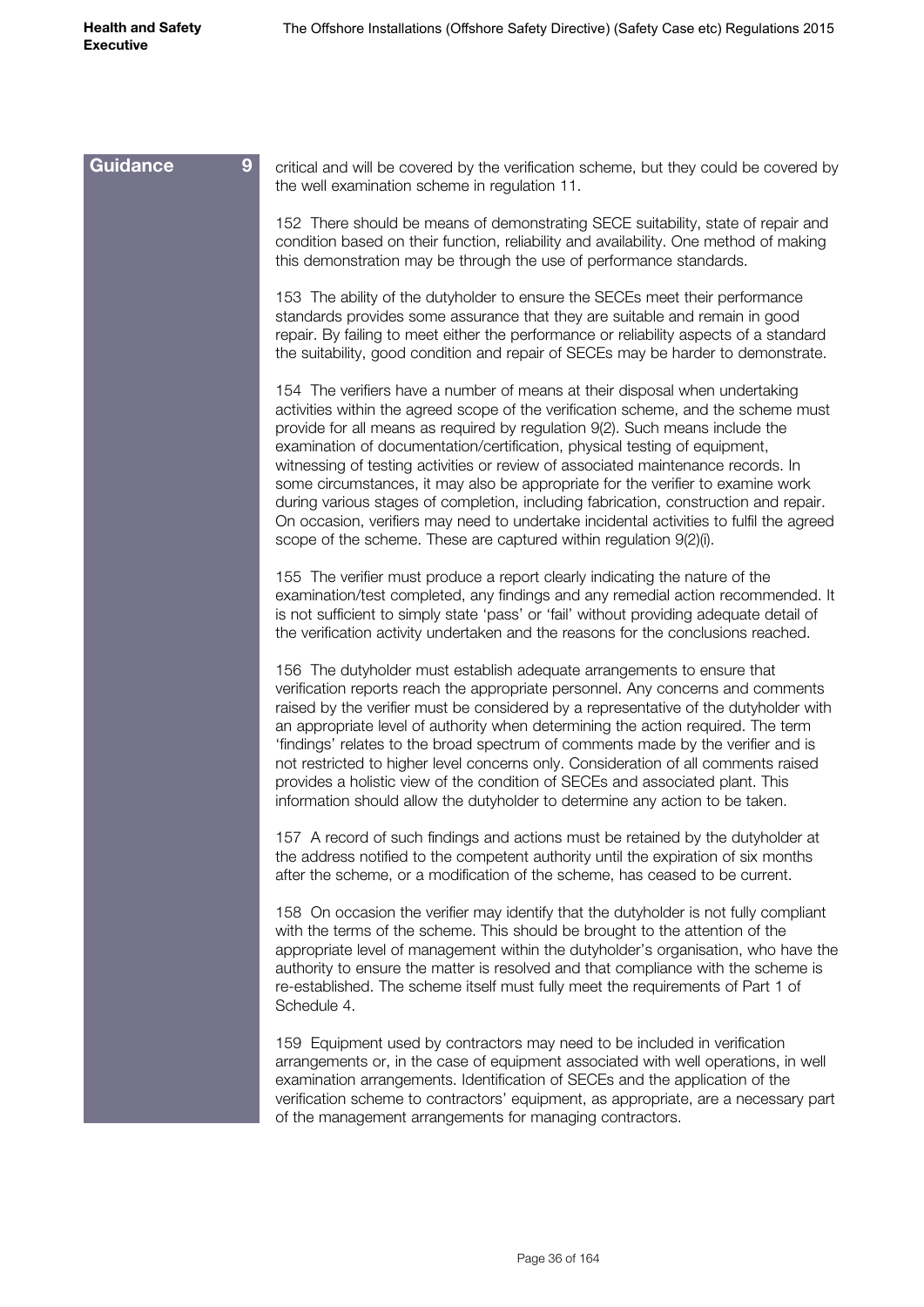#### Regulation 10 Other provisions as to verification schemes

| <b>Regulation</b> | 10              | A verification scheme must provide for the matters contained in Part 1 of<br>(7)<br>Schedule 4.                                                                                                                                                                                                                                                                                                                                                                                                                                                                                                             |
|-------------------|-----------------|-------------------------------------------------------------------------------------------------------------------------------------------------------------------------------------------------------------------------------------------------------------------------------------------------------------------------------------------------------------------------------------------------------------------------------------------------------------------------------------------------------------------------------------------------------------------------------------------------------------|
|                   |                 | (2)<br>The duty holder must -                                                                                                                                                                                                                                                                                                                                                                                                                                                                                                                                                                               |
|                   |                 | (a)<br>ensure that where tasks under a verification scheme are allocated by the<br>verifier to personnel of the verifier they are appropriately allocated to<br>personnel qualified to undertake them;<br>(b)<br>make suitable arrangements for the communication of information<br>between the duty holder and the verifier; and<br>(C)<br>give the verifier suitable authority to carry out the functions under the<br>verification scheme effectively.                                                                                                                                                   |
|                   |                 | (3)<br>The duty holder must ensure that -                                                                                                                                                                                                                                                                                                                                                                                                                                                                                                                                                                   |
|                   |                 | the verification scheme is reviewed as often as may be appropriate and,<br>(a)<br>where necessary, revised or replaced by or in consultation with the<br>verifier; and                                                                                                                                                                                                                                                                                                                                                                                                                                      |
|                   |                 | a note is made of any reservation expressed by the verifier in the course<br>(b)<br>of drawing up the verification scheme.                                                                                                                                                                                                                                                                                                                                                                                                                                                                                  |
|                   |                 | Where there is a material change to a design notification, a relocation<br>(4)<br>notification, the safety case or a notification of combined operations the duty holder<br>must refer the material change to the verifier for further comment in accordance<br>with the verification scheme.                                                                                                                                                                                                                                                                                                               |
|                   |                 | If the competent authority requests, the duty holder must communicate<br>(5)<br>the outcome of the referral of the material change to the competent authority.                                                                                                                                                                                                                                                                                                                                                                                                                                              |
|                   |                 | The duty holder must ensure that the verification scheme is put into<br>(6)<br>effect from the time it is established and that effect continues to be given to the<br>scheme, or any revision or replacement of the scheme, while the installation<br>remains in existence.                                                                                                                                                                                                                                                                                                                                 |
| Guidance          | 10 <sub>1</sub> | 160 The dutyholder must be assured that those undertaking verification activities<br>are independent (see regulation 2(7)) and qualified to do so (eg this will include the<br>technical expertise, qualifications and sufficient experience to undertake specific<br>roles).                                                                                                                                                                                                                                                                                                                               |
|                   |                 | 161 When selecting a verifier the dutyholder can consider a range of options to<br>determine their suitability. The dutyholder could ensure the verifier has a system to<br>demonstrate that those undertaking specific verification activities are qualified to do<br>so. An alternative approach could be to select a verifier with relevant accreditation.<br>Consideration could also be given to matters referred to in industry guidance on the<br>topic (eg Step Change in Safety verification guidance: www.stepchangeinsafety.net).                                                                |
|                   |                 | 162 The dutyholder must ensure adequate arrangements are in place to record<br>verifier findings and any subsequent action taken to resolve the matters. This record<br>will include a summary of any relevant discussions and matters considered by the<br>dutyholder. It will also cross-reference associated risk assessments which support<br>the decisions taken. Consideration should also be given to 'lessons learned' and<br>how to capture information which may prevent recurrence of verifier findings. The<br>status of the finding and the conclusion of any action taken should be clear and |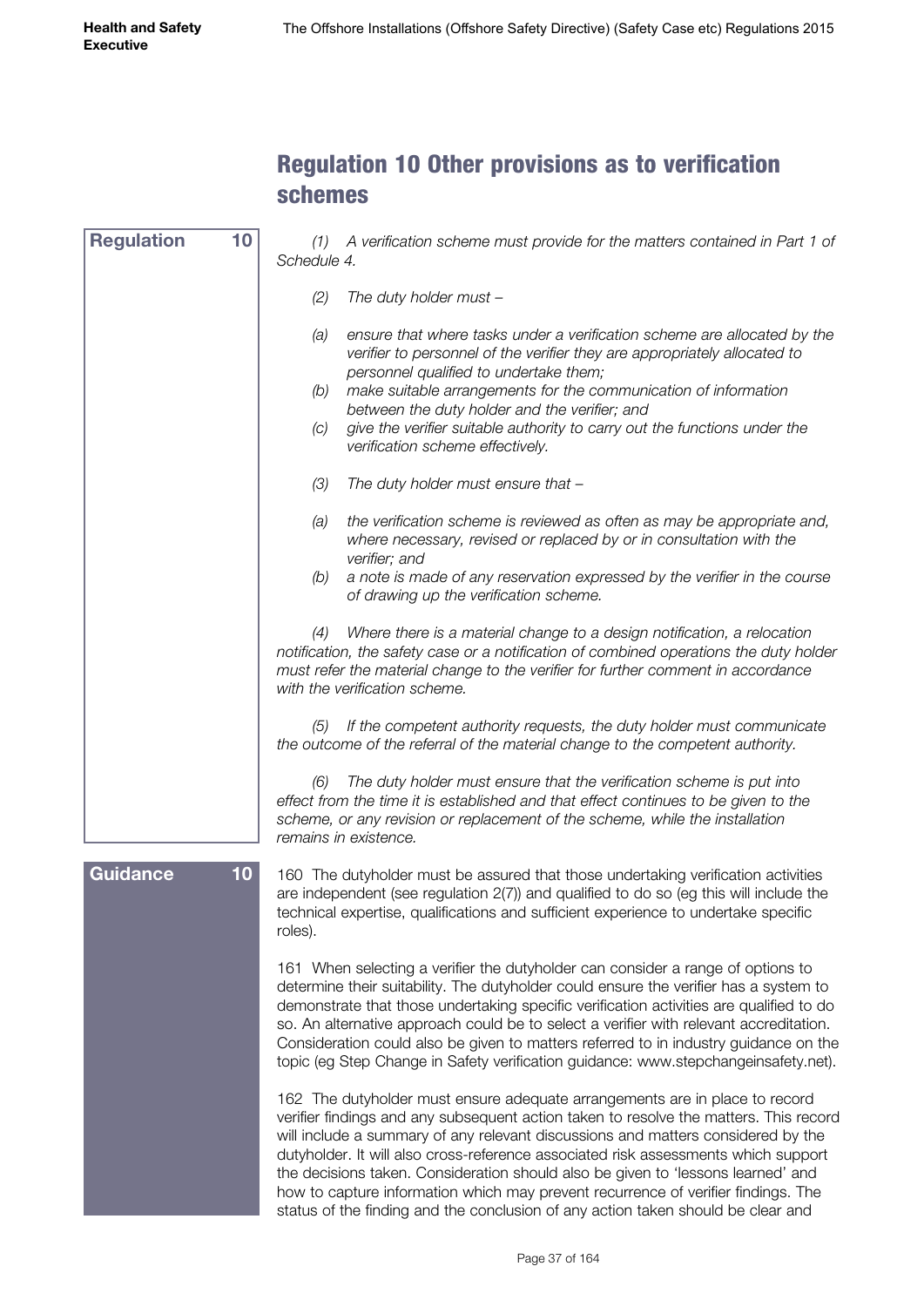| 10 <sub>1</sub><br><b>Guidance</b> | should be recorded by the dutyholder. In the course of executing the scheme,<br>verifiers should have access to information that enables them to form an opinion on<br>the suitability of the scheme throughout its use, although the dutyholder retains<br>responsibility for the scheme.                                                                                                                                                                                                                                                                                         |
|------------------------------------|------------------------------------------------------------------------------------------------------------------------------------------------------------------------------------------------------------------------------------------------------------------------------------------------------------------------------------------------------------------------------------------------------------------------------------------------------------------------------------------------------------------------------------------------------------------------------------|
|                                    | 163 Suitable arrangements must be put in place to enable effective communication<br>between the dutyholder and the verifier. This includes arrangements to ensure that<br>relevant personnel receive appropriate information. Consideration should be given<br>to both onshore and offshore arrangements which, where necessary, enable<br>immediate action to be taken. This should include ensuring that any verbal<br>communication is directed to the most appropriate person and that any significant<br>points are recorded until such time as a written report is produced. |
|                                    | 164 The dutyholder must ensure the verifier is given sufficient authority to carry out<br>their role. This includes allowing the verifier to:                                                                                                                                                                                                                                                                                                                                                                                                                                      |
|                                    | talk to any relevant personnel to allow them to undertake a task;<br>(a)<br>undertake the full range of their duties, including examinations and tests;<br>(b)<br>obtain the necessary support to complete their work. This support may<br>$\left( \circ \right)$<br>include access to relevant records through to sufficient access to the offshore<br>installation.                                                                                                                                                                                                              |
|                                    | 165 A verification scheme will develop and should be subject to continual<br>monitoring, revision and review throughout the installation's life cycle. The<br>verification scheme must outline the principles for keeping the scheme under<br>review, and the dutyholder should ensure that the scheme is reviewed as often as<br>may be appropriate. These arrangements could include the requirement for a<br>review or a more fundamental revision, in line with safety case reviews and<br>revisions.                                                                          |
|                                    | 166 The following examples should be incorporated into a review process:                                                                                                                                                                                                                                                                                                                                                                                                                                                                                                           |
|                                    | any development which could alter the list of SECEs;<br>(a)<br>anything which affects the verification arrangements appropriate to them;<br>(b)<br>matters which change the nature or frequency of verification activities.<br>(c)                                                                                                                                                                                                                                                                                                                                                 |
|                                    | 167 Information arising as a result of the review process, or from other sources,<br>may indicate that a fundamental revision or replacement of the verification scheme<br>is required. Examples of situations that may require a revision include:                                                                                                                                                                                                                                                                                                                                |
|                                    | SECEs that are about to undergo major repair;<br>(a)<br>SECEs modified, replaced, introduced or removed even for short periods of<br>(b)<br>time, as with safety-critical temporary or mobile equipment;<br>changes to the operating envelope and parameters of plant associated with<br>(C)<br>the SECE.                                                                                                                                                                                                                                                                          |
|                                    | 168 Revision of the scheme may also be required when the operation of the<br>installation or plant changes in a manner that requires different duties from the<br>SECEs. For example, the conversion of an installation from a non-production one to<br>a production one will require changes to performance standards.                                                                                                                                                                                                                                                            |
|                                    | 169 Material changes may give rise to new or materially different SECEs and<br>specified plant and affect their verification arrangements. Dutyholders must refer<br>material changes to the verifier. The verifier should consider a material change in<br>accordance with the scheme to check that SECEs or specified plant will be suitable<br>and remain in good repair and condition. The verification scheme may need to be<br>revised as is necessary (eg new or revised performance standards, including                                                                   |
|                                    |                                                                                                                                                                                                                                                                                                                                                                                                                                                                                                                                                                                    |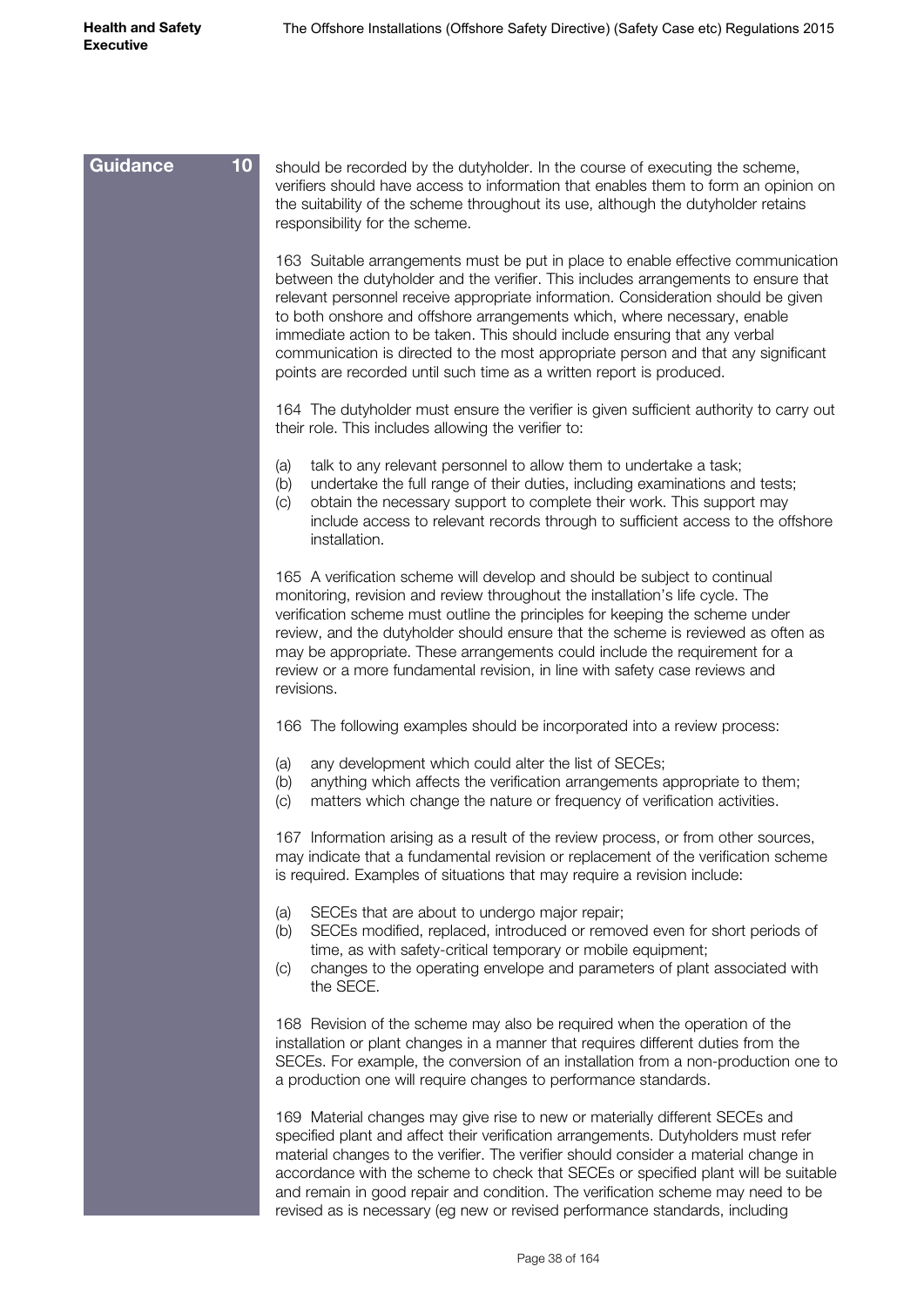standards associated with design where appropriate, and examination and testing frequencies). Any report of the verifier and action taken by the dutyholder must be recorded as usual under the scheme. This record may be requested by the competent authority. 170 The dutyholder must ensure that they continue to give effect to the verification scheme, including the matters specifically referenced in Part 1 of Schedule 4. **Guidance 10**

#### Regulation 11 Establishment of well examination scheme

| <b>Regulation</b><br>11 | The well operator must establish a scheme (a "well examination scheme")<br>(1)<br>for ensuring, by the means described in paragraph (2), that the well is so designed<br>and constructed, and is maintained in such repair and condition, that -                                                                                                                      |
|-------------------------|-----------------------------------------------------------------------------------------------------------------------------------------------------------------------------------------------------------------------------------------------------------------------------------------------------------------------------------------------------------------------|
|                         | (a)<br>so far as is reasonably practicable, there can be no unplanned escape of<br>fluids from the well; and<br>risks to the health and safety of persons from it or anything in it, or in<br>(b)<br>strata to which it is connected, are as low as is reasonably practicable.                                                                                        |
|                         | (2)<br>The means are $-$                                                                                                                                                                                                                                                                                                                                              |
|                         | examination, by a well examiner of -<br>(a)<br>any part of the well, or a similar well;<br>(i)<br>(ii)<br>information, including information on the design and construction of<br>the well and the sub-surface environment, including the geological<br>strata and formations, the fluids within them and any hazards which<br>the strata and formations may contain; |
|                         | work in progress;<br>(iii)<br>the creation of reports by a well examiner on -<br>(b)<br>the examination carried out;<br>(i)<br>(ii)<br>the findings;<br>(iii)<br>any remedial action recommended;                                                                                                                                                                     |
|                         | the taking of appropriate action by the well operator following a report;<br>(C)<br>(d)<br>the making of a note of action taken by the well operator following a<br>report;                                                                                                                                                                                           |
|                         | the reporting by a well examiner to the well operator of any instances of<br>(e)<br>non-compliance of the well operator with the standards of the scheme;<br>(f)<br>the taking of other such steps as may be provided for pursuant to                                                                                                                                 |
|                         | regulation 12 and Part 2 of Schedule 4; and<br>the taking of any steps incidental to the means described in sub-<br>(g)<br>paragraphs (a) to (e).                                                                                                                                                                                                                     |
|                         | (3)<br>The well operator must record the well examination scheme in writing.                                                                                                                                                                                                                                                                                          |
|                         | The duties in paragraphs (1) and (3) must be completed before the<br>(4)<br>design of a well is adopted.                                                                                                                                                                                                                                                              |
| <b>Guidance</b><br>11   | 171 The examination required by regulation 11 is intended to provide assurance<br>that the well is designed and constructed properly, and is adequately maintained.<br>The purpose is to provide a scheme of quality control and quality assurance that                                                                                                               |

ensures the well complies with the general duty imposed by regulation 13 of DCR and incorporates current industry guidance. It is essential for the examination to demonstrate that the pressure boundary of the well is controlled throughout the well's life cycle and that the pressure containment equipment that forms part of the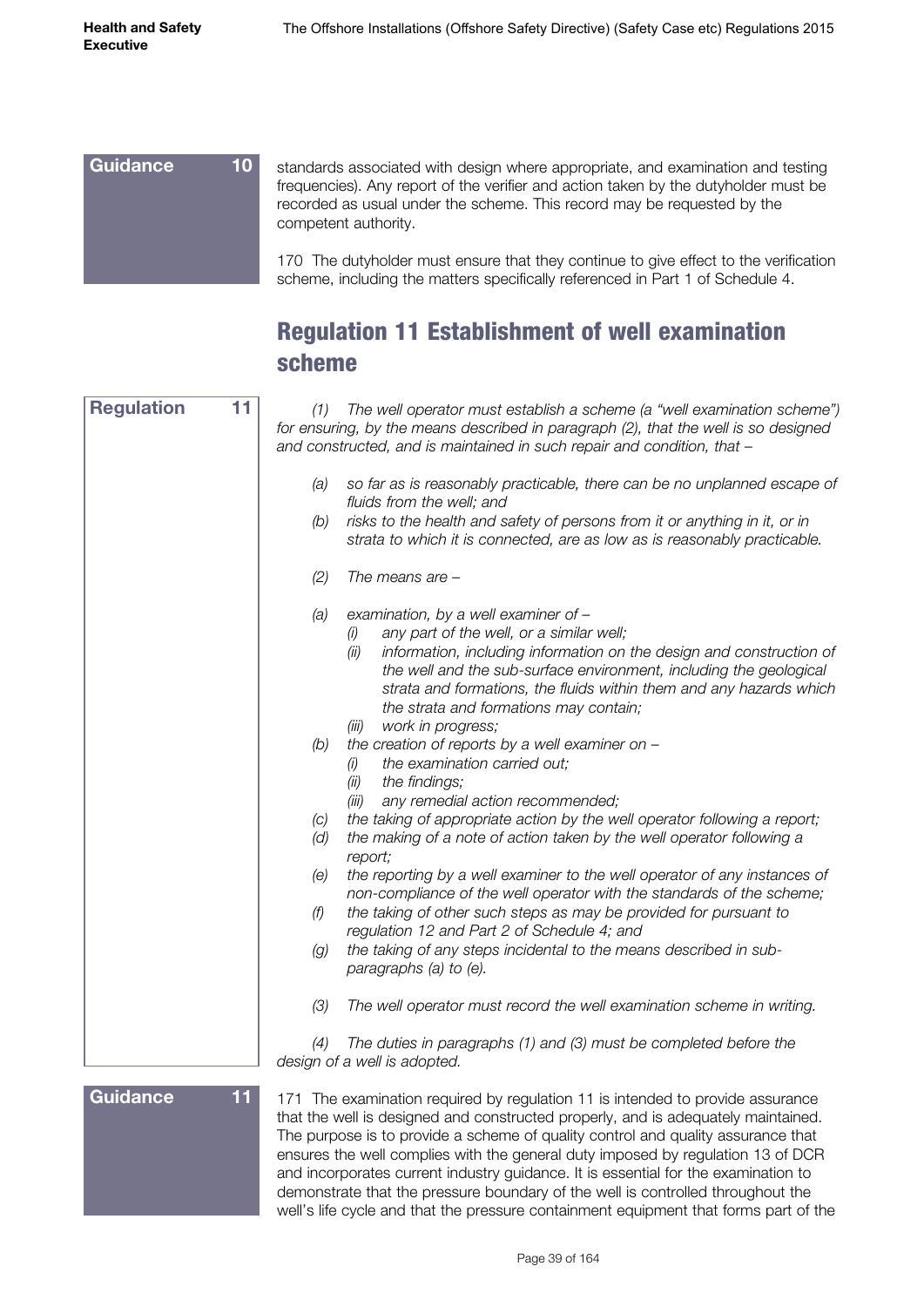| Guidance<br>11 | well is suitable for this purpose. The responsibility for the effectiveness of the well<br>examination scheme lies with the well operator.                                                                                                                                                                                                                                                                                                                                                                                                                                                                                                                                                                                                                                                                                                                                                                                                                                                                                                          |
|----------------|-----------------------------------------------------------------------------------------------------------------------------------------------------------------------------------------------------------------------------------------------------------------------------------------------------------------------------------------------------------------------------------------------------------------------------------------------------------------------------------------------------------------------------------------------------------------------------------------------------------------------------------------------------------------------------------------------------------------------------------------------------------------------------------------------------------------------------------------------------------------------------------------------------------------------------------------------------------------------------------------------------------------------------------------------------|
|                | 172 When a well is connected to a production or non-production installation, there<br>may be an overlap between the well examination scheme and the verification<br>scheme for the installation, as required by regulation 9.                                                                                                                                                                                                                                                                                                                                                                                                                                                                                                                                                                                                                                                                                                                                                                                                                       |
|                | 173 Where wells form part of such verification arrangements, the work carried out<br>by the well operator for the well examination scheme may be cited by the<br>installation dutyholder as contributing to those verification arrangements. Similarly,<br>where part of a well (eg a blowout preventer) is covered by an installation's<br>verification scheme, the well operator may cite the verification arrangements as<br>contributing to the well examination scheme. The competent authority does not<br>expect this work to be repeated or duplicated. The well examination scheme does<br>not cover equipment that falls outside the pressure boundary of the well. Where<br>such equipment is deemed to be safety or environmentally critical, it would need to<br>be included in the installation verification scheme. A typical example of such<br>equipment is mobile well-testing process equipment. Where a well is not attached<br>to an installation, the well must be subject to the well operator's well examination<br>scheme. |
|                | 174 It is not expected that examination schemes will necessarily rely on physical<br>examination of wells. Schemes can make use of documentary evidence of well<br>safety, providing the documents' veracity can be relied on.                                                                                                                                                                                                                                                                                                                                                                                                                                                                                                                                                                                                                                                                                                                                                                                                                      |
|                | 175 The examination process should cover review of the assessment of<br>anticipated subsurface conditions as required by regulation 14 of DCR:<br>'Assessment of conditions below ground'.                                                                                                                                                                                                                                                                                                                                                                                                                                                                                                                                                                                                                                                                                                                                                                                                                                                          |
|                | 176 The examination process is ongoing and must cover the entire life cycle of the<br>well from design, through drilling and construction, the operation phase and any<br>well intervention activities, to being permanently plugged and abandoned.                                                                                                                                                                                                                                                                                                                                                                                                                                                                                                                                                                                                                                                                                                                                                                                                 |
|                | 177 The well examination scheme must be described in writing with sufficient<br>information and instructions to all persons involved for the scheme to function as<br>designed. Guidelines for well operators on well examination and guidelines for well<br>operators on competency of well examiners <sup>29</sup> is published by Oil & Gas UK.                                                                                                                                                                                                                                                                                                                                                                                                                                                                                                                                                                                                                                                                                                  |
|                | 178 The design of a well must be examined and a report of the examination<br>included with the notification to drill the well. The written well examination scheme<br>must be in place before examination of the design of the well commences and the<br>well design is subsequently adopted.                                                                                                                                                                                                                                                                                                                                                                                                                                                                                                                                                                                                                                                                                                                                                       |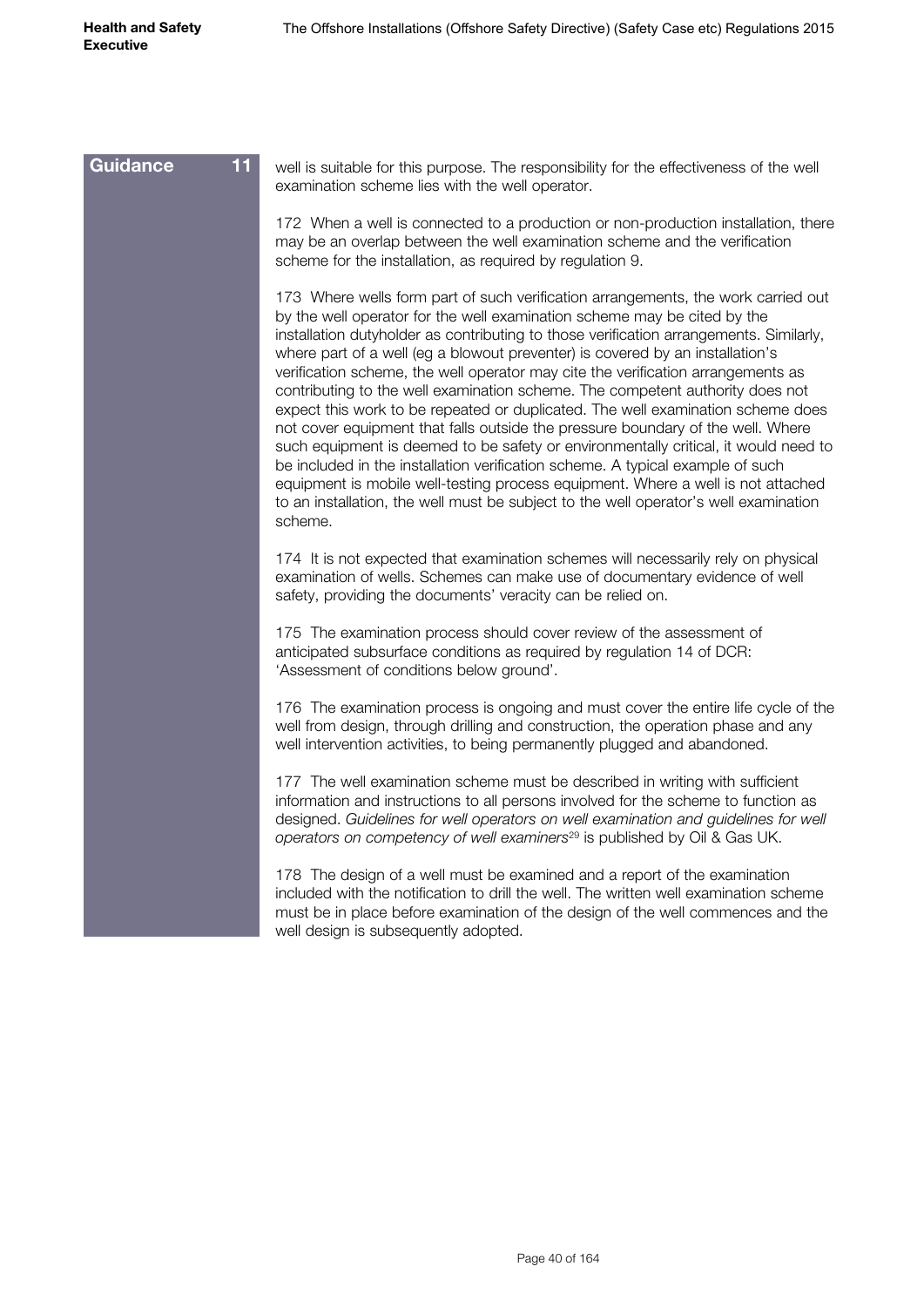#### Regulation 12 Other provisions as to well examination schemes

| <b>Regulation</b> | 12 <sub>2</sub> | (1) A well examination scheme must provide for the matters contained in<br>Part 2 of Schedule 4.                                                                                                                                                                                                                                                                                                                                                                                                                                                                                                                                                                                                                                                                                                                                                                                                                                                                                                                                                                                                          |
|-------------------|-----------------|-----------------------------------------------------------------------------------------------------------------------------------------------------------------------------------------------------------------------------------------------------------------------------------------------------------------------------------------------------------------------------------------------------------------------------------------------------------------------------------------------------------------------------------------------------------------------------------------------------------------------------------------------------------------------------------------------------------------------------------------------------------------------------------------------------------------------------------------------------------------------------------------------------------------------------------------------------------------------------------------------------------------------------------------------------------------------------------------------------------|
|                   |                 | (2)<br>The well operator must -                                                                                                                                                                                                                                                                                                                                                                                                                                                                                                                                                                                                                                                                                                                                                                                                                                                                                                                                                                                                                                                                           |
|                   |                 | ensure that, where tasks under a well examination scheme are allocated<br>(a)<br>by the well examiner to personnel of the well examiner, they are<br>appropriately allocated to personnel qualified to undertake them;<br>make suitable arrangements for the communication of information<br>(b)<br>between the well operator and the well examiner; and<br>give the well examiner suitable authority to carry out the functions under<br>(C)<br>the well examination scheme effectively.                                                                                                                                                                                                                                                                                                                                                                                                                                                                                                                                                                                                                 |
|                   |                 | The well operator must ensure that the well examination scheme is<br>(3)<br>reviewed and revised as often as may be appropriate.                                                                                                                                                                                                                                                                                                                                                                                                                                                                                                                                                                                                                                                                                                                                                                                                                                                                                                                                                                          |
|                   |                 | The well operator must ensure that the well examination scheme is put<br>(4)<br>into effect from the time it is established and that effect continues to be given to the<br>scheme, or any revision of the scheme, until the well is abandoned.                                                                                                                                                                                                                                                                                                                                                                                                                                                                                                                                                                                                                                                                                                                                                                                                                                                           |
| <b>Guidance</b>   | 12 <sub>2</sub> | 179 The well examination scheme must, as a minimum, include the requirements<br>listed in Part 2 of Schedule 4 to SCR 2015.                                                                                                                                                                                                                                                                                                                                                                                                                                                                                                                                                                                                                                                                                                                                                                                                                                                                                                                                                                               |
|                   |                 | 180 The well operator has responsibility for the effectiveness of the well<br>examination scheme, including ensuring that well examiners are technically qualified<br>and competent to carry out the role they have been assigned in the scheme.                                                                                                                                                                                                                                                                                                                                                                                                                                                                                                                                                                                                                                                                                                                                                                                                                                                          |
|                   |                 | 181 The well operator is responsible for ensuring that the well examiners are<br>provided with the necessary information and are given the appropriate authority to<br>fulfil their role effectively.                                                                                                                                                                                                                                                                                                                                                                                                                                                                                                                                                                                                                                                                                                                                                                                                                                                                                                     |
|                   |                 | 182 In line with the well operator's responsibility for the effectiveness of the well<br>examination scheme, the well operator must ensure the scheme is monitored,<br>reviewed and revised as often as may be appropriate. Any development which<br>could affect the pressure containment boundary must be incorporated into the<br>examination process. Details of the examination scheme and sufficient records<br>must be kept to form an auditable trail showing what work has been done, its<br>findings, any recommendations made and any work carried out as a result.<br>Regulation 27(4) specifies the keeping of records for a period of six months after<br>the relevant scheme ceases to be current, for example after the well has been<br>abandoned. Earlier records pertinent to a new scheme should be retained as long<br>as they are relevant. To ensure the well examination scheme continues to be put<br>into effect where wells are transferred to another well operator, it is good practice<br>for the well examination records to be formally adopted by the new well operator. |
|                   |                 | 183 The well operator has responsibility for the application and effectiveness of the<br>well examination scheme to the well, throughout the full life cycle, until it is finally<br>and permanently plugged and abandoned.                                                                                                                                                                                                                                                                                                                                                                                                                                                                                                                                                                                                                                                                                                                                                                                                                                                                               |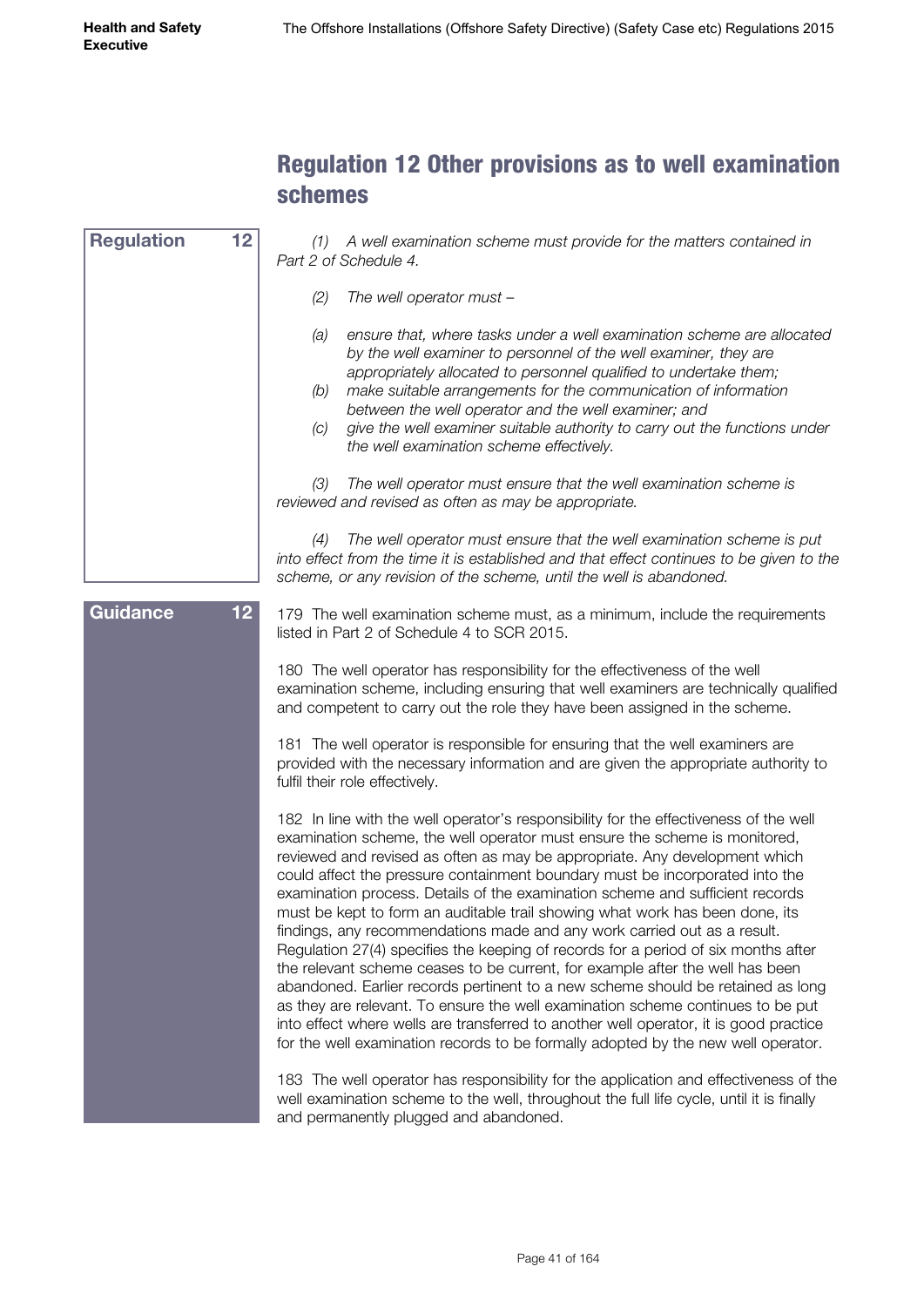#### Regulation 13 Description of verification scheme and well examination scheme

*(1) For the purposes of these Regulations, a description of the verification scheme complies with this paragraph if it includes – (a) a description of the criteria for selection of the verifier to carry out functions under the scheme; (b) a description of the means of verifying that the safety and environmentalcritical elements and any specified plant remain in good repair and condition; and (c) details of the arrangements to carry out the functions under the scheme including – (i) the examination and testing of the safety and environmental-critical elements by the verifier; (ii) the verification of the design, standard, certification or other system of conformity of the safety and environmental-critical elements; (iii) the examination of work in progress; (iv) the taking of remedial action by the duty holder; (v) the reporting of any instances of non-compliance of the duty holder with the standards of the scheme; and (vi) the review of the scheme throughout the lifecycle of the installation. (2) For the purpose of regulation 8(6)(b), a description of the well examination scheme complies with this paragraph if it includes – (a) a description of the criteria for selection of the well examiner to carry out functions under the scheme; (b) a description of the means of verifying that the well is designed and constructed, and is maintained in such repair and condition, that – (i) so far as is reasonably practicable, there can be no unplanned escape of fluids from the well; and (ii) risks to the health and safety of persons from it or anything in it, or in strata to which it is connected, are as low as is reasonably practicable; and (c) details of the arrangements to carry out the functions under the scheme including – (i) the examination of the well, or a similar well, by the well examiner; (ii) the examination of information required under regulation 11(2)(a)(ii); (iii) the examination of work in progress; (iv) the taking of remedial action by the well operator; (v) the reporting of any instances of non-compliance of the well operator with the standards of the scheme; and (vi) the review of the scheme.* 184 Regulation 8 requires the dutyholder to include a description of their verification scheme in their SEMS. It also requires a well operator to include a description of their well examination scheme in their SEMS. 185 A description of the verification scheme is also required in a design notification or relocation notification for a production installation (see Schedule 5) and a safety case (see Schedules 6 and 7). A well operator must include an adequate description of their SEMS in the well notification, if not already submitted. 186 The purpose of the description is to demonstrate that the dutyholder or well operator has understood the requirements of SCR 2015 and implemented **Regulation 13 Guidance 13**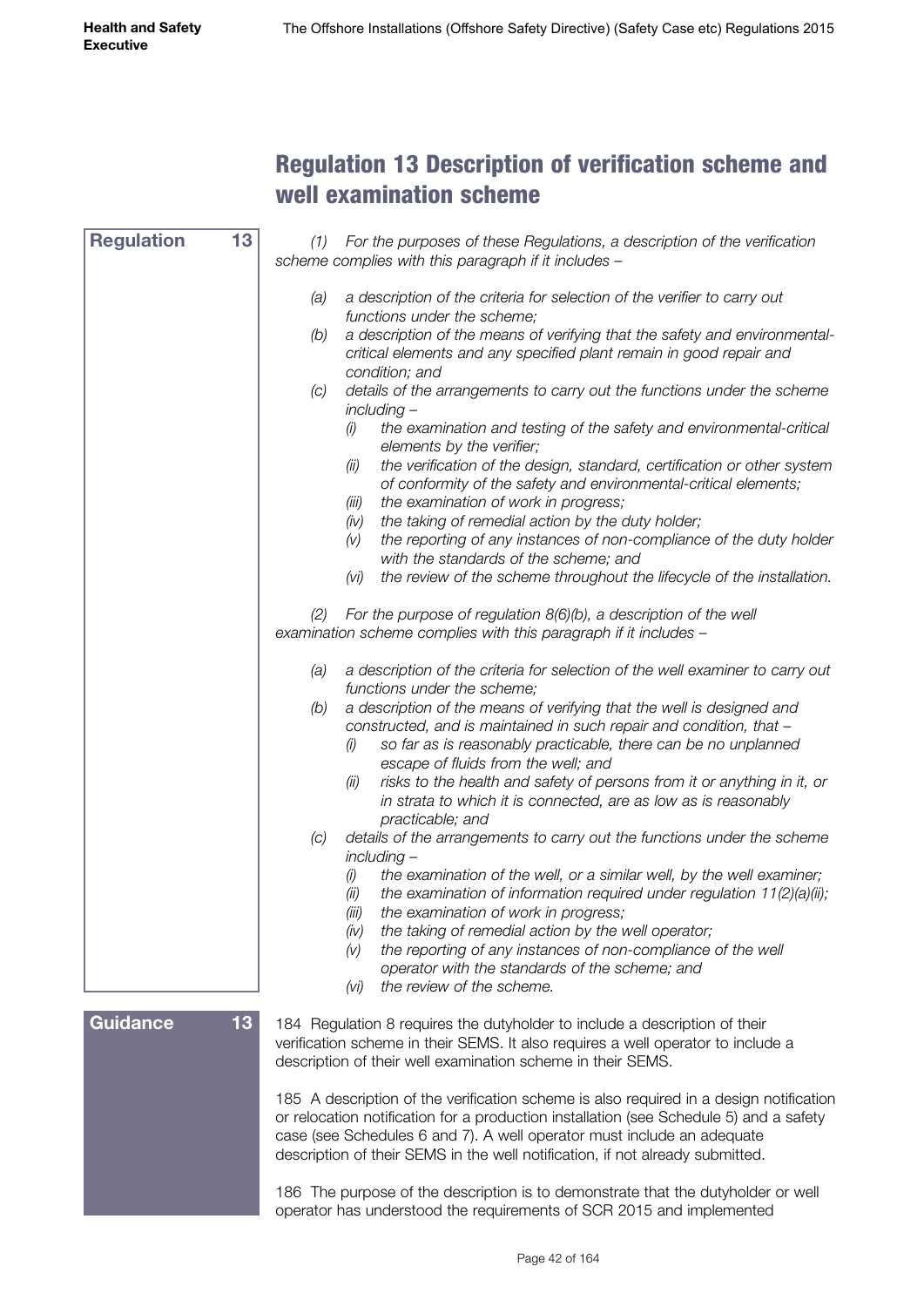| 13 <sup>°</sup><br><b>Guidance</b> | adequate arrangements. The description of the relevant scheme will either be<br>assessed as part of the safety case submission or considered as part of the well<br>notification.                                                                                                             |
|------------------------------------|-----------------------------------------------------------------------------------------------------------------------------------------------------------------------------------------------------------------------------------------------------------------------------------------------|
|                                    | 187 For this reason the description of the verification scheme should clearly<br>address the specific matters in regulation 13(1) and Part 1 of Schedule 4.<br>Descriptions of well examination schemes should address the specific matters in<br>regulation 13(2), and Part 2 of Schedule 4. |
|                                    | 188 More detailed guidance on well examination can be found in Guidelines for<br>well operators on well examination and guidelines for well operators on competency<br>of well examiners, <sup>29</sup> published by Oil & Gas UK.                                                            |

### Regulation 14 Defence

| <b>Regulation</b> | 14 | In any proceedings for an offence for a contravention of any of the<br>(1)<br>provisions of regulations 9 to 12 it is, subject to paragraph (2), a defence for the<br>person charged to prove -                                                                                                                                                 |
|-------------------|----|-------------------------------------------------------------------------------------------------------------------------------------------------------------------------------------------------------------------------------------------------------------------------------------------------------------------------------------------------|
|                   |    | that the commission of the offence was due to the act or default of<br>(a)<br>another person not being an employee of the person charged (referred to<br>in this regulation as "the other person"); and<br>that the person charged took all reasonable precautions, and exercised<br>(b)<br>all due diligence, to avoid committing the offence. |
|                   |    | The person charged may not, without the permission of the court, rely on<br>(2)<br>the defence in paragraph (1) unless, within a period ending seven clear days -                                                                                                                                                                               |
|                   |    | where the proceedings are in England and Wales, before the hearing to<br>(a)<br>determine mode of trial; or                                                                                                                                                                                                                                     |
|                   |    | where the proceedings are summary proceedings in Scotland, before the<br>(b)<br>intermediate diet; or                                                                                                                                                                                                                                           |
|                   |    | where the proceedings are solemn proceedings in Scotland, before the<br>(C)<br>first diet,                                                                                                                                                                                                                                                      |
|                   |    | the person charged has served on the prosecutor a notice in writing giving such<br>information identifying, or assisting in the identification of, the other person as was<br>then in the possession of the person charged.                                                                                                                     |
|                   |    | For the purpose of enabling the other person to be charged with and<br>(3)<br>convicted of the offence by virtue of section 36 of the 1974 Act, a person who<br>establishes a defence under this regulation is nevertheless to be treated for the<br>purposes of that section as having committed the offence.                                  |
| Guidance          | 14 | 189 Dutyholders must put in place suitable arrangements to ensure compliance<br>with the verification requirements under SCR 2015. Regulation 14 offers a defence<br>under the circumstances set out in sub-paragraphs (1)(a) and (b).                                                                                                          |
|                   |    | 190 Verifiers undertaking verification work will be required by regulation 8 of MAR<br>to co-operate with (among others) owners and operators of installations so far as is<br>necessary to enable compliance with the relevant statutory provisions.                                                                                           |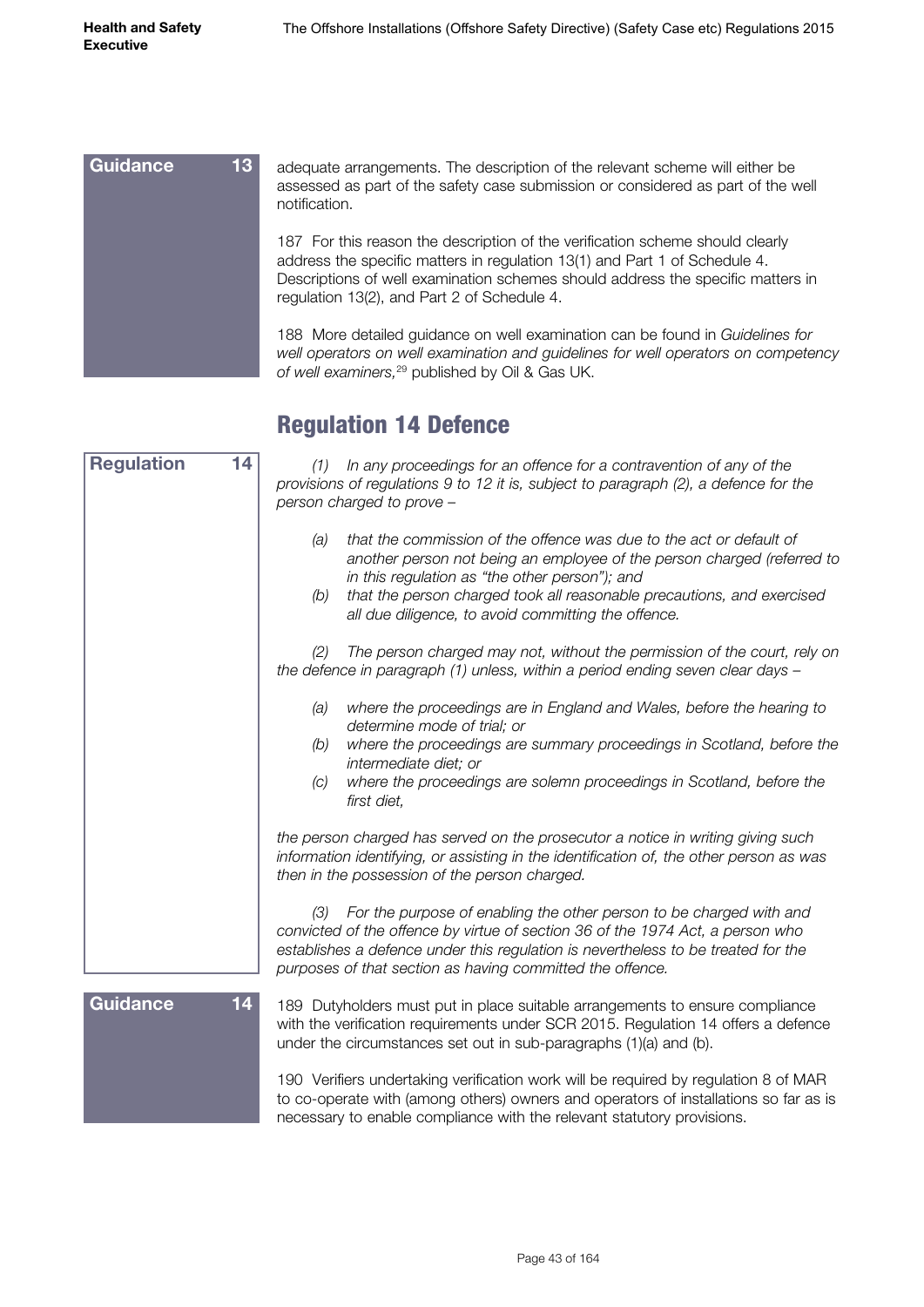#### Regulation 15 Design and relocation notifications for production installation

*(1) The operator of a production installation which is to be established in external waters must – (a) prepare a design notification containing, subject to paragraph (6), the particulars specified in Schedule 5; and (b) send the design notification to the competent authority. (2) The duties in paragraph (1) must be completed at such time before the submission of a field development plan to the Department of Energy and Climate Change as will enable the operator to take account – (a) in the design, and (b) in the safety case prepared pursuant to regulation 17, of any matters raised by the competent authority within three months (or such shorter period as the competent authority may specify) of that time. (3) The operator of a production installation which is to be moved to a new location within external waters (whether from outside external waters or not) and operated there must – (a) prepare a relocation notification containing the particulars specified in Schedule 5 not contained in any current safety case for that installation; and (b) send the relocation notification to the competent authority (4) The duties in paragraph (3) must be completed at such time before the submission of a field development plan to the Department of Energy and Climate Change as will enable the operator to take account of any matters raised by the competent authority within three months (or such shorter period as the competent authority may specify) of that time. (5) The competent authority must respond to the design notification – (a) with comments to be taken into account by the operator in the safety case; or (b) where it has no such comments to make, with a statement to that effect. (6) Paragraph (1) only requires the design notification to contain the particulars referred to in that paragraph to the extent that it is reasonable to expect the operator to address them at the time of sending the design notification to the competent authority. (7) Where there is a material change in any of the particulars notified pursuant to – (a) paragraph (1) prior to the operator sending a safety case to the competent authority in accordance with regulation 17(1)(b); or (b) paragraph (3) prior to the operator sending – (i) a safety case to the competent authority in accordance with regulation 17(1)(b); or* **Regulation 15**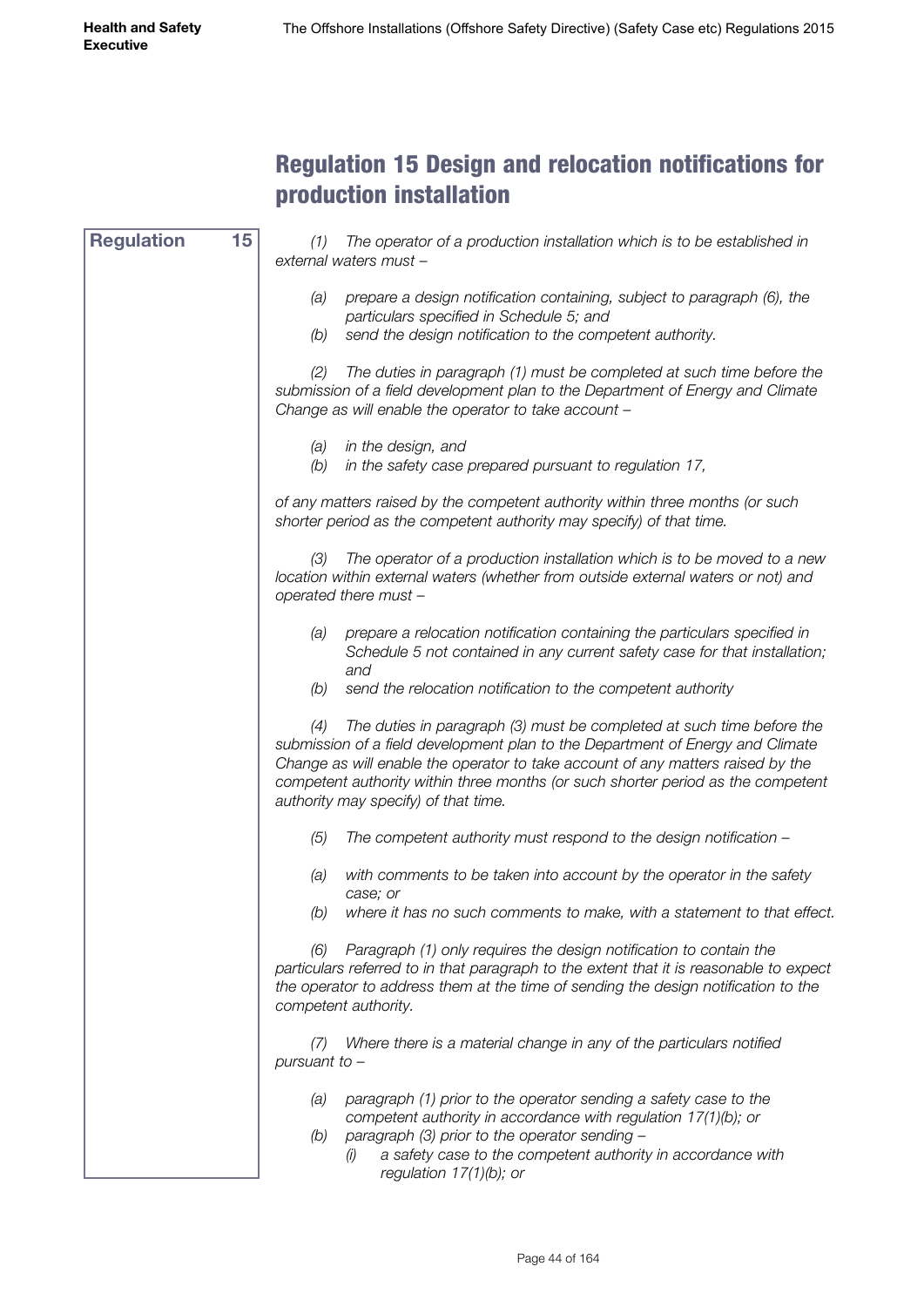| <b>Regulation</b> | 15 | revisions to the current safety case to the competent authority in<br>(ii)<br>accordance with regulation 24(2),                                                                                                                                                                                                                                                                                                                                                                                                                                                                                                                                                                                                                                                                                                                                                                                                                                                                                                                  |
|-------------------|----|----------------------------------------------------------------------------------------------------------------------------------------------------------------------------------------------------------------------------------------------------------------------------------------------------------------------------------------------------------------------------------------------------------------------------------------------------------------------------------------------------------------------------------------------------------------------------------------------------------------------------------------------------------------------------------------------------------------------------------------------------------------------------------------------------------------------------------------------------------------------------------------------------------------------------------------------------------------------------------------------------------------------------------|
|                   |    | the operator must notify the competent authority of that change as soon as<br>practicable.                                                                                                                                                                                                                                                                                                                                                                                                                                                                                                                                                                                                                                                                                                                                                                                                                                                                                                                                       |
| <b>Guidance</b>   | 15 | 191 It is essential that dutyholders give appropriate consideration to health, safety<br>and environmental issues at the earliest stages of design of an offshore installation.<br>This is when decisions are taken that will profoundly influence levels of risk over the<br>whole life of the installation. Many of these decisions will be extremely difficult to<br>change once it is built. At the design stage the most recent and best practice on<br>the design of structures, layout and equipment and use of materials can be applied<br>at least cost. It also provides scope for innovative and cost-effective approaches to<br>'safety by design' or 'inherent safety'. Eliminating risks at source, through good<br>design, is preferable to retrospective or mitigating action. A systematic assessment<br>at this stage enables a range of options to be identified, from which the most cost-<br>effective choice can be made to reduce risks to people to a level as low as<br>reasonably practicable (ALARP). |
|                   |    | 192 To ensure that major hazards are properly addressed in the design of<br>production installations (as defined in regulation 2(1)), regulation 15(1) requires<br>operators of new production installations to send a design notification to the<br>competent authority containing the information specified in Schedule 5. This will<br>provide the competent authority with a broad overview of the design and the design<br>process. The notification must be sent to the competent authority before the<br>submission of the field development plan to the licensing authority:                                                                                                                                                                                                                                                                                                                                                                                                                                             |
|                   |    | (a)<br>to enable the operator to take account, in the installation design to be<br>submitted as part of the development plan, of any health, safety and<br>environmental matters raised by the competent authority within three months<br>of sending the notification (ie the operator cannot finalise the design before<br>considering any competent authority comments raised in that three months);<br>in sufficient time to allow any matters raised by the competent authority to be<br>(b)<br>considered in the design of the installation and the development of the safety<br>case.                                                                                                                                                                                                                                                                                                                                                                                                                                      |
|                   |    | 193 At this early stage the amount of detail available will be limited. The notification<br>need include only what information is available at the time, though any subsequent<br>material changes must also be notified to the competent authority in the period<br>before submitting a safety case under regulation 17. Unlike a safety case, a design<br>notification does not need to be accepted by the competent authority. Nor does it<br>constrain when an operator may proceed to detailed design and construction, so<br>long as time has been allowed to consider any competent authority comments. The<br>operator is not obliged to accept the competent authority's comments, but must<br>give them proper consideration.                                                                                                                                                                                                                                                                                          |
|                   |    | 194 The aim of the notification is to start a dialogue between the operator and the<br>competent authority that continues throughout the period between the design<br>notification and the safety case submission. The competent authority will<br>acknowledge receipt of a notification within two weeks and will give the dutyholder<br>an indication of how long it will take to respond fully. The competent authority will<br>indicate in writing any matters which, if not taken into account in the detailed design<br>or at the construction or commissioning stages, may create difficulties with<br>accepting the safety case under regulation 17. The subsequent safety case must<br>indicate how matters raised by the competent authority have been taken into<br>account. Therefore, it is of mutual benefit to the competent authority and operators<br>for design notifications to be sent as early as possible, to minimise the cost of any                                                                     |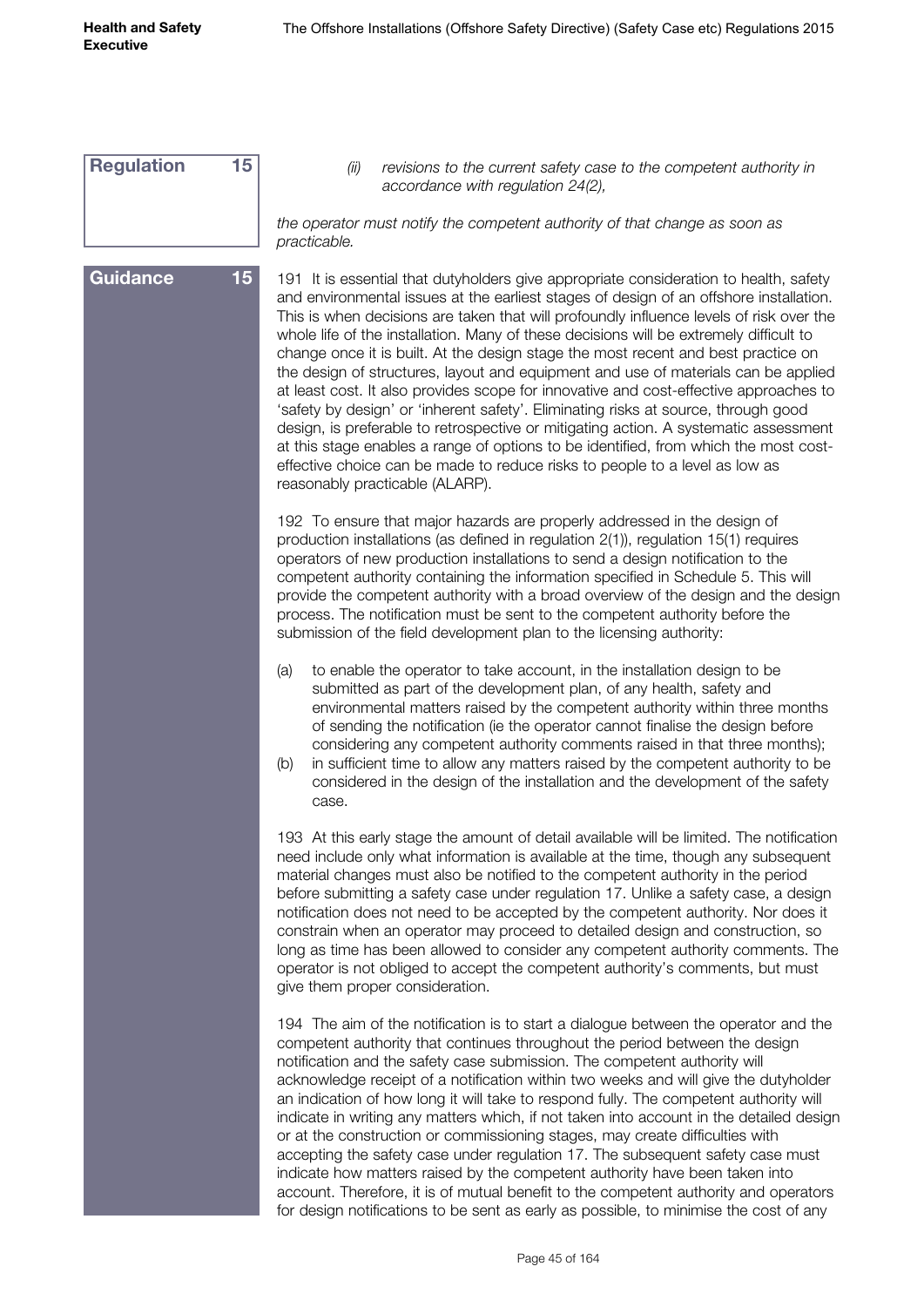| 15 <sub>1</sub><br><b>Guidance</b> | design changes that may be required as a result of the competent authority's<br>comments.                                                                                                                                                                                                                                                                                                                                                                                                                                                                                                                                                                                                                                                                         |
|------------------------------------|-------------------------------------------------------------------------------------------------------------------------------------------------------------------------------------------------------------------------------------------------------------------------------------------------------------------------------------------------------------------------------------------------------------------------------------------------------------------------------------------------------------------------------------------------------------------------------------------------------------------------------------------------------------------------------------------------------------------------------------------------------------------|
|                                    | 195 The competent authority's powers in regulation 25, together with inspectors'<br>general powers under the HSW Act, will allow inspectors access, if necessary, to<br>documents relevant to the developing safety case for the purpose of pursuing this<br>dialogue.                                                                                                                                                                                                                                                                                                                                                                                                                                                                                            |
|                                    | 196 Regulation 15(3) requires similar details (ie those set out in Schedule 5) to be<br>sent to the competent authority when an existing production installation, such as a<br>floating production, storage and offloading vessel (FPSO), is to be moved to a new<br>operating location in external waters. A move could be within external waters or into<br>external waters from outside those waters (eg from internal waters or a location<br>outside the UK sector). Similar timescales apply as for a design notification, except<br>that it will not be possible for the operator to take account of comments in the<br>design since this will have been completed.                                                                                        |
|                                    | 197 The main, though not the only, focus of the competent authority's comments<br>will be the suitability of the installation's design for its proposed location. If the<br>installation already has a safety case (eg because it is already operating in external<br>waters), the notification does not need to repeat details contained in that safety<br>case. The competent authority will be aware of its overall design and will want to<br>concentrate on those aspects that will be affected by relocation. The relocated<br>installation will need a safety case under regulation 17 or a revision under regulation 24.                                                                                                                                  |
|                                    | 198 Under regulation 15(7) operators must inform the competent authority of any<br>material changes to a design or relocation notification to which the competent<br>authority may have responded. An example of a material design change would be<br>changing from a normally unattended installation to an occasionally attended one.<br>The competent authority may comment on such changes, though the operator<br>does not have to provide time for them to do so. The response to any competent<br>authority comments on design changes must be described in the subsequent<br>safety case.                                                                                                                                                                 |
|                                    | 199 A design notification is not required for a major rebuild of a production<br>installation. If the installation has a current safety case, the effect of design changes<br>will be included in a revision of the safety case submitted under regulation 24. If the<br>installation is rebuilt before being moved to external waters, it will need a relocation<br>notification followed by a safety case submission under regulation 17.                                                                                                                                                                                                                                                                                                                       |
|                                    | 200 Design or relocation notifications are not required for non-production<br>installations, since their high degree of mobility makes this impracticable. Design<br>and location issues are addressed in safety cases under regulation 18. However, if<br>a non-production installation is to be converted to a production installation it will<br>require a design notification under regulation 19(1). SCR 2015 deals only with the<br>major hazard aspects of design. Occupational health, safety and welfare aspects of<br>design are covered by other regulations and by the HSW Act. The competent<br>authority may also wish to discuss these matters with operators at an early stage,<br>but this will be separate from discussions on the safety case. |
|                                    | 201 Further information is available on inherent safety and fire and explosion<br>hazard management in:                                                                                                                                                                                                                                                                                                                                                                                                                                                                                                                                                                                                                                                           |
|                                    | Guidelines for management of safety-critical elements; <sup>30</sup><br>(a)<br>Prevention of fire and explosion, and emergency response on offshore<br>(b)<br>installations. Approved Code of Practice and guidance. <sup>19</sup>                                                                                                                                                                                                                                                                                                                                                                                                                                                                                                                                |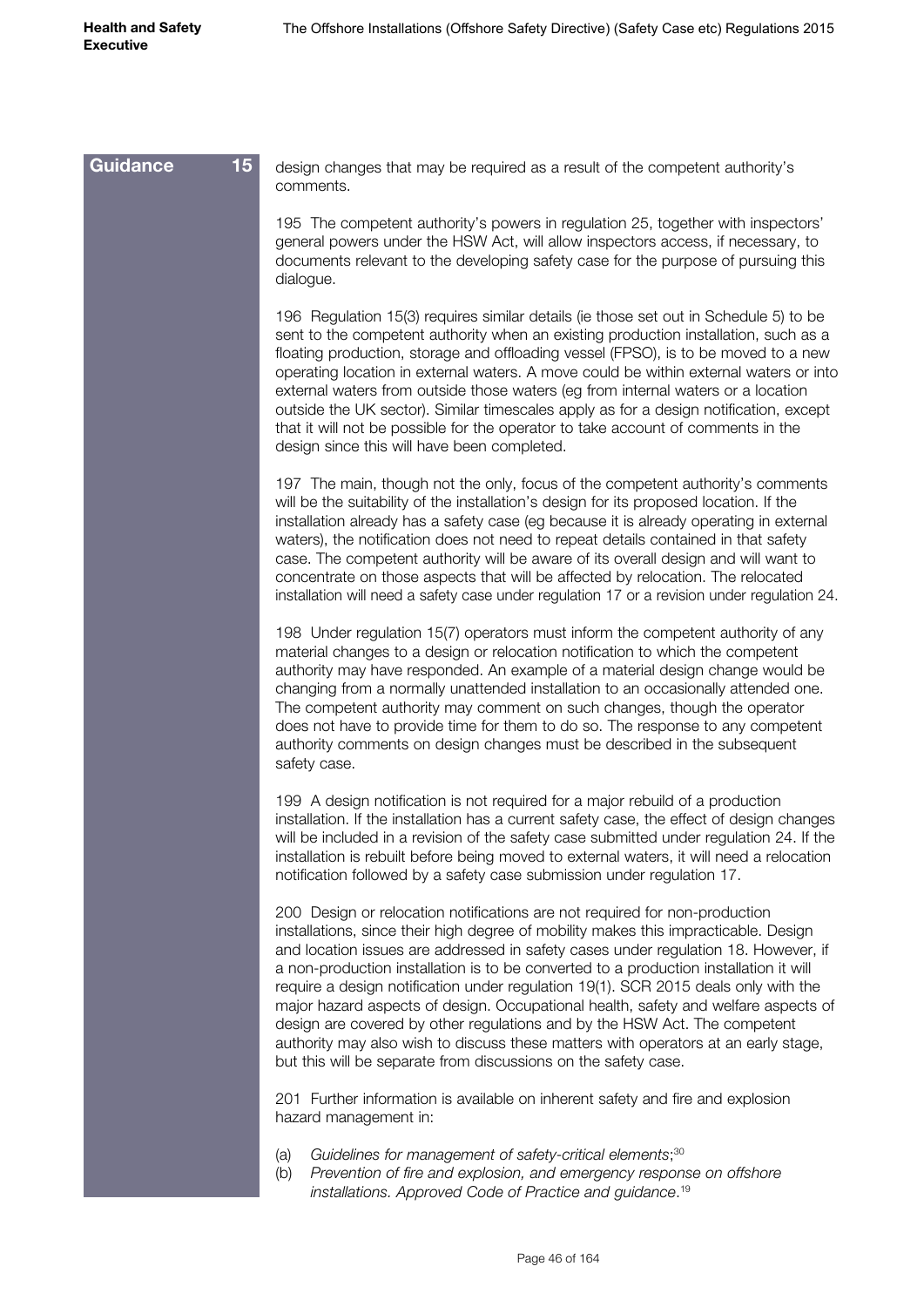| <b>Guidance</b> | 15<br>Preparation and submission of safety cases and notifications<br>for installations                                                                                                                                                                                                                                                                                                                                                                                                                                                                                                                                                                                                       |
|-----------------|-----------------------------------------------------------------------------------------------------------------------------------------------------------------------------------------------------------------------------------------------------------------------------------------------------------------------------------------------------------------------------------------------------------------------------------------------------------------------------------------------------------------------------------------------------------------------------------------------------------------------------------------------------------------------------------------------|
|                 | 202 Regulations 15-22 specify:                                                                                                                                                                                                                                                                                                                                                                                                                                                                                                                                                                                                                                                                |
|                 | when a safety case or a notification has to be submitted for an installation,<br>(a)<br>including for combined operations;<br>who is required to make the submission;<br>(b)<br>the time at which it has to be made.<br>(C)                                                                                                                                                                                                                                                                                                                                                                                                                                                                   |
|                 | 203 Requirements for the contents of each type of safety case are set out in<br>regulation 16 and Schedules 6, 7 and 8. Requirements for notifications are set out<br>in Schedules 5 and 10. Explanatory guidance is provided under each regulation.                                                                                                                                                                                                                                                                                                                                                                                                                                          |
|                 | Co-operation in preparing and maintaining safety cases and in<br>preparing notifications                                                                                                                                                                                                                                                                                                                                                                                                                                                                                                                                                                                                      |
|                 | 204 The safety case must relate to all activities carried out on or in connection with<br>the installation. Preparing a safety case therefore requires consultation and<br>collaboration between people responsible for the conduct of installations and of<br>connected activities, and between the various employers (including contractors)<br>whose employees are engaged in these activities. Such co-operation may also be<br>needed in preparing notifications. Once the safety case has been accepted,<br>continuing co-operation and co-ordination will be essential to ensure compliance with<br>the safety case, with a view to keeping risks of a major accident hazard to ALARP. |
|                 | 205 Regulation 8 of MAR requires every person to co-operate with the operator or<br>owner of an installation, among others, so far as is necessary to enable them to<br>comply with all their legal responsibilities for health, safety and the environment,<br>including their duties under SCR 2015. Further guidance on offshore co-operation<br>duties is given in the guidance on MAR and in the PFEER ACOP appendices (see<br>paragraph 45).                                                                                                                                                                                                                                            |
|                 | 206 Arrangements for co-operation between the various dutyholders concerned,<br>and contractors, will form part of the demonstration of the adequacy of the<br>management system required under regulation 16(1)(a). This co-operation is in<br>addition to the requirement under SCR 2015 to consult safety representatives in<br>preparing the safety case.                                                                                                                                                                                                                                                                                                                                 |
|                 | <b>Presenting the safety case</b>                                                                                                                                                                                                                                                                                                                                                                                                                                                                                                                                                                                                                                                             |
|                 | 207 Dutyholders may use whatever format they wish for the safety case. However,<br>competent authority assessors and members of the workforce are likely to find it<br>helpful if the material is arranged in the following way:                                                                                                                                                                                                                                                                                                                                                                                                                                                              |
|                 | an executive summary covering the main features of the safety case;<br>(a)<br>factual information about the installation, its environment and activities;<br>(b)<br>the main demonstrations and descriptions required under SCR 2015.<br>$\left( c\right)$                                                                                                                                                                                                                                                                                                                                                                                                                                    |
|                 | 208 The safety case must contain the particulars required by regulation 16 and the<br>relevant schedule(s). It should be a self-contained document which:                                                                                                                                                                                                                                                                                                                                                                                                                                                                                                                                     |
|                 | presents the main arguments clearly and succinctly;<br>(a)<br>includes sufficient supporting detail to lend conviction to the arguments made<br>(b)<br>in the safety case.                                                                                                                                                                                                                                                                                                                                                                                                                                                                                                                    |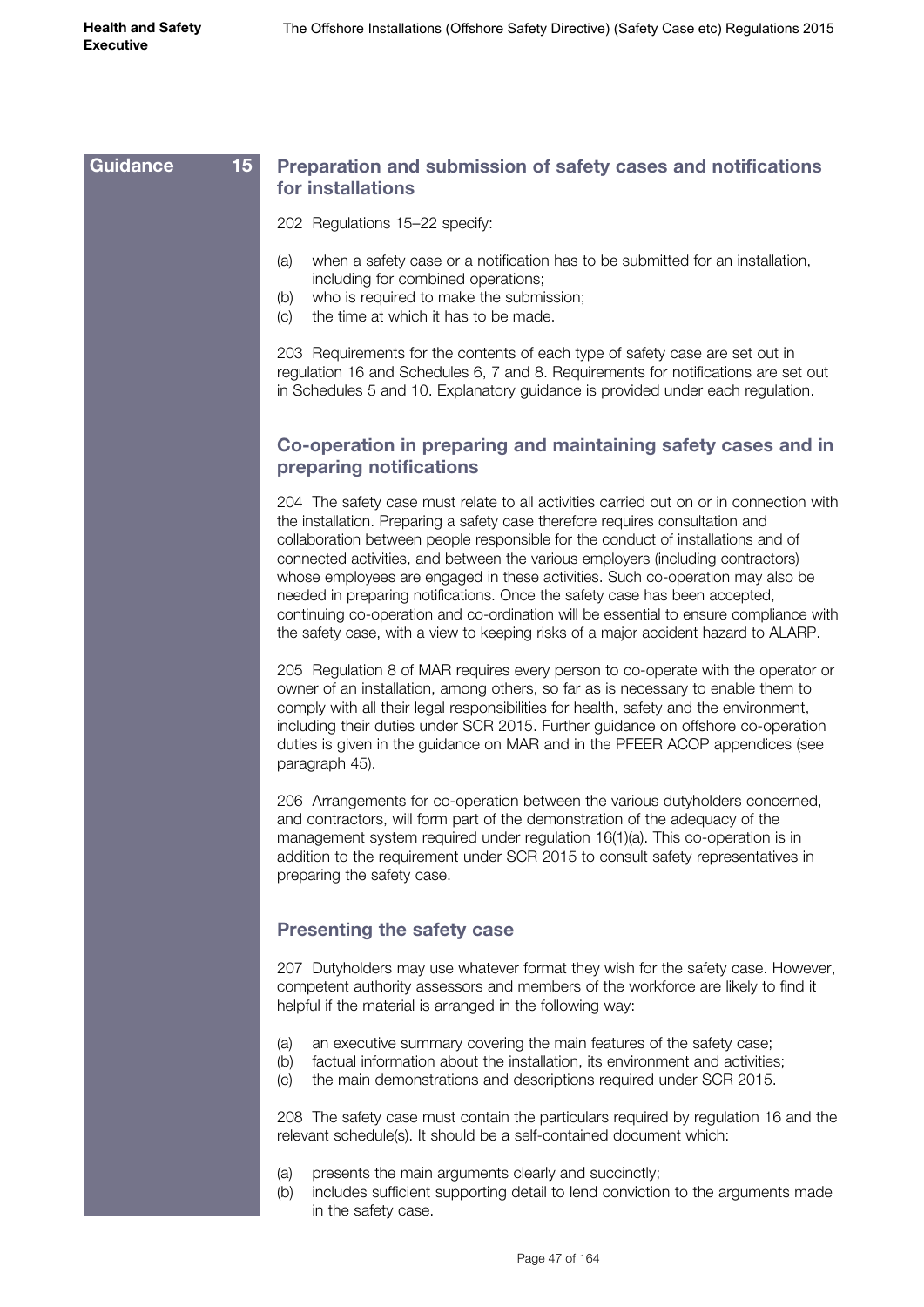#### 209 The safety case must be clearly distinguished from supporting material. Merely referring to particulars contained in other documents is not allowed if these particulars (or documents) are intended to be an integral part of the case for safety. Additional supporting material may be referenced. **Guidance 15**

#### Regulation 16 Management and control of major accident hazards

| 16<br><b>Regulation</b> | (1) A duty holder who prepares a safety case pursuant to these Regulations<br>must, subject to paragraph (2), include in the safety case sufficient particulars to<br>demonstrate that -                                                                                                                                                                                                                                                                                                                                                                                                                                                                                                                                                                                                                                                                                                                                                                                                                                                                                                                                                                                                   |
|-------------------------|--------------------------------------------------------------------------------------------------------------------------------------------------------------------------------------------------------------------------------------------------------------------------------------------------------------------------------------------------------------------------------------------------------------------------------------------------------------------------------------------------------------------------------------------------------------------------------------------------------------------------------------------------------------------------------------------------------------------------------------------------------------------------------------------------------------------------------------------------------------------------------------------------------------------------------------------------------------------------------------------------------------------------------------------------------------------------------------------------------------------------------------------------------------------------------------------|
|                         | (a)<br>the duty holder's management system is adequate to ensure -<br>that the relevant statutory provisions will, in respect of matters<br>(i)<br>within the duty holder's control, be complied with; and<br>that the management of arrangements with contractors and sub-<br>(ii)<br>contractors is satisfactory;<br>(b)<br>the duty holder has established adequate arrangements for audit and for<br>the making of reports of the audit;<br>all hazards with the potential to cause a major accident have been<br>(c)<br><i>identified;</i><br>(d)<br>all major accident risks have been evaluated, their likelihood and<br>consequences assessed, including any environmental, meteorological<br>and seabed limitations on safe operations, and that suitable measures,<br>including the selection and deployment of associated safety and<br>environmental-critical elements have been, or will be, taken to control<br>those risks to ensure that the relevant statutory provisions will be<br>complied with; and                                                                                                                                                                   |
|                         | in the case of a non-production installation, all the major hazards have<br>(e)<br>been identified for all operations the installation is capable of performing.                                                                                                                                                                                                                                                                                                                                                                                                                                                                                                                                                                                                                                                                                                                                                                                                                                                                                                                                                                                                                           |
| 16<br><b>Guidance</b>   | 210 The safety case must provide 'sufficient particulars' (ie enough information to<br>show that the required demonstrations have been made). These demonstrations<br>are in addition to the descriptions and other details required by the relevant<br>schedules. This applies both to new safety cases submitted under regulations 17<br>and 18 and to revisions submitted under various regulations, including the<br>transitional arrangements for existing safety cases under regulation 39 and<br>Schedule 14. Demonstrations should include evidence to show:                                                                                                                                                                                                                                                                                                                                                                                                                                                                                                                                                                                                                       |
|                         | there is an effective management system which ensures that the<br>(a)<br>organisational arrangements in place, if fully implemented, will enable the<br>dutyholder to comply with relevant health, safety and environmental legislation.<br>The relevant statutory provisions (see regulation 2(1) for an explanation of this<br>term) referred to in regulation 16(1)(a)(i) are not restricted to those dealing with<br>major accident risks because the demonstration should consider the<br>adequacy of the management system as a whole. This does not mean that<br>the safety case must detail compliance with every legal provision; the major<br>accident risk aspect of the demonstration is covered by regulation 16(1)(d).<br>The focus here is on the capability of the management system including, for<br>example, arrangements to co-operate with other dutyholders;<br>the arrangements for managing contractors as required by regulation<br>(b)<br>16(1)(a)(ii). The demonstration should include a description of how the SEMS is<br>integrated with the dutyholder's general business management systems and<br>practices, particularly in relation to managing change; |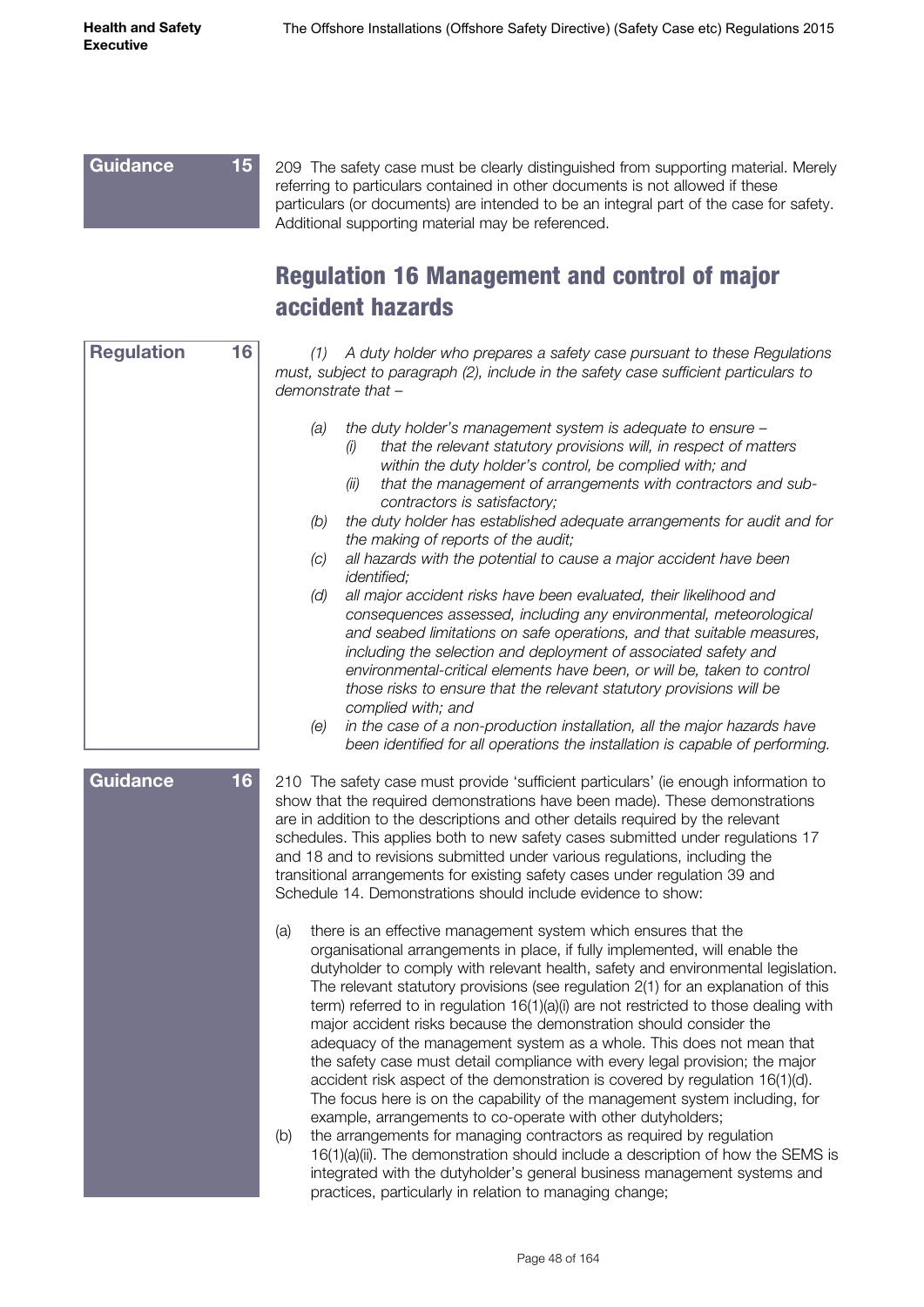(c) that hazards with the potential to cause a major accident have been identified and that risks arising from those hazards are or will be adequately controlled. The evidence should show that reasoned arguments have been used to make professional judgements about the nature, likelihood and consequences of potential major accident events that may occur, and the means to prevent these events or minimise their consequences should they occur. The evidence should also show that the dutyholder's risk acceptance criteria are appropriate. 211 Regulation 16(1)(d) requires the risks of a major accident to be controlled in order to ensure compliance with the relevant statutory provisions (ie for the purpose of meeting the requirements of the HSW Act, PFEER, DCR and other provisions relevant to major hazards). In assessing the safety case, the competent authority will look for assurance that the measures identified are capable of achieving compliance with these provisions. To provide this assurance, dutyholders need to evaluate the risks in an integrated manner and consider whether further measures are needed to reduce risks to the level required by law. As a minimum the HSW Act requires risks to be eliminated so far as is reasonably practicable (equivalent to reducing risks to ALARP). Other provisions, such as PFEER, may set different standards – all must be met. Dutyholders may not directly control all activities giving rise to major accident risks and will need contributions from others (under MAR regulation 8: 'Duty of co-operation') to ensure a comprehensive evaluation. 212 In the development of a safety case, including the preparation of the PFEER regulation 5 assessment, all dutyholders must consider the range of activities reasonably foreseeable for their operations. In the case of non-production installations, this should include all operations that their installation is capable of performing. When additional information becomes available after the acceptance of the safety case, arrangements must be in place to evaluate the relevant information, and when appropriate a material change must be submitted under regulation 24(2). Such information could come to the dutyholder's attention where a well operator, who has conducted a site-specific assessment of the potential for a major environmental incident from a release from a well, shares the assessment with the dutyholder. 213 Connected activities must be taken into account in the safety case demonstration under regulation 16(1)(a) regarding the adequacy of the dutyholder's management system to ensure compliance with health, safety and environmental legislation. The potential of any connected activity to cause a major accident (regulation 16(1)(c), (d) and (e)) also needs to be addressed in the safety case. 214 The following are examples of connected activities that may need to be taken into account in safety cases: (a) supply vessels delivering goods or materials, whether by crane hoist or directly into the installation's bulk storage system; (b) diving activities undertaken from a diving support vessel alongside the installation; (c) loading vessels transporting hydrocarbons from storage on the installation to shore terminals; (d) heavy lifts undertaken from a heavy lift vessel alongside the installation; (e) work by service vessels (not mechanically entering the pressure containment boundary of a well) on sub-sea wells connected to the installation. (Note: This activity would also be notifiable under regulation 21.) The connection referred to here is a physical connection (ie a cable or pipe between the well and installation) which under regulation 3(3)(a) of MAR enables the well to be deemed part of the installation; **Guidance 16**

(f) walk-to-work vessels.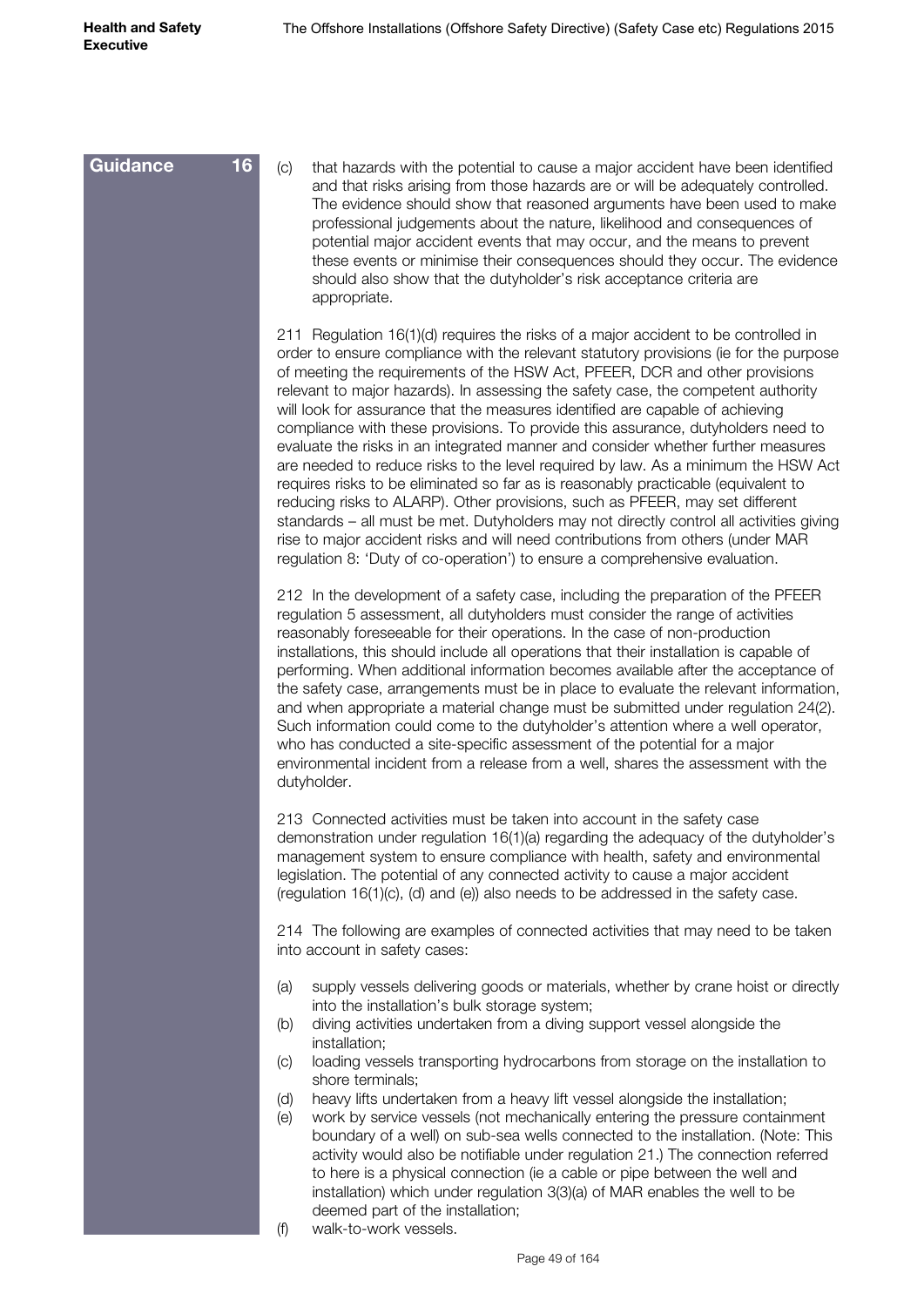| <b>Guidance</b>   | 16 | A dutyholder need not take into account activities of transporting, towing or<br>navigating an installation.                                                                                                                                                                                                                                                                                                                                                                                                                                                                                                                                                                                  |
|-------------------|----|-----------------------------------------------------------------------------------------------------------------------------------------------------------------------------------------------------------------------------------------------------------------------------------------------------------------------------------------------------------------------------------------------------------------------------------------------------------------------------------------------------------------------------------------------------------------------------------------------------------------------------------------------------------------------------------------------|
|                   |    | The risk assessment demonstration                                                                                                                                                                                                                                                                                                                                                                                                                                                                                                                                                                                                                                                             |
|                   |    | 215 The evaluation of a major accident risk requires the systematic use of<br>appropriate techniques; these may be qualitative, semi-quantitative or quantitative.<br>The choice of approach should be proportionate to the level of risk and the<br>complexity of the problem. Guidance on the selection of an appropriate approach<br>to risk assessment is available in HSE Offshore Information Sheet Guidance on risk<br>assessment for offshore installations. <sup>31</sup> The guidance also describes the importance<br>of management responsibility for the risk assessment process.                                                                                                |
|                   |    | 216 For each identified major accident hazard, the safety case demonstration<br>should contain sufficient details of the following process:                                                                                                                                                                                                                                                                                                                                                                                                                                                                                                                                                   |
|                   |    | identification of a range of potential measures for further risk reduction;<br>(a)<br>systematic analysis of each of these measures to evaluate the safety and<br>(b)<br>environmental benefits associated with each of them;<br>evaluation of the reasonable practicability of the identified measures;<br>$\left( c\right)$<br>implementation (or planned implementation) of reasonably practicable<br>(d)<br>measures;<br>a record of the process and results.<br>(e)                                                                                                                                                                                                                      |
|                   |    | 217 The systematic analysis of options for reasonable practicability should make<br>reference to relevant good practice and sound engineering judgement. Where<br>appropriate, this should be supported by reference to suitable and sufficient risk<br>assessment. If a measure appears practicable and the cost of the measure is not<br>grossly disproportionate to the benefit gained, then the measure is reasonably<br>practicable and should be implemented. Further guidance is available in HSE<br>Offshore Information Sheet Offshore Installations (Safety Case) Regulations 2005<br>Regulation 12: Demonstrating compliance with the relevant statutory provisions. <sup>32</sup> |
| <b>Regulation</b> | 16 | Paragraph (1) only requires the safety case to include the particulars<br>(2)<br>referred to in that paragraph to the extent that it is reasonable to expect the duty<br>holder to address them at the time of sending the safety case to the competent<br>authority.                                                                                                                                                                                                                                                                                                                                                                                                                         |
| <b>Guidance</b>   | 16 | 218 Safety cases should include only those particulars that could reasonably be<br>expected to be provided when the safety case is submitted. This applies only to the<br>demonstrations required by regulation 16, not to the descriptions required by the<br>schedules. It will be unusual, however, for this situation to occur. Once accepted,<br>the safety case must be kept up to date. If there is a material change after the<br>competent authority accepts the safety case, this will require a revision under<br>regulation 24(2).                                                                                                                                                |
| <b>Regulation</b> | 16 | In this regulation, "audit" means systematic assessment of the adequacy<br>(3)<br>of the management system to achieve the purpose referred to in paragraph (1)(a)<br>carried out by a person who is sufficiently independent of the system (but who may<br>be employed by the duty holder) to ensure that such assessment is objective.                                                                                                                                                                                                                                                                                                                                                       |
| <b>Guidance</b>   | 16 | 219 This definition means that the arrangements described must demonstrate that<br>audits are systematic and independent. They should address the adequacy of the<br>management system in complying with the relevant statutory provisions (ie the<br>health, safety and environmental legislation applying to offshore installations). Audit                                                                                                                                                                                                                                                                                                                                                 |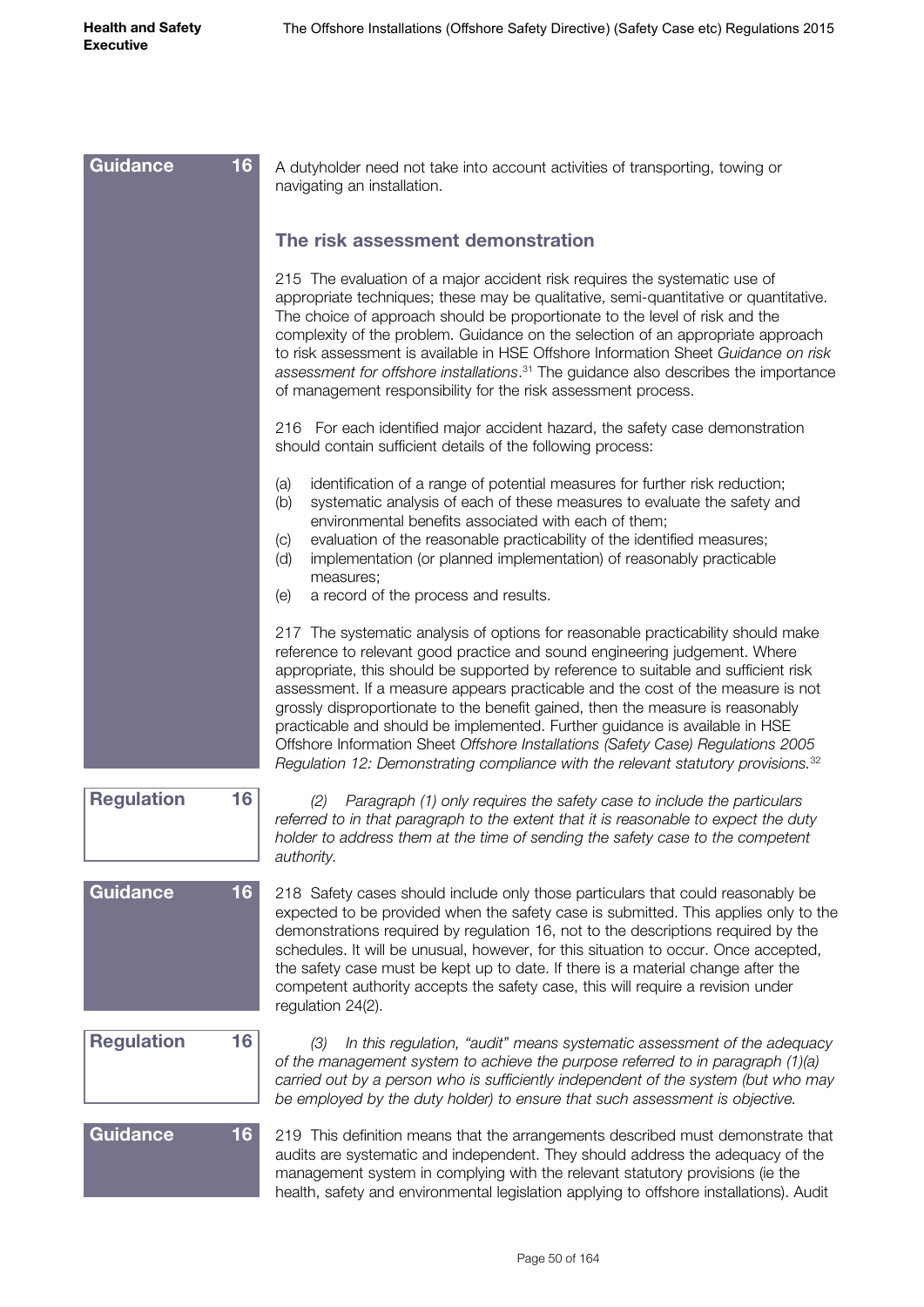| <b>Guidance</b><br>16 <sup>°</sup> | reports are required to be kept under regulation 27, which also requires subsequent<br>actions to be recorded.                                                                                                                                                                                                                                                                                                                                                                                                                                                                                                                                                                                                                            |
|------------------------------------|-------------------------------------------------------------------------------------------------------------------------------------------------------------------------------------------------------------------------------------------------------------------------------------------------------------------------------------------------------------------------------------------------------------------------------------------------------------------------------------------------------------------------------------------------------------------------------------------------------------------------------------------------------------------------------------------------------------------------------------------|
|                                    | Review and revision of safety case and conforming with a<br>safety case                                                                                                                                                                                                                                                                                                                                                                                                                                                                                                                                                                                                                                                                   |
|                                    | 220 The safety case is intended to be a living document that reflects the reality of<br>the current operating status on the installation. Changes are likely to occur in the<br>environment, in the activities carried out or in other factors that may affect risks to<br>people. It is therefore important that the safety case is reviewed in the light of any<br>such changes and revised as often as may be necessary to ensure it reflects reality.<br>Such reviews are likely to be limited but frequent and should not be confused with<br>the periodic thorough review required by regulation 23. The competent authority<br>may direct a revision or a thorough review where the dutyholder has failed to<br>identify the need. |
|                                    | 221 OSRSCR requires dutyholders to consult installation safety representatives<br>when reviewing or revising a safety case. This provides an opportunity to share<br>information on developing the safety case and for safety representatives to<br>contribute their knowledge of day-to-day operations. Such consultation should help<br>to secure additional confidence in the safety case arrangements.                                                                                                                                                                                                                                                                                                                                |
| 16<br><b>Regulation</b>            | The demonstration of the matters referred to in paragraph (1)(d) must<br>(4)<br>include the estimate of oil spill response effectiveness contained in the oil pollution                                                                                                                                                                                                                                                                                                                                                                                                                                                                                                                                                                   |

*emergency plan in respect of the installation, prepared pursuant to regulation 4(3)(a) and (c) of and Schedule 2 to the Merchant Shipping (Oil Pollution Preparedness, Response and Co-operation Convention) Regulations 1998.*

**Guidance 16**

**Regulation 17**

222 For further information, see DECC's guidance on preparing Oil Pollution Emergency Plans (OPEPs). 33

|  |  |  |  |  |  | <b>Regulation 17 Safety case for production installation</b> |
|--|--|--|--|--|--|--------------------------------------------------------------|
|--|--|--|--|--|--|--------------------------------------------------------------|

*(1) Subject to Schedule 14, the operator of a production installation must ensure that it is not operated in external waters unless –*

- *(a) the operator has prepared a safety case containing the particulars specified in regulation 16 and Schedule 6;*
- *(b) the operator has sent the safety case to the competent authority at least six months (or such shorter period as the competent authority may specify) before commencing operation; and*
- *(c) the competent authority has accepted the safety case.*

*(2) A safety case prepared pursuant to paragraph (1) and revisions to a current safety case prepared pursuant to regulation 19(7) may be prepared in relation to more than one production installation where the competent authority so approves in writing and, where a safety case is or revisions are to be so prepared in relation to installations with different operators, it is sufficient compliance with paragraph (1)(a) and (b) and regulation 19(7)(a) and (b) if the operators prepare and agree a safety case or revisions containing the particulars referred to in that paragraph and that regulation and one of them sends it to the competent authority in accordance with paragraph (1)(b) and regulation 19(7)(b).*

*(3) The operator of a production installation must include with the safety case sent to the competent authority a statement, made after considering any*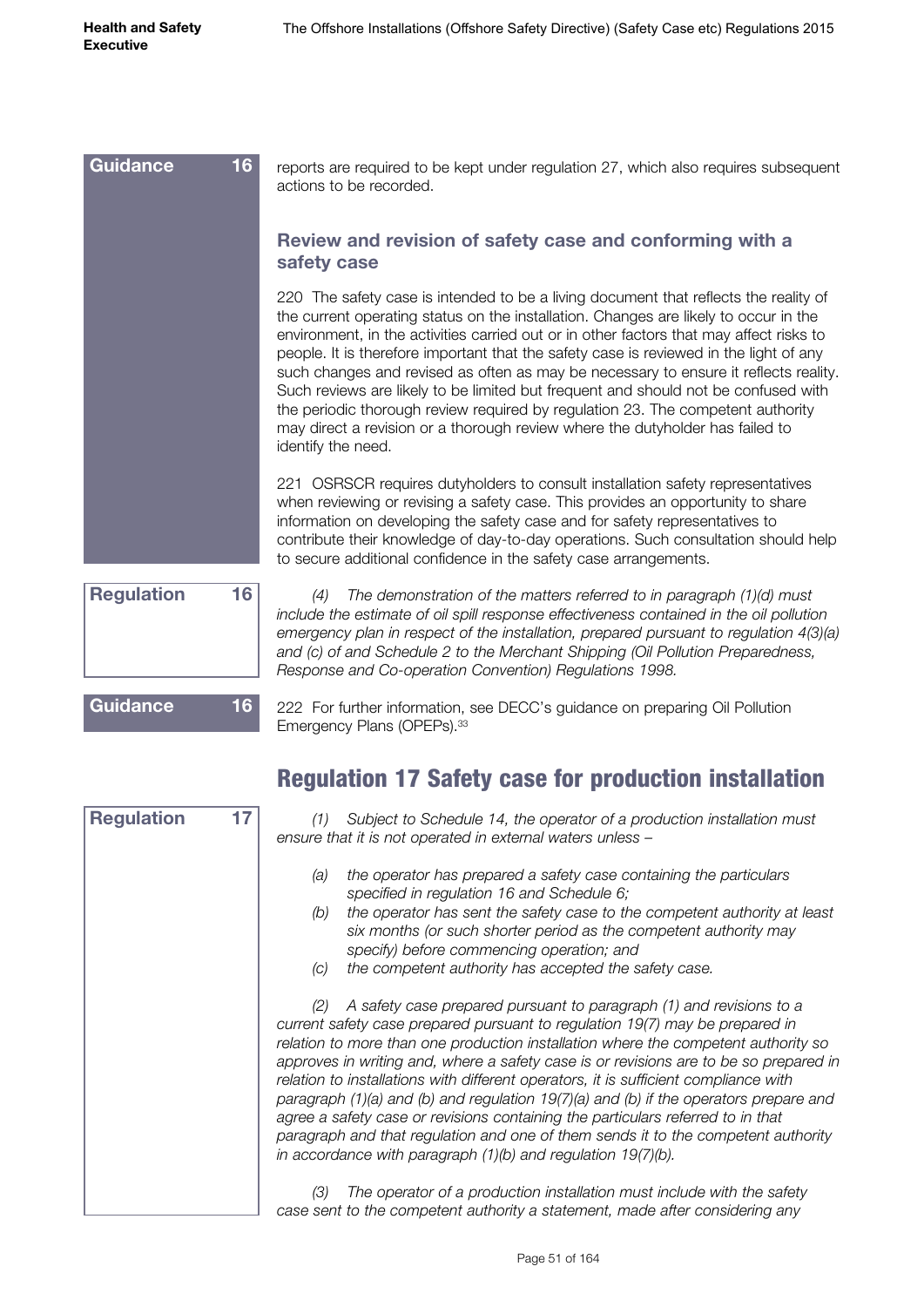*reports or reservations of the verifier under regulation 9(2)(d), (3)(b) and (4)(c), that the record of safety and environmental-critical elements and their scheme of maintenance are or will be suitable. (4) Where, pursuant to paragraph (2), a safety case is to be prepared in relation to more than one production installation, each with a different operator, there must be included with the safety case – (a) where one is required under regulation 7, a copy of the corporate major accident prevention policy of each operator; (b) an adequate description of the safety and environmental management system of each operator; and (c) the description of the internal emergency response arrangements of each operator.* 223 Regulation 17 requires a safety case for a production installation, as defined in regulation 2(1). This needs to deal fully with the systems for managing health, safety and the environment and for managing and controlling major accident hazards, as required by regulation 16, and with the various matters specified in Schedule 6. The safety case must be submitted to the competent authority at least six months before the installation commences operation, as defined by regulation 2(5), and accepted by the competent authority before the installation may operate. Following its initial acceptance, the safety case must be revised and updated under regulation 24 throughout the life of the installation. 224 Regulation 17 does not apply where a mobile offshore drilling unit (MODU) operates through a not-yet-commissioned structure such as a well-head jacket. In this situation, the drilling operation is not taking place from the production installation and that installation has not started operation for the purposes of this regulation, nor would it be a combined operation as defined in regulation 2(4). In such circumstances, the only relevant safety case is that for a non-production installation (the MODU) under regulation 18. 225 The six-month submission period is to allow the competent authority sufficient time to properly assess the safety case and resolve any issues with the operator. For some fast-track developments it may be difficult to provide six months' notice. If so, the competent authority has the power to reduce the timescale for submission, particularly for smaller and less complex installations and where the earlier design notification did not give rise to significant concerns. Operators should contact the competent authority as soon as they identify a possible need to ask it to specify a shorter period. 226 Production installations already operating with a safety case accepted under SCR 2005 when SCR 2015 comes into force must revise their safety cases to comply fully with the new requirements. The transitional arrangements are outlined in regulation 39 and Schedule 14. 227 Regulation 17(2) requires the dutyholder to prepare a short statement that the record of SECEs and their scheme of maintenance are or will be suitable, after considering the initial reports or reservations from the verifier, and to include this statement within the safety case. This short statement will continue to be accurate, providing the operator reviews and revises the verification scheme as necessary, and considers and appropriately deals with any subsequent verifier findings. 228 Regulation 17(4) allows the competent authority to approve submission of a single safety case (and subsequent revisions) covering more than one production installation even if the installations have different operators. This may be appropriate **Regulation 17 Guidance 17**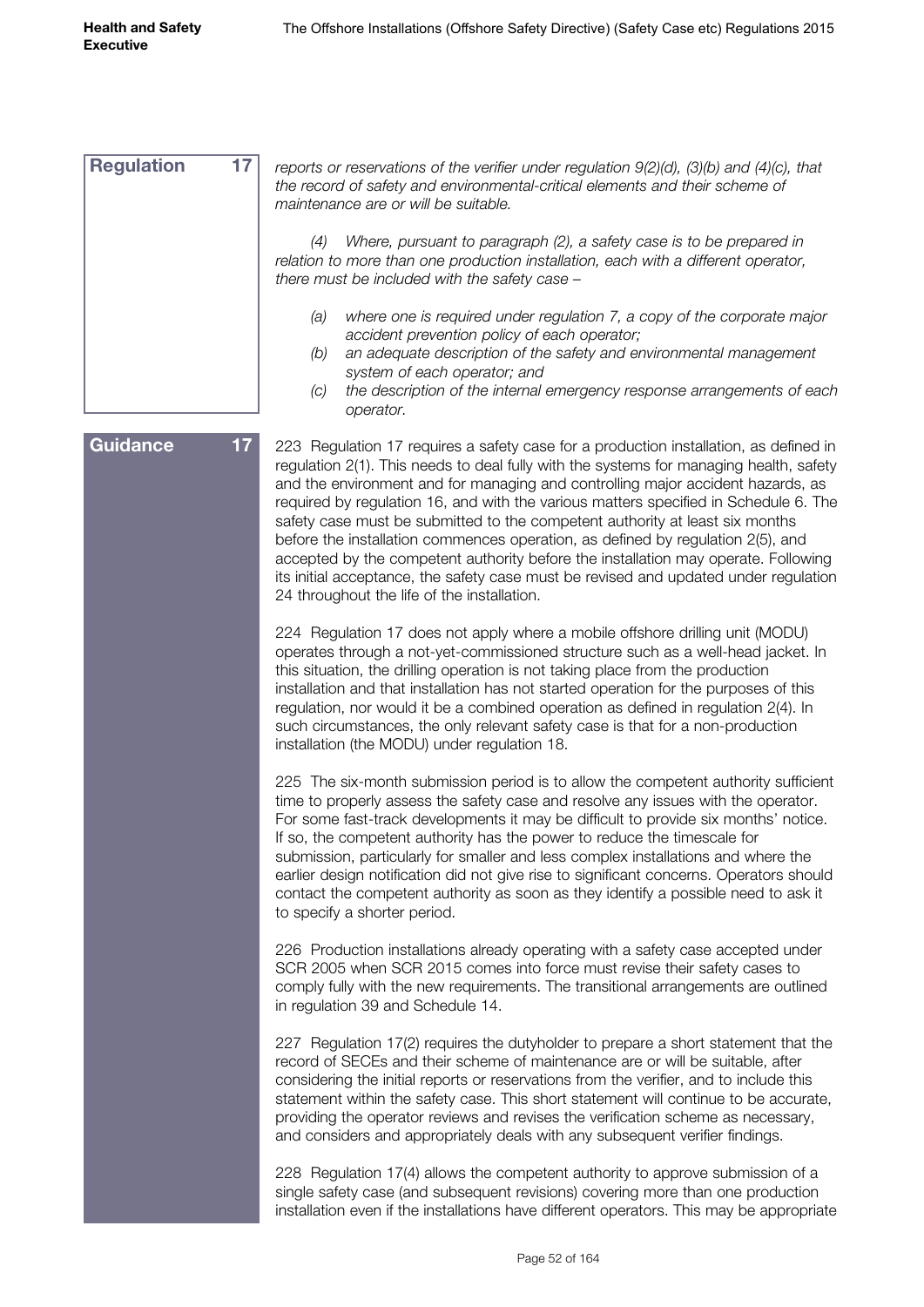| 17 <sub>2</sub><br><b>Guidance</b> | for groups of fixed installations permanently linked together by pipelines and/or sub-<br>sea control links, and whose activities are substantially interdependent. One<br>example is a production platform connected to satellite platforms that are normally<br>unattended.                                                                                                                                                                                                                                                                                                                                                                               |
|------------------------------------|-------------------------------------------------------------------------------------------------------------------------------------------------------------------------------------------------------------------------------------------------------------------------------------------------------------------------------------------------------------------------------------------------------------------------------------------------------------------------------------------------------------------------------------------------------------------------------------------------------------------------------------------------------------|
|                                    | 229 A safety case submitted under regulation 17(2) should:                                                                                                                                                                                                                                                                                                                                                                                                                                                                                                                                                                                                  |
|                                    | clearly identify the installations covered by the safety case;<br>(a)<br>provide, for each installation, all the information required by regulation 16 and<br>(b)<br>Schedule 6, although common matters, eg management systems, can be<br>dealt with in a unified way;<br>include a copy of the CMAPP (regulation 7), an adequate description of the<br>(C)<br>SEMS (regulation 8) and a description of the internal emergency response<br>arrangements (regulation 30) for each operator.                                                                                                                                                                 |
|                                    | 230 Where a safety case is to cover installations with different operators, regulation<br>17(2) allows the operators concerned to prepare and agree the safety case and to<br>agree that one of them sends it to the competent authority in accordance with<br>regulation $17(1)(b)$ , or regulation $24(2)$ in the case of revisions. The joint safety case<br>should demonstrate that the respective operators' management responsibilities<br>have been clearly identified. All operators will be bound by the duty of co-operation<br>in regulation 8 of MAR, and by the duty in regulation 28 to conform with the safety<br>case, once it is accepted. |
|                                    | 231 Before approving the preparation and submission of a safety case under<br>regulation 17(2), the competent authority will wish to be satisfied that this will not<br>prejudice the health or safety of people likely to be affected by the arrangement.                                                                                                                                                                                                                                                                                                                                                                                                  |

#### Regulation 18 Safety case for non-production installation

|          | (1) Subject to Schedule 14, the owner of a non-production installation must            |
|----------|----------------------------------------------------------------------------------------|
|          | ensure that it is not moved in external waters with a view to its being operated there |
| unless – |                                                                                        |

- *(a) the owner has prepared a safety case containing the particulars specified in regulation 16 and Schedule 7;*
- *(b) the owner has sent the safety case to the competent authority at least three months (or such shorter period as the competent authority may specify) before the movement of the installation in those waters with a view to its being operated there; and*
- *(c) the competent authority has accepted the safety case.*

#### **Guidance 18**

**Regulation 18**

232 A non-production installation, as defined in regulation 2(1), does not need a design notification under regulation 15, unlike a new production installation.

233 Regulation 18 requires a safety case for a non-production installation to cover all the features of structure, plant, layout and management arrangements that are expected to be in place during the installation's operational life in external waters. This needs to deal fully with the systems for managing health, safety and the environment and for controlling major accident hazards, as required by regulation 16, and with the various matters specified in Schedule 7. The safety case must be submitted to and accepted by the competent authority before the installation may be used in external waters. Following its initial acceptance, the safety case must be revised and updated under regulation 24 throughout the operational life of the installation in external waters.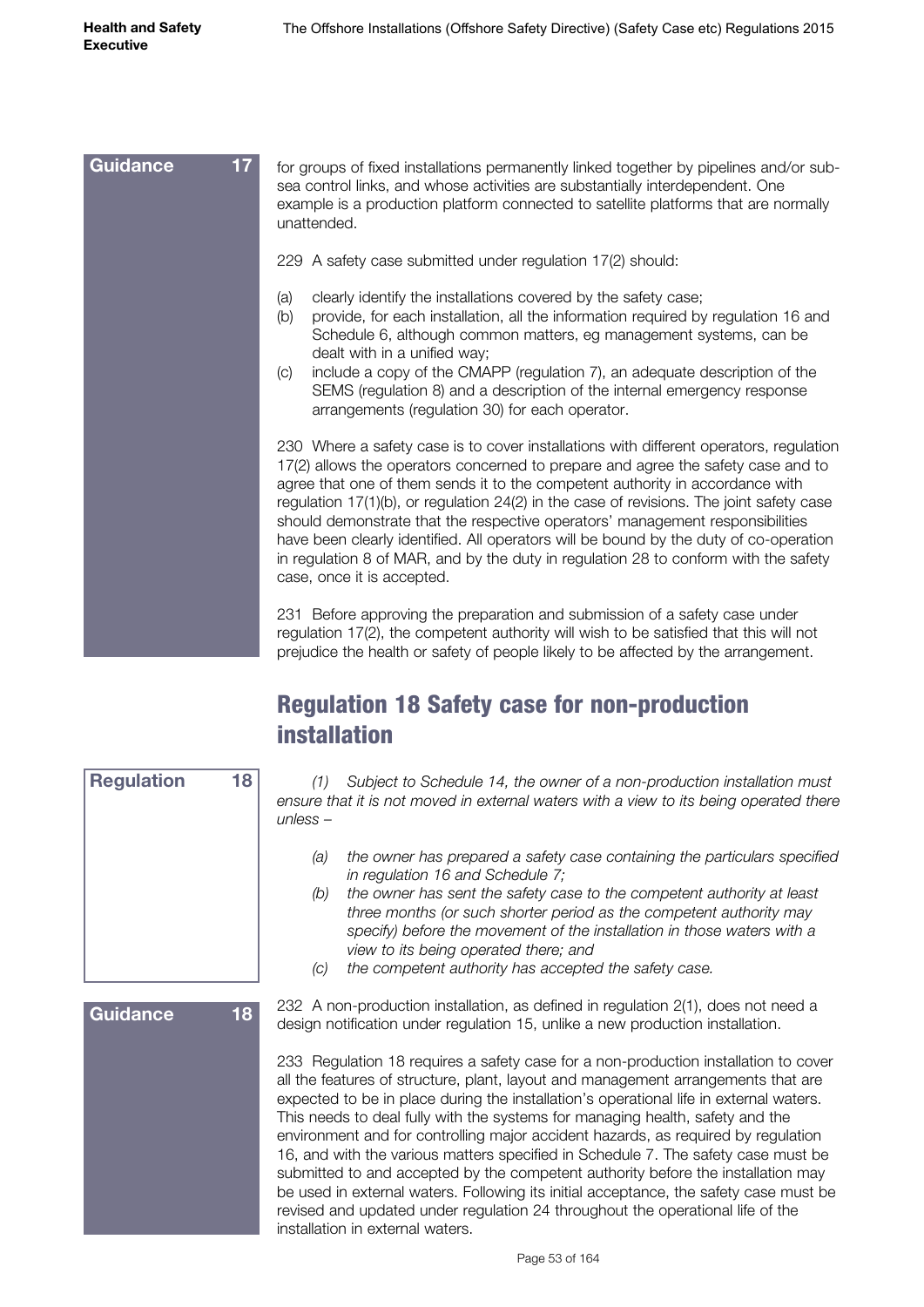| Guidance                | 18<br>234 The installation owner, as defined in regulation 2(1), must submit the safety<br>case to the competent authority at least three months before moving the installation<br>in external waters with a view to using it there. Moving a non-production installation<br>in this way before the competent authority has accepted the safety case is an<br>offence. This includes moving an installation into external waters from outside those<br>waters. However, no safety case is needed if a non-production installation enters<br>external waters for some other purpose, such as to refit or receive repairs. A non-<br>production installation with an accepted safety case which leaves external waters is<br>not obliged to maintain its safety case (though the owner may choose to do so),<br>but it will need to have it updated or revised before return. |
|-------------------------|-----------------------------------------------------------------------------------------------------------------------------------------------------------------------------------------------------------------------------------------------------------------------------------------------------------------------------------------------------------------------------------------------------------------------------------------------------------------------------------------------------------------------------------------------------------------------------------------------------------------------------------------------------------------------------------------------------------------------------------------------------------------------------------------------------------------------------------------------------------------------------|
|                         | 235 The requirements of SCR 2015 do not immediately apply to non-production<br>installations for which there were safety cases immediately before 18 July 2013 or<br>which are established before 19 July 2016. See regulation 39 and Schedule 14 for<br>transitional provisions.                                                                                                                                                                                                                                                                                                                                                                                                                                                                                                                                                                                           |
|                         | 236 If the owner of a non-production installation wishes to operate the installation<br>in internal waters the owner will need to comply with SCR 2005, which applies<br>there. This will include submitting a safety case under those Regulations, and<br>obtaining HSE acceptance.                                                                                                                                                                                                                                                                                                                                                                                                                                                                                                                                                                                        |
|                         | 237 If owners foresee real difficulty in providing three months' notice, the<br>competent authority has the power to reduce the timescale for submission. Owners<br>should contact the competent authority as soon as they identify a possible need to<br>ask for a shorter period.                                                                                                                                                                                                                                                                                                                                                                                                                                                                                                                                                                                         |
| <b>Regulation</b>       | 18<br>The owner of a non-production installation must include with the safety<br>(2)<br>case sent to the competent authority a statement, made after considering any<br>reports or reservations of the verifier under regulation $9(2)(d)$ , $(3)(b)$ and $(4)(c)$ , that<br>the record of safety and environmental-critical elements and their scheme of<br>maintenance are or will be suitable.                                                                                                                                                                                                                                                                                                                                                                                                                                                                           |
| Guidance                | 18<br>238 Regulation 18(2) requires the dutyholder to prepare a short statement that the<br>record of SECEs and their scheme of maintenance are or will be suitable, after<br>considering the initial reports or reservations from the verifier, and to include this<br>statement within the safety case. This short statement will continue to be accurate,<br>providing the owner reviews and revises the verification scheme as necessary and<br>considers and appropriately deals with any subsequent verifier findings.                                                                                                                                                                                                                                                                                                                                                |
|                         | <b>Regulation 19 Design notification and safety case for</b><br>non-production installation to be converted                                                                                                                                                                                                                                                                                                                                                                                                                                                                                                                                                                                                                                                                                                                                                                 |
| <b>Regulation</b><br>19 | Where a non-production installation is to be converted to enable it to be<br>(1)<br>operated as a production installation, the owner must -                                                                                                                                                                                                                                                                                                                                                                                                                                                                                                                                                                                                                                                                                                                                 |
|                         | prepare a design notification in respect of the proposed conversion<br>(a)<br>containing, subject to paragraph (5), the particulars specified in Schedule<br>5 not contained in any current safety case for that installation; and<br>send the design notification to the competent authority.<br>(b)                                                                                                                                                                                                                                                                                                                                                                                                                                                                                                                                                                       |
|                         | perception (1) must be completed at quab time before                                                                                                                                                                                                                                                                                                                                                                                                                                                                                                                                                                                                                                                                                                                                                                                                                        |

*(2) The duties in paragraph (1) must be completed at such time before completion of the design of the proposed conversion as will enable the owner to take account –*

- *(a) in the design, and*
- *(b) in the safety case prepared pursuant to regulation 17,*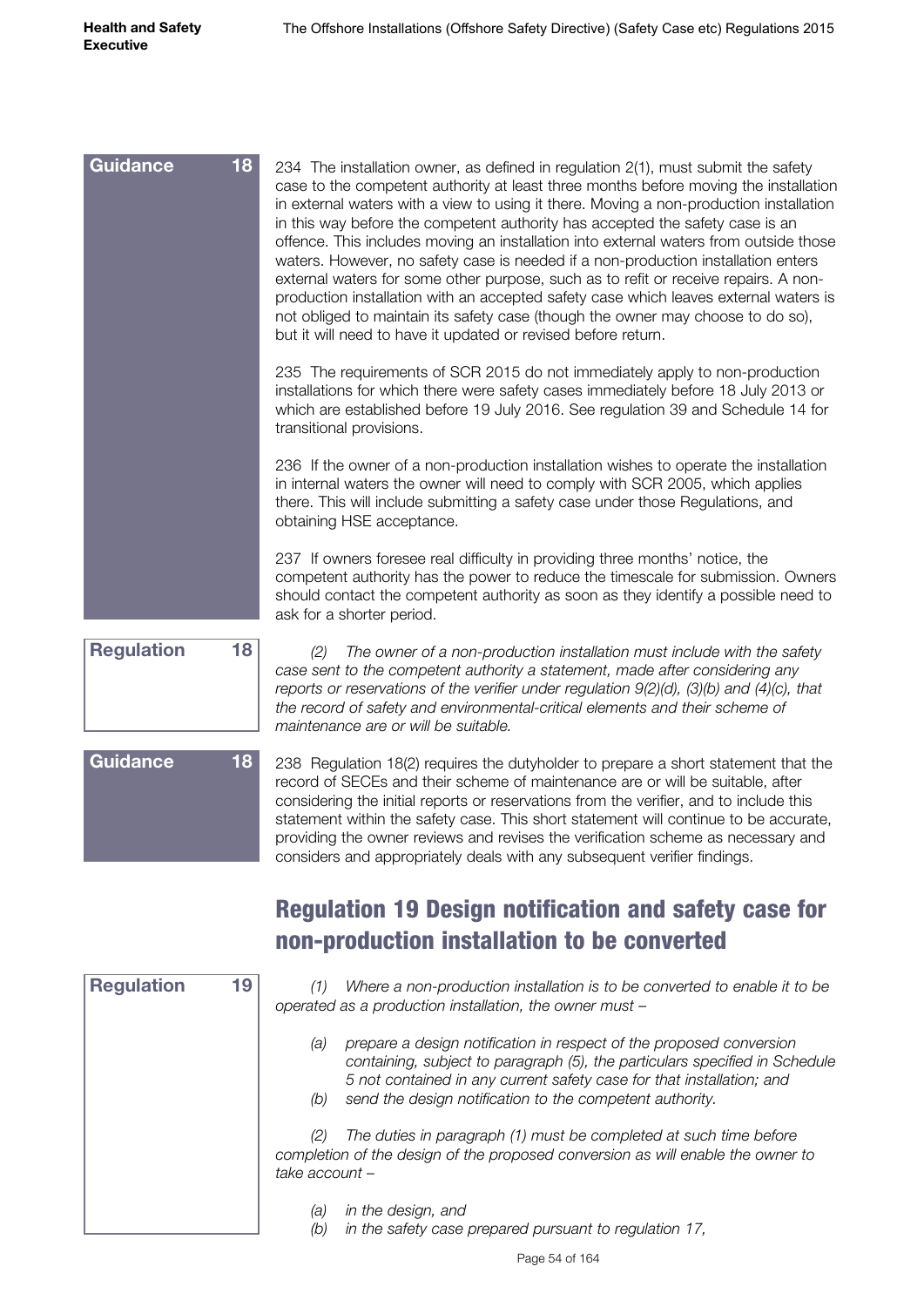| <b>Regulation</b><br>19 | of any matters raised by the competent authority within three months (or such<br>shorter period as the competent authority may specify) of that time.                                                                                                                                                                                                                                                                                                                                                                                                                                                                                                                                                                                                                      |
|-------------------------|----------------------------------------------------------------------------------------------------------------------------------------------------------------------------------------------------------------------------------------------------------------------------------------------------------------------------------------------------------------------------------------------------------------------------------------------------------------------------------------------------------------------------------------------------------------------------------------------------------------------------------------------------------------------------------------------------------------------------------------------------------------------------|
|                         | (3)<br>The competent authority must respond to the design notification -                                                                                                                                                                                                                                                                                                                                                                                                                                                                                                                                                                                                                                                                                                   |
|                         | with comments to be taken into account by the operator in the safety<br>(a)<br>case; or                                                                                                                                                                                                                                                                                                                                                                                                                                                                                                                                                                                                                                                                                    |
|                         | where it has no such comments to make, with a statement to that effect.<br>(b)                                                                                                                                                                                                                                                                                                                                                                                                                                                                                                                                                                                                                                                                                             |
|                         | For the purposes of this regulation the particulars specified in Schedule 5<br>(4)<br>have effect as if any reference to the operator were a reference to the owner of the<br>non-production installation to be converted.                                                                                                                                                                                                                                                                                                                                                                                                                                                                                                                                                 |
|                         | Paragraph (1) only requires the design notification to contain the<br>(5)<br>particulars referred to in that paragraph to the extent that it is reasonable to expect<br>the duty holder to address them at the time of sending the design notification to the<br>competent authority.                                                                                                                                                                                                                                                                                                                                                                                                                                                                                      |
|                         | Where there is a material change in any of the particulars notified<br>(6)<br>pursuant to paragraph (1) prior to the operator sending -                                                                                                                                                                                                                                                                                                                                                                                                                                                                                                                                                                                                                                    |
|                         | a safety case to the competent authority in accordance with regulation<br>(a)<br>$17(1)$ ; or                                                                                                                                                                                                                                                                                                                                                                                                                                                                                                                                                                                                                                                                              |
|                         | revisions to the current safety case to the competent authority in<br>(b)<br>accordance with paragraph (7),                                                                                                                                                                                                                                                                                                                                                                                                                                                                                                                                                                                                                                                                |
|                         | the operator must notify the competent authority of that change as soon as<br>practicable.                                                                                                                                                                                                                                                                                                                                                                                                                                                                                                                                                                                                                                                                                 |
|                         | Where a non-production installation operated pursuant to a current<br>(7)<br>safety case is converted to a production installation, the operator of that production<br>installation must ensure that it is not operated as a production installation in external<br>waters unless -                                                                                                                                                                                                                                                                                                                                                                                                                                                                                        |
|                         | the operator has prepared revisions to the current safety case for that<br>(a)<br>installation containing the particulars specified in regulation 16 and<br>Schedule 6 not contained in that current safety case;                                                                                                                                                                                                                                                                                                                                                                                                                                                                                                                                                          |
|                         | (b)<br>the operator has sent a version of the current safety case which<br>incorporates the proposed revisions, showing clearly where they are to<br>be made, to the competent authority at least three months (or such<br>shorter period as the competent authority may specify) before<br>commencing the operation; and                                                                                                                                                                                                                                                                                                                                                                                                                                                  |
|                         | the competent authority has accepted those revisions to the current<br>(C)<br>safety case.                                                                                                                                                                                                                                                                                                                                                                                                                                                                                                                                                                                                                                                                                 |
| 19<br><b>Guidance</b>   | 239 When an existing non-production installation is to be converted to a<br>production installation (even temporarily) the owner must send a design notification<br>to the competent authority containing the information specified in Schedule 5. For<br>this purpose the references in Schedule 5 to the 'operator' must be read as<br>references to the owner of the non-production installation to be converted. If any of<br>the required information is already available in an existing safety case it does not<br>need to be repeated in the notification. A conversion exclusively for the purpose of<br>well-testing for no more than 90 days does not need to be notified as this is outside<br>the definition of 'production installation' in regulation 2(1). |
|                         | 240 The aim of the notification is the same as for a design notification under<br>regulation 15 (ie to start a dialogue between the owner and the competent authority                                                                                                                                                                                                                                                                                                                                                                                                                                                                                                                                                                                                      |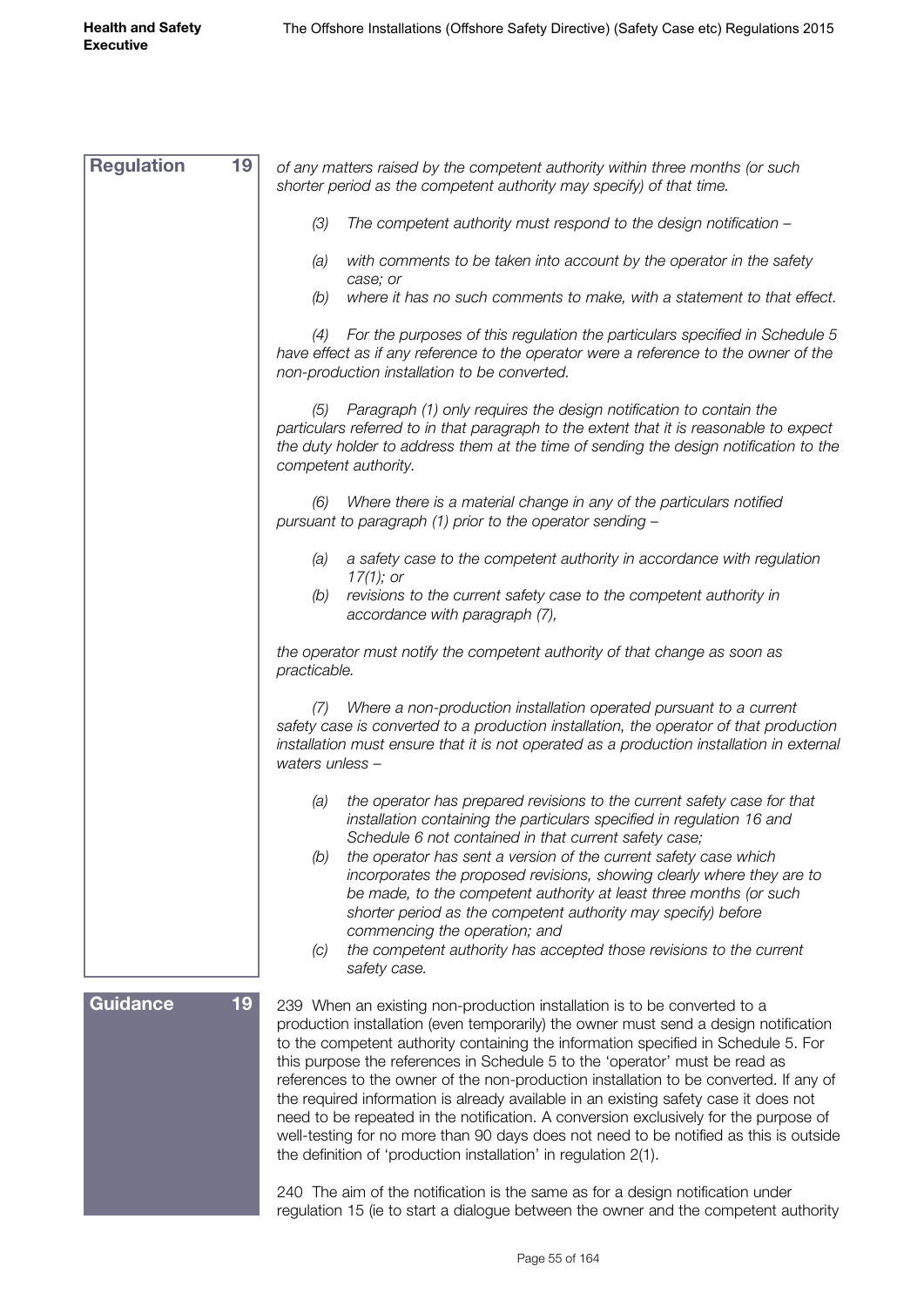| <b>Guidance</b> | 19 | about the suitability of the design). The notification must therefore be sent early<br>enough to allow the owner to take account in the conversion design of any health,<br>safety and environmental matters that the competent authority might raise within<br>three months of sending the notification (ie the design cannot be finalised until such<br>matters have been considered). Unlike regulation 15, this is not tied to the<br>submission for field development approval since the notification will be submitted<br>and the safety case approval will be sought by the owner rather than by the<br>operator.                                                                                                                                                                                                                                                                                                                                                                                                   |
|-----------------|----|----------------------------------------------------------------------------------------------------------------------------------------------------------------------------------------------------------------------------------------------------------------------------------------------------------------------------------------------------------------------------------------------------------------------------------------------------------------------------------------------------------------------------------------------------------------------------------------------------------------------------------------------------------------------------------------------------------------------------------------------------------------------------------------------------------------------------------------------------------------------------------------------------------------------------------------------------------------------------------------------------------------------------|
|                 |    | 241 The notification relates only to the conversion (ie excluding design elements of<br>an existing installation relating to its pre-conversion use). However, the notification<br>must contain an explanation of why the installation is considered suitable for<br>conversion. The amount of detail available may be limited, so the notification need<br>include only what information is available to the owner at the time. However, the<br>owner must notify the competent authority as soon as practicable of any material<br>changes to the notification in the period before submitting a safety case for the first<br>time under regulation 17, or submitting revisions to a current non-production<br>installation safety case (where that is revised to satisfy the requirements of a<br>production installation safety case). Possible material changes could include<br>significant changes to hydrocarbon inventory, additional equipment and structure<br>weight, equipment layout or staffing philosophy. |
|                 |    | 242 The competent authority must provide in writing details of any comments to<br>be taken into account by the operator. Where the competent authority has no<br>comments it will confirm this in writing.                                                                                                                                                                                                                                                                                                                                                                                                                                                                                                                                                                                                                                                                                                                                                                                                                 |
|                 |    | 243 A design notification is not required for a non-production installation that is<br>converted, but not intended for use in external waters. However, if following<br>conversion it is contracted to operate in GB waters, it will require a relocation<br>notification under regulation 6(2) of SCR 2005 for operations in internal waters or<br>regulation 15(3) of SCR 2015 for operations in external waters, and a safety case<br>as required by SCR 2005 or SCR 2015 as appropriate.                                                                                                                                                                                                                                                                                                                                                                                                                                                                                                                               |

#### Regulation 20 Safety case for dismantling fixed installation

| <b>Regulation</b> | 20 | The operator of a fixed installation in external waters must ensure that it<br>is not dismantled unless –                                                                                                                                                                                                                            |
|-------------------|----|--------------------------------------------------------------------------------------------------------------------------------------------------------------------------------------------------------------------------------------------------------------------------------------------------------------------------------------|
|                   |    | the operator has prepared revisions to the current safety case containing,<br>(a)<br>subject to paragraph (2), the particulars specified in regulation 16 and<br>Schedule 8 not contained in the current safety case for that installation;                                                                                          |
|                   |    | the operator has sent a version of the current safety case which<br>(b)<br>incorporates the proposed revisions, showing clearly where they are to<br>be made, to the competent authority at least three months (or such<br>shorter period as the competent authority may specify) before the<br>commencement of the dismantling; and |
|                   |    | the competent authority has accepted those revisions to the current<br>(C)<br>safety case.                                                                                                                                                                                                                                           |
|                   |    | Paragraph (1) only requires the proposed revisions to the current safety<br>(2)<br>case to contain the particulars referred to in that paragraph to the extent that it is<br>reasonable to expect the operator to address them at the time of sending the<br>proposed revisions to the competent authority.                          |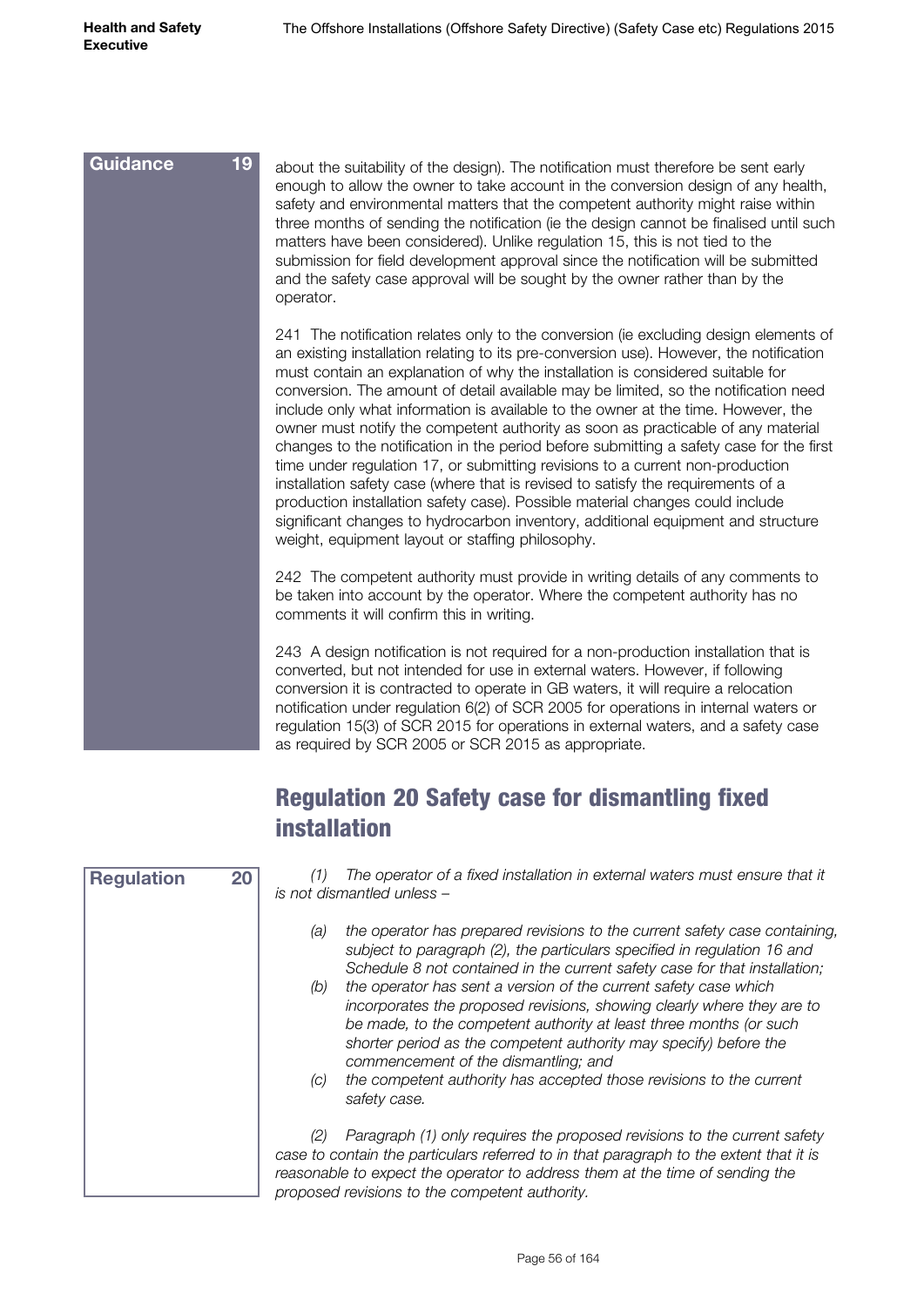| <b>Regulation</b> | 20 | Where there is a material change in any of the particulars notified<br>(3)<br>pursuant to paragraph (1) prior to the competent authority deciding whether to<br>accept the proposed revisions to the current safety case, the operator must notify<br>the competent authority of that change as soon as practicable.                                                                                                                                                                                                                                                                                                                                                                                                                                                    |
|-------------------|----|-------------------------------------------------------------------------------------------------------------------------------------------------------------------------------------------------------------------------------------------------------------------------------------------------------------------------------------------------------------------------------------------------------------------------------------------------------------------------------------------------------------------------------------------------------------------------------------------------------------------------------------------------------------------------------------------------------------------------------------------------------------------------|
| <b>Guidance</b>   | 20 | 244 The dismantling of a fixed installation requires a specific revision of the safety<br>case to take account of the particular hazards and risks involved. Earlier stages of<br>decommissioning will be covered by changes to the current safety case under<br>regulation 24. As plant is progressively decommissioned, the operational status and<br>risk profile of the installation will change. The hazards will change, primarily due to<br>the abandonment of wells and cessation of hydrocarbon processing and storage.<br>The safety management systems may also need to be modified. The safety case<br>should address each phase of the dismantling process, including any final<br>decommissioning not addressed as a material change under regulation 24. |
|                   |    | 245 It is recognised that some minor aspects of dismantling work may be<br>completed before the submission of a dismantling safety case. However, before<br>progressing such activities the operator should consider the entirety of the planned<br>work to ensure it is properly risk assessed and managed. Failure to do so may<br>result in a piecemeal approach being taken and the cumulative effect of<br>dismantlement work being missed.                                                                                                                                                                                                                                                                                                                        |
|                   |    | 246 The operator should consider whether, for example, the taking out of service<br>or removal of equipment in the context of progression towards dismantling<br>constitutes a material change. If so, the operator must submit a revision to the<br>competent authority under regulation 24(2).                                                                                                                                                                                                                                                                                                                                                                                                                                                                        |
|                   |    | 247 Examples of matters to be considered include:                                                                                                                                                                                                                                                                                                                                                                                                                                                                                                                                                                                                                                                                                                                       |
|                   |    | a change to the basis on which the original safety case was accepted. This<br>(a)<br>could mean hardware changes such as alterations to platform plant or a<br>change in the management system to accommodate dismantling activities;<br>human and organisational factors associated with dismantling activities such<br>(b)<br>as the introduction of personnel to the platform who may be unfamiliar with<br>established safety rules and expectations;<br>the need to reassess the risk of major accident hazards as dismantling<br>(C)<br>activities progress, such as any impact on detection (or similar) systems as the                                                                                                                                          |
|                   |    | project passes through different phases. This will include consideration of<br>alternative arrangements where necessary;<br>the effect of work on emergency response arrangements including: potential<br>(d)<br>impact on lifeboat launching; work in the vicinity of the helideck; arrangements<br>for exit routes being taken out of use; loss of communications systems etc;<br>the impact on SECEs and the associated verification scheme, how this will be<br>(e)<br>managed and level of verifier involvement required.                                                                                                                                                                                                                                          |
|                   |    | 248 Dutyholders should consider the requirements of regulation 24(2) to determine<br>when a material change or dismantling safety case should be submitted. Early<br>discussion with the competent authority is recommended to ensure continued<br>operation within the parameters of an existing safety case and regulatory<br>requirements.                                                                                                                                                                                                                                                                                                                                                                                                                           |
|                   |    | 249 Revisions to safety cases should include only those particulars that can<br>reasonably be expected to be provided when the revision is submitted. If there is a<br>material change in these particulars while the competent authority is assessing the<br>revision, including any new information, the operator must notify the competent<br>authority as soon as practicable. If there is a material change after the competent<br>authority accepts the revision, this will require a further revision under regulation                                                                                                                                                                                                                                           |

24(2).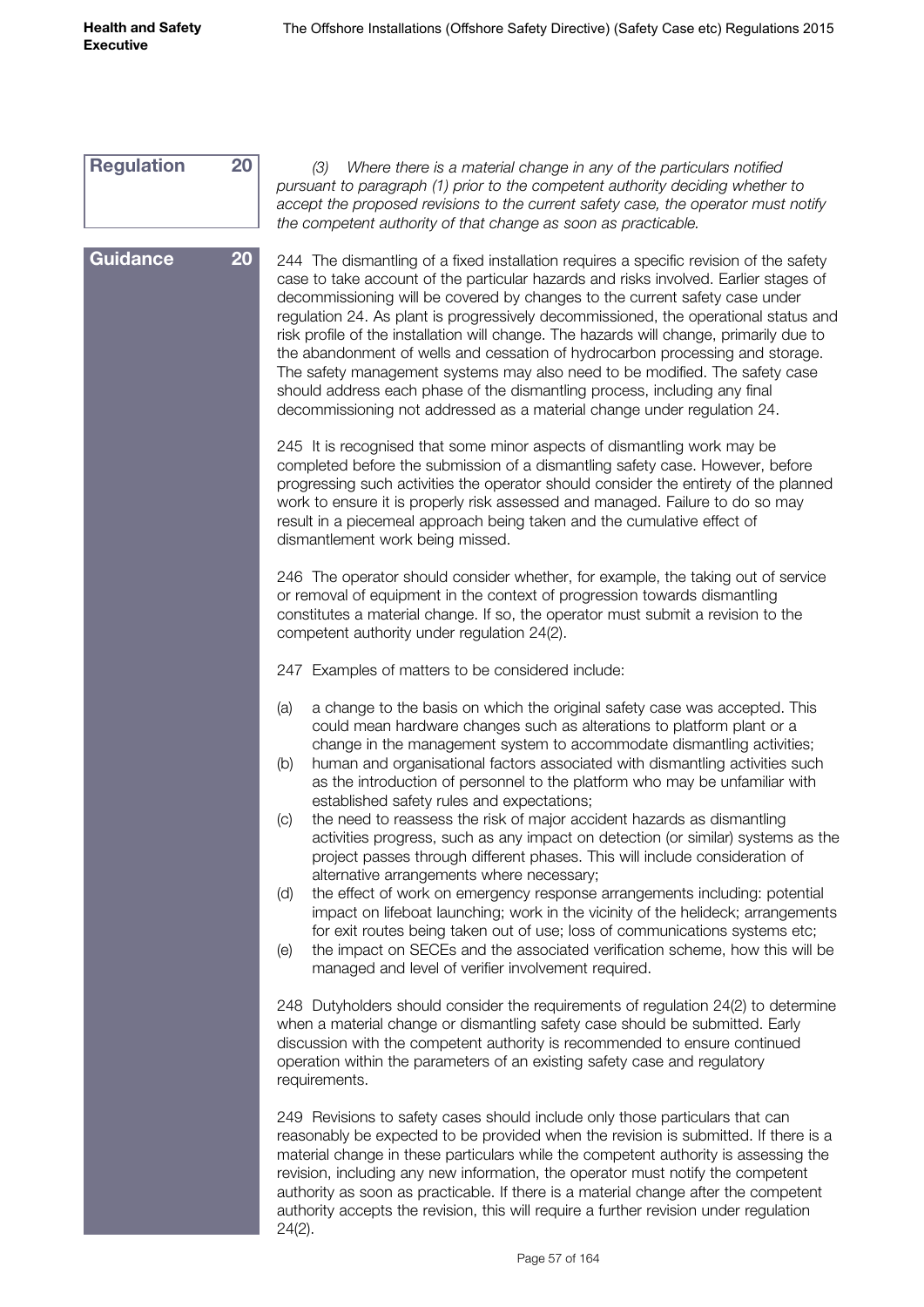| <b>Guidance</b><br>20 <sub>2</sub> | 250 On occasion, dismantling activities may be enabled by combined operations.<br>Where this is the case operators should ensure that the combined risks associated<br>with these activities are recognised, adequately assessed and notified to the<br>competent authority as required. It may be beneficial to cross-reference revision<br>and notification details to ensure the competent authority has a full understanding<br>of activities planned. |
|------------------------------------|------------------------------------------------------------------------------------------------------------------------------------------------------------------------------------------------------------------------------------------------------------------------------------------------------------------------------------------------------------------------------------------------------------------------------------------------------------|
|                                    | 251 When this revision is submitted to the competent authority the operator will<br>probably already have submitted a decommissioning programme for approval by<br>the Secretary of State. Approval of this decommissioning programme will not<br>prejudice the competent authority's assessment of the safety case revision or the<br>decision on its acceptance.                                                                                         |
|                                    | 252 A fixed installation (defined in regulation $2(1)$ ) is effectively a production<br>installation other than a floating production platform. The operator of a fixed                                                                                                                                                                                                                                                                                    |

#### installation is therefore the same person as the operator of a production installation. The guidance on the definition of 'operator' in regulation 2(1) will apply here too.

#### Regulation 21 Notification of well operations

| <b>Regulation</b><br>21 | The well operator must ensure that no well operation is commenced<br>(1)<br>from a production installation in external waters unless -                                                                                                                                                                                                                                                                                                                                                                                                                                                                                                                                                                                               |
|-------------------------|--------------------------------------------------------------------------------------------------------------------------------------------------------------------------------------------------------------------------------------------------------------------------------------------------------------------------------------------------------------------------------------------------------------------------------------------------------------------------------------------------------------------------------------------------------------------------------------------------------------------------------------------------------------------------------------------------------------------------------------|
|                         | in the case of a well operation that does not involve drilling, but involves -<br>(a)<br>insertion of a hollow pipe in a well; or<br>(i)<br>altering the construction of a well,<br>(ii)<br>the well operator has sent a notification containing the particulars<br>specified in Schedule 9 to the competent authority at least ten days (or<br>such shorter period as the competent authority may specify) before<br>commencing that operation; or<br>in any other case, the well operator has sent a notification containing the<br>(b)<br>particulars specified in Schedule 9 to the competent authority at least 21<br>days (or such shorter period as the competent authority may specify)<br>before commencing that operation. |
|                         | The well operator must ensure that no well operation is commenced in<br>(2)<br>external waters (other than a well operation falling within paragraph (1)) unless the<br>well operator has sent a notification containing the particulars specified in Schedule<br>9 to the competent authority at least 21 days (or such shorter period as the<br>competent authority may specify) before commencing that operation.                                                                                                                                                                                                                                                                                                                 |
|                         | The well operator must include with the notification sent to the<br>(3)<br>competent authority a statement, made after considering reports by the well<br>examiner under regulation 11(2)(b), that the risk management relating to well design<br>and its barriers to loss of control are suitable for all anticipated conditions and<br>circumstances.                                                                                                                                                                                                                                                                                                                                                                              |
|                         | Where the well operator plans or prepares a material change to any of<br>(4)<br>the particulars notified pursuant to paragraph (1) or (2), the well operator must<br>consult the well examiner under the well examination scheme about the planned or<br>prepared material change.                                                                                                                                                                                                                                                                                                                                                                                                                                                   |
|                         | Where there is a material change in any of the particulars notified<br>(5)<br>pursuant to paragraph (1) or (2) prior to completion of the relevant well operation,                                                                                                                                                                                                                                                                                                                                                                                                                                                                                                                                                                   |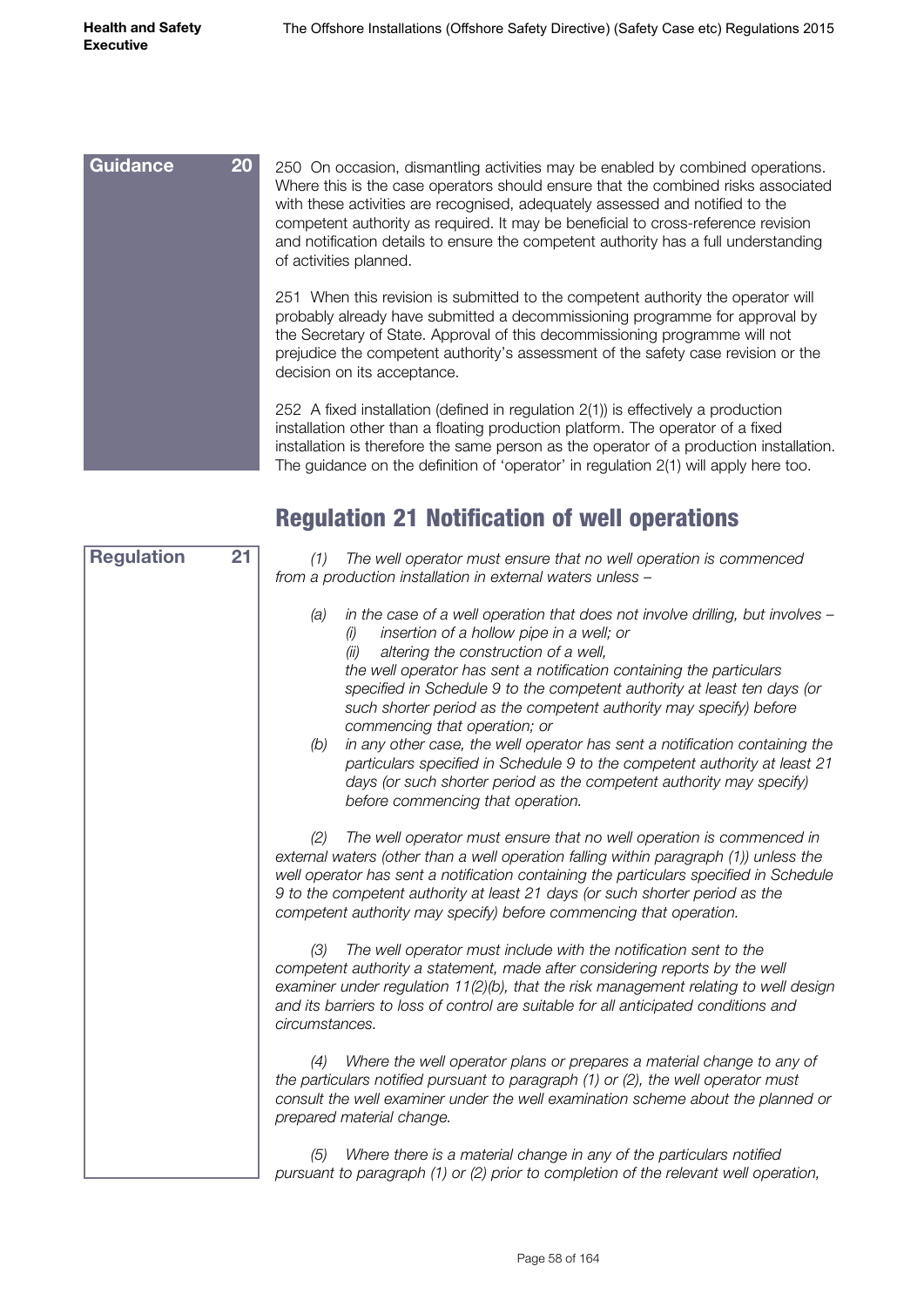*the well operator must notify the competent authority of that change as soon as practicable. (6) A notification of a material change under paragraph (5) must contain sufficient details fully to update the previously submitted notification and be accompanied by the report of the well examiner following the consultation under paragraph (4), addressing in particular the matters in paragraph 6(c) to (e) of Schedule 9. (7) The well operator must not commence a well operation (of any description) where the competent authority expresses objections to the content of the notification sent in respect of the well operation or to any change to that content notified to the competent authority pursuant to paragraph (5). (8) Subject to paragraph (9), the well operator must include a copy of the corporate major accident prevention policy with a notification sent to the competent authority pursuant to paragraph (1) or (2). (9) Paragraph (8) does not apply where the well operator has previously sent its corporate major accident prevention policy to the competent authority or where it is not required to have one.* 253 The duty to notify the competent authority falls on the well operator rather than the installation dutyholder who prepared the safety case, the vessel owner, or the well examiner. The well examiner should continue to concentrate on examining the well itself and is not responsible for examining all the information (eg CMAPP and the SEMS) submitted as part of the well notification. Hazards vary in significance from well to well (eg because of varying geological conditions), so the installation safety case is unlikely to be able to describe fully all operating conditions and hazards. The notification under regulation 21 complements the accepted safety case by providing the additional information necessary to establish that the intended well work will take place in conditions for which the effectiveness of major hazard management and control has already been demonstrated in the safety case. 'Well operation' is defined in regulation 2(1). 254 Notification is also required for well operations carried out from a vessel that is not an installation. These well operations will be ones that are not the exploitation of mineral resources by means of a well and which, by definition, are conducted from offshore installations. An example is the removal of the well-head from a fully and permanently plugged well. The notification will provide the information needed to demonstrate that the intended well work will take place in conditions that will ensure health and safety as required by the HSW Act. If these operations relate to a well connected to an installation, the notification will also complement the installation's safety case. 255 Well notifications are required as follows: (a) vessels (other than installations) – all well operations, at least 21 days before operations commence; (b) non-production installations – all well operations, at least 21 days before operations commence; (c) production installations – all well operations involving drilling, at least 21 days before operations commence; all well operations not involving drilling, but which alter the construction of the well or which involve insertion of hollow pipe in the well (which includes inserting coiled tubing), at least 10 days before operations commence. **Regulation 21 Guidance 21**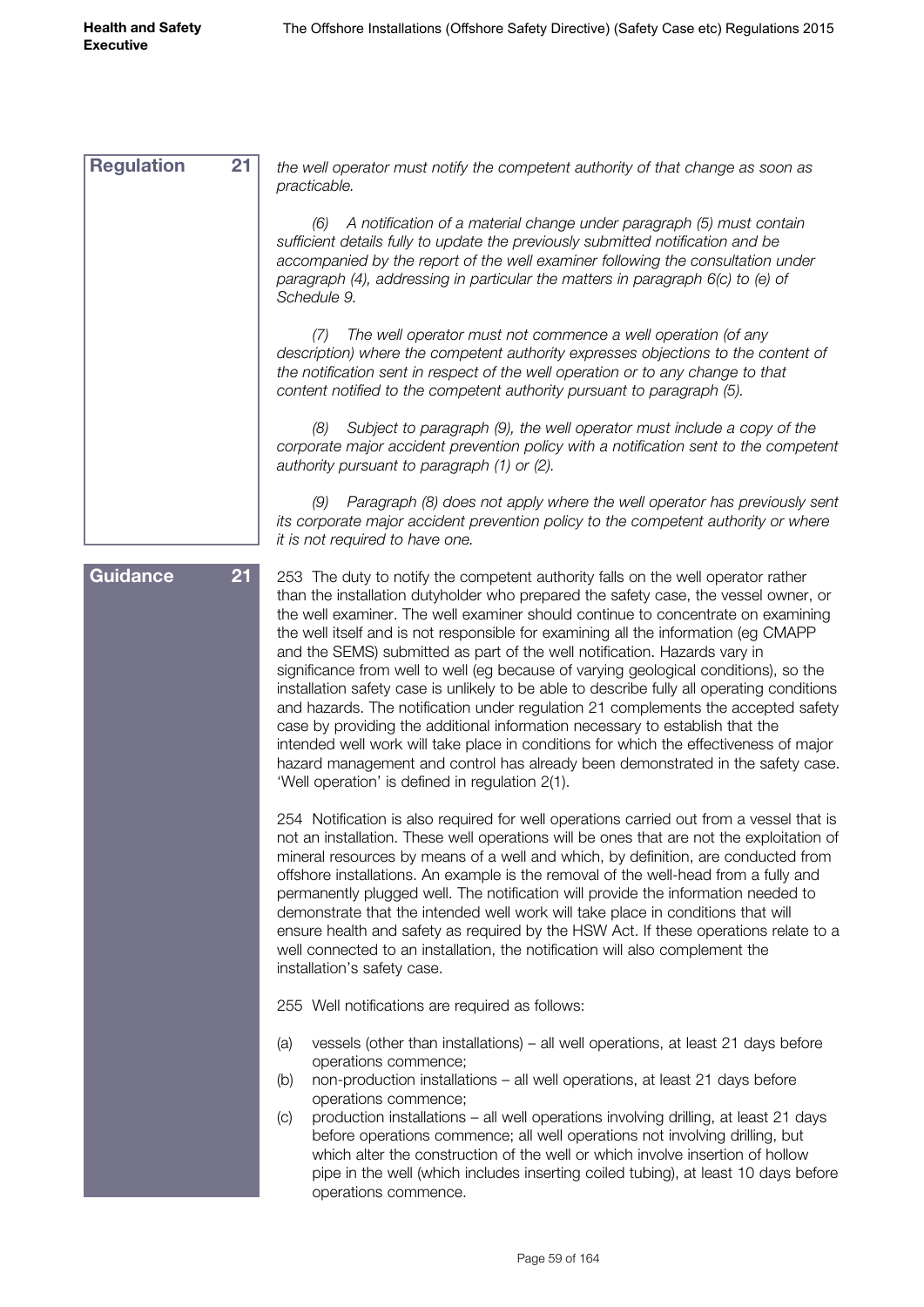| $\overline{21}$<br><b>Guidance</b> | 256 Wireline work is classed as a well operation because there is always some risk<br>of an accidental release of fluids from the well which could give rise to the risk of a<br>major accident. To avoid sending in a separate well notification each time a routine,<br>relatively low-risk wireline well operation is to be carried out, it is acceptable to send<br>to the competent authority a one-off well notification covering exclusively all such<br>anticipated routine wireline work from the installation. This one-off well notification<br>for wireline work can be prepared in advance and, if drafted comprehensively, will<br>cover all of the wireline work from the installation and so avoid the need for material<br>changes. This well notification will include the CMAPP and SEMS of the well<br>operator, if not previously submitted. |
|------------------------------------|-------------------------------------------------------------------------------------------------------------------------------------------------------------------------------------------------------------------------------------------------------------------------------------------------------------------------------------------------------------------------------------------------------------------------------------------------------------------------------------------------------------------------------------------------------------------------------------------------------------------------------------------------------------------------------------------------------------------------------------------------------------------------------------------------------------------------------------------------------------------|
|                                    | 257 Wireline work that is not routine and relatively low-risk must remain the subject<br>of a separate individual well notification prior to each operation in question. A one-<br>off notification must be updated if there is a material change in the routine wireline<br>work to be carried out from the installation, but this should be a very rare event if<br>the one-off notification is drafted broadly to cover all expected wireline operations.                                                                                                                                                                                                                                                                                                                                                                                                      |
|                                    | 258 Wireline well operations that could be considered routine and relatively low-<br>risk, and be the subject of a one-off notification, include:                                                                                                                                                                                                                                                                                                                                                                                                                                                                                                                                                                                                                                                                                                                 |
|                                    | bailing;<br>(a)<br>change-out of wireline set surface controlled subsurface safety valve<br>(b)<br>(SCSSSV);                                                                                                                                                                                                                                                                                                                                                                                                                                                                                                                                                                                                                                                                                                                                                      |
|                                    | change-out of wireline electrical submersible pump (ESP) or hydraulic<br>(C)<br>submersible pump (HSP);<br>change-out of gas-lift valve;<br>(d)<br>(e)<br>logging;<br>(f)<br>opening sliding sleeve;<br>(g)<br>perforating reservoir;<br>setting or recovering plug for water shut-off or zone isolation;<br>(h)<br>(i)<br>setting or recovering tubing plug;                                                                                                                                                                                                                                                                                                                                                                                                                                                                                                     |
|                                    | (j)<br>setting or recovering pressure gauges.                                                                                                                                                                                                                                                                                                                                                                                                                                                                                                                                                                                                                                                                                                                                                                                                                     |
|                                    | 259 The well operator must include a statement within the well notification once<br>the well examiner has examined the well design and plan of work covered by the<br>notification and reported the findings and recommendations. The statement must<br>indicate that the risk management relating to the well design and its barriers to loss<br>of control are suitable for all anticipated conditions and circumstances.                                                                                                                                                                                                                                                                                                                                                                                                                                       |
|                                    | 260 The well operator must also include the well examiner's report with the well<br>notification required under regulation 11(2)(b) and describe the actions that have<br>been taken in response to this report. It is expected that reports will be concise.<br>The reports should summarise what has been examined in respect of the planned<br>operations, the findings and recommendations from the examination, and list any<br>deviations from the standards described in the scheme. The well examiner must<br>also be consulted about all material changes to previously notified particulars, and a<br>copy of the well examiner's report must again be attached to the notification of the<br>material change sent to the competent authority.                                                                                                          |
|                                    | 261 Examples of changes that would merit a material change to the well<br>notification under regulation 21(4) include:                                                                                                                                                                                                                                                                                                                                                                                                                                                                                                                                                                                                                                                                                                                                            |

(a) changes to the particulars of fluids, plant, equipment, well path, well design, procedures or management arrangements that would affect the hazards as described according to Schedule 9;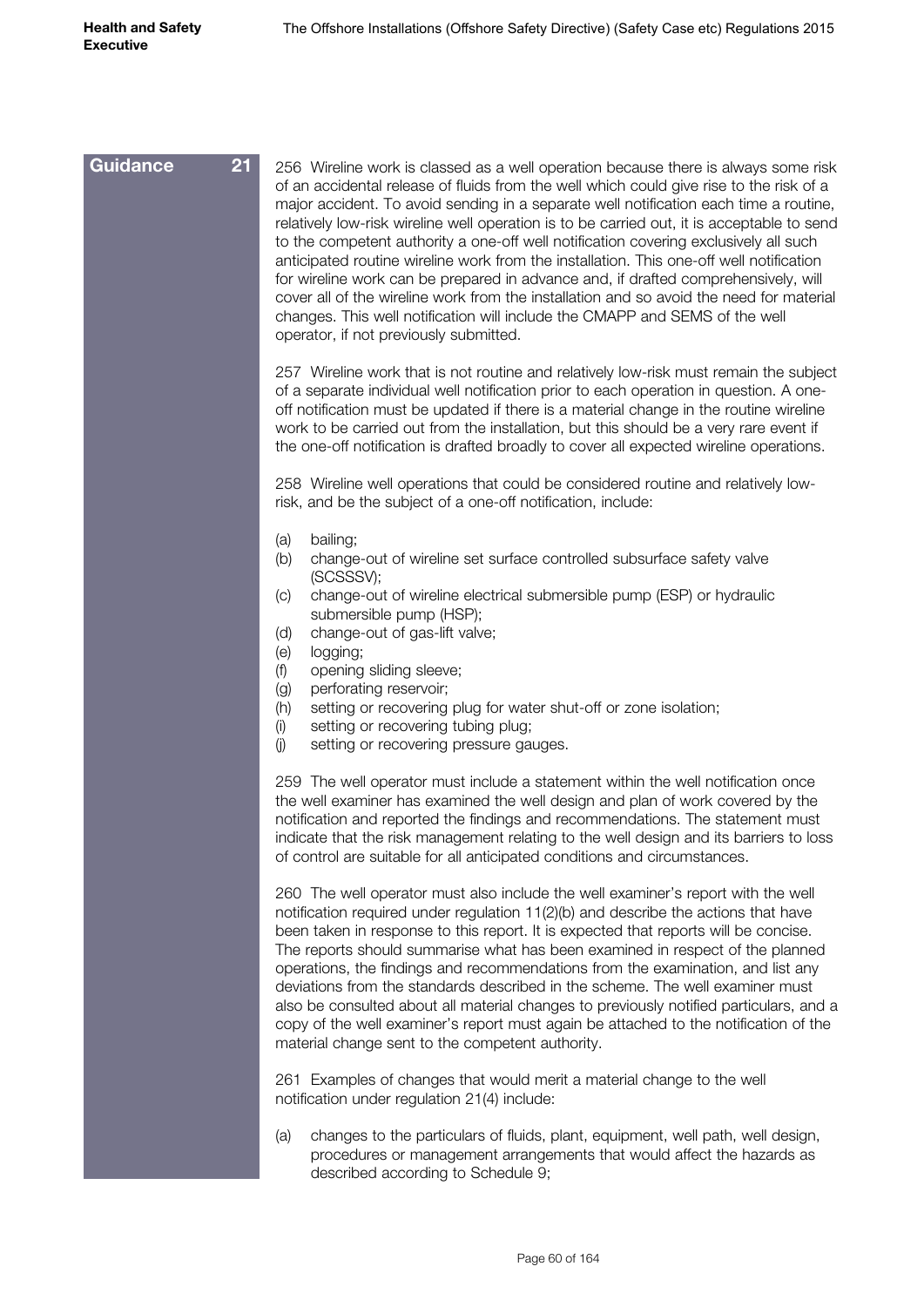(b) unforeseen interruptions of the programme of works. If the interruption is anticipated to be for less than approximately 21 days the recommencement of operations should be notified at the time of notifying the change. 262 Many material changes arise from subsurface conditions found to be different from those expected; changes to the well design and construction or operational procedures are required as a result. Under DCR regulations 13 and 14, the well operator has responsibility for ensuring that so far as is reasonably practicable there can be no unplanned escape of fluids from the well. The requirement to consult the well examiner and inform the competent authority must not prevent the timely implementation of proposed changes where they are necessary to prevent the unplanned escape of fluids (see regulation 13 of DCR, as amended by paragraph 29 of SCR 2015 Schedule 13). In such cases, if an instantaneous material change to a well notification is required to ensure well integrity, it is acceptable to submit the material change to the competent authority (who will rapidly consider it) and as soon as possible afterwards forward the well examiner's report to the competent authority, with a summary of the actions taken to address any findings. 263 The current model clauses contained within the petroleum production licences require a consent to be obtained from the licensing authority for well operations, including the drilling and re-entering of wells. Details of the information required to support well consent applications are available at: www.gov.uk/government/organisations/department-of-energy-climate-change. 264 Consent applications should be made using the online consent system, Well Operations Notification System (WONS), through the UK Oil Portal: [https://itportal.decc.gov.uk/eng/fox/live/PORTAL\\_LOGIN/login](https://itportal.decc.gov.uk/eng/fox/live/PORTAL_LOGIN/login). 265 The well operator must submit a copy of the well operator's CMAPP with a notification if it has not already been submitted with a safety case or with a previous notification. 266 Operational procedures should cover the measures to ensure that well control systems downstream of the well-head, which may be exposed to well pressure (including pipework, choke manifold, kill manifold and degasser), maintain their fitness for purpose and pressure integrity. 267 Operational procedures and arrangements should cover the provision of recording of drilling data and well integrity data in either analogue graphic form or in digital electronic form. Arrangements should ensure that key data is collected and recorded and that measures are in place to ensure the integrity of the recorded data. 268 In a change from practice under SCR 2005, notified operations may not commence if the competent authority expresses objections to the design of the well or programme of work described in the notification. Normally, the competent authority will express any objection within the statutory notification period of 21 or 10 days. 269 The well operator should also include a description of their SEMS, unless this has already been submitted, which will include a description of the well operator's well examination scheme containing the particulars specified in regulation 13(2) of these Regulations. **Guidance 21**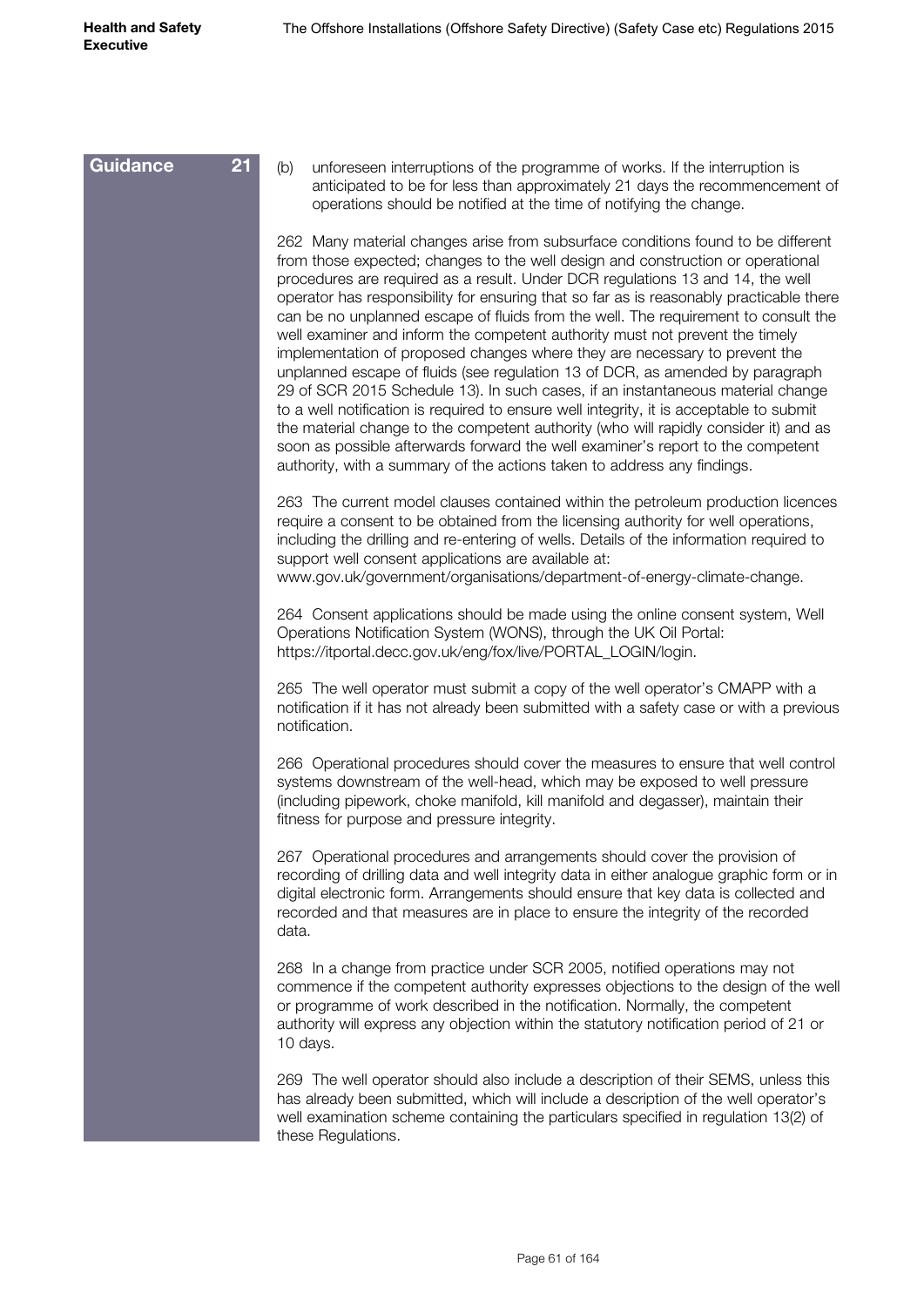| 22<br><b>Regulation</b> | A duty holder for an installation which is to be involved in a combined<br>(1)<br>operation in external waters must ensure that that installation does not engage in a<br>combined operation unless a notification containing the particulars specified in<br>Schedule 10 (other than those already notified to the competent authority pursuant<br>to regulation 21) in respect of that combined operation is sent to the competent<br>authority at least 21 days (or such shorter period as the competent authority may<br>specify) before it is due to commence. |
|-------------------------|---------------------------------------------------------------------------------------------------------------------------------------------------------------------------------------------------------------------------------------------------------------------------------------------------------------------------------------------------------------------------------------------------------------------------------------------------------------------------------------------------------------------------------------------------------------------|
|                         | Where there is a material change in any of the particulars notified<br>pursuant to paragraph (1) prior to completion of the relevant combined operation,<br>the duty holder must notify the competent authority of that change as soon as<br>practicable.                                                                                                                                                                                                                                                                                                           |
|                         | Where there is a change in the duty holder or of the installation, the duty<br>(3)<br>holder must send a notification pursuant to paragraph (1).                                                                                                                                                                                                                                                                                                                                                                                                                    |
|                         | A duty holder for an installation which is or is to be involved in a<br>(4)<br>combined operation must not commence the combined operation where the<br>competent authority expresses objections to the content of the notification.                                                                                                                                                                                                                                                                                                                                |
|                         | The requirement in paragraph $(1)$ , $(2)$ or $(3)$ (as the case may be) will be<br>(5)<br>satisfied if -                                                                                                                                                                                                                                                                                                                                                                                                                                                           |
|                         | the duty holders for every installation involved in the combined operation<br>(a)<br>prepare and agree the notification required under the relevant paragraph;<br>and                                                                                                                                                                                                                                                                                                                                                                                               |
|                         | one of them sends it to the competent authority by the deadline<br>(b)<br>applicable to the notification in question.                                                                                                                                                                                                                                                                                                                                                                                                                                               |
| 22<br><b>Guidance</b>   | 270 Combined operations notifications inform the competent authority that<br>adequate consideration has been given to the hazards and risks arising from<br>combined operations, as defined in regulation 2(4). The notification must<br>demonstrate that there will be effective co-ordination of management arrangements<br>during the combined operation, including arrangements for evacuation, escape and                                                                                                                                                      |

#### Regulation 22 Notification of combined operations

rescue in an emergency. Generic aspects of combined operations will be addressed in the individual installation safety cases. The notification then supplements the generic descriptions with details of the actual operations to be undertaken. This notification must include a summary of the joint safety review by all the dutyholders involved. This must include hazards identified with the potential to cause a major accident and the risk control measures introduced as a result of the review.

271 The dutyholders should prepare and agree a single notification for the operation and decide which of them will send it to the competent authority. If the generic material in individual safety cases is sufficiently thorough there will be no need for dutyholders to revise them. However, in the event that an installation is to take part in a type of combined operation not foreseen in the safety case, a material change under regulation 24(2) will be needed.

272 The level of detail required in the notification will depend on the nature of the hazards and risks, together with the level of interaction and the complexity of the systems. The notification should demonstrate that the hazards associated with combined operations have been fully considered and evaluated. It should also identify which parties have participated in this risk evaluation and demonstrate that the proposed arrangements for managing operations are understood and agreed by all parties.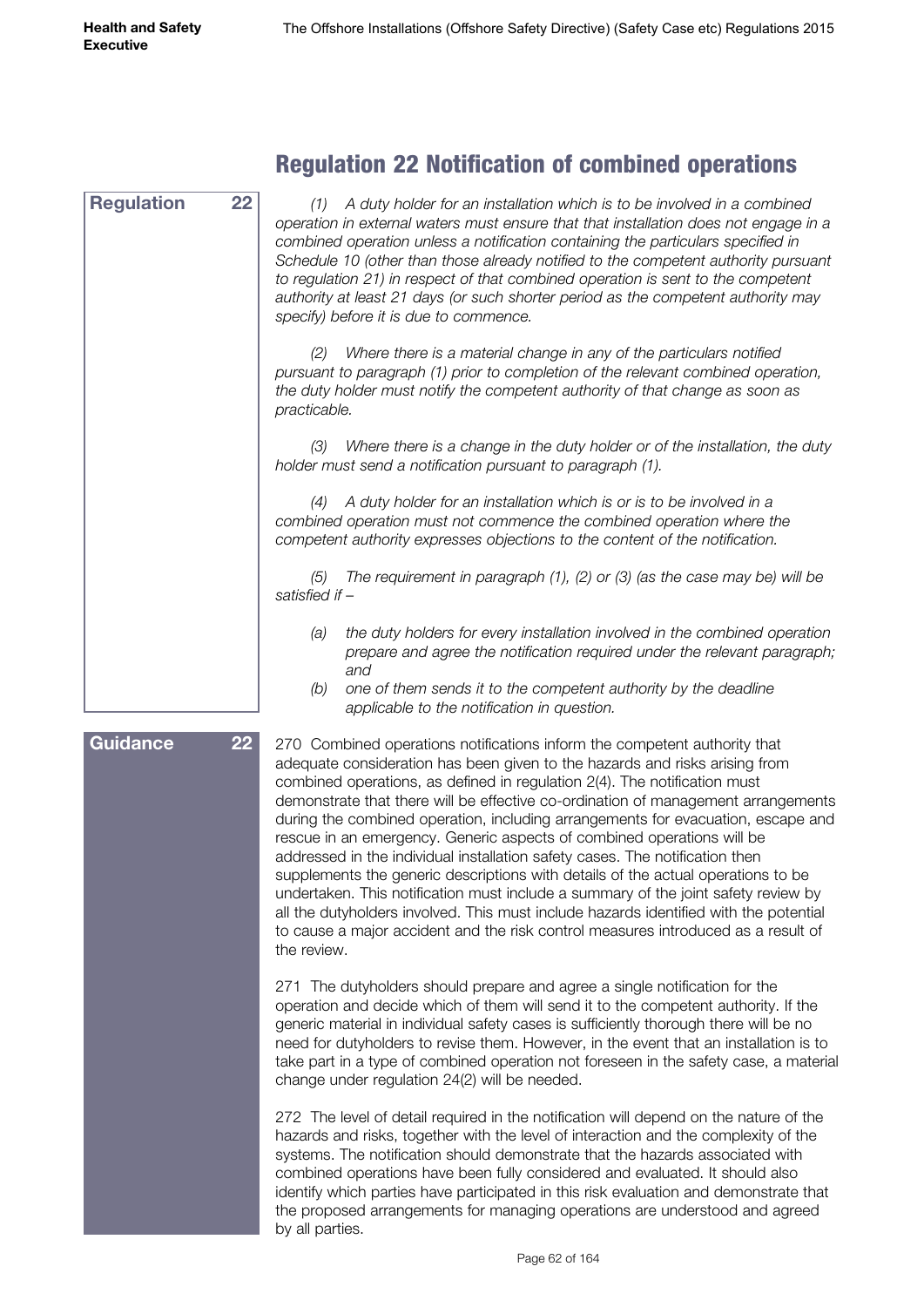| 22<br><b>Guidance</b> | 273 Where a combined operations notification is being submitted in relation to<br>dismantling activities this should also be referenced.                                                                                                                                                                                                                                                                                             |  |  |
|-----------------------|--------------------------------------------------------------------------------------------------------------------------------------------------------------------------------------------------------------------------------------------------------------------------------------------------------------------------------------------------------------------------------------------------------------------------------------|--|--|
|                       | 274 Examples of notifiable combined operations include:                                                                                                                                                                                                                                                                                                                                                                              |  |  |
|                       | a flotel providing accommodation to another installation;<br>(a)<br>a mobile drilling unit cantilevered over a fixed well-head platform;<br>(b)<br>a mobile drilling unit working on a sub-sea well connected to and controlled<br>(C)<br>from another installation. If the well is connected to more than one production<br>installation, by cable or pipe, the notification would need to cover all the<br>installations involved. |  |  |
|                       | 275 A combined operations notification is not required for:                                                                                                                                                                                                                                                                                                                                                                          |  |  |
|                       | complexes of two or more permanently bridge-linked platforms, which<br>(a)<br>together are deemed under MAR regulation 3(4) to comprise a single<br>installation;                                                                                                                                                                                                                                                                    |  |  |
|                       | the placing and hook-up phases of a new production installation, because it is<br>(b)<br>not yet being operated for the purposes of regulation 2(4).                                                                                                                                                                                                                                                                                 |  |  |
|                       | 276 Where dutyholders are engaged in combined operations they must ensure<br>that the emergency response arrangements of all parties are reviewed. From this<br>review an agreed, co-ordinated plan should be developed for the duration of the<br>works.                                                                                                                                                                            |  |  |
|                       | 277 Where the combined operation involves a production and non-production<br>installation, it is expected that the operator of the production installation shall take<br>primacy with regard to emergency response and that the owner of the non-<br>production installation shall adhere to this principle.                                                                                                                         |  |  |
|                       | 278 No combined operation activity should commence where the competent                                                                                                                                                                                                                                                                                                                                                               |  |  |

## Regulation 23 Review of safety case

authority has expressed an objection.

| <b>Regulation</b> | 23 | A duty holder must thoroughly review a current safety case -<br>(1)                                                                                                                |
|-------------------|----|------------------------------------------------------------------------------------------------------------------------------------------------------------------------------------|
|                   |    | no more than five years after the date on which the safety case was first<br>(a)<br>accepted by the competent authority under regulation 17 or 18; and                             |
|                   |    | at suitable intervals not exceeding five years following the first review<br>(b)<br>mentioned in sub-paragraph (a).                                                                |
|                   |    | In addition to the thorough review under paragraph (1), a duty holder<br>(2)<br>must thoroughly review the current safety case if directed to do so by the<br>competent authority. |
|                   |    | The duty holder must send a summary, including the results, of each<br>(3)<br>such review to the competent authority -                                                             |
|                   |    | where the review is conducted at the direction of the competent<br>(a)<br>authority, within the period specified by the competent authority in that<br>direction; or               |
|                   |    | in all other cases, within 28 days of its conclusion.<br>(b)                                                                                                                       |
|                   |    | The period specified by the competent authority for the purposes of<br>(4)<br>paragraph (3)(a) must be a period of at least 28 days starting on the date of the                    |
|                   |    | direction.                                                                                                                                                                         |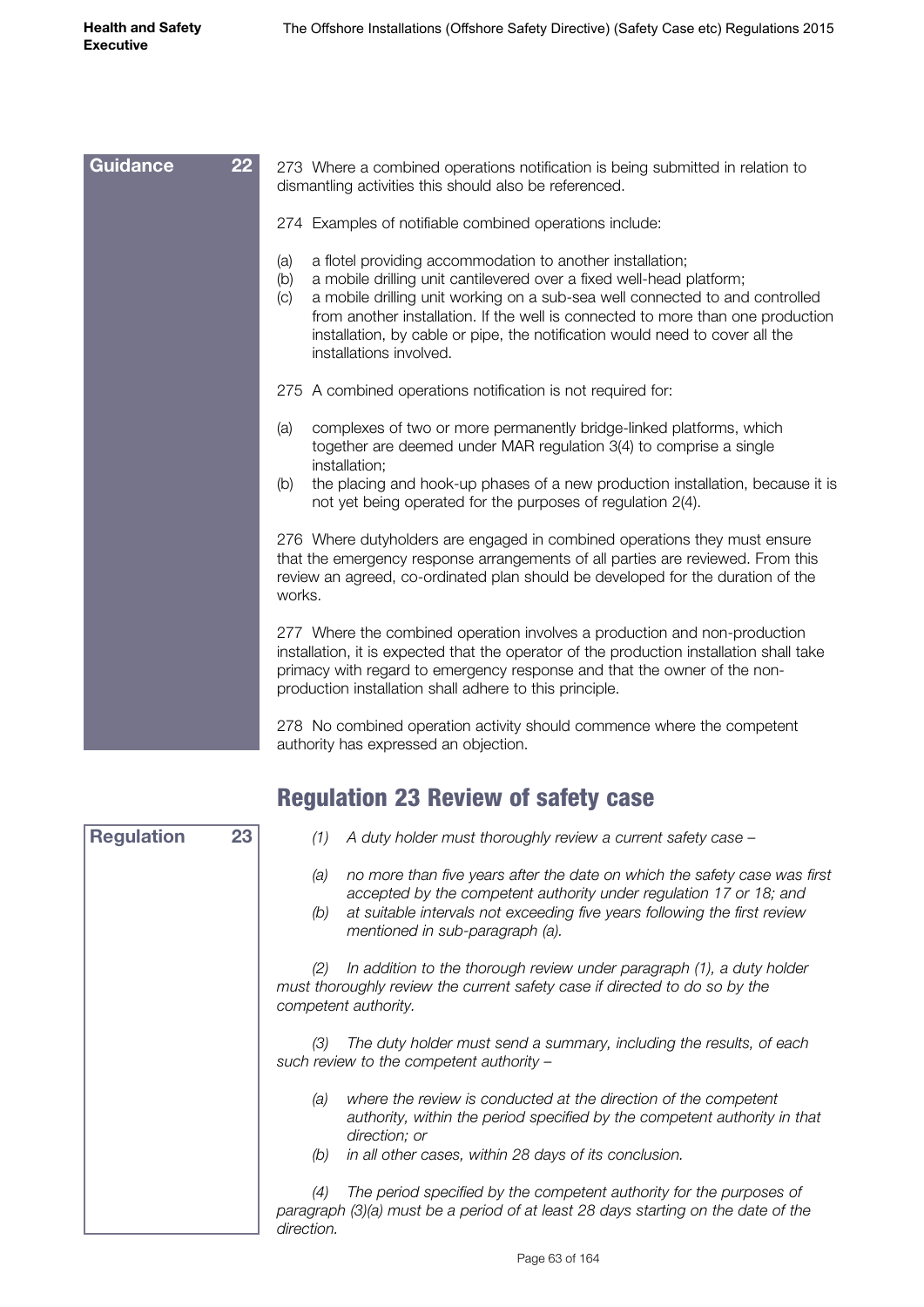| Guidance<br>23 | 279 Regulation 23 requires dutyholders to undertake a periodic thorough review of<br>accepted safety cases. The review involves more than just checking that the safety<br>case is up to date, which is required by regulation 24. The purpose is to confirm<br>that the safety case as a whole continues to be fundamentally sound. The review<br>must take place, at the latest, within five years of the safety case being accepted or<br>the last such review, or when directed by the competent authority.                                                                                                                                                                                                                                                                                                                                                                                                                                  |
|----------------|--------------------------------------------------------------------------------------------------------------------------------------------------------------------------------------------------------------------------------------------------------------------------------------------------------------------------------------------------------------------------------------------------------------------------------------------------------------------------------------------------------------------------------------------------------------------------------------------------------------------------------------------------------------------------------------------------------------------------------------------------------------------------------------------------------------------------------------------------------------------------------------------------------------------------------------------------|
|                | 280 The transition of a safety case from the SCR 2005 regime into the SCR 2015<br>regime does not affect the dates of this reckoning even though there is a change of<br>regulator (see paragraph 11 of Part 2 of Schedule 14).                                                                                                                                                                                                                                                                                                                                                                                                                                                                                                                                                                                                                                                                                                                  |
|                | 281 A dutyholder may identify the need for a thorough review at any time within<br>the five years since acceptance of the safety case or the last thorough review. This<br>is likely to arise from a significant change in circumstances, such as a change in<br>dutyholder or a change in the main production contractor. When a new dutyholder<br>introduces a new management system this is likely to warrant a material change to<br>the safety case under regulation 24(2). Whether or not there is such a change to<br>the management system, a thorough review of the safety case is likely to be<br>justified. The findings of a thorough review may also identify the need for a material<br>change. The competent authority may direct such a review if the dutyholder fails to<br>recognise the need for one. A prospective dutyholder should find it helpful to<br>undertake a systematic consideration of the safety case and SEMS. |
|                | 282 The review should examine the basic assumptions made in the safety case as<br>well as its content. It should consider how its demonstrations might be improved,<br>taking account of all relevant changes and new knowledge since acceptance or the<br>last review to ensure that they remain valid. To ensure objectivity, dutyholders may<br>find it beneficial to appoint review team members, or at least a leader, from staff<br>who are independent of those responsible for routinely maintaining and revising the<br>safety case. Such staff could be in-house or from an external body.                                                                                                                                                                                                                                                                                                                                             |
|                | 283 The Offshore Installations (Safety Representatives and Safety Committees)<br>Regulations require dutyholders to consult installation safety representatives when<br>reviewing a safety case. This is a good opportunity for the wider workforce to<br>contribute their experience and knowledge to the review process through their<br>representatives.                                                                                                                                                                                                                                                                                                                                                                                                                                                                                                                                                                                      |
|                | 284 The dutyholder must send a summary of the review to the competent<br>authority within 28 days of completing it, which should include details of<br>consultation with safety representatives. If the competent authority directs a review<br>it will specify a period of at least 28 days in which to send the summary. The<br>competent authority will aim to agree a reasonable period for this with the<br>dutyholder. The summary provides both evidence that a review has been done and<br>information to help the competent authority decide whether to inspect the conduct<br>of the review.                                                                                                                                                                                                                                                                                                                                           |
|                | 285 A copy of the summary must be kept at an address in Great Britain as<br>required by regulation 27. The summary should be short and factual and should<br>contain the following information:                                                                                                                                                                                                                                                                                                                                                                                                                                                                                                                                                                                                                                                                                                                                                  |
|                | confirmation that the review has been carried out, when it started and how<br>(a)<br>long it took;<br>the identities of the persons who led the review and of those who carried it<br>(b)<br>out;                                                                                                                                                                                                                                                                                                                                                                                                                                                                                                                                                                                                                                                                                                                                                |
|                | a description of how the review was carried out or a reference to an existing<br>(C)<br>review procedure of the dutyholder that was followed in conducting it;<br>summaries of all revisions made to the safety case as a consequence of the<br>(d)                                                                                                                                                                                                                                                                                                                                                                                                                                                                                                                                                                                                                                                                                              |

review;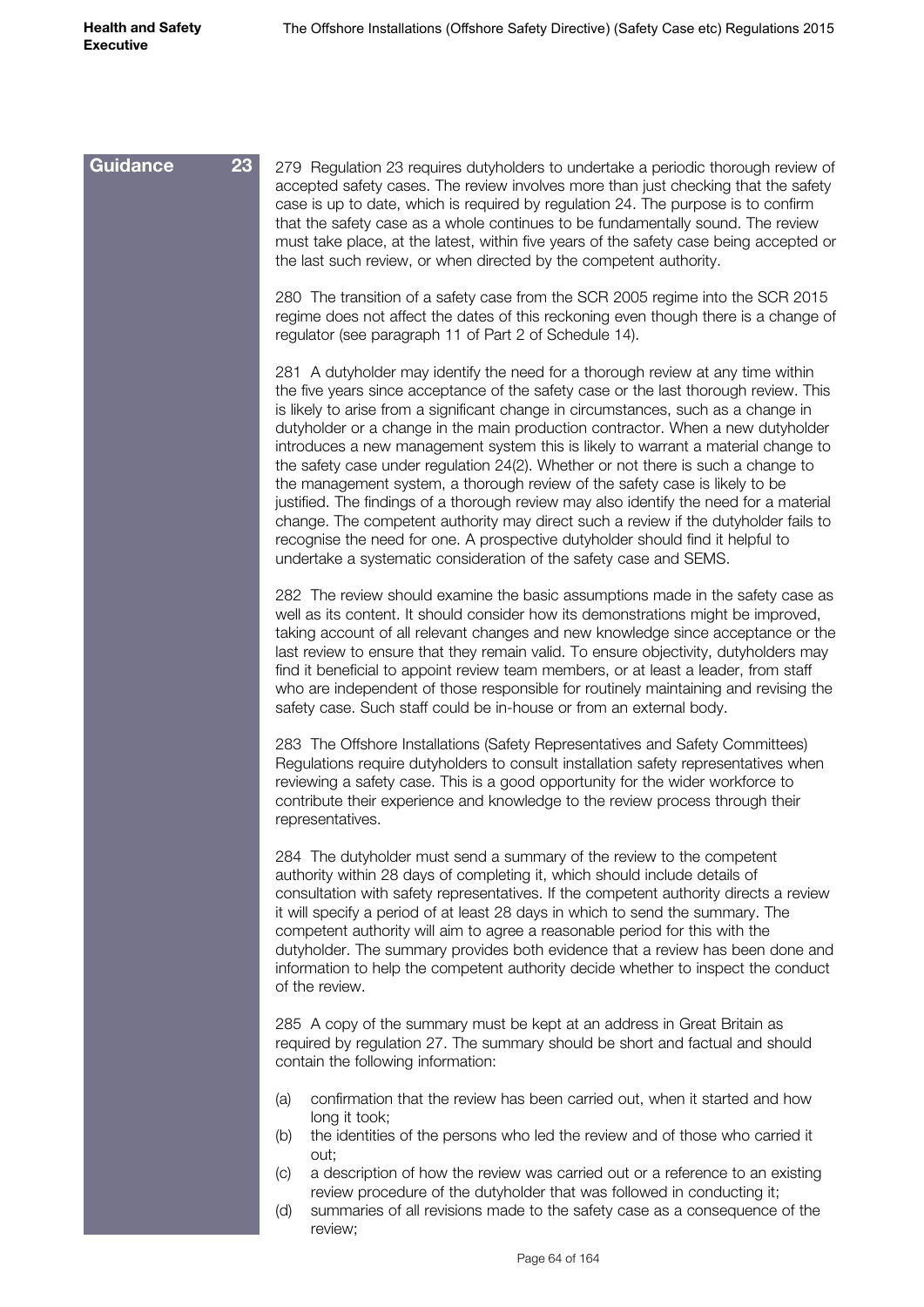

#### Regulation 24 Revision of safety case

| <b>Regulation</b> | 24 | (1) In addition to the other occasions on which a duty holder must revise a<br>current safety case pursuant to these Regulations, a duty holder must revise a<br>current safety case -                                                                                                                                                                                          |
|-------------------|----|---------------------------------------------------------------------------------------------------------------------------------------------------------------------------------------------------------------------------------------------------------------------------------------------------------------------------------------------------------------------------------|
|                   |    | when appropriate; and<br>(a)<br>when directed to do so by the competent authority pursuant to<br>(b)<br>regulation 25(1).                                                                                                                                                                                                                                                       |
|                   |    | (2)<br>Revisions made under paragraph (1)(a) which make a material change to<br>the current safety case are not effective unless -                                                                                                                                                                                                                                              |
|                   |    | the duty holder has sent a version of the current safety case which<br>(a)<br>incorporates the proposed revisions, showing clearly where they are to<br>be made, to the competent authority -<br>at least three months, or such shorter period as the competent<br>(i)<br>authority may specify; or<br>where the revisions relate to a combined operation, at least six<br>(ii) |
|                   |    | weeks, or such shorter period as the competent authority may<br>specify,<br>before the revisions are to be made; and                                                                                                                                                                                                                                                            |
|                   |    | the competent authority has accepted the revisions.<br>(b)                                                                                                                                                                                                                                                                                                                      |
|                   |    | (3)<br>Without prejudice to the generality of paragraph (2) -                                                                                                                                                                                                                                                                                                                   |
|                   |    | no well operation constitutes a material change;<br>(a)<br>the movement of a production installation to a new location to be<br>(b)<br>operated there constitutes a material change; and<br>the conversion of a production installation to enable it to be operated as<br>(C)<br>a non-production installation constitutes a material change,                                   |
|                   |    | to the current safety case for the purposes of paragraph (2).                                                                                                                                                                                                                                                                                                                   |
|                   |    | For the purposes of paragraph (1), it is to be regarded as appropriate to<br>(4)<br>revise a safety case in respect of a material change to an installation.                                                                                                                                                                                                                    |
| <b>Guidance</b>   | 24 | 287 Regulation 24(1) requires the safety case to be kept up to date, reflecting the<br>current state of the installation and its operations, as well as correcting any errors.<br>Even apparently minor changes should be assessed and logged, and all relevant<br>documentation updated as appropriate. Careful logging of modifications is essential                          |

Page 65 of 164

in enabling dutyholders to demonstrate that they continue to operate the installation in conformity with their safety case, as required by regulation 28. As explained in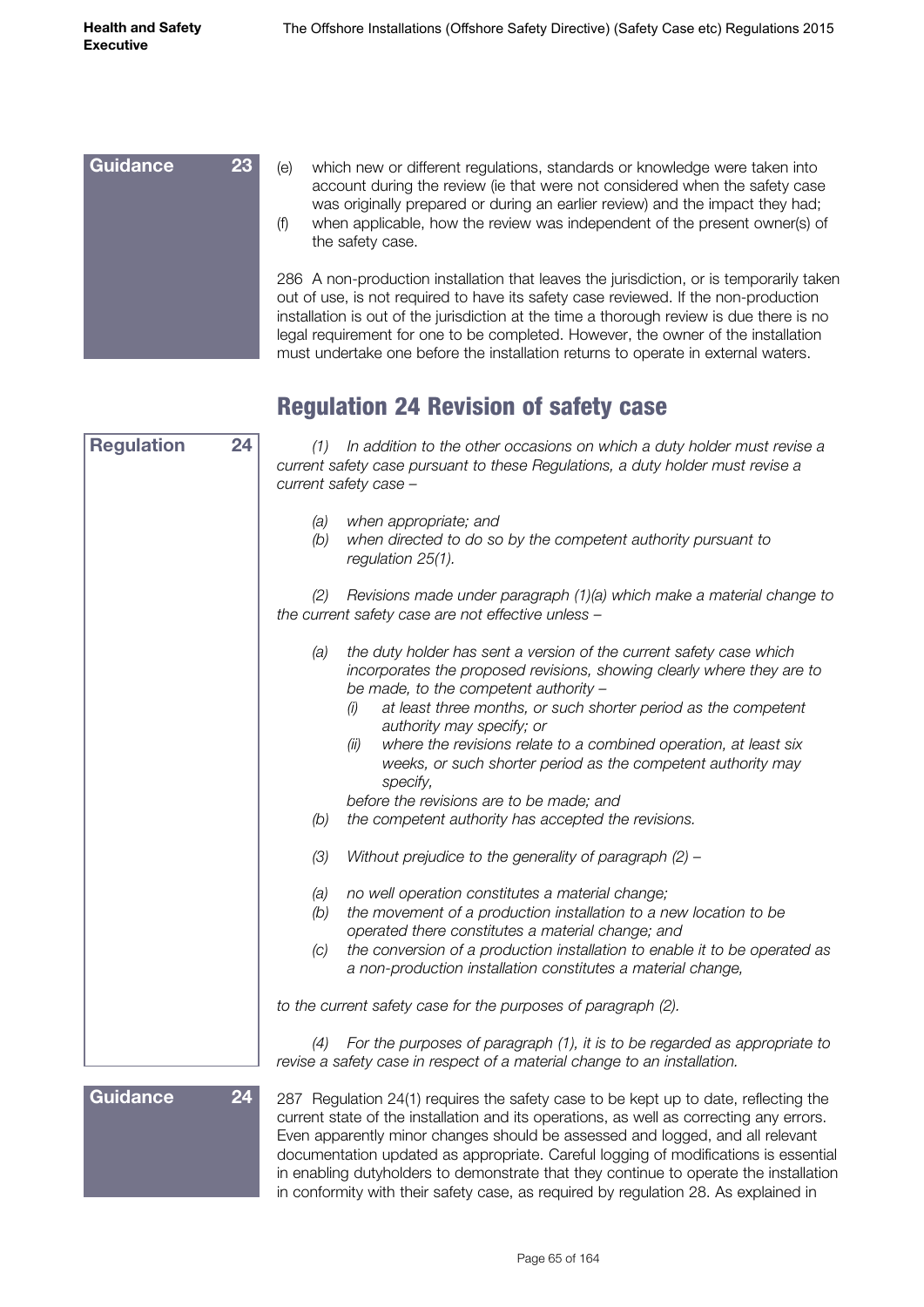| 24<br><b>Guidance</b><br>the guidance to regulation 23, a non-production installation that leaves the<br>jurisdiction or is temporarily taken out of use need not keep its safety case up to<br>date, but the safety case must be updated before returning to operations in<br>external waters.<br>288 The need for revision may be triggered by events such as an accident or<br>incident, an audit, a change of operator or changes to the emergency response<br>procedures. As well as the general requirement under regulation 24, revisions may<br>also be required under regulation 19(7) (converting a non-production installation to<br>a production installation); regulation 20 (dismantling a fixed installation); when the<br>competent authority directs under regulation 25(1); or under the transitional<br>arrangements in regulation 39 and Schedule 14.<br>289 Revisions need to be submitted only when they:<br>make material changes to the safety case (see regulation 24(2));<br>(a)<br>are required by regulation 19(7) or regulation 20;<br>(b)<br>follow a direction by the competent authority under regulation 25(1).<br>$\left( c\right)$<br>290 OSRSCR requires dutyholders to consult installation safety representatives<br>when revising a safety case.<br>291 Any revisions that make a material change to a safety case must be submitted<br>to the competent authority for acceptance. A material change is likely to be one<br>that changes the basis on which the original safety case was accepted. This would<br>involve changes to the basis on which risk control decisions are made or which<br>necessitate a review of the adequacy of major hazard control measures. It includes<br>both physical modifications and operational management changes of sufficient<br>significance.<br>292 During an assessment of a safety case the competent authority will assess the<br>specifics of the material change. This may cover a broad spectrum of specialist<br>areas including process safety, fire and explosion, emergency response and human<br>and organisational factors among others. Any proposed changes which may<br>significantly deviate from the information provided in the accepted safety case may |
|-------------------------------------------------------------------------------------------------------------------------------------------------------------------------------------------------------------------------------------------------------------------------------------------------------------------------------------------------------------------------------------------------------------------------------------------------------------------------------------------------------------------------------------------------------------------------------------------------------------------------------------------------------------------------------------------------------------------------------------------------------------------------------------------------------------------------------------------------------------------------------------------------------------------------------------------------------------------------------------------------------------------------------------------------------------------------------------------------------------------------------------------------------------------------------------------------------------------------------------------------------------------------------------------------------------------------------------------------------------------------------------------------------------------------------------------------------------------------------------------------------------------------------------------------------------------------------------------------------------------------------------------------------------------------------------------------------------------------------------------------------------------------------------------------------------------------------------------------------------------------------------------------------------------------------------------------------------------------------------------------------------------------------------------------------------------------------------------------------------------------------------------------------------------------------------------------------------------------------------------------------------|
|                                                                                                                                                                                                                                                                                                                                                                                                                                                                                                                                                                                                                                                                                                                                                                                                                                                                                                                                                                                                                                                                                                                                                                                                                                                                                                                                                                                                                                                                                                                                                                                                                                                                                                                                                                                                                                                                                                                                                                                                                                                                                                                                                                                                                                                             |
|                                                                                                                                                                                                                                                                                                                                                                                                                                                                                                                                                                                                                                                                                                                                                                                                                                                                                                                                                                                                                                                                                                                                                                                                                                                                                                                                                                                                                                                                                                                                                                                                                                                                                                                                                                                                                                                                                                                                                                                                                                                                                                                                                                                                                                                             |
|                                                                                                                                                                                                                                                                                                                                                                                                                                                                                                                                                                                                                                                                                                                                                                                                                                                                                                                                                                                                                                                                                                                                                                                                                                                                                                                                                                                                                                                                                                                                                                                                                                                                                                                                                                                                                                                                                                                                                                                                                                                                                                                                                                                                                                                             |
|                                                                                                                                                                                                                                                                                                                                                                                                                                                                                                                                                                                                                                                                                                                                                                                                                                                                                                                                                                                                                                                                                                                                                                                                                                                                                                                                                                                                                                                                                                                                                                                                                                                                                                                                                                                                                                                                                                                                                                                                                                                                                                                                                                                                                                                             |
|                                                                                                                                                                                                                                                                                                                                                                                                                                                                                                                                                                                                                                                                                                                                                                                                                                                                                                                                                                                                                                                                                                                                                                                                                                                                                                                                                                                                                                                                                                                                                                                                                                                                                                                                                                                                                                                                                                                                                                                                                                                                                                                                                                                                                                                             |
|                                                                                                                                                                                                                                                                                                                                                                                                                                                                                                                                                                                                                                                                                                                                                                                                                                                                                                                                                                                                                                                                                                                                                                                                                                                                                                                                                                                                                                                                                                                                                                                                                                                                                                                                                                                                                                                                                                                                                                                                                                                                                                                                                                                                                                                             |
| constitute a change to the basis on which the safety case was accepted and may<br>require a material change. The dutyholder must decide what constitutes a material<br>change. If in doubt, dutyholders are encouraged to discuss prospective changes<br>with the competent authority.                                                                                                                                                                                                                                                                                                                                                                                                                                                                                                                                                                                                                                                                                                                                                                                                                                                                                                                                                                                                                                                                                                                                                                                                                                                                                                                                                                                                                                                                                                                                                                                                                                                                                                                                                                                                                                                                                                                                                                      |
| 293 The need for a material change may become apparent following a thorough<br>review, from the findings of an accident or incident investigation or as a result of an<br>audit of the SEMS by the dutyholder or the competent authority. Some examples of<br>changes that would warrant revisions to be submitted are:                                                                                                                                                                                                                                                                                                                                                                                                                                                                                                                                                                                                                                                                                                                                                                                                                                                                                                                                                                                                                                                                                                                                                                                                                                                                                                                                                                                                                                                                                                                                                                                                                                                                                                                                                                                                                                                                                                                                     |
| modifications or repairs to the structure or any plant and equipment where the<br>(a)<br>changes have or may have a significant impact on safety;<br>where a number of small changes are planned which will cumulatively have a<br>(b)<br>significant impact on safety;                                                                                                                                                                                                                                                                                                                                                                                                                                                                                                                                                                                                                                                                                                                                                                                                                                                                                                                                                                                                                                                                                                                                                                                                                                                                                                                                                                                                                                                                                                                                                                                                                                                                                                                                                                                                                                                                                                                                                                                     |
| the introduction of new activities on the installation or in connection with it,<br>(C)<br>including new kinds of combined operation;                                                                                                                                                                                                                                                                                                                                                                                                                                                                                                                                                                                                                                                                                                                                                                                                                                                                                                                                                                                                                                                                                                                                                                                                                                                                                                                                                                                                                                                                                                                                                                                                                                                                                                                                                                                                                                                                                                                                                                                                                                                                                                                       |
| where there is a change in operator or owner;<br>(d)<br>an extension of use of the installation beyond its original design life;<br>(e)                                                                                                                                                                                                                                                                                                                                                                                                                                                                                                                                                                                                                                                                                                                                                                                                                                                                                                                                                                                                                                                                                                                                                                                                                                                                                                                                                                                                                                                                                                                                                                                                                                                                                                                                                                                                                                                                                                                                                                                                                                                                                                                     |
| early stage dismantling activities undertaken before the submission of a<br>(f)<br>specific dismantling safety case;                                                                                                                                                                                                                                                                                                                                                                                                                                                                                                                                                                                                                                                                                                                                                                                                                                                                                                                                                                                                                                                                                                                                                                                                                                                                                                                                                                                                                                                                                                                                                                                                                                                                                                                                                                                                                                                                                                                                                                                                                                                                                                                                        |
| decommissioning a production installation and connected pipelines prior to<br>(g)<br>dismantling;                                                                                                                                                                                                                                                                                                                                                                                                                                                                                                                                                                                                                                                                                                                                                                                                                                                                                                                                                                                                                                                                                                                                                                                                                                                                                                                                                                                                                                                                                                                                                                                                                                                                                                                                                                                                                                                                                                                                                                                                                                                                                                                                                           |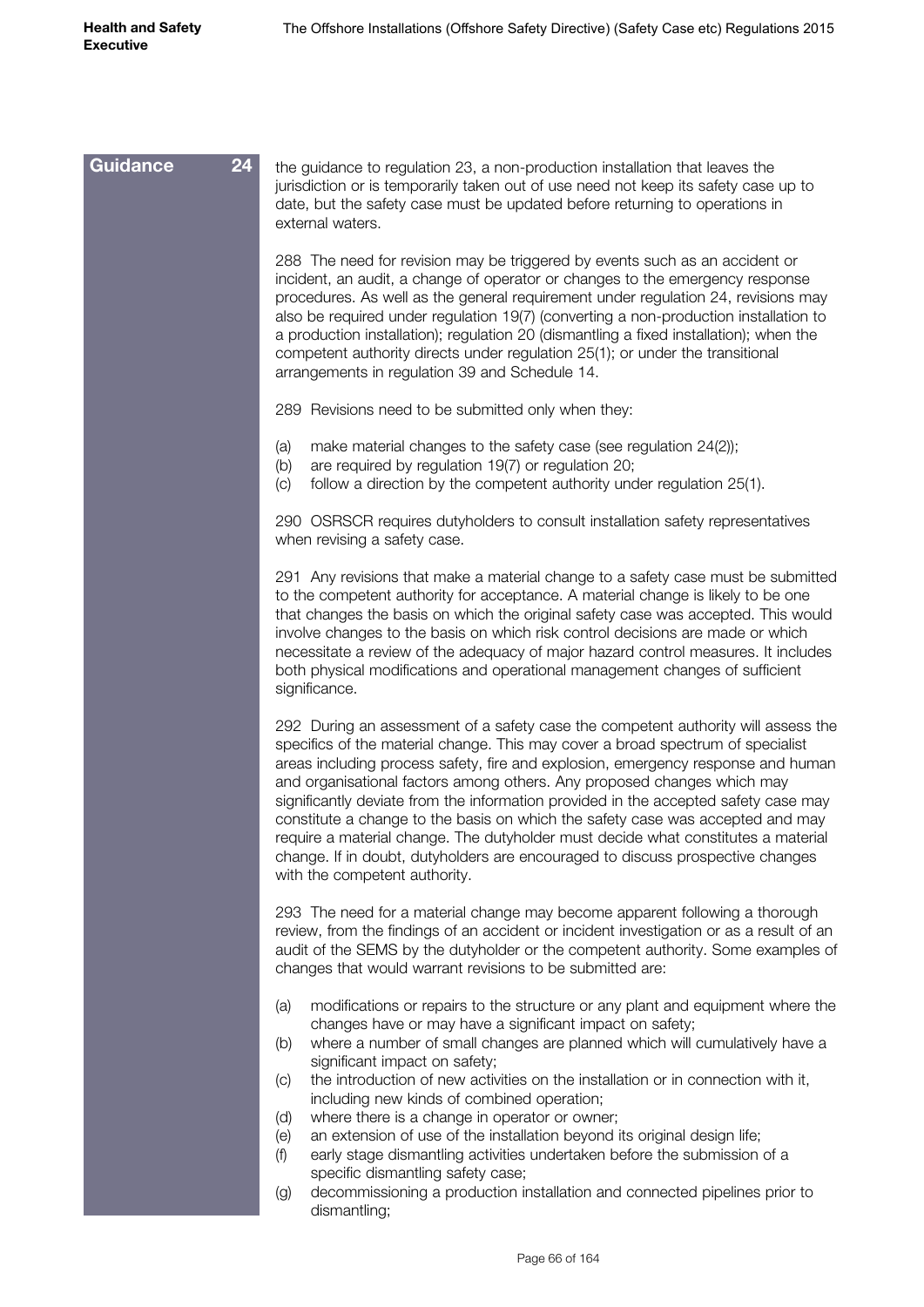| (h)<br>introduction of new technology or technological approaches to controlling<br>risks;<br>(i)<br>introduction of new well control measures or other arrangements arising from<br>well notifications which result in changes to the basis on which the safety case<br>was accepted (for example, new arrangements to deal with high-pressure/<br>high-temperature wells).                                                                                                                                                                                                                                                                                                                                                                                                                                                                                              |
|---------------------------------------------------------------------------------------------------------------------------------------------------------------------------------------------------------------------------------------------------------------------------------------------------------------------------------------------------------------------------------------------------------------------------------------------------------------------------------------------------------------------------------------------------------------------------------------------------------------------------------------------------------------------------------------------------------------------------------------------------------------------------------------------------------------------------------------------------------------------------|
| 294 In relation to point (a), the requirement no longer only relates to situations<br>where a potential negative impact is foreseen. There is now a requirement to<br>assess the overall effect on safety from a modification even if it is perceived to be<br>beneficial.                                                                                                                                                                                                                                                                                                                                                                                                                                                                                                                                                                                                |
| 295 Where there is a change in operator or owner as in point (d), above, a<br>submission of the material change will be required prior to the change taking place<br>as there will be a new CMAPP associated with that new dutyholder. Where the new<br>dutyholder plans to make changes to the management system or other aspects of<br>the safety case in time, then another material change will be required.                                                                                                                                                                                                                                                                                                                                                                                                                                                          |
| 296 Regulation 24(3) specifies certain actions that either are or are not material<br>changes. Moving a production installation to a new operating location and<br>converting a production installation to a non-production installation are both<br>material changes. Well operations are not in themselves material changes as they<br>must be notified under regulation 21. However, material changes could arise from<br>the equipment used, for example introducing a well-testing surface package or an<br>underbalanced drilling surface package.                                                                                                                                                                                                                                                                                                                  |
| 297 Implementing a material change before the competent authority accepts the<br>revised safety case would breach the duty in regulation 28 to follow the procedures<br>and arrangements set out in the current (accepted) safety case. Any necessary<br>preliminary work (eg preparatory plant modifications that do not change operational<br>parameters) could be done so far as this is covered by the existing safety case, but<br>the material changes could not take effect before the competent authority accepted<br>the revised safety case.                                                                                                                                                                                                                                                                                                                    |
| 298 For ease of assessment, the dutyholder must submit a complete version of<br>the safety case, clearly showing the proposed revisions in context. This will also<br>incorporate any revisions made under regulation 24(1) which did not have to be<br>accepted by the competent authority. There is no requirement to indicate such<br>changes since the last safety case acceptance, but doing so will also speed up the<br>competent authority's assessment. The competent authority acceptance decision<br>will relate solely to the proposed material changes, so if the competent authority is<br>unable to accept the revisions for some reason, the previously accepted safety<br>case will not be affected. Regulation 37 provides the dutyholder with a right of<br>appeal to the Secretary of State if the competent authority does not accept a<br>revision. |
|                                                                                                                                                                                                                                                                                                                                                                                                                                                                                                                                                                                                                                                                                                                                                                                                                                                                           |

#### Regulation 25 Power of competent authority in relation to safety cases and related documents



*(1) The competent authority may direct a duty holder to prepare revisions to a current safety case in relation to such matters as the competent authority may notify to the duty holder.*

*(2) When making a direction for the purposes of paragraph (1), the competent authority must explain why it believes that each revision is necessary*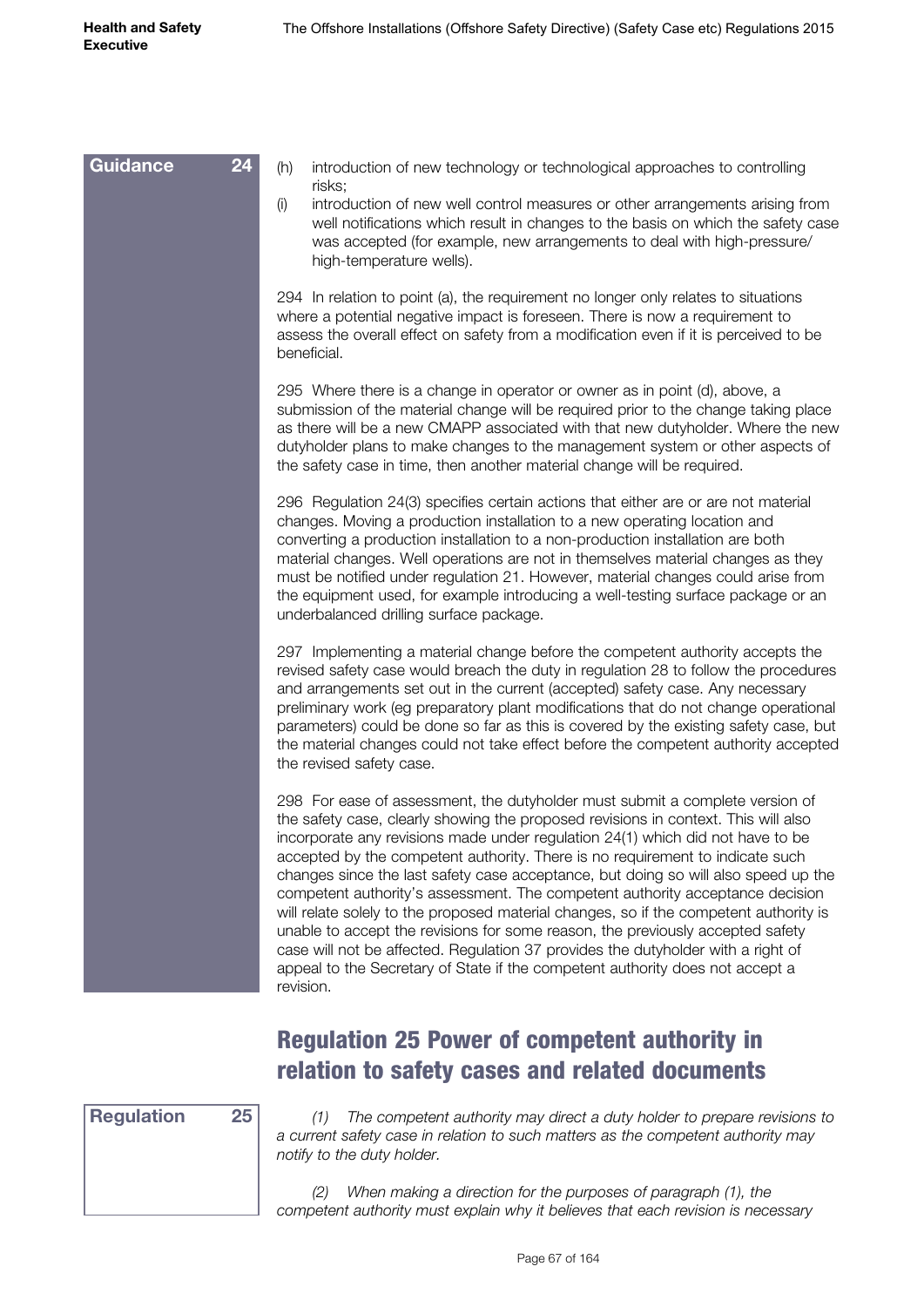| <b>Regulation</b><br>25 | and must specify a period, not being less than 28 days, within which the duty<br>holder must submit such revisions to the competent authority.                                                                                                                                                                                                                                                                                                                                                                                                                                                                                                                              |
|-------------------------|-----------------------------------------------------------------------------------------------------------------------------------------------------------------------------------------------------------------------------------------------------------------------------------------------------------------------------------------------------------------------------------------------------------------------------------------------------------------------------------------------------------------------------------------------------------------------------------------------------------------------------------------------------------------------------|
|                         | (3)<br>Revisions submitted pursuant to paragraph (2) are not effective unless -                                                                                                                                                                                                                                                                                                                                                                                                                                                                                                                                                                                             |
|                         | the duty holder has sent a version of the current safety case which<br>(a)<br>incorporates the proposed revisions, showing clearly where they are to<br>be made, to the competent authority; and<br>the competent authority has accepted the revisions.<br>(b)                                                                                                                                                                                                                                                                                                                                                                                                              |
|                         | (4)                                                                                                                                                                                                                                                                                                                                                                                                                                                                                                                                                                                                                                                                         |
|                         | Paragraph (5) applies where -<br>a design notification has been submitted under regulation 15 or 19; but<br>(a)<br>a safety case has not been submitted in respect of the production<br>(b)<br>installation.                                                                                                                                                                                                                                                                                                                                                                                                                                                                |
|                         | Where this paragraph applies, the duty holder for the installation must,<br>(5)<br>on demand by the competent authority, provide the competent authority with a<br>copy of any document which the competent authority considers may be directly or<br>indirectly relevant to the duty holder's preparation of the safety case for that<br>installation.                                                                                                                                                                                                                                                                                                                     |
|                         | (6) The duty in paragraph (5) must be completed within such reasonable<br>time of the demand, being a period of not less than 14 days, as may be specified<br>by the competent authority.                                                                                                                                                                                                                                                                                                                                                                                                                                                                                   |
|                         | The competent authority may suspend any current safety case where it<br>(7)<br>does not accept any proposed revision to it submitted pursuant to paragraph (2).                                                                                                                                                                                                                                                                                                                                                                                                                                                                                                             |
|                         | When suspending a current safety case under paragraph (7), the<br>(8)<br>competent authority must explain why it believes that a suspension is necessary.                                                                                                                                                                                                                                                                                                                                                                                                                                                                                                                   |
|                         | During any period for which the current safety case for an installation is<br>(9)<br>suspended, the duty holder for that installation must ensure that it is not operated.                                                                                                                                                                                                                                                                                                                                                                                                                                                                                                  |
|                         | (10) The competent authority may lift a suspension in respect of a current<br>safety case when it is satisfied that the health and safety of persons who are likely<br>to be affected by the lifting of any suspension will not be prejudiced in consequence<br>of it.                                                                                                                                                                                                                                                                                                                                                                                                      |
|                         | (11) Where further information is necessary before a safety case or revisions<br>to a safety case can be accepted, or a decision can be made to lift a suspension,<br>the duty holder must provide, at the request of the competent authority, such<br>information and make any necessary changes to the submitted safety case.                                                                                                                                                                                                                                                                                                                                             |
| <b>Guidance</b><br>25   | 299 In exceptional circumstances the competent authority may conclude that the<br>current safety case, either in part or as a whole, is no longer satisfactory. If this<br>cannot easily be resolved through dialogue with the dutyholder the competent<br>authority may direct that a revision is made under regulation 25.                                                                                                                                                                                                                                                                                                                                                |
|                         | 300 Any such revision must be submitted to the competent authority for<br>acceptance. This is to ensure that the safety case is revised and submitted, even if<br>the dutyholder argues that a change, made as a result of a competent authority<br>direction, is not a material change under regulation 24(2). This provides time for the<br>dutyholder and the competent authority to consider the implications of the change<br>in detail. If the competent authority does not accept the revision, the change must<br>not be made. There is a right of appeal to the Secretary of State under<br>regulation 37 if the competent authority does not accept the revision. |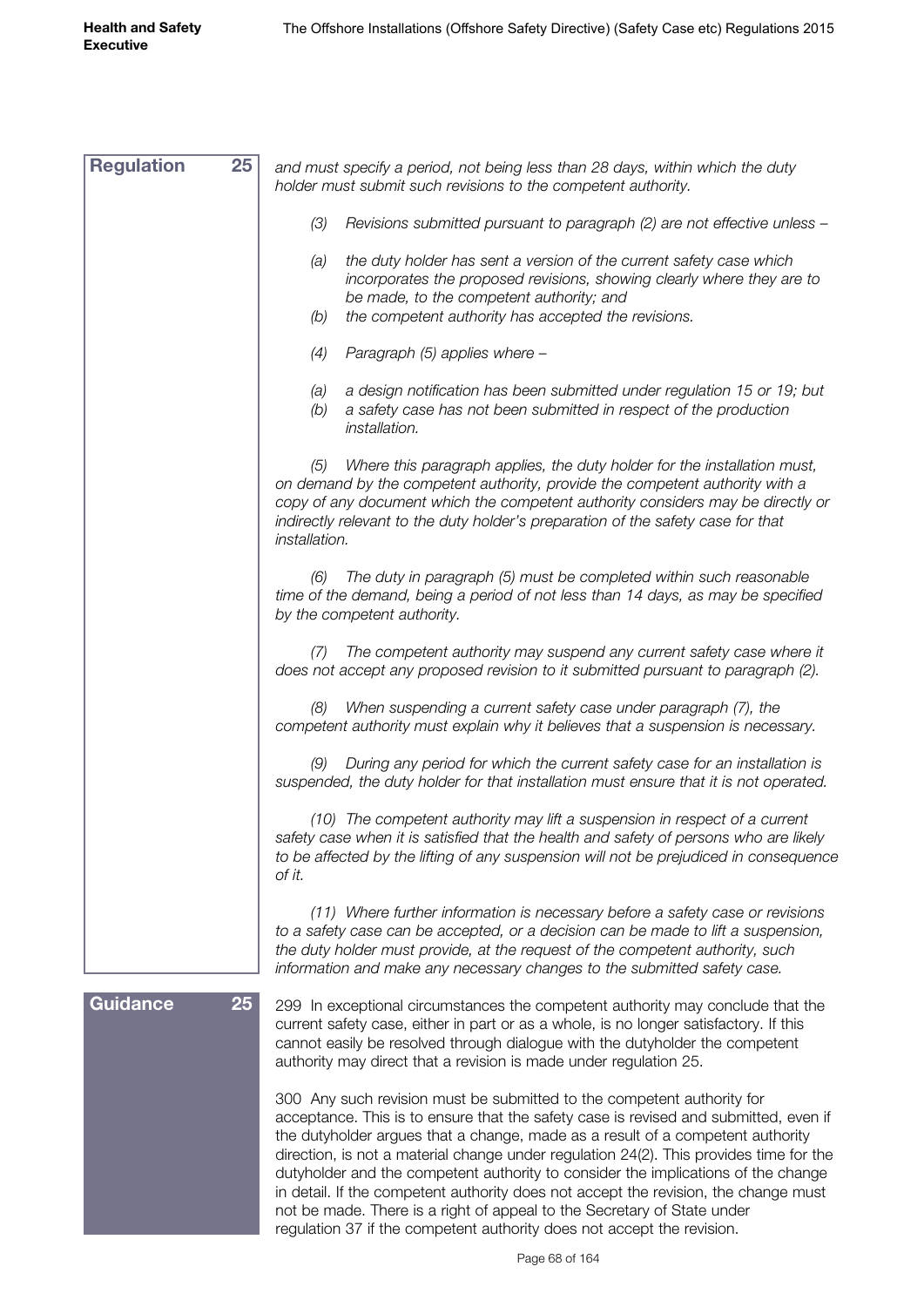| 25<br>301 The competent authority may direct a revision at other times too, but it is<br>probably most likely to follow a directed review. In any case, a directed revision will<br>be very unusual. In practice, it is much more probable that either matters are<br>resolved before going this far or the competent authority will use other means such<br>as enforcement notices. |  |  |  |
|--------------------------------------------------------------------------------------------------------------------------------------------------------------------------------------------------------------------------------------------------------------------------------------------------------------------------------------------------------------------------------------|--|--|--|
| 302 Once given, acceptance of a safety case remains until the installation ceases<br>to exist, although the competent authority can refuse to accept revisions to the<br>safety case. The competent authority has extensive powers for dealing with failure<br>to comply with regulations and with danger to people.                                                                 |  |  |  |
| 303 Documentation that might be requested under regulation 25(5) could include:                                                                                                                                                                                                                                                                                                      |  |  |  |
| the design basis for the structure or for specific systems;<br>(a)<br>studies relating to novel features;<br>(b)<br>safety studies (eg hazard and operability study (HAZOP));<br>(C)<br>verification scheme documentation;<br>(d)<br>details of management arrangements during design.<br>(e)                                                                                        |  |  |  |
|                                                                                                                                                                                                                                                                                                                                                                                      |  |  |  |

#### Regulation 26 Power of the competent authority to prohibit operations

| <b>Regulation</b> | 26 | (1)        | Paragraph (2) applies where -                                                                                                                                                                                                                                                                                                                                                                                                                              |
|-------------------|----|------------|------------------------------------------------------------------------------------------------------------------------------------------------------------------------------------------------------------------------------------------------------------------------------------------------------------------------------------------------------------------------------------------------------------------------------------------------------------|
|                   |    | (a)<br>(b) | the competent authority is of the opinion that the measures for<br>preventing or limiting the consequences of a major accident proposed in<br>a safety case are insufficient to fulfil the requirements set out in the<br>relevant statutory provisions; and<br>the competent authority notifies the duty holder who sent the safety case<br>that it is of the opinion described in sub-paragraph (a).                                                     |
|                   |    | (2)        | Where this paragraph applies, the duty holder must not operate or<br>commence operation of the installation to which the safety case relates.                                                                                                                                                                                                                                                                                                              |
|                   |    | (3)        | The prohibition in paragraph (2) ceases to apply if the competent<br>authority notifies the relevant duty holder that it is no longer of the opinion<br>described in paragraph (1)(a).                                                                                                                                                                                                                                                                     |
|                   |    | (4)        | Paragraph (5) applies where -                                                                                                                                                                                                                                                                                                                                                                                                                              |
|                   |    | (a)<br>(b) | the competent authority is of the opinion that the measures for<br>preventing or limiting the consequences of a major accident proposed in<br>a notification of combined operations are insufficient to fulfil the<br>requirements set out in the relevant statutory provisions; and<br>the competent authority notifies the duty holder who sent the notification<br>of combined operations that it is of the opinion described in sub-<br>paragraph (a). |
|                   |    | (5)        | Where this paragraph applies, no duty holder for an installation which is<br>or is to be involved in the combined operation may operate or commence operation<br>of the duty holder's installation.                                                                                                                                                                                                                                                        |
|                   |    | (6)        | The prohibition in paragraph (5) ceases to apply if the competent<br>authority notifies the duty holder who sent the notification of combined operations<br>that it is no longer of the opinion described in paragraph (4)(a).                                                                                                                                                                                                                             |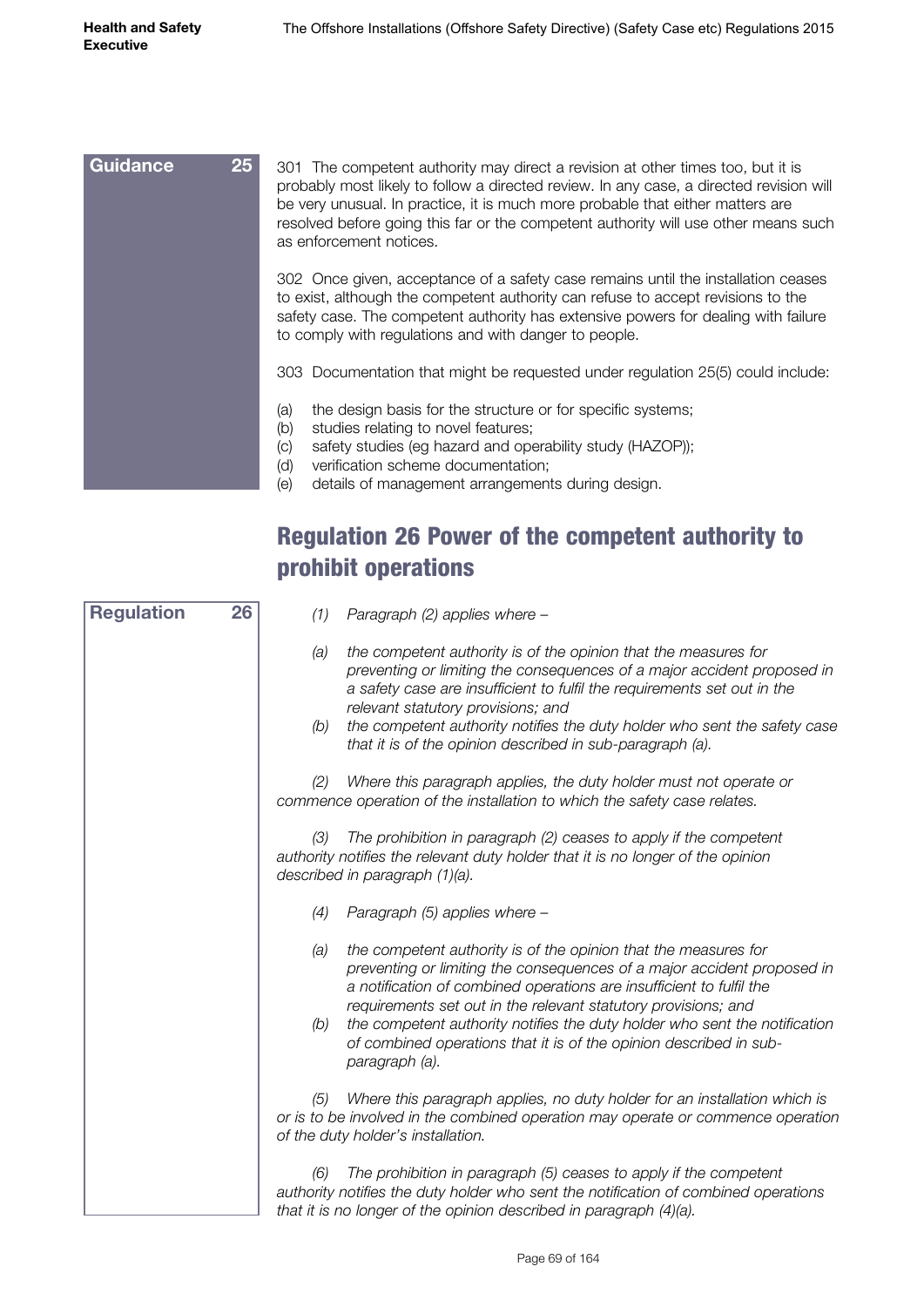| <b>Regulation</b> | 26              | Paragraph (8) applies where -<br>(7)                                                                                                                                                                                                                                                                                                                                                                                                                                                                                                                                                                                                                                                                                                                                                     |  |
|-------------------|-----------------|------------------------------------------------------------------------------------------------------------------------------------------------------------------------------------------------------------------------------------------------------------------------------------------------------------------------------------------------------------------------------------------------------------------------------------------------------------------------------------------------------------------------------------------------------------------------------------------------------------------------------------------------------------------------------------------------------------------------------------------------------------------------------------------|--|
|                   |                 | (a)<br>the competent authority is of the opinion that the measures for<br>preventing or limiting the consequences of a major accident proposed in<br>a notification of well operations are insufficient to fulfil the requirements<br>set out in the relevant statutory provisions; and<br>the competent authority notifies the well operator who sent the<br>(b)<br>notification of well operations that it is of the opinion described in sub-<br>paragraph (a).                                                                                                                                                                                                                                                                                                                       |  |
|                   |                 | Where this paragraph applies the well operator must not continue or<br>(8)<br>commence the operation to which the notification relates.                                                                                                                                                                                                                                                                                                                                                                                                                                                                                                                                                                                                                                                  |  |
|                   |                 | The prohibition in paragraph (8) ceases to apply if the competent<br>(9)<br>authority notifies the well operator that it is no longer of the opinion described in<br>paragraph (7)(a).                                                                                                                                                                                                                                                                                                                                                                                                                                                                                                                                                                                                   |  |
| <b>Guidance</b>   | 26 <sup>°</sup> | 304 The competent authority may form an opinion that the measures for<br>preventing or limiting the consequences of a major accident, proposed in a safety<br>case, notification of combined operations or notification of well operations, are<br>insufficient to fulfil the requirements set out in the relevant statutory provisions.<br>305 If the competent authority has not formed such an opinion but has a concern<br>that the measures are not sufficient, it may ask for additional information to<br>supplement that already provided in the safety case or notification. Following the<br>review of all relevant information, if the competent authority is of the opinion that the<br>measures outlined are not sufficient to prevent or limit the consequences of a major |  |
|                   |                 |                                                                                                                                                                                                                                                                                                                                                                                                                                                                                                                                                                                                                                                                                                                                                                                          |  |

# Regulation 27 Keeping of documents

and timely manner.

accident, then the operator/owner or well operator shall be notified in writing with an explanation of the basis for this opinion. On receipt of this letter the operator/ owner or well operator should make arrangements to cease operations in a safe

| <b>Regulation</b> | 27 | (1) | A duty holder must –                                                                                                                                                                                                                                                                                                                                                               |
|-------------------|----|-----|------------------------------------------------------------------------------------------------------------------------------------------------------------------------------------------------------------------------------------------------------------------------------------------------------------------------------------------------------------------------------------|
|                   |    | (a) | ensure that, when the duty holder sends -<br>the design notification, in the case of a production installation; or<br>(i)<br>the safety case, in the case of a non-production installation,<br>(ii)<br>to the competent authority, the competent authority is notified of an<br>address in Great Britain for the purposes of sub-paragraphs (b) and (e)<br>below;                  |
|                   |    | (b) | keep copies of the following documents relating to the installation at the<br>address referred to in sub-paragraph (a) and on the installation -<br>the current safety case;<br>(i)<br>any summary of any review of the current safety case prepared<br>(ii)<br>pursuant to regulation 23(1); and<br>each audit report;<br>(iii)                                                   |
|                   |    | (C) | keep copies on the installation of the following documents relating to the<br>installation -<br>(i)<br>any relocation notification and any material changes to such a<br>notification;<br>any notification of combined operations and any material changes<br>(ii)<br>to such a notification; and<br>any notification of well operations and any material changes to such<br>(iii) |
|                   |    |     | a notification;                                                                                                                                                                                                                                                                                                                                                                    |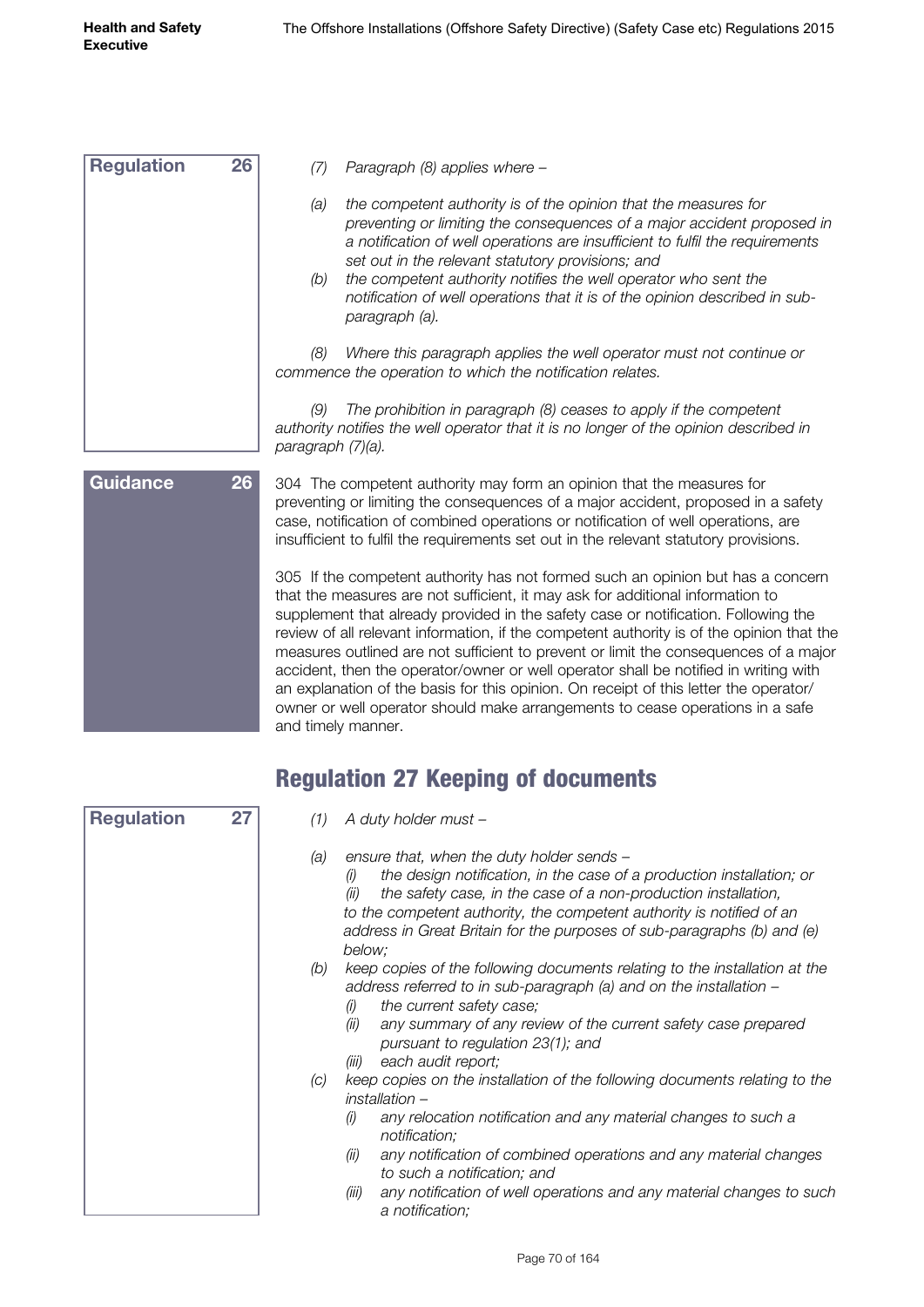| <b>Regulation</b> | 27 | (d)<br>ensure that, in respect of each audit report, a written statement is made<br>recording -<br>the main findings of the report;<br>(i)<br>the recommendations in the report; and<br>(ii)<br>(iii)<br>the action proposed to implement those recommendations,<br>including the timescales involved,<br>and that a copy of that statement is kept on the installation; and<br>ensure that a record is made of any action taken in consequence of an<br>(e)<br>audit report, and a copy of that record is kept at the address referred to<br>in sub-paragraph (a) and on the installation.                                                                                                                                                                                                                                                                                                                                                                                                                                                                                                                              |
|-------------------|----|--------------------------------------------------------------------------------------------------------------------------------------------------------------------------------------------------------------------------------------------------------------------------------------------------------------------------------------------------------------------------------------------------------------------------------------------------------------------------------------------------------------------------------------------------------------------------------------------------------------------------------------------------------------------------------------------------------------------------------------------------------------------------------------------------------------------------------------------------------------------------------------------------------------------------------------------------------------------------------------------------------------------------------------------------------------------------------------------------------------------------|
| Guidance          | 27 | 306 Regulation 27 requires copies of several documents prepared for the<br>purposes of SCR 2015 to be kept on the relevant installation, where they are<br>accessible to safety representatives. Copies of some of the documents must also<br>be kept at a notified address in Great Britain where they are accessible to<br>competent authority inspectors. The requirement only applies while the installation<br>is operating in external waters, though some mobile installations may maintain their<br>safety cases while outside external waters, in the expectation of returning.<br>307 Documents to be kept include: the current safety case (ie including any<br>revisions), relevant notifications (on the installation only), summaries of thorough<br>reviews under regulation 23 and audit reports under regulation 16(1)(b). Regulation<br>27 also requires statements to be made and actions recorded in respect of audit<br>reports under regulation 16(1)(b). Such statements and records must be kept at the<br>notified address in Great Britain, and under regulation 27(1)(e) records must also be |
|                   |    | kept on the installation. Among other things, the audit reports and action records<br>will be readily available for examination by competent authority inspectors while<br>they are auditing the dutyholder's safety and environmental management and audit<br>system.<br>308 Regulation 3(4) allows all of these documents to be kept in electronic form. It                                                                                                                                                                                                                                                                                                                                                                                                                                                                                                                                                                                                                                                                                                                                                            |
|                   |    | is therefore sufficient to have electronic access to them on the installation and at<br>the notified address, rather than keeping physical copies there. Arrangements for<br>keeping the documents and revising them as required should be part of the<br>management system.                                                                                                                                                                                                                                                                                                                                                                                                                                                                                                                                                                                                                                                                                                                                                                                                                                             |
| <b>Regulation</b> | 27 | (2) The copy of the current safety case referred to in paragraph (1)(b)(i) and<br>any other relevant documents must be kept for so long as they are current, and the<br>copy of the audit report, the written statement and the record referred to in<br>paragraphs (1)(b)(iii), (1)(d) and (1)(e), respectively, must be kept for a period of<br>three years after being made.                                                                                                                                                                                                                                                                                                                                                                                                                                                                                                                                                                                                                                                                                                                                          |
|                   |    | (3)<br>The duty holder for an installation must ensure that -                                                                                                                                                                                                                                                                                                                                                                                                                                                                                                                                                                                                                                                                                                                                                                                                                                                                                                                                                                                                                                                            |
|                   |    | the written record of the verification scheme;<br>(a)<br>(i)<br>any revision of that scheme;<br>(ii)<br>any note made pursuant to regulation $9(3)(b)$ , $(4)(c)$ or<br>(iii)<br>regulation $10(3)(b)$ ;<br>any report of the verifier pursuant to regulation 9(2)(d); and<br>(iv)<br>any note of action taken by the duty holder following such a report,<br>(V)<br>pursuant to regulation 9(2)(f),<br>are kept at the address notified to the competent authority pursuant to<br>paragraph (1)(a) until the expiration of six months after such scheme or,<br>as the case may be, modification of that scheme, has ceased to be<br>current; and                                                                                                                                                                                                                                                                                                                                                                                                                                                                        |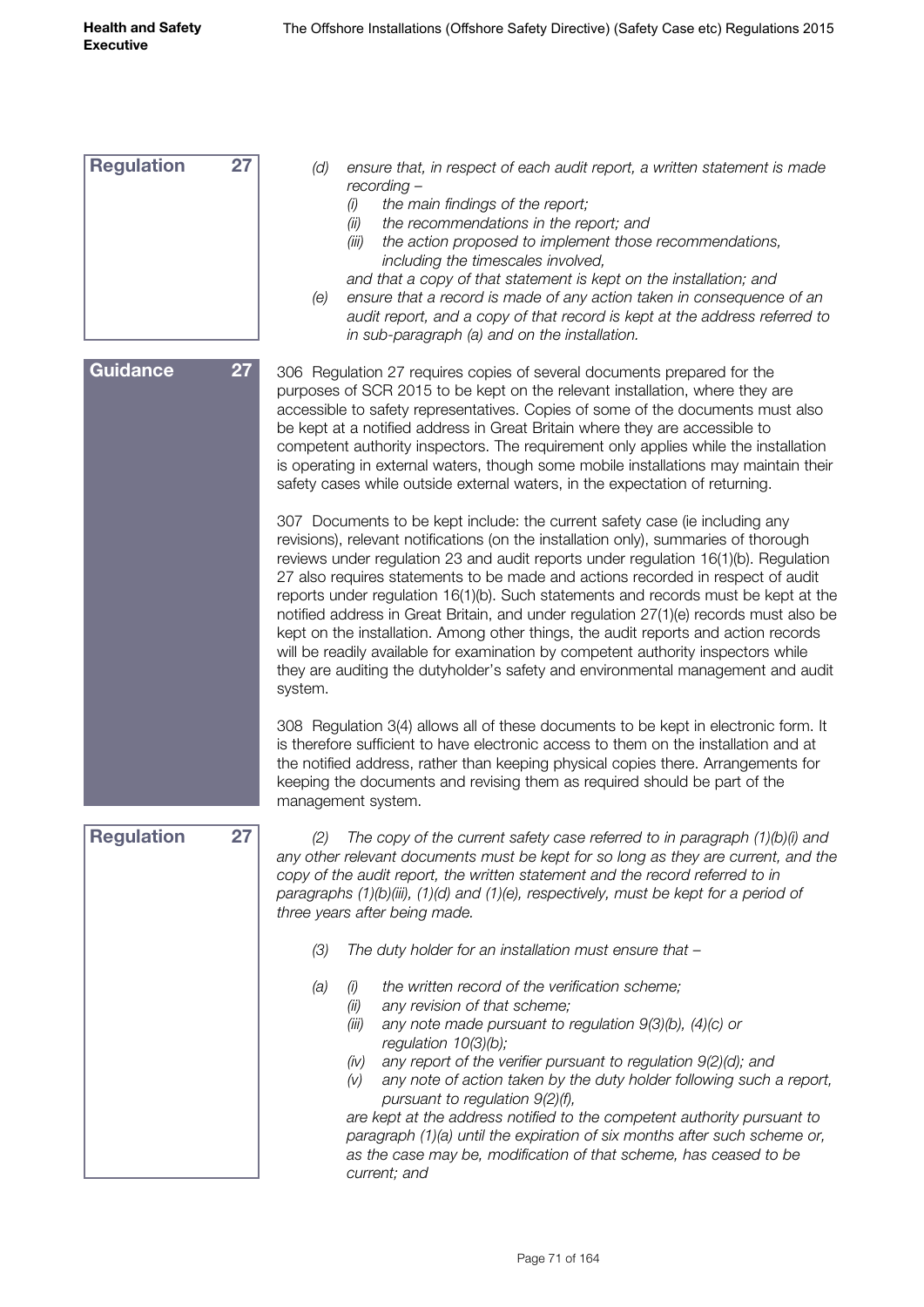| <b>Regulation</b> | 27 | records, sufficient to show the matters described in paragraph 4 of Part<br>(b)<br>1 of Schedule 4, are kept at the address notified to the competent<br>authority pursuant to paragraph (1)(a) until the expiration of six months<br>after completion of the offshore oil and gas operations to which they<br>relate.                                                                                                                                                                                 |
|-------------------|----|--------------------------------------------------------------------------------------------------------------------------------------------------------------------------------------------------------------------------------------------------------------------------------------------------------------------------------------------------------------------------------------------------------------------------------------------------------------------------------------------------------|
| <b>Guidance</b>   | 27 | 309 This requirement provides an auditable trail for the verification scheme<br>showing what work has been done, its findings, necessary recommendations made<br>and work carried out as a result. The records should be retained for six months<br>after the completion of the oil and gas operations to which they relate (after the<br>installation has been dismantled and removed). Earlier records pertinent to a new or<br>modified scheme should be retained for as long as they are relevant. |
| <b>Regulation</b> | 27 | (4)<br>A well operator must ensure that -                                                                                                                                                                                                                                                                                                                                                                                                                                                              |
|                   |    | the written record of the well examination scheme;<br>(a)<br>(b)<br>any revision of that scheme;<br>any report of the well examiner pursuant to regulation $11(2)(b)$ ; and<br>(C)<br>(d)<br>any note of action taken by the well operator following such a report,<br>pursuant to regulation $11(2)(d)$ ,                                                                                                                                                                                             |
|                   |    | are kept at an address in Great Britain notified to the competent authority, until the<br>expiration of six months after completion of the offshore oil and gas operations to<br>which they relate.                                                                                                                                                                                                                                                                                                    |
|                   |    | In this regulation, "audit report" means a report made pursuant to the<br>(5)<br>arrangements referred to in regulation 16(1)(b).                                                                                                                                                                                                                                                                                                                                                                      |
|                   |    | A well operator must provide the duty holder with the documents<br>(6)<br>mentioned in paragraph $(1)(c)(iii)$ .                                                                                                                                                                                                                                                                                                                                                                                       |



310 This requirement provides an auditable trail for the well examination scheme showing what work has been done, its findings, recommendations made and necessary work carried out as a result. The records should be retained for six months after completion of the oil and gas operations to which they relate.

#### Regulation 28 Duty to conform with safety case and notifications of operation

| <b>Regulation</b> | 28 |
|-------------------|----|
|                   |    |
|                   |    |
|                   |    |
|                   |    |
|                   |    |
|                   |    |
|                   |    |
|                   |    |

*(1) The duty holder must ensure that the procedures and arrangements described in the current safety case which may affect the health and safety of persons or the environment are followed.*

*(2) In criminal proceedings for a contravention of paragraph (1), it is a defence for the accused to prove that –*

- *(a) in the particular circumstances of the case, it was not in the best interests of the health and safety of persons to follow the procedures or arrangements concerned and there was insufficient time to revise the safety case pursuant to regulation 24; or*
- *(b) the commission of the offence was due to a contravention by another person of regulation 8 of the Management Regulations and the accused had taken all reasonable precautions and exercised all due diligence to ensure that the procedures or arrangements were followed.*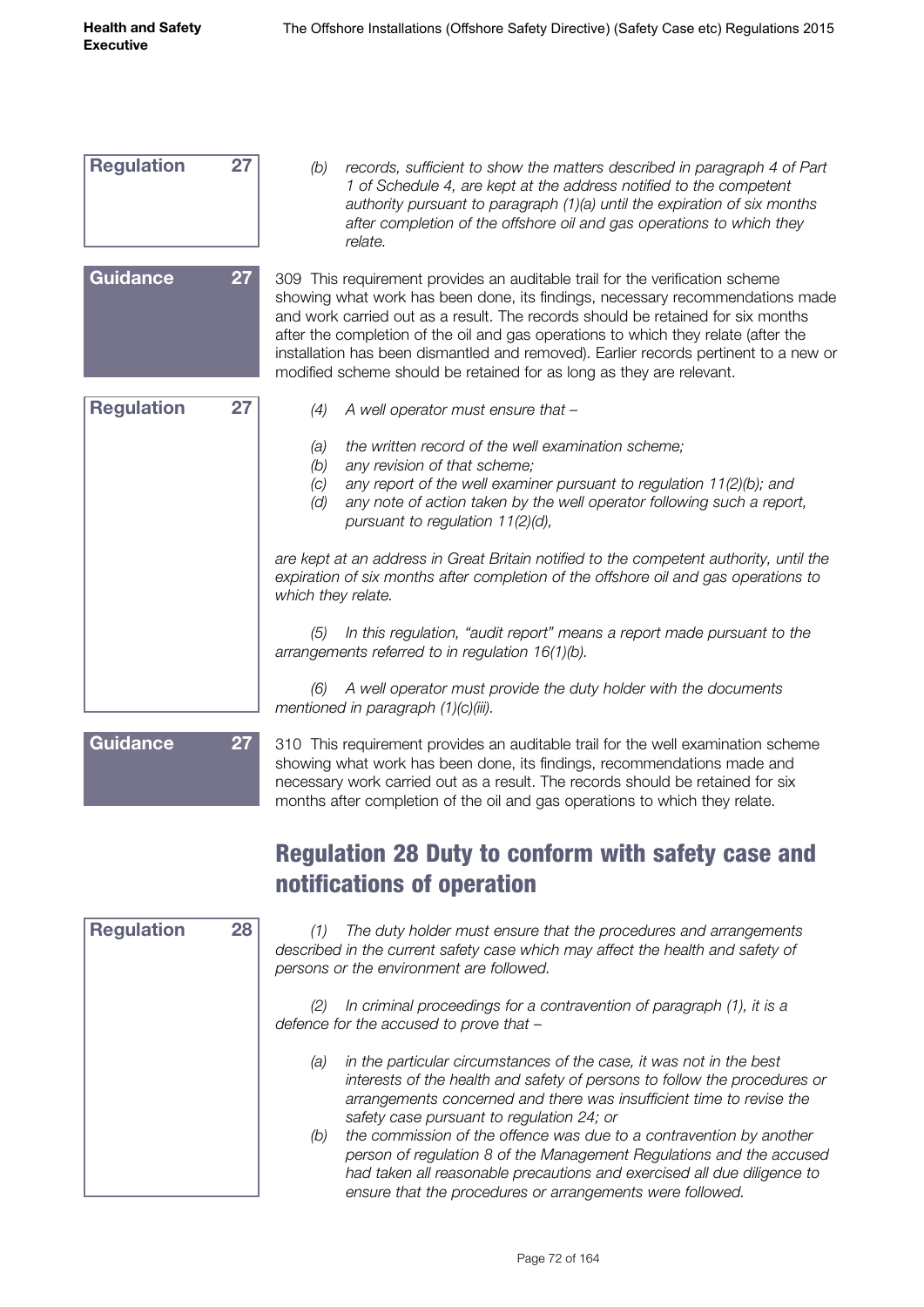| Guidance<br>28       | 311 A dutyholder who has submitted a safety case, or a revision, to the competent<br>authority under regulations 17, 18, 19, 20 or 24 and has had this accepted must<br>ensure that the installation is operated in conformity with the safety case as<br>accepted. Any revisions made under regulation 24(1) that do not have to be<br>accepted by the competent authority must also be followed where they may affect<br>health, safety or the potential for a major environmental incident. |
|----------------------|------------------------------------------------------------------------------------------------------------------------------------------------------------------------------------------------------------------------------------------------------------------------------------------------------------------------------------------------------------------------------------------------------------------------------------------------------------------------------------------------|
|                      | 312 Regulation 24(2) prevents a materially changed safety case being effective until<br>the competent authority accepts it. The duty to conform in regulation 28 requires<br>the existing arrangements to be followed where they may affect health, safety or the<br>environment, until acceptance is obtained.                                                                                                                                                                                |
|                      | 313 A non-production installation which leaves external waters or which is taken<br>out of use within external waters is not obliged to continue to conform with its<br>safety case, though the owner may choose to do so.                                                                                                                                                                                                                                                                     |
| De an de die m<br>ററ |                                                                                                                                                                                                                                                                                                                                                                                                                                                                                                |



*(3) The duty holder must ensure that a combined operation is conducted in pursuance of the plans stated in the notification of combined operations sent to the competent authority pursuant to regulation 22(1).*

*(4) The well operator must ensure that a well operation is conducted in pursuance of the plans stated in the notification of well operations sent to the competent authority pursuant to regulation 21(1).*

314 The competent authority recognises that absolute compliance with a notification is not always attainable. Some of the details in a well notification are based on a 'best estimate' of the geology and subsurface conditions that may be encountered. That is why regulation 14 of DCR requires well operators to monitor subsurface conditions during drilling and modify the well design and plan of work accordingly. Minor deviations from the notification that arise from unexpected geological conditions are expected. 315 If the well notification describes the well and planned operations with reference **Guidance 28**

to geological/subsurface conditions, it should allow the well operator to make minor changes to the well design etc and still be in compliance with the plans stated in the notification. It is important that when adopted measures are no longer safe, operators are not prevented from considering the new risk information available and changing their measures.

#### Regulation 29 Duty to control risk

| <b>Regulation</b> | 29 |
|-------------------|----|
|                   |    |
|                   |    |
|                   |    |
|                   |    |
|                   |    |
|                   |    |
|                   |    |
|                   |    |
|                   |    |
|                   |    |
|                   |    |
|                   |    |
|                   |    |
|                   |    |

*(1) Where an activity carried out by a duty holder significantly increases the risk of a major accident the duty holder must take suitable measures to ensure that the risk is reduced as low as is reasonably practicable.*

*(2) The measures referred to in paragraph (1) include, where necessary, suspending the relevant activity until the risk is adequately controlled.*

*(3) The duty holder must notify the competent authority where it has taken measures under paragraph (1).*

*(4) The duty holder must comply with paragraph (3) immediately after, and in any event no later than 24 hours after, adopting the measures.*

*(5) In this regulation (but not this paragraph) a reference to a duty holder includes a reference to a well operator.*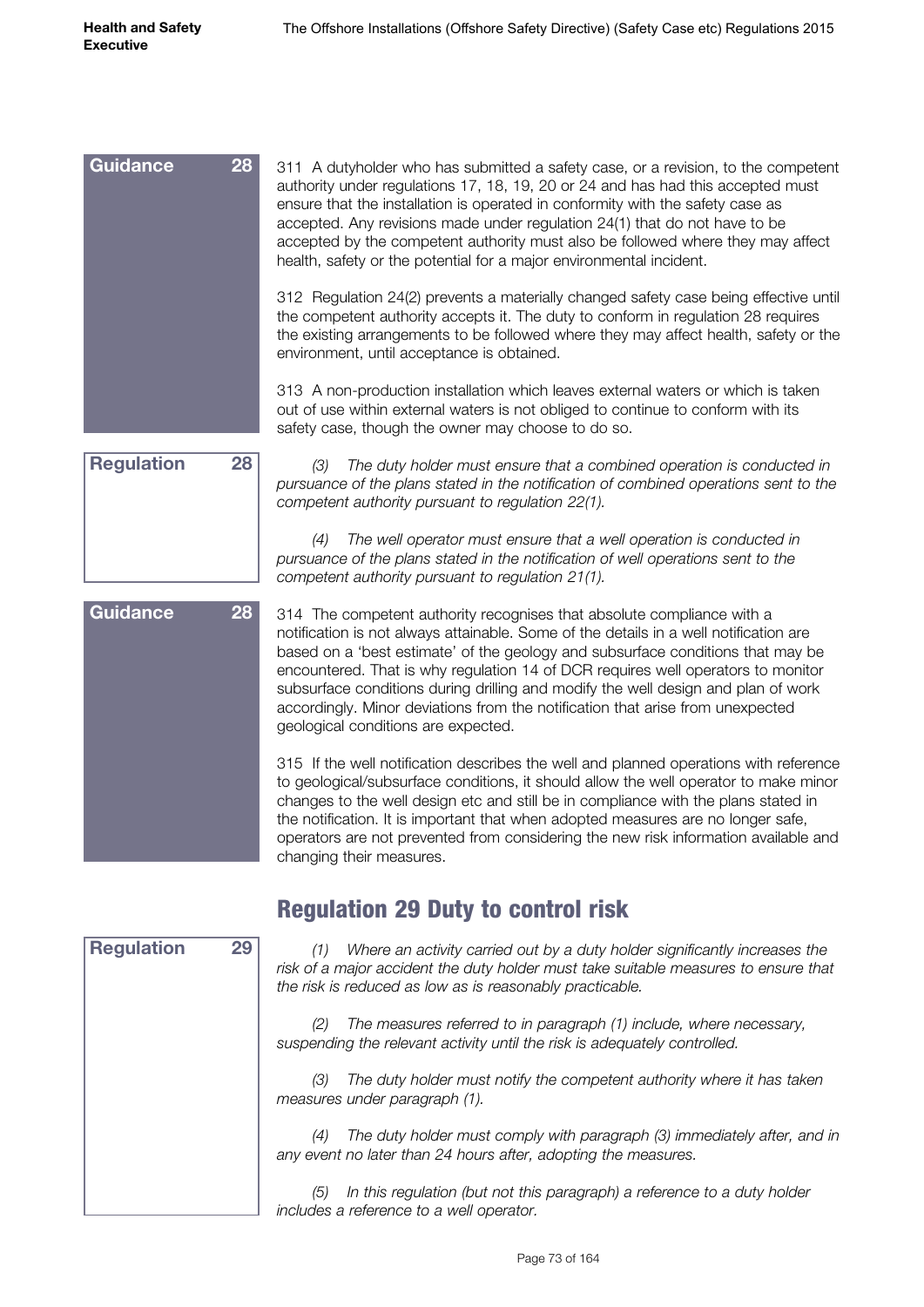| 29<br><b>Guidance</b> | 316 Where a dutyholder takes suitable measures to reduce the risk from an activity<br>which significantly increases the risk of a major accident the competent authority<br>must be notified without delay. The dutyholder should ensure that sufficient<br>arrangements exist to ensure this notification can be made in the event of such an<br>occurrence and is not unduly delayed.                                                                                                                                                                                                                                                                                                                                                                                                                                                                                             |
|-----------------------|-------------------------------------------------------------------------------------------------------------------------------------------------------------------------------------------------------------------------------------------------------------------------------------------------------------------------------------------------------------------------------------------------------------------------------------------------------------------------------------------------------------------------------------------------------------------------------------------------------------------------------------------------------------------------------------------------------------------------------------------------------------------------------------------------------------------------------------------------------------------------------------|
|                       | 317 Activities which significantly increase the risk of a major accident may be those<br>where the dutyholder identifies plant conditions, process operations, other activities<br>and associated locations or environmental conditions (eg severe weather) that have<br>arisen where the existing control measures and arrangements (detailed in the<br>dutyholder's safety case) are no longer achievable or suitable. Consequently, the<br>activities have given rise to a considerable increase in the potential for a major<br>accident. Action should be taken to reduce this increased risk to ALARP.<br>Depending on the situation this action may range from suspension of activities<br>through to the introduction of additional control measures. An example of such a<br>situation may be failure of multiple barriers against one of the major accident<br>scenarios. |
|                       | 318 It is recognised that full information regarding any event may not be available<br>in the early stages; however, the dutyholder should not delay reporting until more<br>information is available. Notification should be made to the competent authority by<br>the quickest practical means (eg telephone call). If an event occurs out of hours<br>then notification can be made via the duty telephone number. Notifications should<br>then be confirmed by email to the dutyholder's appointed competent authority<br>contact. Email should be used to send any subsequent information required.                                                                                                                                                                                                                                                                            |
|                       | 319 The circumstances of a notification under regulation 29 may disclose the need<br>to prepare and submit a report to the competent authority, under the EU Reporting<br>Regulation ((EU) No 112/2014), within 10 working days (which excludes weekends<br>and public holidays). See the reporting pages on the competent authority's website:<br>www.hse.gov.uk/osdr/. It is also possible that, as the situation develops, a report<br>under regulation 33 ('Notification of major accident etc') will be necessary.                                                                                                                                                                                                                                                                                                                                                             |

| <b>Regulation</b> | 30 |        |
|-------------------|----|--------|
|                   |    |        |
|                   |    |        |
|                   |    |        |
|                   |    |        |
|                   |    |        |
|                   |    |        |
|                   |    |        |
|                   |    |        |
|                   |    | $\eta$ |
|                   |    | р      |
|                   |    | O      |
|                   |    |        |
|                   |    |        |
|                   |    |        |
|                   |    | a      |
|                   |    | a      |
|                   |    |        |
|                   |    |        |
|                   |    | h      |
|                   |    |        |
|                   |    | e      |
|                   |    | r      |
|                   |    | fr     |

#### Regulation 30 Internal emergency response

- *(1) The duty holder must perform the internal emergency response duties –*
- *(a) consistently with the external emergency response plan; and*
- *(b) taking into account the risk assessment undertaken during preparation of the current safety case for the installation.*

*(2) Where the duty holder has adopted other measures, the duty holder must perform the internal emergency response duties so as to secure a good prospect of personal safety and survival, taking into account the adoption of those other measures.*

*(3) In paragraph (2) "other measures" means measures relating to protection and rescue of personnel from a stricken installation, apart from any measures adopted in performance of the internal emergency response duties.*

*(4) Where an installation is to engage in a combined operation the duty holder for the installation must make arrangements, in advance of the installation's engagement in the combined operation, for coordinating escape, evacuation and rescue between the installations concerned, to secure a good prospect of survival for persons on the installations during a major accident.*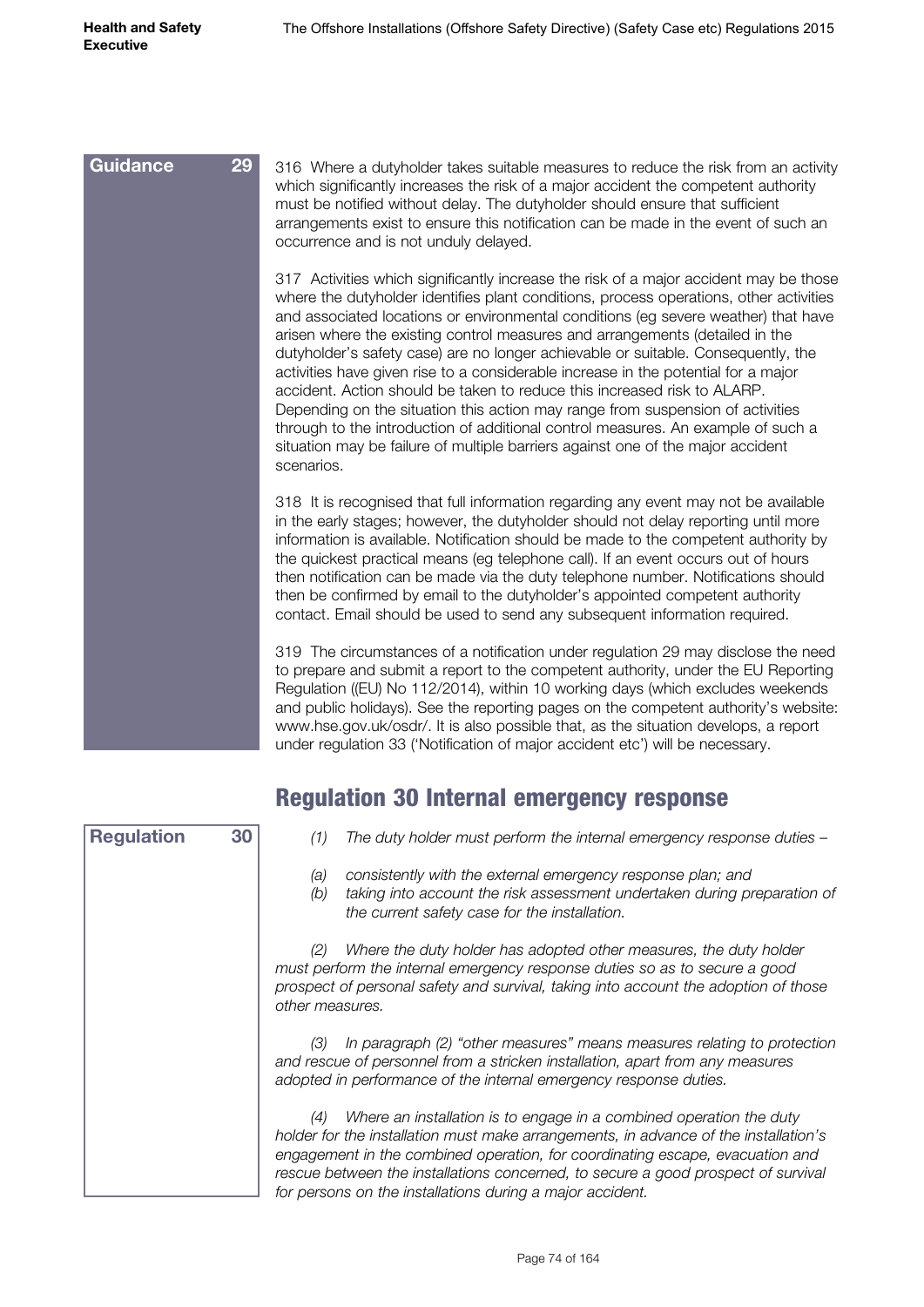| <b>Regulation</b> | 30<br>Where a non-production installation is to engage in a combined<br>(5)                                                                                                                                                                                                                                                                                                                                                                                                                   |
|-------------------|-----------------------------------------------------------------------------------------------------------------------------------------------------------------------------------------------------------------------------------------------------------------------------------------------------------------------------------------------------------------------------------------------------------------------------------------------------------------------------------------------|
|                   | operation and the description of the internal emergency response arrangements is<br>revised, the owner must send a revised description of the internal emergency<br>response arrangements to the competent authority.                                                                                                                                                                                                                                                                         |
|                   | Where a mobile non-production installation is to be used for carrying out<br>(6)<br>a well operation the owner must perform the internal emergency response duties<br>taking into account the risk assessment undertaken during the preparation of the<br>notification of well operations.                                                                                                                                                                                                    |
|                   | Where a mobile non-production installation is to be used for carrying out<br>(1)<br>a well operation and the description of the internal emergency response<br>arrangements is revised as a result of the particular nature or location of a well, the<br>owner must send a revised description of the internal emergency response<br>arrangements to the competent authority.                                                                                                                |
|                   | Paragraphs (5) and (7) do not apply where a revised description of the<br>(8)<br>internal emergency response arrangements has been sent to the competent<br>authority as a revision which makes a material change to the current safety case<br>that is required to be sent to the competent authority under regulation 24(2) in<br>connection with the same operation.                                                                                                                       |
|                   | Subject to paragraph (10), the duty holder must send the revised<br>(9)<br>description of the internal emergency response arrangements to the Maritime and<br>Coastguard Agency as soon as is practicable.                                                                                                                                                                                                                                                                                    |
|                   | $(10)$ Where -                                                                                                                                                                                                                                                                                                                                                                                                                                                                                |
|                   | the description of the internal emergency response arrangements is<br>(a)<br>revised because there is a material change to any of the particulars<br>contained in a design notification, relocation notification, notification of<br>well operations or notification of combined operations; but<br>(b)<br>that revision makes any change to the current safety case which must be<br>accepted by the competent authority under regulation $19(7)(c)$ , $20(1)(c)$ ,<br>24(2)(b) or 25(3)(b), |
|                   | the duty holder must not send the revised description of those arrangements to the<br>Maritime and Coastguard Agency before the competent authority has accepted the<br>relevant revisions.                                                                                                                                                                                                                                                                                                   |
|                   | (11) In any case falling within paragraph (10), the duty holder must send the<br>revised description of the internal emergency response arrangements as soon as<br>practicable after the competent authority has accepted the revisions.                                                                                                                                                                                                                                                      |
|                   | (12) The duty holder must maintain expertise relevant to the internal<br>emergency response duties in order for that expertise to be available at all times<br>and to be made available as necessary to the Maritime and Coastguard Agency.                                                                                                                                                                                                                                                   |
|                   | (13) In this regulation "external emergency response plan" means the national<br>plan setting out arrangements for responding to incidents which cause or may<br>cause marine pollution prepared by the Secretary of State pursuant to section<br>$293(2)(72)$ of the 1995 Act as revised or re-issued from time to time and the                                                                                                                                                              |

*cause marine pollution prepared by the Secretary of State pursuant to section 293(2)(za) of the 1995 Act, as revised or re-issued from time to time, and the Search and Rescue Framework for the United Kingdom of Great Britain and Northern Ireland as published by the Secretary of State, as revised or re-issued from time to time.*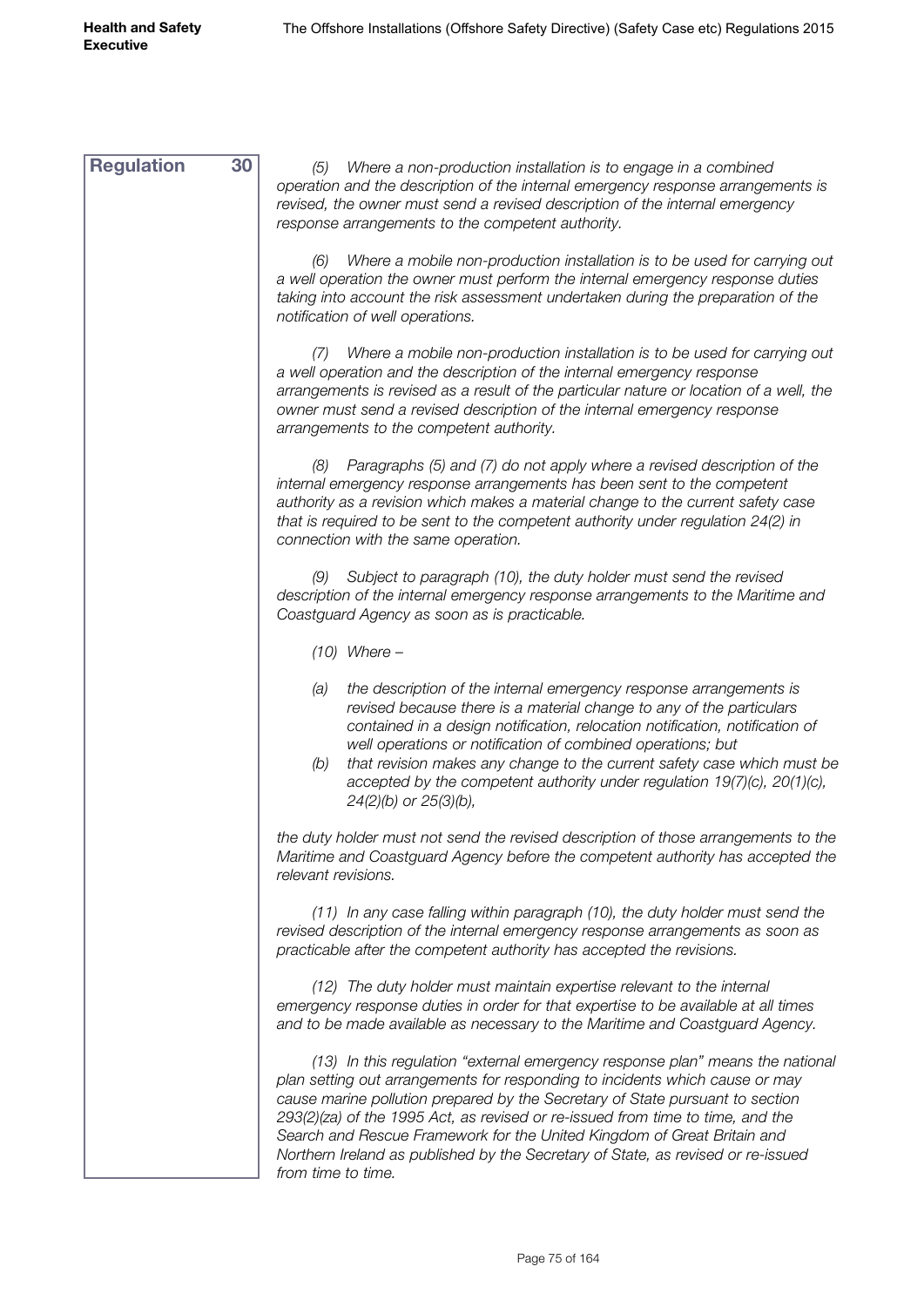| <b>Regulation</b> | 30<br>(14) In this regulation and regulation 2(10) "the internal emergency response<br>duties" means the duties in the following regulations of the PFEER Regulations -                                                                                                                                                                                                                                                                                                                                                                                                                                                                                                                                                                                                                                                                             |
|-------------------|-----------------------------------------------------------------------------------------------------------------------------------------------------------------------------------------------------------------------------------------------------------------------------------------------------------------------------------------------------------------------------------------------------------------------------------------------------------------------------------------------------------------------------------------------------------------------------------------------------------------------------------------------------------------------------------------------------------------------------------------------------------------------------------------------------------------------------------------------------|
|                   | 5 (assessment);<br>(a)<br>6 (preparation for emergencies);<br>(b)<br>7 (equipment for helicopter emergencies);<br>(C)<br>8(1), (2), and (3) (emergency response plan);<br>(d)<br>9(1) (prevention of fire and explosion);<br>(e)<br>10 (detection of incidents);<br>(f)<br>11 (communication);<br>(g)<br>(h)<br>12 (control of emergencies);<br>13 (mitigation of fire and explosion);<br>(i)<br>14 (muster areas etc.);<br>(j)<br>15 (arrangements for evacuation);<br>(k)<br>16 (means of escape);<br>(1)<br>17 (arrangements for recovery and rescue);<br>(m)<br>22B (initiation and direction of emergency response, and liaison with<br>(n)<br>external response authorities); and<br>22C (arrangements for early warning of major accidents).<br>(O)                                                                                          |
| <b>Guidance</b>   | 30<br>320 Internal emergency response duties must be performed consistently with the<br>external emergency response plan. The emergency response plan is the national<br>plan setting out arrangements for responding to incidents which cause or may<br>cause marine pollution and the Search and Rescue Framework for the United<br>Kingdom of Great Britain and Northern Ireland. Dutyholders must identify major<br>accident scenarios which may require liaison with external parties such as the<br>Maritime and Coastguard Agency (MCA) or police to facilitate evacuation, escape or<br>rescue activities.                                                                                                                                                                                                                                  |
|                   | 321 Internal emergency response duties must be performed taking into account<br>the findings of risk assessments undertaken as part of the current safety case,<br>which include the assessment carried out under regulation 5 of PFEER.                                                                                                                                                                                                                                                                                                                                                                                                                                                                                                                                                                                                            |
|                   | 322 The PFEER assessment should have identified all reasonably foreseeable<br>scenarios with the potential for fire, explosion (including the chain of events/<br>circumstances which may give rise to these hazards) and/or those situations which<br>may require evacuation, escape or rescue. These scenarios should provide<br>information on the reasonably foreseeable outcomes from each event which will be<br>key to forming suitable emergency response arrangements and therefore the<br>delivery of internal emergency response duties. These will also inform the<br>preparation of the external emergency response plan.                                                                                                                                                                                                              |
|                   | 323 Non-production installation owners engaged in well operations must ensure<br>internal emergency response duties are performed taking into account the findings<br>of any risk assessment completed as part of the well notification. Dutyholders must<br>maintain expertise relevant to the internal emergency response duties to ensure<br>adequate response can be made at all times. Operators must identify the<br>appropriate personnel and competencies necessary to implement their emergency<br>response duties effectively, including delivering all necessary information, instruction<br>and training to emergency response team members and workforce. These<br>competencies should be tested and demonstrated on a regular basis to ensure<br>their suitability, with this expertise being made available as necessary to the MCA. |
|                   | 324 Dutyholders engaged in combined operations must ensure the emergency<br>response arrangements of all parties are reviewed in advance. An agreed,<br>co-ordinated plan should be developed for the duration of the operations and                                                                                                                                                                                                                                                                                                                                                                                                                                                                                                                                                                                                                |

documented in a bridging/interface document agreed by all parties. A description of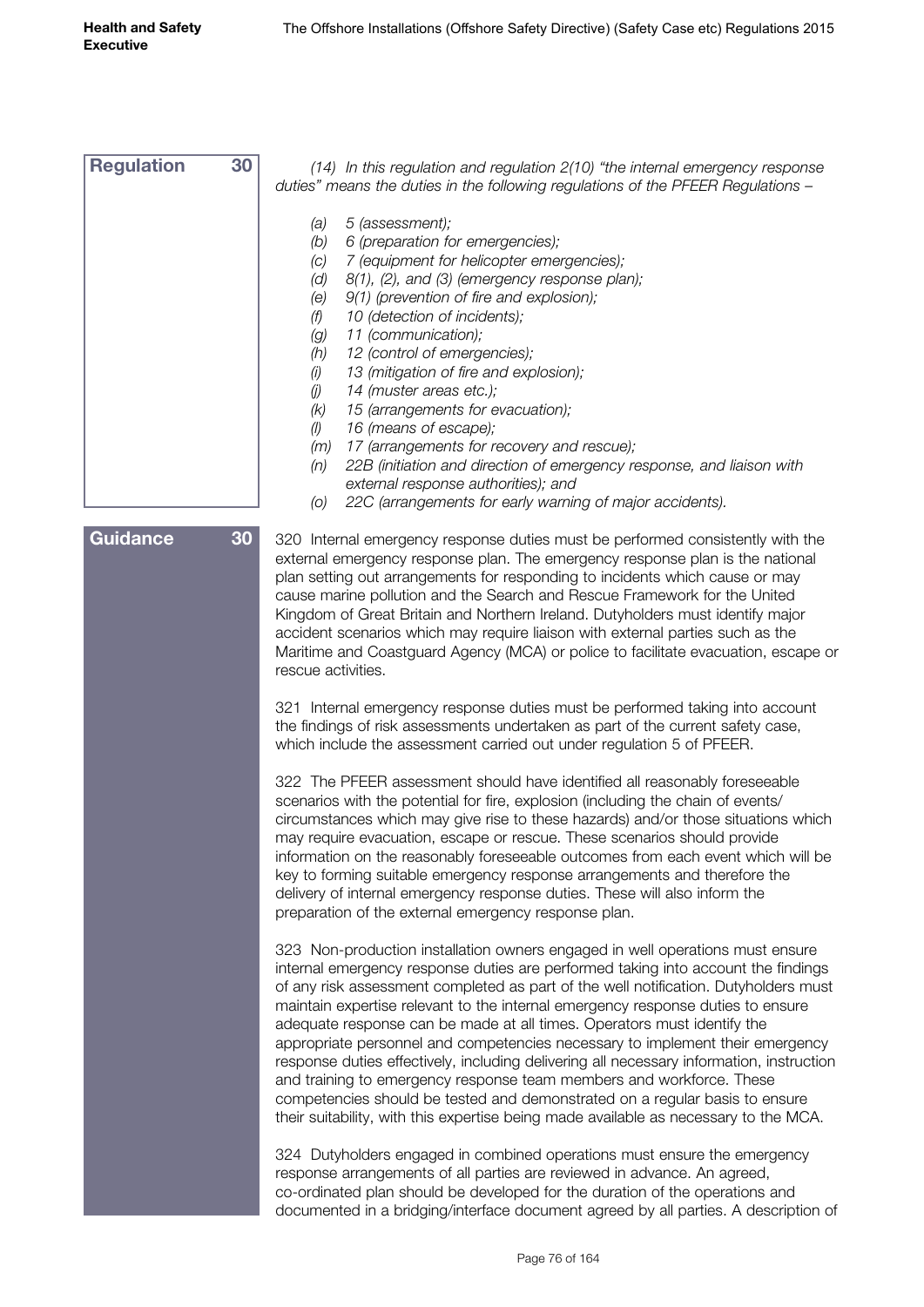| 30<br>Guidance | the bridging/interface document, but only so far as it relates to the management<br>systems of the parties concerned, must be submitted as part of the combined<br>operations notification.                                                                                                                                                                                                                                                                                                                                                                                                                                    |
|----------------|--------------------------------------------------------------------------------------------------------------------------------------------------------------------------------------------------------------------------------------------------------------------------------------------------------------------------------------------------------------------------------------------------------------------------------------------------------------------------------------------------------------------------------------------------------------------------------------------------------------------------------|
|                | 325 The content of bridging documents should supplement or build upon the<br>existing emergency response arrangements, not change them. Where such a<br>review identifies a change to the basis on which the original safety case was<br>accepted, the dutyholder should consider whether this constitutes a material<br>change and act accordingly.                                                                                                                                                                                                                                                                           |
|                | 326 Where material changes to the safety case have been submitted and<br>accepted by the competent authority, the operator should perform their emergency<br>response in accordance with the accepted safety case and relevant accepted<br>material changes.                                                                                                                                                                                                                                                                                                                                                                   |
|                | 327 A 'description of the internal emergency response arrangements' comprises a<br>description of how the internal emergency response duties cited in regulation<br>30(14), together with the entirety of the OPEP produced in accordance with the<br>OPRC, will be performed. All responsible persons are required to have an approved<br>OPEP for their installation in accordance with the OPRC Regulations and<br>associated guidance. The description should contain a paragraph identifying the<br>OPEP and when it was submitted so that there is no doubt as to which OPEP<br>document is included in the safety case. |
|                | 328 A revised description of the internal emergency response arrangements should<br>be sent to the competent authority where:                                                                                                                                                                                                                                                                                                                                                                                                                                                                                                  |
|                | a mobile non-production installation is used for carrying out a well operation<br>(a)<br>and there is a need for the description of the internal emergency response<br>arrangements to be revised as a result of the particular nature or location of<br>the well; or                                                                                                                                                                                                                                                                                                                                                          |
|                | where a non-production installation (whether fixed or mobile) is engaged in a<br>(b)<br>combined operation and there is a need for the description to be revised as a<br>result of the combined operation.                                                                                                                                                                                                                                                                                                                                                                                                                     |
|                | 329 However, if the revised descriptions of the internal emergency response<br>arrangements in these circumstances constitute material changes that have been<br>sent to the competent authority for acceptance under regulation 24, there is no<br>need to send them under this regulation.                                                                                                                                                                                                                                                                                                                                   |
|                | 330 Where the description of the internal emergency response arrangements is<br>revised as a result of a material change to a notification or a material change to the<br>safety case, the revised description must be sent to the MCA as soon as is<br>practicable. However, if the revised description is a material change subject to the<br>competent authority's acceptance, it should not be sent to the MCA until the<br>revision has been accepted.                                                                                                                                                                    |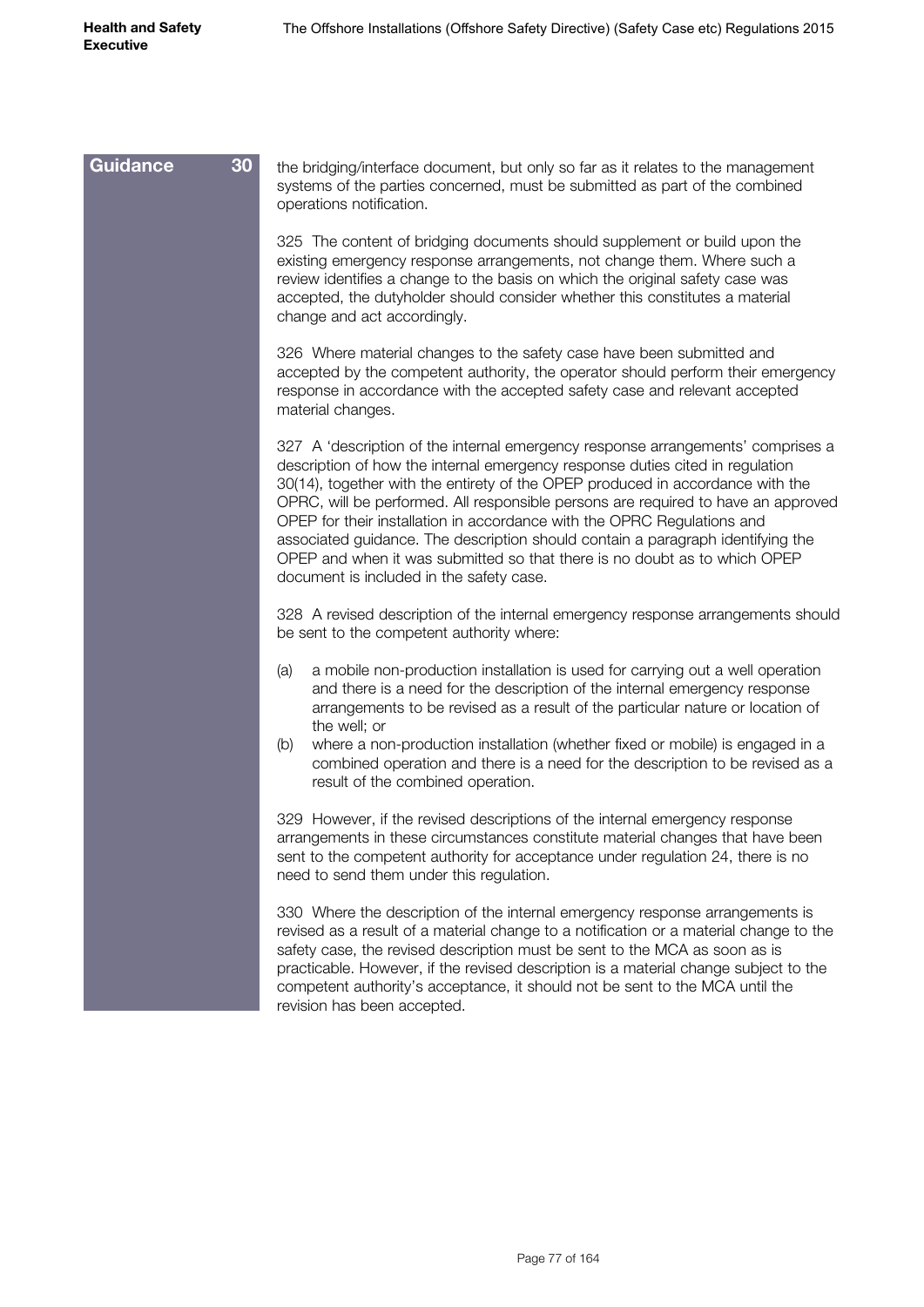## Regulation 31 Communication of national arrangements for confidential reporting of safety concerns etc

| 31<br><b>Regulation</b> | (1)               | A duty holder must communicate to the persons specified in<br>paragraph (2) the details of arrangements made by the competent authority for $-$                                                                                                                                                 |
|-------------------------|-------------------|-------------------------------------------------------------------------------------------------------------------------------------------------------------------------------------------------------------------------------------------------------------------------------------------------|
|                         | (a)<br>(b)        | the confidential reporting of safety and environmental concerns from any<br>source relating to offshore oil and gas operations; and<br>the investigation of such concerns while maintaining the anonymity of<br>individuals in connection with the confidential reporting of those<br>concerns. |
|                         | (2)               | The persons are $-$                                                                                                                                                                                                                                                                             |
|                         | (a)<br>(b)<br>(C) | employees of the duty holder;<br>persons contracted by the duty holder to carry out offshore oil and gas<br>operations; and<br>employees of the persons referred to in sub-paragraph (b).                                                                                                       |
|                         | (3)               | A duty holder must make reference to the confidential reporting<br>mentioned in paragraph (1)(a) in relevant training and notices.                                                                                                                                                              |
|                         | (4)               | In this regulation (but not this paragraph) a reference to a duty holder<br>includes a reference to a well operator.                                                                                                                                                                            |
| Cuidance                |                   | 004 Demokration 04 concelled that before the control control control for conflictivity                                                                                                                                                                                                          |

**iuluanc** 

331 Regulation 31 specifies that information on the arrangements for confidential reporting on safety concerns must be made available to all persons who may be affected. In practice, it is expected that this will take the form of an information poster situated on offshore installations and, where appropriate, onshore premises. It is essential that all relevant personnel are aware of this reporting route, the fact that it is anonymous and where the specific arrangements are displayed. Companies should choose the most appropriate means to achieve this (eg company induction process).

## Regulation 32 Standards and guidance on best practice



*(1) Every duty holder must cooperate with the competent authority to establish and implement a priority plan for the development of standards, guidance and rules which will give effect to best practice in major accident prevention, and limitation of consequences of major accidents should they nonetheless occur.*

*(2) Every duty holder must participate in the preparation and revision of standards and guidance on best practice in relation to the control of major hazards throughout the design and operational lifecycle of offshore oil and gas operations.*

*(3) The duty in paragraph (2) must be carried out in consultation with the competent authority and making use of the exchanges of knowledge, information and experience of the competent authority with authorities in other member States, among other things, through the European Union Offshore Oil and Gas Authorities Group (EUOAG) under Article 27(1) of Directive 2013/30/EU.*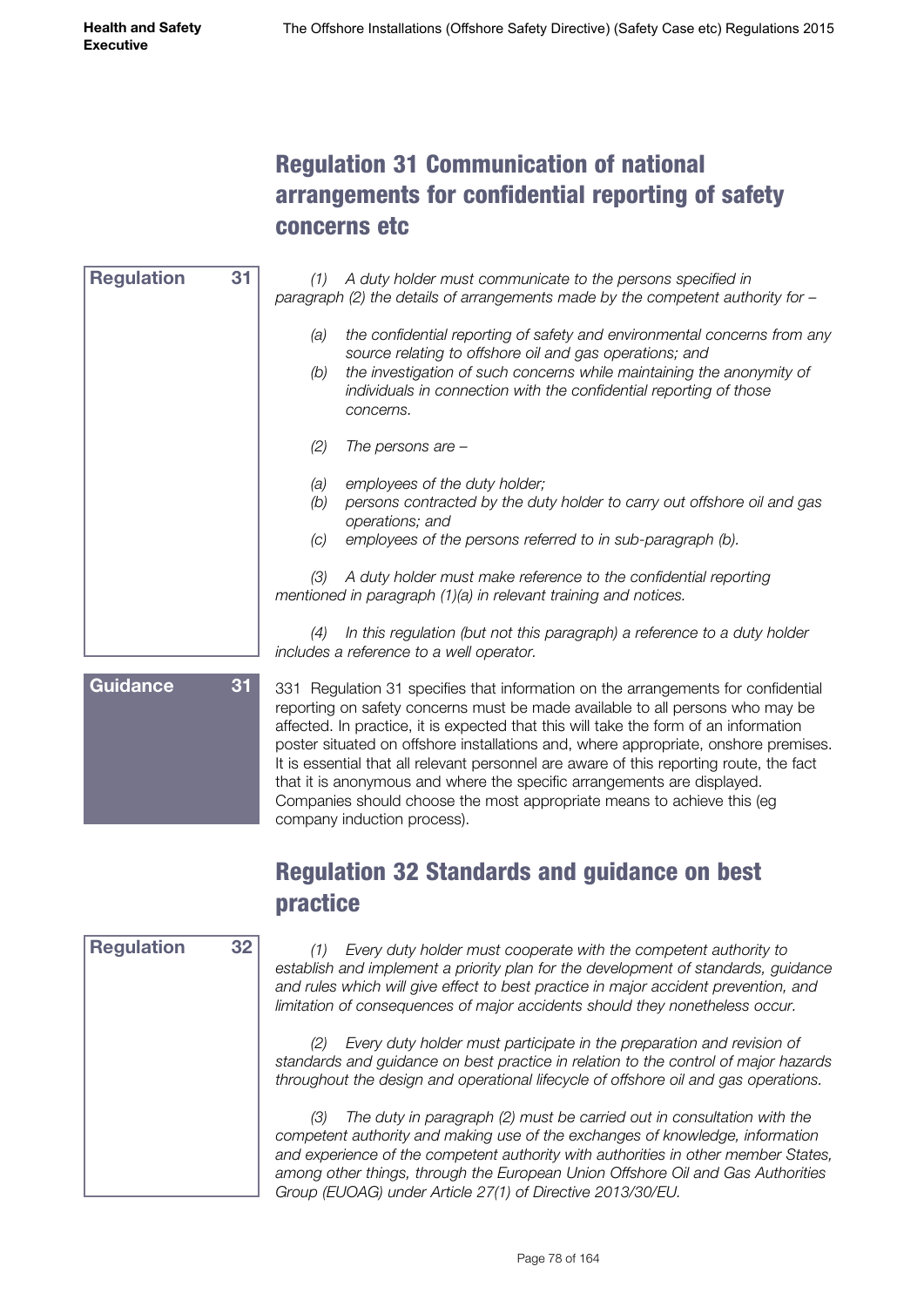| <b>Regulation</b> | 32 |
|-------------------|----|
|                   |    |
|                   |    |
|                   |    |
|                   |    |

*(4) In performing the duty in paragraph (2), every duty holder must consider the matters in Schedule 11 with a view to establishing priorities for the development of standards and guidance and giving practical effect to the prevention of major accidents and limitation of their consequences.*

*(5) In this regulation (but not this paragraph) a reference to a duty holder includes a reference to a well operator.*

# **Guidance 32**

332 Using forums such as Step Change and Oil & Gas UK, dutyholders should co-operate with the competent authority in developing industry guidance. Dutyholders should participate in discussions with the competent authority to share knowledge and experience and agree priorities for the development of such guidance.

## Regulation 33 Notification of major accident etc

| <b>Regulation</b> | 33 |
|-------------------|----|
|                   |    |
|                   |    |
|                   |    |
|                   |    |
|                   |    |
|                   |    |
|                   |    |
|                   |    |
|                   |    |
|                   |    |
|                   |    |
|                   |    |

**Guidance 33**

*(1) The operator, well operator or, if appropriate, the owner must notify the competent authority without delay of –*

- *(a) a major accident; or*
- *(b) a situation where there is an immediate risk of a major accident.*

*(2) The notification must describe the circumstances, including, where possible, the origin, the potential impacts on the environment and the potential major consequences.*

333 Regulation 33 places a duty on the operator, well operator or owner (as applicable) to notify the competent authority without delay of a major accident or a situation where there is an immediate risk of a major accident. The notification should provide as much detail as necessary to give a reasonable understanding of the event.

334 Notification to the competent authority should be made without delay by telephone unless the incident falls outside the criteria below. During working hours, notification should be made via the appointed competent authority contact while out-of-hours incidents should be reported via the on-call duty inspector facility. A notification under regulation 33 means that a report may have to be prepared, and submitted to the competent authority, under the EU Reporting Regulation ((EU) No 112/2014) within 10 working days (which excludes weekends and public holidays). See the reporting pages on the competent authority's website: www.hse.gov.uk/osdr/.

335 A notification should be made where there has been a major accident or where a situation has arisen where there is an immediate risk of a major accident. 'Immediate risk of a major accident' is a judgement made at the time given a number of factors. The term is intended to convey an event which requires immediate physical action to regain control of the situation or to mitigate the consequences of a major accident (eg evacuation, shutting down a section of plant or the entire installation, or stopping an activity). What is reported is the existence of a major accident or the factual presence of a risk of one. This differs from regulation 29, which is concerned with measures taken by the dutyholder in circumstances where there has not been a major accident but where the risk of one has significantly increased. However, if a notification has been made initially under regulation 29, and the control measures implemented under that regulation subsequently prove ineffective or the situation escalates, then a further notification under regulation 33 may be required.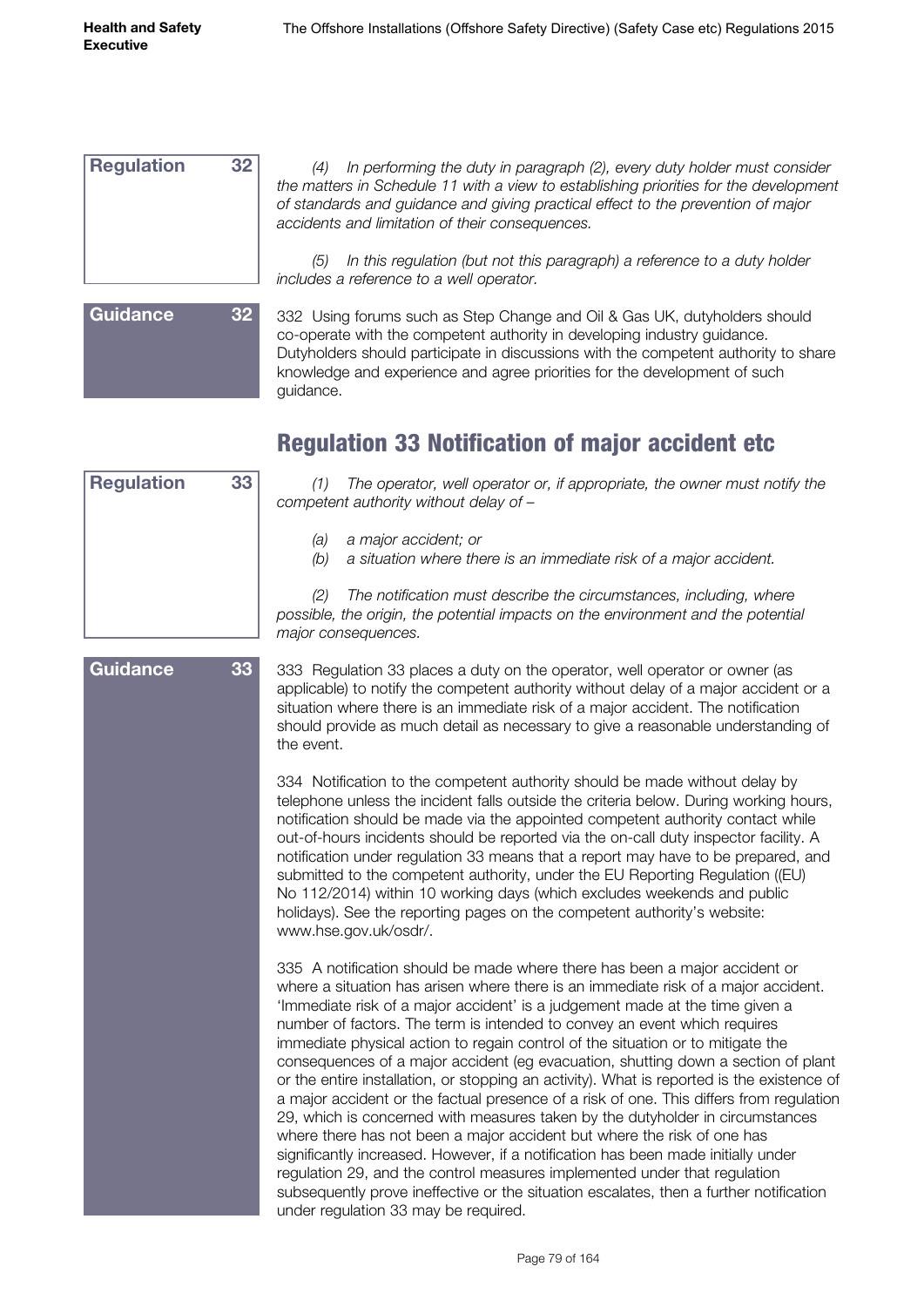# Regulation 34 Information on operations conducted outside of the European Union

| <b>Regulation</b> | 34 | (1) A UK-registered company conducting, itself or through a subsidiary,<br>offshore oil and gas operations outside the European Union as a licensee, operator<br>or well operator must report to the competent authority, on request, the<br>circumstances of any major accident in which it or its subsidiary has been involved.                                                                                                                                                                                                           |
|-------------------|----|---------------------------------------------------------------------------------------------------------------------------------------------------------------------------------------------------------------------------------------------------------------------------------------------------------------------------------------------------------------------------------------------------------------------------------------------------------------------------------------------------------------------------------------------|
|                   |    | The details of the information to go in the report must be specified by the<br>(2)<br>competent authority in the request.                                                                                                                                                                                                                                                                                                                                                                                                                   |
|                   |    | (3)<br>In paragraph $(1)$ -                                                                                                                                                                                                                                                                                                                                                                                                                                                                                                                 |
|                   |    | "subsidiary" has the meaning given in section 1159 of the Companies Act 2006;                                                                                                                                                                                                                                                                                                                                                                                                                                                               |
|                   |    | "UK-registered company" has the meaning given in section 1158 of the Companies<br>Act 2006.                                                                                                                                                                                                                                                                                                                                                                                                                                                 |
| <b>Guidance</b>   | 34 | 336 It is possible that a major accident may occur outside the European Union on<br>an installation which is operated by a UK-registered company or its subsidiary<br>acting as an operator, licensee or well operator. This regulation requires the<br>UK-registered company to report the circumstances of a major accident to the<br>competent authority on request. This will help in further understanding the potential<br>causes of the major accident, promote the learning of key lessons and develop the<br>regulatory framework. |
|                   |    | 337 On an annual basis, or more frequently if requested by the European Union<br>Offshore Oil and Gas Authorities Group, the competent authority will request<br>information from UK-registered companies on all major accidents which have<br>occurred in the preceding year. The competent authority request may include<br>information on the following:                                                                                                                                                                                 |
|                   |    | date, country and location of major accident;<br>(a)<br>details of the type of major accident including, if appropriate, the number of<br>(b)<br>fatalities or serious personal injuries involved and, if applicable, a description of<br>the major environmental incident;                                                                                                                                                                                                                                                                 |

- (c) a description of the activity, what happened and what went wrong;
- (d) details of corrective actions taken and recommendations for actions to be taken, including the emergency response;
- (e) identified causes.

338 The competent authority may request further information on any specific event if it deems it appropriate.

339 In some circumstances, the competent authority may want to receive information more frequently, for example when it becomes aware of a major accident through other means.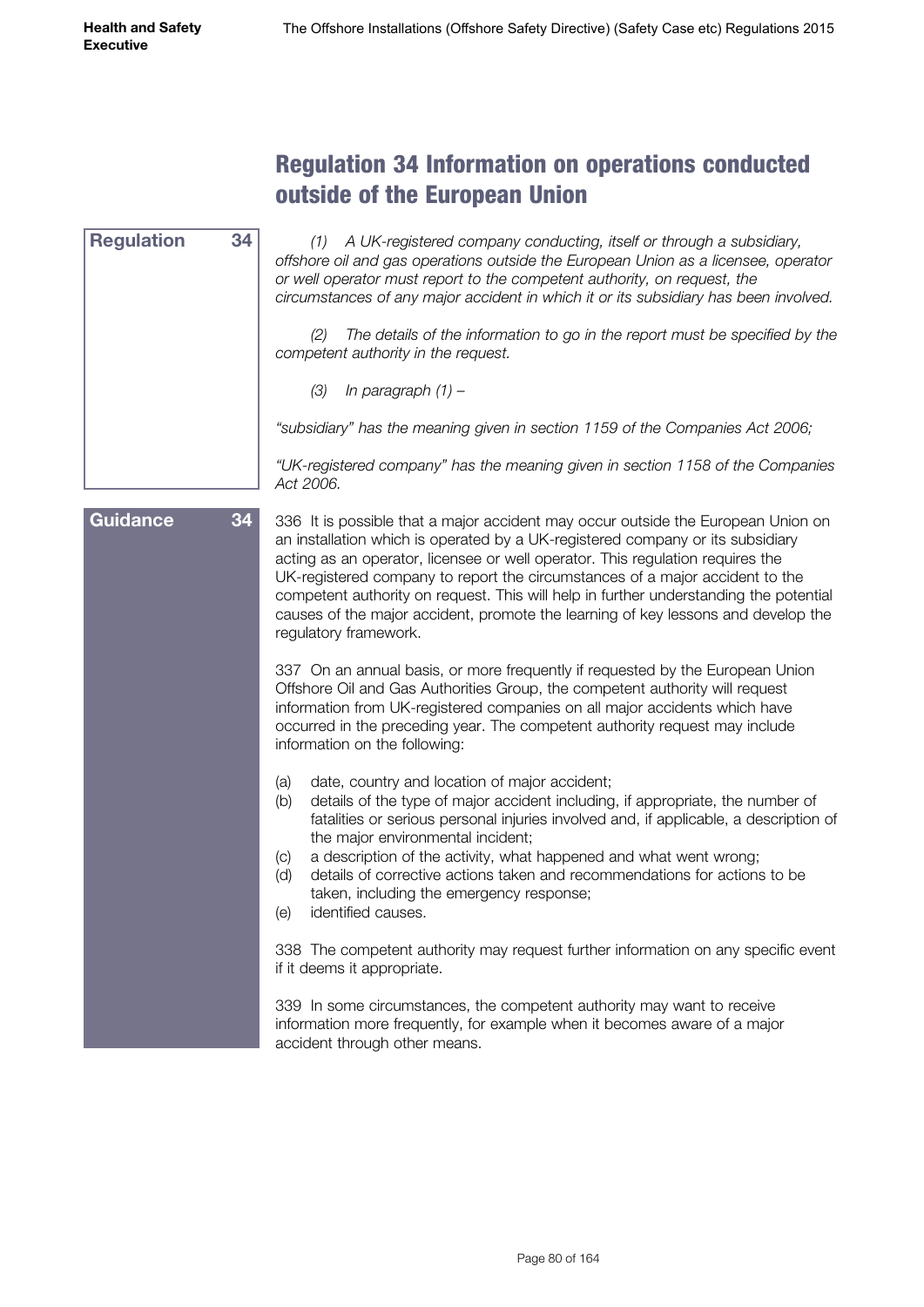#### Regulation 35 Exemptions *(1) Subject to paragraph (3), the competent authority may, by a certificate in writing, exempt any person, installation or well, or class of persons, installations or wells, from any requirement or prohibition imposed by these Regulations. (2) Any such exemption may be granted subject to conditions and with or without limit of time and may be revoked by a certificate in writing at any time. (3) The competent authority must not grant any such exemption unless, having regard to the circumstances of the case, and in particular to – (a) the conditions, if any, which it proposes to attach to the exemption; and (b) any other requirements imposed by or under any enactments which apply to the case, it is satisfied that the health and safety of persons who are likely to be affected by the exemption will not be prejudiced in consequence of it, and that the exemption*  will be compatible with Article 3(2) of Directive 92/91/EEC and with Directive *2013/30/EU.* 340 The competent authority may grant exemptions from the requirements of SCR 2015 so long as this would not conflict with EU health and safety law, including the offshore safety Directive. The competent authority must not grant exemptions unless satisfied that the health and safety of people who are likely to be affected will not be prejudiced and the relevant environmental protection requirements are maintained. In practice, it is very unusual for exemptions to be requested or granted and they are only likely to be granted in exceptional circumstances. 341 Dutyholders who apply for an exemption should describe any alternative measures they will take to maintain standards of health and safety or environmental protection, including any additional management controls. The application should also include the results of relevant risk assessments. The competent authority will consult representatives of the workforce (through the statutory safety committee where practicable) before agreeing to proposals for exemption. Details of consultations with the workforce should therefore also be included in the application. The competent authority may grant exemptions subject to conditions, for example that proposed alternative measures are implemented by a particular date. 342 A formal exemption is not required to amend timescales for a submission (eg to submit a safety case under regulation 17 less than six months before starting operation as a production installation). In exceptional circumstances, competent authority inspectors can agree to do this after receiving a request in writing from a dutyholder. 343 Regulation 35 does not allow the competent authority to grant exemptions from other offshore health and safety legislation. Any such exemptions must be applied for under the exemption provisions in the legislation concerned. **Regulation 35 Guidance 35**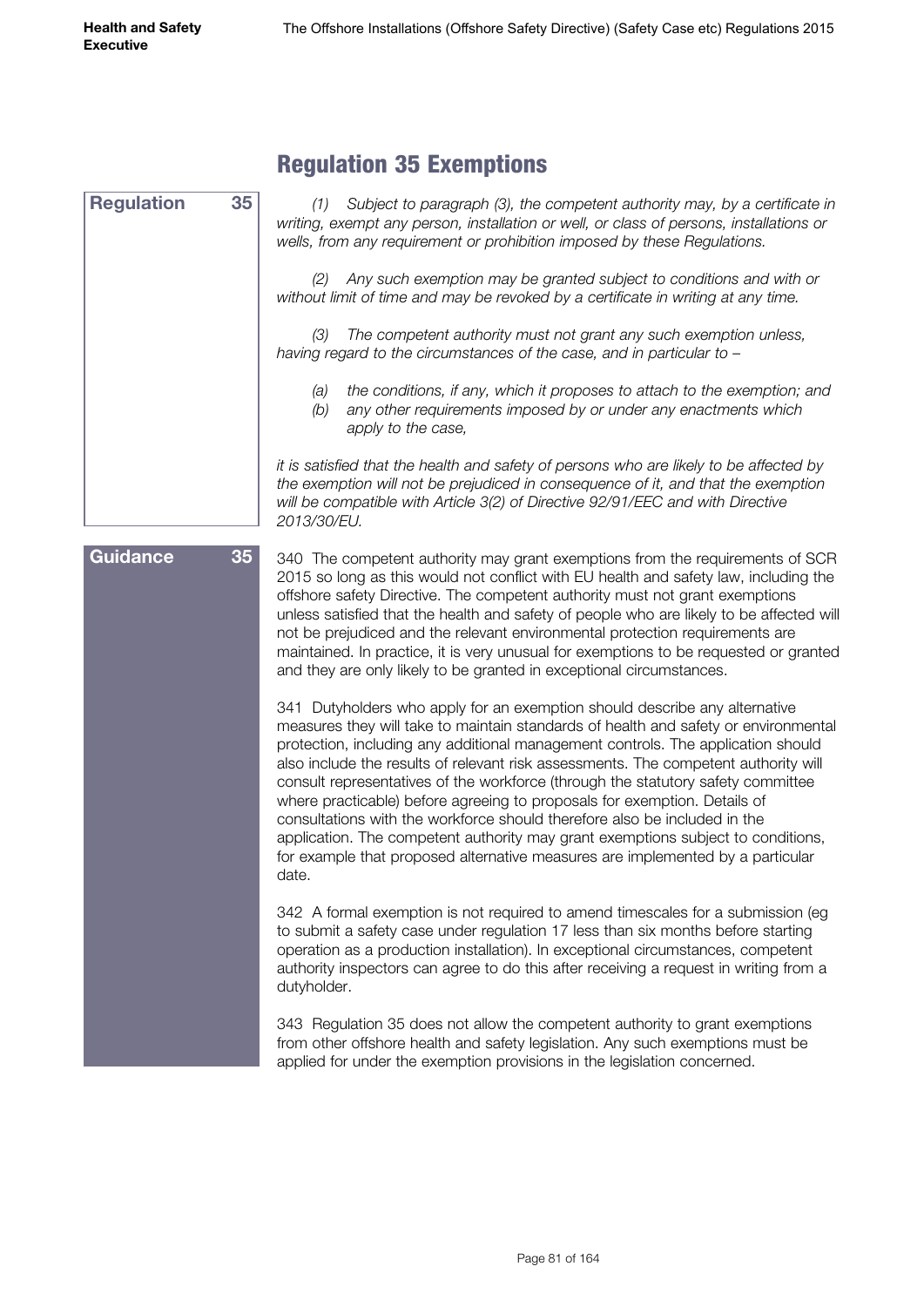**Regulation 36**

#### Regulation 36 Enforcement

*(1) To the extent they would not otherwise do so, the following provisions of the 1974 Act apply to these Regulations as if they were health and safety regulations for the purposes of that Act and any function of the Executive under any other provision of the 1974 Act under or in respect of health and safety regulations (including their enforcement) is exercisable as if these Regulations were, to the extent they would not otherwise be so, health and safety regulations for the purposes of that Act –*

- *(a) sections 16 to 22 (approval of codes of practice and enforcement);*
- *(b) section 23 (provisions supplementary to sections 21 and 22) and section 24 (appeal against improvement or prohibition notice);*
- *(c) section 26 (power to indemnify inspectors); and*
- *(d) subject to regulation 40, sections 33 to 42 (provisions as to offences).*

*(2) A failure to discharge a duty placed on the competent authority by these Regulations is not an offence and section 33(1)(c) of the 1974 Act has effect accordingly.*

*(3) Section 18(1) of the 1974 Act (duty to make adequate arrangements for enforcement) applies in relation to enforcement of these Regulations as if the reference to the Executive included a reference to the Secretary of State, but nothing in this paragraph has the effect of making the Secretary of State an enforcing authority for the purposes of the 1974 Act.*

*(4) Without prejudice to the provisions of the 1974 Act referred to in paragraph (1) –*

- *(a) section 256 of the 1995 Act (appointment of inspectors and surveyors) has effect as if the reference in subsection (1)(b) of that section to any requirements, restrictions or prohibitions imposed by or under that Act included a reference to any requirements, restrictions or prohibitions imposed by or under these Regulations or the PFEER Regulations;*
- *(b) section 259 of the 1995 Act (powers of inspectors in relation to premises and ships) has effect in relation to a Departmental inspector –*
	- *(i) as if the reference in subsection (1)(a) of that section to any premises in the United Kingdom included a reference to any premises outside Great Britain to which sections 1 to 59 and 80 to 82 of the 1974 Act apply by virtue of articles 4(1) and (2), 5 and 6 of the Health and Safety at Work etc. Act 1974 (Application outside Great Britain) Order 2013 (other than premises which come within subsection (1)(b) of section 259 of the 1995 Act);*
	- *(ii) as if the reference to any instrument made under the 1995 Act in subsection (2)(h)(iii) of that section included a reference to these Regulations and the PFEER Regulations; and*
	- *(iii) as if the reference in subsection (2)(j)(i) of that section to any books or documents which by virtue of any provision of the 1995 Act are required to be kept included a reference to any books or documents which by virtue of any provision of these Regulations are required to be kept.*

*(5) Paragraph (4)(b)(i) has effect only in relation to the requirements, restrictions, prohibitions and functions imposed or conferred by or under these Regulations or the PFEER Regulations.*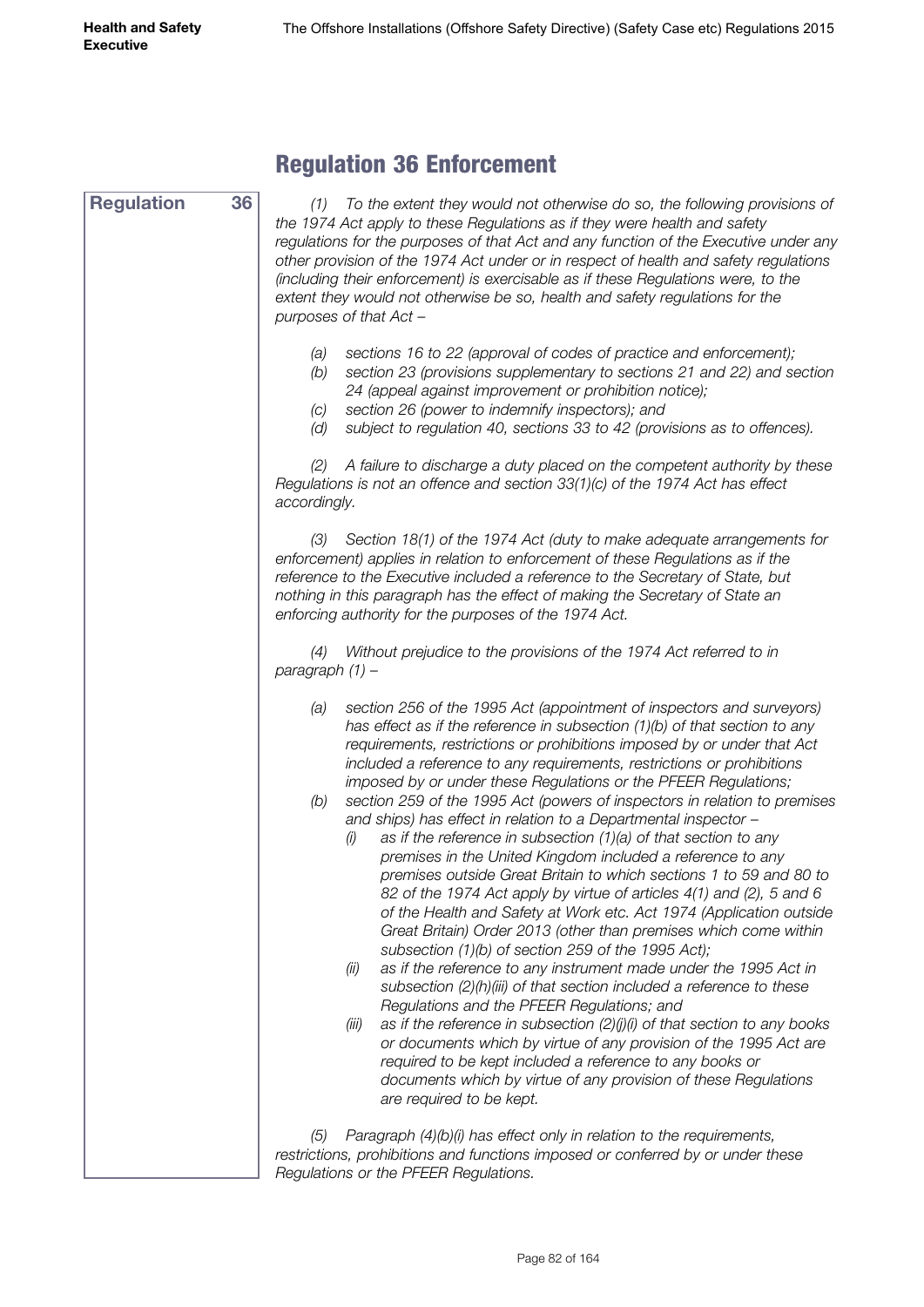| <b>Regulation</b> | 36 | Without prejudice to the functions of an inspector appointed under<br>(6)<br>section 19 of the 1974 Act, a Departmental inspector may, even though that<br>person is not an inspector appointed under that section, serve -                                                                                                                                                                                                                                |
|-------------------|----|------------------------------------------------------------------------------------------------------------------------------------------------------------------------------------------------------------------------------------------------------------------------------------------------------------------------------------------------------------------------------------------------------------------------------------------------------------|
|                   |    | an improvement notice under section 21 of that Act in respect of a<br>(a)<br>contravention of these Regulations or the PFEER Regulations; or<br>a prohibition notice under section 22 of that Act, as modified in relation<br>(b)<br>to such an inspector in accordance with paragraph (7),                                                                                                                                                                |
|                   |    | and the reference to an inspector in section 23(4) and (5) of that Act has effect<br>accordingly.                                                                                                                                                                                                                                                                                                                                                          |
|                   |    | Section 22 of the 1974 Act applies in relation to a Departmental<br>(1)<br>inspector as if $-$                                                                                                                                                                                                                                                                                                                                                             |
|                   |    | any reference to the relevant statutory provisions were a reference to<br>(a)<br>these Regulations or the PFEER regulations; and<br>in subsection (2) the reference to a risk of serious personal injury were a<br>(b)<br>reference to the risk of serious pollution from an installation in external<br>waters.                                                                                                                                           |
|                   |    | The following provisions of the 1974 Act apply to the EU Reporting<br>(8)<br>Regulation as if it were health and safety regulations for the purposes of that Act<br>and any function of the Executive under any other provision of that Act under or in<br>respect of health and safety regulations (including their enforcement) is exercisable<br>as if the EU Reporting Regulation were health and safety regulations for the<br>purposes of that Act - |
|                   |    | sections 18 to 21 (enforcement),<br>(a)<br>section 23 (provisions supplementary to sections 21 and 22) and 24<br>(b)<br>(appeal against improvement or prohibition notice), so far as they relate<br>to an improvement notice;<br>section 26 (power to indemnify inspectors); and<br>(C)<br>(d)<br>sections 33 to 42 (provisions as to offences).                                                                                                          |
|                   |    | (9) Section 18(1) of the 1974 Act (duty to make adequate arrangements for<br>enforcement) applies in relation to enforcement of the EU Reporting Regulation and<br>as if the reference in that section to the Executive included a reference to the<br>Secretary of State, but nothing in this paragraph has the effect of making the<br>Secretary of State an enforcing authority for the purposes of the 1974 Act.                                       |
|                   |    | (10) Without prejudice to the provisions of the 1974 Act referred to in<br>paragraph (8) section 256 of the 1995 Act (appointment of inspectors and<br>surveyors) has effect as if the reference in subsection $(1)(b)$ of that section to any<br>requirements, restrictions or prohibitions imposed by or under that Act included a<br>reference to any requirements, restrictions or prohibitions imposed by or under the<br>EU Reporting Regulation.    |
|                   |    | (11) Without prejudice to the functions of an inspector appointed under<br>section 19 of the 1974 Act, a Departmental inspector may, even though that<br>person is not an inspector appointed under that section, serve an improvement<br>notice under section 21 of that Act in respect of a contravention of the EU<br>Reporting Regulation and the reference to an inspector in section 23(4) and (5) of<br>that Act has effect accordingly;            |
|                   |    | (12) In regulation 40 the reference to a requirement or prohibition imposed by<br>or under these Regulations includes a reference to a requirement imposed by the<br>EU Reporting Regulation.                                                                                                                                                                                                                                                              |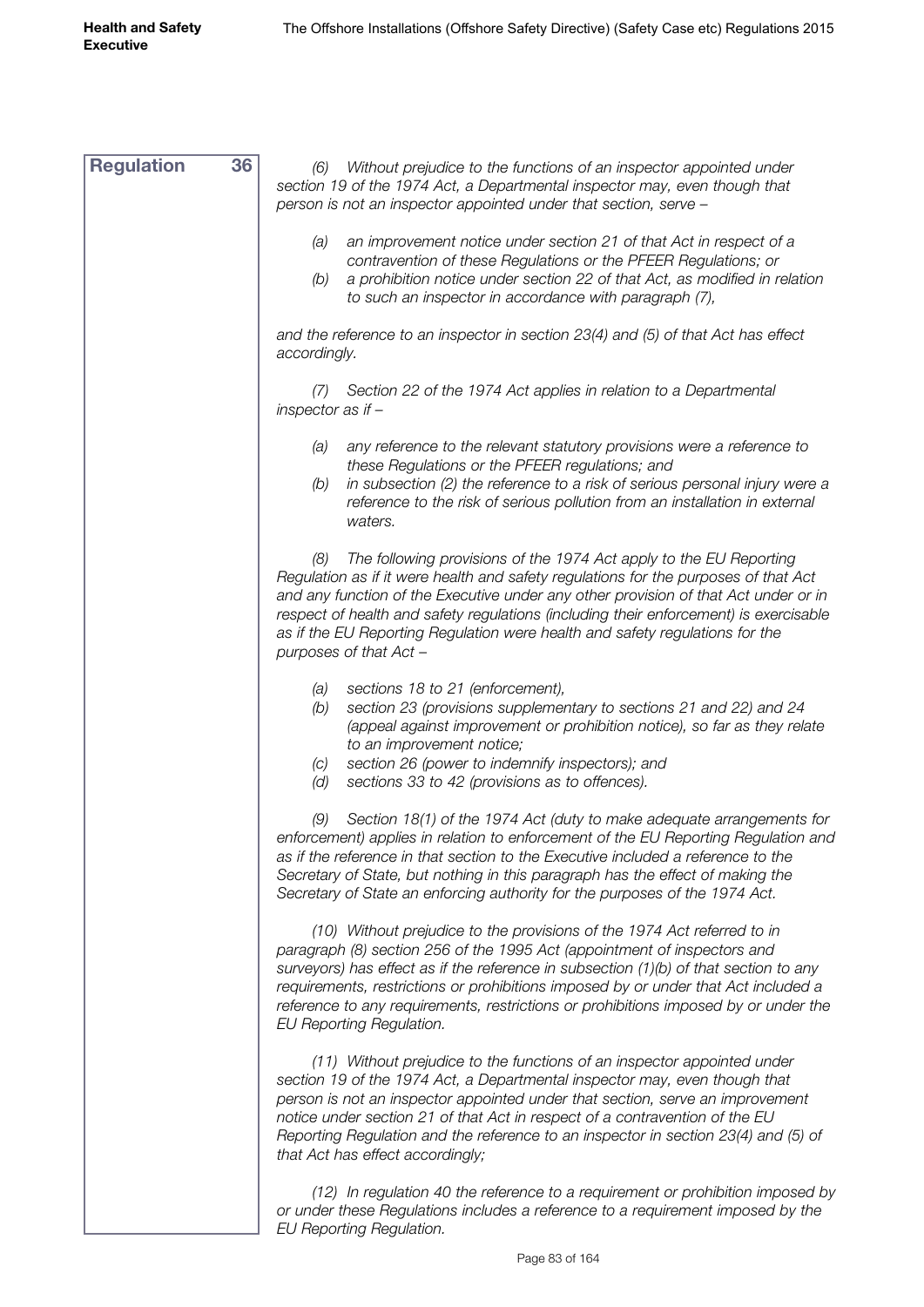| <b>Regulation</b> | 36 | (13) A failure to discharge a duty placed on the competent authority or the<br>member State by the EU Reporting Regulation is not an offence and section 33(1)<br>(c) of the 1974 Act has effect accordingly.                                                                                                                                                                       |
|-------------------|----|-------------------------------------------------------------------------------------------------------------------------------------------------------------------------------------------------------------------------------------------------------------------------------------------------------------------------------------------------------------------------------------|
|                   |    | $(14)$ In this regulation –                                                                                                                                                                                                                                                                                                                                                         |
|                   |    | "Departmental inspector" has the meaning given in section 256(9)(a) of the 1995<br>Act; and                                                                                                                                                                                                                                                                                         |
|                   |    | "EU Reporting Regulation" means Commission Implementing Regulation (EU) No<br>1112/2014 of 13 October 2014 determining a common format for sharing of<br>information on major hazard indicators by the operators and owners of offshore oil<br>and gas installations and a common format for the publication of the information on<br>major hazard indicators by the Member States. |
| <b>Guidance</b>   | 36 | 344 Regulation 36 ensures that relevant provisions of the HSW Act apply to SCR<br>2015. This ensures that HSE inspectors retain their full remit of powers to enforce<br>these Regulations and that offences are in place to address breaches of these<br>Regulations.                                                                                                              |
|                   |    | 345 In addition, for the purposes of SCR 2015 and PFEER, regulation 36 also<br>ensures that DECC departmental inspectors have appropriate powers to serve<br>relevant notices.                                                                                                                                                                                                      |
|                   |    | 346 Finally, under regulation 36, appropriate provisions of the HSW Act apply to<br>the ELI Reporting Requistion as if it were health and safety requistions for the                                                                                                                                                                                                                |

the EU Reporting Regulation as if it were health and safety regulations for the purposes of the HSW Act. This means that both HSE and DECC departmental inspectors have relevant powers to enforce the EU Reporting Regulation.

## Regulation 37 Appeals

| <b>Regulation</b> | 37 | (1) | Any person who is aggrieved by a decision of the competent authority -                                                                                                                                                                |
|-------------------|----|-----|---------------------------------------------------------------------------------------------------------------------------------------------------------------------------------------------------------------------------------------|
|                   |    | (a) | as to a finding of fact made by the competent authority for the purposes<br>of these Regulations which affects the person as a duty holder or<br>licensee or any installation for which the person is or may be responsible;          |
|                   |    | (b) | to determine that the person no longer has the capacity to meet the<br>requirements of the relevant statutory provisions pursuant to regulation 6;                                                                                    |
|                   |    | (C) | not to accept a safety case prepared by the person and submitted to the<br>competent authority pursuant to regulation 17(1) or 18(1);                                                                                                 |
|                   |    | (d) | to express objections to the content of the notification sent by the person<br>in respect of a well operation (or any change of that content notified to<br>the competent authority) pursuant to regulation $21(7)$ ;                 |
|                   |    | (e) | to direct the person to prepare revisions to a current safety case in<br>accordance with regulation $25(1)$ ;                                                                                                                         |
|                   |    | (f) | not to accept a revision to a current safety case prepared by the person<br>and sent to the competent authority in accordance with regulation 19(6),<br>20(1)(b), 24(2)(a), 25(3)(a) or Schedule 14;                                  |
|                   |    | (g) | to suspend pursuant to regulation 25(7) a current safety case held by the<br>person:                                                                                                                                                  |
|                   |    | (h) | not to lift a suspension pursuant to regulation 25(10) in respect of a<br>current safety case held by the person;                                                                                                                     |
|                   |    | (i) | to notify the person that the competent authority has formed the opinion<br>that measures for the prevention or limiting the consequences of a major<br>accident proposed in the cases referred to in regulation $26(1)$ , (4) or (7) |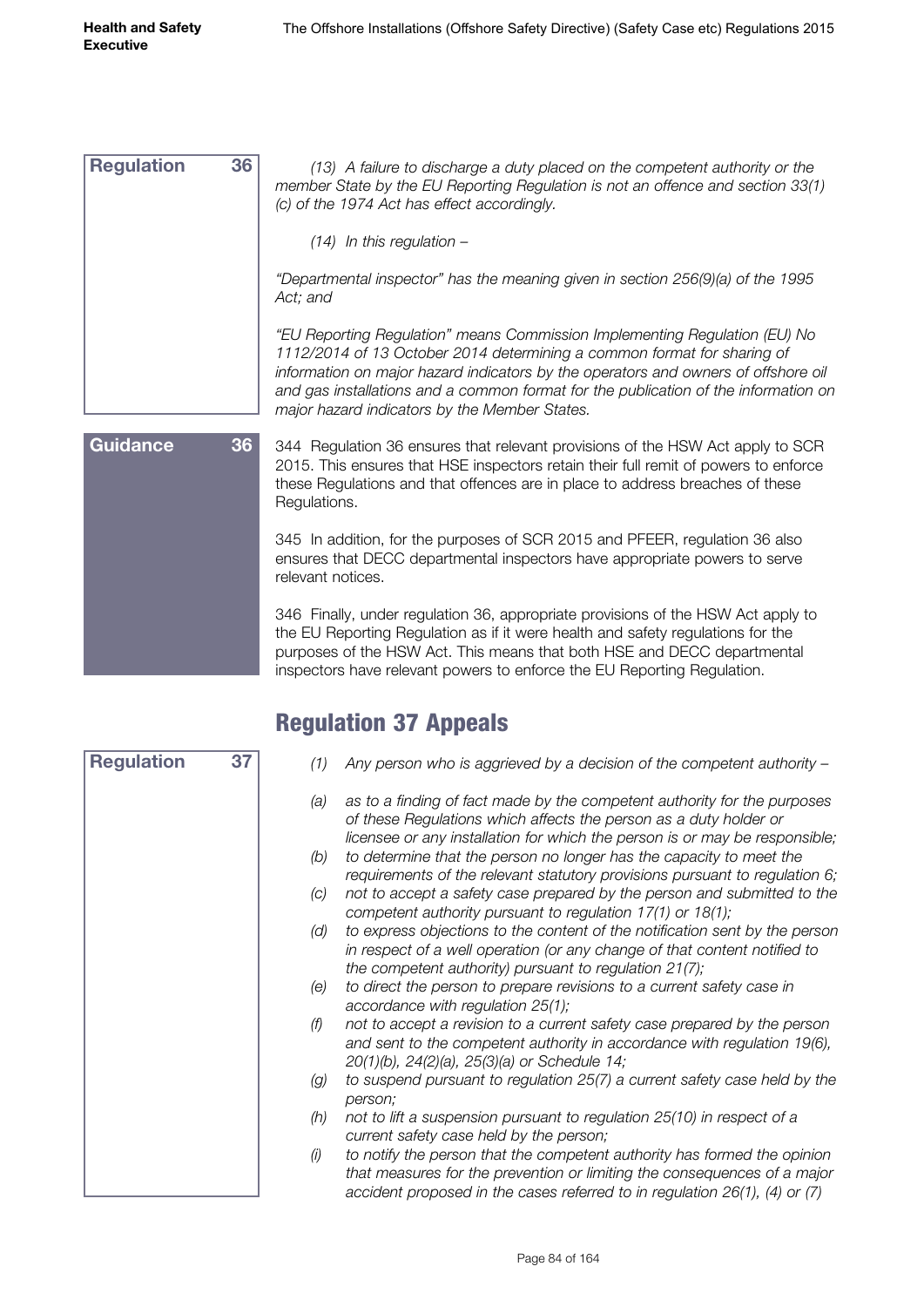*are insufficient to fulfil the requirements set out in the relevant statutory provisions; (j) to grant the person an exemption certificate subject to a condition or a limit of time pursuant to regulation 35(2); or (k) to revoke an exemption certificate granted to the person pursuant to regulation 35(2), may appeal to the Secretary of State. (2) The provisions of Schedule 12 apply where an aggrieved person appeals to the Secretary of State. (3) Any decision of the competent authority which is the subject of an appeal under this regulation is not suspended pending final determination of the appeal.* 347 Implementing SCR 2015 requires the competent authority to make a wide range of decisions that may impact on how dutyholders carry out their operations. **Regulation 37 Guidance 37**

There may be occasions when a dutyholder is dissatisfied with the competent authority's decision and wishes to challenge it, for example if the competent authority does not accept a safety case or a revision to it. Regulation 37 allows the aggrieved dutyholder to appeal directly to the relevant Secretary of State against the competent authority's decision. Only the person directly affected by the decision can appeal against it. For example, if the appeal is against nonacceptance of a safety case only the dutyholder who submitted the case may appeal.

348 Before making a formal appeal, all other means of resolving the matter should be fully explored with the competent authority. The competent authority will provide a full explanation of the reasons for its decision and will provide advice and guidance on how to resolve the matter. It is important both to the aggrieved dutyholder and the competent authority to keep the dialogue open and to examine all the options available to reach a solution. The process is open and transparent to afford aggrieved dutyholders a full understanding of what is happening and why. The main purpose is to resolve the grievance so operations can begin or continue. If the grievance still cannot be resolved, the head of HSE's Energy Division, or the DECC equivalent where appropriate, will intervene to find a solution. If that does not resolve matters the aggrieved dutyholder can request a review of the decision by the competent authority oversight board.

349 If the grievance still cannot be resolved the aggrieved dutyholder may write to the appropriate Secretary of State. The Secretary of State will consider all the arguments before deciding whether to overturn or uphold the competent authority's decision. The Secretary of State may appoint another independent person to determine the arguments for appeal on their behalf. Schedule 12 provides more details on the appeal procedure.

#### Regulation 38 Amendments and revocations



*(1) The instruments referred to in Part 1 of Schedule 13 are amended in accordance with that Part.*

*(2) The instruments specified in column 1 of Part 2 of Schedule 13 are revoked to the extent specified in the corresponding entry in column 3 of that Part.*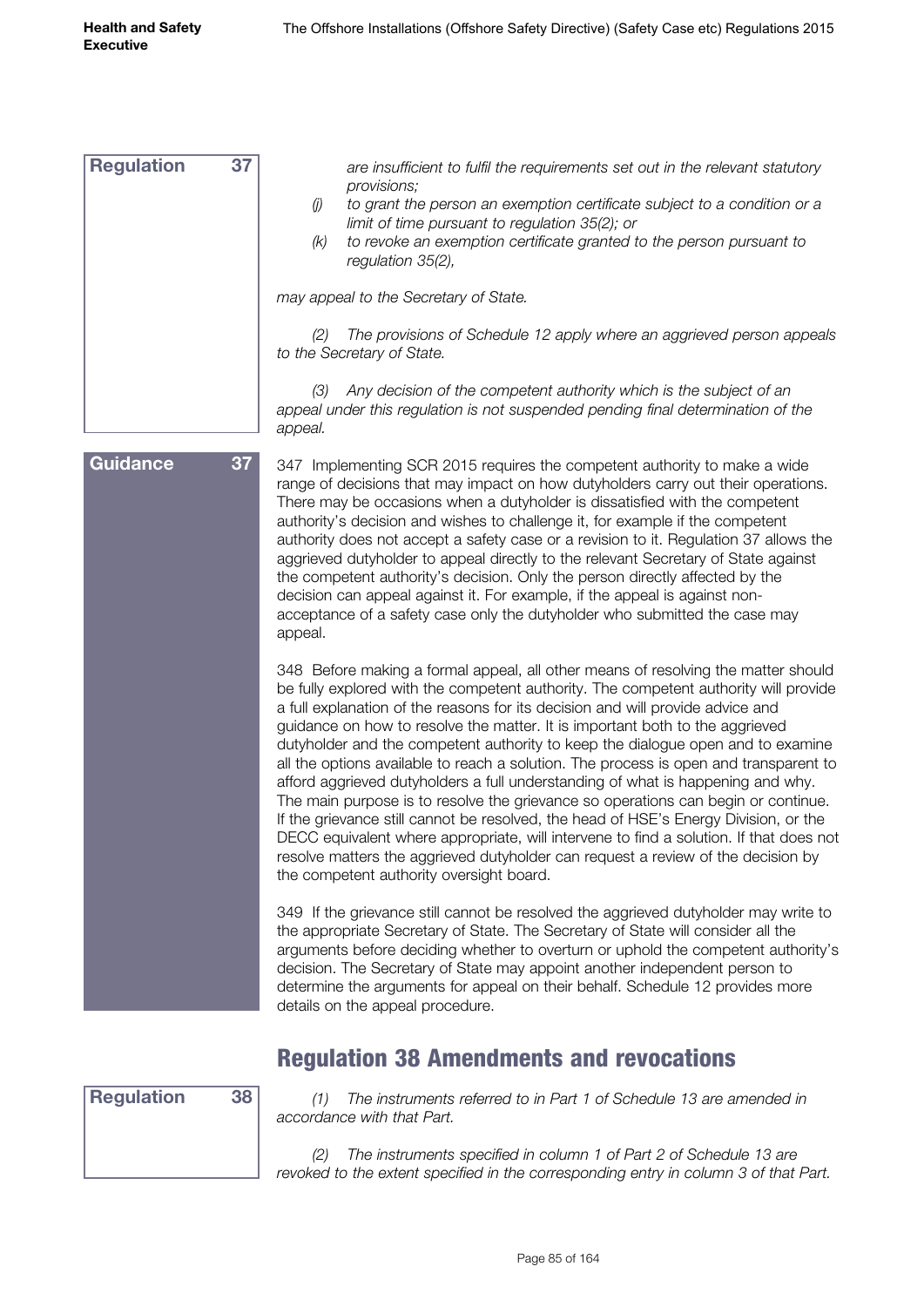# Regulation 39 Transitional provisions and savings

| <b>Regulation</b> | 39 <sup>1</sup> | Schedule 14 (which makes transitional provisions and savings) has effect.                           |
|-------------------|-----------------|-----------------------------------------------------------------------------------------------------|
| <b>Guidance</b>   | 39              | 350 Specific guidance on transitional arrangements can be found in the guidance<br>for Schedule 14. |

#### Regulation 40 Penalties

*The maximum penalty for an offence consisting of a contravention of a requirement or prohibition imposed by or under these Regulations is –* **Regulation 40**

- *(a) on summary conviction –*
	- *(i) in England and Wales, imprisonment for a term not exceeding three months or a fine, or both;*
	- *(ii) in Scotland, imprisonment for a term not exceeding twelve months or a fine not exceeding the statutory maximum, or both; and*
- *(b) on conviction on indictment, imprisonment for a term not exceeding two years, or a fine or both.*

| Guidance | 40 |
|----------|----|
|          |    |

351 Note that a requirement imposed by the EU Reporting Regulation is regarded as a 'requirement or prohibition imposed by or under these Regulations' (see regulation 36(12) on enforcement).

#### Regulation 41 Review

| <b>Regulation</b> | 41 | (1)<br>The Secretary of State must from time to time -                                                                                                                                                                                                                                                                                                            |
|-------------------|----|-------------------------------------------------------------------------------------------------------------------------------------------------------------------------------------------------------------------------------------------------------------------------------------------------------------------------------------------------------------------|
|                   |    | carry out a review of these Regulations,<br>(a)<br>(b)<br>set out the conclusions of the review in a report, and<br>publish the report.<br>(C)                                                                                                                                                                                                                    |
|                   |    | In carrying out the review the Secretary of State must, so far as is<br>(2)<br>reasonable, have regard to how Directive 92/91/EEC and Directive 2013/30/EU<br>(which are implemented by means of these Regulations) are implemented in other<br>member States.                                                                                                    |
|                   |    | (3)<br>The report must in particular -                                                                                                                                                                                                                                                                                                                            |
|                   |    | set out the objectives intended to be achieved by the regulatory system<br>(a)<br>established by these Regulations,<br>assess the extent to which those objectives are achieved, and<br>(b)<br>assess whether those objectives remain appropriate and, if so, the extent<br>(C)<br>to which they could be achieved with a system that imposes less<br>regulation. |
|                   |    | The first report under this regulation must be published before the end of<br>(4)<br>the period of five years beginning with the day on which these Regulations come<br>into force.                                                                                                                                                                               |
|                   |    | Reports under this regulation are afterwards to be published at intervals<br>(5)<br>not exceeding five years.                                                                                                                                                                                                                                                     |
| Guidance          |    | 352 The competent authority is committed to reviewing these Regulations every                                                                                                                                                                                                                                                                                     |

five years.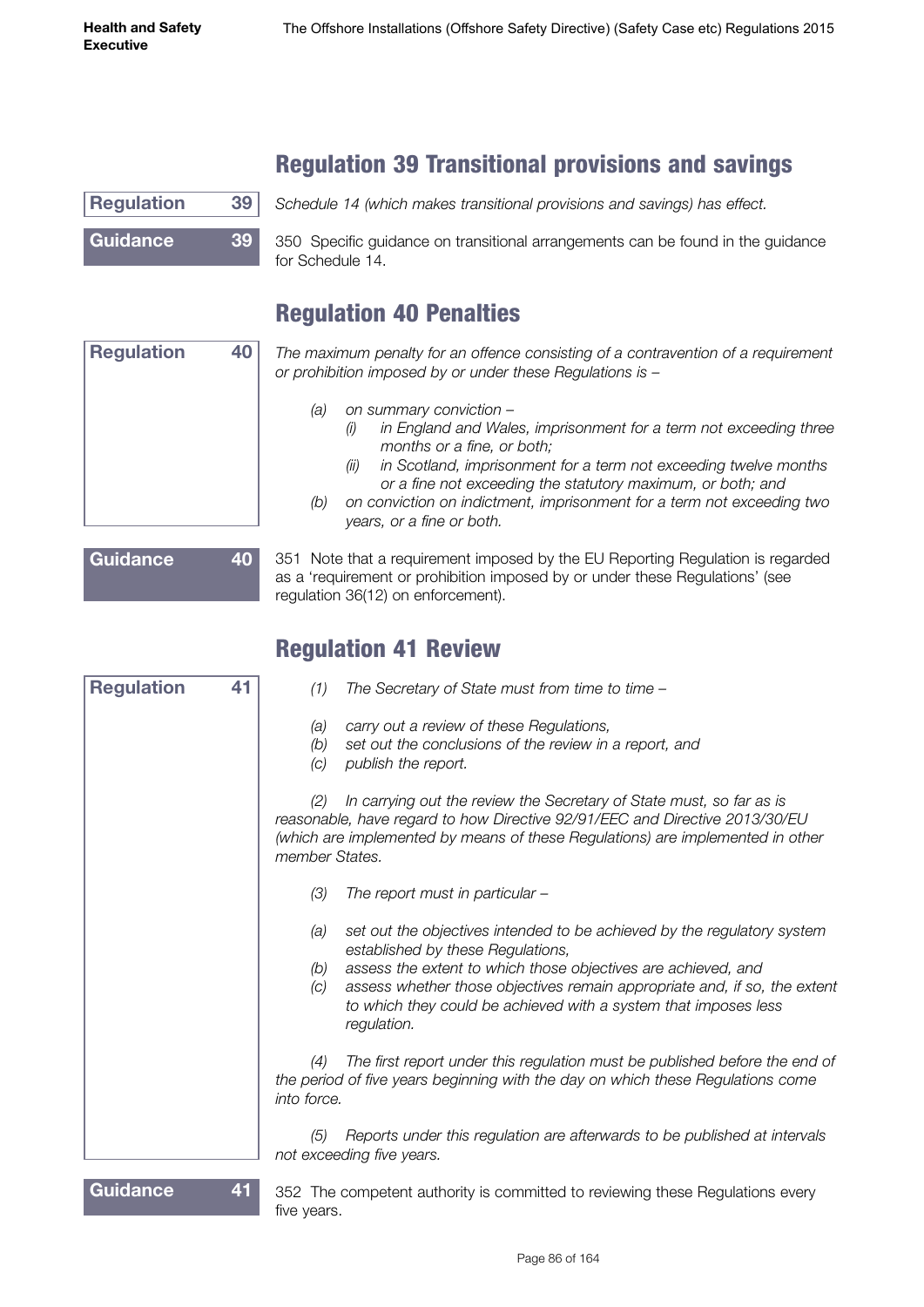**Health and Safety Executive**

#### Schedules and guidance

#### Schedule 1 Particulars to be addressed in a corporate major accident prevention policy

# Regulation 7(3)

| Guidance<br><b>Schedule</b><br>1        | 353 The development of a corporate major accident prevention policy document<br>(CMAPP), signed by members of the organisation's relevant management board,<br>demonstrates a commitment to achieving the requirements of this schedule and<br>regulation 7. It should outline at a high level how these objectives will be achieved.                                                                                                                                                                                                                                                                                                                                                                                                                                                                                                                                                                                    |
|-----------------------------------------|--------------------------------------------------------------------------------------------------------------------------------------------------------------------------------------------------------------------------------------------------------------------------------------------------------------------------------------------------------------------------------------------------------------------------------------------------------------------------------------------------------------------------------------------------------------------------------------------------------------------------------------------------------------------------------------------------------------------------------------------------------------------------------------------------------------------------------------------------------------------------------------------------------------------------|
|                                         | 354 The CMAPP is a standalone policy document and, as such, the requirements<br>of this schedule cannot be achieved by integrating this information into the body of<br>the safety case. The CMAPP must address the matters specified in this schedule.                                                                                                                                                                                                                                                                                                                                                                                                                                                                                                                                                                                                                                                                  |
| <b>Schedule</b><br>1                    | 1.<br>The responsibility of officers of the duty holder for ensuring, on a continuous<br>basis, that the corporate major accident prevention policy is suitable, implemented,<br>and operating as intended.                                                                                                                                                                                                                                                                                                                                                                                                                                                                                                                                                                                                                                                                                                              |
| Guidance<br><b>Schedule</b><br>1        | 355 Leadership responsibility for development and implementation of the CMAPP<br>rests at the board or equivalent level of management within the organisation.<br>Further reference to the relevant management board in this guidance relates to the<br>collective actions of the officers of the dutyholder. The expression 'officer of the<br>dutyholder' is defined in regulation 7(7) of SCR 2015.                                                                                                                                                                                                                                                                                                                                                                                                                                                                                                                   |
|                                         | 356 Arrangements should be put in place to ensure the effectiveness of the<br>CMAPP is monitored by the management board on an ongoing basis.<br>Consideration should be given to whether the objectives of the CMAPP align with<br>the SEMS, remain current and continue to reflect the organisation's approach to<br>the management and control of major accident hazards throughout its operations.<br>Senior management should periodically review information to determine if the<br>CMAPP is being implemented effectively. Arrangements should be in place so that<br>any identified shortfall in standards is actioned to ensure a return to full compliance.<br>The CMAPP should contain a paragraph to summarise these arrangements. Further<br>guidance on leadership for the major hazard industries in Leadership for the major<br>hazard industries: Effective health and safety management. <sup>34</sup> |
| <b>Schedule</b><br>1                    | 2.<br>Formal command and control systems that include officers and senior<br>management of the duty holder.                                                                                                                                                                                                                                                                                                                                                                                                                                                                                                                                                                                                                                                                                                                                                                                                              |
| <b>Guidance</b><br><b>Schedule</b><br>1 | 357 The CMAPP should acknowledge the requirement for formal command and<br>control systems to be embedded in the company's management arrangements. In<br>this context 'command and control systems' refers to senior management oversight<br>and control of operations, which may impact on management and control of major<br>accident hazards. Such activities should extend through both routine activities and<br>management of major incidents should they occur.                                                                                                                                                                                                                                                                                                                                                                                                                                                  |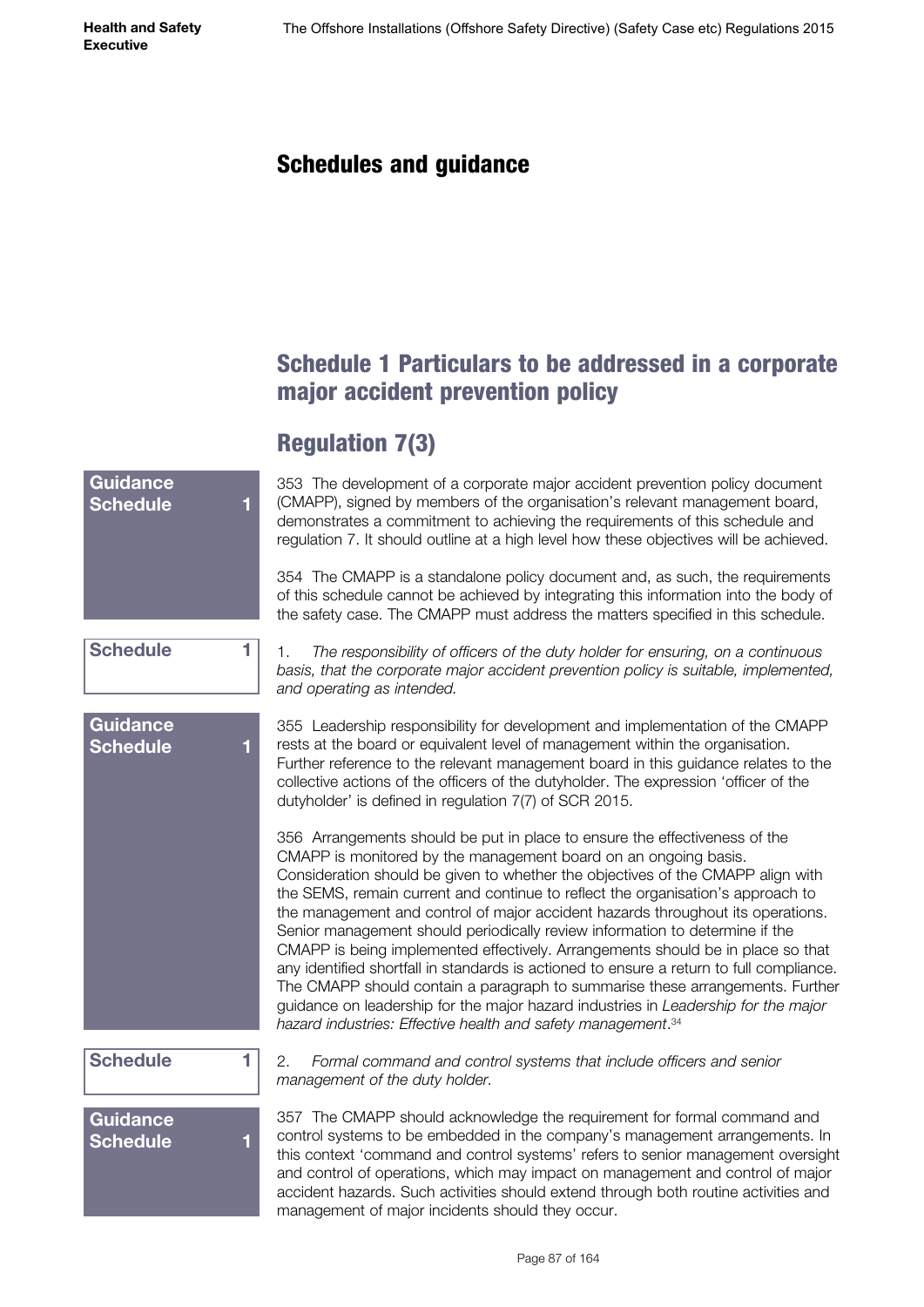| Guidance<br><b>Schedule</b><br>1        | 358 The CMAPP should confirm that clear communication lines, roles,<br>responsibilities and escalation procedures are in place to ensure any matters which<br>may require the input or overview of the management board are captured. Where<br>appropriate, these command and control systems will be reflected in the<br>organisation's formal crisis management or emergency response procedures.                                                                                                                                                                                                                                       |
|-----------------------------------------|-------------------------------------------------------------------------------------------------------------------------------------------------------------------------------------------------------------------------------------------------------------------------------------------------------------------------------------------------------------------------------------------------------------------------------------------------------------------------------------------------------------------------------------------------------------------------------------------------------------------------------------------|
|                                         | 359 A brief summary of these arrangements should be included in the body of the<br>CMAPP.                                                                                                                                                                                                                                                                                                                                                                                                                                                                                                                                                 |
| <b>Schedule</b><br>1                    | 3.<br>Measures for building and maintaining a strong safety culture with a high<br>likelihood of continuous safe operation.                                                                                                                                                                                                                                                                                                                                                                                                                                                                                                               |
| <b>Guidance</b><br><b>Schedule</b><br>1 | 360 The CMAPP should outline the measures that senior management have in<br>place to build a strong safety culture. This should demonstrate, among other<br>things, effective consultation with the workforce, support for corporate safety<br>initiatives and commitment to the measures outlined in safety cases and<br>notifications. It should also outline how strong safety leadership, particularly at a<br>senior level, will support and enhance the organisation's safety culture and focus on<br>continuous safe operation in a major hazard environment. The CMAPP should<br>summarise how these objectives will be achieved. |
| <b>Schedule</b><br>1                    | 4.<br>The approach to competency at all levels of the duty holder's<br>organisation.                                                                                                                                                                                                                                                                                                                                                                                                                                                                                                                                                      |
| <b>Guidance</b><br><b>Schedule</b><br>1 | 361 The CMAPP should summarise the approach taken by the management<br>board to ensure the competency of personnel throughout the organisation and that<br>of any key contractors whose role may have an impact on the management<br>board's management and control of major accident hazards. It should provide a<br>brief outline of how these objectives will be achieved, including links with corporate<br>competency schemes in place or alternative approaches, as appropriate.                                                                                                                                                    |
| <b>Schedule</b><br>1                    | 5.<br>Measures for rewarding and recognising desired behaviours.                                                                                                                                                                                                                                                                                                                                                                                                                                                                                                                                                                          |
| Guidance<br>Schedule                    | 362 The CMAPP should provide a summary of how the management board<br>recognises and rewards desired behaviours throughout the organisation. The<br>summary should make reference to the practical arrangements necessary to ensure<br>these goals are achieved (eg through the use of safety initiatives embedded within<br>their SEMS).                                                                                                                                                                                                                                                                                                 |
| <b>Schedule</b><br>1                    | 6.<br>The evaluation of the duty holder's capabilities and goals.                                                                                                                                                                                                                                                                                                                                                                                                                                                                                                                                                                         |
| Guidance<br><b>Schedule</b><br>1        | 363 The organisation's capabilities and goals for the management and control of<br>major accident hazards should be routinely reviewed and re-evaluated to ensure<br>they remain fit for purpose. This review should involve the management board and<br>be authorised by them. The CMAPP should provide an outline of the arrangements<br>in place to ensure such a review is undertaken on a periodic basis or where<br>circumstances indicate such a review may be necessary.                                                                                                                                                          |
| <b>Schedule</b><br>1                    | 7.<br>The extent and intensity of process auditing.                                                                                                                                                                                                                                                                                                                                                                                                                                                                                                                                                                                       |
| Guidance<br><b>Schedule</b>             | 364 The CMAPP should outline the various levels of auditing undertaken<br>throughout the organisation. This outline should: include a commitment to audit on<br>a periodic basis; ensure audits are undertaken by competent personnel; establish<br>arrangements to capture audit findings; implement measures to feed back to<br>relevant parties and adopt means to ensure outstanding actions are closed out.<br>The summary should also demonstrate that significant matters will be raised to                                                                                                                                        |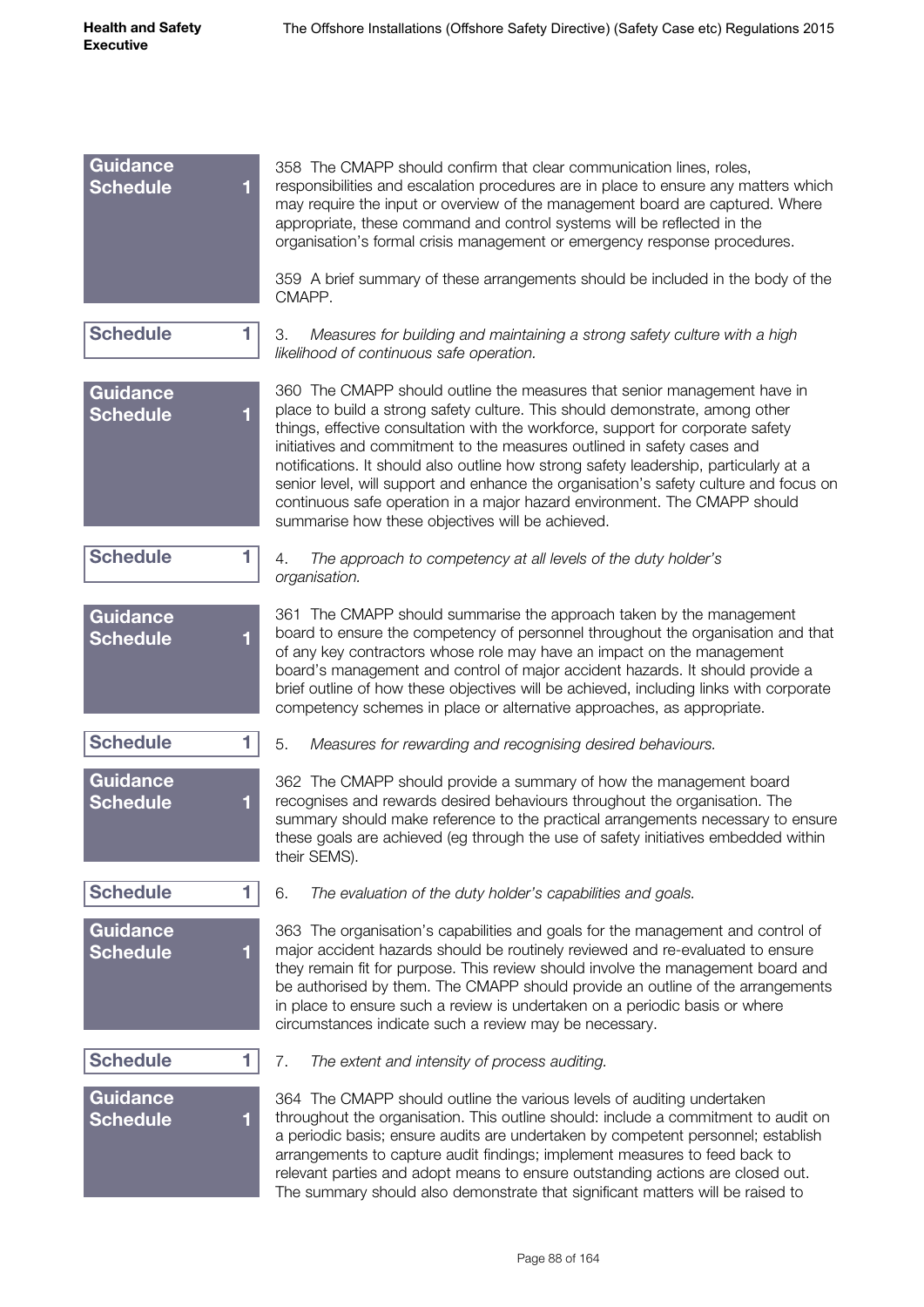management board level, including where appropriate audit close-out backlogs, which may impact on the organisation's ability to manage and control major accident hazards. 365 A very brief outline of the corporate auditing programme should be included within the CMAPP particulars dealing with 'extent and intensity of process auditing'. It is expected that the audit programme will include audit of the management system and audits of technical and operational practices, with a bias towards major accident hazard prevention. 8. *Measures for maintenance of safety and environmental protection standards as an organisational core value.* 366 The CMAPP should demonstrate that the role of safety and environmental protection standards, in maintaining management and control of major accident hazards, is recognised and fully understood by the management board. The CMAPP may make the link with the appropriate elements of the SEMS, and other hardware and management arrangements which support and maintain these standards, to ensure this core value is reflected throughout the organisation. 367 Arrangements should be put in place to ensure that this understanding remains current as management board members and/or operational arrangements change. The CMAPP should contain a paragraph to explain how this requirement will be met. 9. *The extent to which the particulars in paragraphs 1 to 8 are applied in the duty holder's offshore oil and gas operations conducted outside the European Union.* **Schedule 1 Schedule 1 Guidance Schedule 1 Guidance Schedule 1**

**Guidance Schedule 1**

368 The purpose of the CMAPP is to demonstrate 'corporate' commitment to management and control of major accident hazards. It is recognised that operational practices may vary across different operational sectors and/or location of the business. However, it is expected that the information provided in the CMAPP will be at a sufficiently high level to apply across activities outside the EU. It

should not conflict with operational management systems already in existence.

# Schedule 2 Matters in accordance with which the corporate major accident prevention policy and safety and environmental management system must be prepared

#### Regulations 7(3) and 8(4)

#### **Schedule 2**

1. *The need to take appropriate measures to ensure as far as reasonably practicable that there is no unplanned escape of hazardous substances from pipelines, vessels and systems intended for their safe confinement. In addition, the need to ensure that no single failure of a containment barrier can lead to a major accident.*

2. *The need to pay particular attention to evaluation of the reliability and integrity requirements of all safety and environmental-critical systems and base inspection and maintenance systems on achieving the required level of safety and environmental integrity.*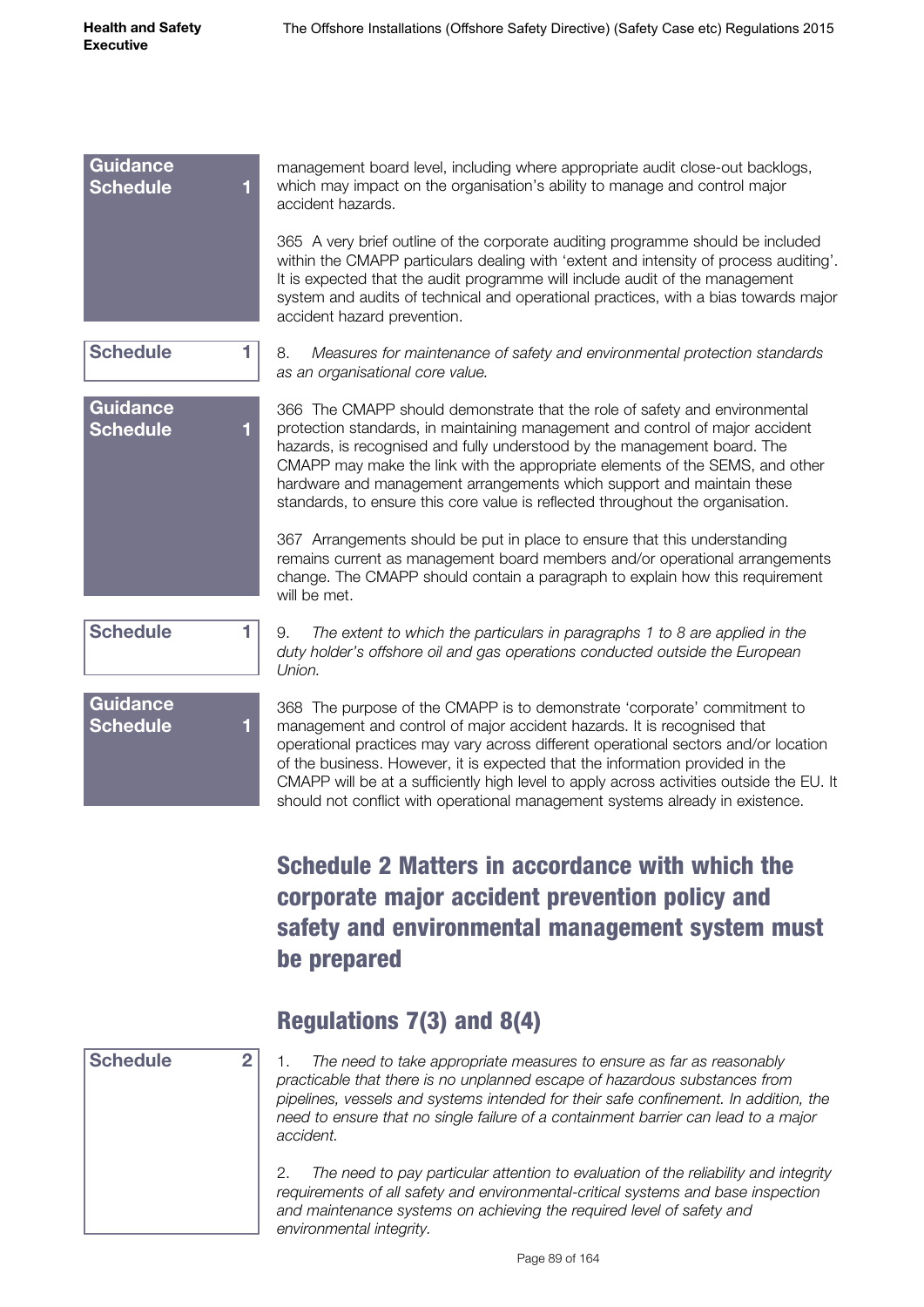| <b>Schedule</b>                    | $\overline{2}$ | З.<br>The need to adopt suitable measures to use suitable technical means or<br>procedures in order to promote the reliability of the collection and recording of<br>relevant data and to prevent possible manipulation of that data.                                   |
|------------------------------------|----------------|-------------------------------------------------------------------------------------------------------------------------------------------------------------------------------------------------------------------------------------------------------------------------|
|                                    |                | The need to ensure there is a suitable framework for monitoring compliance<br>4.<br>with all relevant statutory provisions by incorporating statutory duties in respect of<br>major hazards control and environmental protection into standard operating<br>procedures. |
|                                    |                | The need to pay particular attention to building and maintaining a strong<br>5.<br>safety culture with a high likelihood of continuous safe operation, including with<br>regard to securing cooperation of employees and contractors through, among<br>other things -   |
|                                    |                | visible commitment to tripartite consultations and actions arising from<br>(a)<br>them;                                                                                                                                                                                 |
|                                    |                | encouraging and rewarding reporting of accidents and near-misses;<br>(b)<br>working effectively with elected safety representatives; and<br>(c)<br>(d)<br>protecting whistleblowers.                                                                                    |
| <b>Guidance</b><br><b>Schedule</b> | $\overline{2}$ | 369 The arrangements in the CMAPP should be prepared in accordance with the<br>matters set out in Schedule 2, but those matters do not have to be specifically                                                                                                          |

matters set out in Schedule 2, but those matters do not have to be specifically mentioned in the document. The information in the CMAPP should be kept to a high level. Schedule 2 contains examples of matters which help to create the linkages between the CMAPP and SEMS. The explicit detail of the arrangements should therefore be embedded in the SEMS, and other relevant sections of the safety case where appropriate.

# Schedule 3 Particulars to be addressed in a safety and environmental management system

| <b>Schedule</b><br>3                    | Organisational structure and personnel roles and responsibilities.<br>1.                                                                                                                                                                                                                                                                                                                                                                     |
|-----------------------------------------|----------------------------------------------------------------------------------------------------------------------------------------------------------------------------------------------------------------------------------------------------------------------------------------------------------------------------------------------------------------------------------------------------------------------------------------------|
| Guidance<br>3<br><b>Schedule</b>        | 370 The SEMS should identify roles with specific responsibility for the management<br>of health, safety and the environment and in particular the management and control<br>of major accident hazards. It should include copies of organisational structures<br>incorporating the key roles as identified above. The organisation charts should also<br>illustrate clear reporting lines to the senior management level of the organisation. |
|                                         | 371 The SEMS should explain how strong safety leadership will influence the<br>management of major accident hazards.                                                                                                                                                                                                                                                                                                                         |
| <b>Schedule</b><br>3                    | Identification and evaluation of major hazards as well as their likelihood and<br>2.<br>potential consequences.                                                                                                                                                                                                                                                                                                                              |
| <b>Guidance</b><br>3<br><b>Schedule</b> | 372 When developing a SEMS addressing the matters within this schedule,<br>consideration must be given to the requirements of regulation 16 (Management and<br>control of major accident hazards). The arrangements within this schedule will also<br>lay the foundation for compliance with regulation 8.                                                                                                                                   |
|                                         | 373 The SEMS should provide details of the hazard identification and risk<br>evaluation arrangements for operations. This should explain the risk methodologies                                                                                                                                                                                                                                                                              |

# Regulation 8(4)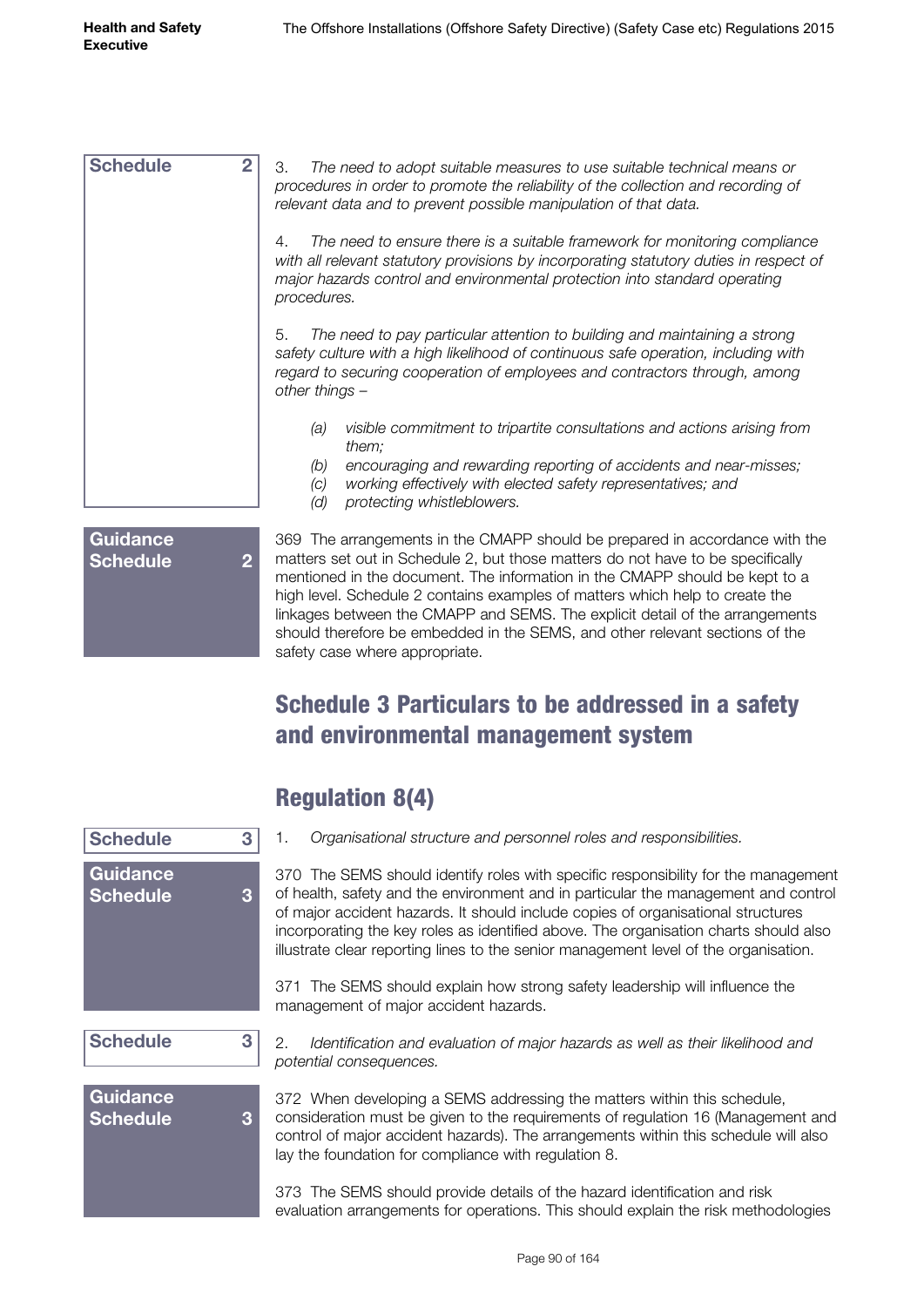| <b>Guidance</b><br><b>Schedule</b> | 3 | adopted by the organisation and demonstrate a clear link between major accident<br>scenarios and the PFEER regulation 4 requirements.                                                                                                                                                                                                                                                                                                                                                                |
|------------------------------------|---|------------------------------------------------------------------------------------------------------------------------------------------------------------------------------------------------------------------------------------------------------------------------------------------------------------------------------------------------------------------------------------------------------------------------------------------------------------------------------------------------------|
|                                    |   | 374 The SEMS should also facilitate and support the completion of a PFEER<br>regulation 5 assessment. It should detail the arrangements for undertaking an initial<br>assessment and for ensuring the content remains suitable and sufficient. The safety<br>case submission should include details of the major accident hazards identified,<br>their likelihood and potential consequences, including the identification and<br>evaluation of the environmental consequences of the major hazards. |
|                                    |   | 375 The SEMS should include details of the arrangements in place to ensure the<br>findings of the PFEER regulation 5 assessment are considered and actioned by<br>competent personnel.                                                                                                                                                                                                                                                                                                               |
| <b>Schedule</b>                    | 3 | 3.<br>Integration of environmental impact into major accident risk assessments in<br>the safety case.                                                                                                                                                                                                                                                                                                                                                                                                |
| <b>Guidance</b><br><b>Schedule</b> | 3 | 376 The SEMS must demonstrate that the potential for environmental impact from<br>a major accident has been fully considered as part of the major accident risk<br>assessment process. It must further demonstrate that arrangements are in place to<br>ensure that any actions necessary to limit the potential of any major environmental<br>incident will be taken.                                                                                                                               |
| <b>Schedule</b>                    | 3 | 4.<br>Controls of the major hazards during normal operations.                                                                                                                                                                                                                                                                                                                                                                                                                                        |
| <b>Guidance</b><br><b>Schedule</b> | 3 | 377 The SEMS should detail how both hardware and management controls will<br>demonstrate a case for safety and environmental protection. It is expected that the<br>content will demonstrate a clear link between, among other things, the major<br>accident risk assessment, operational procedures, performance standards,<br>verification activities and corporate management arrangements.                                                                                                       |
| <b>Schedule</b>                    | 3 | 5.<br>Emergency planning and response.                                                                                                                                                                                                                                                                                                                                                                                                                                                               |
| <b>Guidance</b><br><b>Schedule</b> | 3 | 378 Adequate arrangements should be put in place to ensure that emergency<br>response arrangements are and will remain effective. The SEMS should provide<br>details of these arrangements and may include reference to exercise and testing<br>measures both offshore and, where appropriate, onshore.                                                                                                                                                                                              |
|                                    |   | 379 The SEMS should contain arrangements to ensure that the internal and<br>external emergency response arrangements are suitable and are aligned.<br>Consideration should be given to incidents which impact on both safety and the<br>environment, particularly those events which may lead to a major accident, and<br>must include arrangements for emergency planning and response to an<br>environmental incident.                                                                             |
|                                    |   | 380 The SEMS should put in place arrangements to ensure that compliance with<br>PFEER regulations 4 and 5, and OPRC regulation 4, can be achieved. This should<br>include all necessary policies, procedures and operational instructions to ensure<br>these arrangements are and remain suitable.                                                                                                                                                                                                   |
| <b>Schedule</b>                    | 3 | 6.<br>Limitation of damage to the environment.                                                                                                                                                                                                                                                                                                                                                                                                                                                       |
| <b>Guidance</b><br><b>Schedule</b> | 3 | 381 The SEMS should demonstrate that adequate arrangements are in place to<br>ensure that the impact on the environment from a major accident is limited. This<br>should include a description of arrangements taken to prevent and mitigate<br>environmental damage which may result from a major accident. This description is<br>likely to include technical barriers, management system arrangements (including                                                                                  |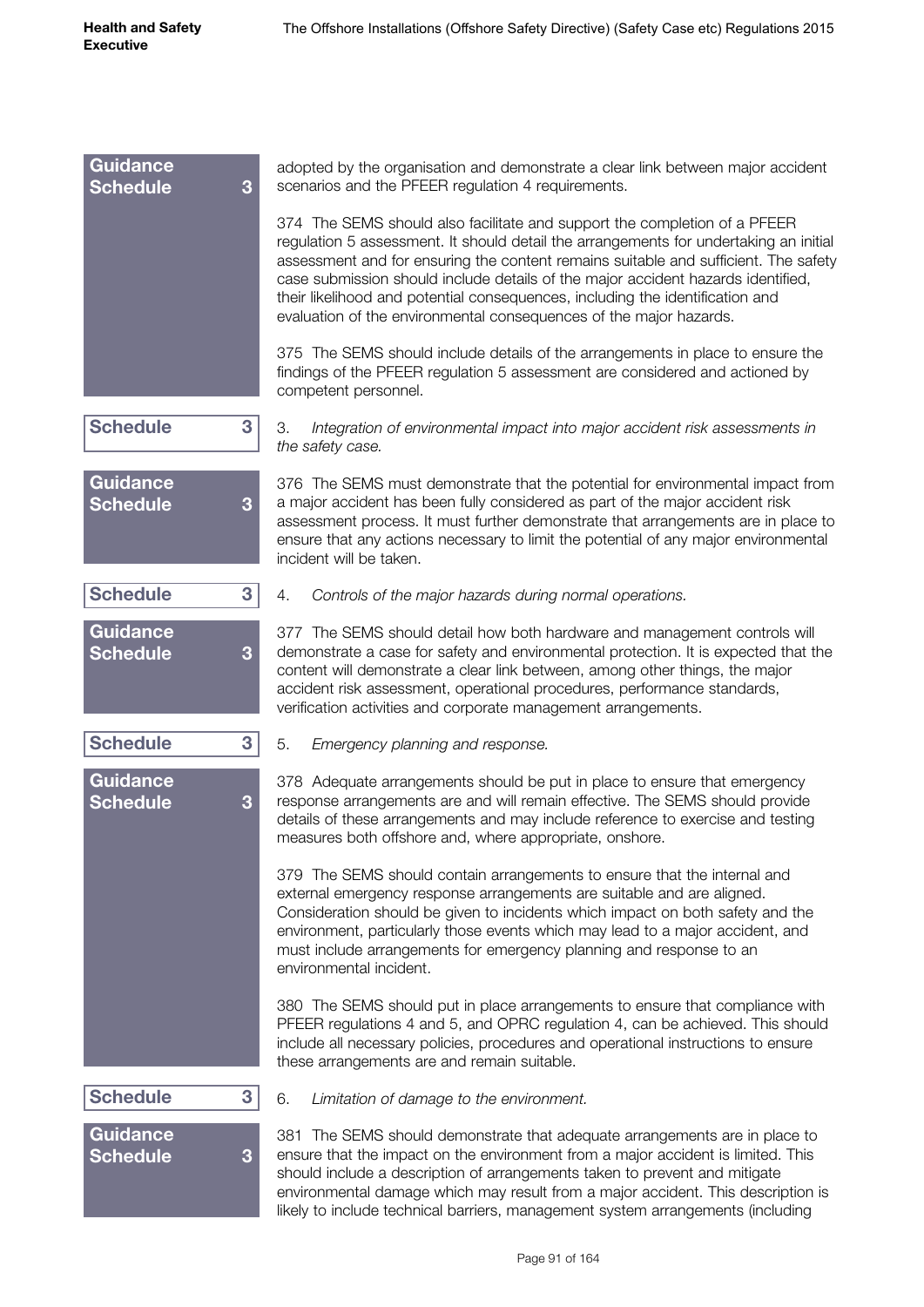| <b>Guidance</b><br><b>Schedule</b><br>3 | auditing) and a demonstration of inclusion of environmental aspects in the<br>organisation's risk methodology.                                                                                                                                                                                                                                                                                                                                                                                                                                                                                                                                                                                                                                                                                                                                    |
|-----------------------------------------|---------------------------------------------------------------------------------------------------------------------------------------------------------------------------------------------------------------------------------------------------------------------------------------------------------------------------------------------------------------------------------------------------------------------------------------------------------------------------------------------------------------------------------------------------------------------------------------------------------------------------------------------------------------------------------------------------------------------------------------------------------------------------------------------------------------------------------------------------|
|                                         | 382 It is recognised that at the time of safety case development all well-specific<br>information may not be available and arrangements for managing change should be<br>described. This is particularly pertinent for non-production installation owners, who<br>should describe the arrangements for managing changes in operating location with<br>well operators in their safety case. These arrangements should describe the<br>information to be provided or actions to be taken by relevant parties, such as:                                                                                                                                                                                                                                                                                                                              |
|                                         | how information will be obtained from the well operator in relation to well data,<br>(a)<br>environmental impact assessments of major accident and potential for a major<br>environmental incident (eg via the well notification). Reference is made to<br>relevant information in Schedule 7(14);<br>actions to be undertaken by non-production installation owners to ensure<br>(b)<br>information is adequately considered, for example review of risk assessments<br>within the safety case or review of SECE suitability;<br>actions which may be required by third parties, for example whether a review<br>$\left( $<br>of the verification schemes/performance standards is required as a result of<br>risk assessment findings.                                                                                                          |
|                                         | 383 The safety case should describe when these actions will be undertaken and<br>how relevant parts will be captured in combined operations interface<br>documentation where appropriate.                                                                                                                                                                                                                                                                                                                                                                                                                                                                                                                                                                                                                                                         |
| <b>Schedule</b><br>3                    | 7.<br>Management of change.                                                                                                                                                                                                                                                                                                                                                                                                                                                                                                                                                                                                                                                                                                                                                                                                                       |
| Guidance<br><b>Schedule</b><br>3        | 384 The SEMS should ensure adequate arrangements for the management of<br>change throughout the organisation. Examples of matters to be included in these<br>arrangements are:                                                                                                                                                                                                                                                                                                                                                                                                                                                                                                                                                                                                                                                                    |
|                                         | how the organisation's risk methodology considers the impact of change on<br>(a)<br>health, safety and the environment and in particular the management of major<br>accident hazards;<br>evaluation of change as a whole, considering not just technical aspects but<br>(b)<br>also human or organisational factors. This evaluation should not simply focus<br>on areas where a potential negative impact on health, safety and environment<br>is perceived. Consideration should be given to the full life cycle of the change<br>proposed, from development, construction and/or installation, commissioning<br>and testing, through to dismantling;<br>consideration of the cumulative effect of change throughout various stages of<br>(c)<br>work, in particular any impact work may have on SECEs and associated<br>performance standards. |
|                                         | 385 The SEMS should demonstrate that arrangements are in place to identify,<br>evaluate, manage and review change within the process, and that procedures<br>associated with management of change are monitored to ensure their effectiveness.                                                                                                                                                                                                                                                                                                                                                                                                                                                                                                                                                                                                    |
| <b>Schedule</b><br>3                    | 8.<br>Monitoring of performance.                                                                                                                                                                                                                                                                                                                                                                                                                                                                                                                                                                                                                                                                                                                                                                                                                  |
| Guidance<br><b>Schedule</b><br>3        | 386 The SEMS should include adequate arrangements for both active and reactive<br>monitoring of health, safety and environmental performance, particularly in relation<br>to major accidents. It should detail the corporate expectations for monitoring<br>activities and include procedures which explain how and when these activities will<br>be undertaken. These procedures should also detail how the findings of monitoring                                                                                                                                                                                                                                                                                                                                                                                                               |

activities will be reviewed to ensure changes can be made where appropriate.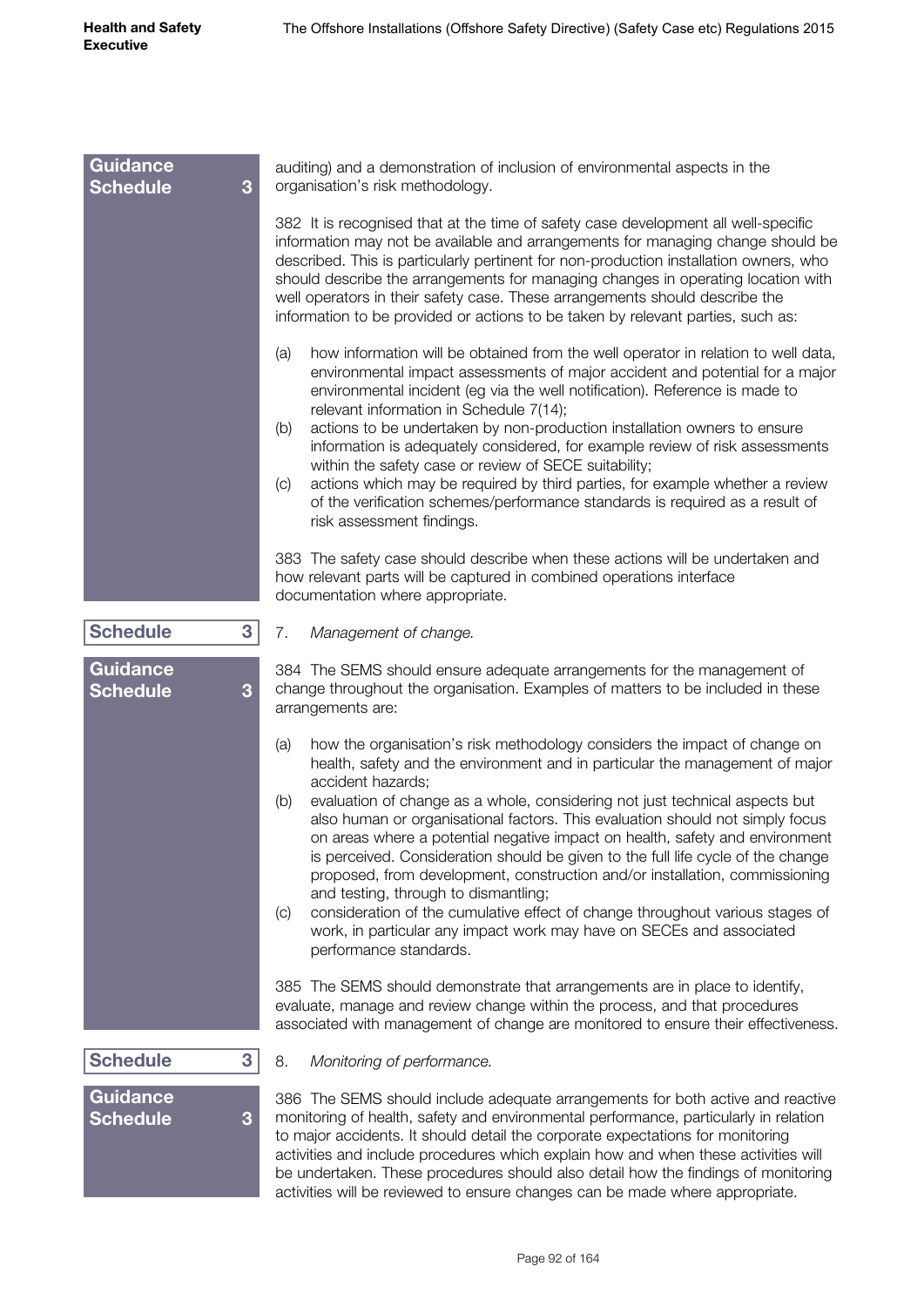| <b>Guidance</b><br><b>Schedule</b> | 387 The arrangements for the control of contractors should be within the SEMS.<br>3<br>This should include arrangements for determining the suitability of contractors with<br>regard to health, safety and environmental standards. Details should be given of<br>how key health, safety and environmental information will be communicated to<br>contractors at senior management level through to operations level and how<br>commitment to safety will be secured from contractors, including how they will<br>actively contribute to a positive safety culture.                                                                                                                                             |
|------------------------------------|------------------------------------------------------------------------------------------------------------------------------------------------------------------------------------------------------------------------------------------------------------------------------------------------------------------------------------------------------------------------------------------------------------------------------------------------------------------------------------------------------------------------------------------------------------------------------------------------------------------------------------------------------------------------------------------------------------------|
| <b>Schedule</b>                    | 3<br>9.<br>Audit and review arrangements.                                                                                                                                                                                                                                                                                                                                                                                                                                                                                                                                                                                                                                                                        |
| <b>Guidance</b><br><b>Schedule</b> | 388 The SEMS should include details of the organisation's audit arrangements.<br>This should include information on the organisation's audit programme, the range of<br>3<br>audits undertaken and how topics for audit are selected. It should reference means<br>for assuring the competence of those carrying out audits and how audit<br>programmes are monitored to ensure they remain effective. The SEMS should<br>explain how audit findings are reported, reviewed and actions taken to ensure<br>timely close out. These details should adequately reflect the audit objectives<br>referred to in the CMAPP and may make reference to escalation procedures for<br>overdue or high potential findings. |
|                                    | 389 Finally, the SEMS should detail procedural arrangements for auditing the<br>SEMS itself to ensure its ongoing suitability.                                                                                                                                                                                                                                                                                                                                                                                                                                                                                                                                                                                   |
| <b>Schedule</b>                    | 3<br>10. The measures in place for participating in tripartite consultations and how<br>actions resulting from those consultations are put into effect.                                                                                                                                                                                                                                                                                                                                                                                                                                                                                                                                                          |
| <b>Guidance</b><br><b>Schedule</b> | 390 The SEMS should detail how the organisation will participate in, or contribute<br>to, tripartite consultation. This will include direct participation in industry working<br>3<br>groups or meetings. On occasion, it may be more appropriate to work with trade<br>and industry bodies to develop a sector-wide response and this may involve trade<br>and industry bodies approaching members for input.                                                                                                                                                                                                                                                                                                   |
|                                    | 391 The SEMS should also detail how the output from these consultations will be<br>put into effect by the organisation, implemented where appropriate, and how these<br>arrangements will be monitored to ensure their effectiveness.                                                                                                                                                                                                                                                                                                                                                                                                                                                                            |

# Schedule 4 Matters to be provided for in a verification scheme and a well examination scheme

# Regulation 10(1) and 12(1)

| <b>Schedule</b> | 4 | <b>PART 1 Matters to be provided for in a verification scheme</b>                                                                                   |
|-----------------|---|-----------------------------------------------------------------------------------------------------------------------------------------------------|
|                 |   | The principles to be applied by the duty holder $-$                                                                                                 |
|                 |   | in selecting a verifier to perform functions under the scheme; and<br>(a)<br>in keeping the scheme under review.<br>(b)                             |
|                 |   | The arrangements for the communication to the verifier of information<br>2.<br>necessary for the proper implementation, or revision, of the scheme. |
|                 |   | 3.<br>The nature and frequency of examination and testing.                                                                                          |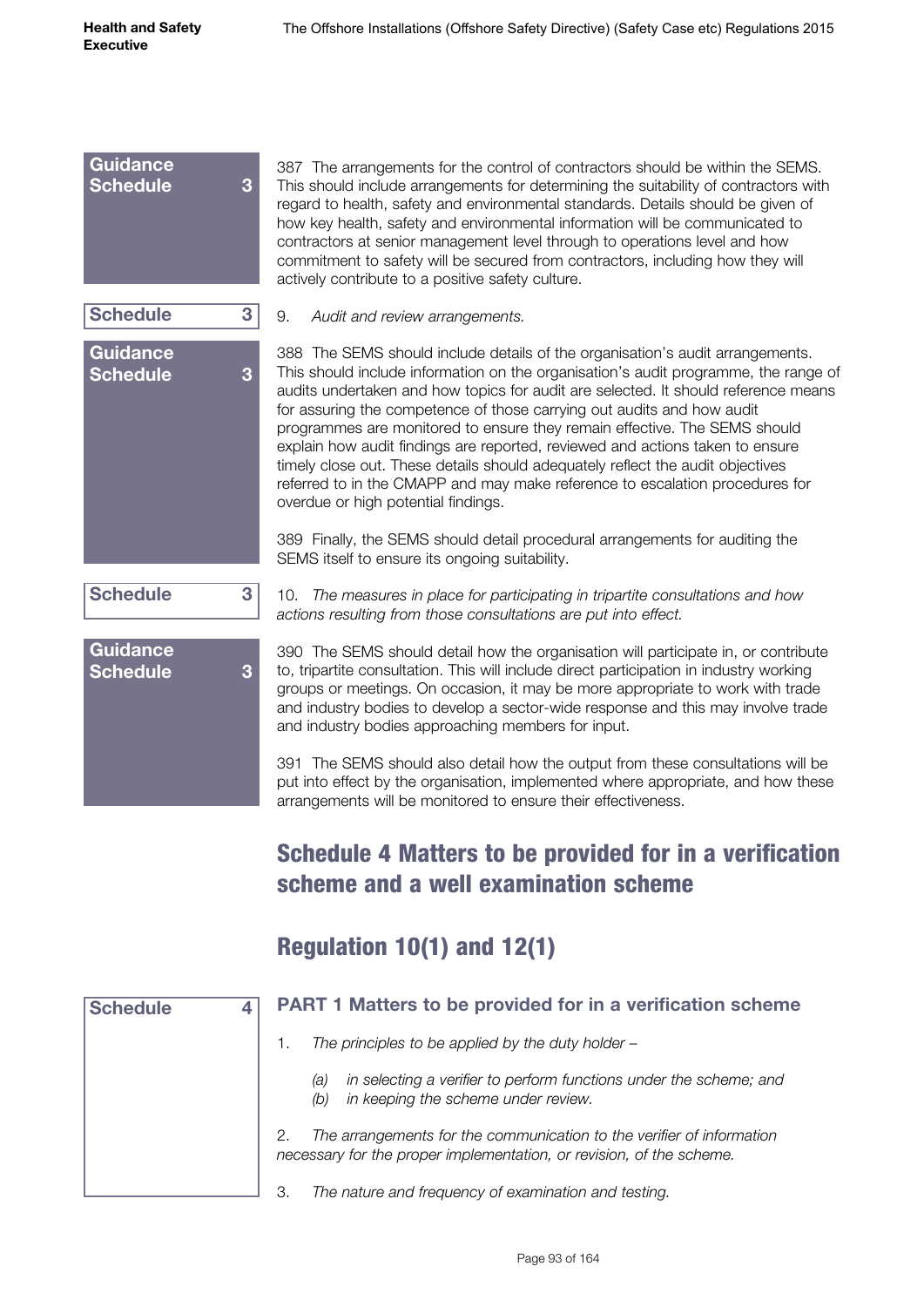| <b>Schedule</b> | 4 | 4.<br>The arrangements for the making and preservation of records showing -                                                                                                                              |
|-----------------|---|----------------------------------------------------------------------------------------------------------------------------------------------------------------------------------------------------------|
|                 |   | the examination and testing carried out;<br>(a)<br>the findings of the examination and testing;<br>(b)                                                                                                   |
|                 |   | any remedial action recommended; and<br>(C)                                                                                                                                                              |
|                 |   | (d)<br>the remedial action performed.                                                                                                                                                                    |
|                 |   | 5.<br>The arrangements for communicating the matters specified in paragraph 4 to<br>an appropriate level in the management system of the duty holder for the<br><i>installation.</i>                     |
|                 |   | 6.<br>The arrangements for review and revision of the scheme.                                                                                                                                            |
| <b>Guidance</b> |   | 392 The verification scheme should outline the principles applied by the dutyholder                                                                                                                      |
| <b>Schedule</b> | 4 | in selecting a verifier to carry out work under the scheme. The information provided<br>should detail how the verifier's technical expertise, knowledge, experience and<br>independence were determined. |
|                 |   | 393 In determining verifier suitability, it is recognised that an adequate examination                                                                                                                   |
|                 |   | of some equipment may require access to specialised technical knowledge. In<br>other situations, a lesser degree of technical specialisation may be appropriate. As                                      |
|                 |   | a result, arrangements should be put in place to ensure a verifier selected to                                                                                                                           |
|                 |   | undertake examinations of plant under the written scheme has adequate levels of<br>technical expertise and experience for the job.                                                                       |
|                 |   |                                                                                                                                                                                                          |
|                 |   | 394 The scheme should also consider the verifier's independence from the<br>operator's management or operational systems. There is no requirement for all the                                            |
|                 |   | verification work for an installation to be carried out by the same person, as long as                                                                                                                   |
|                 |   | all those involved are suitably independent and competent. To avoid creating a<br>conflict of interest for the verifier(s), the dutyholder may select the person(s) to carry                             |
|                 |   | out the verification work described in the scheme after the scheme has been drawn                                                                                                                        |
|                 |   | up. Examples of situations which could lead to a conflict of interest are:                                                                                                                               |
|                 |   | where verifiers are unable to fully undertake their role due to operational<br>(a)                                                                                                                       |
|                 |   | pressures, such as where they may report directly to operations;<br>where the verifier is asked to verify equipment/plant or systems that they have<br>(b)                                               |
|                 |   | previously had responsibility for maintaining or inspecting.                                                                                                                                             |
|                 |   | 395 Other persons will have duties under the written scheme for the                                                                                                                                      |
|                 |   | communication of information; in particular, communication of the verifier's findings<br>to an appropriate level of the dutyholder's management.                                                         |
|                 |   |                                                                                                                                                                                                          |
|                 |   | 396 Selection processes for all those involved in executing aspects of the<br>verification scheme should be detailed in the operator's SEMS.                                                             |
|                 |   |                                                                                                                                                                                                          |
|                 |   | 397 Principles for the review of the scheme must also be developed. A need to<br>review the scheme could be time-based or as a result of a change in                                                     |
|                 |   | circumstances. The following examples may trigger a review of the scheme:                                                                                                                                |
|                 |   | matters arising from verifier's findings;<br>(a)                                                                                                                                                         |
|                 |   | the introduction of temporary equipment that is a SECE or specified plant;<br>(b)                                                                                                                        |
|                 |   | major repairs;<br>(c)<br>modifications or replacements to SECE temporary equipment or specified<br>(d)                                                                                                   |
|                 |   | plant;                                                                                                                                                                                                   |
|                 |   | findings of an accident or incident investigation;<br>(e)<br>findings of a thorough review;<br>(f)                                                                                                       |
|                 |   | where the nature of operations on the installation undergoes a fundamental<br>(g)                                                                                                                        |
|                 |   | change (eg from drilling to combined drilling and production);                                                                                                                                           |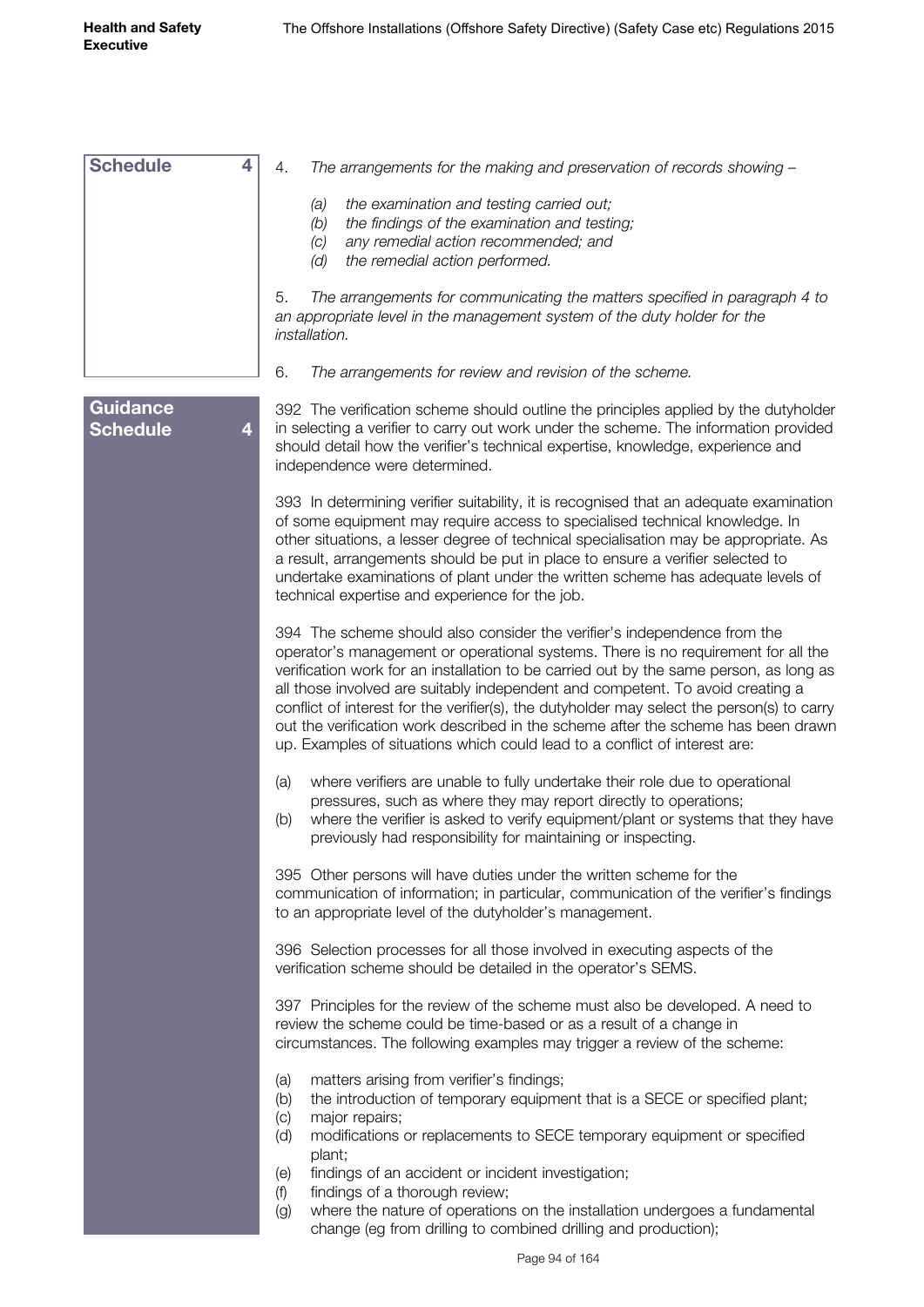| <b>Guidance</b><br><b>Schedule</b><br>4 | where a review of the risk assessments pertaining to major hazards is<br>(h)<br>undertaken;<br>developments in industry standards or new findings from industry-wide<br>(i)<br>experience.                                                                                                                                                                                                                                                                                                                                                                                                                                                                                                                                                  |
|-----------------------------------------|---------------------------------------------------------------------------------------------------------------------------------------------------------------------------------------------------------------------------------------------------------------------------------------------------------------------------------------------------------------------------------------------------------------------------------------------------------------------------------------------------------------------------------------------------------------------------------------------------------------------------------------------------------------------------------------------------------------------------------------------|
|                                         | The principles should also require that the scope of any review is defined, including<br>revision of performance standards where appropriate.                                                                                                                                                                                                                                                                                                                                                                                                                                                                                                                                                                                               |
|                                         | 398 Arrangements should be made to ensure that issues raised as a result of the<br>examinations are brought promptly to the attention of the operator so that<br>additional risk control measures may be considered and any remedial measures<br>identified can be taken.                                                                                                                                                                                                                                                                                                                                                                                                                                                                   |
|                                         | 399 The verification scheme should record the SECEs or specified plant to be<br>examined, when they should be examined and the types of examination to be<br>undertaken. The regulation also requires the scheme to provide for an initial<br>examination, where appropriate, before relevant SECEs or specified plant are<br>brought into operation on the installation. There should also be an examination after<br>modification and repair. Examinations under the scheme would not be required for<br>minor repairs, the need for which may have been identified during routine<br>maintenance. Examinations include testing as well as other suitable techniques, as<br>appropriate, to achieve the purposes set out in regulation 9. |
|                                         | 400 The nature of the examinations will differ for different plant, depending on such<br>things as its function; complexity; conditions of operation and environment; failure<br>rate; age; running hours and frequency of use. The scheme of examination should<br>take these matters into account. Dutyholders may find it helpful to consider the<br>scope of examinations and their frequency against any standards of reliability and<br>availability established through their risk assessment process and PFEER<br>assessments.                                                                                                                                                                                                      |
|                                         | 401 The nature of the examination should give details on the extent of the testing<br>of components of SECEs and specified plant (eg sample size). Arrangements<br>should be made to ensure the same sample is not repeatedly tested.                                                                                                                                                                                                                                                                                                                                                                                                                                                                                                       |
|                                         | 402 The dutyholder should ensure their verification scheme is tailored to address<br>different phases of the installation life cycle. The process would benefit from ready<br>access to current design details throughout the installation's life cycle so that future<br>activity can be checked for compatibility with the appropriate parameters.                                                                                                                                                                                                                                                                                                                                                                                        |
|                                         | 403 Co-ordination will be particularly important if several different people or<br>organisations are used to implement a scheme for a single installation, or where a<br>verification contract is reallocated to another person. Care will be needed to avoid<br>gaps in verification coverage.                                                                                                                                                                                                                                                                                                                                                                                                                                             |
|                                         | 404 Both the positive and negative findings of the examination should be recorded<br>to show that the required verification activities are being undertaken.                                                                                                                                                                                                                                                                                                                                                                                                                                                                                                                                                                                |
| <b>Schedule</b><br>4                    | <b>PART 2 Matters to be provided for in a well examination</b><br>scheme                                                                                                                                                                                                                                                                                                                                                                                                                                                                                                                                                                                                                                                                    |
|                                         | The principles to be applied by the well operator $-$<br>1.                                                                                                                                                                                                                                                                                                                                                                                                                                                                                                                                                                                                                                                                                 |
|                                         | in selecting a well examiner to perform functions under the scheme; and<br>(a)<br>in keeping the scheme under review.<br>(b)                                                                                                                                                                                                                                                                                                                                                                                                                                                                                                                                                                                                                |

*(b) in keeping the scheme under review.*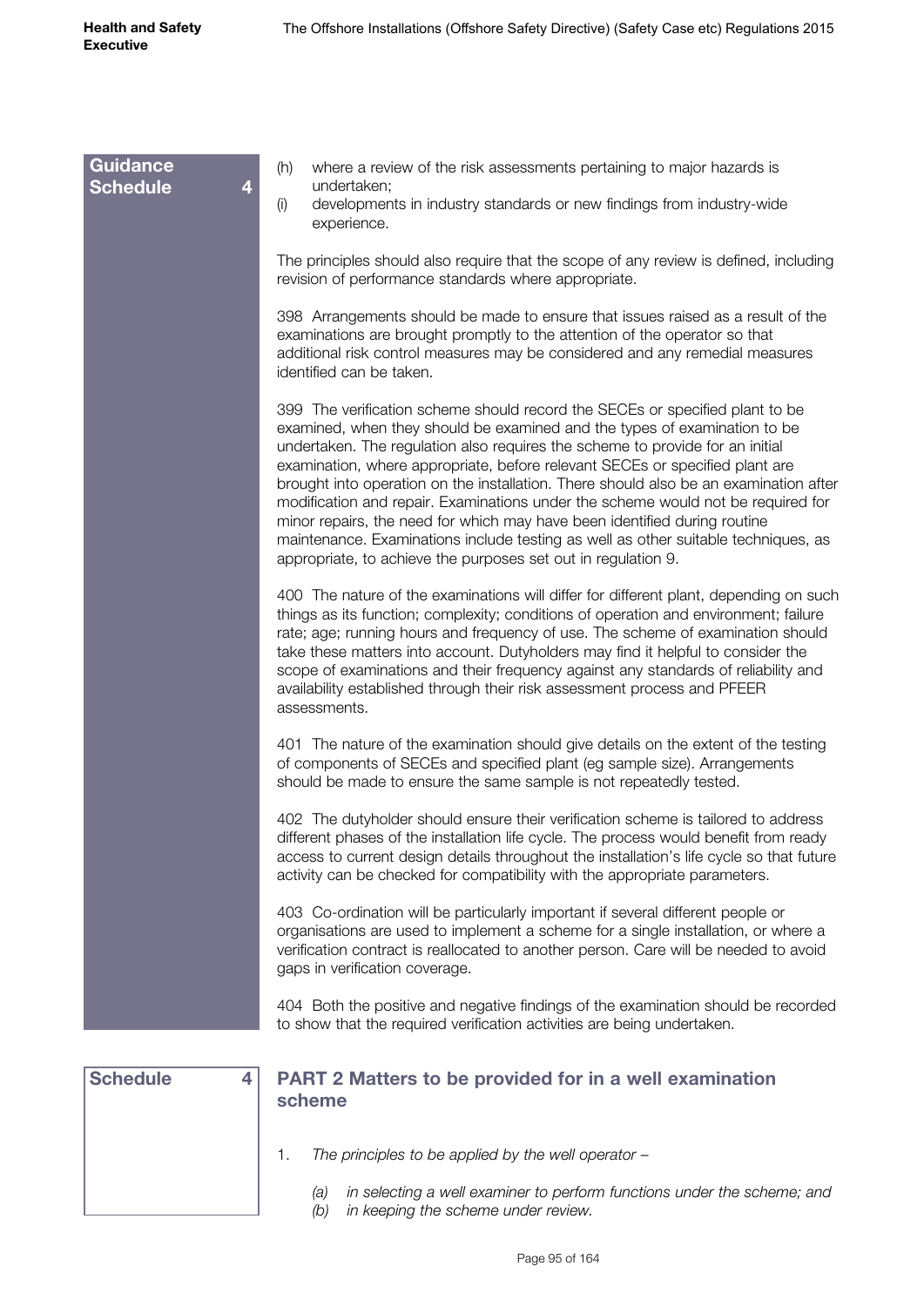| <b>Guidance</b><br><b>Schedule</b><br>4 | 405 In selecting a well examiner the well operator should take the following into<br>account:                                                                                                                                                                                                                                                                                                                                                                                                                   |
|-----------------------------------------|-----------------------------------------------------------------------------------------------------------------------------------------------------------------------------------------------------------------------------------------------------------------------------------------------------------------------------------------------------------------------------------------------------------------------------------------------------------------------------------------------------------------|
|                                         | The person or persons carrying out the well examination should be<br>(a)<br>independent of the immediate management of the well operations involved;<br>examiners should not be part of the well-related decision-making process.                                                                                                                                                                                                                                                                               |
|                                         | Demonstration of independence should be clearly stated in the scheme.<br>Well operators should assure the competence of the well examiner as part of<br>(b)<br>the scheme. Competence assurance arrangements should cover the full life<br>cycle of the well from design through to abandonment. Based on competence<br>requirements, different examiners may be used for different phases of the well<br>life cycle.                                                                                           |
|                                         | 406 The scheme should be periodically reviewed and should describe the<br>arrangements for the review.                                                                                                                                                                                                                                                                                                                                                                                                          |
| <b>Schedule</b><br>4                    | 2.<br>The arrangements for the communication to the well examiner of information<br>necessary for the proper implementation of the scheme.                                                                                                                                                                                                                                                                                                                                                                      |
|                                         | 3.<br>The nature and frequency of examination.                                                                                                                                                                                                                                                                                                                                                                                                                                                                  |
| <b>Guidance</b><br><b>Schedule</b><br>4 | 407 The scheme should describe the well integrity management information<br>provided to the examiner at each stage of the well life cycle. This will typically refer<br>to specific documents or databases noted in the well operator's management<br>systems and to specific individuals/positions within the well operator's organisation<br>responsible for providing the information to the examiner. The type of information<br>provided will be different for different types of activities, for example: |
|                                         | initial well design information;<br>(a)<br>information in relation to well construction, intervention, suspension and<br>(b)<br>abandonment operations;<br>production-phase well operations and maintenance information;<br>(c)<br>long-term suspended well monitoring information.<br>(d)                                                                                                                                                                                                                      |
|                                         | 408 In relation to the nature of the examination work carried out under<br>regulation 11(1), the role of the examiner is to ensure that wells are designed,<br>constructed and maintained until eventually abandoned in such repair and condition<br>that:                                                                                                                                                                                                                                                      |
|                                         | so far as is reasonably practicable, there can be no unplanned escape of<br>(a)<br>fluids from the well;<br>risks to the health and safety of persons from the well, or in strata to which it<br>(b)<br>is connected, are ALARP.                                                                                                                                                                                                                                                                                |
|                                         | 409 Examination of the design and construction of the well should include the<br>plugging of the well for abandonment.                                                                                                                                                                                                                                                                                                                                                                                          |
|                                         | 410 The well examination should check that the well operator's technical<br>standards are being complied with in relation to well integrity management and that<br>these standards are consistent with industry good practice.                                                                                                                                                                                                                                                                                  |
|                                         | 411 The depth of examination should depend on the criticality of the operations<br>and the hazards involved in the operations as assessed by the well examiner. For<br>example, detailed examination should be done if:                                                                                                                                                                                                                                                                                         |
|                                         | the operation is unusual for that well operator (eg first christmas-tree change-<br>(a)<br>out);                                                                                                                                                                                                                                                                                                                                                                                                                |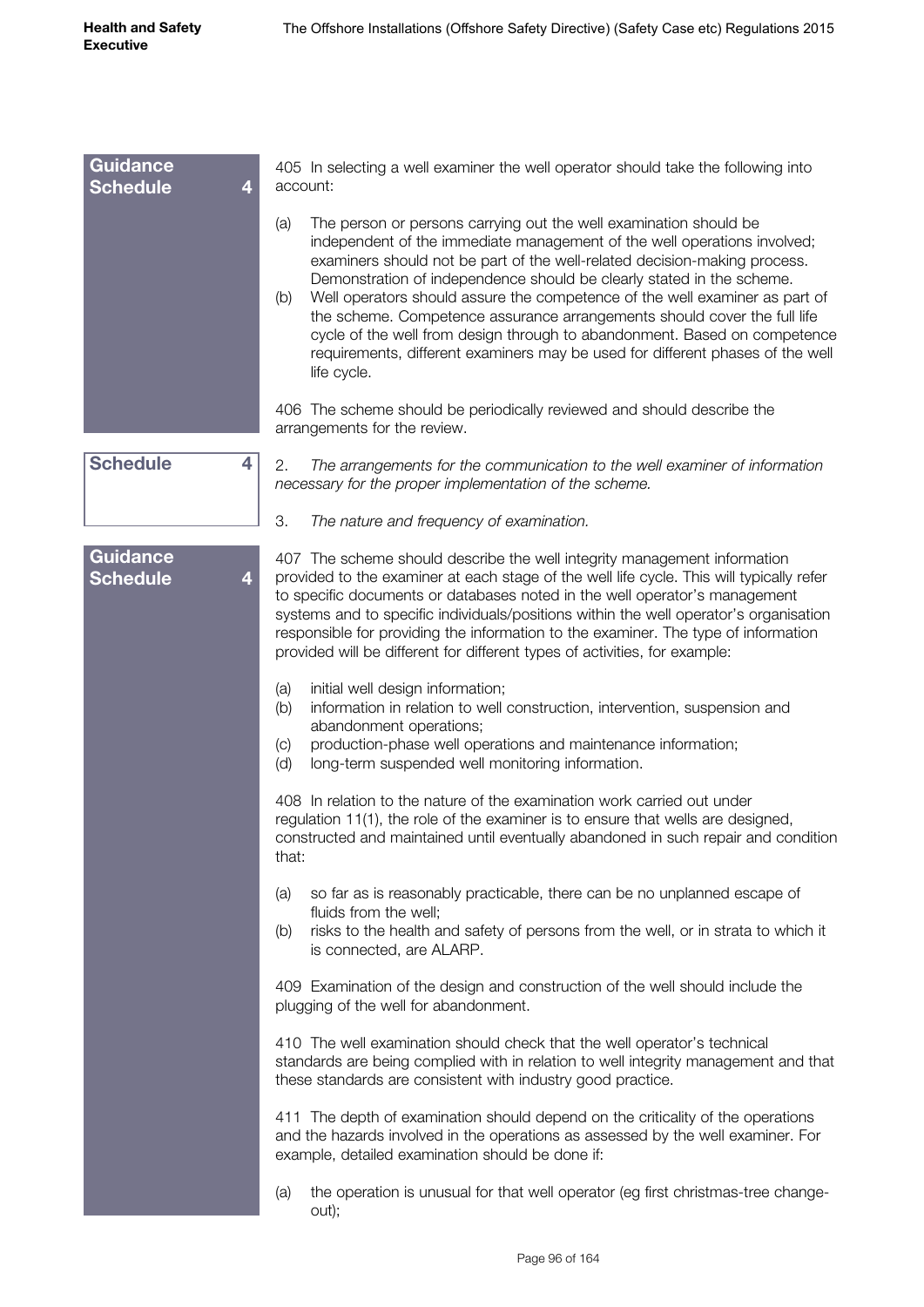| <b>Guidance</b><br><b>Schedule</b> | 4 | the well conditions increase the hazard (eg high-pressure reservoir);<br>(b)<br>the planned operations increase the hazard (eg pressurised hydrocarbons at<br>(c)<br>surface);<br>there are unusual management arrangements (eg coiled tubing crew on a well<br>(d)<br>service vessel).                                                                                                                                                                                                                                                                                               |
|------------------------------------|---|---------------------------------------------------------------------------------------------------------------------------------------------------------------------------------------------------------------------------------------------------------------------------------------------------------------------------------------------------------------------------------------------------------------------------------------------------------------------------------------------------------------------------------------------------------------------------------------|
|                                    |   | 412 Checklists may be used to ensure all critical values are recorded and<br>compared including, for example:                                                                                                                                                                                                                                                                                                                                                                                                                                                                         |
|                                    |   | casing setting depths;<br>(a)<br>weight/volume of cement pumped and estimated top of cement;<br>(b)<br>leak-off test/formation integrity test values;<br>(C)<br>(d)<br>mud weights;<br>(e)<br>pressure test values (eg casing, blowout preventer, test string).                                                                                                                                                                                                                                                                                                                       |
|                                    |   | 413 For each stage of the well life cycle the requirements for the timing and<br>frequency of examination should be defined and should take into account the<br>following:                                                                                                                                                                                                                                                                                                                                                                                                            |
|                                    |   | A reasonable timeframe should be available for the completion of examination<br>(a)<br>work. This should be based on a defined deadline for providing the input<br>documentation to the examiner.                                                                                                                                                                                                                                                                                                                                                                                     |
|                                    |   | The examiner may have questions in relation to this input documentation and<br>(b)<br>an allowance should be made for providing follow-up data and for the<br>examiner to respond to it.                                                                                                                                                                                                                                                                                                                                                                                              |
|                                    |   | Accepting all of the above, it should be recognised within the scheme that<br>(C)<br>during the well construction and operations/maintenance phases, examination<br>is a retrospective exercise. The well operator has primary responsibility for the<br>safe management of day-to-day operations. Operations should not be<br>suspended pending review by the examiner, especially where such a<br>suspension may have detrimental safety implications.                                                                                                                              |
|                                    |   | 414 When a well is connected to a production or non-production installation there<br>may be an overlap between the installation verification scheme and the well<br>examination scheme. The competent authority does not expect work to be<br>repeated or duplicated for these purposes. Work carried out by the well operator<br>for the well examination scheme may be cited by the installation dutyholder as part<br>of the verification arrangements. Dutyholders must satisfy themselves that any work<br>carried out meets the necessary standards of the verification scheme. |
| <b>Schedule</b>                    | 4 | The arrangements for the making and preservation of records showing -<br>4.                                                                                                                                                                                                                                                                                                                                                                                                                                                                                                           |
|                                    |   | the examination carried out;<br>(a)<br>the findings of the examination;<br>(b)<br>any remedial action recommended; and<br>(C)<br>(d)<br>the remedial action performed.                                                                                                                                                                                                                                                                                                                                                                                                                |
| <b>Guidance</b><br><b>Schedule</b> | 4 | 415 Arrangements for the making and preservation of well examination records<br>apply to all stages of the well life cycle.                                                                                                                                                                                                                                                                                                                                                                                                                                                           |
| <b>Schedule</b>                    | 4 | 5.<br>The arrangements for communicating the matters specified in paragraph 4 to<br>an appropriate level in the management system of the well operator.                                                                                                                                                                                                                                                                                                                                                                                                                               |
| <b>Guidance</b><br><b>Schedule</b> | 4 | 416 'An appropriate level' to communicate the arrangements would be the<br>management level with sufficient authority to ensure that the action required in light<br>of examination findings is taken. In the event that an issue remains unresolved<br>arrangements should be in place to escalate through the operator's management                                                                                                                                                                                                                                                 |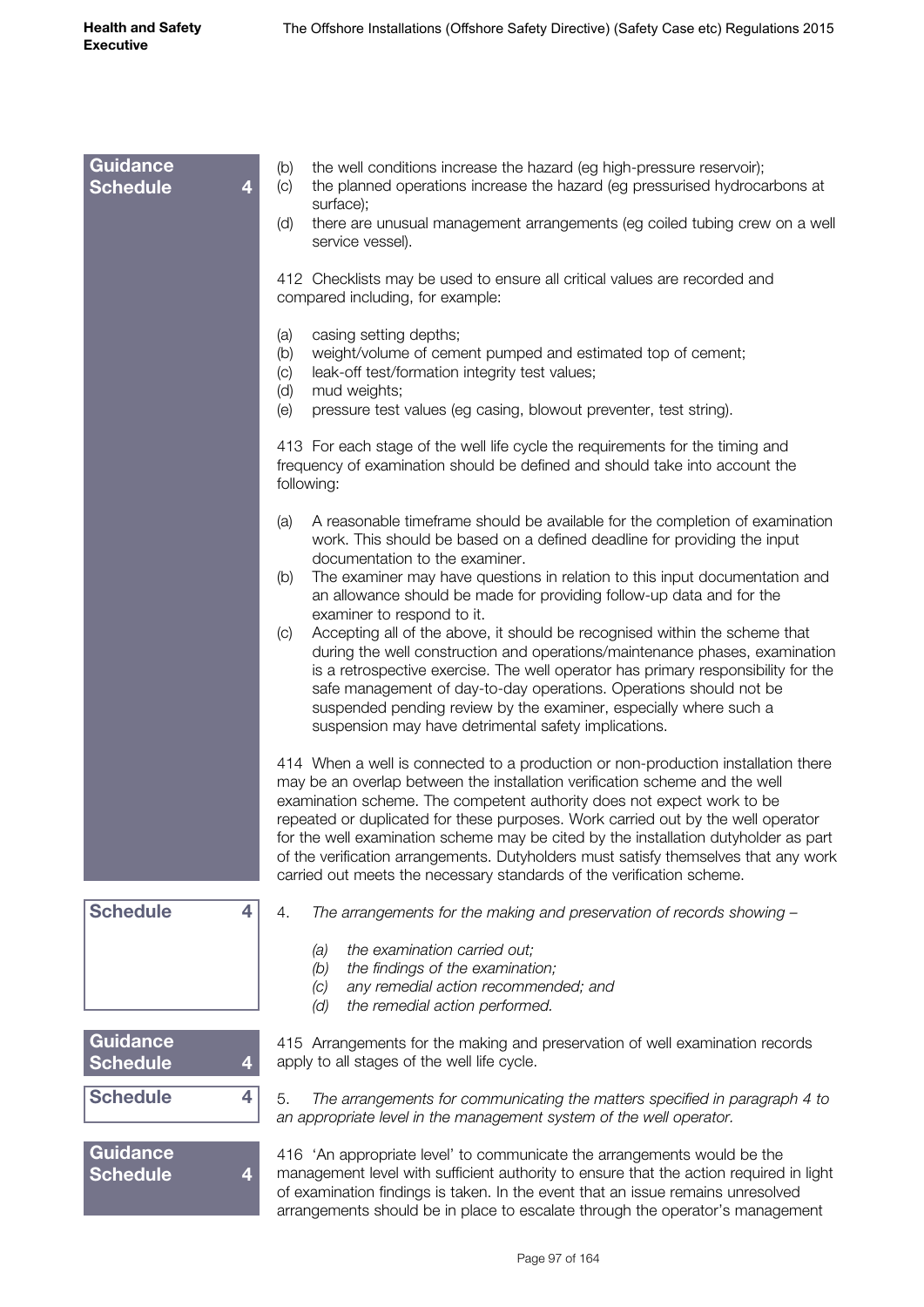| Guidance<br><b>Schedule</b><br>4        |  |
|-----------------------------------------|--|
| <b>Schedule</b><br>4                    |  |
| <b>Guidance</b><br><b>Schedule</b><br>4 |  |

chain until the matter is resolved. These dispute resolution arrangements should be clearly documented within the scheme.

6. *The arrangements for review of the scheme.*

417 Well operators are required to keep the well examination scheme under review and to revise the scheme as often as may be appropriate in order to ensure that the scheme remains relevant. Reviews would typically be prompted by the following:

- (a) where existing wells are brought into the scheme (eg purchase of field/ acreage with wells);
- (b) where new types of wells or well activities are planned (eg high-pressure, hightemperature (HPHT) wells);
- (c) where there is a new well examiner appointed;
- (d) where periodic review of the workings of the scheme suggests that changes are required.

# Schedule 5 Particulars to be included in a design notification or a relocation notification for a production installation

## Regulations 15(1) and (3) and 19(1)

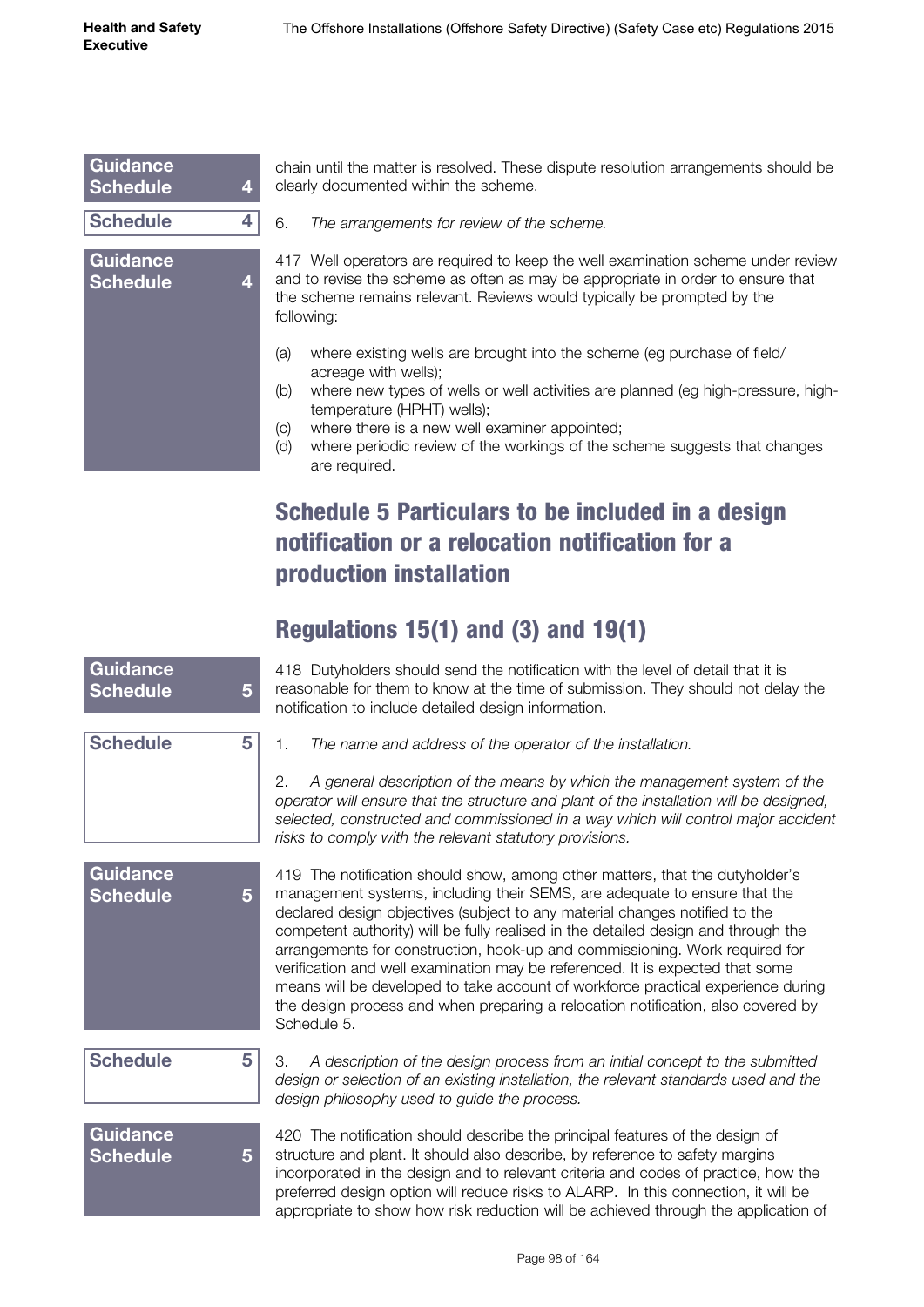| <b>Guidance</b><br><b>Schedule</b><br>5 | the concept of inherently safer design. Account should also be taken of the<br>requirements of DCR regulation 5 throughout the life cycle of the installation: see<br>A guide to the integrity, workplace environment and miscellaneous aspects of the<br>Offshore Installations and Wells (Design and Construction, etc) Regulations 1996. <sup>20</sup>                                                                                                                                                                                                                                                                                                                                                                                                                                |
|-----------------------------------------|------------------------------------------------------------------------------------------------------------------------------------------------------------------------------------------------------------------------------------------------------------------------------------------------------------------------------------------------------------------------------------------------------------------------------------------------------------------------------------------------------------------------------------------------------------------------------------------------------------------------------------------------------------------------------------------------------------------------------------------------------------------------------------------|
|                                         | 421 Suitable diagrams (to scale where necessary) with the description in the<br>notification will enable readers to gain an overview of the installation, its plant,<br>connected wells, pipeline connections etc. The notification should also provide a<br>description of the environmental limitations and arrangements to identify<br>environmental risks.                                                                                                                                                                                                                                                                                                                                                                                                                           |
|                                         | 422 The notification should describe the main options that were considered for the<br>development, together with the advantages and disadvantages of each option with<br>the specific environmental implications indicated. It should identify the reasons for<br>the selected option, taking account of the environmental effects and how the risks<br>with a potential to cause a major accident have been reduced to ALARP.                                                                                                                                                                                                                                                                                                                                                           |
|                                         | 423 The level of detail should relate to the nature of the hazard and be proportionate<br>to the potential risk. The level of detail will also reflect the stage at which the<br>submission was made, early submission of essential data being preferable to more<br>detailed diagrams submitted late.                                                                                                                                                                                                                                                                                                                                                                                                                                                                                   |
|                                         | 424 Pipeline operators have a duty under PSR to prepare, before the design of a<br>major accident hazard pipeline is completed, a major accident prevention document<br>(MAPD). This is to show that all hazards relating to the pipeline with the potential to<br>cause a major accident have been identified, the risks have been evaluated and<br>there is a safety management system adequate to ensure that major accident risks<br>are ALARP. Some of this material will be relevant to the design notification and<br>subsequent safety case of the installation. Pipeline operators have a duty under<br>regulation 8 of MAR to co-operate with installation dutyholders, as necessary, to<br>enable the latter to prepare the installation design notification and safety case. |
|                                         | 425 If some of the above information has already been submitted to OGA or DECC<br>as part of an environmental statement, then to avoid duplication the dutyholder may<br>describe what information is involved and provide an appropriate link to the relevant<br>statement.                                                                                                                                                                                                                                                                                                                                                                                                                                                                                                             |
| <b>Schedule</b><br>5                    | A description of -<br>4.                                                                                                                                                                                                                                                                                                                                                                                                                                                                                                                                                                                                                                                                                                                                                                 |
|                                         | the chosen design concept in relation to the major hazard scenarios for<br>(a)<br>the particular installation and its intended location, and the primary risk<br>control features, including suitable diagrams, and a summary of the other<br>design options which were considered;<br>how the chosen design concept is intended to ensure -<br>(b)<br>compliance with the requirements set out in regulations 5<br>(i)<br>(requirements as to operational integrity and composition) and 10<br>(integrity in dismantlement) of the Offshore Installations and Wells<br>(Design and Construction, etc.) Regulations 1996; and<br>that risks with the potential to cause a major accident are reduced<br>(ii)<br>to the lowest level that is reasonably practicable; and                  |
|                                         | the criteria used to select the chosen design concept and the process by<br>(C)<br>which the selection was made.                                                                                                                                                                                                                                                                                                                                                                                                                                                                                                                                                                                                                                                                         |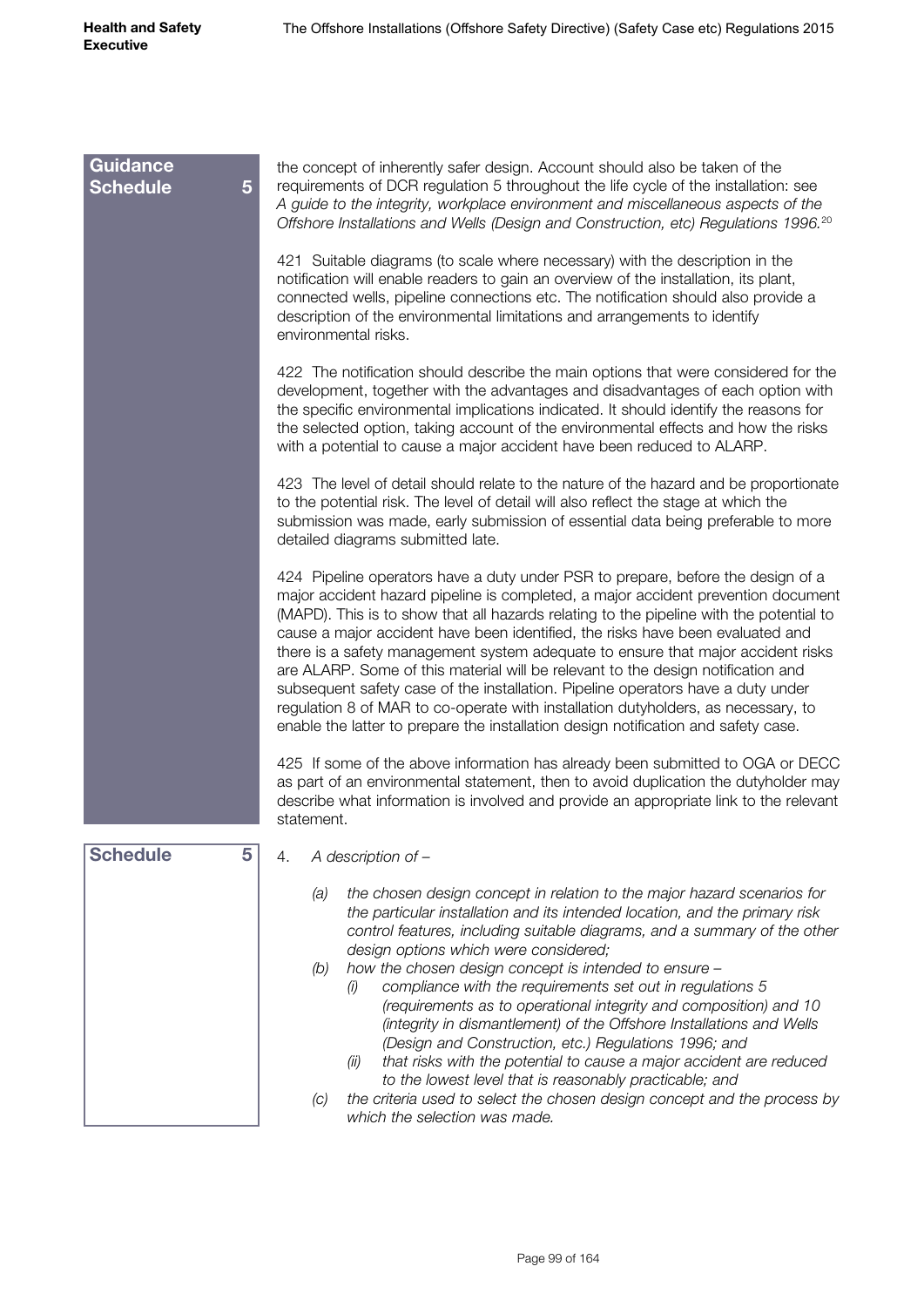| <b>Schedule</b>                    | 5              | 5.<br>A suitable plan of the intended location of the installation and of anything<br>which may be connected to it, and particulars of -                                                                                                                                                                                                                                                                                                                                                                                                                      |
|------------------------------------|----------------|---------------------------------------------------------------------------------------------------------------------------------------------------------------------------------------------------------------------------------------------------------------------------------------------------------------------------------------------------------------------------------------------------------------------------------------------------------------------------------------------------------------------------------------------------------------|
|                                    |                | the meteorological and oceanographic conditions to which the installation<br>(a)<br>may foreseeably be subject; and                                                                                                                                                                                                                                                                                                                                                                                                                                           |
|                                    |                | the properties of the seabed and subsoil at its intended location.<br>(b)                                                                                                                                                                                                                                                                                                                                                                                                                                                                                     |
| <b>Guidance</b><br><b>Schedule</b> | $\overline{5}$ | 426 Particulars relevant to paragraph 5(b) include the potential for shallow gas and<br>other adverse geological conditions.                                                                                                                                                                                                                                                                                                                                                                                                                                  |
| <b>Schedule</b>                    | 5              | A description of any environmental, meteorological and seabed limitations on<br>6.<br>safe operations, and the arrangements for identifying risks from seabed and marine<br>hazards such as pipelines and the moorings of adjacent installations.                                                                                                                                                                                                                                                                                                             |
|                                    |                | 7.<br>Particulars of the types of operation, and activities in connection with an<br>operation, which the installation is capable of performing.                                                                                                                                                                                                                                                                                                                                                                                                              |
| <b>Guidance</b><br><b>Schedule</b> | 5              | 427 The notification should identify all reasonably foreseeable operations and<br>activities that may be undertaken during the operational lifetime of the installation.<br>This includes activities relating to all connected wells, other vessels and other<br>installations. Particular attention should be paid to any potentially hazardous<br>simultaneous activities and any novel techniques or equipment planned for use. It<br>may not be feasible to describe fully, in the notification, all the foreseeable operating<br>conditions and hazards. |
| <b>Schedule</b>                    | 5              | 8.<br>A description of -                                                                                                                                                                                                                                                                                                                                                                                                                                                                                                                                      |
|                                    |                | the principal systems on the installation;<br>(a)<br>the installation layout;<br>(b)<br>the process technology to be used;<br>(C)<br>the principal features of any pipeline;<br>(d)<br>any petroleum-bearing reservoir intended to be exploited using the<br>(e)<br>installation; and<br>the basis of design for any well to be connected to the installation.<br>(f)<br>A description of the verification scheme which complies with regulation 13(1)<br>9.                                                                                                  |
|                                    |                | and an initial list of the safety and environmental-critical elements and their required<br>performance.                                                                                                                                                                                                                                                                                                                                                                                                                                                      |
|                                    |                | 10. A general description of the safety and environmental management system by<br>which the intended major accident risk control measures are to be maintained in<br>good effect.                                                                                                                                                                                                                                                                                                                                                                             |
| <b>Guidance</b><br><b>Schedule</b> | 5              | 428 This is a description of the SEMS which will be in operation. This description<br>should demonstrate that major accident risks associated with a change in location<br>or operation will be identified and adequate arrangements put in place to manage<br>them.                                                                                                                                                                                                                                                                                          |
| <b>Schedule</b>                    | 5              | 11. Where a non-production installation is to be converted for use as a production<br>installation, a justification demonstrating that the installation is suitable for such<br>conversion.                                                                                                                                                                                                                                                                                                                                                                   |
|                                    |                | 12. Where a production installation is to be moved to a new location to serve a<br>different production operation, a demonstration that the installation is suitable for<br>the proposed production operation.                                                                                                                                                                                                                                                                                                                                                |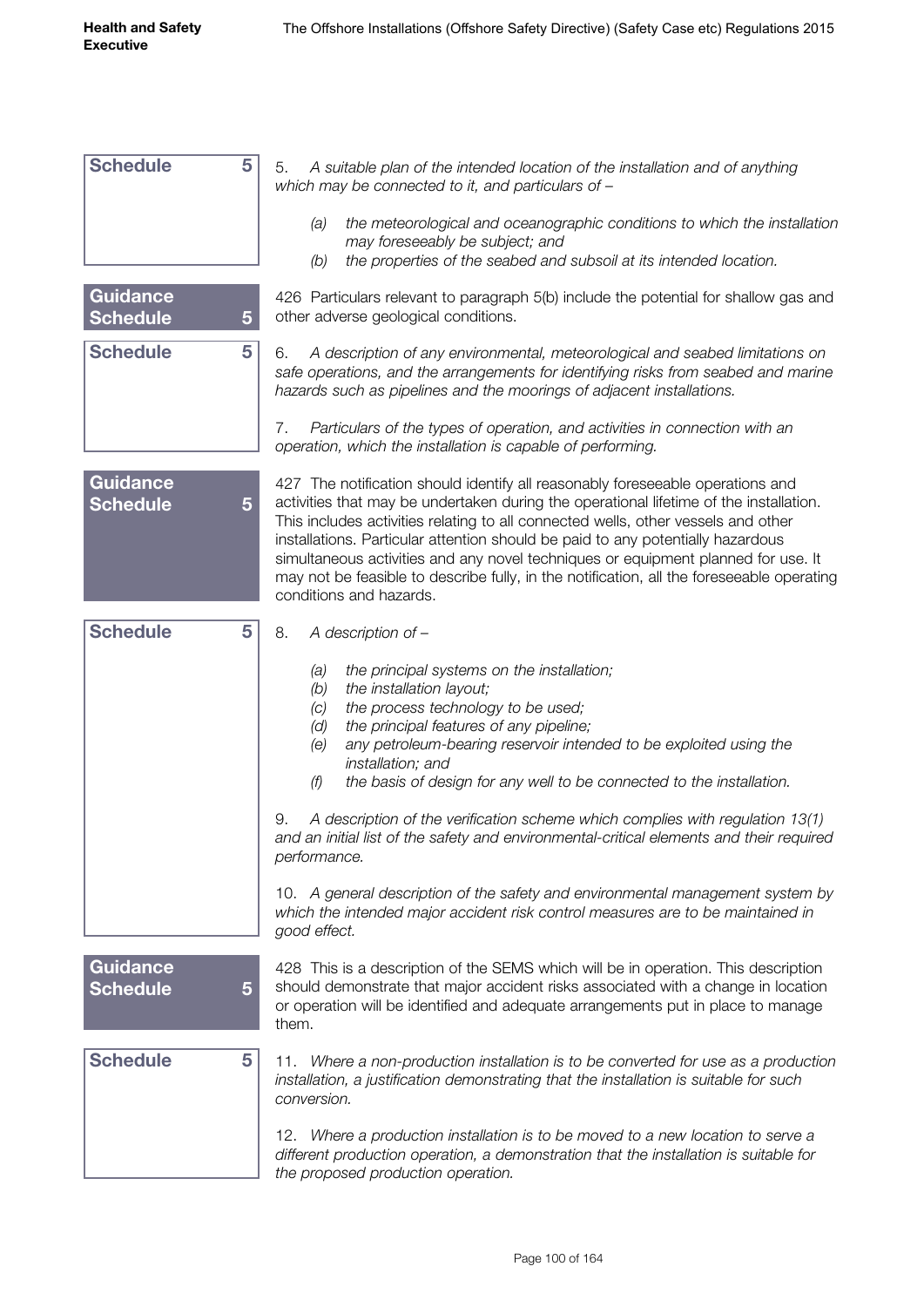#### **Guidance Schedule 5**

429 A demonstration of suitability should detail the findings of any new or revised assessments as required by PFEER regulation 5. It should also include evidence that the SEMS arrangements for monitoring and review will remain suitable for the new operating conditions.

430 The explanation should show how the existing risk control measures are affected by the new circumstances, and whether changes are needed to SECEs (either by changing existing ones or adding new ones).

# Schedule 6 Particulars to be included in a safety case for the operation of a production installation

# Regulations 17(1)(a) and 19(7)(a)

| <b>Schedule</b>                    | 6               | 1.<br>The name and address of the operator of the installation.                                                                                                                                                                                                                                                                                                                                                                                                                                                                                                                                                                                                                                                                                                                                                                                                             |
|------------------------------------|-----------------|-----------------------------------------------------------------------------------------------------------------------------------------------------------------------------------------------------------------------------------------------------------------------------------------------------------------------------------------------------------------------------------------------------------------------------------------------------------------------------------------------------------------------------------------------------------------------------------------------------------------------------------------------------------------------------------------------------------------------------------------------------------------------------------------------------------------------------------------------------------------------------|
|                                    |                 | 2.<br>The maximum number of persons -                                                                                                                                                                                                                                                                                                                                                                                                                                                                                                                                                                                                                                                                                                                                                                                                                                       |
|                                    |                 | expected to be on the installation at any time;<br>(a)<br>that may, in normal operating conditions and within design constraints,<br>(b)<br>be on the installation at any time; and<br>for whom accommodation is to be provided.<br>(C)                                                                                                                                                                                                                                                                                                                                                                                                                                                                                                                                                                                                                                     |
|                                    |                 | 3.<br>A copy of the operator's corporate major accident prevention policy, where<br>the operator is required to have one.                                                                                                                                                                                                                                                                                                                                                                                                                                                                                                                                                                                                                                                                                                                                                   |
| <b>Guidance</b><br><b>Schedule</b> | $6\phantom{1}6$ | 431 A copy of the CMAPP should be included with the safety case submission.<br>This should be a standalone policy document distinct from the content of the<br>SEMS, should meet the specific requirements of regulation 7 and Schedule 1, and<br>be prepared in accordance with Schedule 2.                                                                                                                                                                                                                                                                                                                                                                                                                                                                                                                                                                                |
| <b>Schedule</b>                    | 6               | A summary of any worker involvement in the preparation of the safety case,<br>4.<br>including how any safety representatives for that installation were consulted with<br>regard to the revision, review or preparation of the safety case pursuant to<br>regulation 23(2)(c)(i) of the Offshore Installations (Safety Representatives and Safety<br>Committees) Regulations 1989.                                                                                                                                                                                                                                                                                                                                                                                                                                                                                          |
| <b>Guidance</b><br><b>Schedule</b> | $6\phantom{1}$  | 432 The summary should include an outline of how the workforce were consulted<br>in the development of the safety case. It should demonstrate that major accident<br>hazard information was communicated in a manner accessible to all so that<br>informed comment could be made. The summary should include a description of<br>how safety and, where present, environmental representatives were consulted and<br>what procedures were used to encourage them to offer their views. It should<br>demonstrate that sufficient time was allowed for safety representatives to discuss<br>matters with the workforce. It should also explain how the views of the workforce<br>were taken into account in the preparation of installation safety cases or their<br>subsequent amendments. The summary does not need to be very detailed<br>providing it covers these points. |
|                                    |                 | 433 Safety representatives should be kept informed of progress and on the<br>outcome of discussions and decisions. It is reasonable to share with them the<br>matters raised by the competent authority during the process and arrangements<br>should be put in place to enable this. Matters relating to the safety case should be<br>a standing agenda item for safety committee meetings.                                                                                                                                                                                                                                                                                                                                                                                                                                                                                |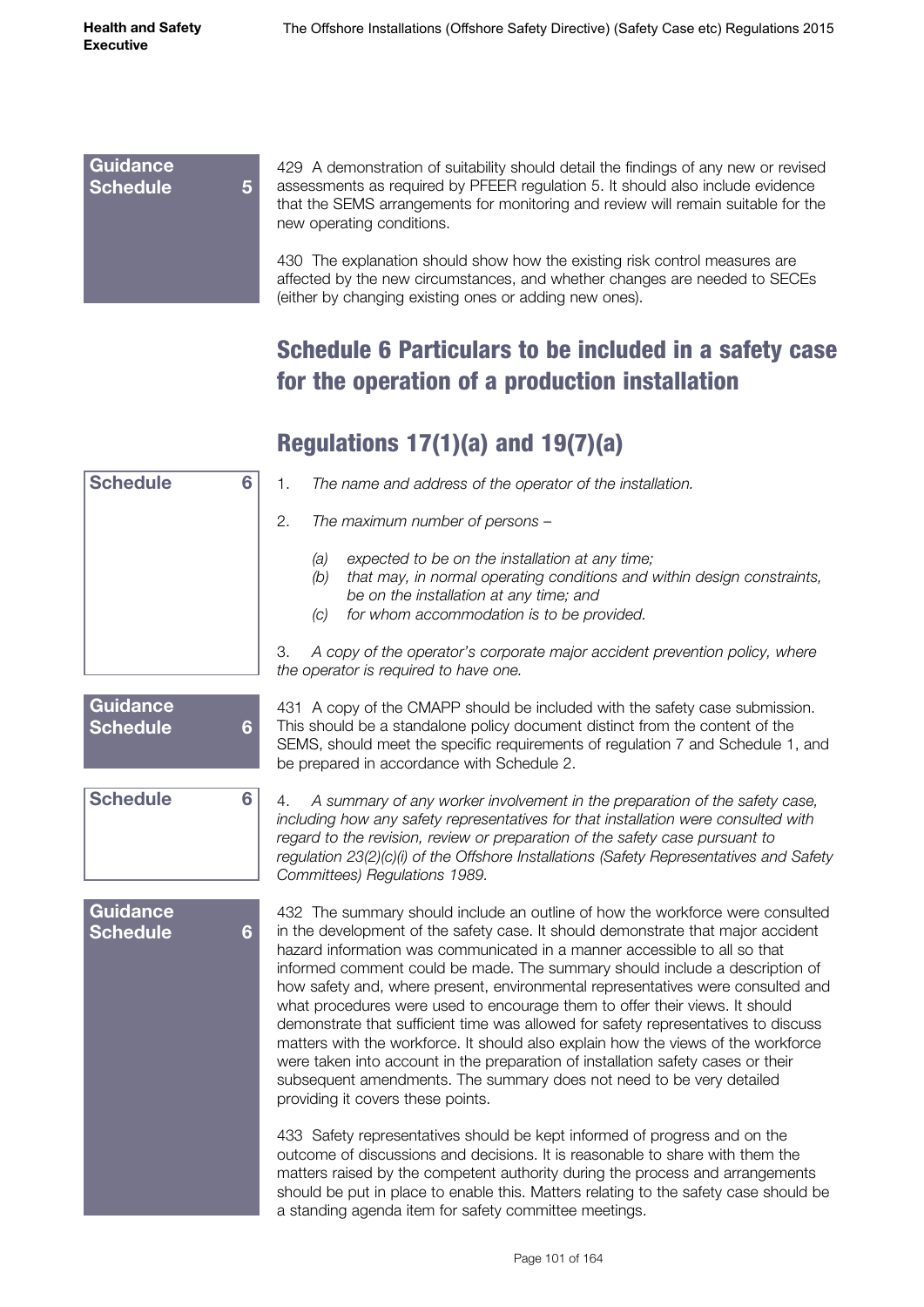| <b>Schedule</b>                    | 6 | 5.<br>An adequate description of the operator's safety and environmental<br>management system, including information from it that is relevant to the production<br>installation.                                                                                                                                                                                                                                                                                                                                           |
|------------------------------------|---|----------------------------------------------------------------------------------------------------------------------------------------------------------------------------------------------------------------------------------------------------------------------------------------------------------------------------------------------------------------------------------------------------------------------------------------------------------------------------------------------------------------------------|
| <b>Guidance</b><br><b>Schedule</b> | 6 | 434 The safety case submission should include an adequate description of the<br>operator's SEMS. The description should demonstrate a link between the<br>objectives of the CMAPP and the practical arrangements within the SEMS which<br>will help to deliver them. On occasions a SEMS may be part of a wider corporate<br>safety and environmental management system. If so, the description should<br>illustrate how elements of the SEMS are applicable to the production installation<br>detailed in the submission. |
|                                    |   | 435 The description should illustrate how the organisation's SEMS integrates with<br>the corporate management system, ensuring the principles of the CMAPP are<br>implemented. It should also refer to arrangements for reviewing both the CMAPP<br>and SEMS on a regular basis to ensure they remain effective and aligned.                                                                                                                                                                                               |
|                                    |   | 436 The description should summarise the policies, procedures, organisational<br>arrangements, monitoring arrangements and audit practices in place to ensure the<br>SEMS is and remains suitable. The description should clearly illustrate how these<br>arrangements directly contribute to the effective management and control of major<br>accident hazards and the specific objectives of the CMAPP.                                                                                                                  |
|                                    |   | 437 It should also detail the arrangements in place to ensure notifications and<br>other documents are submitted in accordance with the legal requirements.                                                                                                                                                                                                                                                                                                                                                                |
|                                    |   | 438 Further to the description of the verification scheme referenced below in<br>paragraph 6, the SEMS description should explain how the verification and (if<br>applicable) the well operator's well examination scheme will integrate into the wider<br>SEMS. For example, the description may illustrate how aspects of the management<br>of change procedure will trigger a review of the verification scheme and<br>performance standards to ensure they remain suitable.                                            |
| <b>Schedule</b>                    | 6 | A description of the verification scheme which complies with<br>6.<br>regulation 13(1).                                                                                                                                                                                                                                                                                                                                                                                                                                    |
| <b>Guidance</b><br><b>Schedule</b> | 6 | 439 The safety case should contain a description of the verification scheme in<br>operation which should very clearly detail the specific points raised in regulation<br>13(1). The provision of an adequate description will require detail from the actions<br>undertaken to comply with regulations 9, 10 and 13.                                                                                                                                                                                                       |
|                                    |   | 440 Where the operator submitting a safety case will also be fulfilling the role of<br>well operator, it is acceptable to include a description of the well examination<br>scheme at the same time. This will require detail from the actions undertaken to<br>comply with regulations 11, 12 and 13.                                                                                                                                                                                                                      |
|                                    |   | 441 Where the operator is submitting details for both a verification scheme and<br>well examination scheme it is essential to distinguish between the two to ensure<br>clarity over which scheme is being referred to. It may prove useful to separate the<br>two schemes within the description to ensure no confusion arises during the<br>assessment process but this remains at the operator's discretion.                                                                                                             |
| <b>Schedule</b>                    | 6 | A description of the extent to which the operator has taken into account any<br>7.<br>matters raised by the competent authority pursuant to regulations $15(2)$ or $19(2)$ .                                                                                                                                                                                                                                                                                                                                               |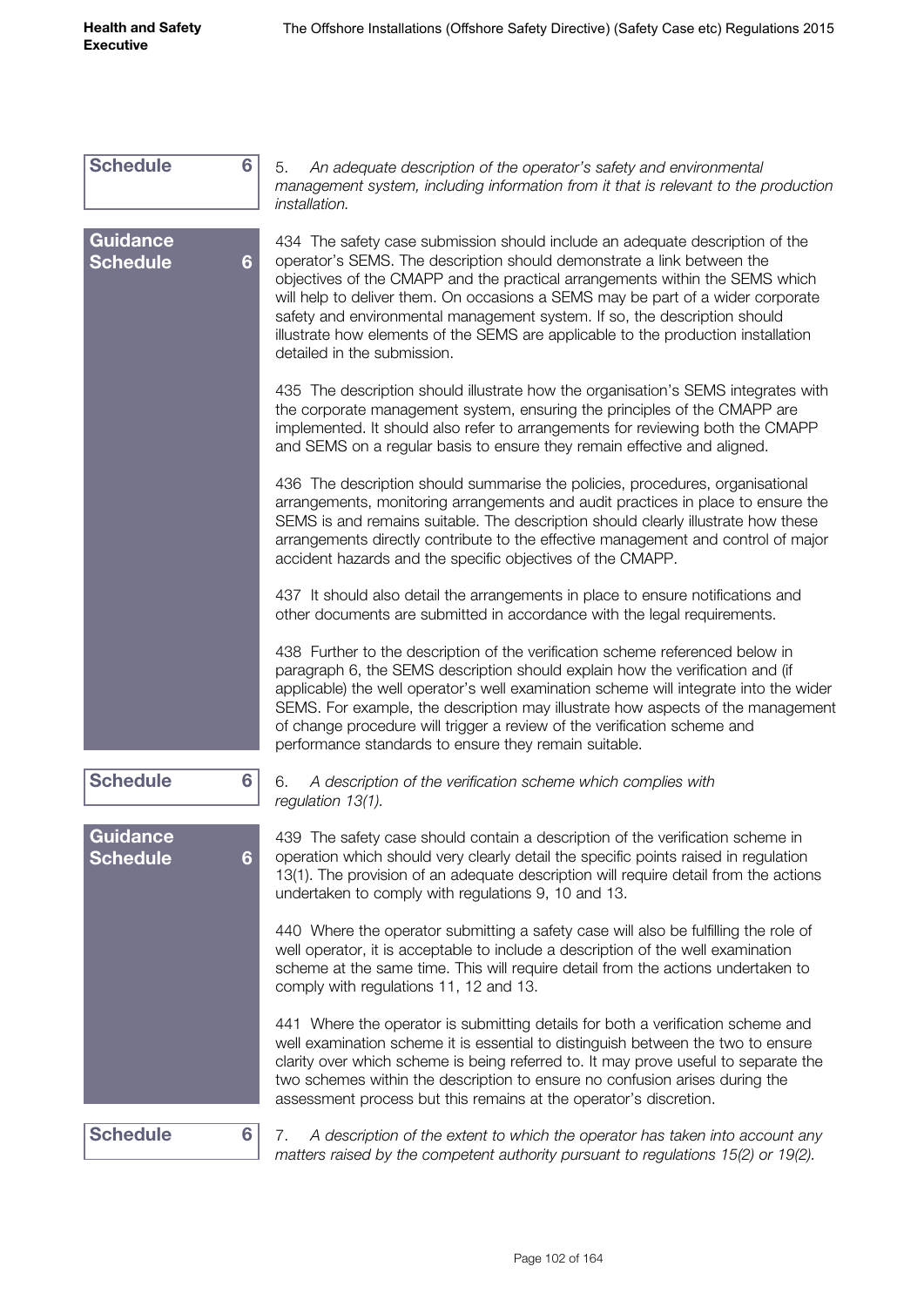| <b>Guidance</b><br><b>Schedule</b> | $6\phantom{1}$ | 442 The description should make reference to any specific matters raised by the<br>competent authority during the design or conversion stage. It should summarise<br>how these points were evaluated and appropriate action determined. The summary<br>should also detail any additional work that has been undertaken in response to<br>matters raised, and should explain the adequacy of the current installation<br>arrangement and layout with regard to each matter.                                                                                                                                                                                                                                                               |
|------------------------------------|----------------|------------------------------------------------------------------------------------------------------------------------------------------------------------------------------------------------------------------------------------------------------------------------------------------------------------------------------------------------------------------------------------------------------------------------------------------------------------------------------------------------------------------------------------------------------------------------------------------------------------------------------------------------------------------------------------------------------------------------------------------|
| <b>Schedule</b>                    | 6              | 8.<br>A description of the main requirements in the specification for the design of<br>the installation and its plant, which must include -                                                                                                                                                                                                                                                                                                                                                                                                                                                                                                                                                                                              |
| <b>Guidance</b><br><b>Schedule</b> | $6\phantom{1}$ | 443 The safety case should provide a summary of the design philosophy for<br>ensuring the continuing safe operation of the installation, and any significant<br>features incorporated into the initial design to enhance health, safety and protection<br>of the environment. This summary may incorporate information that was presented<br>in the design notification and explain how the arrangements may have changed<br>during the design process as improved knowledge has developed about the<br>installation, the hazards, and the ways in which those hazards are to be controlled.<br>Information relating to matters raised by the competent authority, as referenced in<br>paragraph 7 above, is also likely to be relevant. |
| <b>Schedule</b>                    | 6              | (a)<br>any limits for safe operation or use specified therein;                                                                                                                                                                                                                                                                                                                                                                                                                                                                                                                                                                                                                                                                           |
| <b>Guidance</b><br><b>Schedule</b> | 6              | 444 The safety case should summarise the approach taken to ensure the level of<br>integrity of the installation is as high as reasonably practicable throughout its life<br>cycle, and how the appropriate safeguards are put into effect.                                                                                                                                                                                                                                                                                                                                                                                                                                                                                               |
| <b>Schedule</b>                    | 6              | a description of how the operator has ensured, or will ensure,<br>(b)<br>compliance with regulation 4 of the Offshore Installations and Wells<br>(Design and Construction, etc.) Regulations 1996;<br>a description of how the duty holder has ensured, or will ensure, the<br>(C)<br>suitability of the safety and environmental-critical elements;                                                                                                                                                                                                                                                                                                                                                                                     |
| <b>Guidance</b><br><b>Schedule</b> | 6              | 445 A summary of the verification scheme arrangements will assist in describing<br>how the suitability of the SECEs is ensured. This could include a list of the SECEs<br>and their key attributes, as well as a description of the management arrangements<br>that will put the scheme into effect.                                                                                                                                                                                                                                                                                                                                                                                                                                     |
|                                    |                | 446 Further to the requirements of paragraph 6 above, the description should<br>summarise the actions taken to ensure compliance with regulation 9(1) and<br>Schedule 4 relating to suitability.                                                                                                                                                                                                                                                                                                                                                                                                                                                                                                                                         |
| <b>Schedule</b>                    | 6              | a description of how the duty holder -<br>(d)<br>where the duty holder is also the pipeline operator, has ensured, or<br>(i)<br>will ensure, compliance with regulation 11 of the Pipelines Safety<br>Regulations 1996; or<br>where the duty holder is not also the pipeline operator, has<br>(ii)<br>co-operated or will cooperate with the operator in relation to a<br>pipeline to ensure compliance with regulation 11 of the Pipelines<br>Safety Regulations 1996; and                                                                                                                                                                                                                                                              |
| <b>Guidance</b><br><b>Schedule</b> | $6\phantom{1}$ | 447 For pipelines the safety case should describe the arrangements, including the<br>plant used, that ensure they are operated within their safe limits. This includes<br>instrumentation and high-integrity pressure protection systems, if applicable. The<br>safety case should also describe the set points of alarms and trips, and the setting<br>of relief systems for these pipelines. Some of this equipment may be operated by<br>others and be located sub-sea or on other installations.                                                                                                                                                                                                                                     |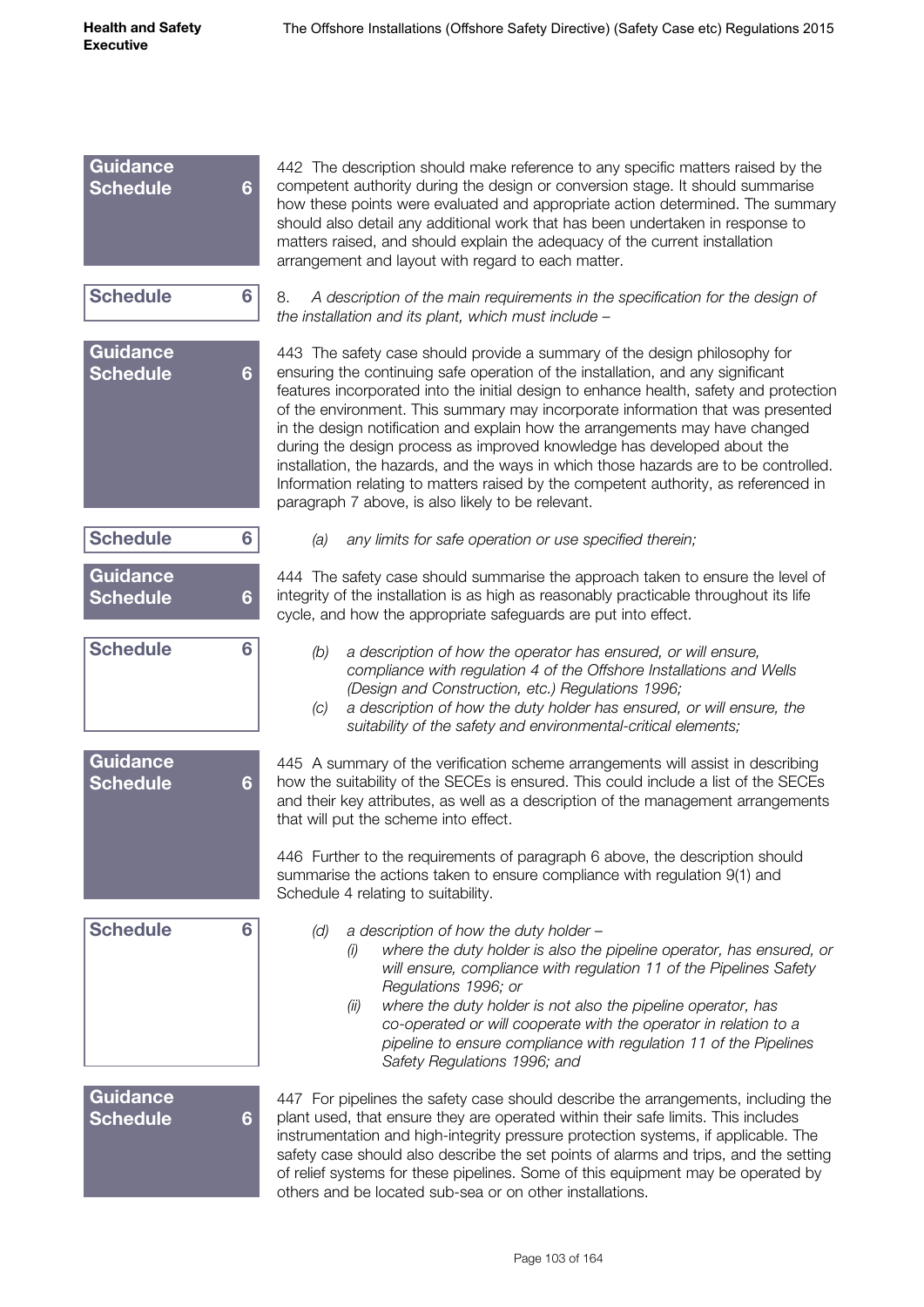| <b>Schedule</b>                    | 6 | any relevant codes, standards and guidance used in the construction<br>(e)<br>and commissioning of the installation.                                                                                                                                                                                                                                                          |  |
|------------------------------------|---|-------------------------------------------------------------------------------------------------------------------------------------------------------------------------------------------------------------------------------------------------------------------------------------------------------------------------------------------------------------------------------|--|
|                                    |   | 9.<br>In paragraph 8(d) "pipeline operator", in relation to a pipeline, means -                                                                                                                                                                                                                                                                                               |  |
|                                    |   | the person who is to have or (once fluid or any mixture of fluids is<br>(a)<br>conveyed) has control over the conveyance of fluid or any mixture of<br>fluids in the pipeline;<br>until that person is known (should there be a case where at a material<br>(b)<br>time that person is not yet known) the person who is to commission or                                      |  |
|                                    |   | (where commissioning has started) commissions the design and<br>construction of the pipeline; or                                                                                                                                                                                                                                                                              |  |
|                                    |   | when a pipeline is no longer used or is not for the time being used, the<br>(C)<br>person last having control over the conveyance of fluid or any mixture of<br>fluids in it.                                                                                                                                                                                                 |  |
|                                    |   | 10. A suitable plan of the location of the installation and of anything connected to<br>it, and particulars of $-$                                                                                                                                                                                                                                                            |  |
|                                    |   | the meteorological and oceanographic conditions to which the installation<br>(a)<br>may foreseeably be subjected; and<br>the properties of the seabed and subsoil at its location.<br>(b)                                                                                                                                                                                     |  |
|                                    |   |                                                                                                                                                                                                                                                                                                                                                                               |  |
| Guidance<br><b>Schedule</b>        | 6 | 448 Particulars relevant to paragraph 10(b) include the potential for shallow gas<br>and other adverse geological conditions.                                                                                                                                                                                                                                                 |  |
| <b>Schedule</b>                    | 6 | 11. A description, with suitable diagrams, of the installation, including a description<br>$of -$                                                                                                                                                                                                                                                                             |  |
|                                    |   | the main and secondary structure of the installation and its materials;<br>(a)<br>its plant;<br>(b)                                                                                                                                                                                                                                                                           |  |
| Guidance<br><b>Schedule</b>        | 6 | 449 Plant includes any machinery, equipment or appliance including drilling, well<br>maintenance and production testing plant provided on the installation.                                                                                                                                                                                                                   |  |
| <b>Schedule</b>                    | 6 | (c) the layout and configuration of its plant;                                                                                                                                                                                                                                                                                                                                |  |
|                                    |   | any connections to any pipeline or other installation; and<br>(d)<br>(e)<br>any well connected or to be connected to the installation.                                                                                                                                                                                                                                        |  |
| <b>Guidance</b><br><b>Schedule</b> | 6 | 450 Where applicable, the following can be illustrated diagrammatically:                                                                                                                                                                                                                                                                                                      |  |
|                                    |   | the main elements of the structure of the installation and the wells, including<br>(a)<br>the geological strata penetrated and contacted;                                                                                                                                                                                                                                     |  |
|                                    |   | the positions of the main items of plant and equipment in relation to each<br>(b)<br>other, including the orientation of such items where this might affect<br>ventilation, drainage, fire spread or the degree of turbulence generated in an<br>explosion;                                                                                                                   |  |
|                                    |   | the positions of the main sources of hazard, surface and subsurface, including<br>(C)<br>the routes of pipelines and risers connected to other installations and wells<br>(see Schedule 6, paragraph 14) in relation to each other and to vulnerable<br>safety and environmental-critical systems, such as critical structural members,<br>shutdown systems and casing shoes; |  |
|                                    |   | the positions of physical barriers that are likely to impair ventilation or that are<br>(d)<br>intended to protect vulnerable systems from well pressure, fire or blast;                                                                                                                                                                                                      |  |
|                                    |   | an outline flow diagram of any process plant showing the inventories of the<br>(e)<br>main items of equipment, their normal operating temperatures and pressures,                                                                                                                                                                                                             |  |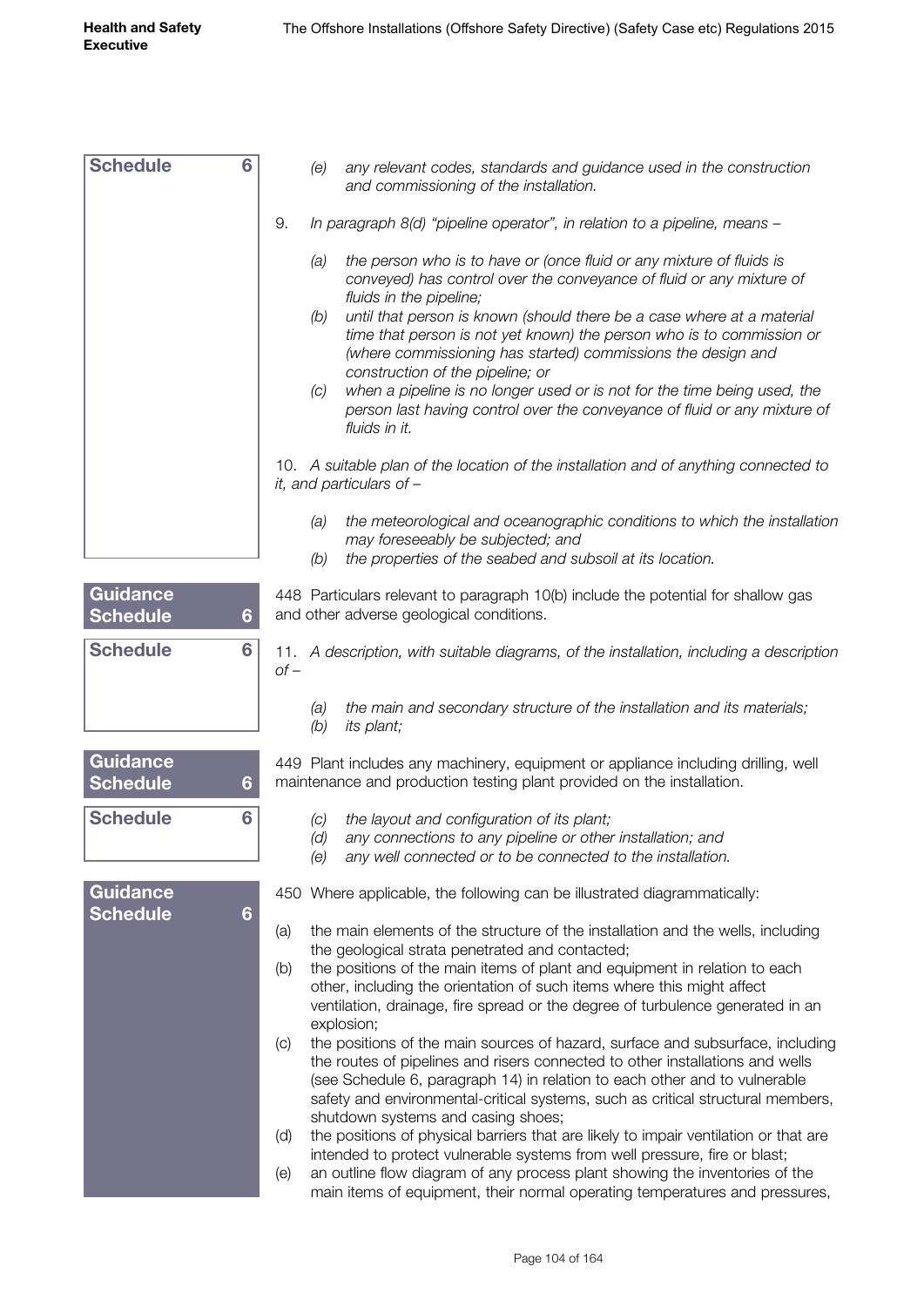| <b>Guidance</b>                         | the safe limits for these variables, and the positions of the process emergency                                                                                                                                                                                                                                                                                                                                                                                                                                                                                                                                                                                                                                                                                                                                                                                          |
|-----------------------------------------|--------------------------------------------------------------------------------------------------------------------------------------------------------------------------------------------------------------------------------------------------------------------------------------------------------------------------------------------------------------------------------------------------------------------------------------------------------------------------------------------------------------------------------------------------------------------------------------------------------------------------------------------------------------------------------------------------------------------------------------------------------------------------------------------------------------------------------------------------------------------------|
| <b>Schedule</b><br>$6\phantom{a}$       | shutdown valves;<br>a schematic diagram of the well completions;<br>(f)                                                                                                                                                                                                                                                                                                                                                                                                                                                                                                                                                                                                                                                                                                                                                                                                  |
|                                         | (g)<br>a schematic diagram to show the connection of wells, including sub-sea wells,                                                                                                                                                                                                                                                                                                                                                                                                                                                                                                                                                                                                                                                                                                                                                                                     |
|                                         | to the process facilities, including gas-lift systems where applicable;<br>(h)<br>any other significant matters relevant to risk control.                                                                                                                                                                                                                                                                                                                                                                                                                                                                                                                                                                                                                                                                                                                                |
|                                         | 451 Diagrams showing the positions of the main sources of hazard, including<br>positions relative to vulnerable, safety and environmental-critical systems (item (c)<br>above), could also usefully include details of escape routes, temporary refuge,<br>communications and evacuation systems. This would contribute both to meeting<br>the information requirements of the relevant schedules and towards achieving the<br>safety demonstration required under regulation 16.                                                                                                                                                                                                                                                                                                                                                                                        |
|                                         | 452 Under paragraph 11(e) it is appropriate to include a more detailed description<br>of wells that will be pre-drilled for tie-back or connection to the installation as the<br>main hazard is subsurface and some details of well type and completion are<br>necessary. It is important to have a link between the well notification and the safety<br>case.                                                                                                                                                                                                                                                                                                                                                                                                                                                                                                           |
| <b>Schedule</b><br>6                    | 12. Particulars of the types of operation, and activities in connection with an<br>operation, including both those -                                                                                                                                                                                                                                                                                                                                                                                                                                                                                                                                                                                                                                                                                                                                                     |
|                                         | which the installation is capable of performing; and<br>(a)<br>(b)<br>which are to be carried out.                                                                                                                                                                                                                                                                                                                                                                                                                                                                                                                                                                                                                                                                                                                                                                       |
| <b>Guidance</b><br><b>Schedule</b><br>6 | 453 The safety case must provide particulars of all the reasonably foreseeable<br>operations and activities that are intended to be undertaken, or may need to be<br>undertaken, during the operating lifetime of the installation. This includes activities<br>relating to all connected wells, any occasional activities such as major maintenance<br>projects or diving work and any planned construction or alteration projects. The<br>safety case must also take into account the implications for health and safety on<br>the installation of any likely activities involving other vessels (eg nearby diving<br>support, supply and service vessels), shuttle tankers, helicopters or other<br>installations. Particular attention should be paid to any potentially hazardous<br>simultaneous activities and any novel techniques or equipment planned for use. |
|                                         | 454 The safety case should provide information on activities that the installation is<br>capable of performing, even though there may be no current plans to do so.                                                                                                                                                                                                                                                                                                                                                                                                                                                                                                                                                                                                                                                                                                      |
| <b>Schedule</b><br>6                    | 13. Particulars of the plant and arrangements for -                                                                                                                                                                                                                                                                                                                                                                                                                                                                                                                                                                                                                                                                                                                                                                                                                      |
|                                         | the control of any well operations, including those -<br>(a)<br>to control pressure in a well;<br>(i)<br>to prevent the uncontrolled release of hazardous substances; and<br>(ii)                                                                                                                                                                                                                                                                                                                                                                                                                                                                                                                                                                                                                                                                                        |
|                                         | to minimise the effects of damage to subsea equipment by drilling<br>(iii)<br>equipment;                                                                                                                                                                                                                                                                                                                                                                                                                                                                                                                                                                                                                                                                                                                                                                                 |
|                                         | (b)<br>process safety;<br>the containment of hazardous substances (not already addressed under<br>(C)<br>subparagraph (a)(ii));                                                                                                                                                                                                                                                                                                                                                                                                                                                                                                                                                                                                                                                                                                                                          |
|                                         | the prevention of fire and explosion; and<br>(d)<br>the protection of the environment from a major accident.<br>(e)                                                                                                                                                                                                                                                                                                                                                                                                                                                                                                                                                                                                                                                                                                                                                      |
| <b>Guidance</b><br><b>Schedule</b><br>6 | 455 'Arrangements' refers to policies and procedures to control all well operations<br>(as defined by regulation 2(1)) such as prevention and mitigation relating to shallow<br>gas occurrences, well completion and well maintenance, tying back template wells                                                                                                                                                                                                                                                                                                                                                                                                                                                                                                                                                                                                         |

and continuing well integrity monitoring.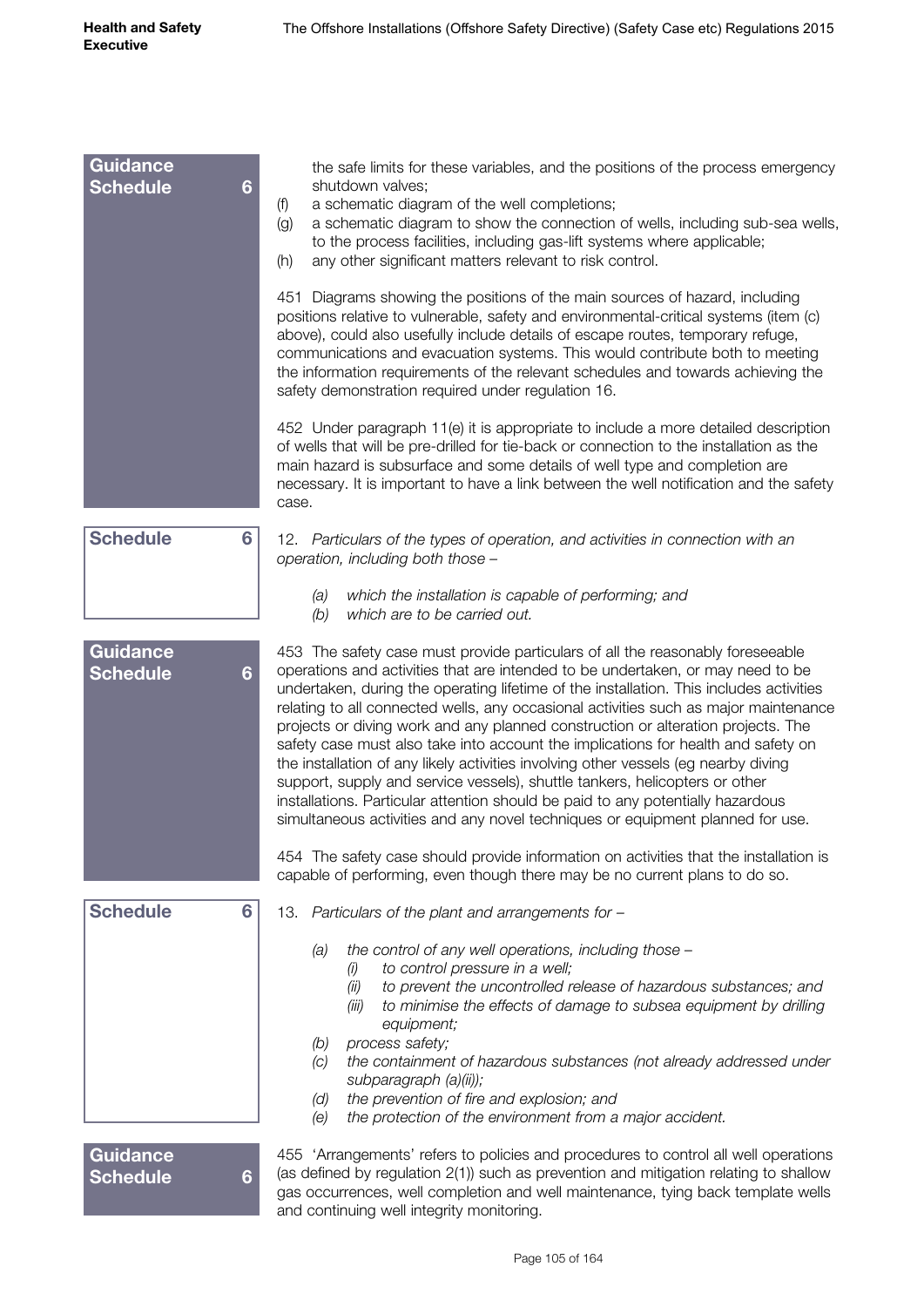| <b>Guidance</b><br><b>Schedule</b><br>6              | 456 The well notification will address the specific hazards associated with the well<br>to which it relates. The installation's safety case should outline the hazards specific<br>to the installation, and the hazards associated with the activities the installation is<br>expected to be involved in. However, the detail of the well-specific hazards will be<br>contained within the well notification. Where the well operator is not also the<br>installation operator, the well operator must share this information with the<br>installation operator to ensure that the necessary control measures are in place.<br>The installation operator's safety case must outline the arrangements to manage<br>and control these major accident hazards, including well control equipment<br>provided by the well operator or third parties The well-specific assessment may<br>identify the potential for a major accident, not previously identified in the safety<br>case, or temporary additional controls to be implemented on the installation. This<br>information will normally be included in the well notification for the well operation.<br>The production installation operator must consider whether this would constitute a<br>material change under regulation 24. |
|------------------------------------------------------|---------------------------------------------------------------------------------------------------------------------------------------------------------------------------------------------------------------------------------------------------------------------------------------------------------------------------------------------------------------------------------------------------------------------------------------------------------------------------------------------------------------------------------------------------------------------------------------------------------------------------------------------------------------------------------------------------------------------------------------------------------------------------------------------------------------------------------------------------------------------------------------------------------------------------------------------------------------------------------------------------------------------------------------------------------------------------------------------------------------------------------------------------------------------------------------------------------------------------------------------------------------------------------------|
| <b>Schedule</b><br>6                                 | 14. A description of any pipeline with the potential to cause a major accident,<br>$including -$                                                                                                                                                                                                                                                                                                                                                                                                                                                                                                                                                                                                                                                                                                                                                                                                                                                                                                                                                                                                                                                                                                                                                                                      |
|                                                      | the fluid which it conveys;<br>(a)<br>its dimensions and layout;<br>(b)<br>its contained volume at declared maximum allowable operating pressure;<br>(C)<br>and<br>(d)<br>any apparatus and works intended to secure safety,                                                                                                                                                                                                                                                                                                                                                                                                                                                                                                                                                                                                                                                                                                                                                                                                                                                                                                                                                                                                                                                          |
|                                                      | together with a summary of the document prepared under regulation 23 of the<br>Pipelines Safety Regulations 1996.                                                                                                                                                                                                                                                                                                                                                                                                                                                                                                                                                                                                                                                                                                                                                                                                                                                                                                                                                                                                                                                                                                                                                                     |
| <b>Guidance</b><br><b>Schedule</b><br>$6\phantom{1}$ | 457 The potential for major accidents caused by either the operation of the<br>pipeline, or damage to it, should be fully addressed in the safety case, as should<br>the means by which such risks can be avoided or mitigated. Work undertaken by<br>operators to comply with the requirement under regulation 8 of PFEER to prepare<br>and revise an emergency response plan in consultation with, among others,<br>pipeline operators, is relevant here. Some of the apparatus and works to secure<br>safety may be located sub-sea or on other installations. The routes of pipelines and<br>risers should be shown. The locations of riser emergency shutdown valves, fitted in<br>compliance with PSR regulation 19, should be shown, along with other measures<br>of compliance with this regulation.                                                                                                                                                                                                                                                                                                                                                                                                                                                                          |
|                                                      | 458 Regulation 23 of PSR requires, for major accident hazard pipelines, the<br>preparation of an MAPD to demonstrate that the pipeline operator's safety<br>management system is adequate to ensure that the risk of a major accident is<br>ALARP. Such material will be relevant to installation safety cases and a summary of<br>it must be included. Pipeline operators have a duty under regulation 8 of MAR to<br>co-operate with installation operators to enable the latter to prepare the installation<br>safety case. Further information on the interface between the installation safety case<br>regime and pipelines is given in the introduction.                                                                                                                                                                                                                                                                                                                                                                                                                                                                                                                                                                                                                        |
| <b>Schedule</b><br>6                                 | 15. A description of how the operator has ensured, or will ensure, compliance<br>with regulation 4(1) of the PFEER Regulations.                                                                                                                                                                                                                                                                                                                                                                                                                                                                                                                                                                                                                                                                                                                                                                                                                                                                                                                                                                                                                                                                                                                                                       |
| <b>Guidance</b><br><b>Schedule</b><br>6              | 459 The safety case should summarise the assessment process for ensuring that<br>people on the installation are protected from fires and explosions, and for ensuring<br>provision of effective emergency response. The safety case should explain why it is<br>believed that the measures and arrangements in place are suitable for their purpose<br>and how they achieve the objectives set out in the more specific requirements of<br>the other PFEER regulations.                                                                                                                                                                                                                                                                                                                                                                                                                                                                                                                                                                                                                                                                                                                                                                                                               |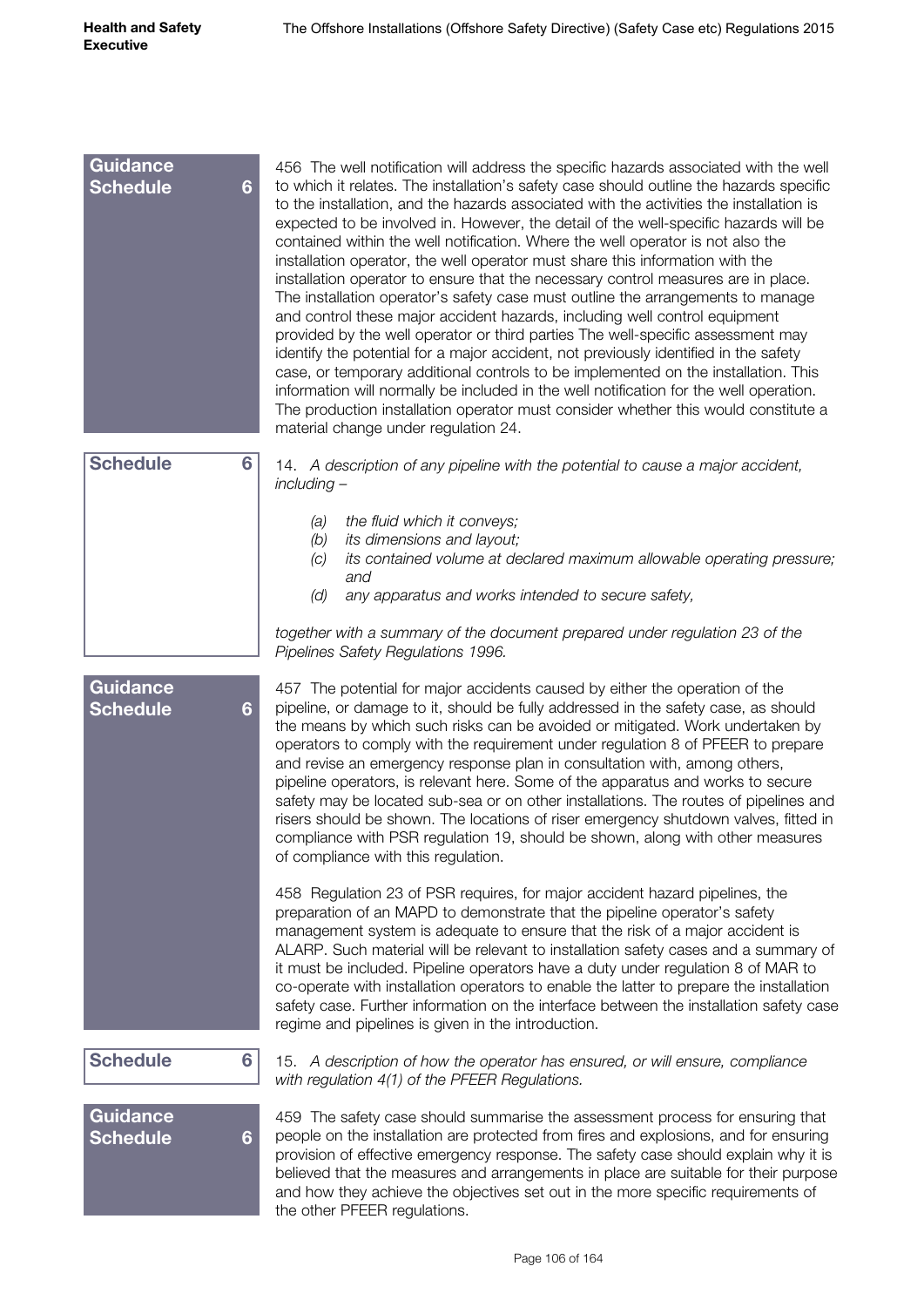| <b>Schedule</b>                    | 6 | 16. Particulars of information obtained pursuant to the PFEER Regulations and the<br>Management Regulations, so far as -                                                                                                                                                                                                                                                                                                                                                                                    |
|------------------------------------|---|-------------------------------------------------------------------------------------------------------------------------------------------------------------------------------------------------------------------------------------------------------------------------------------------------------------------------------------------------------------------------------------------------------------------------------------------------------------------------------------------------------------|
|                                    |   | (a)<br>relevant to the prevention of a major accident, and<br>(b)<br>not otherwise required to be provided pursuant to this Schedule.                                                                                                                                                                                                                                                                                                                                                                       |
| <b>Guidance</b><br><b>Schedule</b> | 6 | 460 Operators should consider the general requirements of PFEER and MAR<br>which are outside the specific requirements of this schedule. Where such measures<br>demonstrate or contribute to the operator's management and control of major<br>accident hazards this should be included in the safety case submission.                                                                                                                                                                                      |
| <b>Schedule</b>                    | 6 | 17. In respect of operations to be conducted from the installation, any information<br>relating to the prevention of major accidents resulting in significant or serious<br>damage to the environment relevant to other requirements under the relevant<br>statutory provisions, obtained pursuant to Directive 2011/92/EU of the European<br>Parliament and of the Council on the assessment of the effects of certain public<br>and private projects on the environment.                                  |
| <b>Guidance</b><br><b>Schedule</b> | 6 | 461 The safety case should provide a description of information required under<br>Directive 2011/92/EU relating to the prevention of major accidents which may result<br>in significant or serious damage to the environment. In this context, the description<br>could relate to, but need not be limited to, potential environmental effects from a<br>major accident and a description of technical and non-technical measures<br>envisaged to prevent, reduce or offset them, including monitoring.     |
| <b>Schedule</b>                    | 6 | 18. A description of the plant used and arrangements made for protecting<br>persons on the installation from hazardous substances, including toxic gas, at all<br>times.                                                                                                                                                                                                                                                                                                                                    |
| <b>Guidance</b><br><b>Schedule</b> | 6 | 462 This paragraph requires a description of the arrangements for protecting<br>people on the installation from toxic gas, including hydrogen sulphide and other<br>toxic substances, at times other than during an emergency covered by paragraph<br>19 below. This fulfils a requirement of Directive 92/91/EEC concerning the minimum<br>requirements for improving the safety and health protection of workers in the<br>mineral-extracting industries through drilling.                                |
| <b>Schedule</b>                    | 6 | 19. A description of the measures taken or to be taken or the arrangements made<br>or to be made for the protection of persons on the installation from hazards,<br>including explosion, fire, heat, smoke, toxic gas or fumes in particular during any<br>period while they may need to remain on the installation following an incident which<br>is beyond immediate control and for enabling such persons to be evacuated or<br>rescued from the installation where necessary, including provision for - |
|                                    |   | temporary refuge;<br>(a)<br>routes from locations where persons may be present to temporary refuge<br>(b)<br>and for egress therefrom to points from where the installation may be<br>evacuated;<br>means of evacuation at those points; and<br>(C)<br>facilities within temporary refuge for the monitoring and control of the<br>(d)<br>incident and for organising evacuation.                                                                                                                           |
| <b>Guidance</b><br><b>Schedule</b> | 6 | 463 The relevant information will be detailed in the assessment carried out under<br>regulation 5 of PFEER. Further guidance can be found in the PFEER ACOP <sup>19</sup> and<br>associated guidance. Additionally, guidance on the management procedures and<br>systems, including a model design life cycle for fire and explosion hazards, is                                                                                                                                                            |

provided in *Fire and explosion guidance*35 published by Oil & Gas UK.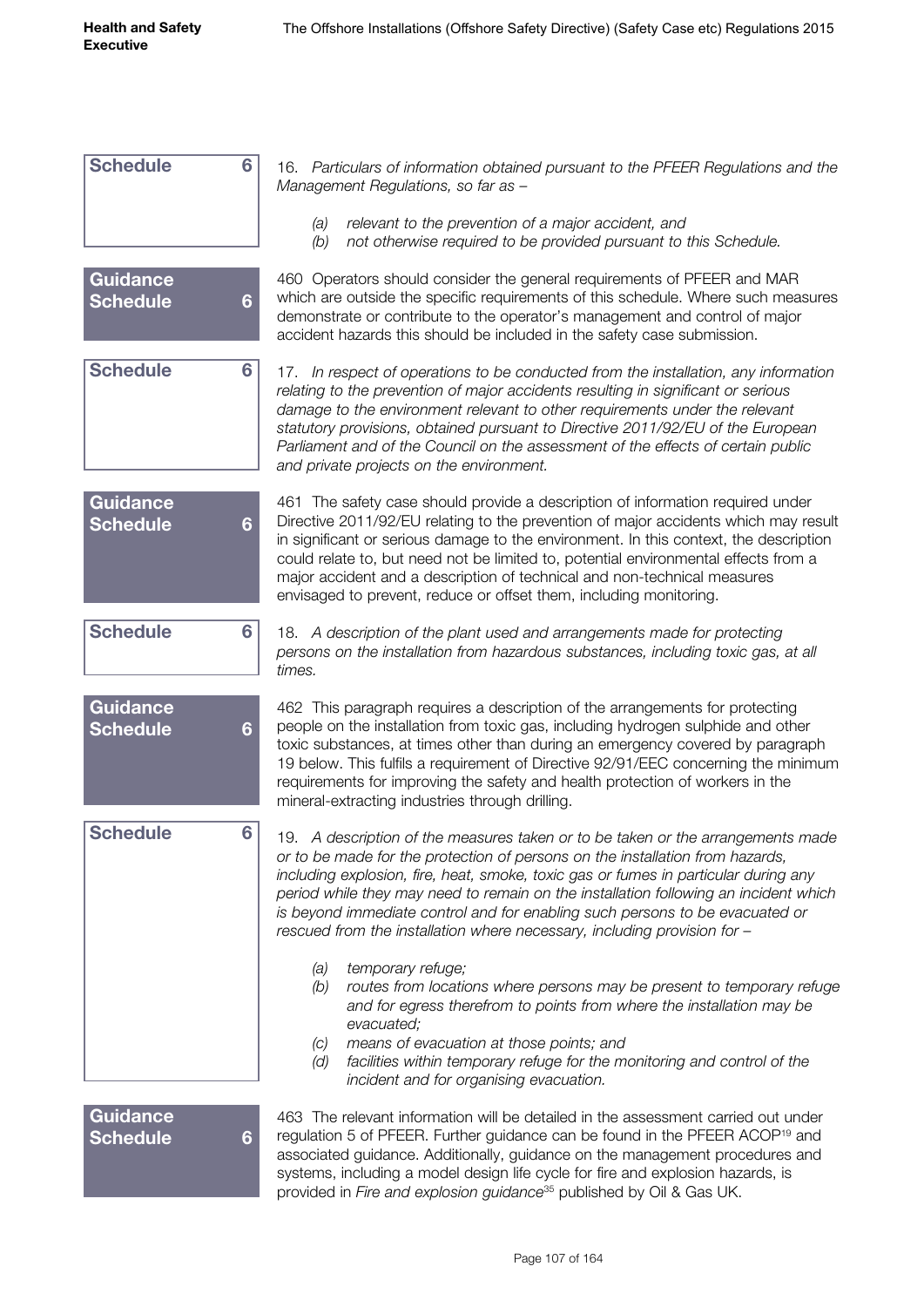| Guidance<br><b>Schedule</b>        | $6\phantom{a}$ | 464 The safety case should include a description of the management system and<br>procedure for establishing appropriate standards of performance for the<br>arrangements made for protecting people on the installation from an incident<br>involving explosion, fire etc wherever they may be. This includes performance<br>standards established for structures and plant provided for protecting people.<br>Further information on performance standards can be found in the PFEER ACOP.                                                                                                                                                                                                                               |
|------------------------------------|----------------|---------------------------------------------------------------------------------------------------------------------------------------------------------------------------------------------------------------------------------------------------------------------------------------------------------------------------------------------------------------------------------------------------------------------------------------------------------------------------------------------------------------------------------------------------------------------------------------------------------------------------------------------------------------------------------------------------------------------------|
| <b>Schedule</b>                    | 6              | 20. Arrangements for the maintenance of control systems to prevent damage to<br>the installation and the environment in the event that all personnel are evacuated.                                                                                                                                                                                                                                                                                                                                                                                                                                                                                                                                                       |
| <b>Guidance</b><br><b>Schedule</b> | $6\phantom{a}$ | 465 The safety case should contain information to demonstrate that, in the event<br>that all personnel are evacuated, control systems designed to prevent damage to<br>the installation and the environment should continue to fulfil their function.                                                                                                                                                                                                                                                                                                                                                                                                                                                                     |
|                                    |                | 466 The safety case should demonstrate that control systems will continue to<br>perform across the range of major accident scenarios or other situations which may<br>have led to such an evacuation. The arrangements should demonstrate that:                                                                                                                                                                                                                                                                                                                                                                                                                                                                           |
|                                    |                | the correct equipment (including back-up systems) is in place for the range of<br>(a)<br>demands which may be placed on it;<br>adequate fail-safe arrangements are in place;<br>(b)<br>satisfactory levels of performance and reliability are assured in the event of an<br>(c)<br>incident requiring evacuation of personnel. This demonstration should illustrate<br>the link between identified major accident scenarios, performance standards<br>and verification activities which underpin it;<br>where they exist, the role of onshore or remote monitoring and control<br>(d)<br>arrangements is understood and integrated into relevant operational<br>procedures, the SEMS and emergency response arrangements. |
|                                    |                | 467 The safety case should provide information on the arrangements to close in a<br>well remotely, when appropriate, in the event that the installation has been<br>evacuated.                                                                                                                                                                                                                                                                                                                                                                                                                                                                                                                                            |
| <b>Schedule</b>                    | 6              | 21.<br>The description of the internal emergency response arrangements.                                                                                                                                                                                                                                                                                                                                                                                                                                                                                                                                                                                                                                                   |
| <b>Guidance</b><br><b>Schedule</b> | 6              | 468 The safety case should contain a description of the internal emergency<br>response arrangements for the installation. This description should cover the<br>specific requirements of regulation 30 and the arrangements for responding to an<br>oil pollution event (ie the OPEP), and demonstrate how these emergency response<br>arrangements will be consistent with the external emergency response plan.                                                                                                                                                                                                                                                                                                          |
| <b>Schedule</b>                    | 6              | The assessment produced pursuant to paragraph 2(j) of Schedule 2 to the<br>22.<br>Merchant Shipping (Oil Pollution Preparedness, Response and Co-operation<br>Convention) Regulations 1998.                                                                                                                                                                                                                                                                                                                                                                                                                                                                                                                               |
|                                    |                | 23. Particulars of any combined operations which may involve the installation,<br>including -                                                                                                                                                                                                                                                                                                                                                                                                                                                                                                                                                                                                                             |
|                                    |                | a summary of the arrangements in place for co-ordinating the<br>(a)<br>management systems of all duty holders involved in any such combined<br>operation;<br>a summary of the arrangements in place for a joint review of the safety<br>(b)<br>aspects of any such combined operation by all duty holders involved,<br>which must include the identification of hazards with the potential to<br>cause a major accident and the assessment of risks which may arise<br>during any such combined operation;<br>the plant likely to be used during any such combined operation; and<br>(C)                                                                                                                                  |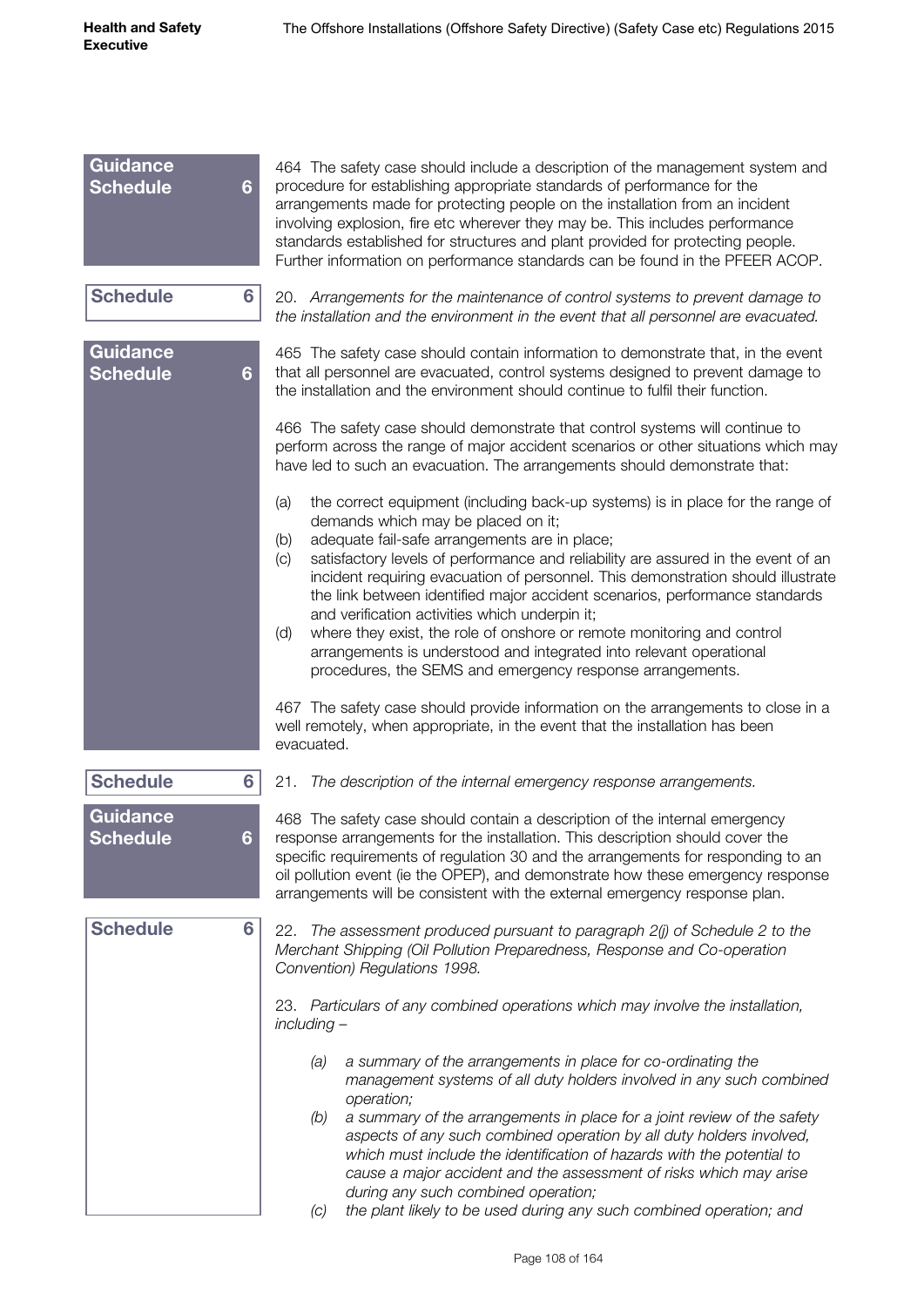| <b>Schedule</b>             | 6 | (                                                                                |
|-----------------------------|---|----------------------------------------------------------------------------------|
| Guidance<br><b>Schedule</b> | 6 | 469 -<br>opera<br>Inform<br>frame<br>accide<br>asses<br>evalua<br>peopl<br>evacu |
|                             |   | 470 /<br>the O<br>interfa                                                        |
|                             |   | 471<br>Ξ<br>comb                                                                 |
| Schedule                    | 6 | 24.<br>$\overline{\phantom{a}}$                                                  |
| Guidance<br><b>Schedule</b> | 6 | 472 /<br>consid<br>16(c),<br>onera                                               |

*(d) the likely impact any such combined operation may have on the installations involved.*

The safety case should provide generic information on how combined ations will be effectively co-ordinated between the dutyholders involved. nation should be included on how compliance with the supporting regulatory work (in respect of those hazards with the potential to cause a major ent) is to be ensured. For example, it may be necessary to revisit the sments made under PFEER regulation 5 for each of the installations, to ate the impact of the combined operation on the measures taken to protect le from a major accident involving fire and explosion, or to ensure effective ation, escape or rescue.

As the description of the internal emergency response arrangements includes PEP, information should be included with regard to how all relevant OPEPs ace during combined operations.

The generic information in the safety case will be supplemented by a ined operations notification under regulation 22.

24. *Any other relevant details.*

All hazards which may arise within these limiting conditions should be fully dered as part of the demonstration of adequate control required by regulation (d) and (e). These hazards may include any pipelines in the area of ations.

#### Schedule 7 Particulars to be included in a safety case for a non-production installation

| <b>Schedule</b>             | The name and address of the owner of the installation.<br>1.                                                                                                                                                                                                                                                                                                                       |
|-----------------------------|------------------------------------------------------------------------------------------------------------------------------------------------------------------------------------------------------------------------------------------------------------------------------------------------------------------------------------------------------------------------------------|
|                             | 2.<br>The maximum number of persons -                                                                                                                                                                                                                                                                                                                                              |
|                             | expected to be on the installation at any time;<br>(a)<br>that may, in normal operating conditions and within design constraints,<br>(b)<br>be on the installation at any time; and<br>for whom accommodation is to be provided.<br>(c)                                                                                                                                            |
|                             | A copy of the owner's corporate major accident prevention policy, where the<br>З.<br>operator is required to have one.                                                                                                                                                                                                                                                             |
| Guidance<br><b>Schedule</b> | 473 A copy of the CMAPP should be included with the safety case submission.<br>This should be a standalone policy document distinct from the content of the<br>SEMS, should meet the specific requirements of regulation 7 and Schedule 1, and<br>be prepared in accordance with Schedule 2.                                                                                       |
| <b>Schedule</b>             | A summary of any worker involvement in the preparation of the safety case,<br>4.<br>including how any safety representatives for that installation were consulted with<br>regard to the revision, review or preparation of the safety case pursuant to<br>regulation 23(2)(c)(i) of the Offshore Installations (Safety Representatives and Safety<br>Committees) Regulations 1989. |

#### Regulation 18(1)(a)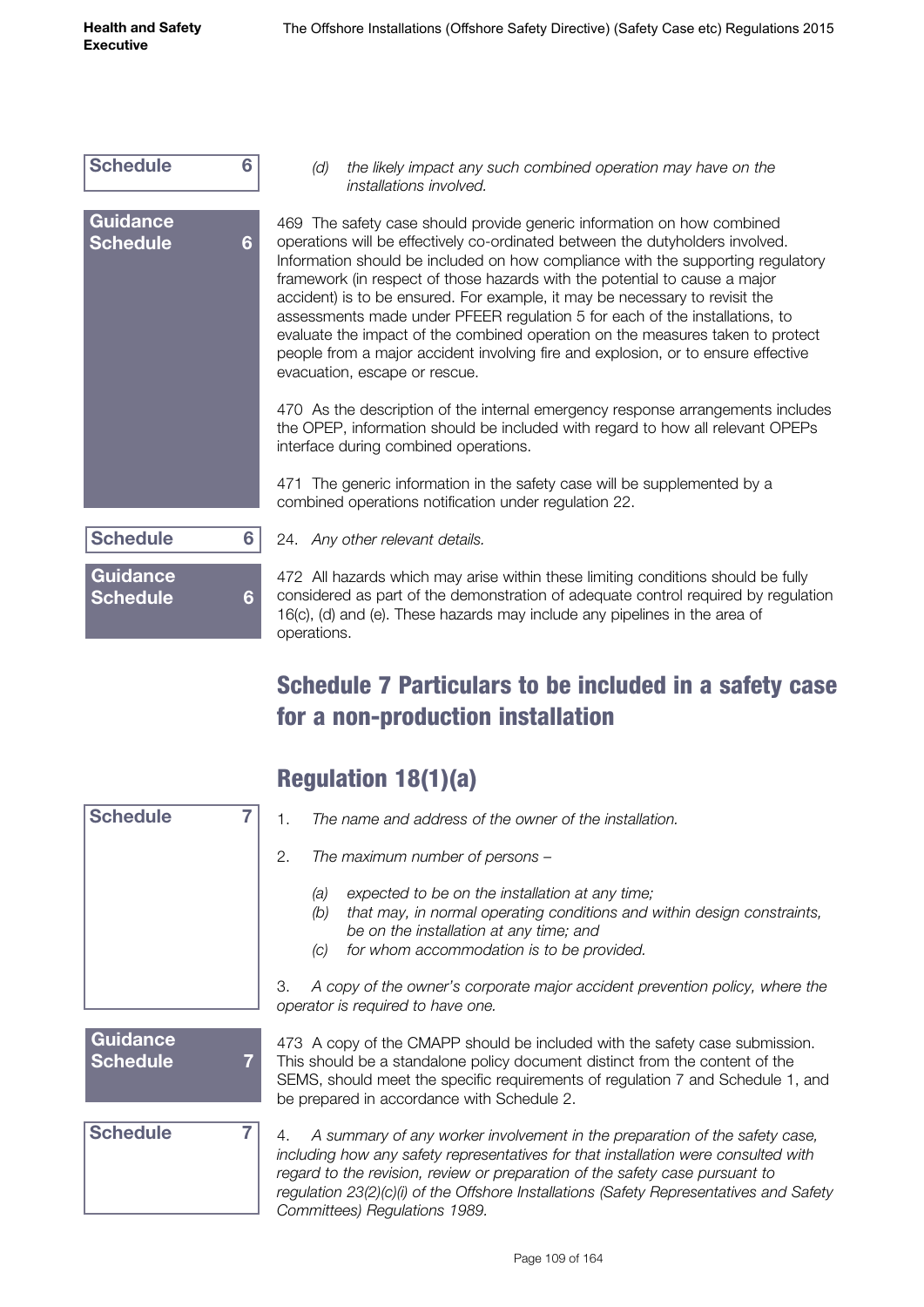| <b>Guidance</b><br><b>Schedule</b><br>$\overline{7}$ | 474 The summary should include an outline of how the workforce were consulted<br>in the development of the safety case. It should demonstrate that major accident<br>hazard information was communicated in a manner accessible to all so that<br>informed comment could be made. The summary should include a description of<br>how safety and, where present, environmental representatives were consulted and<br>what procedures were used to encourage them to offer their views. It should<br>demonstrate that sufficient time was allowed for safety representatives to discuss<br>matters with the workforce. It should also explain how the views of the workforce<br>were taken into account in the preparation of installation safety cases or their<br>subsequent amendments. The summary does not need to be very detailed<br>providing it covers these points. |
|------------------------------------------------------|-----------------------------------------------------------------------------------------------------------------------------------------------------------------------------------------------------------------------------------------------------------------------------------------------------------------------------------------------------------------------------------------------------------------------------------------------------------------------------------------------------------------------------------------------------------------------------------------------------------------------------------------------------------------------------------------------------------------------------------------------------------------------------------------------------------------------------------------------------------------------------|
|                                                      | 475 Safety representatives should be kept informed of progress and on the<br>outcome of discussions and decisions. It is reasonable to share with them what the<br>competent authority has said during the process of assessment and arrangements<br>should be put in place to enable this. Matters relating to the safety case should be<br>a standing agenda item for safety committee meetings.                                                                                                                                                                                                                                                                                                                                                                                                                                                                          |
| <b>Schedule</b><br>$\overline{7}$                    | 5.<br>An adequate description of the owner's safety and environmental<br>management system, including information from it that is relevant to the non-<br>production installation.                                                                                                                                                                                                                                                                                                                                                                                                                                                                                                                                                                                                                                                                                          |
| <b>Guidance</b><br><b>Schedule</b><br>$\overline{7}$ | 476 The safety case submission should include an adequate description of the<br>operator's SEMS. The description should demonstrate a link between the<br>objectives of the CMAPP and the practical arrangements within the SEMS which<br>will help to deliver them. On occasions a SEMS may be part of a wider corporate<br>safety and environmental management system. If so, the description should<br>illustrate how elements of the SEMS are applicable to the non-production<br>installation detailed in the submission.                                                                                                                                                                                                                                                                                                                                              |
|                                                      | 477 The description should illustrate how the organisation's SEMS integrates with<br>the corporate management system, ensuring the principles of the CMAPP are<br>implemented. It should also refer to arrangements for reviewing both the CMAPP<br>and SEMS on a regular basis to ensure they remain effective and aligned.                                                                                                                                                                                                                                                                                                                                                                                                                                                                                                                                                |
|                                                      | 478 The description should summarise the policies, procedures, organisational<br>arrangements, monitoring arrangements and audit practices in place to ensure the<br>SEMS is and remains suitable. The description should clearly illustrate how these<br>arrangements directly contribute to the effective management and control of major<br>accident hazards and the specific objectives of the CMAPP.                                                                                                                                                                                                                                                                                                                                                                                                                                                                   |
|                                                      | 479 It should also detail the arrangements in place to ensure notifications and<br>other documents are submitted in accordance with the legal requirements.                                                                                                                                                                                                                                                                                                                                                                                                                                                                                                                                                                                                                                                                                                                 |
|                                                      | 480 Further to the description of the verification scheme referenced in paragraph 6<br>below, the SEMS description should explain how the verification and (if applicable)<br>the well operator's well examination scheme will integrate into the wider SEMS. This<br>will require co-operation from the well operator and arrangements in place to<br>secure this co-operation on a timely basis should also be documented. For<br>example, the description may illustrate how aspects of the management of change<br>procedure will trigger a review of the verification scheme and performance<br>standards to ensure they remain suitable.                                                                                                                                                                                                                              |
| <b>Schedule</b><br>7                                 | 6.<br>A description of the verification scheme which complies with regulation 13(1).                                                                                                                                                                                                                                                                                                                                                                                                                                                                                                                                                                                                                                                                                                                                                                                        |
| <b>Guidance</b><br><b>Schedule</b><br>7              | 481 The safety case should contain a description of the verification scheme in<br>operation which should very clearly detail the specific points raised in regulation                                                                                                                                                                                                                                                                                                                                                                                                                                                                                                                                                                                                                                                                                                       |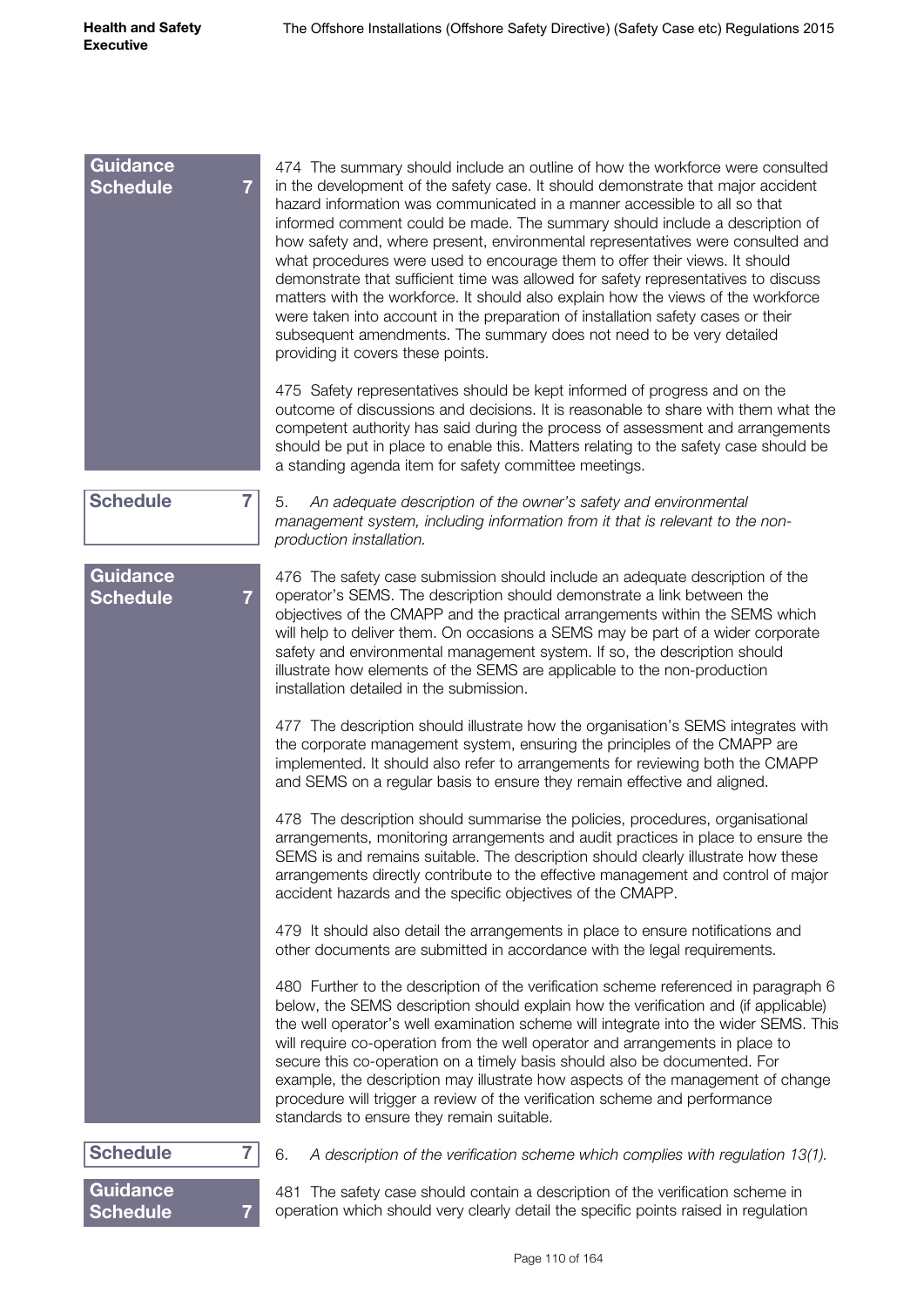| Guidance<br><b>Schedule</b><br>$\overline{7}$ | 13(1). The provision of an adequate description will require detail from actions<br>undertaken to comply with regulations 9, 10 and 13.                                                                                                                                                                                                                                                                                                                                                                                                                                                                                                                                                                                                                                                                                                                                                                                                                                                                                                                                         |
|-----------------------------------------------|---------------------------------------------------------------------------------------------------------------------------------------------------------------------------------------------------------------------------------------------------------------------------------------------------------------------------------------------------------------------------------------------------------------------------------------------------------------------------------------------------------------------------------------------------------------------------------------------------------------------------------------------------------------------------------------------------------------------------------------------------------------------------------------------------------------------------------------------------------------------------------------------------------------------------------------------------------------------------------------------------------------------------------------------------------------------------------|
| <b>Schedule</b><br>$\overline{7}$             | A description of the main requirements in the specification for the design of<br>7.<br>the installation and its plant, which must include -                                                                                                                                                                                                                                                                                                                                                                                                                                                                                                                                                                                                                                                                                                                                                                                                                                                                                                                                     |
|                                               | any limits for safe operation or use specified therein;<br>(a)<br>a description of how the owner has ensured, or will ensure, compliance<br>(b)<br>with regulation 4 of the Offshore Installations and Wells (Design and<br>Construction, etc.) Regulations 1996;<br>a description of how the owner has ensured, or will ensure, the suitability<br>(C)<br>of the safety and environmental-critical elements; and<br>any relevant codes, standards and guidance used in the construction<br>(d)<br>and commissioning of the installation.                                                                                                                                                                                                                                                                                                                                                                                                                                                                                                                                       |
| <b>Guidance</b><br><b>Schedule</b><br>7       | 482 SCR 2015 does not require a design notification for new non-production<br>installations. However, the safety case must include sufficient details of the original<br>design philosophy for the installation to allow a clear understanding of the safety<br>policies and parameters to which the installation was designed and of the safety<br>features incorporated into that design. Where the description is by reference to type<br>design or other international standards, any individual features of the installation, or<br>subsequent modifications, which differ from the type or standard should be<br>identified. Where relevant, information relating to limiting specifications and layout<br>criteria for temporary plant should also be included. Sufficient information should be<br>provided to give an understanding of the way in which any constraints imposed by<br>the design have been taken into account in the arrangements made for controlling<br>major hazards (including arrangements for evacuation, escape and rescue) and in<br>the SEMS. |
|                                               | 483 The safety case should summarise the approach taken to ensuring the level of<br>integrity of the installation is as high as is reasonably practicable throughout its life<br>cycle, and how the appropriate safeguards are put into effect.                                                                                                                                                                                                                                                                                                                                                                                                                                                                                                                                                                                                                                                                                                                                                                                                                                 |
|                                               | 484 A summary of the verification scheme will assist in describing how the<br>suitability of the SECEs is ensured. This could include a list of the SECEs and their<br>key attributes, as well as a description of the management arrangements that will<br>put the scheme into effect. Where relevant, reference may be made to the<br>arrangements that have been adopted for classification purposes, and how these<br>will relate to the verification scheme for the installation.                                                                                                                                                                                                                                                                                                                                                                                                                                                                                                                                                                                          |
| <b>Schedule</b><br>7                          | 8.<br>Particulars of -                                                                                                                                                                                                                                                                                                                                                                                                                                                                                                                                                                                                                                                                                                                                                                                                                                                                                                                                                                                                                                                          |
|                                               | the limits of the environmental and meteorological conditions beyond<br>(a)<br>which the installation cannot safely be stationed or operated;<br>the properties of the seabed and subsoil which are necessary for the<br>(b)<br>safe stationing and operation of the installation; and<br>the locations in which the installation may be stationed and operated<br>(C)<br>safely.                                                                                                                                                                                                                                                                                                                                                                                                                                                                                                                                                                                                                                                                                               |
| <b>Guidance</b><br><b>Schedule</b>            | 485 All hazards which may arise within these limiting conditions should be fully<br>considered as part of the demonstration of adequate control required by regulation<br>16(c), (d) and (e). These hazards may include any pipelines in the area of operations.                                                                                                                                                                                                                                                                                                                                                                                                                                                                                                                                                                                                                                                                                                                                                                                                                |
| <b>Schedule</b><br>7                          | 9.<br>A description of the arrangements for -                                                                                                                                                                                                                                                                                                                                                                                                                                                                                                                                                                                                                                                                                                                                                                                                                                                                                                                                                                                                                                   |
|                                               | identifying the risks from seabed and marine hazards, including the<br>(a)<br>routes and locations of pipelines, moorings of adjacent installations, wells<br>and other subsea equipment; and                                                                                                                                                                                                                                                                                                                                                                                                                                                                                                                                                                                                                                                                                                                                                                                                                                                                                   |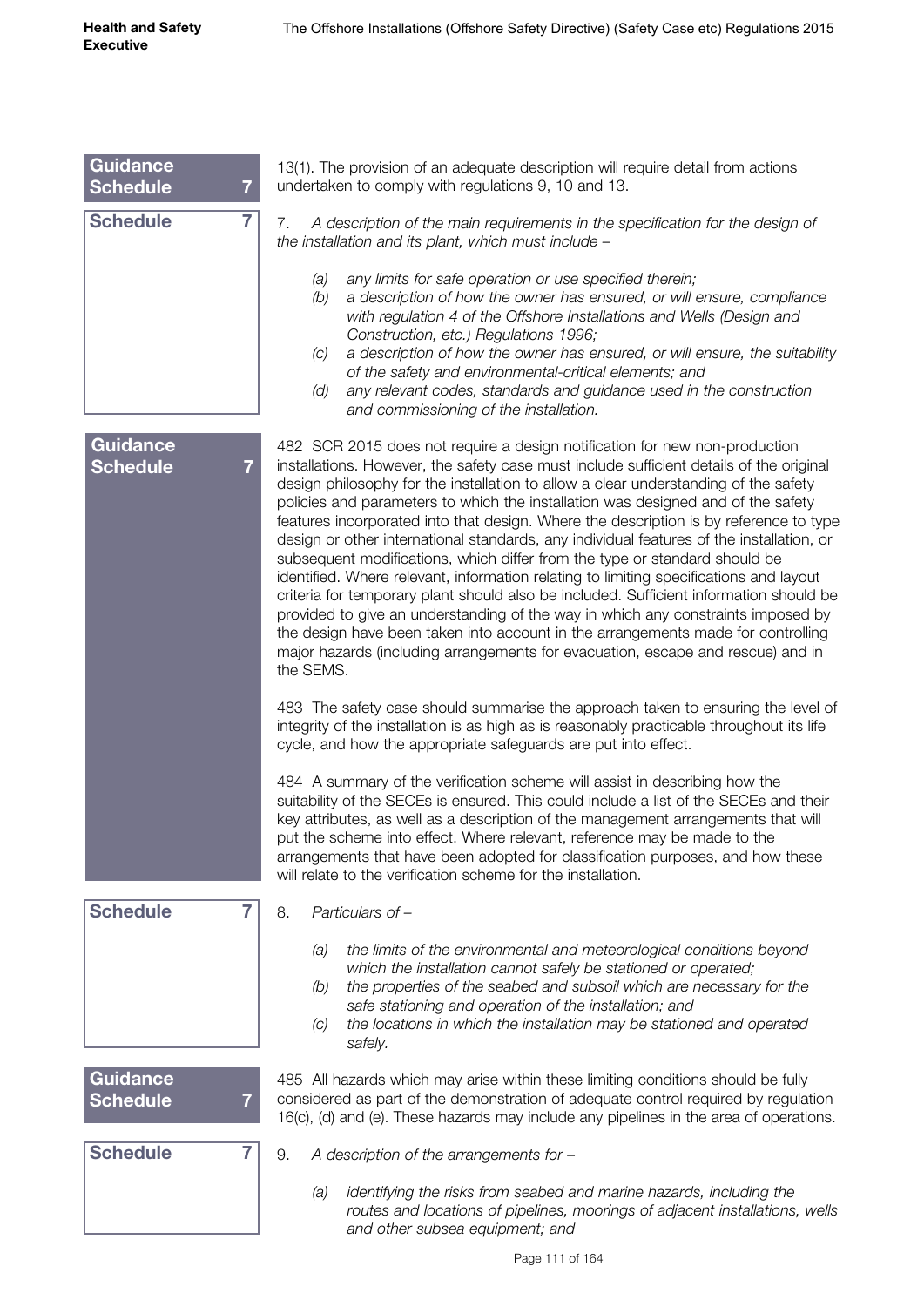| <b>Schedule</b>                    | $\overline{7}$ | assessing the risks that they pose to the installation.<br>(b)                                                                                                                                                                                                                                                                                                                                                                                                                                                                                                                                                                                                                                                                                                                                          |
|------------------------------------|----------------|---------------------------------------------------------------------------------------------------------------------------------------------------------------------------------------------------------------------------------------------------------------------------------------------------------------------------------------------------------------------------------------------------------------------------------------------------------------------------------------------------------------------------------------------------------------------------------------------------------------------------------------------------------------------------------------------------------------------------------------------------------------------------------------------------------|
|                                    |                | 10. A description, with suitable diagrams, of the installation, including a description<br>$of -$                                                                                                                                                                                                                                                                                                                                                                                                                                                                                                                                                                                                                                                                                                       |
|                                    |                | the main and secondary structure of the installation and its materials;<br>(a)<br>(b)<br>its plant;<br>the layout and configuration of its plant; and<br>(C)<br>in the case of a mobile installation, its means of transfer between<br>(d)<br>locations and its stationing system.                                                                                                                                                                                                                                                                                                                                                                                                                                                                                                                      |
| <b>Guidance</b><br><b>Schedule</b> | 7              | 486 Plant includes any machinery, equipment or appliance including drilling, well<br>maintenance and production testing plant provided on the installation.                                                                                                                                                                                                                                                                                                                                                                                                                                                                                                                                                                                                                                             |
| <b>Schedule</b>                    | $\overline{7}$ | 11. Particulars of the types of operation, and activities in connection with an<br>operation, which the installation is capable of performing.                                                                                                                                                                                                                                                                                                                                                                                                                                                                                                                                                                                                                                                          |
| <b>Guidance</b><br><b>Schedule</b> | $\overline{7}$ | 487 The safety case should include the range of possible locations, environmental<br>and subsurface conditions (required under paragraph 8 of this schedule) and<br>activities in relation to the situations in which the installation is designed to operate.<br>This information may relate to positioning, repositioning and maintaining on station,<br>as well as drilling, well testing and template installation. While not all activities can<br>be foreseen in detail, the safety case should describe as fully as possible the<br>limiting conditions within which the installation and its plant can be demonstrated to<br>operate safely. Particular attention should be paid to any potentially hazardous<br>simultaneous activities and any novel techniques or equipment planned for use. |
| <b>Schedule</b>                    | 7              | 12. Particulars of the plant and arrangements for the control of -                                                                                                                                                                                                                                                                                                                                                                                                                                                                                                                                                                                                                                                                                                                                      |
|                                    |                | any well operations, including those -<br>(a)<br>to control pressure in a well;<br>(i)<br>to prevent the uncontrolled release of hazardous substances; and<br>(ii)<br>(iii)<br>to minimise the effects of damage to subsea equipment by drilling<br>equipment;<br>process safety;<br>(b)<br>the containment of hazardous substances (not already addressed under<br>(C)<br>subparagraph (a)(ii);<br>the prevention of fire and explosion; and<br>(d)<br>(e)<br>the protection of the environment from a major accident.                                                                                                                                                                                                                                                                                 |
| <b>Guidance</b><br><b>Schedule</b> | 7              | 488 'Arrangements' refers to policies and procedures to control all well operations<br>(as defined by regulation 2(1)) such as prevention and mitigation relating to shallow<br>gas occurrences, well completion and well maintenance, and tying back template<br>wells. Where the well is also connected to a production installation, continuing well<br>integrity monitoring is the responsibility of the production installation operator, and<br>the well is covered by the production installation safety case.                                                                                                                                                                                                                                                                                   |
|                                    |                | 489 The well notification will address the specific hazards associated with the well<br>to which it relates. The installation's safety case should outline the hazards specific<br>to the installation, and the hazards associated with the activities the installation is<br>expected to be involved in. However, the detail of the well-specific hazards will be<br>contained within the well notification. The installation's safety case should outline<br>the arrangements to manage and control these major accident hazards, including<br>the well control equipment provided by the installation.                                                                                                                                                                                               |

**Schedule 7**

13. *A description of how the duty holder has ensured, or will ensure, compliance with regulation 4(1) of the PFEER Regulations.*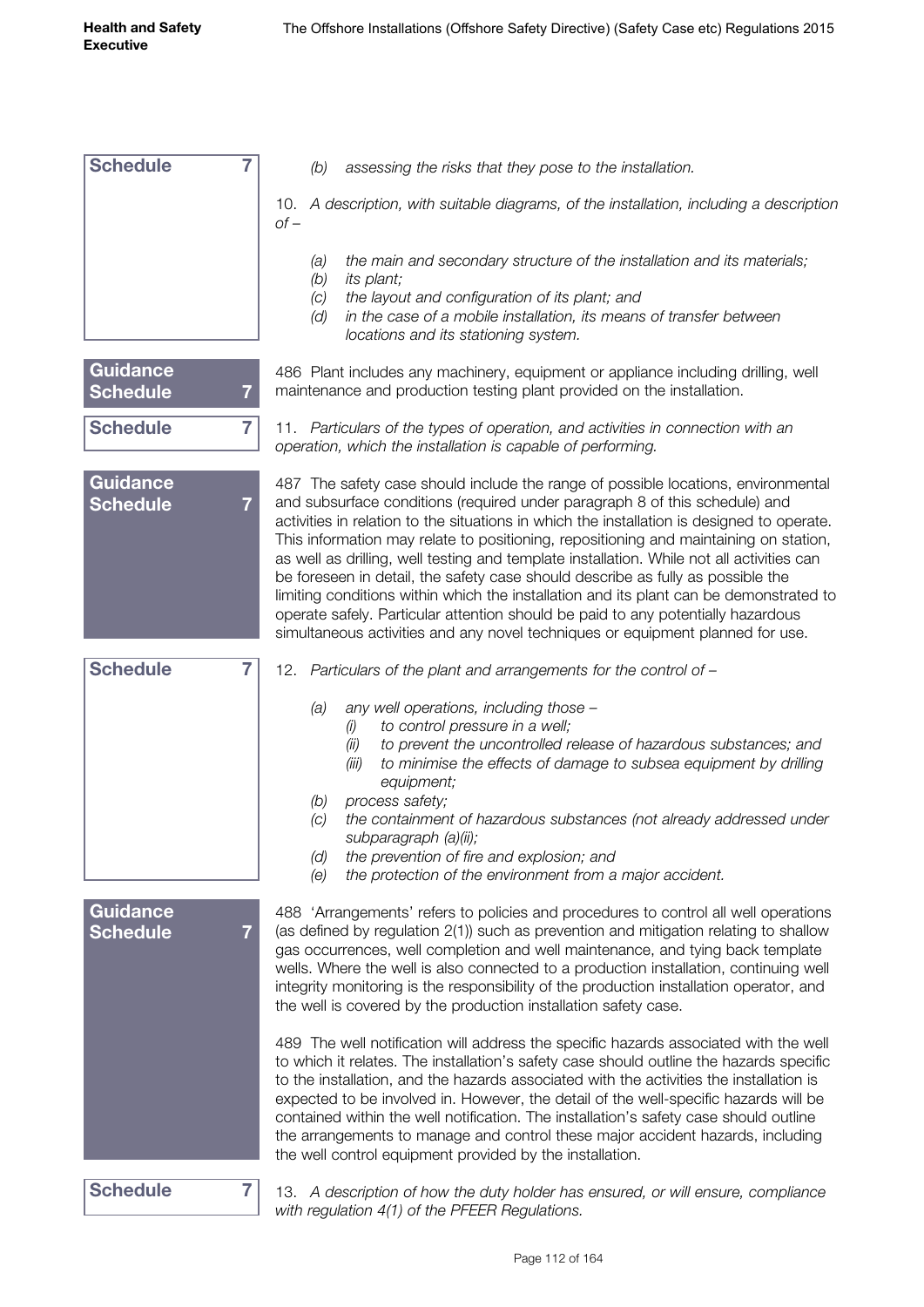| <b>Guidance</b><br><b>Schedule</b><br>$\overline{7}$ | 490 The safety case should summarise the assessment process for ensuring that<br>people on the installation are protected from fires and explosions, and for ensuring<br>provision of effective emergency response. The case should explain why it is<br>believed that the measures and arrangements in place are suitable for their purpose<br>and how they achieve the objectives set out in the more specific requirements of<br>the other PFEER regulations.                                                                                                                                                                                                                                                                                                                                                                                                                                                                                                                                                                                |
|------------------------------------------------------|-------------------------------------------------------------------------------------------------------------------------------------------------------------------------------------------------------------------------------------------------------------------------------------------------------------------------------------------------------------------------------------------------------------------------------------------------------------------------------------------------------------------------------------------------------------------------------------------------------------------------------------------------------------------------------------------------------------------------------------------------------------------------------------------------------------------------------------------------------------------------------------------------------------------------------------------------------------------------------------------------------------------------------------------------|
| <b>Schedule</b><br>$\overline{7}$                    | 14. In respect of operations to be conducted from the installation, any information<br>relating to the prevention of major accidents resulting in significant or serious<br>damage to the environment relevant to other requirements under the relevant<br>statutory provisions, obtained pursuant to Directive 2011/92/EU of the European<br>Parliament and of the Council on the assessment of the effects of certain public<br>and private projects on the environment.                                                                                                                                                                                                                                                                                                                                                                                                                                                                                                                                                                      |
| Guidance<br><b>Schedule</b><br>$\overline{7}$        | 491 The safety case should provide a description of major environmental hazards<br>identified and the controls in place for the protection of the environment. The<br>description will include an assessment on the likelihood of major accident events<br>and the potential environmental consequence across the range of activities the<br>installation is capable of performing.                                                                                                                                                                                                                                                                                                                                                                                                                                                                                                                                                                                                                                                             |
|                                                      | 492 It is recognised that site-specific information may not be available at the time<br>of the safety case submission. The owner must ensure arrangements are in place<br>to obtain information from relevant parties which could help prevent a major<br>environmental incident. These arrangements should include a means to obtain<br>information such as the potential:                                                                                                                                                                                                                                                                                                                                                                                                                                                                                                                                                                                                                                                                     |
|                                                      | release volumes of hydrocarbons from a major accident;<br>(a)<br>for hydrocarbons to impact environmentally sensitive areas;<br>(b)<br>environmental impact;<br>(c)<br>(d)<br>for this impact to be a major environmental incident.                                                                                                                                                                                                                                                                                                                                                                                                                                                                                                                                                                                                                                                                                                                                                                                                             |
|                                                      | This information may be available via the well notification produced by the well<br>operator.                                                                                                                                                                                                                                                                                                                                                                                                                                                                                                                                                                                                                                                                                                                                                                                                                                                                                                                                                   |
|                                                      | 493 When assessing the potential for a major environmental incident from the<br>installation the owner should consider activities the non-production installation is<br>capable of performing and associated operating parameters. This should ensure<br>that the major accident scenarios developed consider the potential for<br>environmental impact and are relevant to the variety of locations and operations<br>that the non-production installation may undertake while working in external waters.<br>The well and site-specific assessment, conducted by the well operator, of the<br>potential for a major environmental incident from a release from a well must be<br>shared with the owner to ensure that the necessary control measures are in place.<br>The installation owner's safety case must outline the arrangements to manage and<br>control these major accident hazards, including arrangements to manage and<br>control the hazards through well control equipment provided by the well operator or<br>third parties. |
|                                                      | 494 The well and site-specific assessment may identify the potential for a major<br>accident, not previously identified in the safety case, or temporary additional<br>controls to be implemented on the installation. This information will normally be<br>included in the well notification for the well operation. The owner must consider<br>whether this would constitute a material change under regulation 24.                                                                                                                                                                                                                                                                                                                                                                                                                                                                                                                                                                                                                           |
| <b>Schedule</b><br>7                                 | 15. A description of the plant used and arrangements made for protecting<br>persons on the installation from hazardous substances including toxic gas at all                                                                                                                                                                                                                                                                                                                                                                                                                                                                                                                                                                                                                                                                                                                                                                                                                                                                                    |

*times.*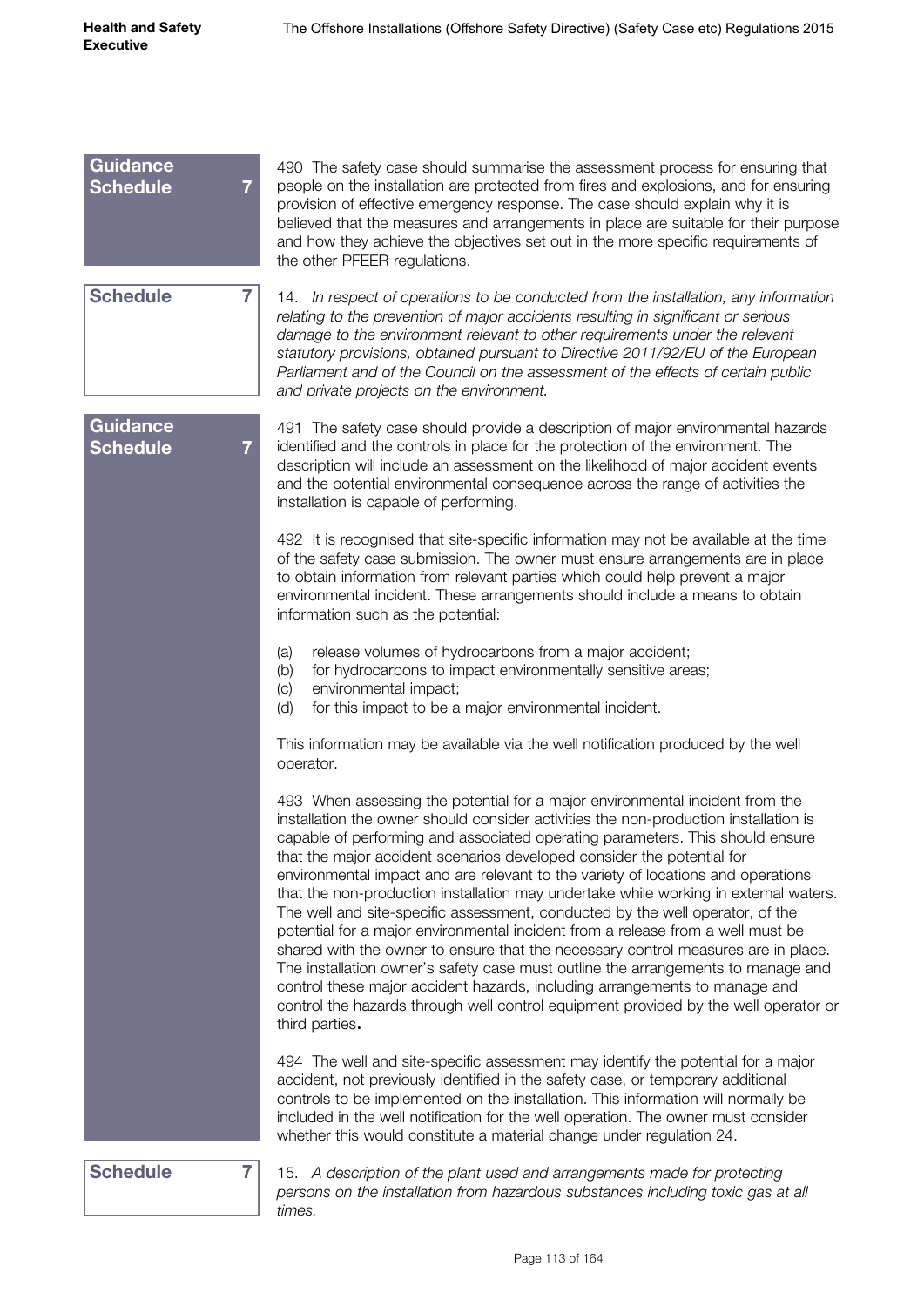| <b>Guidance</b><br><b>Schedule</b> | $\overline{7}$ | 495 This paragraph requires a description of the arrangements for protecting<br>people on the installation from toxic gas, including hydrogen sulphide and other<br>toxic substances, at times other than during an emergency covered by paragraph<br>16. This fulfils a requirement of Directive 92/91/EEC concerning the minimum<br>requirements for improving the safety and health protection of workers in the<br>mineral-extracting industries through drilling.                                                                                                                |
|------------------------------------|----------------|---------------------------------------------------------------------------------------------------------------------------------------------------------------------------------------------------------------------------------------------------------------------------------------------------------------------------------------------------------------------------------------------------------------------------------------------------------------------------------------------------------------------------------------------------------------------------------------|
| <b>Schedule</b>                    | $\overline{7}$ | 16. A description of the measures taken or to be taken or the arrangements made<br>or to be made for the protection of persons on the installation from hazards,<br>including explosion, fire, heat, smoke, toxic gas or fumes in particular during any<br>period while they may need to remain on the installation following an incident which<br>is beyond immediate control and for enabling such persons to be evacuated or<br>rescued from the installation where necessary, including provision for -                                                                           |
|                                    |                | temporary refuge;<br>(a)<br>(b)<br>routes from locations where persons may be present to temporary refuge<br>and for egress therefrom to points from where the installation may be<br>evacuated;<br>means of evacuation at those points; and<br>(C)<br>facilities within temporary refuge for the monitoring and control of the<br>(d)<br>incident and for organising evacuation.                                                                                                                                                                                                     |
| <b>Guidance</b><br><b>Schedule</b> | $\overline{7}$ | 496 The relevant information will be detailed in the assessment carried out under<br>regulation 5 of PFEER. Further guidance can be found in the PFEER ACOP and<br>associated guidance. Additionally, guidance on the management procedures and<br>systems, including a model design life cycle for fire and explosion hazards, is<br>provided in Fire and explosion guidance. 35                                                                                                                                                                                                     |
|                                    |                | 497 The safety case should include a description of the management system and<br>procedure for establishing appropriate standards of performance for the<br>arrangements made for protecting people on the installation from an incident<br>involving explosion, fire etc, wherever they may be. This includes performance<br>standards established for structures and plant provided for protecting people.<br>Further information on performance standards can be found in the PFEER ACOP.                                                                                          |
| <b>Schedule</b>                    | $\overline{7}$ | The description of the internal emergency response arrangements.<br>17.                                                                                                                                                                                                                                                                                                                                                                                                                                                                                                               |
| <b>Guidance</b><br><b>Schedule</b> | 7              | 498 The safety case should contain a description of the internal emergency<br>response arrangements for the installation. This description should cover the<br>specific requirements of regulation 30 and the arrangements for responding to an<br>oil pollution event (ie the OPEP), and demonstrate how these emergency response<br>arrangements will be consistent with the external emergency response plan.                                                                                                                                                                      |
| <b>Schedule</b>                    | $\overline{7}$ | The assessment produced pursuant to paragraph 2(j) of Schedule 2 to the<br>18.<br>Merchant Shipping (Oil Pollution Preparedness, Response and Co-operation<br>Convention) Regulations 1998.                                                                                                                                                                                                                                                                                                                                                                                           |
|                                    |                | 19. Particulars of any combined operations which may involve the installation,<br>including -                                                                                                                                                                                                                                                                                                                                                                                                                                                                                         |
|                                    |                | a summary of the arrangements in place for co-ordinating the management<br>(a)<br>systems of all duty holders involved in any such combined operation;<br>a summary of the arrangements in place for a joint review of the safety<br>(b)<br>aspects of any such combined operation by all duty holders involved,<br>which must include the identification of hazards with the potential to<br>cause a major accident and the assessment of risks which may arise<br>during any such combined operation;<br>the plant likely to be used during any such combined operation; and<br>(C) |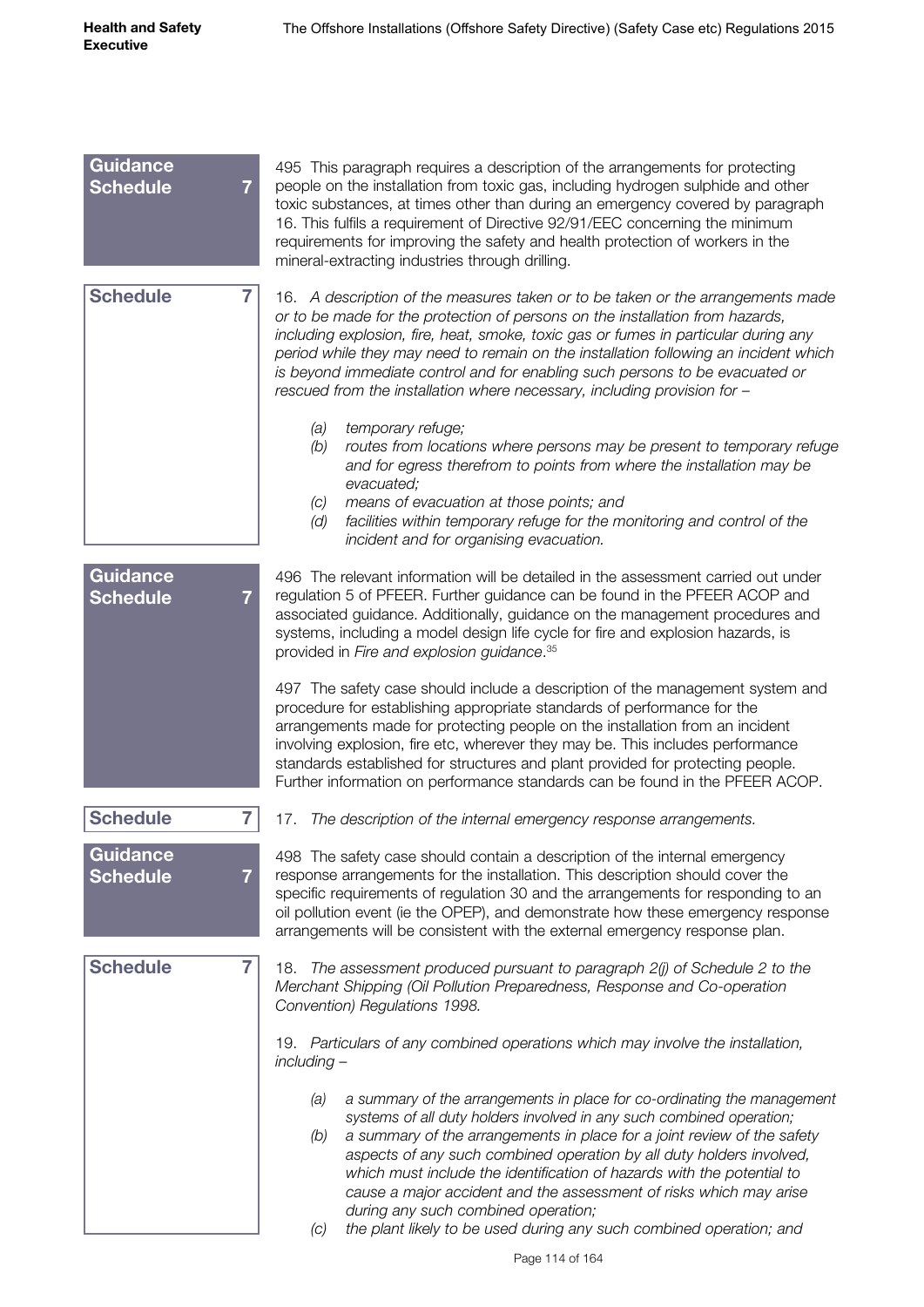

*(d) the likely impact any such combined operation may have on the installations involved.*

499 The safety case should provide generic information on how combined operations will be effectively co-ordinated between the dutyholders involved. Information should be included on how compliance with the supporting regulatory framework (in respect of those hazards with the potential to cause a major accident) is to be ensured. For example, it may be necessary to check and revise the assessments made under PFEER regulation 5, for each of the installations, to evaluate the impact of the combined operation on the measures taken to protect people from a major accident involving fire and explosion, or to ensure effective evacuation, escape or rescue.

500 As the description of the internal emergency response arrangements includes the OPEP, information should be included on how all relevant OPEPs interface during combined operations.

501 The generic information in the safety case will be supplemented by a combined operations notification under regulation 22.

| <b>Schedule</b>             |  |
|-----------------------------|--|
| Guidance<br><b>Schedule</b> |  |

**Guidance** 

**Schedule 8**

**Schedule 8**

**Schedule 8**

20. *Any other relevant details.*

502 All hazards which may arise within these limiting conditions should be fully considered as part of the demonstration of adequate control required by regulation 16(c), (d) and (e). These hazards may include any pipelines in the area of operations.

#### Schedule 8 Particulars to be included in a current safety case in respect of the dismantling of a fixed installation

| <b>Regulation 20(1)(a)</b> |  |
|----------------------------|--|
|----------------------------|--|

1. *The name and address of the operator of the installation.*

2. *The maximum number of persons expected to be on the installation at any time during its dismantling.*

503 The safety case should consider how the number of persons on board will fluctuate throughout the duration of the dismantling project and how this may impact on emergency response arrangements. Dutyholders should ensure the maximum number of persons on board will not exceed that of the current safety case without consideration of submission of a material change, if appropriate.

3. *A summary of any worker involvement in the revised safety case, including how any safety representatives for that installation were consulted with regard to the revision of the safety case pursuant to regulation 23(2)(c)(i) of the Offshore Installations (Safety Representatives and Safety Committees) Regulations 1989.*

# **Guidance Schedule 8**

504 The workforce, including the safety representatives, should be consulted on plans for the dismantling of the installation. Significant aspects of the project and any associated risks should be communicated to the workforce via safety representatives. They should be given the opportunity to comment on these plans with a structured mechanism put in place for raising any concerns with senior management. This process should be repeated, as necessary, to reflect any significant changes in operational plans.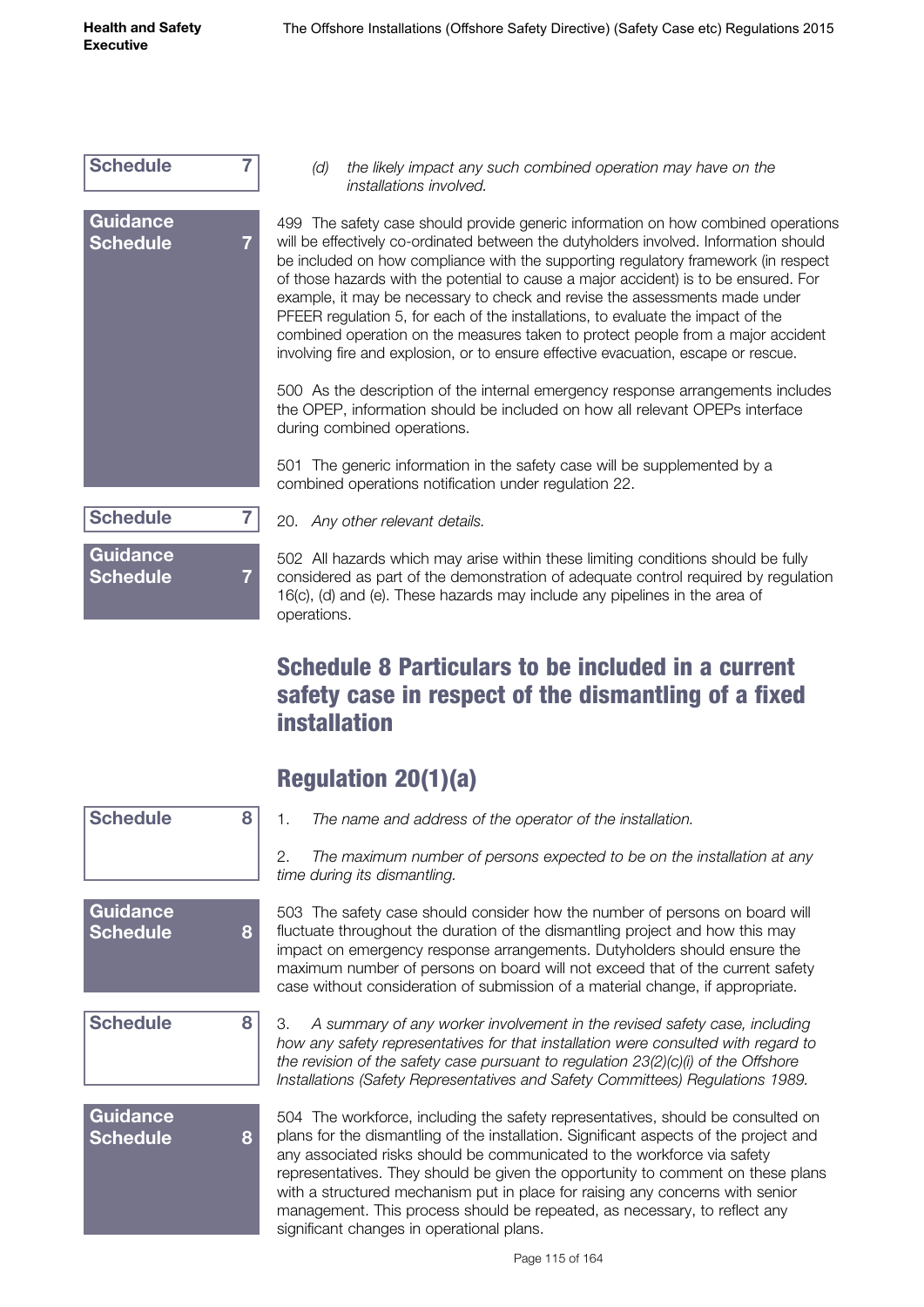| <b>Schedule</b>                    | 8<br>The dates on which dismantling is expected to commence and finish.<br>4.                                                                                                                                                                                                                                                                                                                                                                                                                                                                                                                                                                     |
|------------------------------------|---------------------------------------------------------------------------------------------------------------------------------------------------------------------------------------------------------------------------------------------------------------------------------------------------------------------------------------------------------------------------------------------------------------------------------------------------------------------------------------------------------------------------------------------------------------------------------------------------------------------------------------------------|
|                                    | A description of how the proposed arrangements, methods and procedures<br>5.<br>for dismantling the installation and connected pipelines take adequate account of<br>the design and method of construction of the installation and its plant.                                                                                                                                                                                                                                                                                                                                                                                                     |
|                                    | 6.<br>In the case of the dismantling of a fixed production installation -                                                                                                                                                                                                                                                                                                                                                                                                                                                                                                                                                                         |
|                                    | information on the means of isolating all hazardous substances and, in<br>(a)<br>the case of any well connected to the installation, the permanent sealing<br>of the well from the installation and the environment;<br>a description of the risks of a major accident associated with the<br>(b)<br>decommissioning of the installation to workers and the environment, the<br>total exposed population, and the risk control measures;<br>information on the emergency response arrangements to secure safe<br>(C)<br>evacuation and rescue of personnel and to maintain control systems for<br>preventing a major accident to the environment. |
| <b>Guidance</b><br><b>Schedule</b> | 505 The dismantling safety case should demonstrate that the risks associated with<br>dismantling activities, and any remaining decommissioning works not addressed<br>8<br>under a material change as required by regulation 24(2), have been assessed to<br>meet the requirements of PFEER regulation 4. In particular, the safety case should<br>demonstrate that safe methods of isolating and containing hydrocarbons, at various<br>stages of the project, have been assessed. The safety case should demonstrate<br>that the changing major accident risk profile has been considered and appropriate<br>control measures put in place.     |
|                                    | 506 The dismantling safety case should also demonstrate that the risk of a major<br>environmental incident arising from dismantling activities has also been fully<br>assessed, and suitable risk control measures put in place.                                                                                                                                                                                                                                                                                                                                                                                                                  |
|                                    | 507 It should be recognised that a reduction in major accident risks may be<br>replaced by an increased risk of personal injury which should be assessed by<br>competent persons.                                                                                                                                                                                                                                                                                                                                                                                                                                                                 |
|                                    | 508 Consideration must also be given to the impact on emergency response<br>arrangements as the dismantlement project progresses. Adequate arrangements<br>should be put in place to update them accordingly. Among other things<br>consideration may have to be given to the following:                                                                                                                                                                                                                                                                                                                                                          |
|                                    | dispersal of the persons on board throughout the installation;<br>(a)<br>changes in access to evacuation routes or lifeboats;<br>(b)<br>reliance on portable or localised toxic gas detection systems;<br>(C)<br>(d)<br>removal of platform communication systems.                                                                                                                                                                                                                                                                                                                                                                                |
|                                    | 509 Where combined operations are undertaken to allow dismantling, a review of<br>emergency response arrangements must be undertaken and a bridging/interface<br>document developed which adequately represents emergency response practice<br>throughout various stages of the programme.                                                                                                                                                                                                                                                                                                                                                        |
|                                    | 510 The safety case should provide information on the arrangements to plug and<br>abandon wells attached to the installation. Since the plugging and abandonment of<br>any well is subject to detailed notification to the competent authority, it will be<br>sufficient for the safety case to include an outline of how the work is to be<br>conducted and the standards that will be followed.                                                                                                                                                                                                                                                 |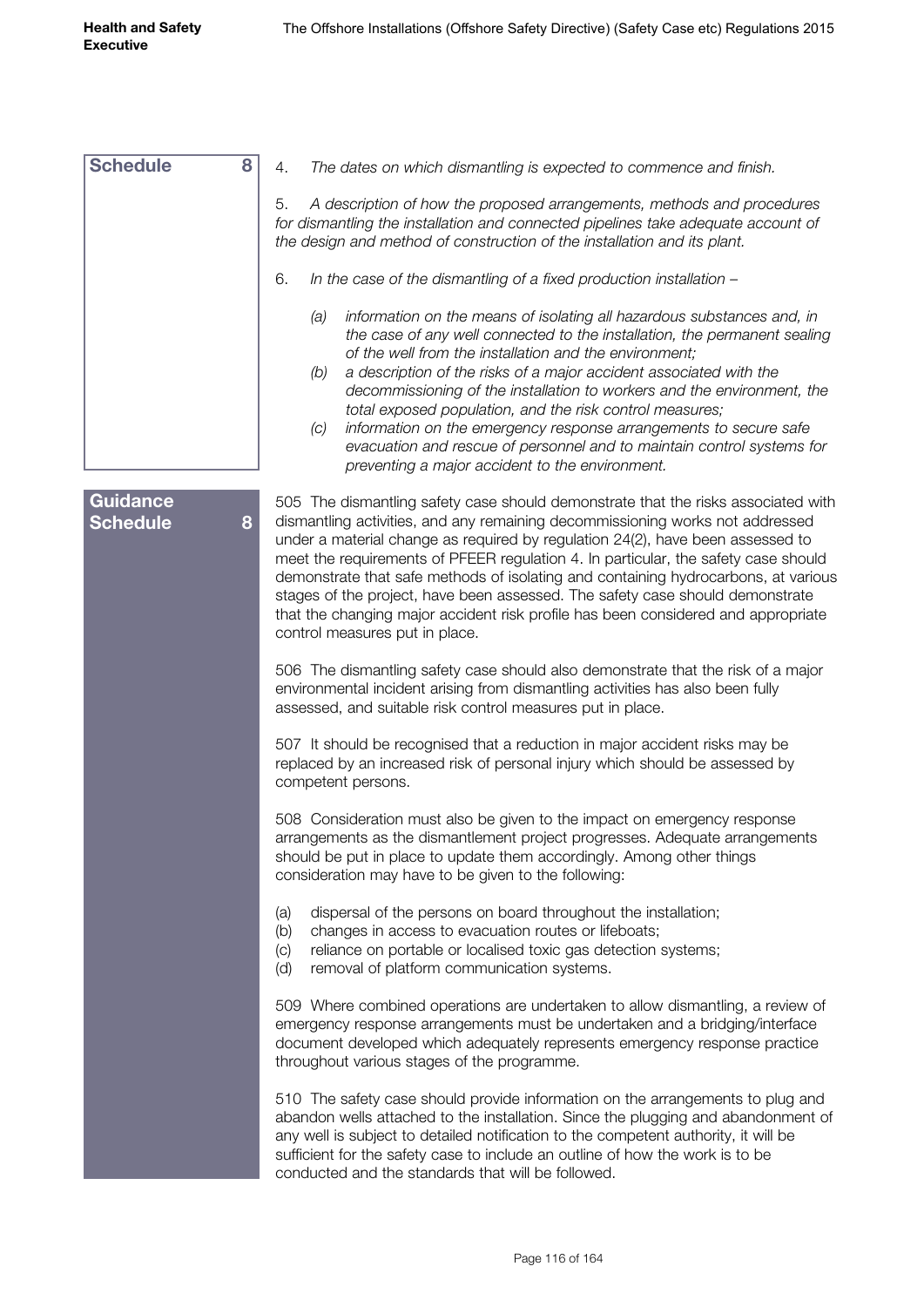| <b>Schedule</b>                    | 8<br>A description of how the operator will comply with regulation 4(1) of the<br>7.<br>PFEER Regulations with regard to the dismantling of the installation.                                                                                                                                                                                                                                                                                                                                                                                                       |
|------------------------------------|---------------------------------------------------------------------------------------------------------------------------------------------------------------------------------------------------------------------------------------------------------------------------------------------------------------------------------------------------------------------------------------------------------------------------------------------------------------------------------------------------------------------------------------------------------------------|
| <b>Guidance</b><br><b>Schedule</b> | 511 Major accident hazards associated with the installation will change as the<br>dismantling project progresses. The description should explain how the operator<br>8<br>will ensure ongoing compliance with PFEER regulation 4 throughout the project's<br>duration.                                                                                                                                                                                                                                                                                              |
| <b>Schedule</b>                    | 8<br>8.<br>A description of arrangements made for protecting persons on the installation<br>from toxic gas at all times other than during any period while they may need to<br>remain on the installation following an incident which is beyond immediate control.                                                                                                                                                                                                                                                                                                  |
| <b>Guidance</b><br><b>Schedule</b> | 512 The safety case must recognise that opportunities for exposure to toxic gas<br>during dismantling activities may vary from normal operations. An evaluation of<br>8<br>plant changes, such as the planned removal of fixed toxic gas detection systems<br>should be identified, the risk assessed and controls implemented to ensure an<br>adequate level of safety is maintained. A description of these arrangements should<br>be included with the safety case to demonstrate all relevant factors have been<br>considered including:                        |
|                                    | (a)<br>suitability of selected equipment;<br>positioning to ensure adequate coverage;<br>(b)<br>acoustic or visual conditions which may affect performance;<br>(c)<br>(d)<br>information, instruction and training requirements for the workforce.                                                                                                                                                                                                                                                                                                                  |
| <b>Schedule</b>                    | 8<br>9.<br>Sufficient details to update the description of the internal emergency response<br>arrangements-                                                                                                                                                                                                                                                                                                                                                                                                                                                         |
|                                    | in the case of a production installation, under paragraph 21 of<br>(a)<br>Schedule 6; or<br>in the case of a non-production installation, paragraph 17 of Schedule 7.<br>(b)                                                                                                                                                                                                                                                                                                                                                                                        |
| <b>Guidance</b><br><b>Schedule</b> | 513 These particulars are to revise the current safety case where they are not<br>already covered. Many other details will remain unchanged. The revision needs to<br>8<br>cover the period from the start of dismantling operations to their completion. The<br>revision can draw upon the work required to comply with the obligation in DCR<br>regulation 10 to decommission and dismantle an installation in such a way that, so<br>far as is reasonably practicable, will possess sufficient integrity to enable those<br>activities to be carried out safely. |
|                                    | 514 All approved OPEPs must be updated as required to accurately describe oil<br>spill response arrangements during the decommissioning process.                                                                                                                                                                                                                                                                                                                                                                                                                    |
|                                    | 515 If, as a result of the dismantling activities, the emergency response<br>arrangements change, then the description of the internal emergency response<br>arrangements in the safety case should be updated.                                                                                                                                                                                                                                                                                                                                                     |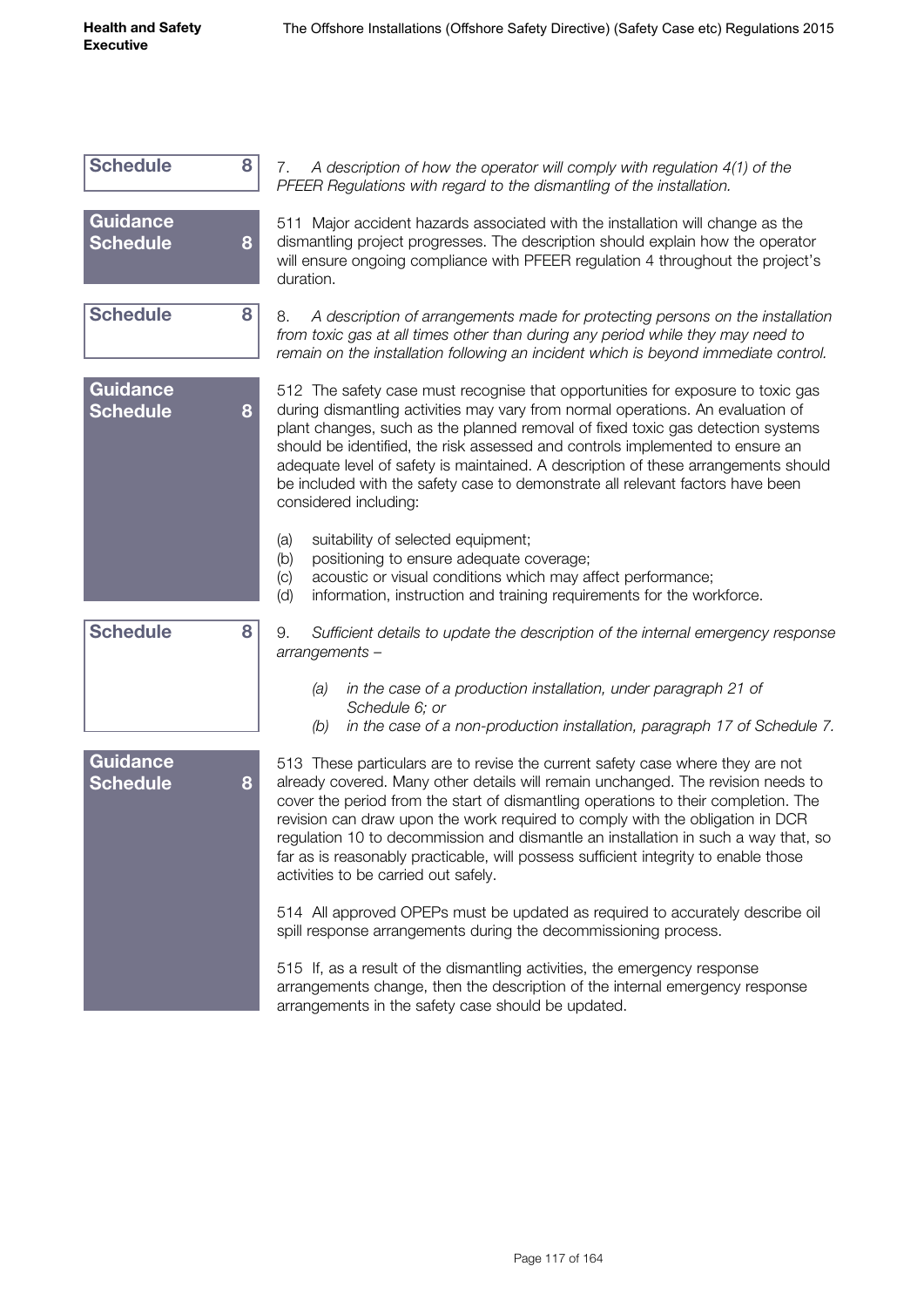#### Schedule 9 Particulars to be included in a notification of well operations

## Regulation 21(1) and (2)

| <b>Schedule</b>                    | 9                | 1.<br>The name and address of the well operator.                                                                                                                                                                                                                                                                                                                                                                                                                                                                                                                                                                     |
|------------------------------------|------------------|----------------------------------------------------------------------------------------------------------------------------------------------------------------------------------------------------------------------------------------------------------------------------------------------------------------------------------------------------------------------------------------------------------------------------------------------------------------------------------------------------------------------------------------------------------------------------------------------------------------------|
|                                    |                  | 2.<br>Where the well operation is to be carried out -                                                                                                                                                                                                                                                                                                                                                                                                                                                                                                                                                                |
|                                    |                  | from an installation, the name of the installation and the name and<br>(a)<br>address of the duty holder for that installation; or<br>by means of a vessel (not being an installation), the name of that vessel.<br>(b)                                                                                                                                                                                                                                                                                                                                                                                              |
|                                    |                  | 3.<br>Particulars of the fluids to be used to control the pressure of the well.                                                                                                                                                                                                                                                                                                                                                                                                                                                                                                                                      |
| <b>Guidance</b><br><b>Schedule</b> | $\boldsymbol{9}$ | 516 The particulars required include the generic fluid type and fluid density for<br>drilling each hole section for production testing, completion and workover<br>operations. Details of packer fluids are also required where appropriate.                                                                                                                                                                                                                                                                                                                                                                         |
| <b>Schedule</b>                    | 9                | Particulars of any plant, not described in the current safety case for the<br>4.<br>installation, which is to be used in connection with the well operation.                                                                                                                                                                                                                                                                                                                                                                                                                                                         |
| <b>Guidance</b><br><b>Schedule</b> | 9                | 517 This may include particulars of equipment that may influence the level of risk<br>of a major accident such as blowout, fire or explosion. Examples of such equipment<br>are: well test packages; workover pressure control equipment; hydraulic fracturing<br>equipment; coiled tubing and/or wireline equipment; and cutting injection systems.<br>In principle, these particulars would include the service and rating of major items<br>(pressure, temperature, types of fluids, flow rates etc, as appropriate), any safety<br>features and, for complex setups, a simple diagram showing the configuration. |
| <b>Schedule</b>                    | 9                | Particulars of the type of well, its number, and slot number, association with<br>5.<br>installations, and the name of any field development of which it may be part.                                                                                                                                                                                                                                                                                                                                                                                                                                                |
|                                    |                  | A description of the well operation and a programme of works which<br>6.<br>$includees -$                                                                                                                                                                                                                                                                                                                                                                                                                                                                                                                            |
|                                    |                  | the date on which the well operation is expected to commence and<br>(a)<br>finish;<br>the intended operational state of the well at the end of the well operation,<br>(b)<br>including whether it is intended to be permanently or temporarily<br>abandoned and whether production equipment is to be placed into the<br>well for future use;<br>details of barriers against loss of well control (including the equipment,<br>(C)<br>drilling fluids and cement);<br>directional control of the well path; and<br>(d)<br>limitations on safe operations in keeping with the risk management.<br>(e)                 |
| Guidance<br><b>Schedule</b>        | 9                | 518 The description should include the sequence of operations which can be<br>reasonably foreseen, emphasising details of the safety-related steps, such as:<br>casing/tubing pressure tests; formation integrity tests; details of cementing/cement<br>tops; blowout preventer function and pressure tests; and barrier inflow and<br>pressure tests.                                                                                                                                                                                                                                                               |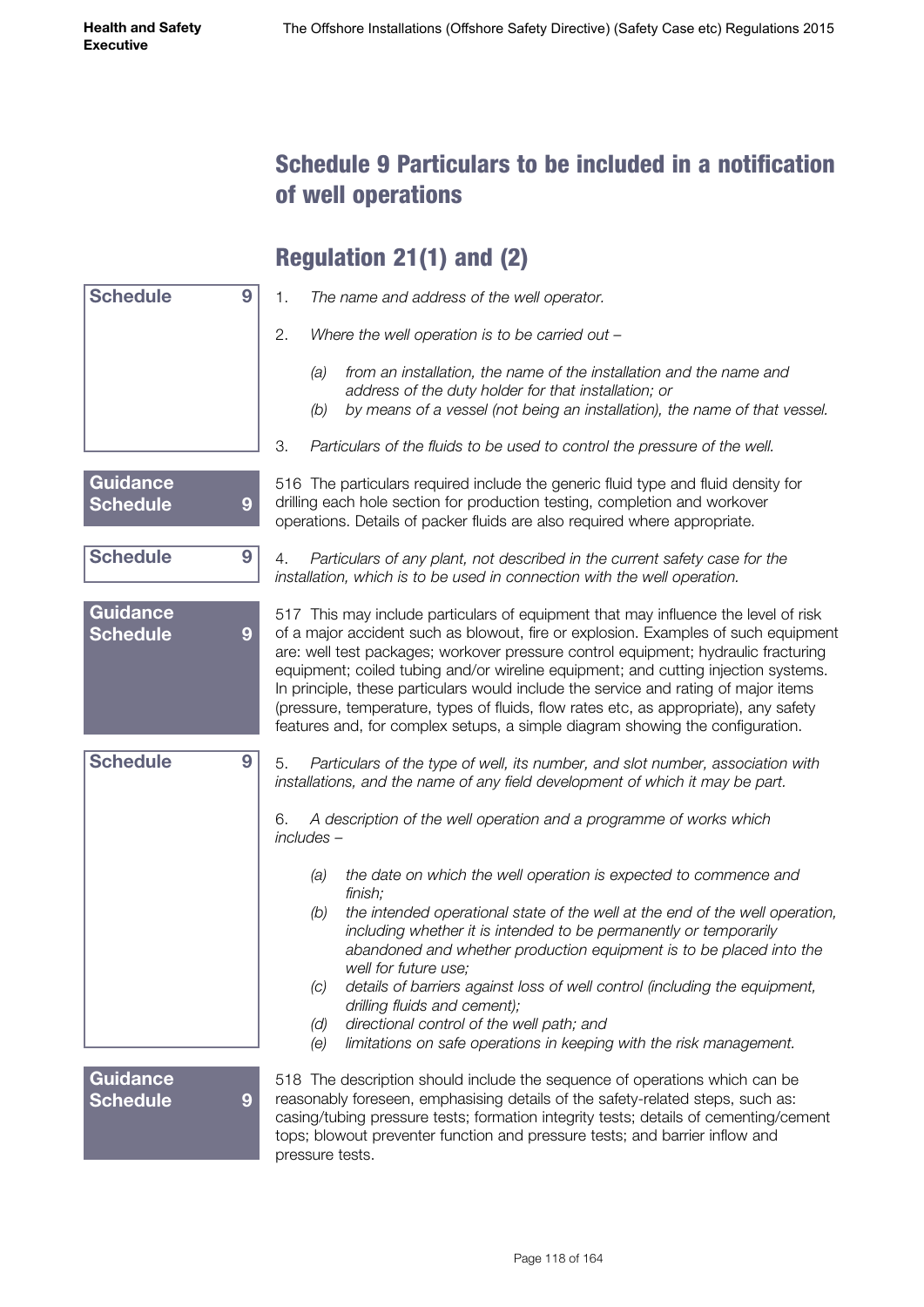| <b>Guidance</b><br><b>Schedule</b><br>9 | 519 The description of the operational state at the end of the operations can be<br>restricted to:                                                                                                                                                                                                                                                                                                                                           |
|-----------------------------------------|----------------------------------------------------------------------------------------------------------------------------------------------------------------------------------------------------------------------------------------------------------------------------------------------------------------------------------------------------------------------------------------------------------------------------------------------|
|                                         | 'completed - operating';<br>(a)<br>(b)<br>'completed - shut in';<br>'completed - operations suspended';<br>(c)<br>(d)<br>'operations suspended';<br>'well abandoned'.<br>(e)                                                                                                                                                                                                                                                                 |
|                                         | 520 Details of barriers should identify all barriers in annuli and in the well bore,<br>temporary and permanent, created during the operations covered by the<br>notification. Details should include the type of barrier and how its pressure integrity<br>is to be verified.                                                                                                                                                               |
|                                         | 521 Details of the directional control of the well path should include the directional<br>survey programme for each hole section and a description of, or reference to, the<br>procedures for avoiding and minimising the consequences of unplanned well<br>intersection. The risk of intersection should be addressed, identifying all wells at risk<br>of intersection and the steps to be taken to reduce the risk.                       |
|                                         | 522 Subsurface conditions which may limit continued safe operations should be<br>clearly identified. These will include the possible presence of shallow gas, adverse<br>down-hole temperature, abnormal pore pressure, drilling fluid loss zones, low kick<br>tolerance windows or concentrations of hazardous substances, such as hydrogen<br>sulphide, in well fluids. Proposed contingency plans should be identified.                   |
| <b>Schedule</b><br>9                    | A description of -<br>7.                                                                                                                                                                                                                                                                                                                                                                                                                     |
|                                         | any activities on or in connection with an installation or a vessel (not<br>(a)<br>being an installation) during the well operation described pursuant to<br>paragraph 6 which may involve any hazards with the potential to cause a<br>major accident; and<br>such hazards.<br>(b)                                                                                                                                                          |
| <b>Guidance</b><br><b>Schedule</b><br>9 | 523 Unusually hazardous activities should be highlighted, for example: production<br>testing high-pressure wells with an un-weighted packer fluid; use of long perforating<br>assemblies; well testing with high flow rates; and extending the scope of<br>simultaneous operations. Hazardous activities and hazards may be described by<br>referring to the information and the demonstrations in any relevant installation safety<br>case. |
| <b>Schedule</b><br>9                    | 8.<br>In the case of a well which is to be drilled -                                                                                                                                                                                                                                                                                                                                                                                         |
|                                         | particulars, with suitable diagrams, of -<br>(a)<br>the location of the top of the well;<br>(1)<br>the directional path of the well-bore;<br>(ii)<br>its terminal depth and location; and<br>(iii)<br>its position, and that of nearby wells, relative to each other;<br>(iv)                                                                                                                                                                |
| <b>Guidance</b>                         | 524 Critical depths should be given as measured along the hole and vertically.                                                                                                                                                                                                                                                                                                                                                               |
| <b>Schedule</b><br>9                    | 525 The diagram of the directional path should include a plot with vertical section<br>and horizontal plan. This is not required for wells planned as vertical.                                                                                                                                                                                                                                                                              |
|                                         | 526 The diagram showing the relative positions would be most effective in the form<br>of a map showing the surface location and the entire lateral position of the well and<br>of all other wells in the vicinity with their identification.                                                                                                                                                                                                 |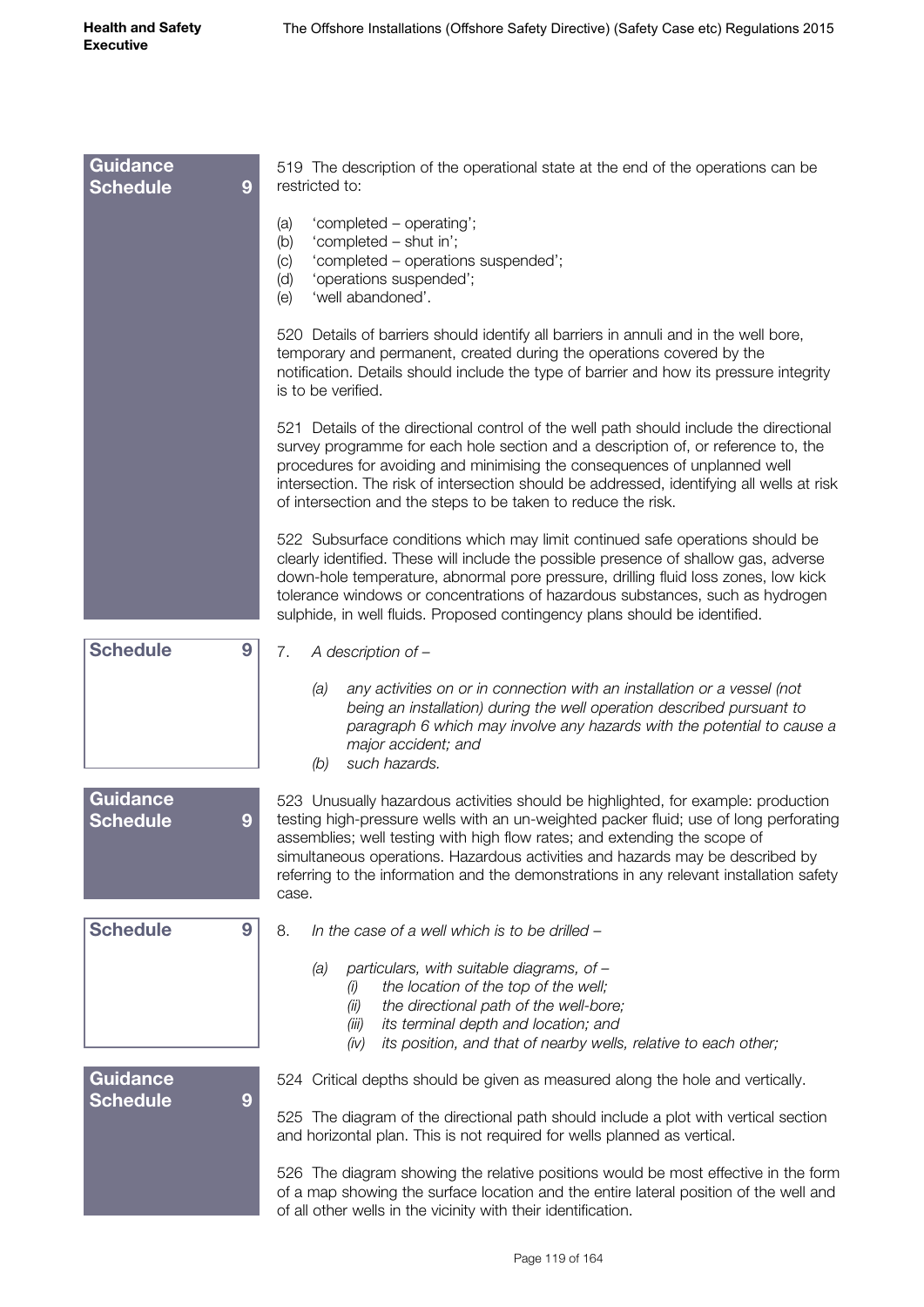| <b>Schedule</b>                    | 9 | particulars of the geological strata and formations, and of fluids within<br>(b)<br>them, through which it will pass, and of any hazards with the potential to<br>cause a major accident which they may contain;                                                                                                                                                                                                                                                                                                                                                                                                                                                           |
|------------------------------------|---|----------------------------------------------------------------------------------------------------------------------------------------------------------------------------------------------------------------------------------------------------------------------------------------------------------------------------------------------------------------------------------------------------------------------------------------------------------------------------------------------------------------------------------------------------------------------------------------------------------------------------------------------------------------------------|
| <b>Guidance</b><br><b>Schedule</b> | 9 | 527 This information would normally include a geological column from surface to<br>total depth. This would show the measured and vertical depths of critical strata,<br>estimated formation pressures of all permeable and porous formations, and<br>estimated fracture pressures at intended casing points. The particulars of fluids<br>should include: prognoses of fluid types; fluid gradient; presence of reservoir gas<br>caps; and presence and concentration of toxic fluid components. The particulars<br>should also identify the potential producing formation(s) and include a prognosis of<br>the temperature in these zones and at total depth of the well. |
|                                    |   | 528 The geological hazards specifically associated with the well should be<br>highlighted, for example: shallow gas potential; squeezing salts; major loss zones;<br>overpressures and unusual geological uncertainty.                                                                                                                                                                                                                                                                                                                                                                                                                                                     |
| <b>Schedule</b>                    | 9 | the procedures for effectively monitoring the direction of the well-bore,<br>(C)<br>and for minimising the likelihood and effects of intersecting nearby wells;<br>and                                                                                                                                                                                                                                                                                                                                                                                                                                                                                                     |
| Guidance<br><b>Schedule</b>        | 9 | 529 These procedures may take the form of a description of the system for<br>programming surveys and for monitoring these in relation to nearby wells, together<br>with the associated action plan. Alternatively, a survey programme for each hole<br>section and the separation factors for significant nearby wells may be included.                                                                                                                                                                                                                                                                                                                                    |
| <b>Schedule</b>                    | 9 | (d)<br>a description of the design of the well, including the limits on its safe<br>operation and use.                                                                                                                                                                                                                                                                                                                                                                                                                                                                                                                                                                     |
| <b>Guidance</b><br><b>Schedule</b> | 9 | 530 The description would normally include, for each hole section, the design hole<br>size(s) and the size and specification of the casing string to be run with design<br>setting depth, hanger depth (if applicable) and design kick tolerance. It should<br>identify the formations in which the casing should be set if this is critical to the<br>design. It should also include critical specification details if the pipe or coupling<br>codes are not American Petroleum Institute (API) specified.                                                                                                                                                                |
|                                    |   | 531 The description would also include the well-head design specifications, details<br>of the casing cementing design, and principles of the design of temporary plugging<br>or decommissioning barriers, if carried out in conjunction with the drilling activities.                                                                                                                                                                                                                                                                                                                                                                                                      |
|                                    |   | 532 For the design of the well test completion, the description should include: the<br>hanging-off arrangements; the string configuration; all safety devices incorporated;<br>the perforating system and the packer fluid.                                                                                                                                                                                                                                                                                                                                                                                                                                                |
|                                    |   | 533 For a development well, there should be a description of the completion<br>design.                                                                                                                                                                                                                                                                                                                                                                                                                                                                                                                                                                                     |
|                                    |   | 534 The description should include the limits on safe operation and use that are<br>dictated by:                                                                                                                                                                                                                                                                                                                                                                                                                                                                                                                                                                           |
|                                    |   | (a)<br>the pressure;<br>(b)<br>flow rate;<br>(c)<br>temperature and metallurgical limitations (arising from the chemical<br>composition of well bore fluids) of the well design;<br>the flow testing or production completion equipment design;<br>(d)<br>the proposed well control equipment.<br>(e)                                                                                                                                                                                                                                                                                                                                                                      |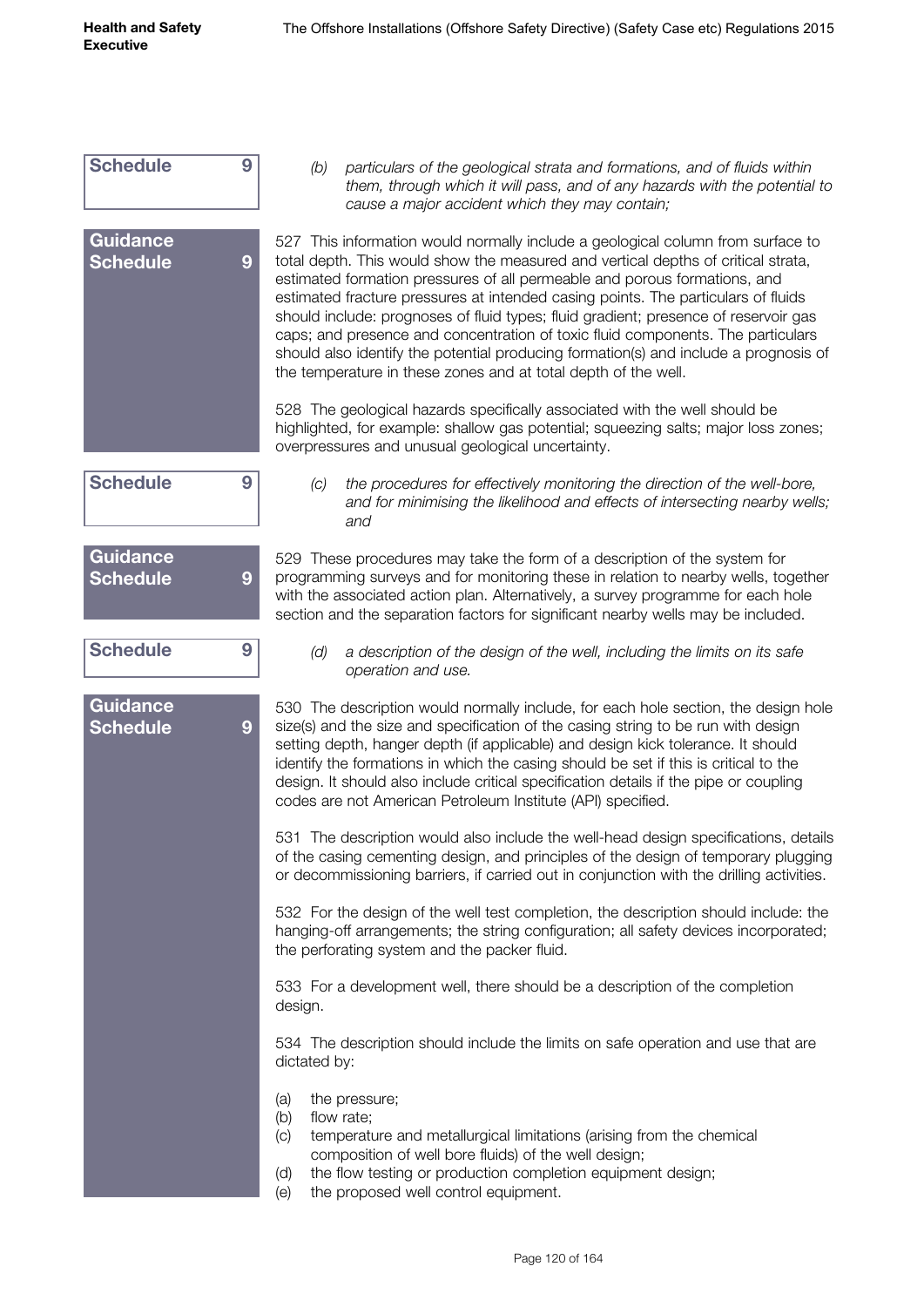| <b>Schedule</b>                    | 9 | 9.       |                                                                                                            | In the cas  |
|------------------------------------|---|----------|------------------------------------------------------------------------------------------------------------|-------------|
|                                    |   |          | (a)                                                                                                        | a di        |
| Guidance<br><b>Schedule</b>        | 9 | suffice. | 535 A current                                                                                              |             |
| Schedule                           | 9 |          |                                                                                                            | $(b)$ asu   |
| Guidance<br><b>Schedule</b>        | 9 |          | 536 This sum<br>operations.                                                                                |             |
| Schedule                           | 9 |          | (C)                                                                                                        | the         |
| Guidance<br><b>Schedule</b>        | 9 |          | 537 This shou<br>identified.                                                                               |             |
| <b>Schedule</b>                    | 9 |          | (d)                                                                                                        | its c       |
| Guidance<br><b>Schedule</b>        | 9 |          | 538 This can<br>injection), 'con                                                                           |             |
| Schedule                           | 9 |          | (e)                                                                                                        | its s       |
| <b>Guidance</b><br><b>Schedule</b> | 9 |          | 539 It is impo<br>failure or defed<br>valve failures, I<br>communicatio                                    |             |
| <b>Schedule</b>                    | 9 |          | (f)                                                                                                        | the         |
| <b>Guidance</b><br><b>Schedule</b> | 9 |          | 540 This refer<br>actual or estim<br>highlighted are<br>equipment acd<br>guidelines or a<br>substances, fo |             |
| <b>Schedule</b>                    | 9 |          | (g)                                                                                                        | its p       |
| Guidance<br><b>Schedule</b>        | 9 |          | 541 Estimate                                                                                               |             |
| <b>Schedule</b>                    | 9 |          | 10. Where a<br>or a vessel (nc                                                                             |             |
|                                    |   |          | (a)                                                                                                        | part<br>(i) |
| <b>Guidance</b><br><b>Schedule</b> | 9 |          | 542 Any fores<br>any relevant in<br>state, riser ten                                                       |             |
| <b>Schedule</b>                    | 9 |          |                                                                                                            | (ii)        |

| In the case of an existing well $-$ | 9. |  |  |  |  |  |  |
|-------------------------------------|----|--|--|--|--|--|--|
|-------------------------------------|----|--|--|--|--|--|--|

*(a) a diagram of the well;*

casing diagram and completion/suspension diagram will

*(b) a summary of earlier operations in relation to it;*

mary should identify the dates and brief details of previous notifiable

*(c) the purposes for which it has been used;*

Include all previous uses of the well. The current use should be

*(d) its current operational state;*

be restricted to 'completed – operating' (ie on production, or npleted – shut in' or 'plugged'.

*<i>f itate of repair:* 

ortant to include details of any known or suspected safety-related ct in the well and potential environmental consequences, for example leaks, wear, corrosion and unintended plugging or pressure n.

*(f) the physical conditions within it; and*

rs to the physical details of barriers and fluids in the well and the hated shut-in pressures and temperatures. Conditions to be e those which will prevent installing or employing well control cording to accepted standards, such as those described in industry any relevant safety case. This should include details of hazardous or example hydrogen sulphide.

*(g) its production capacity.*

of the maximum flow potential from the well.

well operation is to be carried out from a non-production installation *ot being an installation) –* 

- *(a) particulars of –*
	- *(i) the meteorological and oceanographic conditions to which that installation or, as the case may be, vessel may foreseeably be subjected;*

seeable conditions approaching the limiting conditions described in astallation safety case should be highlighted. These should include sea isioning, riser vortex shedding and currents.

*(ii) the depth of water; and*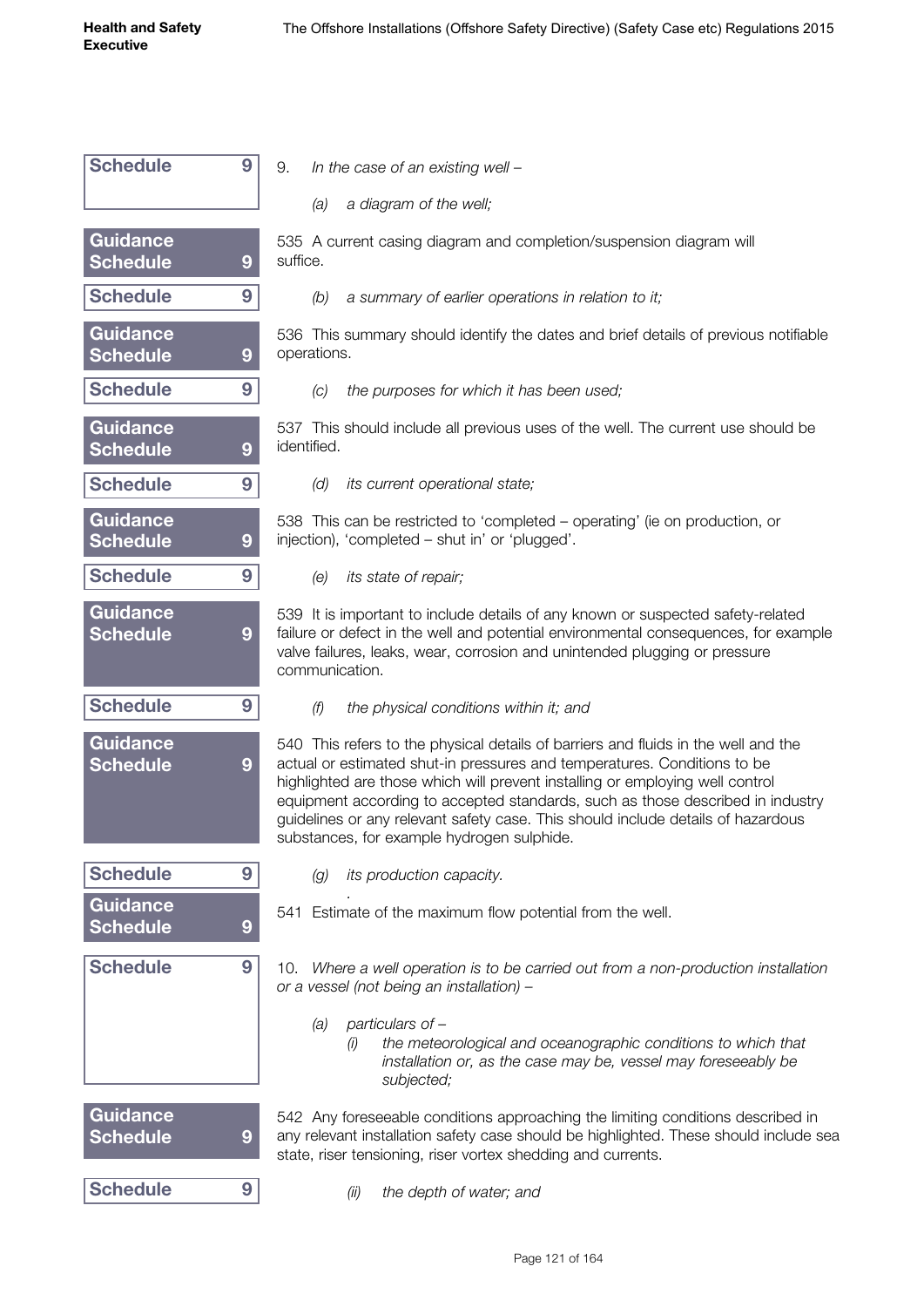| <b>Guidance</b><br><b>Schedule</b> | 9 | 543 For reference purposes it is important to include the depth of the sea floor<br>below the well reference level.                                                                                                                                                                                                                                                                                                                                                            |
|------------------------------------|---|--------------------------------------------------------------------------------------------------------------------------------------------------------------------------------------------------------------------------------------------------------------------------------------------------------------------------------------------------------------------------------------------------------------------------------------------------------------------------------|
| <b>Schedule</b>                    | 9 | the properties of the seabed and subsoil at the location at which<br>(iii)<br>the well operation will be carried out; and                                                                                                                                                                                                                                                                                                                                                      |
| <b>Guidance</b><br><b>Schedule</b> | 9 | 544 This should include the conclusions of site-specific shallow seismic surveys<br>showing the potential for shallow gas at and in the vicinity of the well location. It<br>may also include information relating to any seabed obstructions at and in the<br>vicinity of the well location, for example: pipelines; cables; wrecks and unexploded<br>ordnance; and details of site survey(s) showing, for example, anchoring conditions<br>and jack-up foundation integrity. |
| <b>Schedule</b>                    | 9 | a description of how the well operator and -<br>(b)<br>the owner of the installation; or<br>(i)<br>the operator and owner of the vessel,<br>(ii)<br>involved in the well operation will co-ordinate their management systems so as to<br>reduce the risks from a major accident to comply with the relevant statutory<br>provisions.                                                                                                                                           |
|                                    |   | 11. The report made under regulation 11(2)(b) in relation to the well operation,<br>addressing in particular the matters in paragraph 6(c) to (e), together with a<br>description of the actions of the well operator in response to the report.                                                                                                                                                                                                                               |
|                                    |   | 12. A risk assessment incorporating a description of -                                                                                                                                                                                                                                                                                                                                                                                                                         |
|                                    |   | the particular hazards associated with the well operation including any<br>(a)<br>environmental, meteorological and seabed limitations on safe operations;<br>the subsurface hazards;<br>(b)<br>any surface or subsea operations which introduce simultaneous major<br>(C)<br>hazard potential; and<br>suitable control measures.<br>(d)                                                                                                                                       |
|                                    |   | 13. Where a well is to be constructed, modified or maintained by means of a non-<br>production installation, additional information as follows -                                                                                                                                                                                                                                                                                                                               |
|                                    |   | a description of any environmental, meteorological and seabed limitations<br>(a)<br>on safe operations, and arrangements for identifying risks from seabed<br>and marine hazards such as pipelines and the moorings of adjacent<br><i>installations;</i>                                                                                                                                                                                                                       |
|                                    |   | a description of environmental conditions that have been taken into<br>(b)<br>account within the internal emergency response arrangements for the<br><i>installation;</i>                                                                                                                                                                                                                                                                                                      |
|                                    |   | the description of the internal emergency response arrangements and a<br>(C)<br>description of arrangements for responding in cases of major<br>environmental incidents that are not described in the safety case; and                                                                                                                                                                                                                                                         |
|                                    |   | a description of how the management systems of the well operator and<br>(d)<br>the owner are to be coordinated to ensure effective control of major<br>hazards at all times.                                                                                                                                                                                                                                                                                                   |
|                                    |   | 14. Particulars of information obtained pursuant to the PFEER Regulations and the<br>Management Regulations, so far as -                                                                                                                                                                                                                                                                                                                                                       |
|                                    |   | relevant to the prevention of a major accident, and<br>(a)<br>(b)<br>not otherwise required to be provided pursuant to this Schedule.                                                                                                                                                                                                                                                                                                                                          |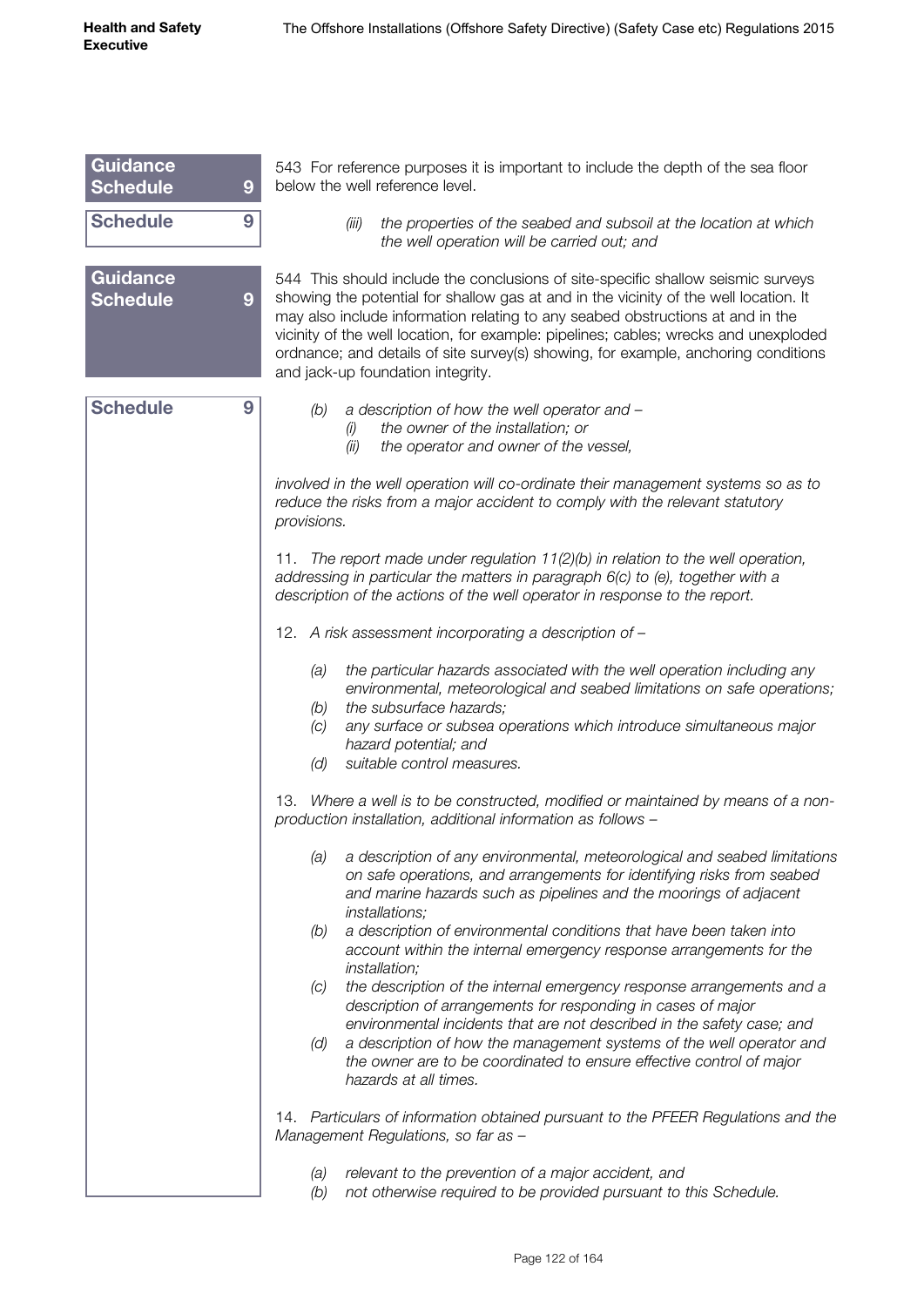| <b>Guidance</b><br><b>Schedule</b> | 9 | 545 Information should be included that is relevant to the prevention of a major<br>accident, that has not been described elsewhere in the notification, and has been<br>obtained to enable compliance with PFEER and MAR.                                                                                                                                                                                                                                                                                                                                                                                                                                                                                                                                                                                                                                                                                                                                                                                                                                                                                                                                                                                                                                                                                                                                                                                                                                                                                                                                                                                                                                                                                                      |
|------------------------------------|---|---------------------------------------------------------------------------------------------------------------------------------------------------------------------------------------------------------------------------------------------------------------------------------------------------------------------------------------------------------------------------------------------------------------------------------------------------------------------------------------------------------------------------------------------------------------------------------------------------------------------------------------------------------------------------------------------------------------------------------------------------------------------------------------------------------------------------------------------------------------------------------------------------------------------------------------------------------------------------------------------------------------------------------------------------------------------------------------------------------------------------------------------------------------------------------------------------------------------------------------------------------------------------------------------------------------------------------------------------------------------------------------------------------------------------------------------------------------------------------------------------------------------------------------------------------------------------------------------------------------------------------------------------------------------------------------------------------------------------------|
| <b>Schedule</b>                    | 9 | 15. In respect of a well operation to be conducted, particulars of information<br>relevant to the relevant statutory provisions obtained pursuant to Directive 2011/92/<br>EU of the European Parliament and of the Council on the assessment of the effects<br>of certain public and private projects on the environment.                                                                                                                                                                                                                                                                                                                                                                                                                                                                                                                                                                                                                                                                                                                                                                                                                                                                                                                                                                                                                                                                                                                                                                                                                                                                                                                                                                                                      |
| <b>Guidance</b><br><b>Schedule</b> | 9 | 546 The well notification should provide a description of information required under<br>the Directive 2011/92/EU relating to the prevention of major accidents that may<br>result in significant or serious damage to the environment. In this context, the<br>description could relate to, but not be limited to, potential environmental effects<br>from a major accident, and a description of technical and non-technical measures<br>envisaged to prevent, reduce or offset them, including monitoring.                                                                                                                                                                                                                                                                                                                                                                                                                                                                                                                                                                                                                                                                                                                                                                                                                                                                                                                                                                                                                                                                                                                                                                                                                    |
| <b>Schedule</b>                    | 9 | 16. An adequate description of the well operator's safety and environmental<br>management system (unless such a description has already been submitted by the<br>well operator under another provision of these Regulations).                                                                                                                                                                                                                                                                                                                                                                                                                                                                                                                                                                                                                                                                                                                                                                                                                                                                                                                                                                                                                                                                                                                                                                                                                                                                                                                                                                                                                                                                                                   |
| <b>Guidance</b><br><b>Schedule</b> | 9 | 547 The description requires information on the management structure indicating<br>the roles and responsibilities of key personnel involved with the well operation. This<br>includes the operator's representatives and representatives of subcontractors on<br>board the installation or vessel. This entails identifying who has overall charge of the<br>well operations and specifying the arrangements made for communication between<br>responsible persons both on and offshore, during normal operations and in<br>emergency conditions. The notification should refer to the safety-related systems,<br>codes and procedures which will be applied during operations, for example: well<br>control procedures; permit-to-work systems; barrier policies; standards and<br>procedures relating to both well and completion design; and material or equipment<br>selection.<br>548 A description of the well operator's SEMS should be included with the<br>notification if it has not been submitted to the competent authority with a previous<br>notification or with a safety case for which the well operator is the installation<br>dutyholder. A material change to the SEMS, which renders that description<br>inadequate, must be notified as soon as practicable if it takes place prior to<br>completion of the relevant well operation (see regulation 21(5)). The CMAPP and the<br>description of the SEMS are 'live' documents, and once submitted in a notification<br>you can refer to this in subsequent notifications, rather than submitting these<br>documents each time. However, any material change to these documents should<br>be submitted to the competent authority as soon as practicable. |
|                                    |   | 549 The well notification should include the well examiner's report and the planned<br>actions of the well operator should be noted against each finding or comment.<br>Where recommendations of the well examiner have not been accepted or<br>implemented by the well operator, the reason for non-acceptance or non-<br>implementation should be given.                                                                                                                                                                                                                                                                                                                                                                                                                                                                                                                                                                                                                                                                                                                                                                                                                                                                                                                                                                                                                                                                                                                                                                                                                                                                                                                                                                      |
|                                    |   | 550 The well notification should include a risk assessment, as required by<br>paragraph 12 of this schedule. The risk assessment should identify the hazards<br>specific to the well and with the potential to cause a major accident; it should<br>summarise the arrangements to control the risk.                                                                                                                                                                                                                                                                                                                                                                                                                                                                                                                                                                                                                                                                                                                                                                                                                                                                                                                                                                                                                                                                                                                                                                                                                                                                                                                                                                                                                             |
|                                    |   | 551 In addition to the hazards arising from the subsurface conditions, it should<br>cover those arising from the environmental, meteorological and seabed conditions<br>at the well location and the conduct of the operation or the planned use of the well.                                                                                                                                                                                                                                                                                                                                                                                                                                                                                                                                                                                                                                                                                                                                                                                                                                                                                                                                                                                                                                                                                                                                                                                                                                                                                                                                                                                                                                                                   |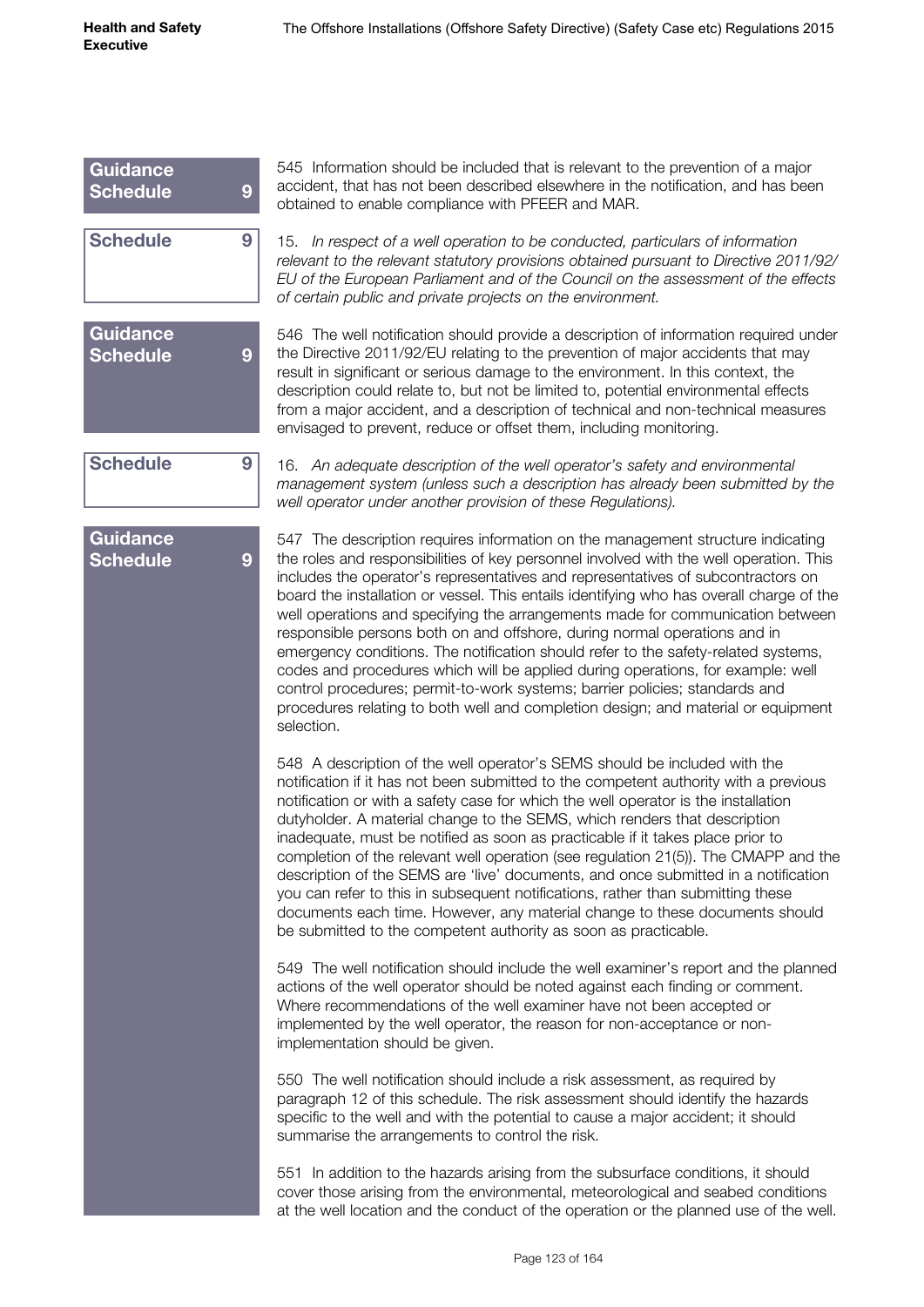#### **Guidance Schedule 9**

Examples would include: the hazards associated with temporary well test equipment; the risk of collision due to the presence of a hydraulic fracturing vessel; an increase in gas inventory due to installation of a gas lift; and the simultaneous conduct of operations on adjacent wells.

552 The well operator, if not itself the dutyholder for the installation, has a duty to co-operate with the dutyholder to enable them to comply with relevant statutory requirements. This applies in particular to the requirements of PFEER to prevent and mitigate fire and explosion and the release of flammable or explosive substances, for example during well testing using mobile surface test equipment. The arrangements will normally be fully covered by other requirements of this schedule.

### Schedule 10 Particulars to be included in a notification of combined operations

| <b>Schedule</b><br>10                    | The name and address of the duty holder submitting the notification.<br>1.                                                                                                                                                                                                                                                                                                                                                                                                                                                                                                             |
|------------------------------------------|----------------------------------------------------------------------------------------------------------------------------------------------------------------------------------------------------------------------------------------------------------------------------------------------------------------------------------------------------------------------------------------------------------------------------------------------------------------------------------------------------------------------------------------------------------------------------------------|
|                                          | The name and address of each duty holder preparing the notification and a<br>2.<br>confirmation that every such duty holder has agreed to the contents of the<br>notification.                                                                                                                                                                                                                                                                                                                                                                                                         |
|                                          | A description of the combined operation and a programme of work, which<br>З.<br>must include the dates on which the combined operation is expected to commence<br>and finish.                                                                                                                                                                                                                                                                                                                                                                                                          |
|                                          | Particulars of any plant to be used in connection with the combined operation<br>4.<br>but which is not described in the current safety case for any of the installations<br>involved in the combined operation.                                                                                                                                                                                                                                                                                                                                                                       |
|                                          | A summary of the joint review referred to in paragraph 23(b) of Schedule 6 or<br>5.<br>paragraph 19(b) of Schedule 7, which must include -                                                                                                                                                                                                                                                                                                                                                                                                                                             |
|                                          | a description of any activities during the combined operation which may<br>(a)<br>involve hazards with the potential to cause a major accident on or in<br>connection with an installation; and<br>a description of any risk control measures introduced as a result of that<br>(b)<br>review.                                                                                                                                                                                                                                                                                         |
|                                          | A description, by reference to a bridging document authorised by all parties to<br>6.<br>the document, of how the management systems for the installations involved in the<br>combined operation will be co-ordinated so as to reduce the risks from a major<br>accident to comply with the relevant statutory provisions.                                                                                                                                                                                                                                                             |
| <b>Guidance</b><br><b>Schedule</b><br>10 | 553 A review of the risks associated with combined operations must be<br>undertaken before submitting the notification. Representatives from all dutyholders<br>should participate to ensure all foreseeable risks are identified. Particulars of any<br>combined operations which may involve the installation must be outlined within the<br>safety case as required by paragraph 23 of Schedule 6 and paragraph 19 of<br>Schedule 7. Dutyholders should make use of these arrangements when<br>undertaking any review. Where all dutyholders have not participated in this exercise |

#### Regulation 22(1)

**this should be made clear in the submission. However, before engaging in**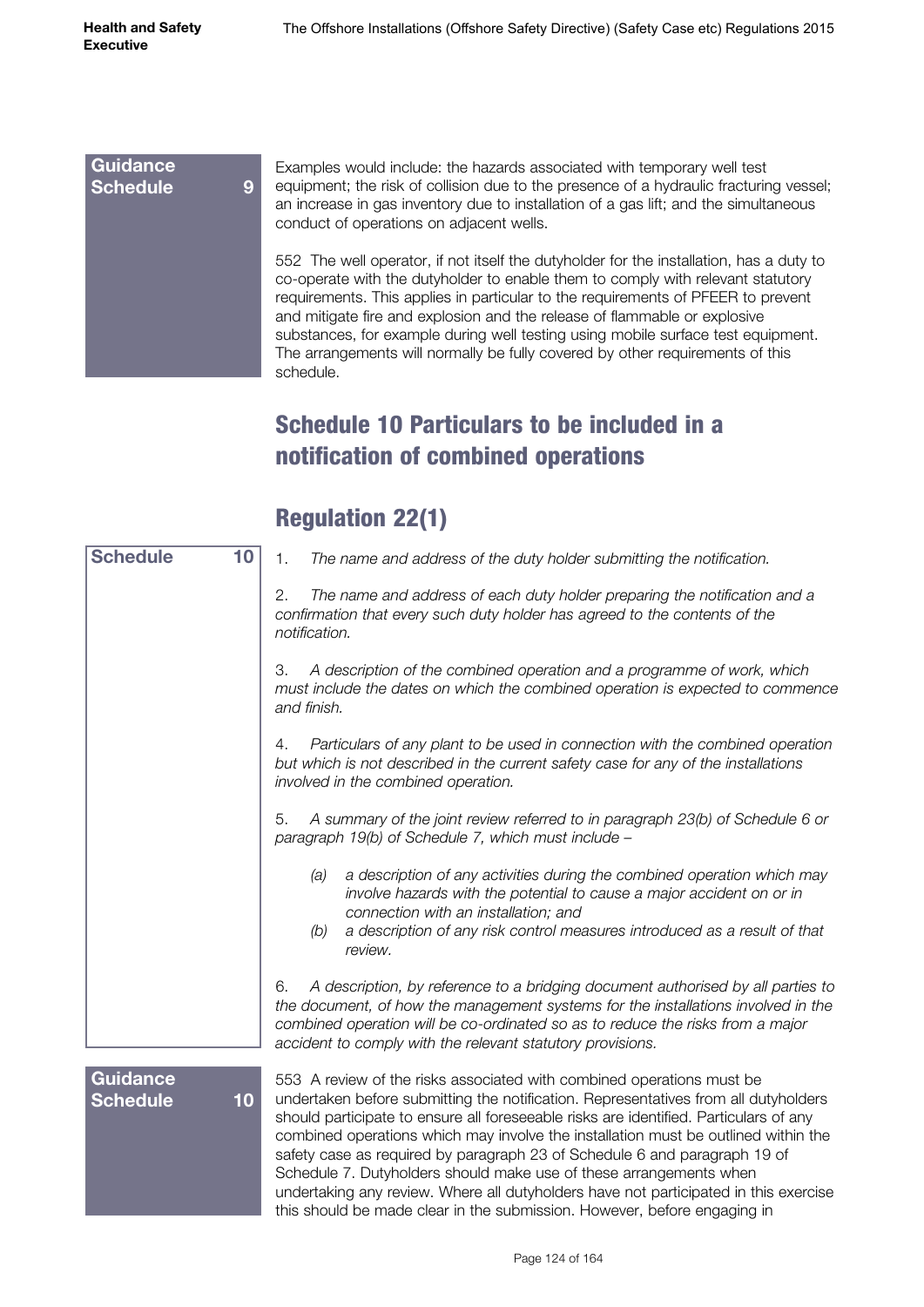**Guidance** 

#### combined operations the dutyholder for each installation must make arrangements for co-ordinating escape, evacuation and rescue between the installations concerned (see regulation 30(4)). A summary of the significant findings of this assessment process, including agreed actions, should be included with the notification. **Schedule 10**

554 A bridging document should be developed which addresses the findings of the dutyholders' combined operations risk assessment and demonstrates how each dutyholder's SEMS will integrate to ensure major accident potential will be adequately managed. The notification should indicate that specific consideration has been given to the hazards and risks arising from the combined operation and that there will be effective co-ordination of management arrangements. This will include describing or referring to documents or other arrangements for temporarily linking the management systems of the installations concerned.

555 The risk analysis undertaken for the purpose of the joint review, referred to in paragraph 23(b) of Schedule 6 or paragraph 19(b) of Schedule 7, should address any new or previously disregarded source of major accident risk which increases the threat to health, safety and the environment from the combined operations proposed. Particular attention should be paid to situations where two or more hazardous operations are performed at the same time. The co-ordination arrangements for managing situations where a potentially hazardous activity is carried out simultaneously with other activities that may be hazardous should be described. It should be shown why it is not reasonably practicable to shut down one operation or to operate sequentially rather than simultaneously.

556 Combined operations notifications should consider not just the operations being undertaken, but other factors which may increase risk to any of the dutyholders, including those to persons on board the installations and the environment. Examples include where working in close proximity to another installation may increase the potential for fire and explosion by virtue of a party's hydrocarbon inventory. Information from PFEER regulation 5 assessments should be reviewed to inform this assessment process and identify any new hazards arising. Location-specific risk assessments may be necessary to capture unique environmental characteristics of the operation.

557 The use of a suitable diagram(s) showing the location of risers, pipelines and other sub-sea equipment in relation to the layout and safe operating limits of the installations, mooring lines, crane radii etc should be provided in support of risk analysis. Such information can assist in understanding the potential hazards to risers, pipelines and other sub-sea equipment, and the risk control measures to be introduced.

558 Consideration should also be given to combined operations undertaken as part of dismantling and decommissioning activities. Dutyholders should consider the cumulative effect of multiple parties engaging in activities during changing operational conditions and demonstrate that effective controls will be implemented to manage risk.

559 The bridging document should confirm that the emergency response arrangements of all involved dutyholders have been reviewed. It should clearly detail the agreed approach to be implemented and who will take the lead on decision making in the event of an incident.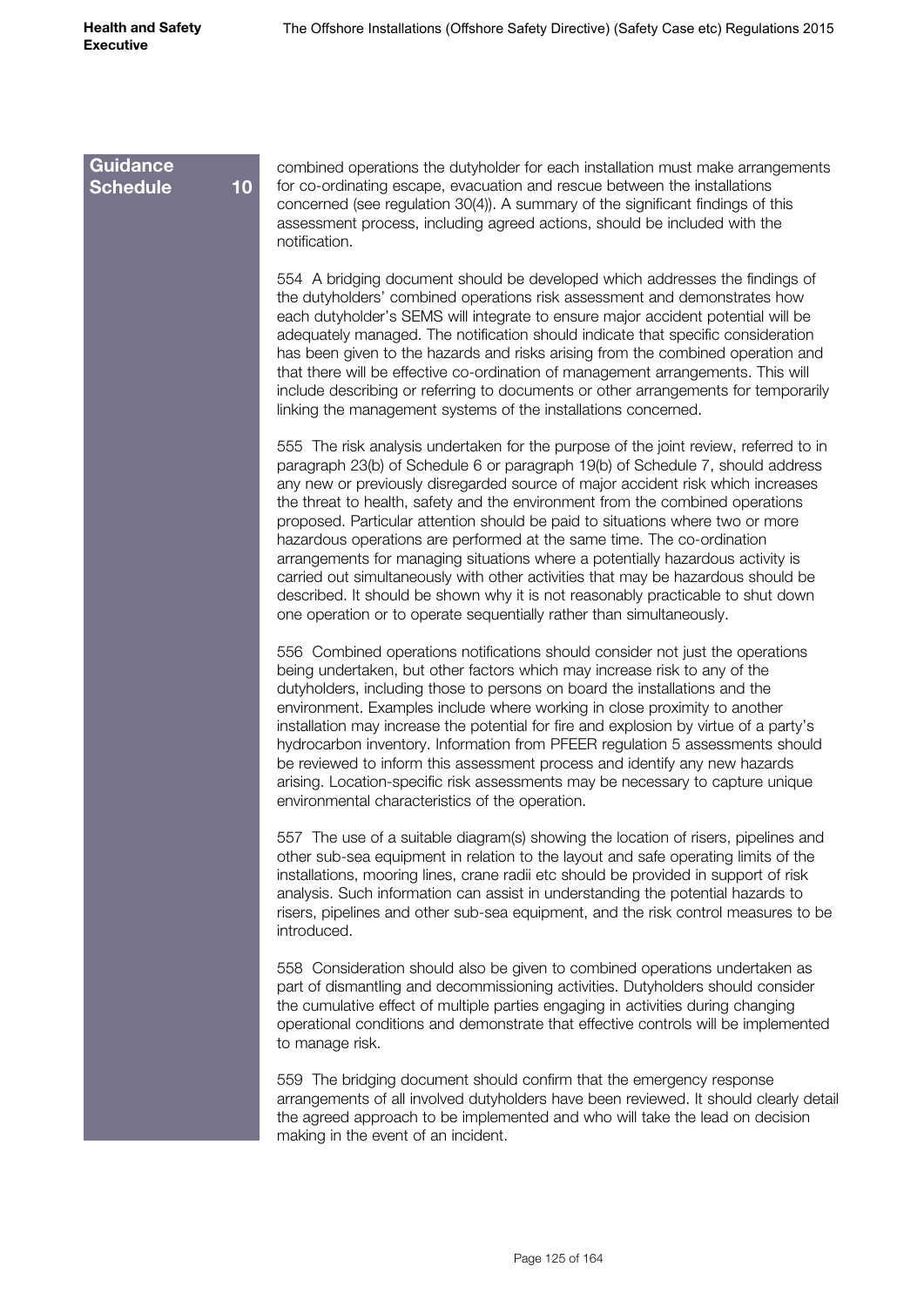### Schedule 11 Matters to be considered in preparing and revising standards and guidance on best practice in relation to the control of major hazards

## Regulation 32(4)

| <b>Schedule</b> | 1.  | Effective risk management.                                                                                                                                 |
|-----------------|-----|------------------------------------------------------------------------------------------------------------------------------------------------------------|
|                 | 2.  | Management and supervision of major hazard operations.                                                                                                     |
|                 | 3.  | Competency of key post holders.                                                                                                                            |
|                 | 4.  | Reliable decision making.                                                                                                                                  |
|                 | 5.  | Effectively integrating safety and environmental management systems between<br>operators and owners and other entities involved in oil and gas operations. |
|                 | 6.  | Key performance indicators.                                                                                                                                |
|                 | 7.  | Improving well integrity, well control equipment and barriers and monitoring<br>their effectiveness.                                                       |
|                 | 8.  | Improving primary containment.                                                                                                                             |
|                 | 9.  | Improving secondary containment that restricts escalation of an incipient major<br>accident, including well blow-outs.                                     |
|                 | 10. | Reliability assessment for safety and environmental-critical systems.                                                                                      |
| <b>Guidance</b> |     | 560 Dutyholders should make arrangements to participate in the development of                                                                              |

**Schedule 11**

new guidance materials. When determining which guidance needs to be developed it is anticipated that the topics listed above will be considered. Dutyholders should identify areas where they have expertise and communicate this information either directly to guidance groups or via trade and industry representatives if more appropriate.

## Schedule 12 Appeals

## Regulation 37(2)

| <b>Schedule</b> | 12 <sub>1</sub> | <b>PART 1 General</b>                                                       |
|-----------------|-----------------|-----------------------------------------------------------------------------|
|                 |                 | In this Schedule -                                                          |
|                 |                 | "appeal" means an appeal under regulation 37;                               |
|                 |                 | "appellant" means a person who has brought an appeal;                       |
|                 |                 | "appointed person" means a person appointed in accordance with paragraph 2; |
|                 |                 | "hearing" means a hearing to which Part 2 of this Schedule applies; and     |
|                 |                 | "the parties" means the appellant and the competent authority.              |

Page 126 of 164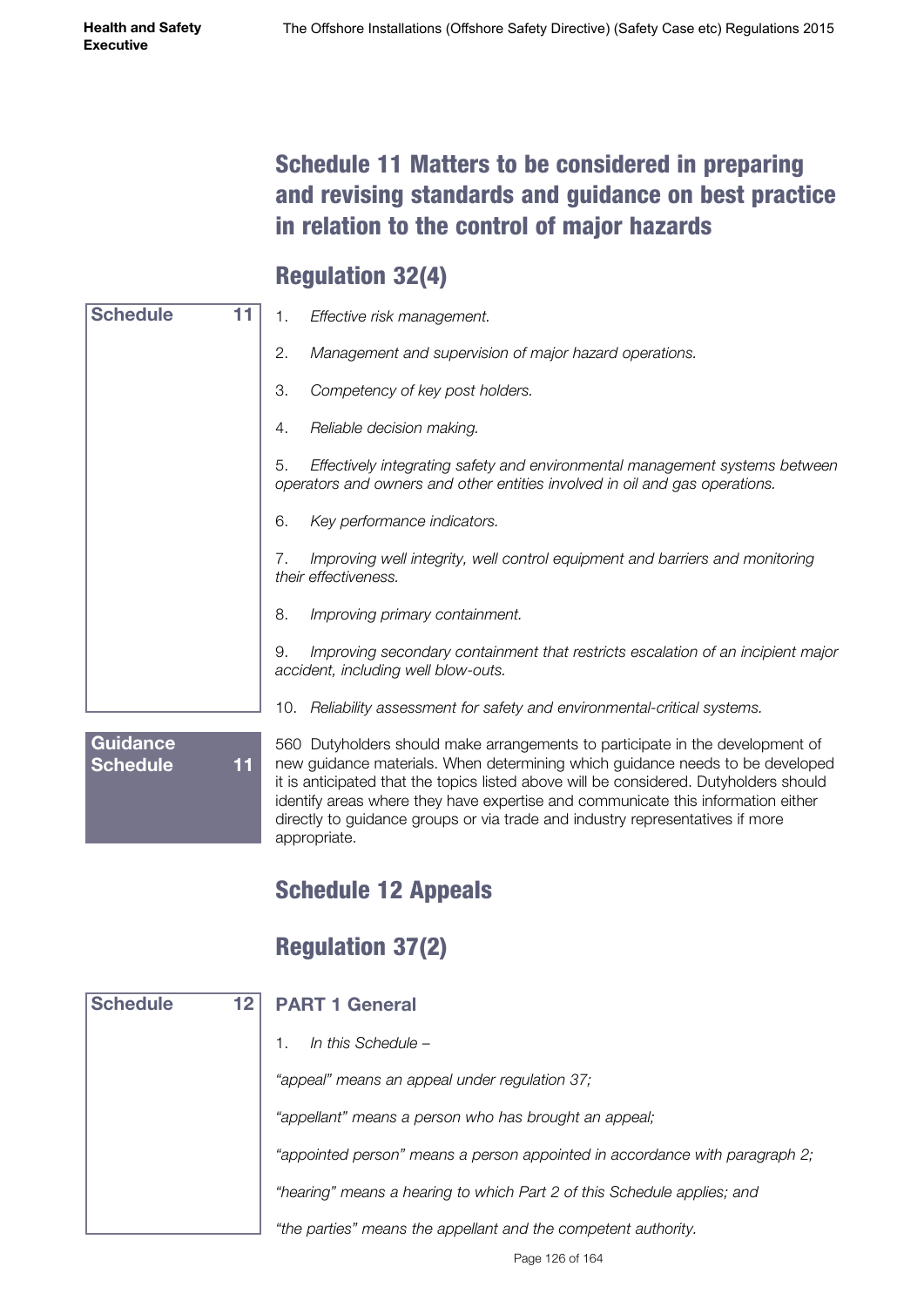| <b>Schedule</b> | 12 <sub>2</sub> | 2.<br>The Secretary of State must direct that an appeal be determined by a person<br>whom the Secretary of State appoints for the purpose and the Secretary of State<br>must notify the parties in writing of the name of the appointed person.                                                                                                                                                      |
|-----------------|-----------------|------------------------------------------------------------------------------------------------------------------------------------------------------------------------------------------------------------------------------------------------------------------------------------------------------------------------------------------------------------------------------------------------------|
|                 |                 | 3.<br>Before the determination of an appeal, the appointed person must ask the<br>parties whether they wish to appear and be heard on the appeal and -                                                                                                                                                                                                                                               |
|                 |                 | the appeal may be determined without a hearing of the parties if both of<br>(a)<br>them express a wish not to be heard; or                                                                                                                                                                                                                                                                           |
|                 |                 | the appointed person must, if either party expresses a wish to appear<br>(b)<br>and be heard, afford both of them an opportunity of so doing, in which<br>case the provisions of Part 2 of this Schedule apply.                                                                                                                                                                                      |
|                 |                 | An appointed person may give such directions as the appointed person<br>4.<br>considers are appropriate to give effect to the determination.                                                                                                                                                                                                                                                         |
|                 |                 | 5.<br>The Secretary of State may pay to an appointed person such remuneration<br>and allowances as the Secretary of State may, with the approval of the Minister for<br>the Civil Service, determine.                                                                                                                                                                                                |
|                 |                 | <b>PART 2 Hearing</b>                                                                                                                                                                                                                                                                                                                                                                                |
|                 |                 | Subject to the following sub-paragraphs of this paragraph, a date, time<br>6.<br>(1)<br>and place for the holding of the hearing must be fixed by the appointed person,<br>who must give not less than 28 days' notice in writing of such date, time and place<br>to the parties.                                                                                                                    |
|                 |                 | With the consent of the parties, the appointed person may give such<br>(2)<br>lesser period of notice as is agreed with the parties and in that event the appointed<br>person may specify a date for service of the statement referred to in paragraph 7(1)<br>later than the date determined in accordance with that paragraph.                                                                     |
|                 |                 | Where it becomes necessary or advisable to vary the date, time or place<br>(3)<br>fixed for the hearing, the appointed person must give such notice of the variation<br>as may appear to the appointed person to be reasonable in the circumstances.                                                                                                                                                 |
|                 |                 | Not later than 21 days before the date of the hearing, or such later date<br>7.<br>(1)<br>as the appointed person may specify in accordance with paragraph 6(2), the<br>competent authority must serve on the appellant a written statement of any<br>submission which the competent authority proposes to put forward at the hearing<br>and supply a copy of the statement to the appointed person. |
|                 |                 | Where the competent authority intends to refer to or put in evidence<br>(2)<br>documents (including photographs and plans) at the hearing -                                                                                                                                                                                                                                                          |
|                 |                 | the statement of the competent authority must be accompanied by a list<br>(a)<br>of those documents together with a written notice stating the times and<br>place at which the documents may be inspected by the appellant; and<br>the competent authority must afford the appellant a reasonable<br>(b)                                                                                             |
|                 |                 | opportunity to inspect and, where practicable, to take copies of those<br>documents.                                                                                                                                                                                                                                                                                                                 |
|                 |                 | If so required by the appointed person, the appellant must -<br>(3)                                                                                                                                                                                                                                                                                                                                  |
|                 |                 | serve on the competent authority and on the appointed person, within<br>(a)<br>such time before the hearing as the appointed person may specify, a<br>written statement of the submissions which the appellant proposes to                                                                                                                                                                           |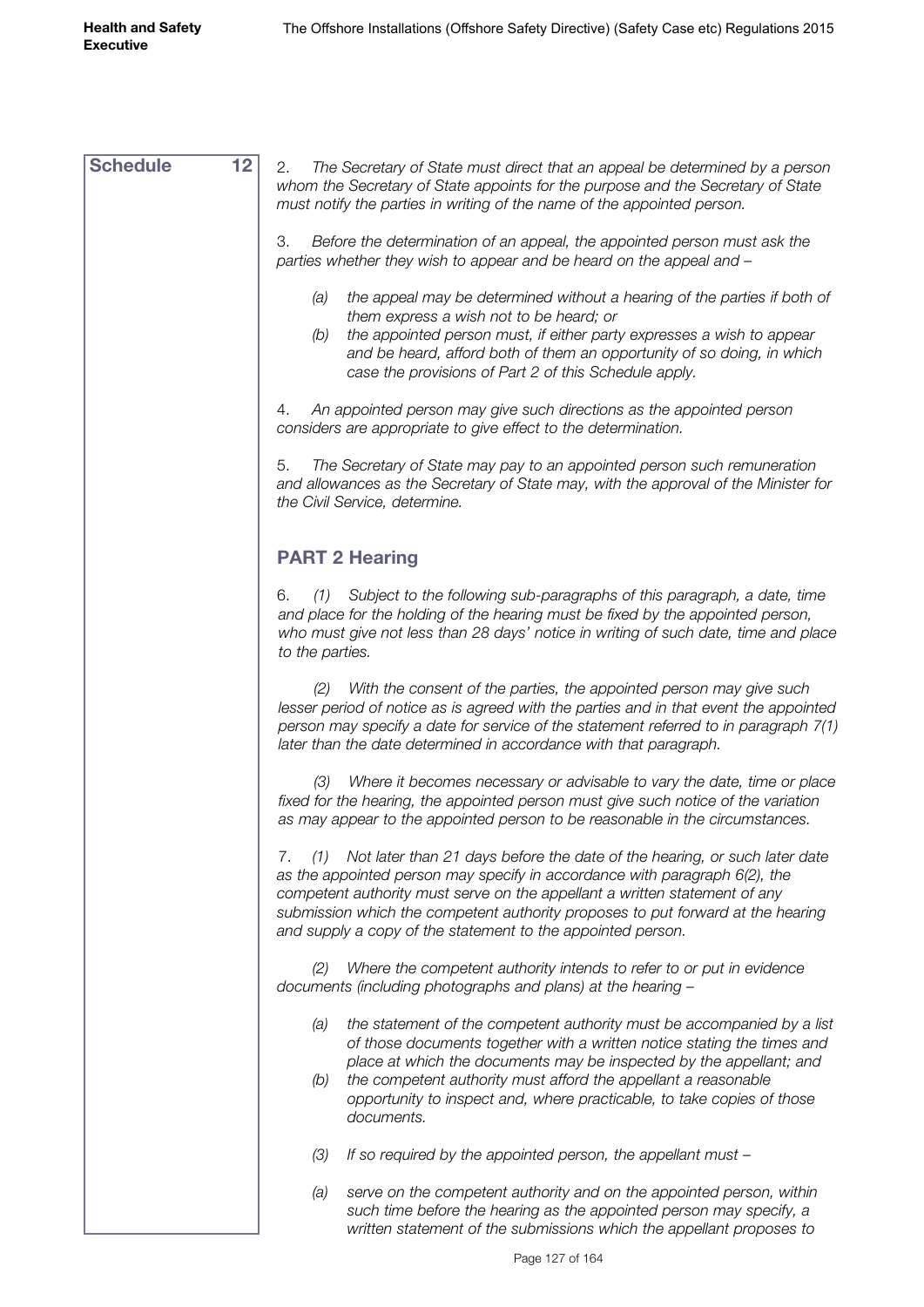| <b>Schedule</b> | 12 | put forward at the hearing accompanied by a list of any documents<br>(including photographs and plans) which the appellant intends to refer to<br>or put in evidence at the hearing; and<br>afford the competent authority a reasonable opportunity to inspect and,<br>(b)<br>where practicable, to take copies of those documents. |
|-----------------|----|-------------------------------------------------------------------------------------------------------------------------------------------------------------------------------------------------------------------------------------------------------------------------------------------------------------------------------------|
|                 |    | 8.<br>(1)<br>The parties are entitled to appear at the hearing.                                                                                                                                                                                                                                                                     |
|                 |    | (2) Any other person may appear at the discretion of the appointed person<br>provided that the person has, not later than seven days before the date of the<br>hearing, served on the competent authority a statement of the person's proposed<br>submissions.                                                                      |
|                 |    | The competent authority must send a copy of every statement served on<br>(3)<br>it in accordance with subparagraph (2) to the appointed person and to the<br>appellant.                                                                                                                                                             |
|                 |    | (4) A body corporate may appear by its clerk or secretary or by any other<br>officer appointed for the purpose by that body, or by counsel or a solicitor.                                                                                                                                                                          |
|                 |    | (5) A person may appear in person or be represented by counsel, a solicitor<br>or any other person.                                                                                                                                                                                                                                 |
|                 |    | Where there are two or more persons having a similar interest in the<br>(6)<br>subject matter of the hearing, the appointed person may allow one or more persons<br>to appear for the benefit of some or all persons so interested.                                                                                                 |
|                 |    | 9.<br>All hearings must be held in private.<br>(1)                                                                                                                                                                                                                                                                                  |
|                 |    | Except as otherwise provided in this Part, the procedure of the hearing<br>(2)<br>is to be such as the appointed person determines and the appointed person must<br>state at the commencement of the hearing the procedure which, subject to<br>consideration of any submission by the parties, it is proposed to adopt.            |
|                 |    | Unless in a particular case the appointed person, with the consent of the<br>(3)<br>appellant, otherwise determines, the appellant must be heard first and must have<br>the right of final reply.                                                                                                                                   |
|                 |    | The parties must be entitled to make an opening statement, call<br>(4)<br>evidence and cross-examine persons giving evidence but any other person<br>appearing at the hearing may only do so to the extent permitted by the appointed<br>person.                                                                                    |
|                 |    | Subject to sub-paragraph (6), any evidence may be admitted at the<br>(5)<br>discretion of the appointed person, who may direct that documents tendered in<br>evidence may be inspected by any person entitled or permitted to appear at the<br>hearing and that facilities be afforded to take or obtain copies of those documents. |
|                 |    | The appointed person may not require or permit the giving or production<br>(6)<br>of any evidence, whether written or oral, which would be contrary to the public<br>interest.                                                                                                                                                      |
|                 |    | The appointed person may allow the parties to alter or add to the<br>(7)<br>submissions contained in any statement served under paragraph 7(1) or (3), or to<br>any list of documents which accompanied such statement, so far as may be<br>necessary for the purpose of determining the questions in controversy between           |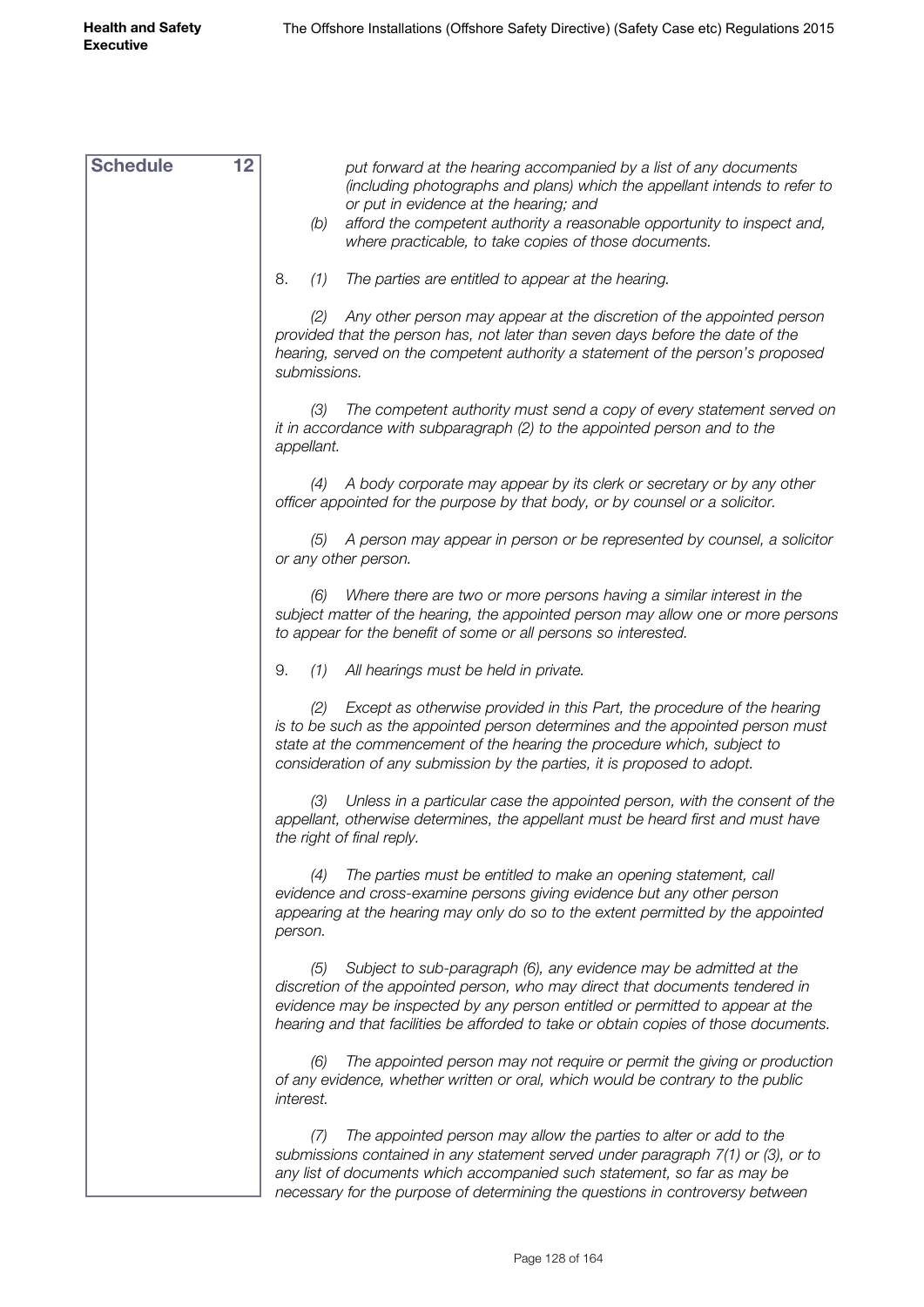| <b>Schedule</b> | 12 | them, but must (if necessary, by adjourning the hearing) give the other party an<br>adequate opportunity of considering any such fresh submission or document.                                                                                                                                                                                                                                                                                                                  |
|-----------------|----|---------------------------------------------------------------------------------------------------------------------------------------------------------------------------------------------------------------------------------------------------------------------------------------------------------------------------------------------------------------------------------------------------------------------------------------------------------------------------------|
|                 |    | If any person entitled to appear at the hearing fails to appear, the<br>(8)<br>appointed person may proceed with the hearing.                                                                                                                                                                                                                                                                                                                                                   |
|                 |    | The appointed person is entitled to take into account any written<br>(9)<br>representations or statements received by the appointed person before the hearing<br>from any person, subject to disclosure of such representations or statements at the<br>hearing.                                                                                                                                                                                                                |
|                 |    | (10) The appointed person may from time to time adjourn the hearing, and<br>where this occurs, must give reasonable notice to every person entitled or<br>permitted to appear at the hearing of the date, time and place of the adjourned<br>hearing.                                                                                                                                                                                                                           |
|                 |    | Where, after the hearing, the appointed person proposes to take into<br>10. $(1)$<br>consideration -                                                                                                                                                                                                                                                                                                                                                                            |
|                 |    | any new evidence, including expert opinion on a matter of fact; or<br>(a)<br>any new issue of fact, not being a matter of government policy or a<br>(b)<br>matter affecting the safety of the State,                                                                                                                                                                                                                                                                            |
|                 |    | which was not raised at the hearing and which the appointed person considers to<br>be material to a decision, the appointed person must not come to a decision<br>without first notifying the parties of the substance of the new evidence or of the<br>new issue of fact and affording them an opportunity of making representations on<br>the new evidence or new issue of fact in writing within 21 days or of asking within<br>that time for the re-opening of the hearing. |
|                 |    | If the appointed person thinks fit, the appointed person may cause the<br>(2)<br>hearing to be re-opened and must cause it to be re-opened if asked to do so in<br>accordance with sub-paragraph (1).                                                                                                                                                                                                                                                                           |
|                 |    | Where a hearing is re-opened, paragraph 6(1) applies as it applied to the<br>(3)<br>original hearing.                                                                                                                                                                                                                                                                                                                                                                           |
|                 |    | 11. The appointed person must notify the decision on the appeal, and the<br>reasons for the decision, in writing to the parties and to any person who, having<br>appeared at the hearing, has asked to be notified of the decision.                                                                                                                                                                                                                                             |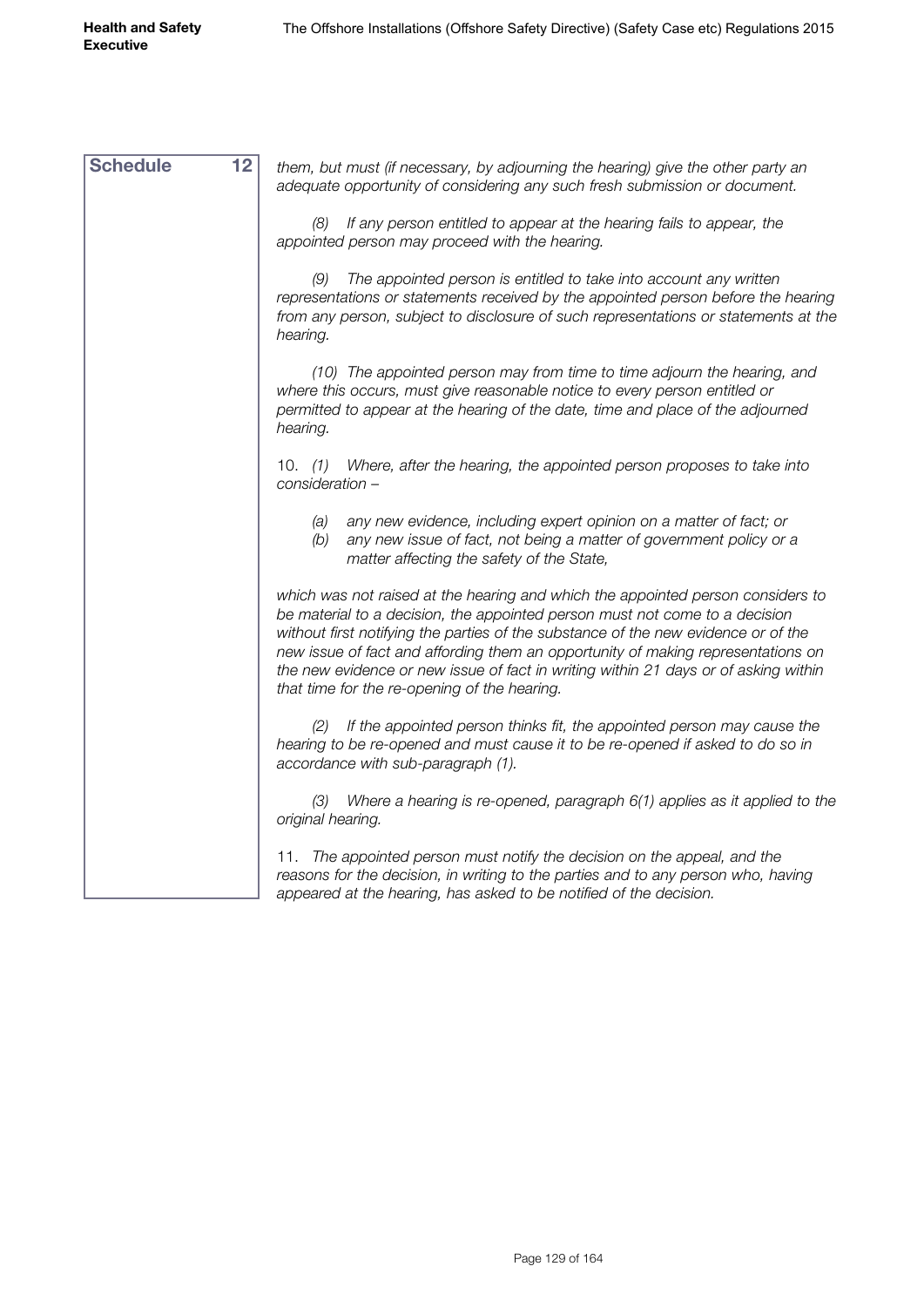#### Schedule 13 Amendments and revocations

## Regulation 38

| <b>Schedule</b>                    | 13 | <b>PART 1 Amendments</b>                                                                                                                                                                                                               |
|------------------------------------|----|----------------------------------------------------------------------------------------------------------------------------------------------------------------------------------------------------------------------------------------|
|                                    |    | <b>Offshore Installations (Safety Representatives and Safety Committees)</b><br><b>Regulations 1989</b><br>The Offshore Installations (Safety Representatives and Safety Committees)<br>1.<br>Regulations 1989 are amended as follows. |
|                                    |    |                                                                                                                                                                                                                                        |
|                                    |    | In regulation 2 (interpretation) -<br>2.                                                                                                                                                                                               |
|                                    |    | after the definition of "the 2005 Regulations" insert -<br>(a)                                                                                                                                                                         |
|                                    |    | ""the 2015 Regulations" means the Offshore Installations (Offshore Safety Directive)<br>(Safety Case etc.) Regulations 2015;";                                                                                                         |
|                                    |    | at the end of the definition of "current safety case" insert "or<br>(b)<br>regulation 2(1) of the 2015 Regulations;".                                                                                                                  |
|                                    |    | In regulation 18A(1)(a) (safety representative entitlement to summary of current<br>З.<br>safety case), after "the 2005 Regulations" insert "or the 2015 Regulations".                                                                 |
|                                    |    | In regulation 23(2)(c)(i) (duties of installation operators and owners, and<br>4.<br>employers) for "the Offshore Installations (Safety Case) Regulations 1992" substitute<br>"the 2005 Regulations or the 2015 Regulations".          |
| <b>Guidance</b><br><b>Schedule</b> | 13 | 561 These amendments enable OSRSCR to apply to the SCR 2005 regime in<br>relation to internal waters and the SCR 2015 regime for offshore oil and gas<br>operations within external waters.                                            |
| <b>Schedule</b>                    | 13 | <b>Offshore Installations and Pipeline Works (First-Aid) Regulations 1989</b><br>The Offshore Installations and Pipeline Works (First-Aid) Regulations 1989 are<br>5.<br>amended as follows.                                           |
|                                    |    | In regulation 2 (interpretation) -<br>6.                                                                                                                                                                                               |
|                                    |    | omit the definition of "the 1989 Order";<br>(a)<br>after the definition of "the 1995 Regulations" insert -<br>(b)                                                                                                                      |
|                                    |    | ""the 2013 Order" means the Health and Safety at Work etc. Act 1974<br>(Application outside Great Britain) Order 2013;";                                                                                                               |
|                                    |    | in paragraph (b) of the definition of "person in control" -<br>(C)<br>for "section 33(3) of the Petroleum and Submarine Pipe-lines Act<br>(i)<br>1975" substitute "section 27(1) of the Petroleum Act 1998"; and                       |
|                                    |    | for "the said section 33(3)" substitute "that section";<br>(III)<br>in the definition of "pipeline" for "article 5 of the 1989 Order" substitute<br>(d)                                                                                |
|                                    |    | "article 6 of the 2013 Order"; and<br>in the definition of "pipeline works" -                                                                                                                                                          |
|                                    |    | (e)<br>for "(d)" substitute "(e)"; and<br>(i)                                                                                                                                                                                          |
|                                    |    | for "article 5 of the 1989 Order" substitute "article 6 of the 2013<br>(ii)<br>Order".                                                                                                                                                 |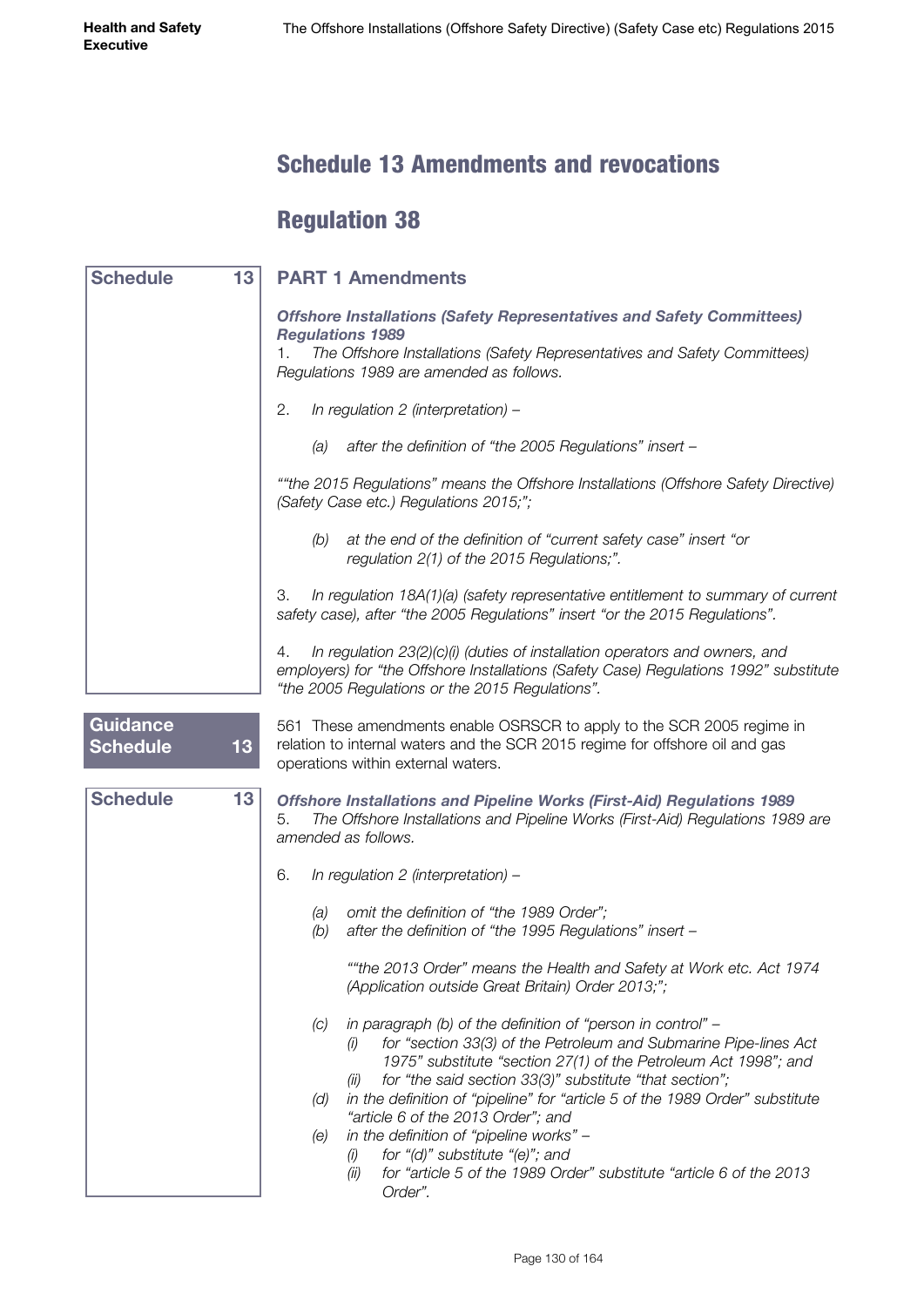| <b>Schedule</b>                    | 13 <sub>1</sub> | 7.<br>In regulation 3(b) (application of Regulations) for "articles 4 and 5 of the 1989<br>Order" substitute "articles 4 and 6 of the 2013 Order".                                                                                                                                               |
|------------------------------------|-----------------|--------------------------------------------------------------------------------------------------------------------------------------------------------------------------------------------------------------------------------------------------------------------------------------------------|
| <b>Guidance</b><br><b>Schedule</b> | 13              | 562 These amendments are to update legislative references.                                                                                                                                                                                                                                       |
| <b>Schedule</b>                    | 13              | <b>Offshore Installations and Pipeline Works (Management and</b><br><b>Administration) Regulations 1995</b><br>The Offshore Installations and Pipeline Works (Management and<br>8.<br>Administration) Regulations 1995 are amended as follows.                                                   |
|                                    |                 | 9.<br>In regulation $2(1)$ (interpretation) –                                                                                                                                                                                                                                                    |
|                                    |                 | omit the definition of "the 1995 Order";<br>(a)<br>before the definition of "apparatus or works" insert -<br>(b)                                                                                                                                                                                 |
|                                    |                 | ""the 2005 Regulations" means the Offshore Installations (Safety Case)<br>Regulations 2005;                                                                                                                                                                                                      |
|                                    |                 | "the 2013 Order" means the Health and Safety at Work etc. Act 1974<br>(Application outside Great Britain) Order 2013;                                                                                                                                                                            |
|                                    |                 | "the 2015 Regulations" means the Offshore Installations (Offshore Safety<br>Directive) (Safety case etc.) Regulations 2015;";                                                                                                                                                                    |
|                                    |                 | in the definition of "apparatus or works" for "1995" substitute "2013";<br>(C)<br>after the definition of "duty holder" insert -<br>(d)                                                                                                                                                          |
|                                    |                 | ""external waters" means the territorial sea adjacent to Great Britain and<br>any area designated by order under section 1(7) of the Continental Shelf<br>Act 1964;";                                                                                                                            |
|                                    |                 | (e)<br>after the definition of "installation manager" insert -                                                                                                                                                                                                                                   |
|                                    |                 | ""internal waters" means tidal waters and parts of the sea in, or adjacent<br>to, Great Britain up to the landward limits of the territorial sea;";                                                                                                                                              |
|                                    |                 | for the definition of "licensee" substitute -<br>(f)                                                                                                                                                                                                                                             |
|                                    |                 | ""licensee" -                                                                                                                                                                                                                                                                                    |
|                                    |                 | in relation to internal waters, means any person to whom a licence<br>(a)<br>to search and bore for and get petroleum in respect of any area<br>within internal waters is granted pursuant to section 2 of the<br>Petroleum (Production) Act 1934 or section 3 of the Petroleum Act<br>1998; and |
|                                    |                 | in relation to external waters, means an offshore licensee as defined<br>(b)<br>in regulation 2(1) of the Offshore Petroleum Licensing (Offshore<br>Safety Directive) Regulations 2015;";                                                                                                        |
|                                    |                 | for the definition of "operator" substitute -<br>(g)                                                                                                                                                                                                                                             |
|                                    |                 | ""operator" -                                                                                                                                                                                                                                                                                    |
|                                    |                 | in relation to internal waters -<br>(a)<br>(i) in relation to the dismantling of a fixed installation (within the<br>meaning given in the 2005 Regulations), has the meaning given in                                                                                                            |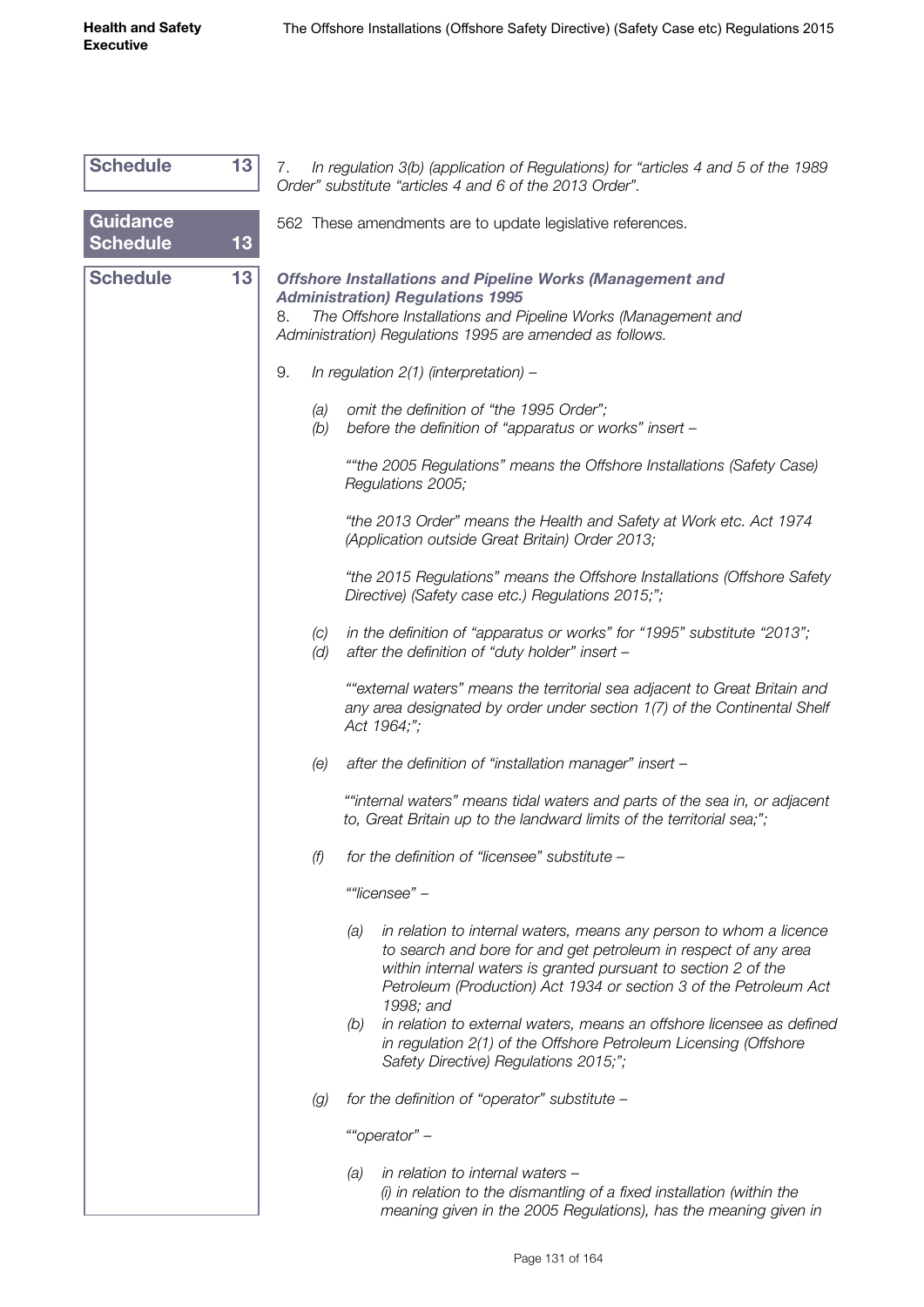| <b>Schedule</b> | 13 |     |                                       | regulation 11(4) of the 2005 Regulations; and<br>(ii) otherwise, has the meaning given in regulation 2(1) of the 2005<br>Regulations in relation to a production installation;<br>in relation to external waters, has the meaning given in regulation<br>(b)<br>$2(1)$ of the 2015 Regulations;";                                                       |
|-----------------|----|-----|---------------------------------------|---------------------------------------------------------------------------------------------------------------------------------------------------------------------------------------------------------------------------------------------------------------------------------------------------------------------------------------------------------|
|                 |    |     | (h)                                   | in the definition of "owner", after "controls" insert "or is entitled to                                                                                                                                                                                                                                                                                |
|                 |    |     | (i)                                   | control";<br>in the definitions of "pipeline" and "pipeline works" for "2001" substitute                                                                                                                                                                                                                                                                |
|                 |    |     | $\left(\!\!\left j\right \!\!\right)$ | "2013";<br>for the definition of "production installation" substitute -                                                                                                                                                                                                                                                                                 |
|                 |    |     |                                       | ""production installation" -                                                                                                                                                                                                                                                                                                                            |
|                 |    |     |                                       | in relation to internal waters, has the meaning given in<br>(a)<br>regulation 2(1) of the 2005 Regulations; and<br>in relation to external waters, has the meaning given in<br>(b)<br>regulation 2(1) of the 2015 Regulations;";                                                                                                                        |
|                 |    |     | (k)                                   | for the definition of "relevant waters" substitute -                                                                                                                                                                                                                                                                                                    |
|                 |    |     |                                       | ""relevant waters" means internal waters and external waters;".                                                                                                                                                                                                                                                                                         |
|                 |    | 10. | (1)                                   | (Regulation 3 (meaning of "offshore installation") is amended as follows.                                                                                                                                                                                                                                                                               |
|                 |    |     | (2)                                   | In paragraph $(1)$ –                                                                                                                                                                                                                                                                                                                                    |
|                 |    |     | (a)<br>(b)                            | after sub-paragraph (c) (but before the "or" immediately following it) insert -<br>"(ca) for undertaking activities that involve mechanically entering the<br>pressure containment boundary of a well;";<br>in sub-paragraph (d) for "mainly" substitute "primarily".                                                                                   |
|                 |    |     | (3)                                   | For paragraph $(2)(d)$ substitute –                                                                                                                                                                                                                                                                                                                     |
|                 |    |     |                                       | a mobile structure which has ceased to be used for any of the<br>"(d)<br>purposes specified in paragraph (1), and has since been used for a<br>purpose not so specified;<br>a fixed structure which has ceased to be used for any of the<br>(da)<br>purposes specified in paragraph (1), for so long as it is used for a<br>purpose not so specified;". |
|                 |    | 11. | (1)                                   | Regulation 4 (application) is amended as follows.                                                                                                                                                                                                                                                                                                       |
|                 |    |     | (2)                                   | At the start of paragraph (1) insert "Except for regulations 21F and 21G<br>(which provide for their own application),".                                                                                                                                                                                                                                |
|                 |    |     | (3)                                   | In paragraph $(1)(b)$ –                                                                                                                                                                                                                                                                                                                                 |
|                 |    |     | (a)<br>(b)                            | for "and $(2)(b)$ " substitute "and $(2)$ "; and<br>for "1995" substitute "2013".                                                                                                                                                                                                                                                                       |
|                 |    |     | (4)                                   | After paragraph (3) insert -                                                                                                                                                                                                                                                                                                                            |
|                 |    |     |                                       | "(4)<br>Regulations 21A to 21E do not apply to an offshore installation -                                                                                                                                                                                                                                                                               |
|                 |    |     |                                       | registered as a vessel (whether registered in the United Kingdom or<br>(a)<br>elsewhere); or                                                                                                                                                                                                                                                            |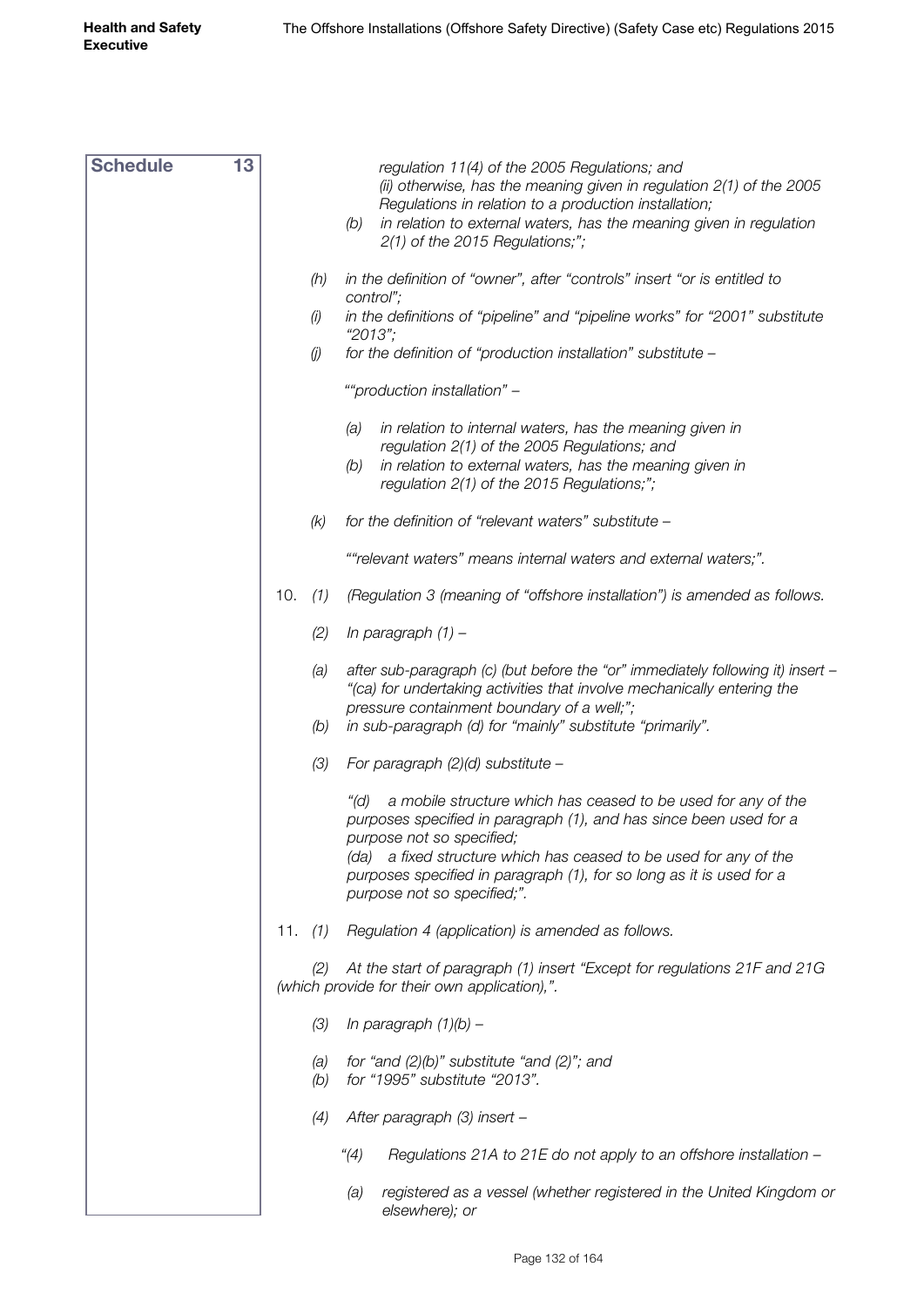| <b>Schedule</b>                    | 13 | which is in transit to or from a station; or<br>(b)<br>which is unmanned.".<br>(C)                                                                                                                                                                                                                                                                                                                                                                                                                                                                                                                                                                             |
|------------------------------------|----|----------------------------------------------------------------------------------------------------------------------------------------------------------------------------------------------------------------------------------------------------------------------------------------------------------------------------------------------------------------------------------------------------------------------------------------------------------------------------------------------------------------------------------------------------------------------------------------------------------------------------------------------------------------|
|                                    |    | 12. In regulation 5(1) (notification concerning offshore installations) for "no later<br>than" substitute "before".                                                                                                                                                                                                                                                                                                                                                                                                                                                                                                                                            |
|                                    |    | 13. In regulation 20(1) (certificates of exemption) after "workers at work" insert",<br>and in particular, of Directive 2013/30/EU of the European Parliament and of the<br>Council of 12 June 2013 on safety of offshore oil and gas operations and amending<br>Directive 2004/35/EC".                                                                                                                                                                                                                                                                                                                                                                        |
| <b>Guidance</b><br><b>Schedule</b> | 13 | 563 As well as updating references to legislation, these amendments enable MAR<br>to apply to the SCR 2005 regime in relation to internal waters and the SCR 2015<br>regime for offshore oil and gas operations within external waters.                                                                                                                                                                                                                                                                                                                                                                                                                        |
|                                    |    | 564 In addition, the amendments to the definition of offshore installation in the<br>AOGBO which clarify what is and is not an offshore installation, have been included<br>in the definition of offshore installation in MAR to ensure consistency.                                                                                                                                                                                                                                                                                                                                                                                                           |
|                                    |    | 565 The definition of offshore installation has been amended to make it clear that<br>when a fixed structure, which is an offshore installation because it has been used<br>for a purpose specified in the definition, ceases to be used for that purpose and is<br>used for a different purpose (eg as a wind farm), it is not an offshore installation for<br>so long as it is used for that different purpose. When the structure is no longer used<br>for the different purpose it reverts back to being an offshore installation. This is to<br>ensure that high-risk dismantling operations on such structures are subject to the<br>safety case regime. |
| <b>Schedule</b>                    | 13 | 14. After regulation 21 insert -                                                                                                                                                                                                                                                                                                                                                                                                                                                                                                                                                                                                                               |
|                                    |    | "Obligation to notify death or loss of person                                                                                                                                                                                                                                                                                                                                                                                                                                                                                                                                                                                                                  |
|                                    |    | <b>21A</b> $-$ (1) Where any person $-$                                                                                                                                                                                                                                                                                                                                                                                                                                                                                                                                                                                                                        |
|                                    |    | dies on an offshore installation or is lost from such an installation;<br>(a)                                                                                                                                                                                                                                                                                                                                                                                                                                                                                                                                                                                  |
|                                    |    | or<br>(b)<br>dies in or on a lifeboat, liferaft or other emergency survival craft<br>belonging to an offshore installation or is lost from any of those<br>places; or                                                                                                                                                                                                                                                                                                                                                                                                                                                                                          |
|                                    |    | otherwise dies or is lost in the neighbourhood of an offshore<br>(C)<br>installation while engaged in any operation connected with the<br>installation,                                                                                                                                                                                                                                                                                                                                                                                                                                                                                                        |
|                                    |    | and the death or loss is not required to be registered under any regulations<br>made under section 108 of the Merchant Shipping Act 1995 (which relates to<br>returns of births and deaths in ships), a return of death in the form set out in<br>Schedule 3 must be made in accordance with regulation 21B.                                                                                                                                                                                                                                                                                                                                                   |
|                                    |    | In this regulation and regulations 21B and 21C 'lost' means lost in<br>(2)<br>circumstances such that it is reasonable to believe that the person has died<br>and 'loss' is to be construed accordingly.                                                                                                                                                                                                                                                                                                                                                                                                                                                       |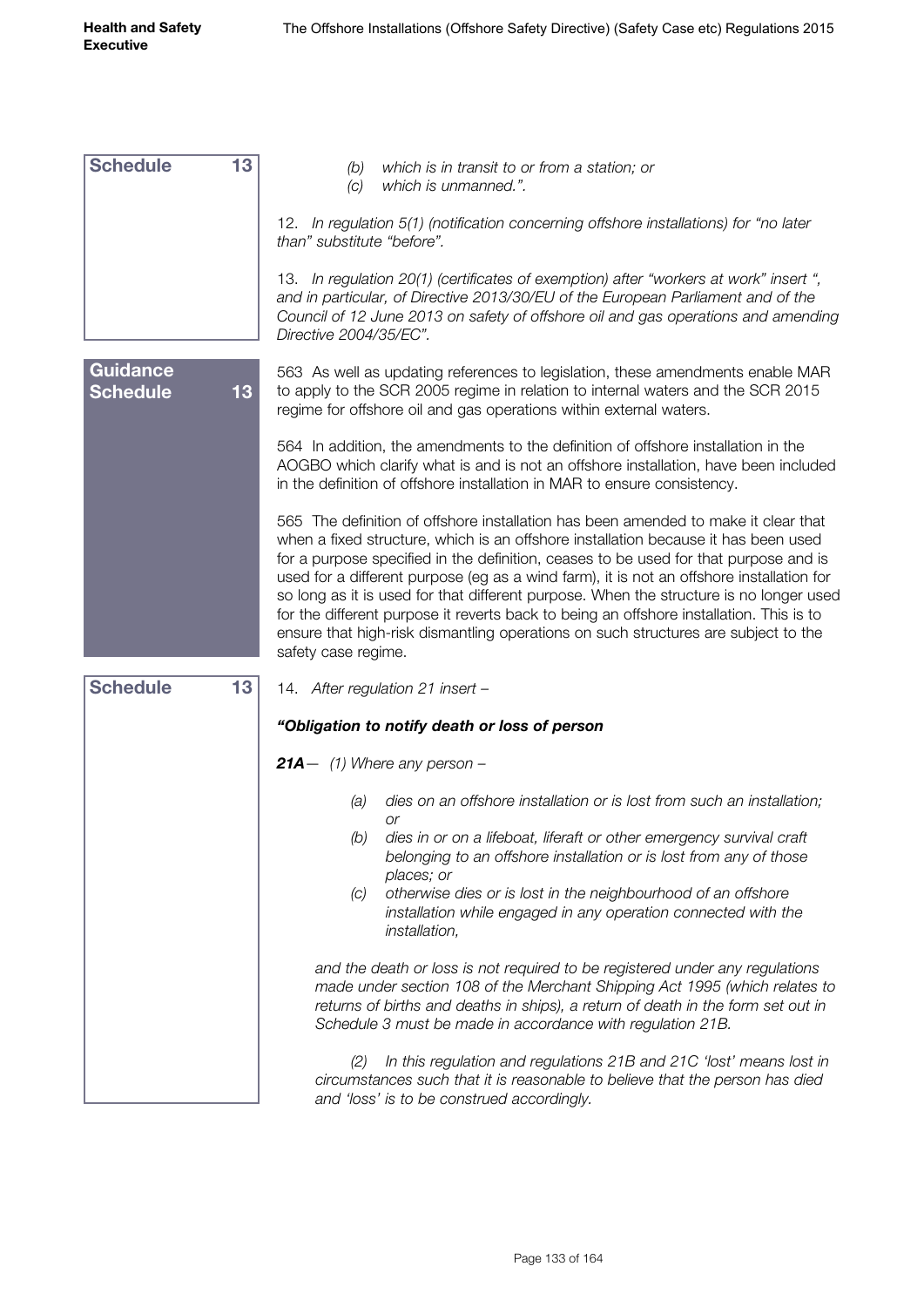| <b>Schedule</b> | 13<br>Notification of death or loss to the Registrar General of Shipping and<br><b>Seamen</b>                                                                                                                                                                                                                                                                                                                                       |
|-----------------|-------------------------------------------------------------------------------------------------------------------------------------------------------------------------------------------------------------------------------------------------------------------------------------------------------------------------------------------------------------------------------------------------------------------------------------|
|                 | <b>21B</b> - (1) Where an obligation to make a return of death arises under regulation<br>21A, the manager of the relevant offshore installation must -                                                                                                                                                                                                                                                                             |
|                 | complete and sign Part 1 of a form of return of death (see Schedule<br>(a)<br>$3$ ; and                                                                                                                                                                                                                                                                                                                                             |
|                 | despatch the form to the duty holder as soon as is practicable and in<br>(b)<br>any event within ten days of becoming aware of the death or loss to<br>which the return relates.                                                                                                                                                                                                                                                    |
|                 | Where a duty holder receives a form of return of death from a<br>(2)<br>manager, the duty holder must within ten days of receipt complete Part 2 of the<br>form and send the form duly signed (whether by or on behalf of the duty holder)<br>to the Registrar General of Shipping and Seamen.                                                                                                                                      |
|                 | Without prejudice to the preceding provisions of this regulation or to<br>(3)<br>regulation 21E, a return of death which is not made within the periods specified<br>in this regulation for making it is not invalid by reason only that it is not made<br>within those periods.                                                                                                                                                    |
|                 | Notification of death or loss to other persons                                                                                                                                                                                                                                                                                                                                                                                      |
|                 | 21C<br>When a person dies or is lost in circumstances in which an obligation to<br>make a return of death arises under regulation 21A, the duty holder of the<br>relevant installation must as soon as is practicable and in any event within 48<br>hours of first becoming aware of the death or loss -                                                                                                                            |
|                 | if the duty holder was the employer of the dead or lost person, notify<br>(a)<br>any person known to the duty holder to be, or nominated to the duty<br>holder as, the next-of-kin of the dead or lost person; or<br>if the duty holder was not the employer of the dead or lost person,<br>(b)<br>notify any person known to the duty holder to have been the employer<br>of the dead or lost person at the time of death or loss. |
|                 | <b>Registration of death or loss</b>                                                                                                                                                                                                                                                                                                                                                                                                |
|                 | $21D-$<br>When the Registrar General of Shipping and Seamen receives a<br>(1)<br>return made pursuant to regulation 21B, the Registrar must send a copy of that<br>return, certified as being a true copy of that return (whether by the Registrar or<br>a person authorised by the Registrar) -                                                                                                                                    |
|                 | where the deceased was immediately before death ordinarily resident<br>(a)<br>in Scotland or Northern Ireland, to the Registrar General of Births,<br>Deaths and Marriages for Scotland or the Registrar General for<br>Northern Ireland, as the case may be; and                                                                                                                                                                   |
|                 | in any other case, to the Registrar General for England and Wales.<br>(b)                                                                                                                                                                                                                                                                                                                                                           |
|                 | If the Registrar General of Shipping and Seamen is satisfied that<br>(2)<br>there is an error or omission in any return received pursuant to regulation 21B,<br>the Registrar may, in accordance with evidence of the true state of affairs<br>relating to the return, send corrected or supplementary particulars in respect of<br>that evidence to the appropriate Registrar General.                                             |
|                 | A Registrar General who receives a certified copy under paragraph<br>(3)                                                                                                                                                                                                                                                                                                                                                            |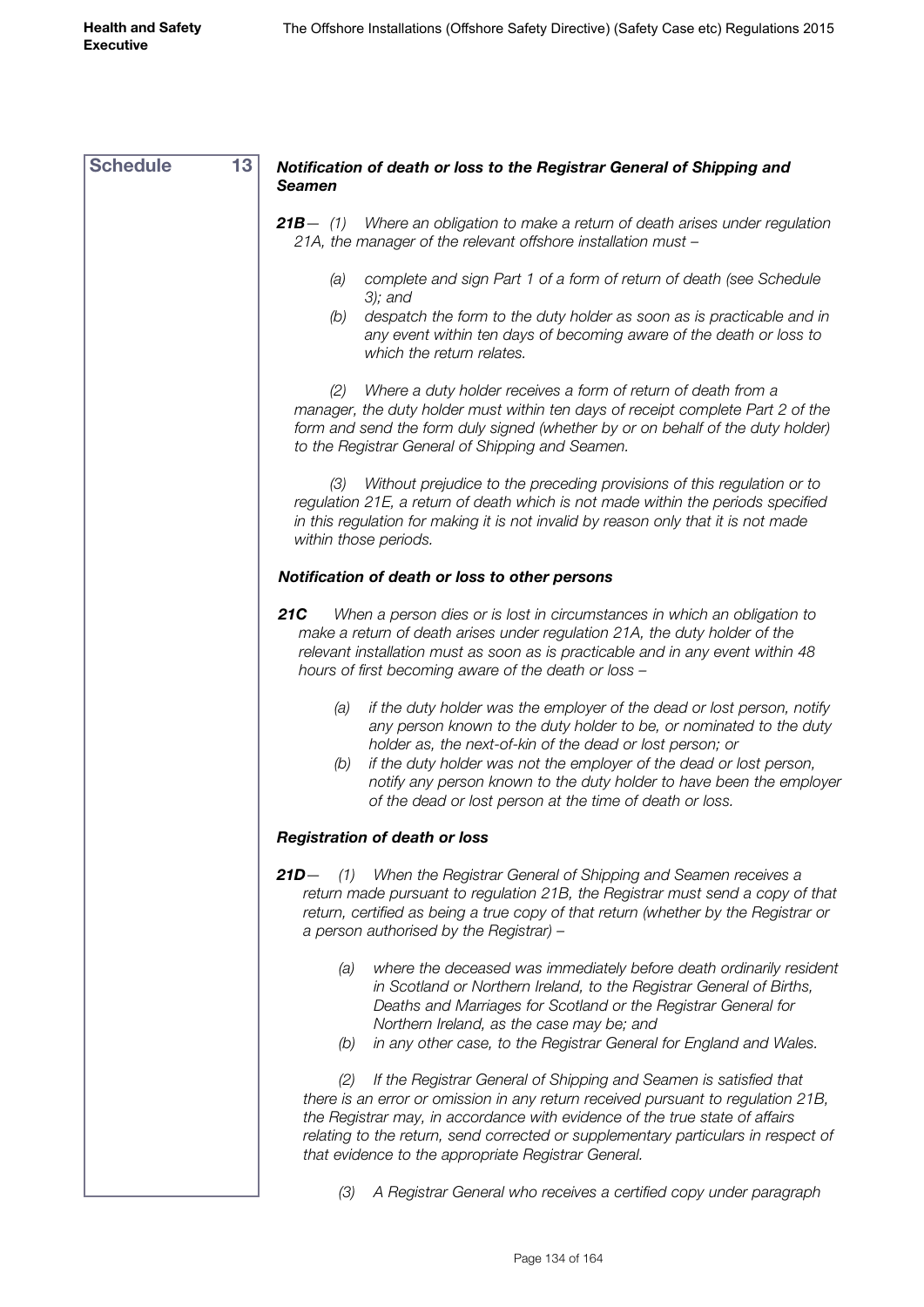| <b>Schedule</b>                    | 13 | (1) must record the information contained in it in the marine register kept by that<br>Registrar General, together with such additional information as appears to that<br>Registrar General desirable for the purpose of ensuring the completeness and<br>correctness of that register.                                                                                                                                                                                                                                                                                                                                                                                                                                                                                                                        |
|------------------------------------|----|----------------------------------------------------------------------------------------------------------------------------------------------------------------------------------------------------------------------------------------------------------------------------------------------------------------------------------------------------------------------------------------------------------------------------------------------------------------------------------------------------------------------------------------------------------------------------------------------------------------------------------------------------------------------------------------------------------------------------------------------------------------------------------------------------------------|
|                                    |    | Mode of trial and penalties in relation to registration of death or loss                                                                                                                                                                                                                                                                                                                                                                                                                                                                                                                                                                                                                                                                                                                                       |
|                                    |    | <b>21E</b> $-$ (1) In relation to an offence consisting of a contravention of the<br>requirement imposed by regulation $21B(1)$ -                                                                                                                                                                                                                                                                                                                                                                                                                                                                                                                                                                                                                                                                              |
|                                    |    | proceedings on indictment are excluded; and<br>(a)<br>the punishment which can be imposed is restricted to a fine not<br>(b)<br>exceeding level 3 on the standard scale.                                                                                                                                                                                                                                                                                                                                                                                                                                                                                                                                                                                                                                       |
|                                    |    | In relation to an offence consisting of a contravention of a requirement<br>(2)<br>imposed by regulation $21B(2)$ or $21C -$                                                                                                                                                                                                                                                                                                                                                                                                                                                                                                                                                                                                                                                                                   |
|                                    |    | proceedings on indictment are excluded; and<br>(a)<br>the punishment which can be imposed is restricted to a fine not<br>(b)<br>exceeding level 3 on the standard scale.                                                                                                                                                                                                                                                                                                                                                                                                                                                                                                                                                                                                                                       |
|                                    |    | It is a defence in any proceedings for an offence consisting of a<br>(3)<br>contravention of a requirement imposed by regulation 21B(1) or (2) or 21C for<br>the person charged to prove -                                                                                                                                                                                                                                                                                                                                                                                                                                                                                                                                                                                                                     |
|                                    |    | that the person exercised all due diligence to prevent the commission<br>(a)<br>of the offence; and<br>that the relevant contravention was committed without the person's<br>(b)<br>consent, connivance or wilful default.                                                                                                                                                                                                                                                                                                                                                                                                                                                                                                                                                                                     |
| <b>Guidance</b><br><b>Schedule</b> | 13 | 566 These amendments to MAR (regulations 21A to 21E and the new Schedule<br>3) all relate to the notification and registration of death or loss of a person on an<br>offshore installation. These are not new requirements, but have been placed in<br>MAR to enable the Offshore Installations (Logbooks and Registration of Death)<br>Regulations 1972 to be revoked.                                                                                                                                                                                                                                                                                                                                                                                                                                        |
|                                    |    | 567 Where there is a need for a return of death to be made, regulation 21C<br>requires the dutyholder who was the employer of a dead or lost person to notify<br>the next-of-kin of the death or loss of the person.                                                                                                                                                                                                                                                                                                                                                                                                                                                                                                                                                                                           |
|                                    |    | 568 It is recognised that the police are often better placed (through training and<br>experience) than the dutyholder to notify the next-of-kin in such circumstances.<br>For this reason it is recommended that the dutyholder contacts the police about<br>the death or loss and obtains confirmation from the police that they have<br>informed the next-of-kin. It must be remembered that the obligation is imposed<br>on the dutyholder alone and must be carried out as soon as is practicable and in<br>any event within 48 hours. Obtaining the assistance of the police does not<br>obviate the need to meet this timeframe, but where the assistance of the police<br>is obtained as described above, and within this timeframe, HSE will regard the<br>dutyholder's obligation as having been met. |
|                                    |    | 569 If the dutyholder was not the employer of the dead or lost person at the<br>time of death or loss, it should notify any person known to have been the<br>employer of the dead or lost person at the time of death or loss. The notification<br>must be made as soon as is practicable and in any event within 48 hours.                                                                                                                                                                                                                                                                                                                                                                                                                                                                                    |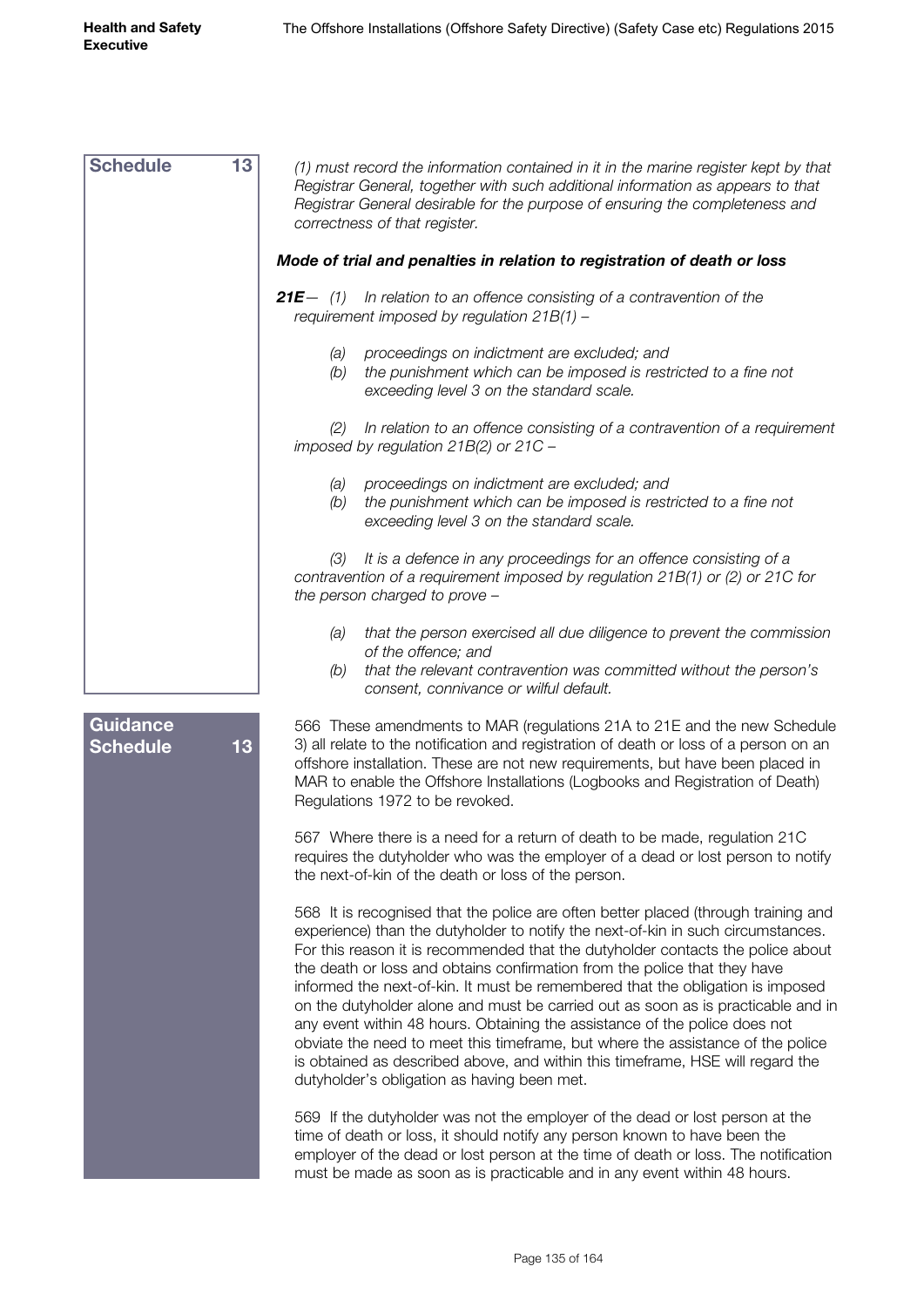| <b>Schedule</b> | 13<br>Power of inspectors of offshore installations; duty to provide                                                                                                                                                                                                                                                                                                                          |
|-----------------|-----------------------------------------------------------------------------------------------------------------------------------------------------------------------------------------------------------------------------------------------------------------------------------------------------------------------------------------------------------------------------------------------|
|                 | accommodation and subsistence for inspectors                                                                                                                                                                                                                                                                                                                                                  |
|                 | <b>21F</b> $-$ (1) An inspector may exercise the powers in paragraph (2) for the purpose<br>of carrying into effect the relevant statutory provisions within the field of<br>responsibility of the enforcing authority that appointed the inspector.                                                                                                                                          |
|                 | (2)<br>The powers are $-$                                                                                                                                                                                                                                                                                                                                                                     |
|                 | to require a duty holder, at any reasonable time, to convey to and<br>(a)<br>from an offshore installation or vessel associated with offshore oil and<br>gas operations -<br>the inspector;<br>(i)                                                                                                                                                                                            |
|                 | the equipment or materials of the inspector; and<br>(ii)<br>any article or substance of which the inspector has taken<br>(iii)<br>possession pursuant to section 20 of the Health and Safety at<br>Work etc. Act 1974;                                                                                                                                                                        |
|                 | to inspect any operation or work in or on the bed of relevant waters<br>(b)<br>and subsoil under or near an offshore installation; and<br>to require the duty holder or manager of an offshore installation or the<br>(C)<br>licensee concerned to assist the inspector in carrying out an<br>inspection of the bed of relevant waters or subsoil under or near the<br>offshore installation. |
|                 | The duty holder must provide an inspector with reasonable<br>(3)<br>accommodation and means of subsistence while on an offshore installation for<br>the purpose stated in paragraph (1).                                                                                                                                                                                                      |
|                 | In paragraphs $(2)(a)(i)$ and $(ii)$ , and $(3)$ a reference to an inspector<br>(4)<br>includes a reference to a person acting under the direction of the competent<br>authority who is not an inspector.                                                                                                                                                                                     |
|                 | In relation to an offence consisting of a contravention of the<br>(5)<br>requirement under paragraph (3) -                                                                                                                                                                                                                                                                                    |
|                 | proceedings on indictment are excluded; and<br>(a)<br>the punishment which can be imposed is restricted to a fine not<br>(b)<br>exceeding level 3 on the standard scale.                                                                                                                                                                                                                      |
|                 | In paragraph (2)(a) "offshore oil and gas operations" means all<br>(6)<br>activities associated with an installation relating to exploration and production of<br>petroleum, including the design, planning, construction, operation and<br>decommissioning of the installation, but excluding the conveyance of petroleum<br>from one coast to another.                                      |
|                 | (7)<br>This regulation applies -                                                                                                                                                                                                                                                                                                                                                              |
|                 | in Great Britain;<br>(a)<br>to the territorial sea adjacent to Great Britain up to the seaward limits<br>(b)<br>of the territorial sea and to the waters in any area designated by order<br>under section 1(7) of the Continental Shelf Act 1964; and<br>to places above and below the territorial sea and waters in any area<br>(C)                                                          |
|                 | so designated.                                                                                                                                                                                                                                                                                                                                                                                |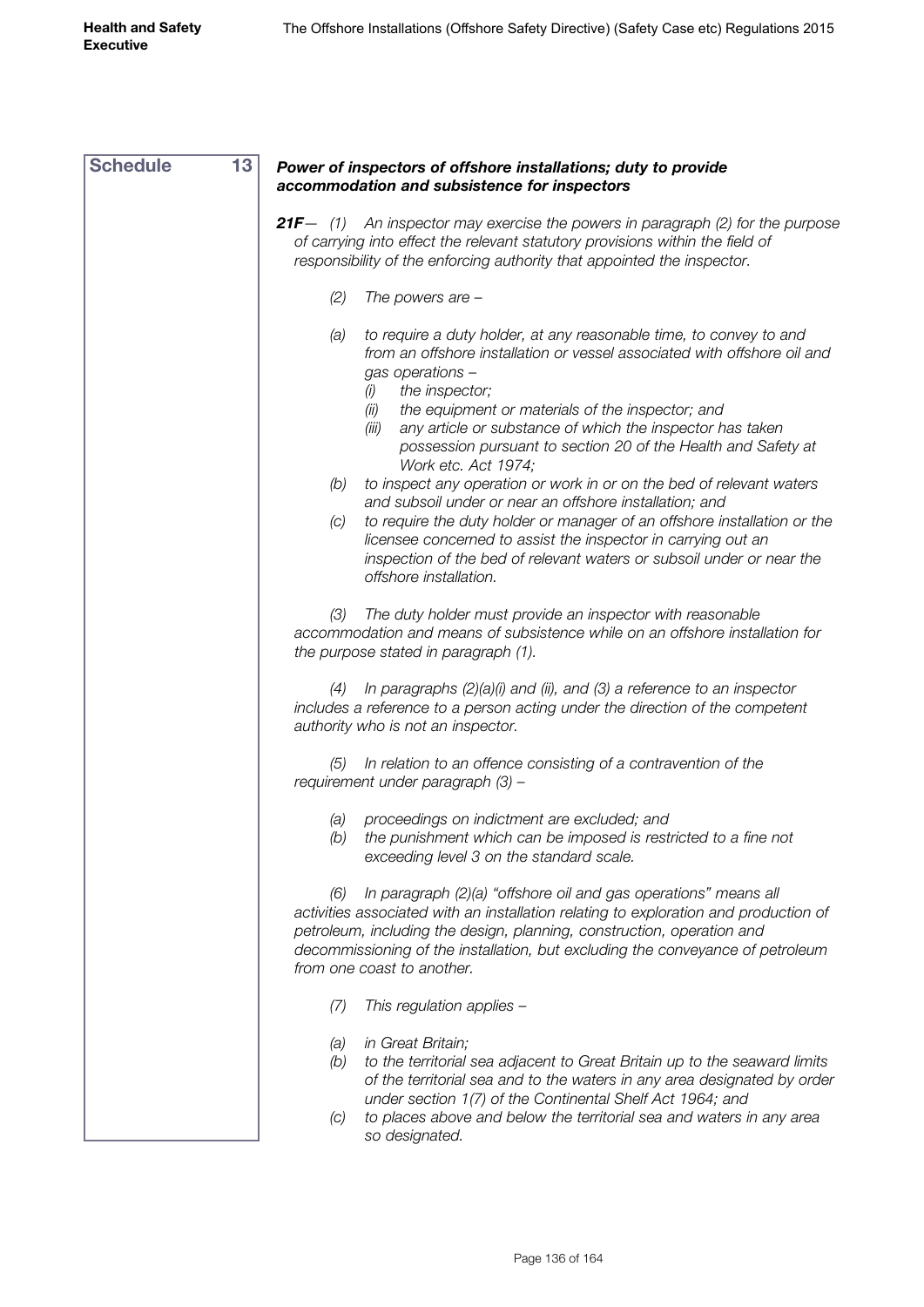| <b>Guidance</b><br><b>Schedule</b> | 13 | 570 The requirements to provide accommodation and subsistence to offshore<br>inspectors are not new. These amendments to MAR enable the Offshore<br>Installations (Inspectors and Casualties) Regulations 1973 to be revoked.                                                                                                                                                                                                                                                                                                                    |
|------------------------------------|----|--------------------------------------------------------------------------------------------------------------------------------------------------------------------------------------------------------------------------------------------------------------------------------------------------------------------------------------------------------------------------------------------------------------------------------------------------------------------------------------------------------------------------------------------------|
|                                    |    | 571 It should be noted that due to the Directive on the safety of offshore oil and<br>gas operations, these requirements have been extended to cover vessels<br>associated with offshore oil and gas operations.                                                                                                                                                                                                                                                                                                                                 |
| <b>Schedule</b>                    | 13 | Powers of inspectors in relation to pipelines                                                                                                                                                                                                                                                                                                                                                                                                                                                                                                    |
|                                    |    | <b>21G</b> $-$ (1) Subject to paragraph (3), an inspector may exercise the powers in<br>paragraph (2) for the purpose of $-$                                                                                                                                                                                                                                                                                                                                                                                                                     |
|                                    |    | securing the safety, health and welfare of persons engaged on pipeline<br>(a)                                                                                                                                                                                                                                                                                                                                                                                                                                                                    |
|                                    |    | works; and<br>securing the proper construction and safe operation of pipelines and<br>(b)<br>preventing damage to them.                                                                                                                                                                                                                                                                                                                                                                                                                          |
|                                    |    | (2)<br>The powers are $-$                                                                                                                                                                                                                                                                                                                                                                                                                                                                                                                        |
|                                    |    | to require the owner of a pipeline or the proposed owner of a<br>(a)<br>proposed pipeline, at any reasonable time, to convey to and from<br>premises in relevant waters used or intended to be used in connection<br>with the pipeline or with pipeline works relating to a pipeline or<br>proposed pipeline -<br>the inspector;<br>(i)<br>the equipment and materials of the inspector; and<br>(ii)                                                                                                                                             |
|                                    |    | any article or substance of which the inspector has taken<br>(iii)<br>possession pursuant to section 20 of the Health and Safety at<br>Work etc. Act 1974;<br>to require the owner of a pipeline or the proposed owner of a<br>(b)<br>proposed pipeline to provide the inspector with reasonable<br>accommodation and means of subsistence while on, or in transit to or<br>from, premises in relevant waters used or intended to be used in<br>connection with the pipeline or pipeline works relating to the pipeline<br>or proposed pipeline. |
|                                    |    | Nothing in this regulation imposes, or confers power on an inspector<br>(3)<br>to impose, any obligation on any person on a vessel registered outside the<br>United Kingdom as a ship, aircraft or hovercraft when it is not engaged in<br>operations for the purpose of laying or maintaining a pipeline.                                                                                                                                                                                                                                       |
|                                    |    | In any proceedings for an offence consisting of a contravention of a<br>(4)<br>requirement imposed under this regulation, it is a defence for the person charged<br>to prove that the person took all reasonable precautions and exercised all due<br>diligence to avoid the commission of the offence.                                                                                                                                                                                                                                          |
|                                    |    | In relation to an offence consisting of a contravention of a requirement<br>(5)<br>imposed under paragraph (2) by an inspector -                                                                                                                                                                                                                                                                                                                                                                                                                 |
|                                    |    | proceedings on indictment are excluded; and<br>(a)<br>the punishment which can be imposed is restricted to a fine not<br>(b)<br>exceeding level 3 on the standard scale.                                                                                                                                                                                                                                                                                                                                                                         |
|                                    |    | In this regulation $-$<br>(6)                                                                                                                                                                                                                                                                                                                                                                                                                                                                                                                    |
|                                    |    | "owner", in relation to a pipeline, means -                                                                                                                                                                                                                                                                                                                                                                                                                                                                                                      |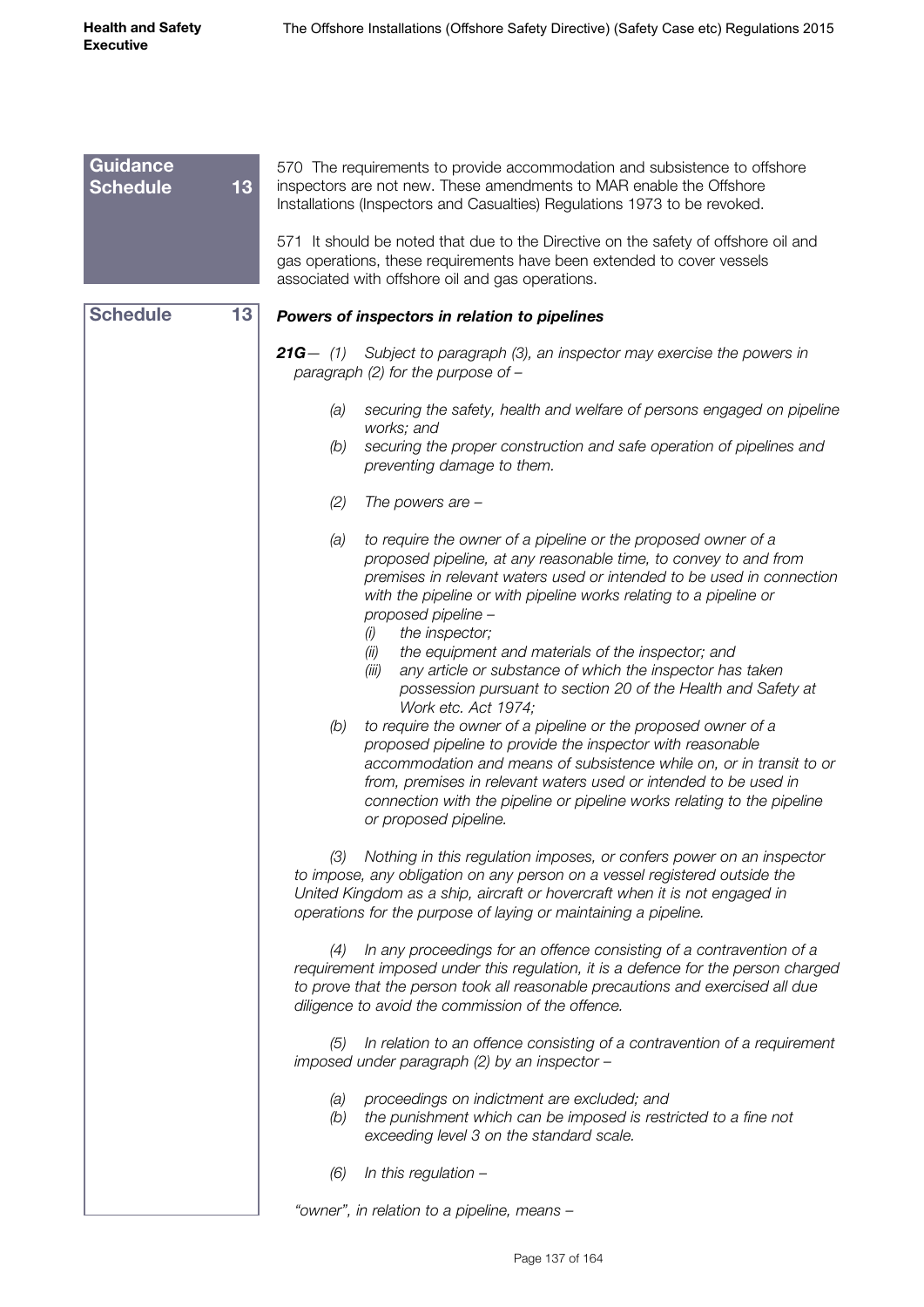| <b>Schedule</b>                    | 13 | the person for the time being designated as the owner of the pipeline<br>(a)<br>by an order made under section 27(1) of the Petroleum Act 1998; or<br>where no person has been so designated, the person by whom the<br>(b)<br>pipeline is, or is to be, used;     |
|------------------------------------|----|--------------------------------------------------------------------------------------------------------------------------------------------------------------------------------------------------------------------------------------------------------------------|
|                                    |    | "pipeline" and "pipeline works" have the meanings given in section 1(4) of the<br>Offshore Safety Act 1992; and                                                                                                                                                    |
|                                    |    | "proposed owner", in relation to a proposed pipeline, means -                                                                                                                                                                                                      |
|                                    |    | the person for the time being designated as the proposed owner of<br>(a)<br>the proposed pipeline by an order made under section 27(1) of the<br>Petroleum Act 1998; or                                                                                            |
|                                    |    | where no person has been so designated, the person for whom the<br>(b)<br>pipeline is to be constructed.                                                                                                                                                           |
|                                    |    | This regulation applies -<br>(7)                                                                                                                                                                                                                                   |
|                                    |    | in Great Britain;<br>(a)<br>(b)<br>to the territorial sea adjacent to Great Britain up to the seaward limits<br>of the territorial sea and to the waters in any area designated by order<br>under section 1(7) of the Continental Shelf Act 1964; and              |
|                                    |    | to places above and below the territorial sea and waters in any area<br>(C)<br>so designated.                                                                                                                                                                      |
| <b>Guidance</b><br><b>Schedule</b> | 13 | 572 These are not new provisions, but have been placed in MAR to enable the<br>Submarine Pipe-lines (Inspectors etc) Regulations 1977 and the Submarine Pipe-<br>lines Safety Regulations 1982 to be revoked.                                                      |
| <b>Schedule</b>                    | 13 | <b>Safety Zones</b>                                                                                                                                                                                                                                                |
|                                    |    | <b>21H</b> — The prohibition under section 23(1) of the Petroleum Act 1987 on a vessel<br>entering or remaining in a safety zone established around an installation by virtue<br>of that Act does not apply to a vessel entering or remaining in the safety zone - |
|                                    |    | in connection with the laying, inspection, testing, repair, maintenance,<br>(a)<br>alteration, renewal or removal of any submarine cable or pipe-line in or<br>near that safety zone;                                                                              |
|                                    |    | to provide services for, to transport persons or goods to or from, or<br>(b)<br>under the authority of a government department to inspect, any<br>installation in that safety zone;                                                                                |
|                                    |    | if it is a vessel belonging to a general lighthouse authority (within the<br>(C)<br>meaning given in section 193 of the Merchant Shipping Act 1995)<br>performing duties relating to the safety of navigation;                                                     |
|                                    |    | in connection with the saving or attempted saving of life or property;<br>(d)<br>owing to stress of weather;<br>(e)<br>when in distress; or<br>(f)                                                                                                                 |
|                                    |    | if there is consent from the duty holder."<br>(g)                                                                                                                                                                                                                  |
| <b>Guidance</b><br><b>Schedule</b> | 13 | 573 These are not new requirements, but have been placed in MAR to enable the<br>Offshore Installations (Safety Zones) Regulations 1987 to be revoked.                                                                                                             |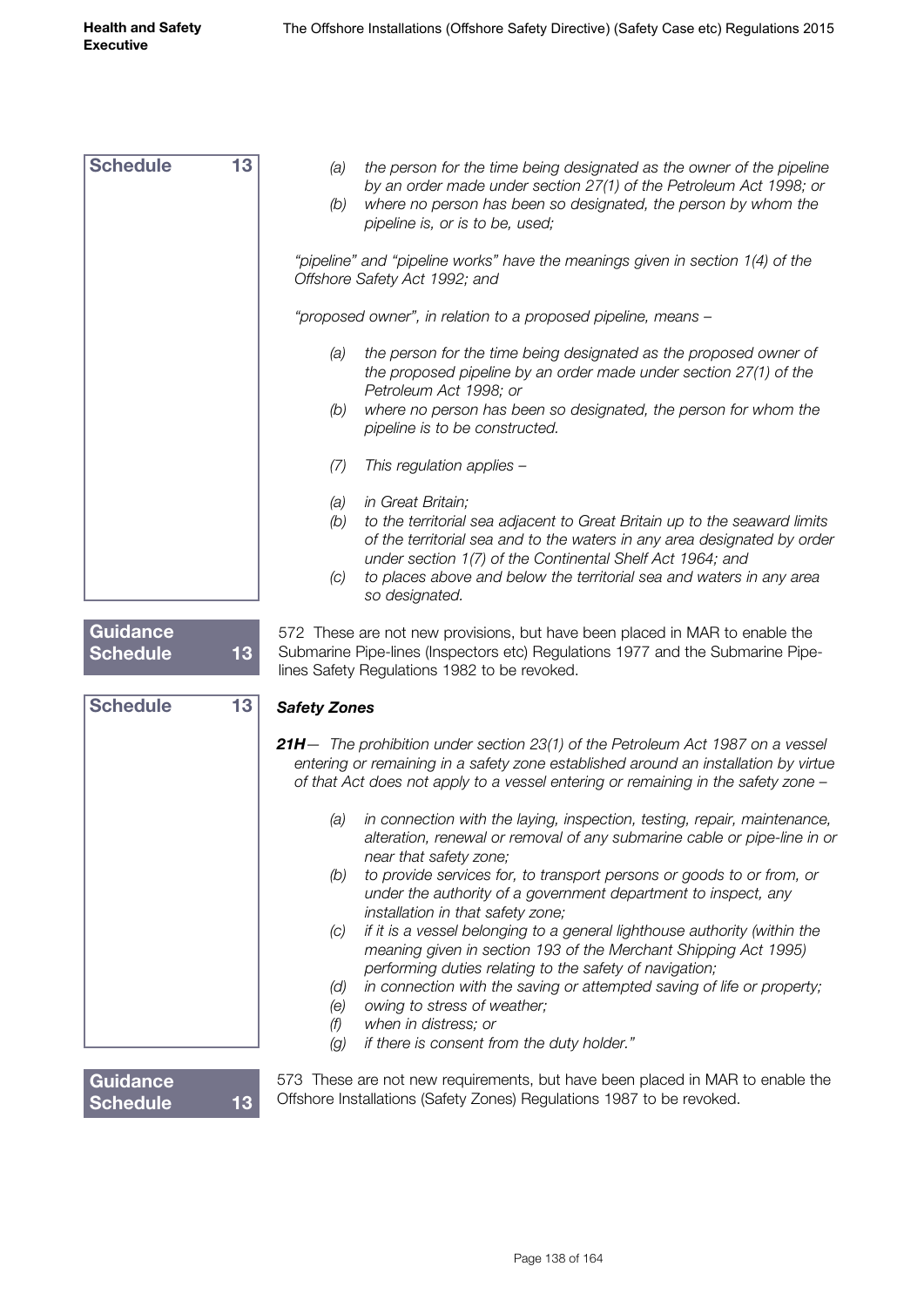| <b>Guidance</b><br><b>Schedule</b> | 13 <sup>°</sup> | 574 The purpose of the safety zone is to protect the safety of people working on<br>or in the immediate vicinity of the installation, and the installation itself, against<br>damage which may be incurred by vessel impact.                                                                                                   |
|------------------------------------|-----------------|--------------------------------------------------------------------------------------------------------------------------------------------------------------------------------------------------------------------------------------------------------------------------------------------------------------------------------|
|                                    |                 | 575 They also provide the additional benefit of protecting fishermen and other<br>mariners by reducing the risk of collision with the installation and preventing loss of<br>gear which can become snagged on underwater equipment.                                                                                            |
|                                    |                 | 576 Where consent to access is given by the dutyholder, it is the responsibility of<br>the operator to determine when access is to be allowed and how this will be<br>managed safely. Further guidance on safety zones is available in Safety zones<br>around oil and gas installations in waters around the UK. <sup>36</sup> |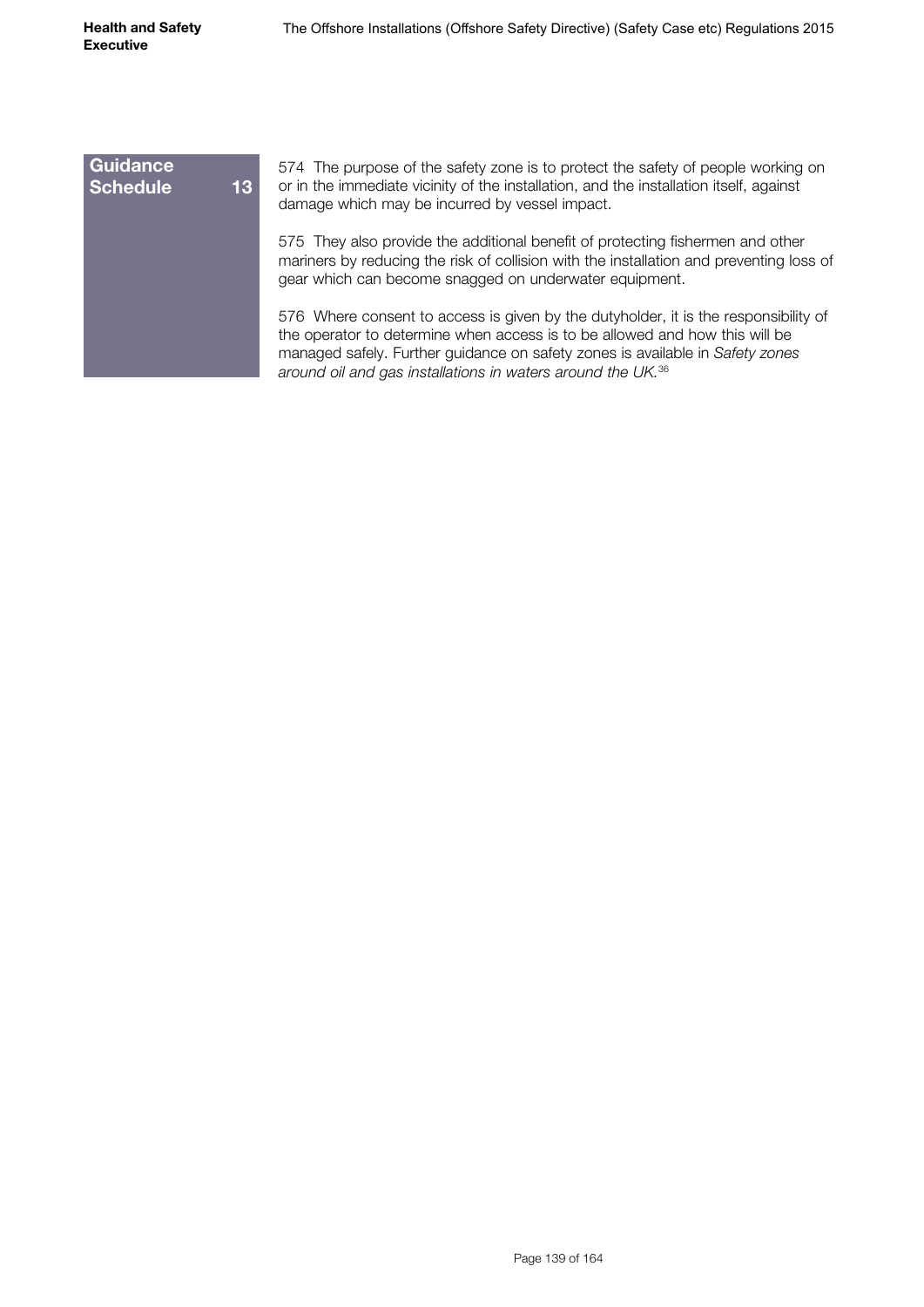**Schedule 13** 15. *After Schedule 2 insert –*

**"SCHEDULE 3 Regulation 21B**

Form to notify the death or loss of a person pursuant to regulation 21B

Form to be completed in respect of the death or loss of a person pursuant to regulation 21B of the Offshore Installations and Pipeline Works (Management and Administration) Regulations 1995

#### **Part 1**

| 6. Capacity in which person deceased or lost was engaged or other reason for presence at the installation |  |
|-----------------------------------------------------------------------------------------------------------|--|
|                                                                                                           |  |
|                                                                                                           |  |
|                                                                                                           |  |
| I certify that the particulars entered above are true to the best of my knowledge and belief:             |  |
| Class at use of installation means ago, published information                                             |  |

#### **Part 2***(d)*

I certify that the particulars entered above are true to the best of my knowledge and belief: Signature of duty holder furnishing information or person acting on behalf of duty holder .......................... ..................................................................................................................................................................................... Name of duty holder furnishing information/on whose behalf information is furnished .................................... Status of signatory ................................................................................................................................................... Date of signing ..........................................................................................................................................................

#### **Notes**

 $\overline{\phantom{a}}$ 

*(a)* To be given by geographical co-ordinates.

- *(b)* Forename(s) in full, followed by surname, all in block capitals.
- *(c)* To be accompanied by the certificate of a registered medical practitioner who holds a licence to practise
- as to the cause of death or a statement of the reason why such a certificate is not available.
- *(d)* This part of the form to be completed so far as the information available to the duty holder permits.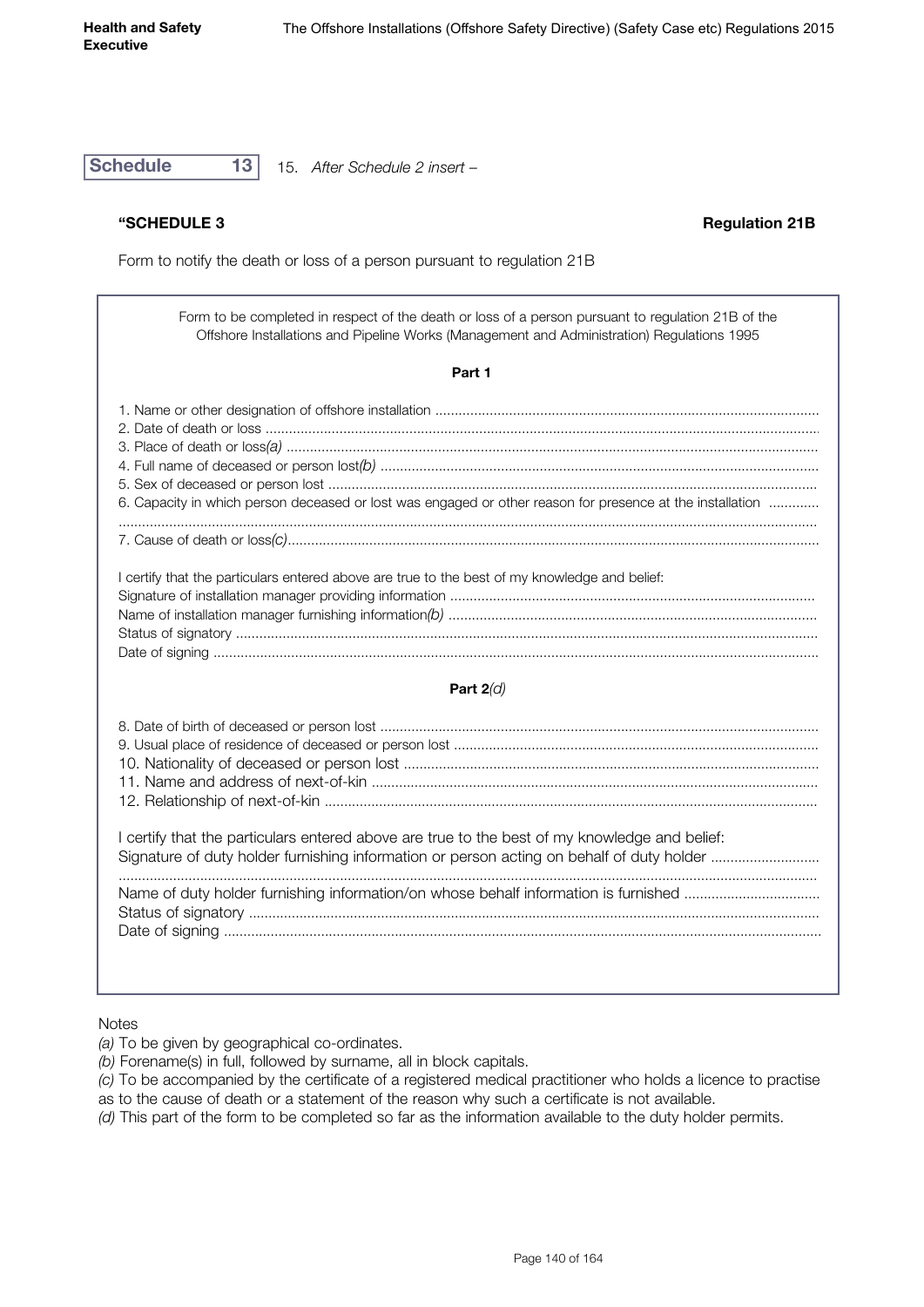| <b>Schedule</b> | 13 | <b>Offshore Installations (Prevention of Fire and Explosion, and Emergency</b>                                                                                                                                                                                                                   |
|-----------------|----|--------------------------------------------------------------------------------------------------------------------------------------------------------------------------------------------------------------------------------------------------------------------------------------------------|
|                 |    | <b>Response) Regulations 1995</b><br>16. The Offshore Installations (Prevention of Fire and Explosion, and Emergency<br>Response) Regulations 1995 are amended as follows.                                                                                                                       |
|                 |    |                                                                                                                                                                                                                                                                                                  |
|                 |    | 17. In regulation 2(1) (interpretation) -                                                                                                                                                                                                                                                        |
|                 |    | (a) in the definition of the "2001 Order" replace the words "2001" with<br>"2013" in both places in which they occur;<br>after the definition of "the 1995 Regulations" insert -<br>(b)                                                                                                          |
|                 |    | ""the 2005 Regulations" means the Offshore Installations (Safety Case)<br>Regulations 2005;                                                                                                                                                                                                      |
|                 |    | "the 2015 Regulations" means the Offshore Installations (Offshore Safety<br>Directive) (Safety Case etc.) Regulations 2015;";                                                                                                                                                                    |
|                 |    | after the definition of "acoustic signal" insert -<br>(C)                                                                                                                                                                                                                                        |
|                 |    | ""competent authority" means the Executive and the Secretary of State acting<br>jointly;";                                                                                                                                                                                                       |
|                 |    | (d) after the definition of "explosion" insert $-$                                                                                                                                                                                                                                               |
|                 |    | ""external emergency response plan" means the Search and Rescue<br>Framework for the United Kingdom of Great Britain and Northern Ireland as<br>published by the Secretary of State, as revised or re-issued from time to time;                                                                  |
|                 |    | "external waters" means the territorial sea adjacent to Great Britain and any<br>area designated by order under section 1(7) of the Continental Shelf Act<br>1964;";                                                                                                                             |
|                 |    | after the definition of "installation" insert -<br>(e)                                                                                                                                                                                                                                           |
|                 |    | ""internal waters" means tidal waters and parts of the sea in or adjacent to<br>Great Britain up to the landward limits of the territorial sea;"                                                                                                                                                 |
|                 |    | for the definition of "licensee" substitute -<br>(f)                                                                                                                                                                                                                                             |
|                 |    | ""licensee" -                                                                                                                                                                                                                                                                                    |
|                 |    | in relation to internal waters, means any person to whom a licence<br>(a)<br>to search and bore for and get petroleum in respect of any area<br>within internal waters is granted pursuant to section 2 of the<br>Petroleum (Production) Act 1934 or section 3 of the Petroleum Act<br>1998; and |
|                 |    | in relation to external waters, means an offshore licensee as defined<br>(b)<br>in regulation 2(1) of the Offshore Petroleum Licensing (Offshore<br>Safety Directive) Regulations 2015;";                                                                                                        |
|                 |    | for the definition of "major accident" substitute -<br>(g)                                                                                                                                                                                                                                       |
|                 |    | ""major accident" -                                                                                                                                                                                                                                                                              |
|                 |    | in relation to internal waters, has the meaning given in regulation<br>(a)<br>2(1) of the 2005 Regulations; and                                                                                                                                                                                  |
|                 |    | in relation to external waters, has the meaning given in regulation<br>(b)<br>2(1) of the 2015 Regulations;";                                                                                                                                                                                    |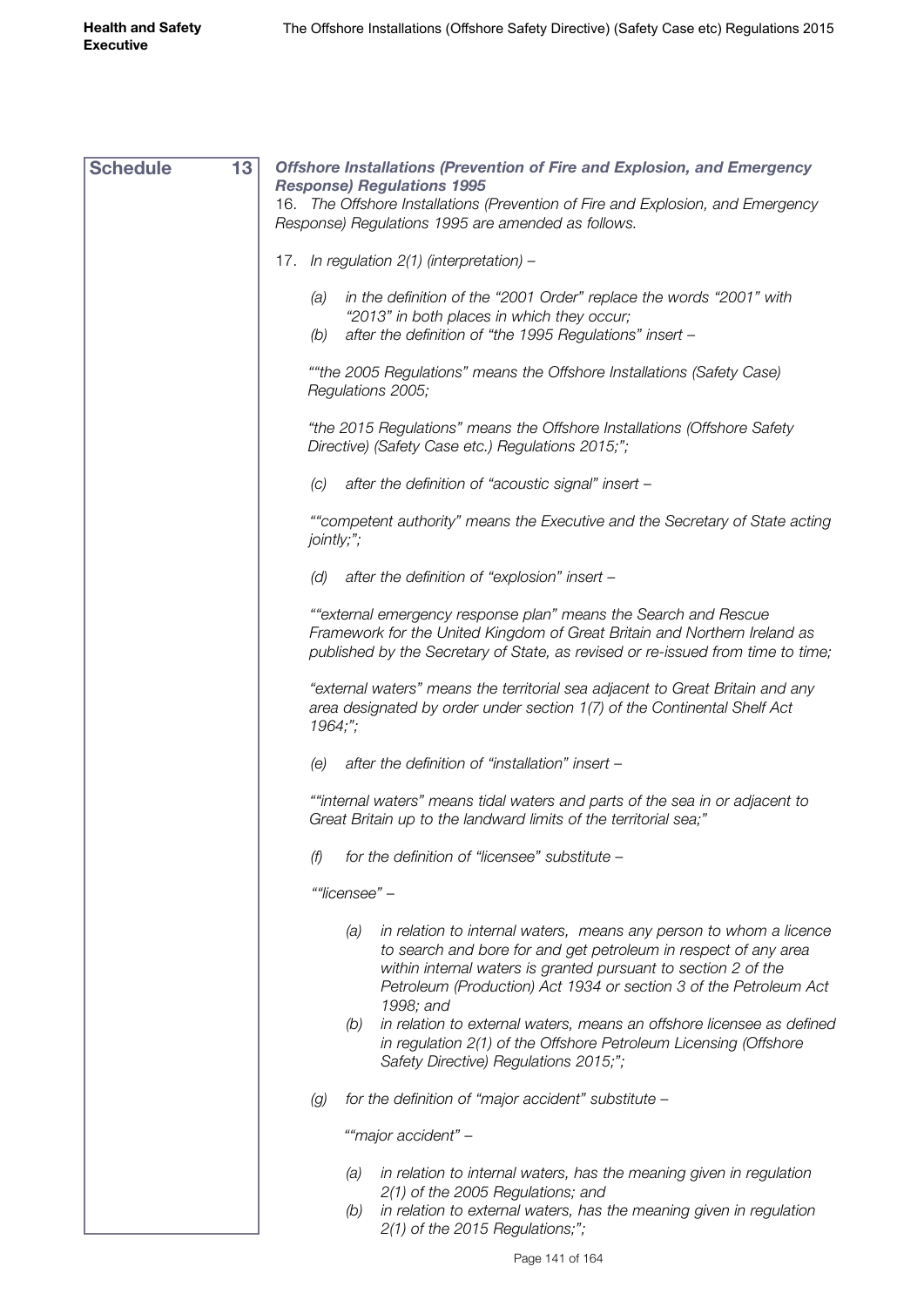| <b>Schedule</b>             | 13 | (h)                                   | for the definition of "operator" substitute -                                                                                                                                                                                                                                                                                                                                                                                                                                                                  |
|-----------------------------|----|---------------------------------------|----------------------------------------------------------------------------------------------------------------------------------------------------------------------------------------------------------------------------------------------------------------------------------------------------------------------------------------------------------------------------------------------------------------------------------------------------------------------------------------------------------------|
|                             |    |                                       | ""operator" -                                                                                                                                                                                                                                                                                                                                                                                                                                                                                                  |
|                             |    |                                       | in relation to internal waters -<br>(a)<br>in relation to the dismantling of a fixed installation (as a fixed<br>(i)<br>installation is defined in the 2005 Regulations), has the meaning<br>given in regulation 11(4) of the 2005 Regulations; and<br>otherwise, has the meaning given in regulation 2(1) of the 2005<br>(ii)<br>Regulations in relation to a production installation; and<br>in relation to external waters, has the meaning given in regulation<br>(b)<br>$2(1)$ of the 2015 Regulations;"; |
|                             |    | (i)                                   | in the definition of "owner" after "controls" insert "or is entitled to control";                                                                                                                                                                                                                                                                                                                                                                                                                              |
|                             |    | $\left(\!\!\left j\right \!\!\right)$ | for the definition of "production installation" substitute -                                                                                                                                                                                                                                                                                                                                                                                                                                                   |
|                             |    |                                       | ""production installation"-                                                                                                                                                                                                                                                                                                                                                                                                                                                                                    |
|                             |    |                                       | in relation to internal waters, has the meaning given in regulation<br>(a)<br>2(1) of the 2005 Regulations; and<br>in relation to external waters, has the meaning given in regulation<br>(b)<br>2(1) of the 2015 Regulations;".                                                                                                                                                                                                                                                                               |
|                             |    | 18.<br>(1)                            | Regulation 3 (application) is amended as follows.                                                                                                                                                                                                                                                                                                                                                                                                                                                              |
|                             |    | (2)<br>22A to 22C,".                  | In paragraph (1)(a), before "in Great Britain" insert "apart from regulations                                                                                                                                                                                                                                                                                                                                                                                                                                  |
|                             |    | (3)                                   | In paragraph $(1)(b)$ –                                                                                                                                                                                                                                                                                                                                                                                                                                                                                        |
|                             |    | (a)<br>(b)                            | for "and $(2)(b)$ " substitute "and $(2)$ ";<br>for "2001" substitute "2013".                                                                                                                                                                                                                                                                                                                                                                                                                                  |
|                             |    | (4)                                   | In paragraph (2) after "4 to 22" insert "and 22A to 22C".                                                                                                                                                                                                                                                                                                                                                                                                                                                      |
| Guidance<br><b>Schedule</b> | 13 |                                       | 577 As well as updating references to legislation, these amendments enable<br>PFEER to apply to the SCR 2005 regime in relation to internal waters and the SCR<br>2015 regime for offshore oil and gas operations within external waters.                                                                                                                                                                                                                                                                      |
| <b>Schedule</b>             | 13 | to 22C".                              | 19. In regulation 4(2) (general duty) after "regulations 6 to 21" insert "and 22A                                                                                                                                                                                                                                                                                                                                                                                                                              |
|                             |    |                                       | 20. For regulation $5(3)(c)$ (assessment) substitute -                                                                                                                                                                                                                                                                                                                                                                                                                                                         |
|                             |    |                                       | "(c) $notify -$                                                                                                                                                                                                                                                                                                                                                                                                                                                                                                |
|                             |    |                                       | in the case of an installation in internal waters, the Executive;<br>(i)<br>in the case of an installation in external waters, the competent<br>(ii)<br>authority, of such address."                                                                                                                                                                                                                                                                                                                           |
|                             |    | 21.<br>(1)                            | Regulation 6 (preparation for emergencies) is amended as follows.                                                                                                                                                                                                                                                                                                                                                                                                                                              |
|                             |    | (2)                                   | In paragraph $(1)$ -                                                                                                                                                                                                                                                                                                                                                                                                                                                                                           |
|                             |    |                                       | at the end of sub-paragraph (d) insert "and";<br>(i)<br>after that sub-paragraph insert -<br>(ii)                                                                                                                                                                                                                                                                                                                                                                                                              |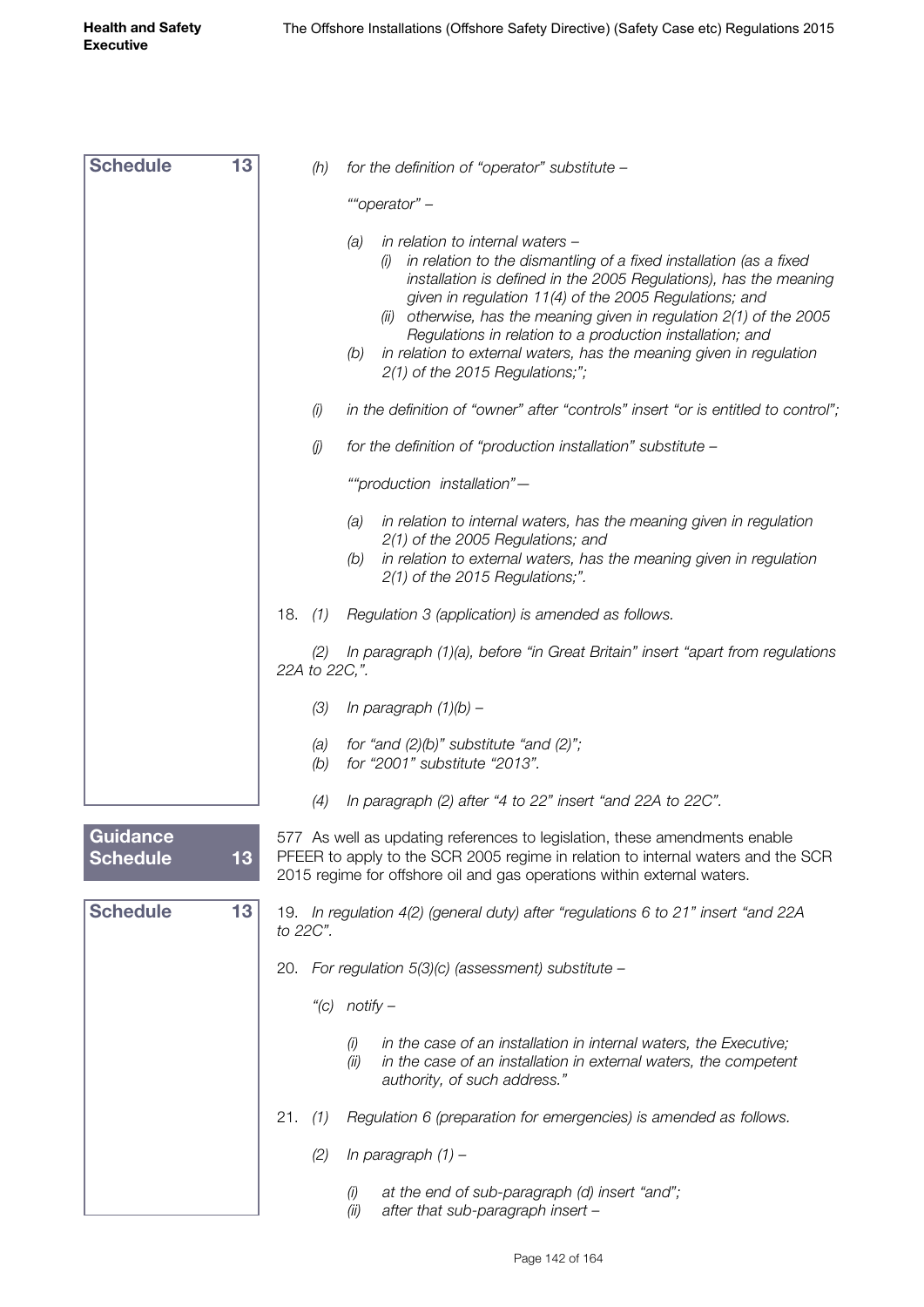*"(e) in relation to external waters only, for coordinating the emergency response with the response planned pursuant to the external emergency response plan." (3) In paragraph (2)(a) after "emergency" insert ", including how to co-ordinate with persons responding to an emergency who are not on the installation when the emergency begins".* 22. *In regulation 22(1) (certificates of exemption) after "workers at work" insert "or by Directive 2013/30/EU of the European Parliament and of the Council of 12 June 2013 on safety of offshore oil and gas operations and amending Directive 2004/35/ EC".* 23. *After regulation 22 insert – "Inventory of equipment etc. 22A—* 578 An inventory of emergency response equipment relevant to the execution of internal emergency response duties (see regulation 30(14)), including equipment available for use in an evacuation, must be prepared. 579 It is intended that this information be available to the MCA, along with further information on oil spill response equipment obtained under DECC's OPRC, to form an overview of emergency response equipment available for use in the event of a large-scale incident within external waters. 580 Examples of equipment for inclusion in the inventory required under PFEER include: (a) totally enclosed motor propelled survival craft (TEMPSC) – number and kind; (b) life rafts; (c) external communication systems; (d) personal devices for controlled descent; (e) alternative descent mechanisms; (f) contracted standby vessel provision including access to fast rescue craft; (g) evacuation, rescue and recovery services including those contracted. *(3) The inventory prepared under paragraph (2) must identify measures in place to ensure equipment and procedures are maintained in operable condition.* 581 These measures should include putting in place inspection, maintenance and where appropriate verification arrangements to ensure both equipment and associated procedures remain suitable and in operable condition. This should also include audit arrangements to ensure the element of the management system relating to these measures remains effective. *(4) The duty holder must ensure all equipment on the installation provided in compliance with paragraph (1) is made available at all times and made available as necessary to the Maritime and Coastguard Agency.* **Schedule 13 Schedule 13 Schedule 13 Guidance Schedule 13 Guidance Schedule 13** *(1) This regulation applies only in relation to external waters. (2) The duty holder must prepare an inventory of available equipment, its ownership, location, transport to and mode of deployment at the installation and any person relevant to the performance of the duties in these Regulations (except the duties in regulations 5, 9, 10, 12, 13, 14, 18, 19 and 20).*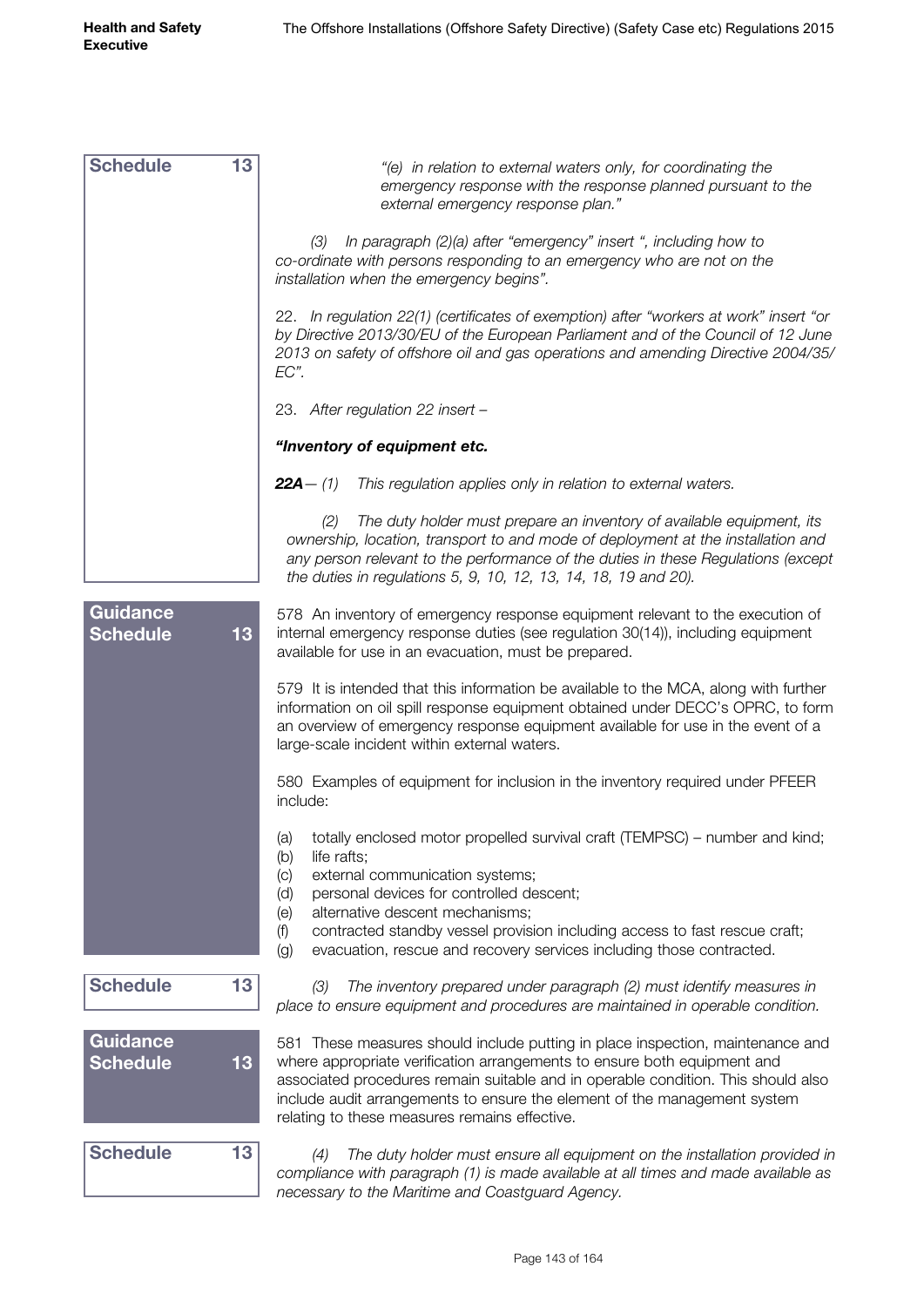| <b>Schedule</b>                    | 13 | Initiation and direction of emergency response and liaison with external<br>response authority                                                                                                                                                                                                                                                                                                                                                                                                                                                                                                                                                                                                                                                             |  |  |  |  |
|------------------------------------|----|------------------------------------------------------------------------------------------------------------------------------------------------------------------------------------------------------------------------------------------------------------------------------------------------------------------------------------------------------------------------------------------------------------------------------------------------------------------------------------------------------------------------------------------------------------------------------------------------------------------------------------------------------------------------------------------------------------------------------------------------------------|--|--|--|--|
|                                    |    | <b>22B</b> $-$ (1)<br>This regulation applies only in relation to external waters.                                                                                                                                                                                                                                                                                                                                                                                                                                                                                                                                                                                                                                                                         |  |  |  |  |
|                                    |    | (2)<br>The duty holder must authorise one or more persons -                                                                                                                                                                                                                                                                                                                                                                                                                                                                                                                                                                                                                                                                                                |  |  |  |  |
|                                    |    | to initiate an emergency response;<br>(a)                                                                                                                                                                                                                                                                                                                                                                                                                                                                                                                                                                                                                                                                                                                  |  |  |  |  |
|                                    |    | (b)<br>to direct an emergency response; and<br>to liaise with the Maritime and Coastguard Agency.<br>(C)                                                                                                                                                                                                                                                                                                                                                                                                                                                                                                                                                                                                                                                   |  |  |  |  |
| <b>Guidance</b><br><b>Schedule</b> | 13 | 582 Installation emergency response procedures should ensure the above<br>activities are allocated named positions in the event of an incident. In practice, this is<br>likely to be the offshore installation manager, members of the emergency response<br>team and may include members of the dutyholder's onshore emergency response<br>team. Those appointed to such role(s) must be fully aware of their responsibilities<br>and capable of performing them. Consideration should be given to onshore<br>emergency response arrangements to ensure no conflict arises. Compliance with<br>PFEER regulation 6 (Preparation for emergencies) and regulation 8 (Emergency<br>response plan) will assist dutyholders in complying with this requirement. |  |  |  |  |
| <b>Schedule</b>                    | 13 | Arrangements for early warning of major accidents                                                                                                                                                                                                                                                                                                                                                                                                                                                                                                                                                                                                                                                                                                          |  |  |  |  |
|                                    |    | <b>22C</b> $-$ (1)<br>This regulation applies only in relation to external waters.                                                                                                                                                                                                                                                                                                                                                                                                                                                                                                                                                                                                                                                                         |  |  |  |  |
|                                    |    | The duty holder must make arrangements -<br>(2)                                                                                                                                                                                                                                                                                                                                                                                                                                                                                                                                                                                                                                                                                                            |  |  |  |  |
|                                    |    | for providing early warning of a major accident to the Maritime and<br>(a)<br>Coastguard Agency; and<br>for providing more detailed information about such an accident as<br>(b)<br>soon as it becomes available,                                                                                                                                                                                                                                                                                                                                                                                                                                                                                                                                          |  |  |  |  |
|                                    |    | but nothing in this paragraph is to be taken as imposing a requirement<br>which is imposed by regulation $4(3)(c)$ and paragraph $2(k)$ of Schedule 2 to<br>the Merchant Shipping (Oil Pollution Preparedness, Response and<br>Co-operation Convention) Regulations 1998 (arrangements for early warning<br>of major environmental incidents)."                                                                                                                                                                                                                                                                                                                                                                                                            |  |  |  |  |
| <b>Guidance</b><br><b>Schedule</b> | 13 | 583 Further to the responsibilities outlined above it should be clear to the<br>postholder when these actions are to be taken. Although emergency response<br>procedures should give guidance on this action it is conceivable that scenarios will<br>arise that go beyond those detailed in the procedures. For that reason, a<br>combination of emergency response procedures and information, instruction and<br>training should enable an accurate decision on when to notify the MCA.                                                                                                                                                                                                                                                                 |  |  |  |  |
| <b>Schedule</b>                    | 13 | <b>Offshore Installations and Wells (Design and Construction, etc)</b>                                                                                                                                                                                                                                                                                                                                                                                                                                                                                                                                                                                                                                                                                     |  |  |  |  |
|                                    |    | <b>Regulations 1996</b><br>24. The Offshore Installations and Wells (Design and Construction, etc.)<br>Regulations 1996 are amended as follows.                                                                                                                                                                                                                                                                                                                                                                                                                                                                                                                                                                                                            |  |  |  |  |
|                                    |    | 25.<br>Regulation 2(1) (interpretation) is amended as follows.<br>(1)                                                                                                                                                                                                                                                                                                                                                                                                                                                                                                                                                                                                                                                                                      |  |  |  |  |
|                                    |    | In paragraph $(1)$ -<br>(2)                                                                                                                                                                                                                                                                                                                                                                                                                                                                                                                                                                                                                                                                                                                                |  |  |  |  |
|                                    |    | omit the definition of "the 1995 Order";<br>(a)<br>after the definition of "the 1995 Regulations" insert -<br>(b)                                                                                                                                                                                                                                                                                                                                                                                                                                                                                                                                                                                                                                          |  |  |  |  |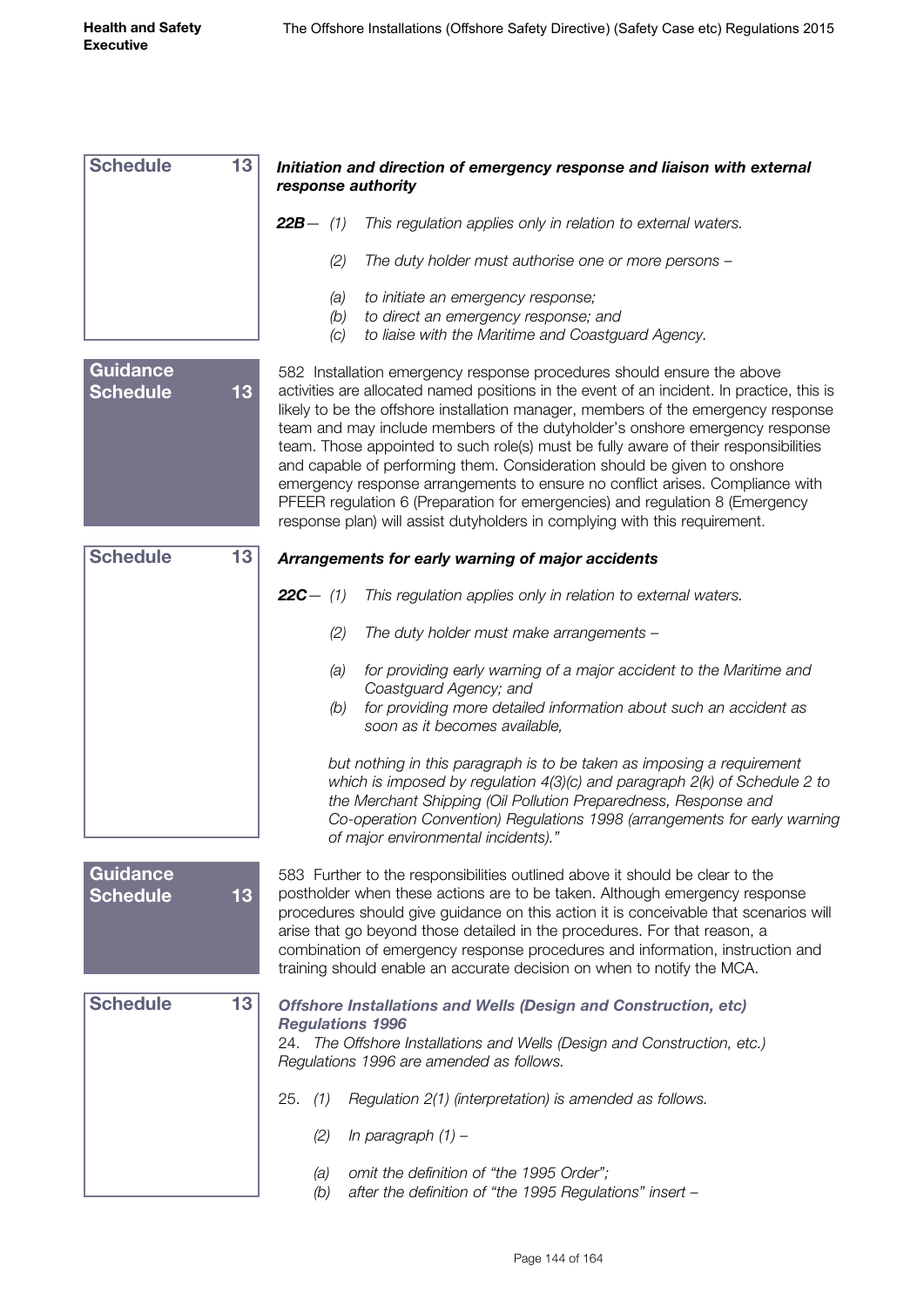| <b>Schedule</b>                    | 13 | "the 2013 Order" means the Health and Safety at Work etc. Act 1974<br>(Application outside Great Britain) Order 2013;                                                                                                                                                                                                                                                                                                                                                        |  |
|------------------------------------|----|------------------------------------------------------------------------------------------------------------------------------------------------------------------------------------------------------------------------------------------------------------------------------------------------------------------------------------------------------------------------------------------------------------------------------------------------------------------------------|--|
|                                    |    | "the 2015 Regulations" means the Offshore Installations (Offshore Safety<br>Directive) (Safety Case etc.) Regulations 2015;";                                                                                                                                                                                                                                                                                                                                                |  |
|                                    |    | after the definition of "the Executive" insert -<br>(C)                                                                                                                                                                                                                                                                                                                                                                                                                      |  |
|                                    |    | ""external waters" means the territorial sea adjacent to Great Britain and any<br>area designated by order under section 1(7) of the Continental Shelf Act<br>1964;                                                                                                                                                                                                                                                                                                          |  |
|                                    |    | for the definition of "licensee" substitute -<br>(d)                                                                                                                                                                                                                                                                                                                                                                                                                         |  |
|                                    |    | ""licensee" -                                                                                                                                                                                                                                                                                                                                                                                                                                                                |  |
|                                    |    | in relation to a well in Great Britain and any activity in relation to that<br>(a)<br>well, means any person to whom a licence to search and bore for<br>and get petroleum is granted pursuant to section 2 of the<br>Petroleum (Production) Act 1934 or section 3 of the Petroleum Act<br>1998; and<br>in relation to a well in external waters and any activity in relation to<br>(b)<br>that well, means an offshore licensee as defined in regulation 2(1) of            |  |
|                                    |    | the Offshore Petroleum Licensing (Offshore Safety Directive)<br>Regulations 2015;"; and                                                                                                                                                                                                                                                                                                                                                                                      |  |
|                                    |    | in the definition of "safety case" after "the 2005 Regulations" insert "or<br>(e)<br>regulation 2(2) of the 2015 Regulations";<br>for the definition of "well operator" substitute -<br>(f)                                                                                                                                                                                                                                                                                  |  |
|                                    |    | ""well operator" -                                                                                                                                                                                                                                                                                                                                                                                                                                                           |  |
|                                    |    | in relation to a well in Great Britain, means the person appointed by<br>(a)<br>the licensee for the well to execute the function of organising and<br>supervising all operations to be carried out by means of such well<br>or, where no such person has been appointed, the licensee; and<br>(b) in relation to a well in external waters, has the meaning given in<br>regulation 2 of the Offshore Petroleum Licensing (Offshore Safety<br>Directive) Regulations 2015;". |  |
|                                    |    | In paragraph (4) omit -<br>(3)                                                                                                                                                                                                                                                                                                                                                                                                                                               |  |
|                                    |    | the "and" immediately following sub-paragraph (a)(ii); and<br>(a)<br>(b)<br>sub-paragraph (b).                                                                                                                                                                                                                                                                                                                                                                               |  |
|                                    |    | In regulation $3(1)(b)$ (application) –<br>26.                                                                                                                                                                                                                                                                                                                                                                                                                               |  |
|                                    |    | before "to and in relation to installations" insert "except for regulation 18,"<br>(a)                                                                                                                                                                                                                                                                                                                                                                                       |  |
|                                    |    | and<br>for "articles $4(1)$ and $(2)(b)$ and 5 of the 1995 Order" substitute "articles<br>(b)<br>4(1) and (2) and 5 of the 2013 Order".                                                                                                                                                                                                                                                                                                                                      |  |
| <b>Guidance</b><br><b>Schedule</b> | 13 | 584 As well as updating references to legislation, these amendments enable DCR<br>to apply to the SCR 2005 regime in relation to internal waters and the SCR 2015                                                                                                                                                                                                                                                                                                            |  |

regime for offshore oil and gas operations within external waters.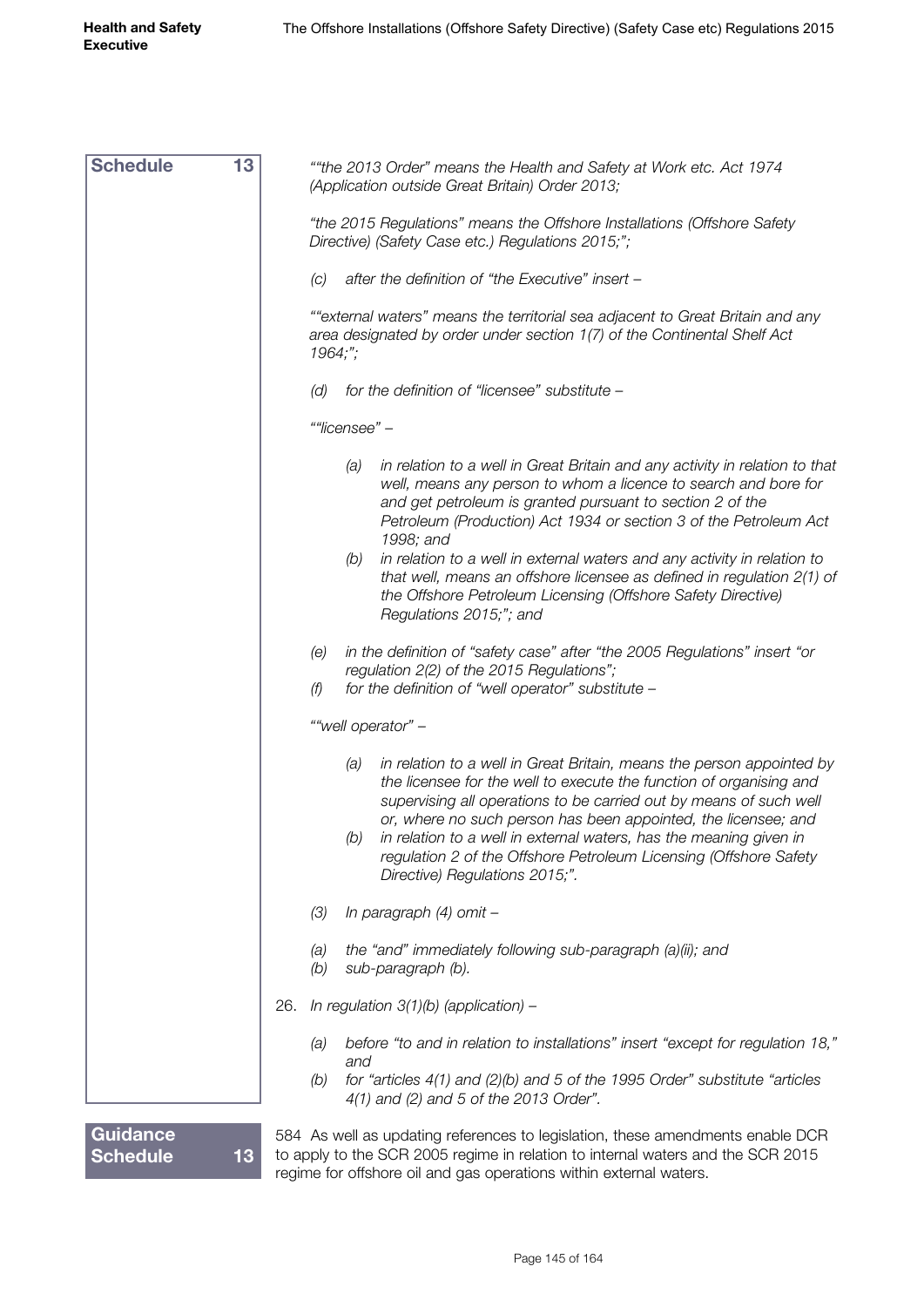| <b>Schedule</b>                    | 13 |                                                                                                                                                                                                                                                                                                 |
|------------------------------------|----|-------------------------------------------------------------------------------------------------------------------------------------------------------------------------------------------------------------------------------------------------------------------------------------------------|
|                                    |    | In regulation 9 (reporting of danger to an installation) -<br>27.                                                                                                                                                                                                                               |
|                                    |    | in paragraph (1) omit "within 10 days"; and<br>(a)<br>after paragraph (2) insert -<br>(b)                                                                                                                                                                                                       |
|                                    |    | ''(3)<br>The report must be made -                                                                                                                                                                                                                                                              |
|                                    |    | where the installation is in external waters, within 10 working<br>(a)<br>days after the appearance of evidence of the significant threat;<br>and                                                                                                                                               |
|                                    |    | in any other case, within 10 days after the appearance of that<br>(b)<br>evidence.                                                                                                                                                                                                              |
|                                    |    | In paragraph (3) "working days" means any day other than a Saturday, a<br>(4)<br>Sunday, Christmas Day, Good Friday or a day which is a bank holiday under the<br>Banking and Financial Dealings Act 1971 in any part of Great Britain."                                                        |
| <b>Guidance</b><br><b>Schedule</b> | 13 | 585 This amendment removes any conflict with Commission Implementing<br>Regulation (EU) No 1112/2014, <sup>37</sup> which requires reports to be submitted within 10<br>working days.                                                                                                           |
| <b>Schedule</b>                    | 13 | 28.<br>In regulation 12 (additional requirements) -                                                                                                                                                                                                                                             |
|                                    |    | in paragraph (1) omit "Subject to paragraph (3),"; and<br>(a)<br>(b)<br>omit paragraph (3).                                                                                                                                                                                                     |
|                                    |    | 29. In regulation 13(2) (general duty) after "regulations 14 to 19 and 21," insert<br>"and regulations 11 and 12 of the 2015 Regulations (examination of wells in<br>external waters)".                                                                                                         |
| <b>Guidance</b><br><b>Schedule</b> | 13 | 586 These amendments highlight that requirements to establish a well examination<br>scheme (see regulations 11 and 12) must not prevent the timely implementation of<br>proposed changes where they are necessary to prevent the unplanned escape of<br>fluids (also see regulation 13 of DCR). |
| <b>Schedule</b>                    | 13 | 30. In regulation 18 (arrangements for examination) omit paragraphs (5), (6) and (8).                                                                                                                                                                                                           |
|                                    |    | 31. In regulation 23(1) (certificates of exemption) after "safety and health of<br>workers at work" insert "or under Directive 2013/30/EU of the European Parliament<br>and of the Council of 12 June 2013 on safety of offshore oil and gas operations<br>and amending Directive 2004/35/EC".  |
|                                    |    | 32. Omit regulation 24 (transitional provisions).                                                                                                                                                                                                                                               |
|                                    |    | <b>Offshore Installations (Safety Case) Regulations 2005</b><br>33. The Offshore Installations (Safety Case) Regulations 2005 are amended as<br>follows.                                                                                                                                        |
|                                    |    | 34. (1) Subject to paragraph (2), for "relevant waters" substitute "internal waters"<br>in each place occurring.                                                                                                                                                                                |
|                                    |    | (2)<br>Paragraph (1) does not apply to -                                                                                                                                                                                                                                                        |
|                                    |    | the definition of "relevant waters" in regulation $2(1)$ ;<br>(a)<br>Schedule 9.<br>(b)                                                                                                                                                                                                         |
|                                    |    | Subject to paragraph (4), for "sea-bed" substitute "bed of internal<br>(3)<br>waters" in each place occurring.                                                                                                                                                                                  |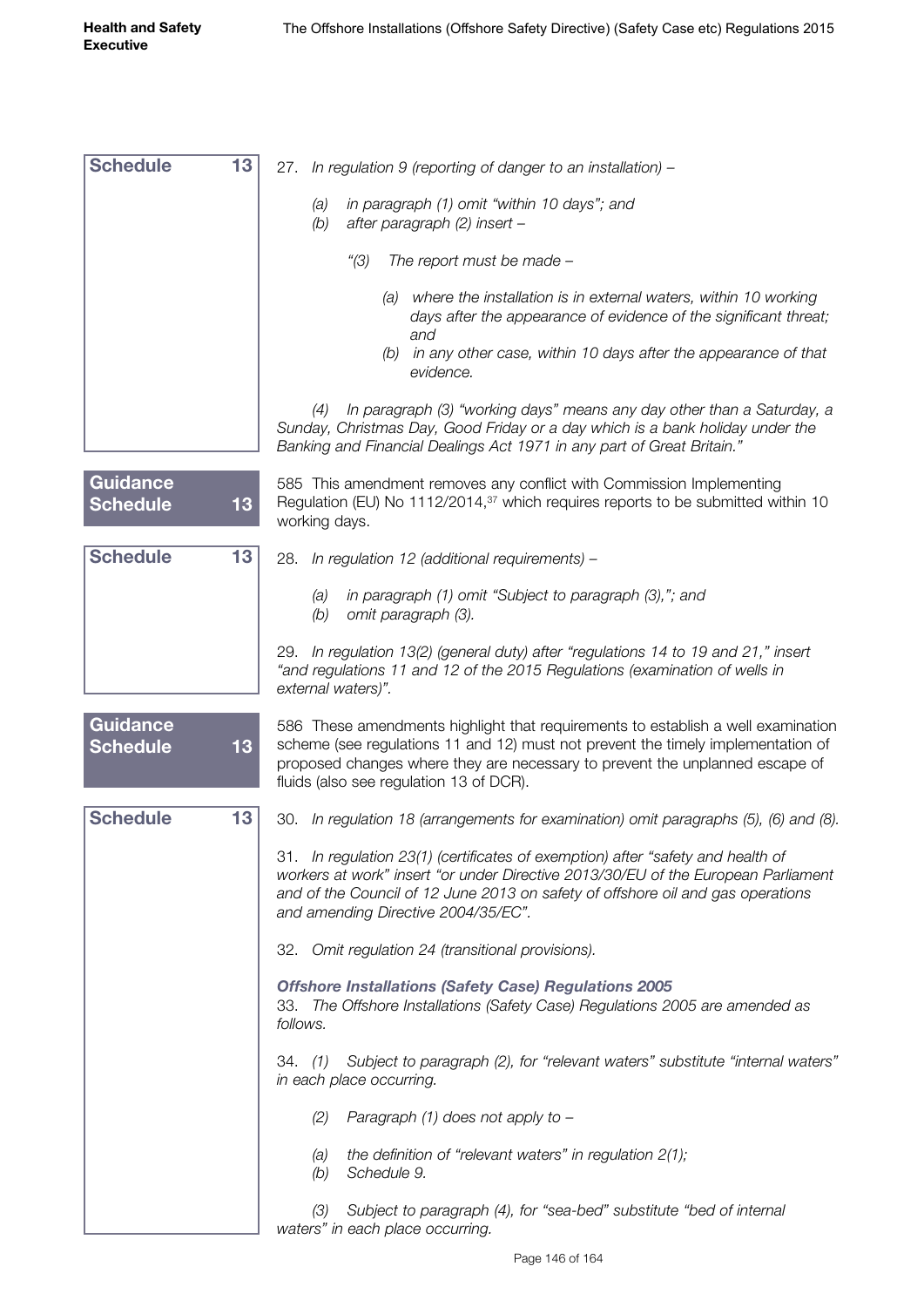| <b>Schedule</b>                    | 13 | (4)                                  | Paragraph (3) does not apply to Schedule 9.                                                                                                                                                                                                      |
|------------------------------------|----|--------------------------------------|--------------------------------------------------------------------------------------------------------------------------------------------------------------------------------------------------------------------------------------------------|
|                                    |    | 35.<br>(1)                           | Regulation 2 (interpretation) is amended as follows.                                                                                                                                                                                             |
|                                    |    | (2)                                  | In paragraph $(1)$ -                                                                                                                                                                                                                             |
|                                    |    | (a)                                  | after the definition of "installation" insert -                                                                                                                                                                                                  |
|                                    |    |                                      | ""internal waters" means tidal waters and parts of the sea in or adjacent to<br>Great Britain up to the landward limits of the territorial sea;";                                                                                                |
|                                    |    | (b)                                  | in the definition of "licensee" after "pursuant to" insert "section 2 of the<br>Petroleum (Production) Act 1934 or";                                                                                                                             |
|                                    |    | (C)<br>(d)                           | in the definition of "relevant statutory provisions" after "them" insert ",<br>within internal waters";<br>omit the definition of "relevant waters".                                                                                             |
|                                    |    | 36.                                  | In regulation 4 (application) omit paragraph (1).                                                                                                                                                                                                |
|                                    |    |                                      | 37. In regulation 6(2) (design and relocation notifications for production installation)<br>after "new location" insert "within internal waters".                                                                                                |
|                                    |    |                                      | 38. In regulation 7(1) (safety case for production installation) in the opening words<br>after "operated" insert "within internal waters".                                                                                                       |
|                                    |    | internal waters".                    | 39. In regulation 14(3)(c) (revision of safety case) after "location" insert "within                                                                                                                                                             |
|                                    |    |                                      | 40. In paragraph 10 of Schedule 1 (particulars to be included in a design<br>notification etc.) after "location" insert "within internal waters".                                                                                                |
| <b>Guidance</b><br><b>Schedule</b> | 13 |                                      | 587 As well as updating references to legislation, these amendments restrict the<br>application of the SCR 2005 regime to internal waters. The SCR 2015 regime<br>applies to offshore oil and gas operations within external waters.             |
| <b>Schedule</b>                    | 13 |                                      | <b>Reporting of Injuries, Diseases and Dangerous Occurrences</b>                                                                                                                                                                                 |
|                                    |    | <b>Regulations 2013</b><br>41. $(1)$ | The Reporting of Injuries, Diseases and Dangerous Occurrences<br>Regulations 2013 are amended as follows.                                                                                                                                        |
|                                    |    | (2)                                  | For regulation $15(3)(c)$ (restriction on parallel requirements) substitute -                                                                                                                                                                    |
|                                    |    | ''(C)                                | where the requirements have different time limits -                                                                                                                                                                                              |
|                                    |    | (i)                                  | in any case where any of those requirements is a requirement to<br>make a report in relation to a reportable incident falling within<br>paragraph 1(3) of Part 1 of Schedule 1, the time limit in relation to<br>that incident is complied with; |
|                                    |    | (ii)                                 | in any other case, the shortest time limit is complied with; and".                                                                                                                                                                               |
|                                    |    | (3)                                  | In paragraph 1 of Schedule 1 (reporting and recording procedures) -                                                                                                                                                                              |
|                                    |    | (a)                                  | in sub-paragraph (1)(b) after "incident", in the second place in which it<br>occurs, insert "or, in the case of an incident falling within sub-paragraph<br>(3), within 10 working days of the incident";                                        |
|                                    |    | (b)                                  | after sub-paragraph (2) insert -                                                                                                                                                                                                                 |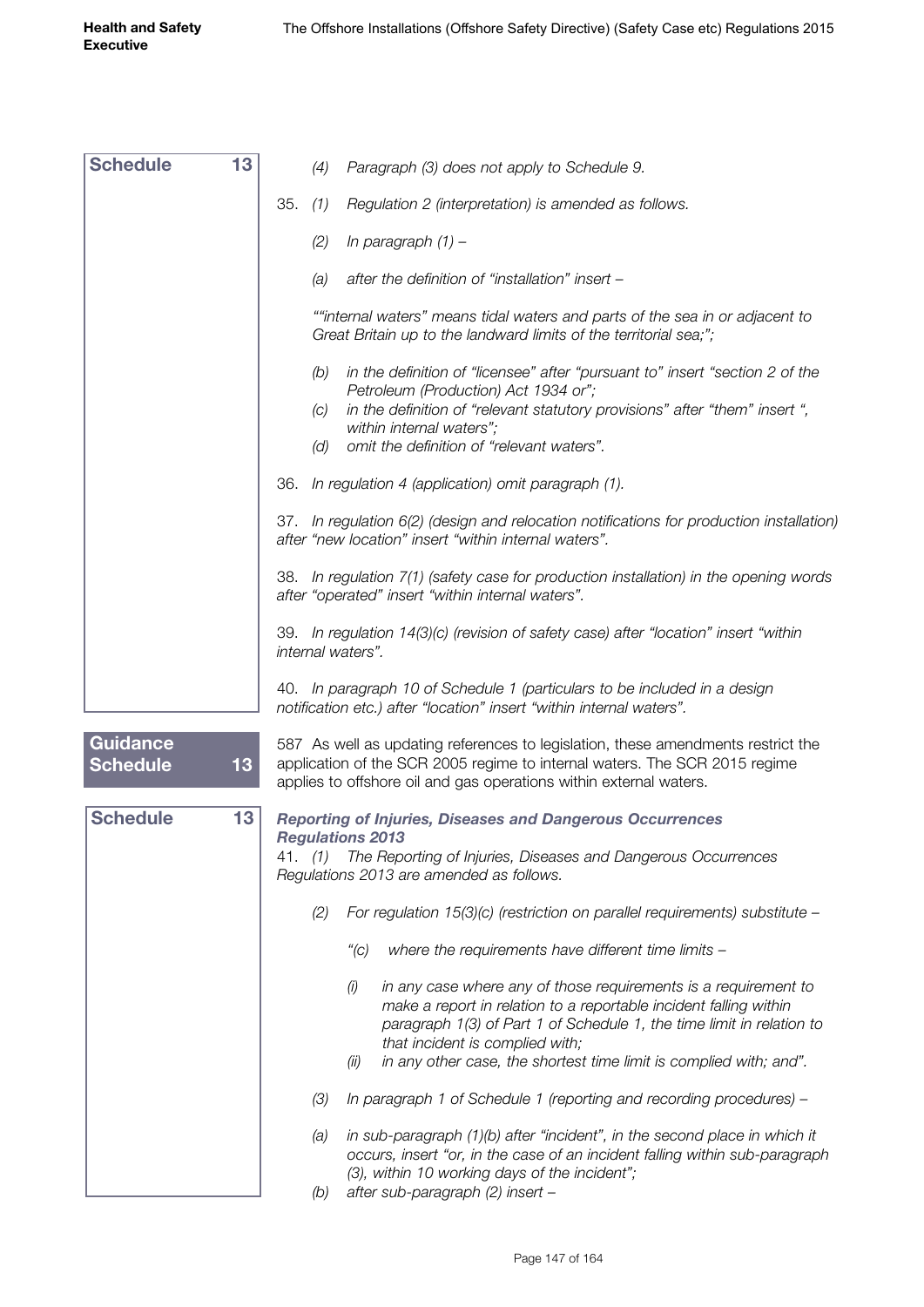| <b>Schedule</b>                    | 13              |                                | A reportable incident falls within this sub-paragraph if it relates to a<br>"(3)<br>dangerous occurrence of a class specified in -                                                                                                          |
|------------------------------------|-----------------|--------------------------------|---------------------------------------------------------------------------------------------------------------------------------------------------------------------------------------------------------------------------------------------|
|                                    |                 |                                | paragraph 20 of Part 1 of Schedule 2 in relation to an offshore<br>(a)<br>workplace; or<br>(b) Part 6 of that Schedule.                                                                                                                     |
|                                    |                 |                                |                                                                                                                                                                                                                                             |
|                                    |                 | (4)                            | For the purposes of $-$                                                                                                                                                                                                                     |
|                                    |                 | (a)                            | sub-paragraph (1)(b), "working day" means any day other than a<br>Saturday, a Sunday, Christmas Day, Good Friday or a day which is a<br>bank holiday under the Banking and Financial Dealings Act 1971 in any<br>part of Great Britain; and |
|                                    |                 | (b)                            | sub-paragraph (3), "offshore workplace" has the meaning given in<br>regulation 2(1), but as if the words in parenthesis in that definition had no<br>effect."                                                                               |
| <b>Guidance</b><br><b>Schedule</b> | 13              | working days.                  | 588 This amendment removes any conflict with the Commission Implementing<br>Regulation (EU) No 1112/2014, which requires reports to be submitted within 10                                                                                  |
| <b>Schedule</b>                    | 13 <sub>1</sub> | 42. (1)<br>amended as follows. | <b>Health and Safety and Nuclear (Fees) Regulations 2015</b><br>The Health and Safety and Nuclear (Fees) Regulations 2015 are                                                                                                               |
|                                    |                 | (2)                            | In regulation 14 (fees payable in respect of offshore installations) -                                                                                                                                                                      |
|                                    |                 | (a)<br>(b)                     | in paragraph (2) after "2005 Regulations" insert "or the 2015<br>Regulations".<br>in paragraph (3) -                                                                                                                                        |
|                                    |                 |                                | (i)<br>after the definition of "the 2005 Regulations" insert -                                                                                                                                                                              |
|                                    |                 |                                | ""the 2015 Regulations" means the Offshore Installations (Offshore Safety<br>Directive) (Safety Case etc.) Regulations 2015;";                                                                                                              |
|                                    |                 |                                | (ii)<br>in the definition of "installation", "current safety case", "safety case"<br>and "owner" -                                                                                                                                          |
|                                    |                 |                                | after "owner" insert ", in a case concerning the 2005<br>(aa)<br>Regulations"; and                                                                                                                                                          |
|                                    |                 |                                | after "those Regulations" omit "and" and insert " or, in a<br>(bb)<br>case concerning the 2015 Regulations, have the same                                                                                                                   |
|                                    |                 |                                | meanings as in the 2015 Regulations";<br>for the definition of "operator" substitute -<br>(iii)                                                                                                                                             |
|                                    |                 |                                | ""operator" -                                                                                                                                                                                                                               |
|                                    |                 | (a)                            | in a case concerning the 2005 Regulations has the meaning -<br>in the case of the dismantling of a fixed installation under regulation<br>(i)<br>11 of those Regulations, given in regulation 11(4) of those<br>Regulations;                |
|                                    |                 |                                | in any other case, given in regulation $2(1)$ of those Regulations in<br>(ii)<br>relation to a production installation;                                                                                                                     |
|                                    |                 | (b)                            | in a case concerning the 2015 Regulations, has the meaning given in<br>those Regulations; and"                                                                                                                                              |
|                                    |                 |                                | after the definition of "operator" insert -<br>(iv)                                                                                                                                                                                         |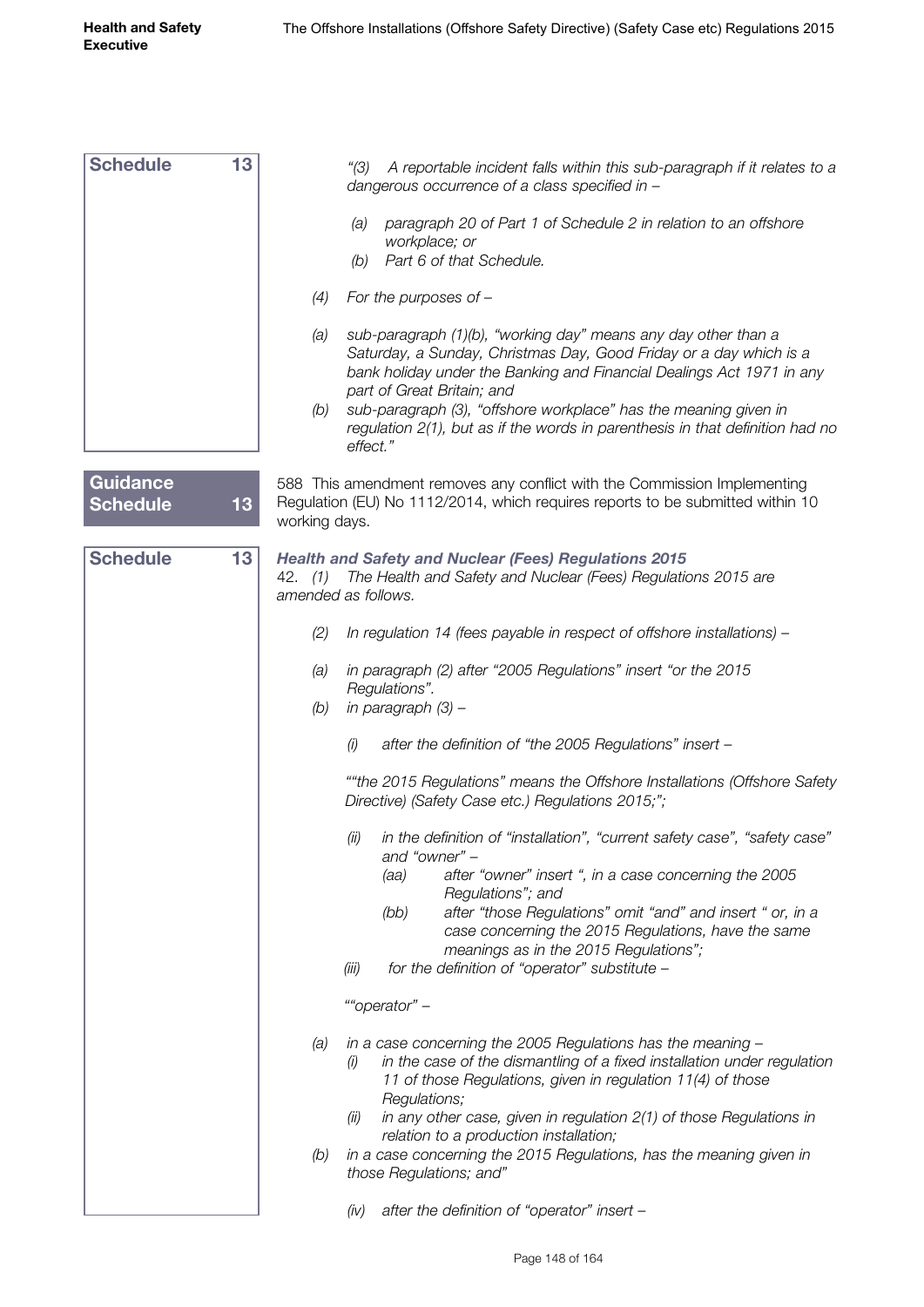| <b>Schedule</b> | 13 | ""competent authority" has the meaning given in the 2015 Regulations."                                                                                                                                                                                                               |                                                                                                                           |  |  |
|-----------------|----|--------------------------------------------------------------------------------------------------------------------------------------------------------------------------------------------------------------------------------------------------------------------------------------|---------------------------------------------------------------------------------------------------------------------------|--|--|
|                 |    | In Schedule 10 (fees payable in respect of offshore installations) after the<br>(3)<br>final entry in the Table insert -                                                                                                                                                             |                                                                                                                           |  |  |
|                 |    | "Assessing a design notification (sent to<br>the competent authority pursuant to<br>regulation 15(1) or 19(1) of the 2015<br>Regulations) for the purpose of deciding<br>whether to raise matters relating to health<br>and safety and raising such matters                          | The operator or owner who sent the<br>design notification to the competent<br>authority pursuant to that provision        |  |  |
|                 |    | Assessing a relocation notification (sent<br>to the competent authority pursuant to<br>regulation 15(3) of the 2015 Regulations)<br>for the purpose of deciding whether to<br>raise matters relating to health and<br>safety and raising such matters                                | The operator who sent the relocation<br>notification to the competent authority<br>pursuant to that provision             |  |  |
|                 |    | Assessing a safety case or a revision to<br>a current safety case (sent to the<br>competent pursuant to any provision of<br>the 2015 Regulations) for the purpose<br>of deciding whether to accept that<br>safety case or revision and accepting<br>any such safety case or revision | The operator or owner who sent the<br>safety case or revision to the<br>competent authority pursuant to that<br>provision |  |  |
|                 |    | Providing advice with respect to the<br>preparation of a safety case or a<br>revision to a current safety case which<br>is proposed to be sent to the<br>competent authority pursuant to any<br>provision of the 2015 Regulations                                                    | The operator or owner who has<br>requested that advice                                                                    |  |  |
|                 |    | Assessing whether to grant an<br>exemption pursuant to regulation 35 of<br>the 2015 Regulations and granting any<br>such exemption                                                                                                                                                   | The operator or owner who has<br>requested the exemption"                                                                 |  |  |

## **Guidance Schedule 13**

589 These amendments will enable HSE to recover costs for relevant activities under both the SCR 2005 and SCR 2015 regimes.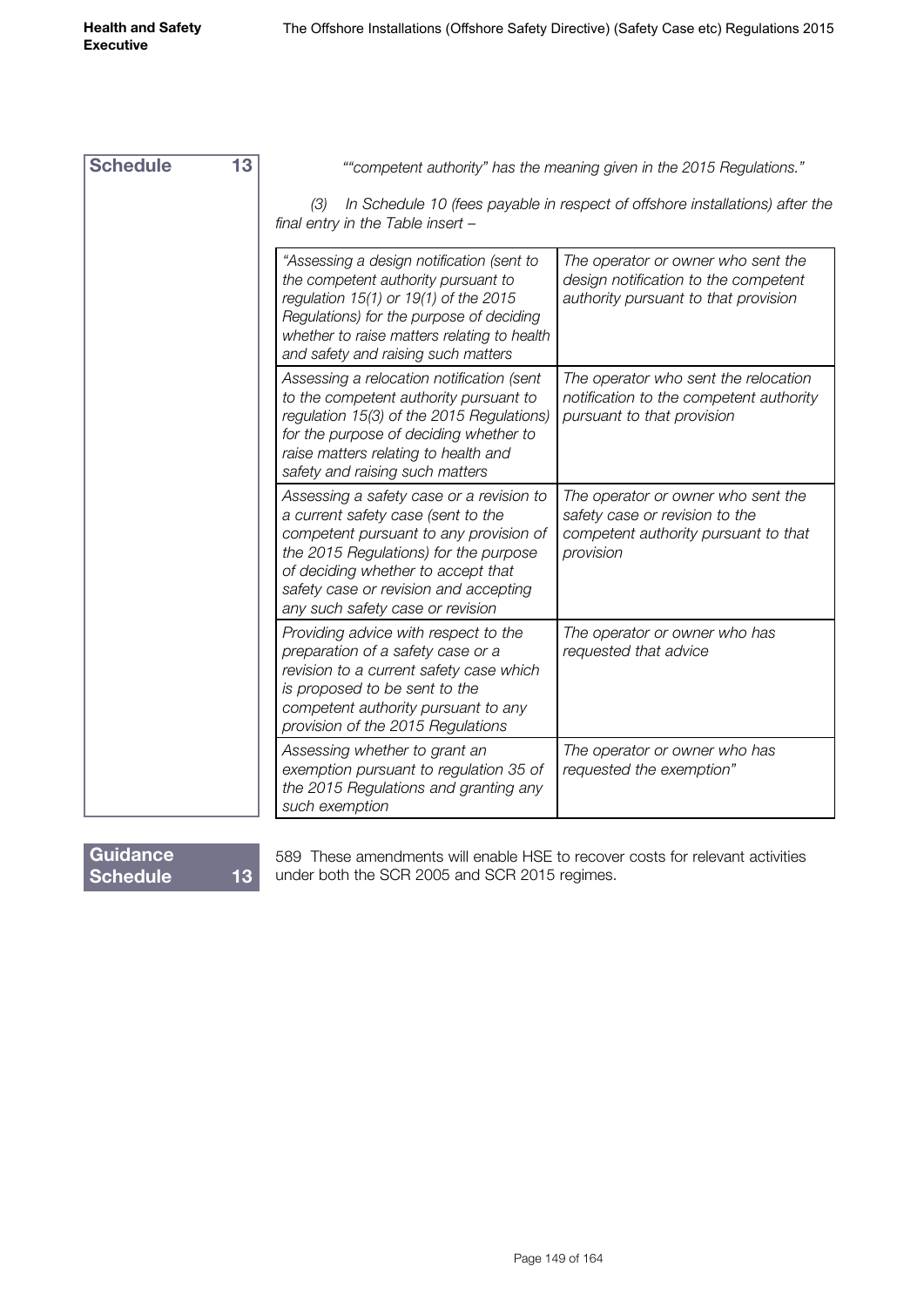| <b>Schedule</b> |
|-----------------|
|-----------------|

## **Schedule 13 PART 2 Revocations and Instruments**

| (1)<br>Regulations revoked                                                                                         | (2)<br>References | (3)<br>Extent of revocation                                                                                                                                                                                                                                                                     |
|--------------------------------------------------------------------------------------------------------------------|-------------------|-------------------------------------------------------------------------------------------------------------------------------------------------------------------------------------------------------------------------------------------------------------------------------------------------|
| The Offshore Installations<br>(Logbooks and Registration<br>of Death) Regulations 1972                             | S.I. 1972/1542    | The whole Regulations                                                                                                                                                                                                                                                                           |
| The Offshore Installations<br>(Inspectors and Casualties)<br>Regulations 1973                                      | S.I. 1973/1842    | The whole Regulations                                                                                                                                                                                                                                                                           |
| The Submarine Pipe-lines<br>(Inspectors etc.)<br>Regulations 1977                                                  | S.I. 1977/835     | The whole Regulations                                                                                                                                                                                                                                                                           |
| The Submarine Pipe-lines<br>Safety Regulations 1982                                                                | S.I. 1982/1513    | The whole Regulations                                                                                                                                                                                                                                                                           |
| The Offshore Installations<br>(Safety Zones) Regulations<br>1987                                                   | S.I. 1987/1331    | The whole Regulations                                                                                                                                                                                                                                                                           |
| The Offshore Installations<br>and Pipeline Works (First-<br>Aid) Regulations 1989                                  | S.I. 1989/1671    | In regulation 2, the<br>definition of "the 1989<br>Order"; regulation 5(2)(b)<br>and $(c)$                                                                                                                                                                                                      |
| The Offshore Safety<br>(Repeals and Modifications)<br>Regulations 1993                                             | S.I. 1993/1823    | Regulation 4(6);<br>regulation 5(2);<br>in the Schedule, all entries<br>except those relating to the<br>Offshore Installations<br>(Safety Representatives<br>and Safety Committees)<br>Regulations 1989 and the<br>Offshore Installations and<br>Pipeline Works (First Aid)<br>Regulations 1989 |
| The Offshore Installations<br>and Pipeline Works<br>(Management and<br><b>Administration</b> ) Regulations<br>1995 | S.I. 1995/738     | In regulation 2, the<br>definition of "the 1995<br>Order";<br>Part 2 of Schedule 2,<br>paragraphs 1, 2, 3, 4 and<br>12                                                                                                                                                                          |
| The Offshore Installations<br>(Prevention of Fire and<br>Explosion, and Emergency<br>Response) Regulations<br>1995 | S.I. 1995/743     | In regulation $6(1)(c)$ the<br>word "and"                                                                                                                                                                                                                                                       |
| The Offshore Installations<br>and Wells (Design and<br>Construction, etc.)<br>Regulations 1996                     | S.I. 1996/913     | In regulation $2(1)$ the<br>definition of "the 1995<br>Order";<br>in regulation 2(4)(a)(ii) the<br>word "and";<br>regulation $2(4)(b)$ ;<br>regulation 12(3);<br>regulation $18(5)$ , (6) and (8);<br>regulation 24                                                                             |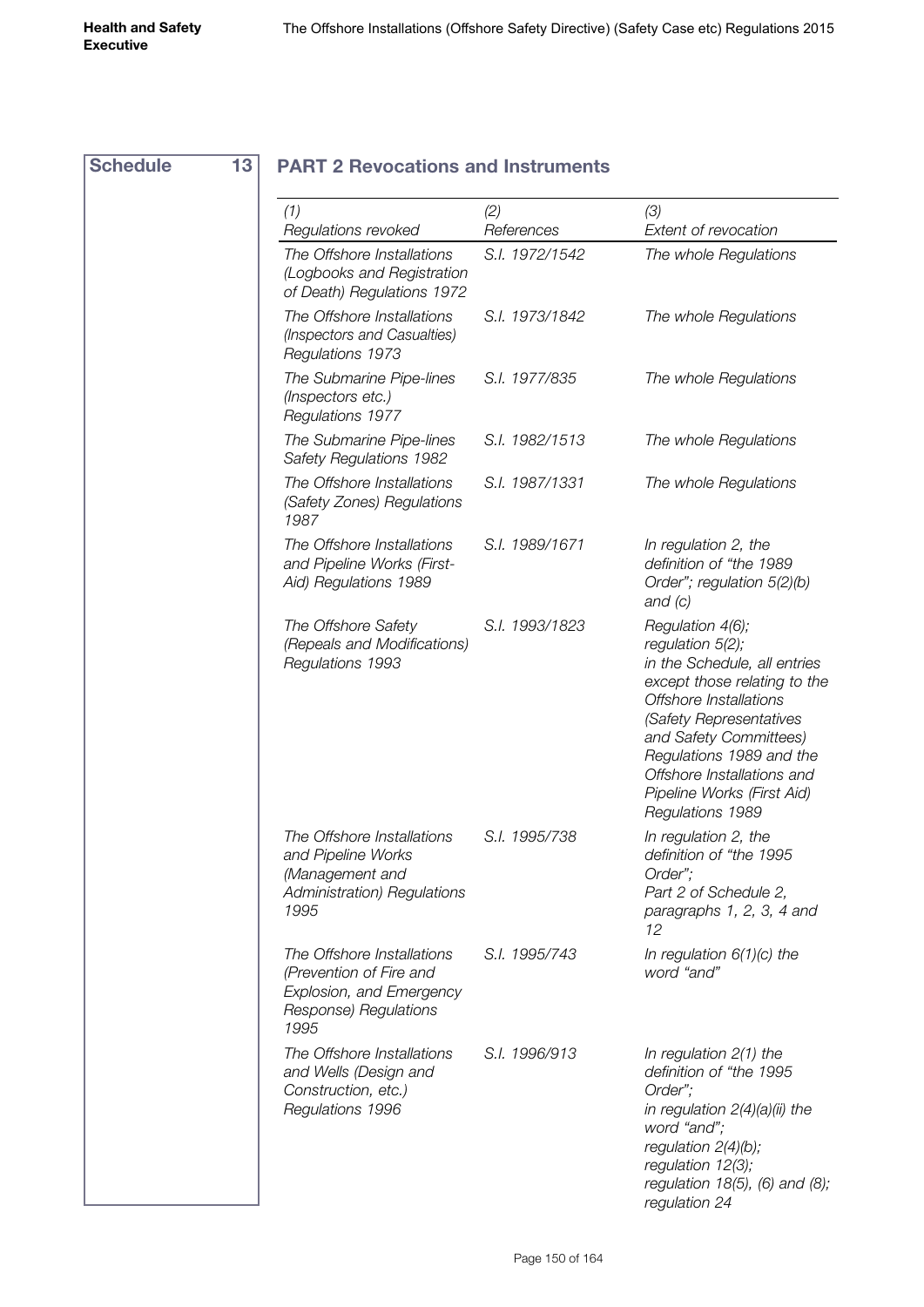| <b>Schedule</b> | 13 | (1)                                                                                  | (2)            | (3)                                                                                                                                                                                                                     |
|-----------------|----|--------------------------------------------------------------------------------------|----------------|-------------------------------------------------------------------------------------------------------------------------------------------------------------------------------------------------------------------------|
|                 |    | Regulations revoked                                                                  | References     | Extent of revocation                                                                                                                                                                                                    |
|                 |    | The Offshore Safety<br>(Miscellaneous<br><b>Amendments</b> ) Regulations<br>2002     | S.I. 2002/2175 | Regulation 3(a)(i)                                                                                                                                                                                                      |
|                 |    | The Offshore Installations<br>(Safety Case) Regulations<br>2005                      | S.I. 2005/3117 | In regulation 2 the definition<br>of "relevant waters":<br>regulation $4(1)$ ;<br>Schedule 9, paragraph (2)<br>(a)(iv) and (vii), paragraph<br>$3(a)(i)$ , $(vi)$ , $(ix)$ ; paragraph<br>$5(a)(i)(ff)$ ; regulation 27 |
|                 |    | The Health and Safety and S.I. 2015/363<br><b>Nuclear (Fees) Regulations</b><br>2015 |                | In regulation 14, in the<br>definition of "installation",<br>"current safety case",<br>"safety case" and "owner",<br>after the words "those<br>regulations" the word "and"                                              |

# Schedule 14 Transitional provisions and savings

# Regulation 39

| 14 <br><b>Schedule</b> | <b>PART 1 Interpretation</b>                                                                                                                                                                               |  |
|------------------------|------------------------------------------------------------------------------------------------------------------------------------------------------------------------------------------------------------|--|
|                        | <b>Interpretation</b><br>(1)<br>In this Schedule -<br>1.                                                                                                                                                   |  |
|                        | "the 2005 regime" means -                                                                                                                                                                                  |  |
|                        | the legislation modified by Schedule 13 to these Regulations; and<br>(a)<br>the 1974 Act as it applied in relation to the legislation mentioned in<br>(b)<br>paragraph (a),                                |  |
|                        | to the extent that that Act and that legislation had effect in relation to external<br>waters immediately before the commencement date;                                                                    |  |
|                        | "the 2005 Regulations" means the Offshore Installations (Safety Case) Regulations<br>2005 as they had effect immediately before the commencement date;                                                     |  |
|                        | "the commencement date" means 19th July 2015;                                                                                                                                                              |  |
|                        | "corresponding provision" means any provision of these Regulations -                                                                                                                                       |  |
|                        | as it has effect on or after the commencement date; and<br>(a)<br>so far as it corresponds (with or without modification) to a provision of<br>(b)<br>the 2005 Regulations in relation to external waters; |  |
|                        | "current safety case," unless the context otherwise provides, has the meaning<br>given in the 2005 Regulations;                                                                                            |  |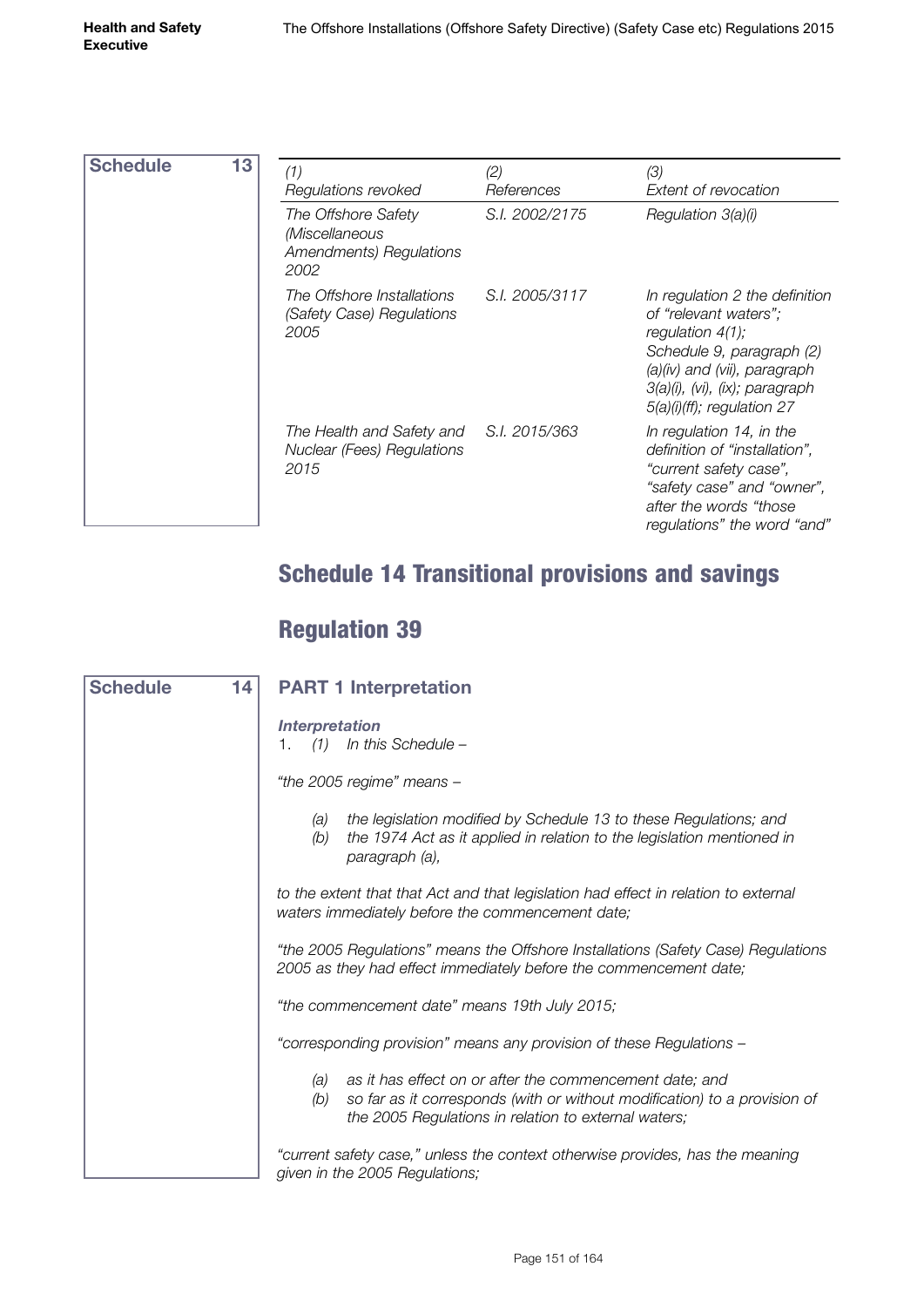| <b>Schedule</b><br>14 | "the date of thorough review" means the date immediately before the fifth<br>anniversary of $-$                                                                                                                                                                                                                                                                                                                |  |  |  |  |
|-----------------------|----------------------------------------------------------------------------------------------------------------------------------------------------------------------------------------------------------------------------------------------------------------------------------------------------------------------------------------------------------------------------------------------------------------|--|--|--|--|
|                       | the date on which the Executive first accepted the current safety case<br>(a)<br>pursuant to the 2005 Regulations; or<br>(b)<br>where there has been at least one review of that safety case under<br>regulation 13 of the 2005 Regulations immediately before the<br>commencement date, the date -<br>of that review, or<br>(i)<br>if there has been more than one review, the last of those reviews;<br>(ii) |  |  |  |  |
|                       | "design notification", unless the context otherwise provides, has the meaning given<br>in the 2005 Regulations;                                                                                                                                                                                                                                                                                                |  |  |  |  |
|                       | "duty holder", except in paragraph 8, has the meaning given in the 2005<br>Regulations;                                                                                                                                                                                                                                                                                                                        |  |  |  |  |
|                       | "field development programme" means a field development programme within the<br>meaning given in the 2005 Regulations;                                                                                                                                                                                                                                                                                         |  |  |  |  |
|                       | "existing non-production installation" means a non-production installation for which<br>there was a current safety case immediately before 18 July 2013;                                                                                                                                                                                                                                                       |  |  |  |  |
|                       | "existing production installation" means a production installation for which there was<br>a current safety case immediately before 18 July 2013;                                                                                                                                                                                                                                                               |  |  |  |  |
|                       | "operator", has the meaning given in the 2005 Regulations;                                                                                                                                                                                                                                                                                                                                                     |  |  |  |  |
|                       | "owner" has the meaning given in the 2005 Regulations;                                                                                                                                                                                                                                                                                                                                                         |  |  |  |  |
|                       | "transitional period" means, in relation to an owner, operator or well-operator (as<br>the case may be) the period for which the 2005 regime continues to apply in<br>relation to that person.                                                                                                                                                                                                                 |  |  |  |  |
|                       | For the purposes of this Schedule -<br>(2)                                                                                                                                                                                                                                                                                                                                                                     |  |  |  |  |
|                       | "notification" means a notification under a provision of the 2005<br>(a)<br>Regulations specified in the first column of the Table below; and<br>(b)<br>a notification is completed if the event specified in the second column of<br>the Table corresponding to the entry for that notification in the first<br>column of the Table has occurred.                                                             |  |  |  |  |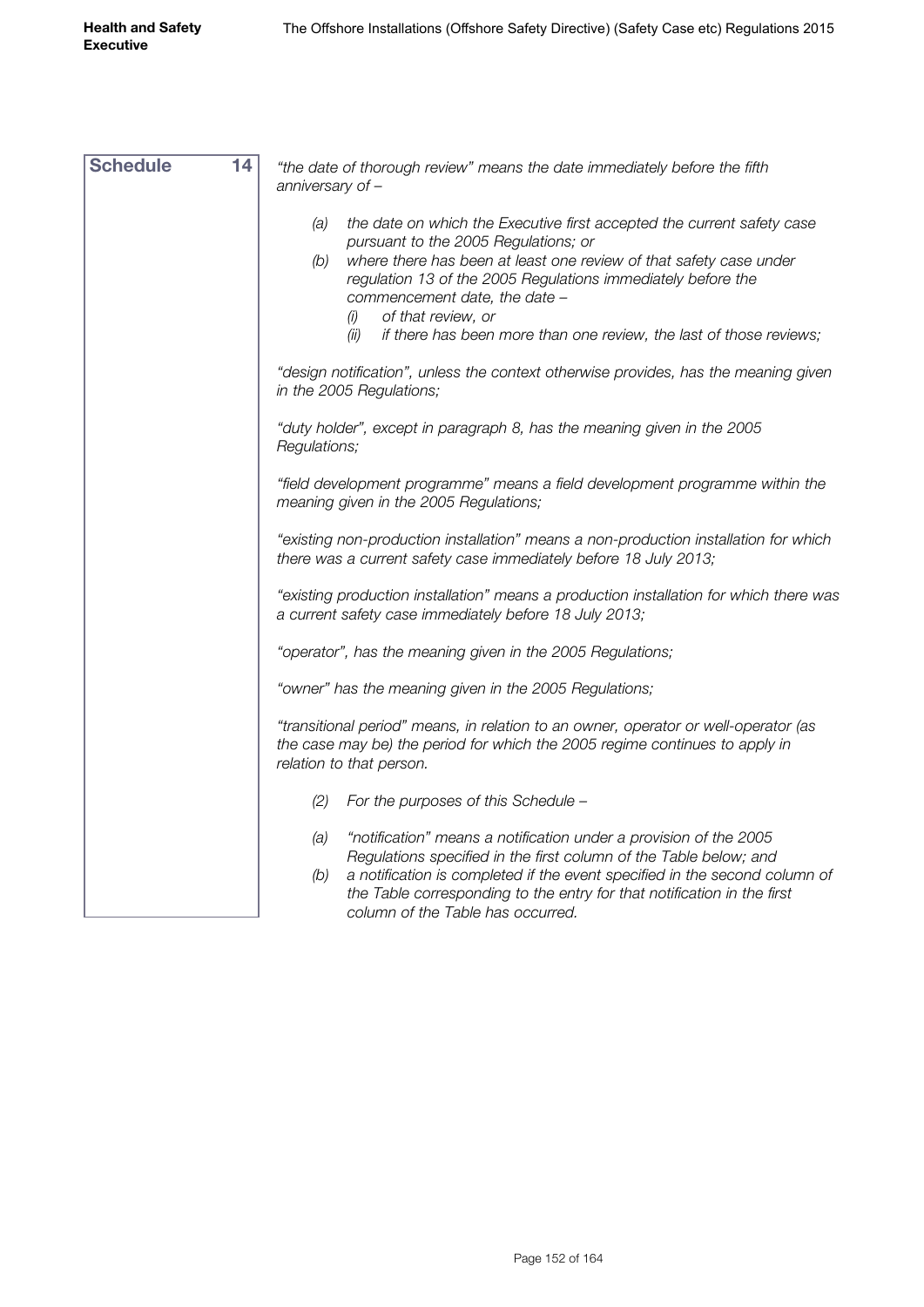| <b>Schedule</b><br>14 | <b>Notifications and completion</b>                                                                                                                                                                                                                  |                                                                                                                                                            |  |  |  |
|-----------------------|------------------------------------------------------------------------------------------------------------------------------------------------------------------------------------------------------------------------------------------------------|------------------------------------------------------------------------------------------------------------------------------------------------------------|--|--|--|
|                       | Notification under the 2005<br>Regulations                                                                                                                                                                                                           | Event on which notification is completed                                                                                                                   |  |  |  |
|                       | Regulation 6(1) (design)                                                                                                                                                                                                                             | Submission of the field development<br>programme                                                                                                           |  |  |  |
|                       | Regulation 6(2) (relocation of a<br>production installation)                                                                                                                                                                                         | Submission of the field development<br>programme                                                                                                           |  |  |  |
|                       | Regulation 9 (conversion of non-<br>production installation to operate as a<br>production installation)                                                                                                                                              | Completion of the design                                                                                                                                   |  |  |  |
|                       | Regulation 10 (combined operation)                                                                                                                                                                                                                   | Engagement in the combined operation                                                                                                                       |  |  |  |
|                       | Regulation 17(1) (general well<br>operation)                                                                                                                                                                                                         | Commencement of well operation                                                                                                                             |  |  |  |
|                       | Regulation 17(2) (specific well<br><i>operation</i> )                                                                                                                                                                                                | Commencement of well operation                                                                                                                             |  |  |  |
|                       | to apply in relation to external waters during the transitional period as provided for<br>in this Part of this Schedule.                                                                                                                             |                                                                                                                                                            |  |  |  |
|                       | Continued application of the 2005 regime to existing and proposed non-<br>production installations<br>З.<br>The 2005 regime continues to apply in relation to the owner of a non-                                                                    |                                                                                                                                                            |  |  |  |
|                       | the commencement date and ends -                                                                                                                                                                                                                     | production installation, in respect of that installation, for the period which starts on                                                                   |  |  |  |
|                       | where the installation is an existing non-production installation -<br>(a)<br>immediately before 19th July 2016; or<br>(i)<br>if earlier, on the date of thorough review provided that that date falls<br>(ii)<br>on or after the commencement date: |                                                                                                                                                            |  |  |  |
|                       | (b)<br>2016, immediately before 19th July 2016.                                                                                                                                                                                                      | where the installation is not an existing non-production installation and is<br>established on or after the commencement date but before 19th July         |  |  |  |
|                       | Continued application of the 2005 regime to existing and proposed<br>production installations                                                                                                                                                        |                                                                                                                                                            |  |  |  |
|                       | 4.<br>installation, in respect of that installation, for the period which starts on the<br>commencement date and ends -                                                                                                                              | The 2005 regime continues to apply in relation to the operator of a production                                                                             |  |  |  |
|                       | (a)<br>immediately before 19th July 2018; or<br>(i)<br>$\langle ii \rangle$                                                                                                                                                                          | where the production installation is an existing production installation $-$<br>if carlier, an the date of there ush review provided that that date follow |  |  |  |

*(ii) if earlier, on the date of thorough review provided that that date falls on or after the commencement date;*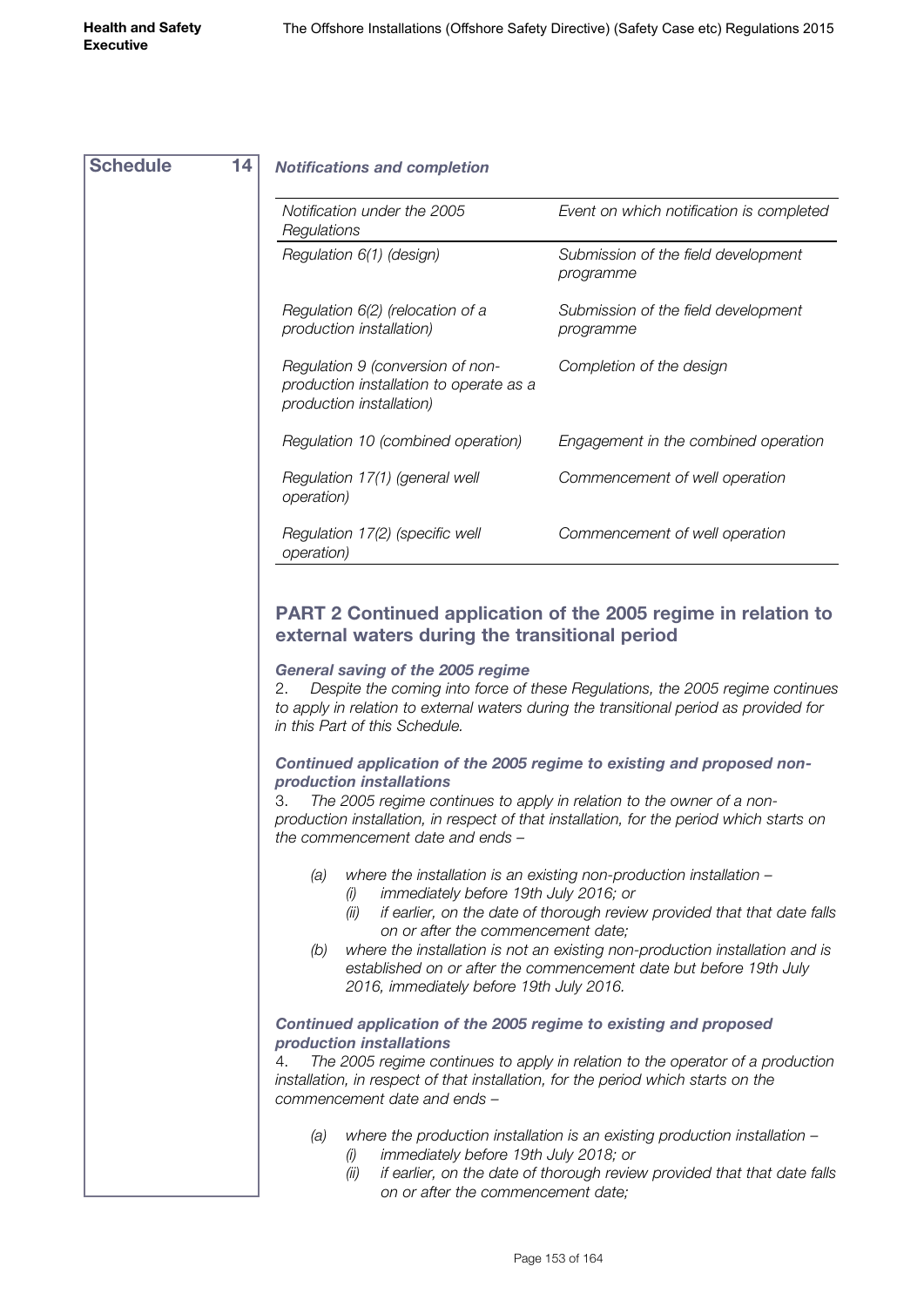| <b>Schedule</b> | 14<br>(b)<br>where the production installation is not an existing production installation<br>and is established on or after the commencement date but before 19th<br>July 2016, immediately before 19th July 2016.                                                                                                                                                                          |  |  |  |  |
|-----------------|---------------------------------------------------------------------------------------------------------------------------------------------------------------------------------------------------------------------------------------------------------------------------------------------------------------------------------------------------------------------------------------------|--|--|--|--|
|                 | Continued application of the 2005 regime to well operations<br>(1) The 2005 regime continues to apply to the submission of a well<br>5.<br>notification by a well operator in respect of, or execution by such an operator of a<br>well operation from $-$                                                                                                                                  |  |  |  |  |
|                 | a non-production installation to which paragraph 3 applies, for the period<br>(a)<br>that it applies to the owner of that installation in accordance with that<br>paragraph;                                                                                                                                                                                                                |  |  |  |  |
|                 | (b)<br>from a production installation to which paragraph 4 applies, for the<br>period that it applies to the operator of that installation in accordance<br>with that paragraph; and                                                                                                                                                                                                        |  |  |  |  |
|                 | (a vessel that is not an installation, for the period which starts on the<br>(C)<br>commencement date and ends immediately before 19th July 2016.                                                                                                                                                                                                                                           |  |  |  |  |
|                 | (2)<br>Despite sub-paragraph (1)(b) the 2005 regime ceases to apply to $-$                                                                                                                                                                                                                                                                                                                  |  |  |  |  |
|                 | the submission of a well notification in respect of a production<br>(a)<br>installation; or                                                                                                                                                                                                                                                                                                 |  |  |  |  |
|                 | the execution of a well operation from such an installation,<br>(b)                                                                                                                                                                                                                                                                                                                         |  |  |  |  |
|                 | on 19th July 2016.                                                                                                                                                                                                                                                                                                                                                                          |  |  |  |  |
|                 | Nothing in sub-paragraph (2) affects the application of paragraph 4 to<br>(3)<br>the operator of the relevant production installation.                                                                                                                                                                                                                                                      |  |  |  |  |
|                 | Design notification for production installations to be established during<br>transitional period<br>Where a production installation is to be established on or after the<br>6.                                                                                                                                                                                                              |  |  |  |  |
|                 | commencement date but before 19th July 2016, the 2005 regime applies to the<br>preparation and sending to the Executive of the design notification for that<br>installation.                                                                                                                                                                                                                |  |  |  |  |
|                 | Design notification: Election to prepare notification under these<br><b>Regulations</b>                                                                                                                                                                                                                                                                                                     |  |  |  |  |
|                 | (1) Despite paragraph 6, the operator of a production installation which is to<br>7.<br>be established on or after the commencement date but before 19th July 2016 may<br>elect to prepare and send a design notification to the competent authority under<br>these Regulations.                                                                                                            |  |  |  |  |
|                 | Where an operator elects to prepare and send a design notification<br>(2)<br>under these Regulations, the 2005 regime ceases to apply to that operator in<br>relation to that installation on the date on which that notification is sent to the<br>competent authority.                                                                                                                    |  |  |  |  |
|                 | Election to prepare a safety case under these Regulations<br>$(1)$ Subject to sub-paragraph (2), nothing in paragraph 3(b), 4(b) or 5(1)<br>8.<br>prevents a duty holder who would otherwise be or continue to be subject to the<br>2005 regime as a consequence of any of those provisions from preparing and<br>sending a safety case to the competent authority under these Regulations. |  |  |  |  |
|                 | Sub-paragraph (1) does not apply if there is a current safety case for the<br>(2)<br>installation.                                                                                                                                                                                                                                                                                          |  |  |  |  |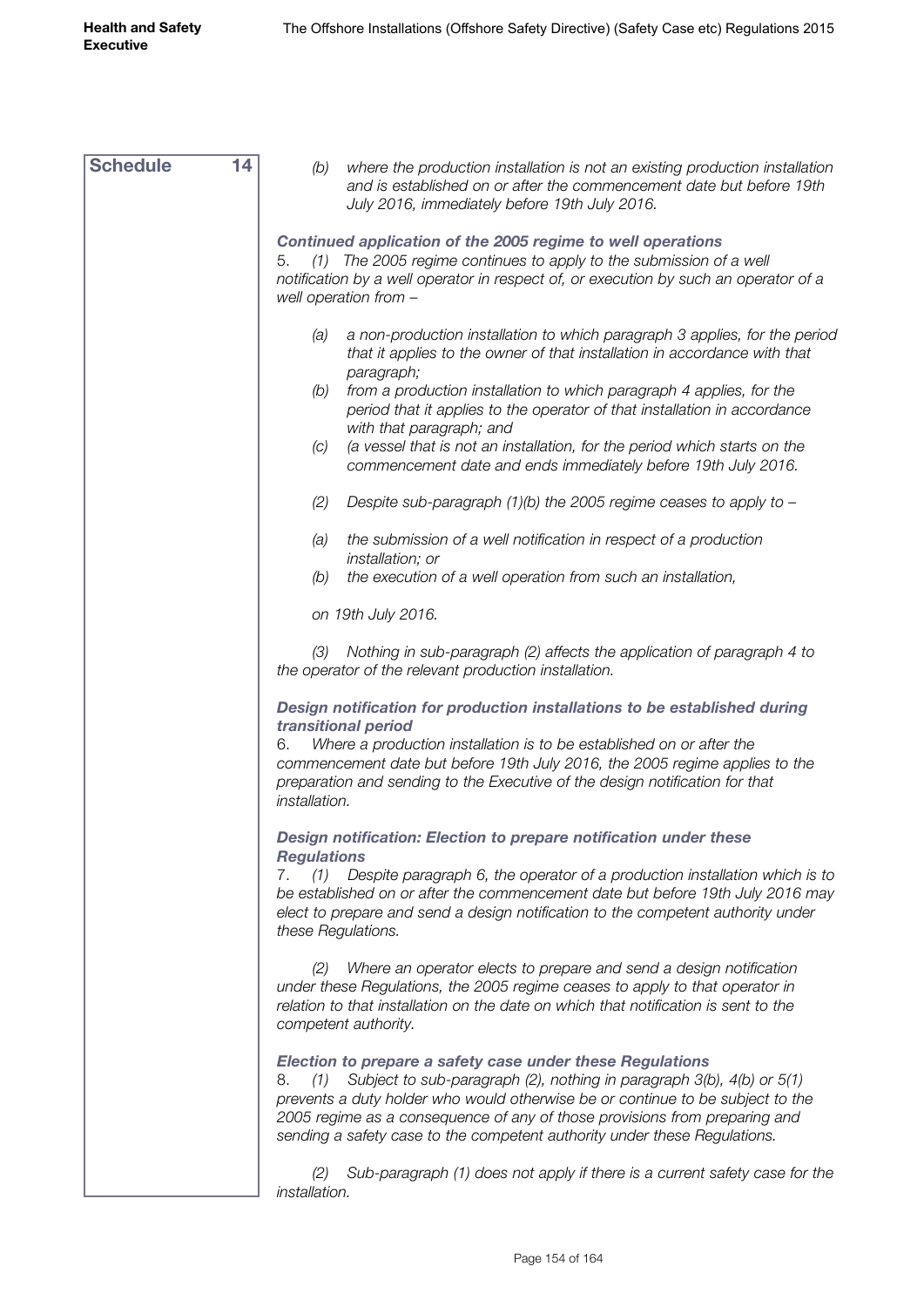| <b>Schedule</b> | 14 | Where a duty holder elects in accordance with sub-paragraph (1) to<br>(3)<br>prepare and send a safety case to the competent authority under these Regulations -                                                                                                                                                              |
|-----------------|----|-------------------------------------------------------------------------------------------------------------------------------------------------------------------------------------------------------------------------------------------------------------------------------------------------------------------------------|
|                 |    | the 2005 regime ceases to apply to that operator in relation to that<br>(a)<br>installation on the date on which the operator sends the safety case to                                                                                                                                                                        |
|                 |    | the competent authority; and<br>these Regulations apply to that operator in relation to that installation on<br>(b)<br>and after that date.                                                                                                                                                                                   |
|                 |    | Treatment of current safety cases for installations continuing under the<br>2005 regime                                                                                                                                                                                                                                       |
|                 |    | (1) Sub-paragraph (2) applies to the duty holder of an installation, in respect<br>9.<br>of that installation, where -                                                                                                                                                                                                        |
|                 |    | paragraph 3 or 4 continues to apply to the duty holder in respect of that<br>(a)<br>installation;                                                                                                                                                                                                                             |
|                 |    | there is a period of no more than four months, or such longer period as<br>(b)<br>the competent authority may specify, remaining until the end of the<br>transitional period;                                                                                                                                                 |
|                 |    | there is a current safety case; and<br>(C)                                                                                                                                                                                                                                                                                    |
|                 |    | there is an intention, after the transitional period ends -<br>(d)                                                                                                                                                                                                                                                            |
|                 |    | in the case of a non-production installation, to operate it in external<br>(i)<br>waters or move it in external waters with a view to its being<br>operated there; or                                                                                                                                                         |
|                 |    | in the case of a production installation, to operate it in external<br>(ii)<br>waters.                                                                                                                                                                                                                                        |
|                 |    | Where this sub-paragraph applies the duty holder may make revisions to<br>(2)<br>the current safety case -                                                                                                                                                                                                                    |
|                 |    | containing particulars, not required pursuant to the 2005 Regulations, but<br>(a)<br>specified in $-$                                                                                                                                                                                                                         |
|                 |    | regulation 16 of and Schedule 7 to these Regulations, in the case of<br>(i)<br>a non-production installation; or                                                                                                                                                                                                              |
|                 |    | in regulation 16 of and Schedule 6 to these Regulations in relation<br>(ii)<br>to a production installation; and                                                                                                                                                                                                              |
|                 |    | which are otherwise appropriate in consequence of any revision made<br>(b)<br>under paragraph (a).                                                                                                                                                                                                                            |
|                 |    | Revisions made under sub-paragraph (2) which make a material change<br>(3)<br>to the current safety case are not effective unless -                                                                                                                                                                                           |
|                 |    | the duty holder sends a version of the current safety case which<br>(a)<br>incorporates the proposed revisions, showing clearly where they are to<br>be made, to the competent authority at least three months, or such<br>shorter period as the competent authority may specify, before the<br>revisions are to be made; and |
|                 |    | the competent authority accepts the revisions.<br>(b)                                                                                                                                                                                                                                                                         |
|                 |    |                                                                                                                                                                                                                                                                                                                               |
|                 |    | 10. Where revisions to current safety case under paragraph 9(2) may take effect<br>without the acceptance of the competent authority or are accepted by the<br>competent authority, the current safety case together with those revisions has<br>$effect -$                                                                   |
|                 |    | as a current safety case until the end of the relevant transitional period;<br>(a)<br>and                                                                                                                                                                                                                                     |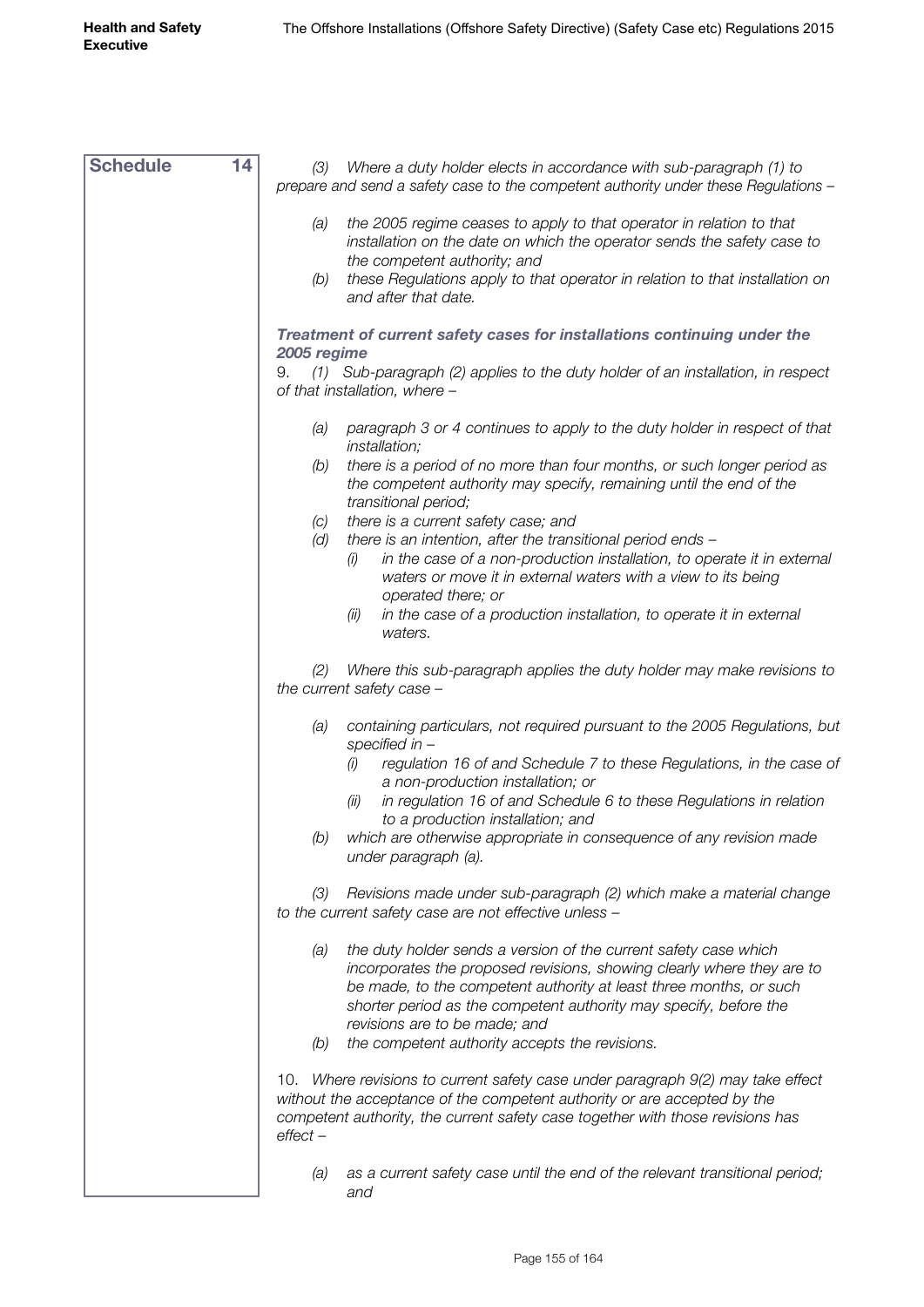| <b>Schedule</b><br>14 | subject to paragraph 11, on and after the end of that transitional period<br>(b)<br>for the purposes of these Regulations as a current safety case within the<br>meaning of regulation $2(1)$ .                                                                                                                                                               |
|-----------------------|---------------------------------------------------------------------------------------------------------------------------------------------------------------------------------------------------------------------------------------------------------------------------------------------------------------------------------------------------------------|
|                       | 11. Where paragraph 10(b) applies to a safety case, paragraph (1)(a) of regulation<br>23 has effect as if the reference in that paragraph to the date on which the current<br>safety case was first accepted by the competent authority were a reference to the<br>date on which the Executive first accepted that safety case under the 2005<br>Regulations. |
|                       | <b>PART 3 Transition from the 2005 regime</b>                                                                                                                                                                                                                                                                                                                 |
|                       | Improvement notices issued before the end of the transitional period<br>An improvement notice to which this paragraph applies has effect on<br>12. $(1)$<br>and after the relevant date as an improvement notice issued in respect of a<br>contravention of a corresponding provision of these Regulations.                                                   |
|                       | (2)<br>This paragraph applies to an improvement notice if -                                                                                                                                                                                                                                                                                                   |
|                       | it was in force or effective immediately before the relevant date; and<br>(a)<br>it was served on an owner, operator or well operator by an inspector<br>(b)<br>under the 2005 regime.                                                                                                                                                                        |
|                       | In this paragraph "relevant date" means the date on which the transitional<br>(3)<br>period ends.                                                                                                                                                                                                                                                             |
|                       | Prohibition notices issued before the end of the transitional period<br>13. $(1)$<br>$Where -$                                                                                                                                                                                                                                                                |
|                       | a prohibition notice -<br>(a)<br>is served on an owner, operator or well operator by an inspector as<br>(1)<br>regards activities to which the 2005 regime applied or would have<br>applied;                                                                                                                                                                  |
|                       | is in force or effective immediately before the relevant date; and<br>(II)<br>the activities mentioned in paragraph (i) are activities to which a<br>(b)<br>corresponding provision of these Regulations applies, or will, if carried<br>on, apply on and after the relevant date,                                                                            |
|                       | that notice continues to have effect on and after the relevant date as if served as<br>regards activities to which these Regulations apply or will apply.                                                                                                                                                                                                     |
|                       | In this paragraph "relevant date" means the date on which the transitional<br>(2)<br>period ends.                                                                                                                                                                                                                                                             |
|                       | <b>Design etc notifications</b><br>14. A notification under the 2005 regime which is completed immediately before<br>the date on which the transitional period ends has effect on and after that date as a<br>notification made under the corresponding provision of these Regulations.                                                                       |
|                       | 15. Where a notification under the 2005 regime is not completed before the date<br>on which the transitional period ends ("the relevant date"), but particulars of it have<br>been notified before the relevant date in accordance with the 2005 regime -                                                                                                     |
|                       | the particulars notified have effect on and after the relevant date as<br>(a)<br>particulars notified pursuant to the corresponding provision of these<br>Regulations;                                                                                                                                                                                        |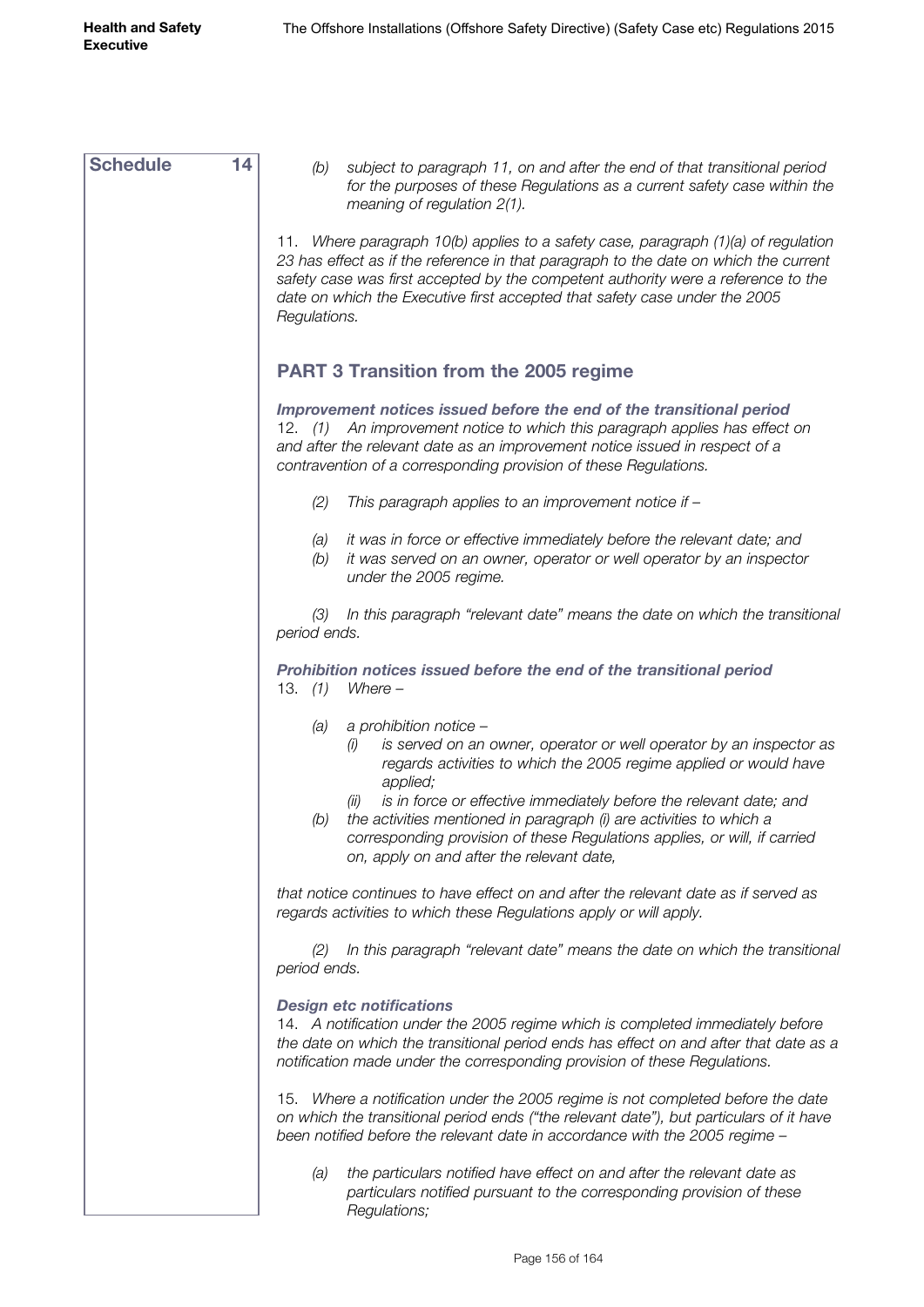**Guidance** 

| <b>Schedule</b> |  |
|-----------------|--|
|                 |  |

**Schedule 14**

*(b) the absence from particulars falling within paragraph (a) of any particulars required pursuant to a corresponding provision of these Regulations but not required pursuant to the 2005 regime is to take effect as a material change in those particulars on the relevant date.*

### **Safety cases: Non-production installations**

#### *Existing non-production installation*

590 Must have an accepted safety case by 19 July 2016 or by the thorough review due date (whichever comes first). SCR 2005 applies until that date. The date for thorough review is five years after the acceptance of original safety case or the date of previous thorough review.

591 Time slots allocated by the competent authority to ensure adequate time for assessment of the material change.

592 An existing non-production installation is defined as 'a non-production installation for which there was a current safety case immediately before 18 July 2013'.

#### *New non-production installation*

593 Must have an accepted safety case by 19 July 2016. SCR 2005 applies until that date.

594 Time slots allocated by the competent authority to ensure adequate time for assessment of the material change.

### **Production installations**

#### *Existing production installation*

595 Must have an accepted safety case by 19 July 2018 or by the thorough review due date (whichever comes first). SCR 2005 applies until that date.

596 The date for thorough review is five years after the acceptance date of the original safety case or the date of the previous thorough review.

597 Time slots allocated by the competent authority to ensure adequate time for assessment of the material change.

598 An existing production installation is defined as 'a production installation for which there was a current safety case immediately before 18 July 2013'.

#### *New production installation*

599 Must have an accepted safety case by 19 July 2016. SCR 2005 applies until that date. Time slots allocated by the competent authority to ensure adequate time for acceptance.

600 An operator with a pending safety case can either apply afresh under the new regime or await acceptance of the safety case under the old SCR 2005 regime, within the transitional period, and then make material changes to it to bring it into line with the new regime when their transitional period ends.

601 If the operator already has an accepted safety case under the 2005 regime, from the point in time starting four months before the end of the transitional period – or a longer period if agreed with the competent authority – the operator can make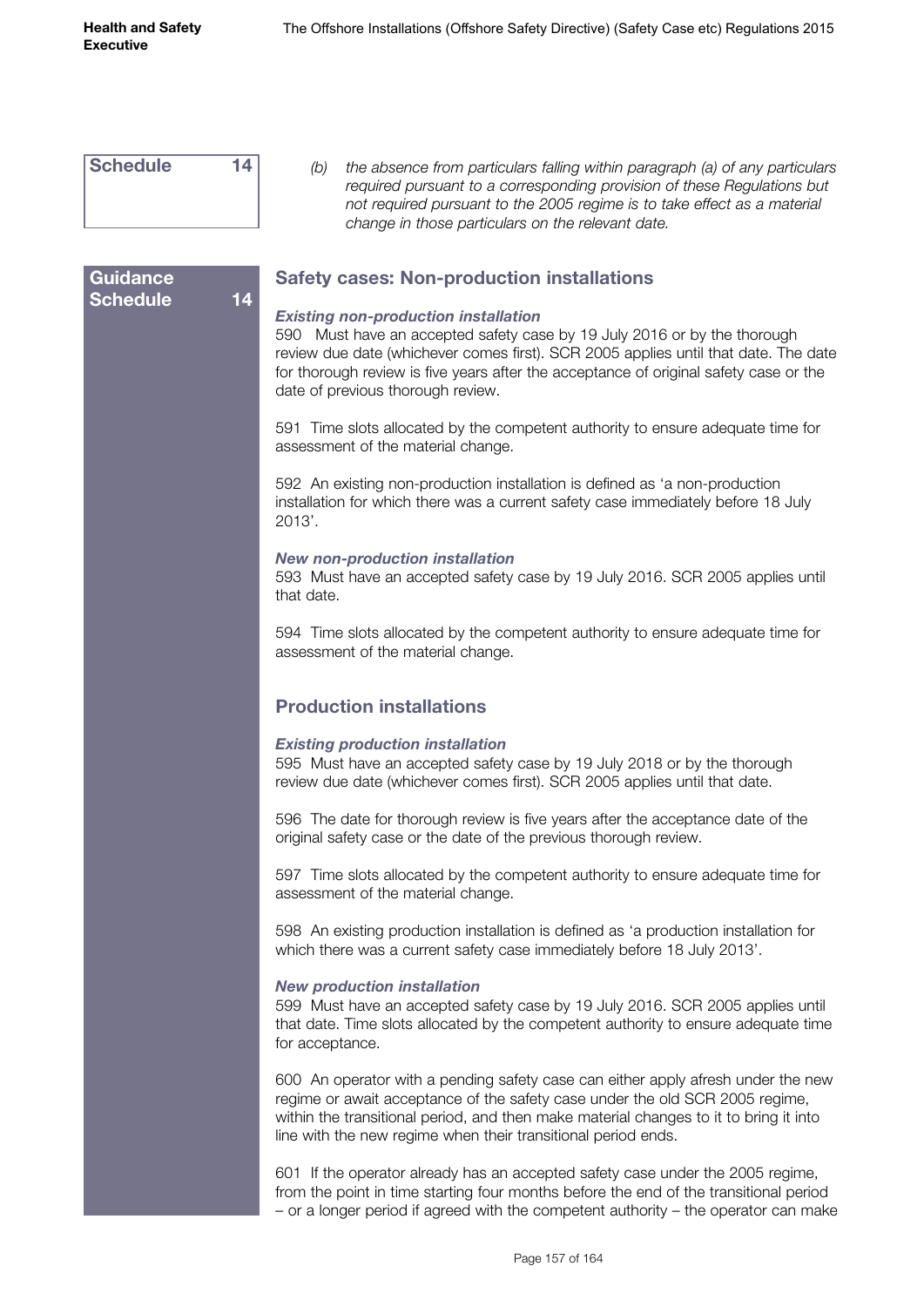| <b>Guidance</b><br><b>Schedule</b> | material changes to its 2005 regime current safety case to bring it into line with the<br>14<br>2015 regime and then submit it for acceptance under the new regime.                                                                                                                                                                                                                                                                                                                                                                                                                                                                                                                                                                                                                                                                                                                                                                                                                                                                                                                                                                  |
|------------------------------------|--------------------------------------------------------------------------------------------------------------------------------------------------------------------------------------------------------------------------------------------------------------------------------------------------------------------------------------------------------------------------------------------------------------------------------------------------------------------------------------------------------------------------------------------------------------------------------------------------------------------------------------------------------------------------------------------------------------------------------------------------------------------------------------------------------------------------------------------------------------------------------------------------------------------------------------------------------------------------------------------------------------------------------------------------------------------------------------------------------------------------------------|
|                                    | 602 If for any reason it is decided not to complete the necessary material changes<br>to a 2005 regime current safety case to comply with the new regulations within the<br>transitional period (eg in the case of a non-production installation working outside of<br>external waters during the transitional period), there will be no current safety case<br>when the new regime applies. Under such circumstances, a new safety case would<br>be required when the dutyholder is ready to resume operations in external waters<br>under the SCR 2015 regime. Please note that it is important when mobile<br>installations are submitting a new safety case, or a material change to one, that<br>there is an intention to operate the installation in external waters after the<br>transitional period ends.                                                                                                                                                                                                                                                                                                                    |
|                                    | 603 Schedule 14 prevents a dutyholder from applying too early, which could<br>defeat the purpose of the booking system created by the competent authority for<br>the transitional period. However, it is flexible enough to enable the competent<br>authority to allow for earlier submissions when appropriate. Generally, an operator<br>may submit a safety case which meets the requirements of the new regulations in<br>advance of the safety case due date. However, to ensure that all safety cases are<br>reviewed and approved within the agreed timescale, the competent authority has<br>allocated submission dates. If safety cases are submitted outside these allocated<br>dates they may well be retained until closer to their original due date for<br>assessment.                                                                                                                                                                                                                                                                                                                                                 |
|                                    | 604 Dutyholders whose transitional periods end very soon after the implementation<br>date will have to agree with the competent authority for their documentation to be<br>scrutinised in advance.                                                                                                                                                                                                                                                                                                                                                                                                                                                                                                                                                                                                                                                                                                                                                                                                                                                                                                                                   |
|                                    | 605 An installation dutyholder should determine what elements of Schedule 14<br>apply to them. When appropriate, a review of the safety case should be undertaken<br>to ensure the requirements of the new regulations and the associated schedule are<br>addressed.                                                                                                                                                                                                                                                                                                                                                                                                                                                                                                                                                                                                                                                                                                                                                                                                                                                                 |
|                                    | 606 As part of the review process consideration should be given to whether<br>changes made to the safety case result in a material change which can then be<br>submitted for assessment and acceptance.                                                                                                                                                                                                                                                                                                                                                                                                                                                                                                                                                                                                                                                                                                                                                                                                                                                                                                                              |
|                                    | 607 Thorough review due dates are being used by the competent authority to<br>allocate assessment slots to operators. These slots will ensure adequate time to<br>assess any material changes to the safety case resulting from the new legislative<br>requirements. These dates are being used to support the transitional arrangements<br>and thorough reviews will still be completed to the timescales required by SCR 2015.                                                                                                                                                                                                                                                                                                                                                                                                                                                                                                                                                                                                                                                                                                     |
|                                    | 608 The operator of a production installation or the owner of a non-production<br>installation to whom the 2005 regime continues to apply, where there is no current<br>safety case for the installation under the 2005 regime, may elect under paragraph<br>8(1) of Schedule 14 to submit a 2015 safety case. The 2005 regime ceases to<br>apply to the operator or owner in relation to the installation concerned on the date<br>they send the 2015 safety case to the competent authority and the 2015 regime<br>applies. The submission of a well notification in respect of the installation or the<br>execution of a well operation from the installation will also be governed by the 2015<br>regime from the date the 2015 safety case is sent to the competent authority. For<br>this reason it is recommended that the operators or owners in question liaise with<br>their well operator before making such an election. The 2005 regime may continue<br>to apply beyond 19 July 2016 (possibly up to 19 July 2018) to the operator in<br>respect of some production installations. Whether or not there is a subsequent |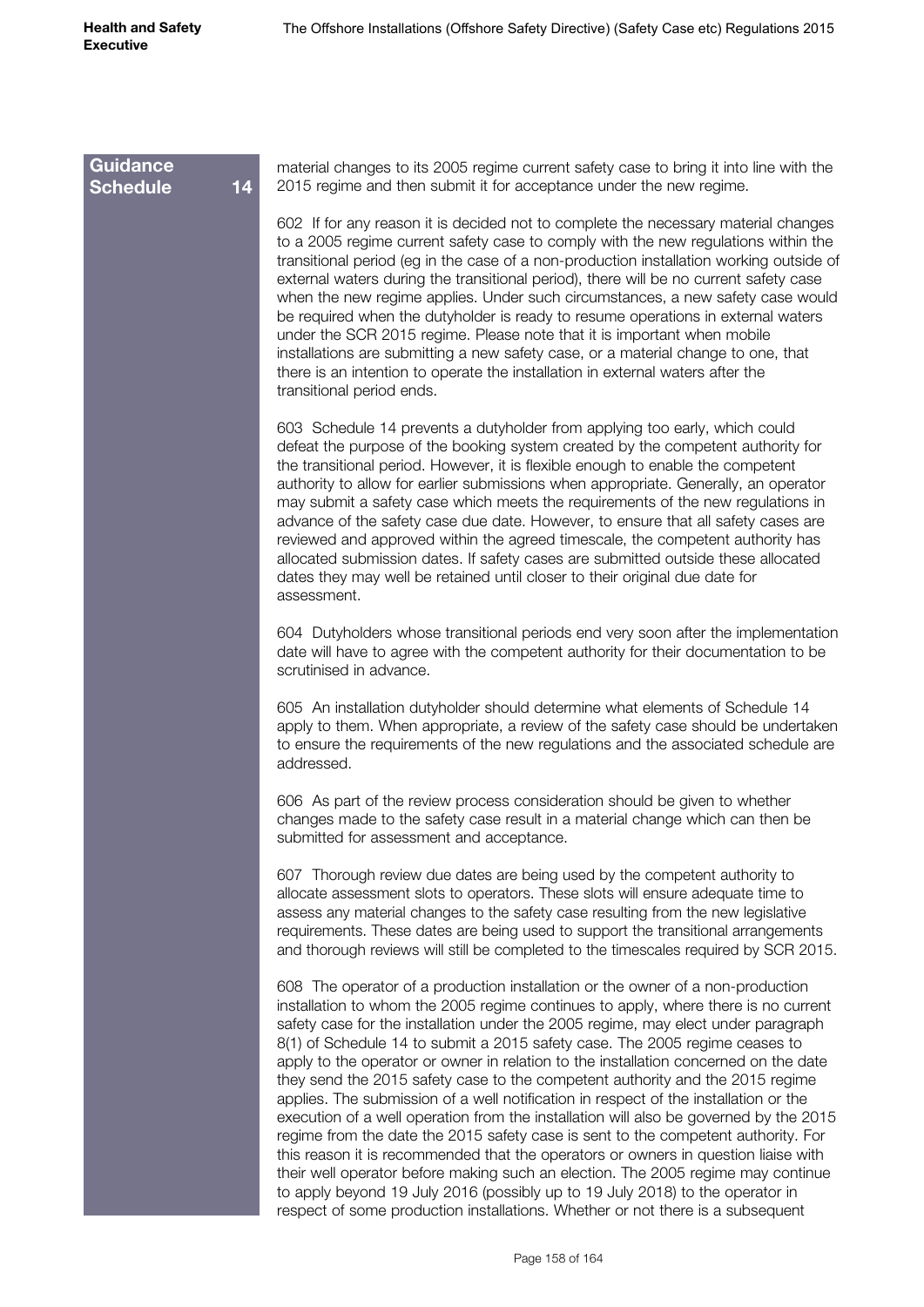#### **Guidance Schedule 14**

election to come into the 2015 regime by the operator, the 2015 regime will apply to the submission of a well notification in respect of the installation or the execution of a well operation from the installation from 19 July 2016.

609 Dutyholders should give due consideration to the guidance associated with a safety case review and a material change to ensure that material changes related to these transitional arrangements are both recognised and appropriately managed by the dutyholder. Revisions which cause a material change are only effective if appropriately submitted and accepted by the competent authority.

## **Well notifications**

#### *Existing production installations*

610 SCR 2015 well notification duties in relation to existing production installations apply from the earliest of the dates that SCR 2015 applies to that installation from which the well operations will be carried out, or 19 July 2016.

611 All well notifications should meet the requirements of SCR 2015 by this date irrespective of when the installation safety case transitional date is (it may be up to July 2018).

612 Where a well notification is made before the end of the transitional period, and the well operation which is the subject of the notification is not commenced before the end of the transitional period, this will require a material change to the notification to bring it in line with SCR 2015.

#### *New production installations*

613 SCR 2005 well notifications apply until 18 July 2016. From 19 July 2016, the new well notification requirements in SCR 2015 apply.

614 Where a well notification is made before the end of the transitional period, and the well operation which is the subject of the notification is not commenced before the end of the transitional period, this will require a material change to the notification to bring it in line with SCR 2015.

#### *Non-production installations*

615 SCR 2015 well notification duties in relation to existing non-production installations apply from the earliest of the dates that SCR 2015 applies to that installation from which the well operations will be carried out, or 19 July 2016. All well notifications should meet the requirements of SCR 2015 by this date.

616 Where a well notification straddles the point in time marking the end of the transitional period and the start of the full application of SCR 2015, this will require a material change to the notification to bring it in line with the new requirements.

617 Where the new requirements of SCR 2015 apply to the installation before 19 July 2016, due to the timing of the thorough review date, the new well notification requirements will also apply to the well operations for that installation.

618 However, if an existing production installation has until after 18 July 2016 to comply with SCR 2015, this longer timeframe will not extend to well operations and associated notifications. It is expected that any well notification submitted after 18 July 2016 will comply with SCR 2015 while the safety case for the installation will remain under SCR 2005 until the end of the transitional period applicable to the installation.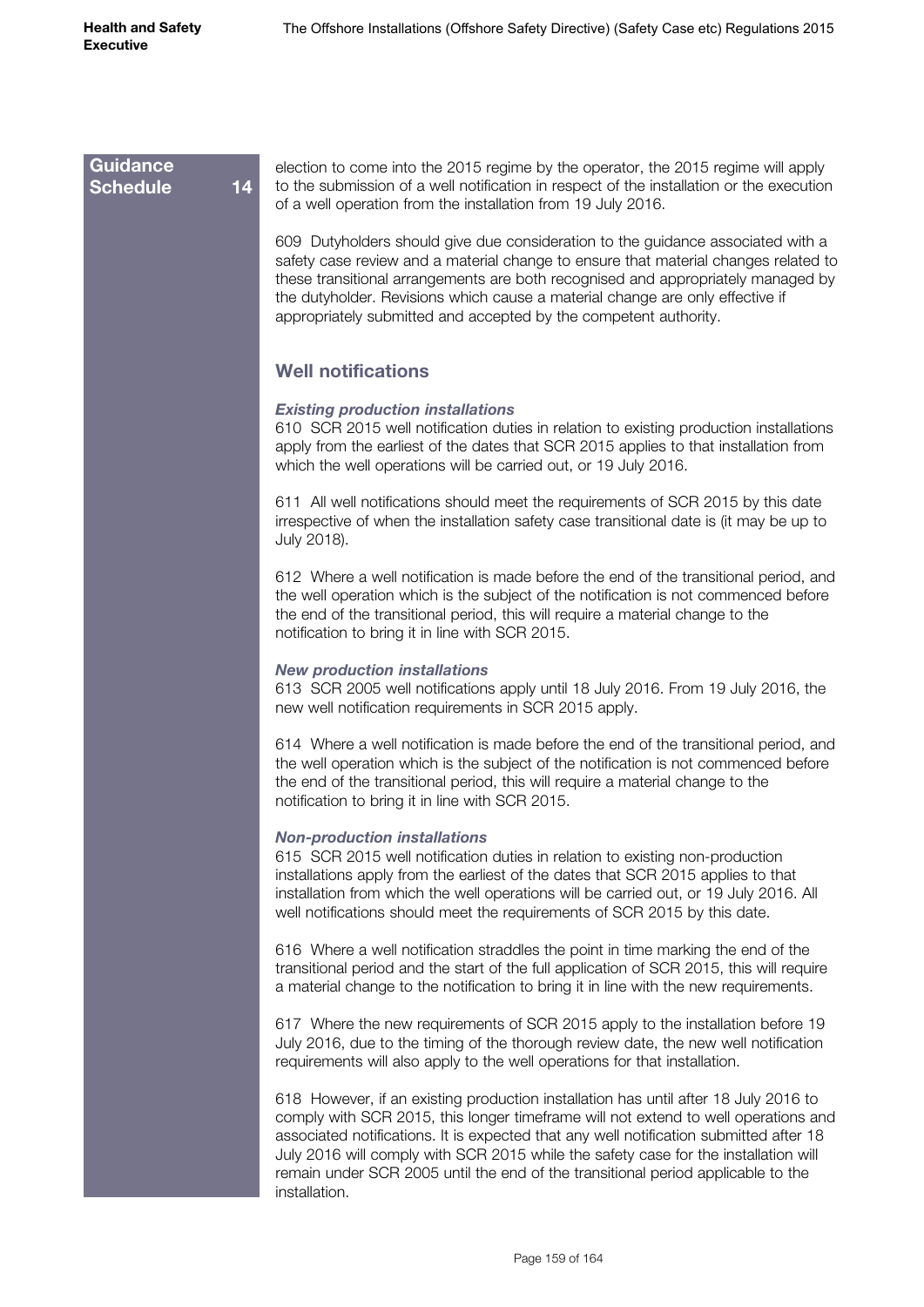## 619 Every notification serves a purpose, and when that occurs the notification may be regarded as being completed. The table in the definitions, Part 1 of Schedule 14, sets out when each of the different types of notification are regarded as completed. 620 Provided the notification has served its purpose by the end of the transitional period, there is no need for it to be re-examined under the SCR 2015 regime, and it is acceptable for the purposes of SCR 2015. 621 Where the transitional period ends before the purpose of the notification has been completed, the particulars of the SCR 2005 notification are treated as having been notified under SCR 2015. However, if matters required by SCR 2015 have not been included in the notification, a review of its contents should be made and a material change to the notification submitted to address them. **Design notifications** 622 SCR 2015 design notification duties apply from 19 July 2016. Any design notifications submitted prior to the above date, subject to what is said below, may be made under SCR 2005. 623 From 19 July 2016, the operator of a production installation which is to be established has to prepare a design notification containing the particulars specified in Schedule 5. They must send the notification to the competent authority at such a time before the submission of a field development plan to the licensing authority as will enable them to take account in the design of the installation of any health, safety and environmental matters raised by the competent authority within three months (or such shorter period if specified) of the design notification being submitted. 624 Where, by the end of the transitional period, a design notification under the 2005 regime has not been 'completed', that is the field development plan has not been submitted, having properly taken account in the design of any matters relating to health and safety raised by the competent authority, SCR 2015 applies. In these circumstances, the particulars notified in the SCR 2005 design notification are regarded as ones notified under the new regime (see paragraph (15) of Schedule 14). However, if matters required by SCR 2015 have not been included in the notification, a review of its contents should be made and a material change to the notification submitted to address them. 625 Design notifications under the 2005 regime which have been completed by the end of the transitional period are classed as having been made under the new regime. 626 Operators may submit design notifications in advance of 19 July 2016, which meet the requirements of SCR 2015, to minimise the requirement for this material change to be made. If this course of action is taken, the requirements of the new regime will apply from the date the notification is sent. **Notifications of combined operations** 627 The transition date for a notification of combined operations is linked to the transition date of the installation for which the notification of combined operations is submitted. If the installation has transitioned to SCR 2015 the notification of combined operations should be submitted in line with the 2015 Regulations; if not, it will be submitted under SCR 2005. Where there are combined operations between an installation with a safety case under the 2005 regime and one with a **Guidance Schedule 14**

safety case under the 2015 regime, the bridging document should be used to

explain this situation.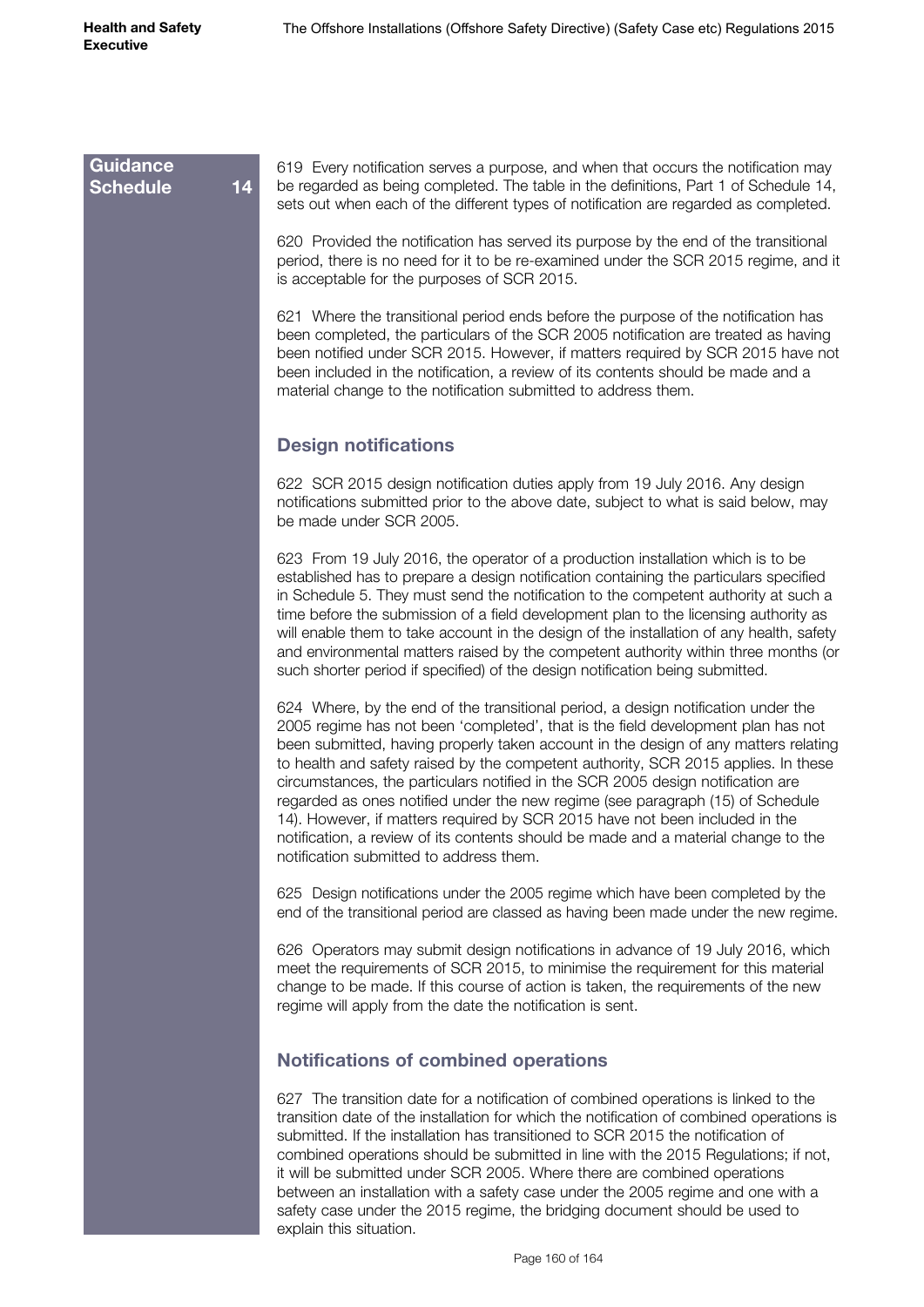## **References**

1 *A guide to the Offshore Installations (Safety Case) Regulations 2005. Guidance on Regulations* L30 (Third edition) HSE Books 2006 www.hse.gov.uk/pubns/books/l30.htm

2 *The safety of offshore oil and gas operations* Directive 2013/30/EU and amending Directive 2004/35/EC http://eur-lex.europa.eu/homepage.html

3 *The minimum requirements for improving the safety and health protection of workers in the mineral-extracting industries through drilling* Directive 92/91/EEC http://eur-lex.europa.eu/homepage.html

4 *Offshore Installations (Prevention of Fire and Explosion, and Emergency Response) Regulations 1995* SI 1991/743 The Stationery Office www.legislation.gov.uk

5 *Offshore Installations and Wells (Design and Construction, etc) Regulations 1996* SI 1996/913 The Stationery Office www.legislation.gov.uk

6 *Merchant Shipping (Oil Pollution Preparedness, Response and Co-operation Convention) Regulations 1998* SI 1998/1056 The Stationery Office www.legislation.gov.uk

7 *Health and Safety at Work etc Act 1974 (c37)* The Stationery Office 1974 ISBN 978 0 10 543774 1 www.legislation.gov.uk

8 *Offshore Petroleum Production and Pipelines (Assessment of Environmental Effects) Regulations 1999* SI 1999/360 The Stationery Office www.legislation.gov.uk

9 *Offshore Installations and Pipeline Works (Management and Administration) Regulations 1995* SI 1995/738 The Stationery Office www.legislation.gov.uk

10 *Pipelines Safety Regulations 1996* SI 1996/825 The Stationery Office [www.legislation.gov.uk](http://www.legislation.gov.uk)

11 *Offshore Installations (Safety Representatives and Safety Committees) Regulations 1989* SI 1989/971 The Stationery Office [www.legislation.gov.uk](http://www.legislation.gov.uk)

12 *A guide to the Offshore Installations (Safety Representatives and Safety Committees) Regulations 1989. Guidance on Regulations* L110 (Third edition) HSE Books 2012 www.hse.gov.uk/pubns/books/l110.htm

13 *The Offshore Petroleum Production and Pipe-lines (Assessment of Environmental Effects) Regulations 1999 (as amended)* SI 1999/360 The Stationery Office [www.legislation.gov.uk](http://www.legislation.gov.uk)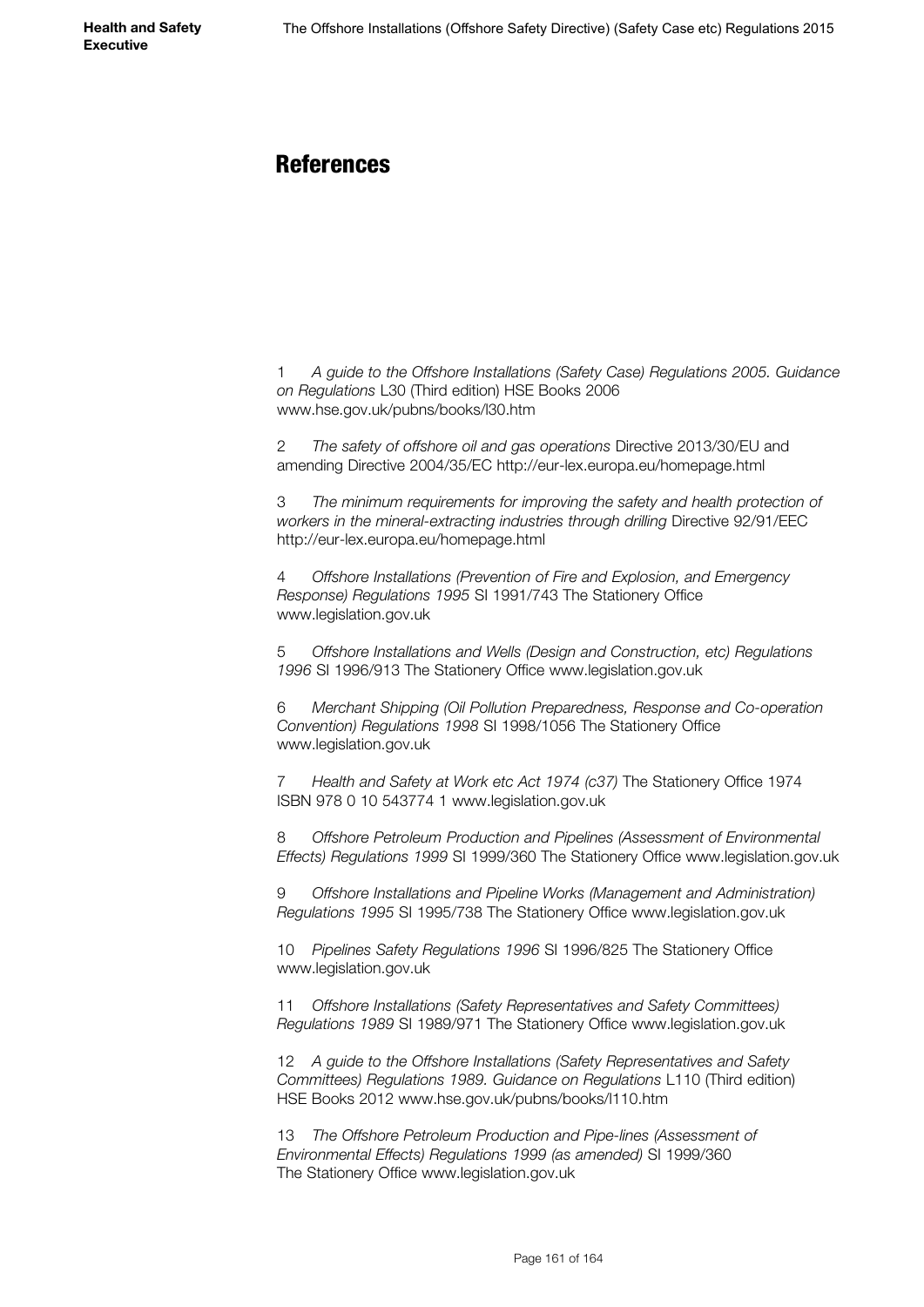14 *The assessment of the effects of certain public and private projects on the environment* Directive 2011/92/EU http://eur-lex.europa.eu/homepage.html

15 *Providing for public participation in respect of the drawing up of certain plans and programmes relating to the environment* Directive 2003/35/EC http://eur-lex.europa.eu/homepage.html

16 *The Management of Health and Safety at Work Regulations 1999* SI 1999/3242 The Stationery Office [www.legislation.gov.uk](http://www.legislation.gov.uk)

17 *The Provision and Use of Work Equipment Regulations 1998* SI 1998/2306 The Stationery Office [www.legislation.gov.uk](http://www.legislation.gov.uk)

18 *A guide to the Offshore Installations and Pipeline Works (Management and Administration) Regulations 1995. Guidance on Regulations* L70 (Second edition) HSE Books 2002 [www.hse.gov.uk/pubns/books/l70.htm](http://www.hse.gov.uk/pubns/books/l70.htm)

19 *Prevention of fire and explosion and emergency response on offshore installations. Offshore Installations (Prevention of Fire and Explosion, and Emergency Response) Regulations 1995. Approved Code of Practice and guidance* L65 HSE Books 1995 [www.hse.gov.uk/pubns/books/l65.htm](http://www.hse.gov.uk/pubns/books/l65.htm)

20 *A guide to the integrity, workplace environment and miscellaneous aspects of the Offshore Installations and Wells (Design and Construction etc) Regulations 1996. Guidance on Regulations* L85 HSE Books 1996 www.hse.gov.uk/pubns/books/l85.htm

21 *A guide to the well aspects of the Offshore Installations and Wells (Design and Construction, etc) Regulations 1996. Guidance on Regulations* L84 (Second edition) HSE Books 2008 [www.hse.gov.uk/pubns/books/l84.htm](http://www.hse.gov.uk/pubns/books/l84.htm)

22 *Managing for health and safety* HSG65 (Third edition) HSE Books 2013 www.hse.gov.uk/pubns/books/hsg65.htm

23 *A guide to the Pipelines Safety Regulations 1996. Guidance on Regulations* L82 HSE Books 1996 www.hse.gov.uk/pubns/books/l82.htm

24 *Health and Safety and Nuclear (Fees) Regulations 2015* SI 2015/363 The Stationery Office [www.legislation.gov.uk](http://www.legislation.gov.uk)

25 *Environmental Information Regulations 2004* SI 2004/3391 The Stationery Office [www.legislation.gov.uk](http://www.legislation.gov.uk)

26 *Offshore Petroleum Licensing (Offshore Safety Directive) Regulations 2015* SI 2015/385 The Stationery Office [www.legislation.gov.uk](http://www.legislation.gov.uk)

27 *The Health and Safety at Work etc Act 1974 (Application outside Great Britain) Order 2013* SI 2013/249 The Stationery Office www.legislation.gov.uk

28 *The Petroleum Act 1987 (c12)* The Stationery Office [www.legislation.gov.uk](http://www.legislation.gov.uk)

29 Guidelines for well operators on well examination and guidelines for well *operators on competency of well examiners* Oil & Gas UK November 2011 [www.](http://www.oilandgasuk.co.uk/publications.cfm) [oilandgasuk.co.uk/publications.cfm](http://www.oilandgasuk.co.uk/publications.cfm)

30 *Guidelines for management of safety-critical elements (Issue 2)* Oil & Gas UK March 2007 [www.oilandgasuk.co.uk/publications.cfm](http://www.oilandgasuk.co.uk/publications.cfm)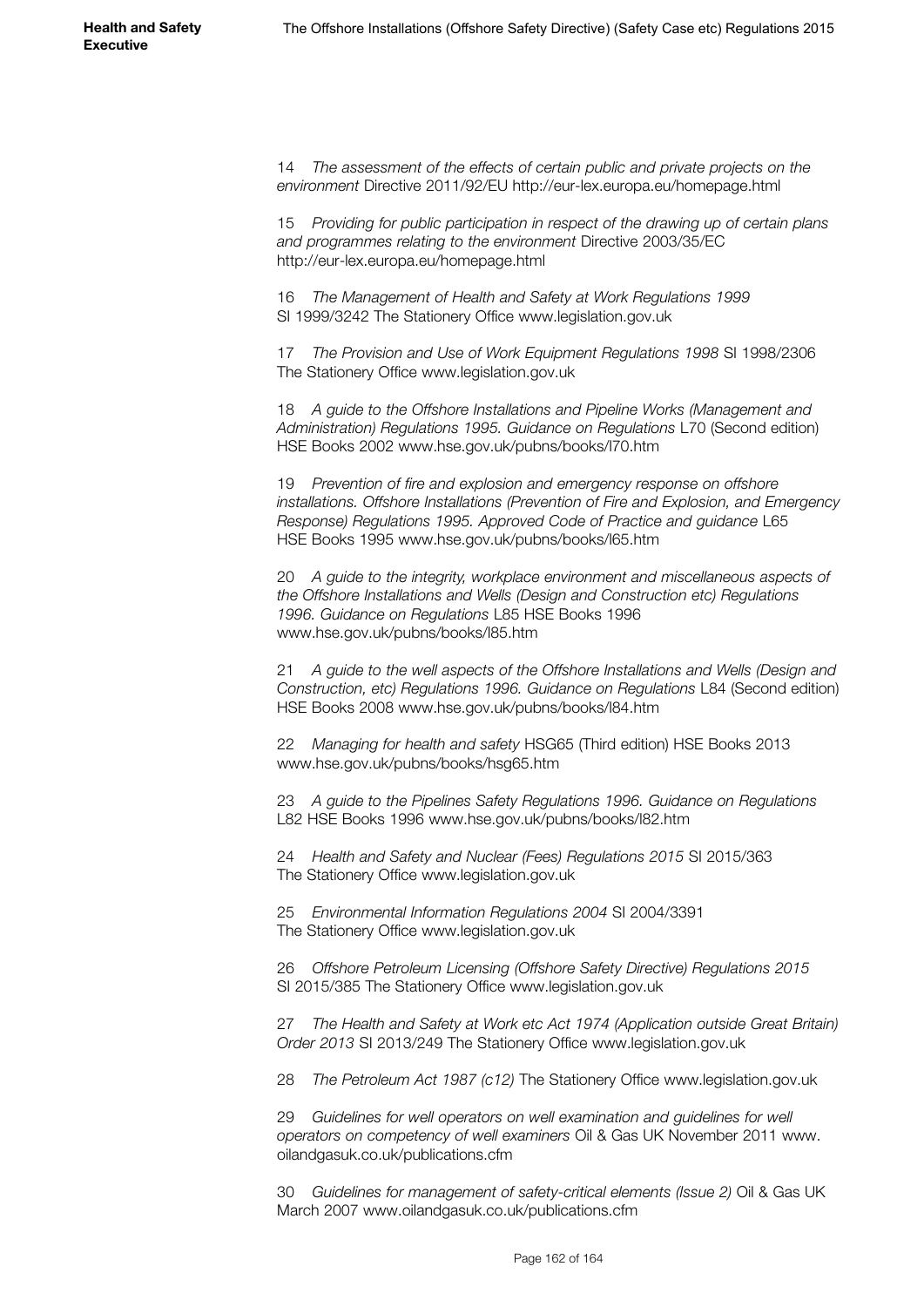31 *Guidance on risk assessment for offshore installations* HSE Offshore Information Sheet No 3 2006 [www.hse.gov.uk/offshore/infosheets/is\\_index.htm](http://www.hse.gov.uk/offshore/infosheets/is_index.htm)

32 *Offshore Installations (Safety Case) Regulations 2005 Regulation 12: Demonstrating compliance with the relevant statutory provisions* HSE Offshore Information Sheet No 2 2006 [www.hse.gov.uk/offshore/infosheets/is\\_index.htm](http://www.hse.gov.uk/offshore/infosheets/is_index.htm)

33 *Guidance notes for preparing oil pollution emergency plans* 2015 [www.hse.gov.uk/osdr/guidance/guidance-regulations.htm](http://www.hse.gov.uk/osdr/guidance/guidance-regulations.htm)

34 *Leadership for the major hazard industries: Effective health and safety management* Leaflet INDG277(rev1) HSE 2004 [www.hse.gov.uk/pubns/indg277.htm](http://www.hse.gov.uk/pubns/indg277.htm)

35 *Fire and explosion guidance* Oil & Gas UK May 2007 www.oilandgasuk.co.uk/product/fire-explosion-guidance/

36 *Safety zones around oil and gas installations in waters around the UK* INDG189(rev1) HSE 2008 [www.hse.gov.uk/pubns/indg189.p](http://www.hse.gov.uk/pubns/indg189.htm)df

37 *Commission Implementing Regulation (EU)* No 1112/2014 http://eur-lex.europa.eu/homepage.html